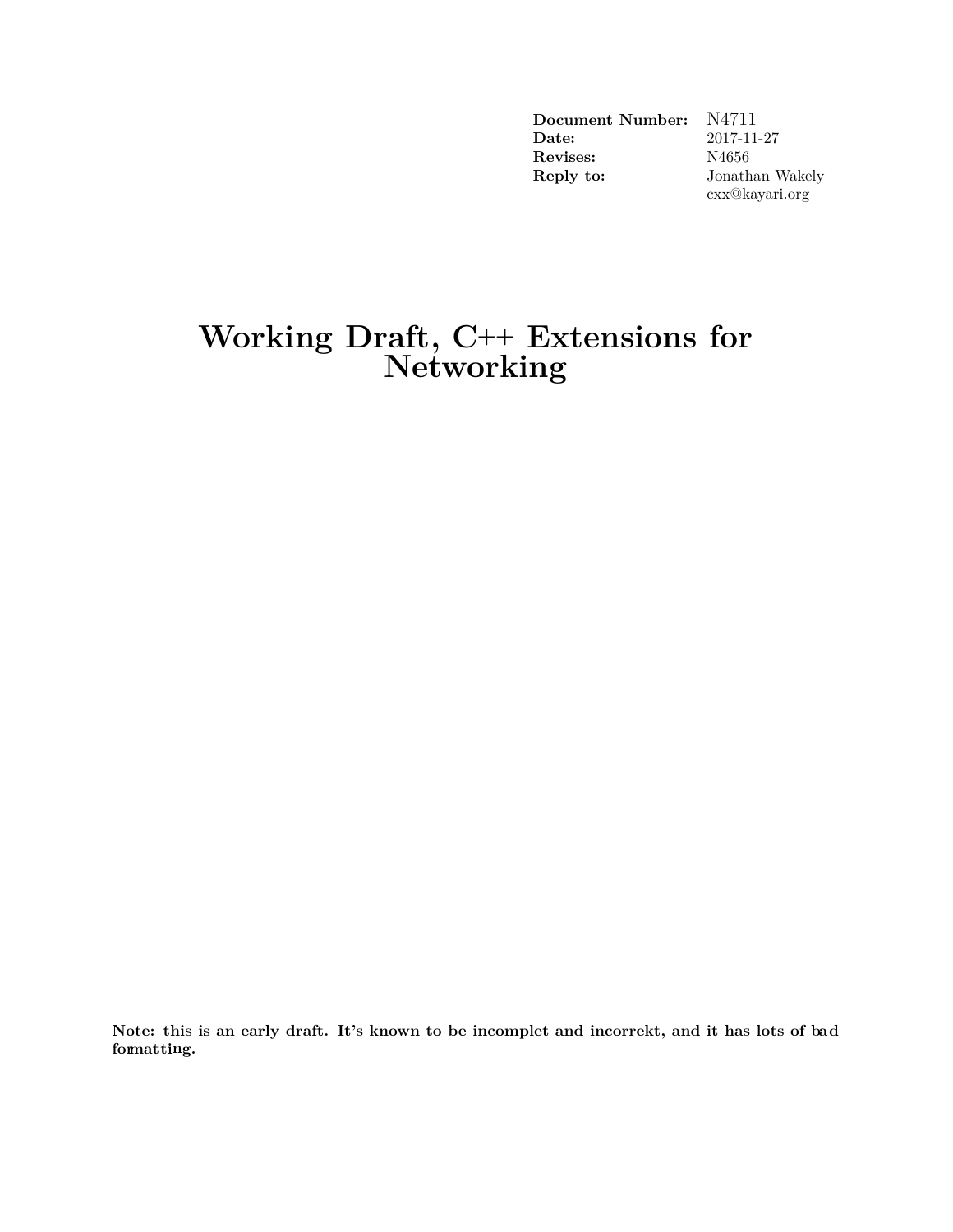# **Contents**

<span id="page-1-0"></span>

|          | Contents                                                                              | ii                                                 |
|----------|---------------------------------------------------------------------------------------|----------------------------------------------------|
|          | List of Tables                                                                        | vi                                                 |
| 1        | Scope                                                                                 | 1                                                  |
| $\bf{2}$ | Normative references                                                                  | $\bf{2}$                                           |
| 3        | Terms and definitions                                                                 | 3                                                  |
| 4        | <b>General Principles</b><br>4.1<br>Conformance<br>4.2                                | $\overline{\mathbf{4}}$<br>$\overline{4}$<br>4     |
| 5        | Namespaces and headers                                                                | $\bf{5}$                                           |
| 6        | Future plans (Informative)                                                            | 6                                                  |
| 7        | Feature test macros (Informative)                                                     | 7                                                  |
| 8        | Method of description (Informative)<br>8.1<br>8.2<br>Other conventions                | 8<br>8<br>8                                        |
| 9        | Error reporting<br>9.1<br>9.2<br>9.3<br>9.4                                           | $\boldsymbol{9}$<br>9<br>10<br>10<br>10            |
|          | 10 Library summary                                                                    | 11                                                 |
|          | 11 Convenience header<br>11.1                                                         | 13<br>13                                           |
|          | 12 Forward declarations<br>12.1                                                       | 14<br>14                                           |
|          | 13 Asynchronous model<br>13.2<br>$13.3\,$<br>13.4<br>$13.5\,$<br>13.6<br>13.7<br>13.8 | 16<br>16<br>19<br>28<br>29<br>29<br>30<br>31<br>33 |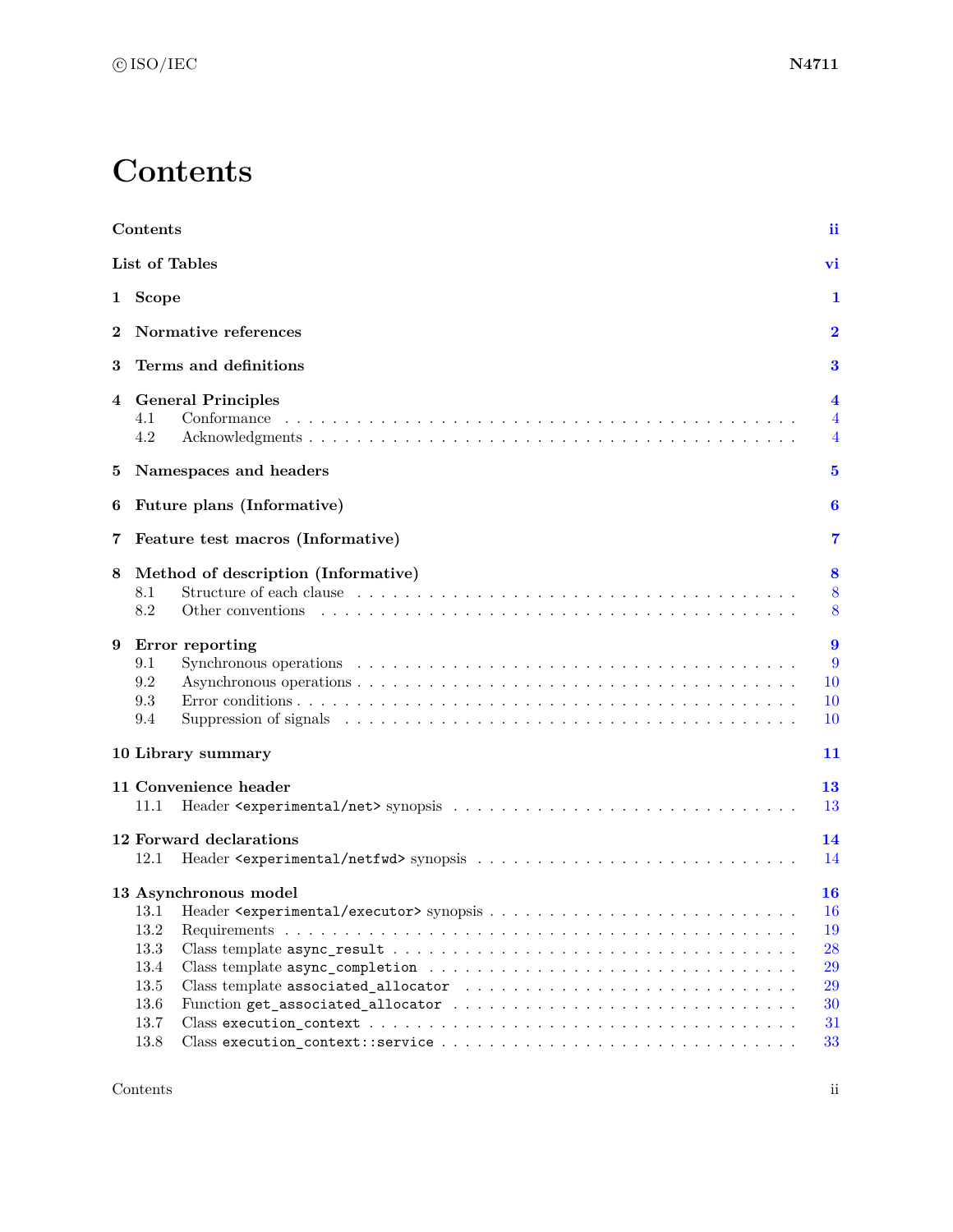|            |                                                                                                                                                                                                                                                                                                                                                                                                                                     | 34 |
|------------|-------------------------------------------------------------------------------------------------------------------------------------------------------------------------------------------------------------------------------------------------------------------------------------------------------------------------------------------------------------------------------------------------------------------------------------|----|
|            |                                                                                                                                                                                                                                                                                                                                                                                                                                     | 34 |
|            |                                                                                                                                                                                                                                                                                                                                                                                                                                     | 34 |
|            |                                                                                                                                                                                                                                                                                                                                                                                                                                     | 35 |
|            |                                                                                                                                                                                                                                                                                                                                                                                                                                     | 36 |
|            |                                                                                                                                                                                                                                                                                                                                                                                                                                     | 36 |
|            |                                                                                                                                                                                                                                                                                                                                                                                                                                     | 40 |
|            |                                                                                                                                                                                                                                                                                                                                                                                                                                     | 40 |
|            |                                                                                                                                                                                                                                                                                                                                                                                                                                     | 42 |
|            |                                                                                                                                                                                                                                                                                                                                                                                                                                     | 42 |
|            |                                                                                                                                                                                                                                                                                                                                                                                                                                     | 44 |
|            |                                                                                                                                                                                                                                                                                                                                                                                                                                     | 45 |
|            |                                                                                                                                                                                                                                                                                                                                                                                                                                     | 45 |
|            |                                                                                                                                                                                                                                                                                                                                                                                                                                     | 50 |
|            |                                                                                                                                                                                                                                                                                                                                                                                                                                     | 51 |
|            |                                                                                                                                                                                                                                                                                                                                                                                                                                     | 52 |
|            |                                                                                                                                                                                                                                                                                                                                                                                                                                     | 53 |
|            |                                                                                                                                                                                                                                                                                                                                                                                                                                     | 57 |
|            |                                                                                                                                                                                                                                                                                                                                                                                                                                     | 60 |
|            |                                                                                                                                                                                                                                                                                                                                                                                                                                     |    |
|            | 14 Basic I/O services                                                                                                                                                                                                                                                                                                                                                                                                               | 61 |
| 14.1       |                                                                                                                                                                                                                                                                                                                                                                                                                                     | 61 |
| 14.2       |                                                                                                                                                                                                                                                                                                                                                                                                                                     | 61 |
| 14.3       |                                                                                                                                                                                                                                                                                                                                                                                                                                     | 65 |
|            |                                                                                                                                                                                                                                                                                                                                                                                                                                     |    |
| 15 Timers  |                                                                                                                                                                                                                                                                                                                                                                                                                                     | 67 |
| 15.1       |                                                                                                                                                                                                                                                                                                                                                                                                                                     | 67 |
| 15.2       |                                                                                                                                                                                                                                                                                                                                                                                                                                     | 67 |
| 15.3       |                                                                                                                                                                                                                                                                                                                                                                                                                                     | 68 |
| 15.4       |                                                                                                                                                                                                                                                                                                                                                                                                                                     | 69 |
|            |                                                                                                                                                                                                                                                                                                                                                                                                                                     |    |
| 16 Buffers |                                                                                                                                                                                                                                                                                                                                                                                                                                     | 73 |
| 16.1       |                                                                                                                                                                                                                                                                                                                                                                                                                                     | 73 |
| 16.2       |                                                                                                                                                                                                                                                                                                                                                                                                                                     | 78 |
| 16.3       |                                                                                                                                                                                                                                                                                                                                                                                                                                     | 82 |
| 16.4       |                                                                                                                                                                                                                                                                                                                                                                                                                                     | 83 |
| 16.5       |                                                                                                                                                                                                                                                                                                                                                                                                                                     | 83 |
| 16.6       |                                                                                                                                                                                                                                                                                                                                                                                                                                     | 85 |
| 16.7       |                                                                                                                                                                                                                                                                                                                                                                                                                                     | 85 |
| 16.8       |                                                                                                                                                                                                                                                                                                                                                                                                                                     | 86 |
| 16.9       |                                                                                                                                                                                                                                                                                                                                                                                                                                     | 86 |
| 16.10      |                                                                                                                                                                                                                                                                                                                                                                                                                                     | 86 |
|            |                                                                                                                                                                                                                                                                                                                                                                                                                                     | 87 |
|            |                                                                                                                                                                                                                                                                                                                                                                                                                                     | 88 |
|            |                                                                                                                                                                                                                                                                                                                                                                                                                                     | 90 |
|            |                                                                                                                                                                                                                                                                                                                                                                                                                                     | 92 |
|            |                                                                                                                                                                                                                                                                                                                                                                                                                                     |    |
|            | 17 Buffer-oriented streams                                                                                                                                                                                                                                                                                                                                                                                                          | 93 |
| 17.1       |                                                                                                                                                                                                                                                                                                                                                                                                                                     | 93 |
| 17.2       |                                                                                                                                                                                                                                                                                                                                                                                                                                     | 95 |
|            | $\text{Class transfer\_at\_least} \texttt{.} \texttt{.} \texttt{.} \texttt{.} \texttt{.} \texttt{.} \texttt{.} \texttt{.} \texttt{.} \texttt{.} \texttt{.} \texttt{.} \texttt{.} \texttt{.} \texttt{.} \texttt{.} \texttt{.} \texttt{.} \texttt{.} \texttt{.} \texttt{.} \texttt{.} \texttt{.} \texttt{.} \texttt{.} \texttt{.} \texttt{.} \texttt{.} \texttt{.} \texttt{.} \texttt{.} \texttt{.} \texttt{.} \texttt{.} \texttt{.}$ |    |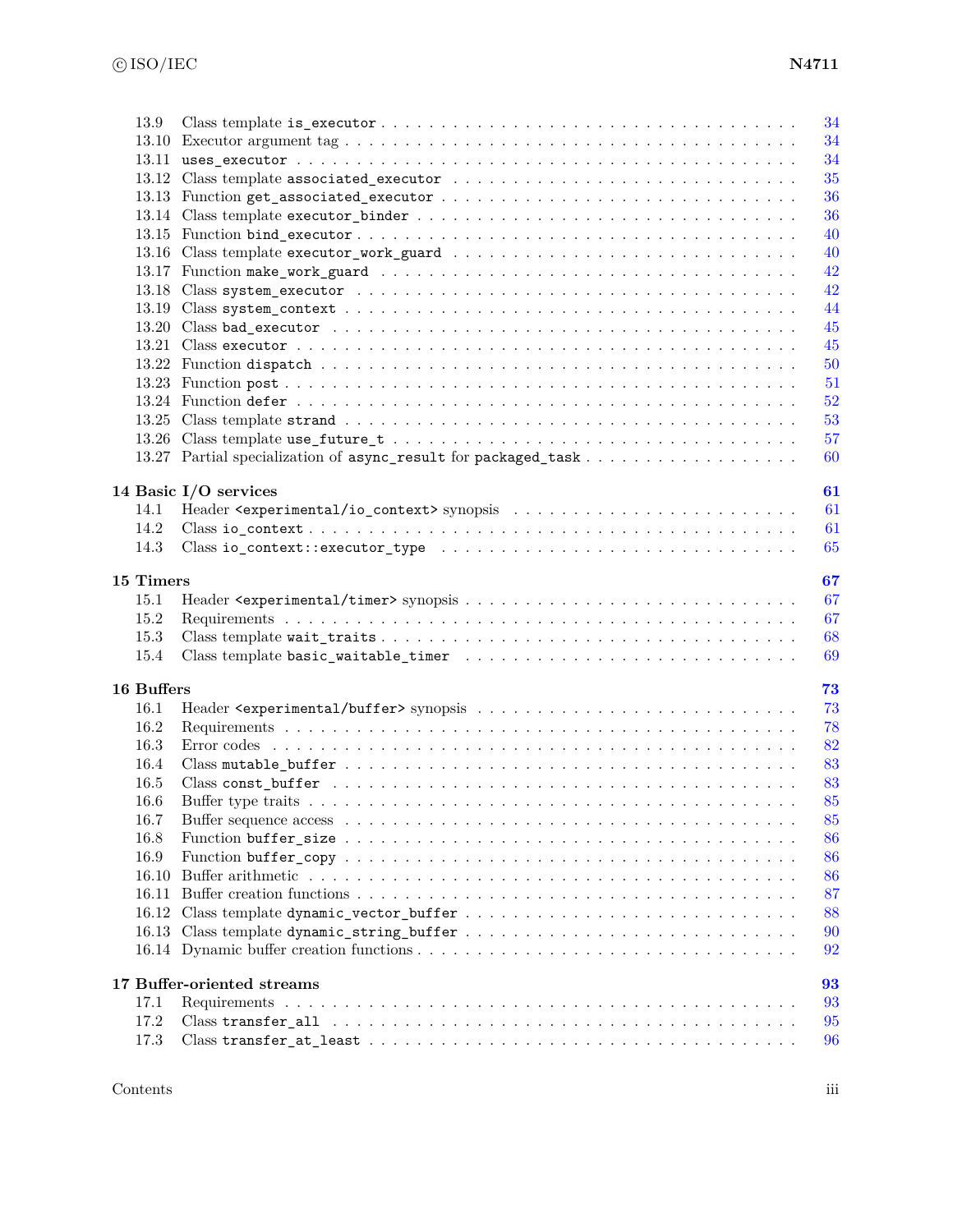| 17.4<br>17.5<br>17.6<br>17.7<br>17.8<br>17.9<br>17.10 | Synchronous delimited read operations $\dots \dots \dots \dots \dots \dots \dots \dots \dots \dots \dots \dots$                                  | 96<br>97<br>99<br>100<br>101<br>103<br>103 |
|-------------------------------------------------------|--------------------------------------------------------------------------------------------------------------------------------------------------|--------------------------------------------|
| 18 Sockets                                            |                                                                                                                                                  | <b>105</b>                                 |
| 18.1                                                  |                                                                                                                                                  | 105                                        |
| 18.2                                                  |                                                                                                                                                  | 107                                        |
| 18.3                                                  |                                                                                                                                                  | <b>116</b>                                 |
| 18.4                                                  |                                                                                                                                                  | 117                                        |
| 18.5                                                  |                                                                                                                                                  | 119                                        |
| 18.6                                                  |                                                                                                                                                  | 122                                        |
| 18.7                                                  | $\label{thm:main} \text{Class template basic\_datagram\_socket}\ \dots\ \dots\ \dots\ \dots\ \dots\ \dots\ \dots\ \dots\ \dots\ \dots\ \dots\ .$ | 132                                        |
| 18.8                                                  |                                                                                                                                                  | 141                                        |
| 18.9                                                  |                                                                                                                                                  | 147                                        |
|                                                       | 19 Socket iostreams                                                                                                                              | 158                                        |
| 19.1                                                  |                                                                                                                                                  | 158                                        |
| 19.2                                                  |                                                                                                                                                  | 162                                        |
|                                                       |                                                                                                                                                  |                                            |
|                                                       | 20 Socket algorithms                                                                                                                             | <b>165</b>                                 |
| 20.1                                                  |                                                                                                                                                  | 165                                        |
| 20.2                                                  |                                                                                                                                                  | 166                                        |
|                                                       | 21 Internet protocol                                                                                                                             | 168                                        |
| 21.1                                                  |                                                                                                                                                  | 168                                        |
| 21.2                                                  |                                                                                                                                                  | 172                                        |
| 21.3                                                  |                                                                                                                                                  | 174                                        |
| 21.4                                                  |                                                                                                                                                  | 175                                        |
| 21.5                                                  |                                                                                                                                                  | 178                                        |
| 21.6                                                  |                                                                                                                                                  | 182                                        |
| 21.7                                                  |                                                                                                                                                  | 187                                        |
| 21.8                                                  |                                                                                                                                                  | 188                                        |
| 21.9                                                  | Class template ip::basic_address_iterator specializations                                                                                        | 188                                        |
| 21.10                                                 |                                                                                                                                                  | 189                                        |
|                                                       | 21.11 Class template $ip::network_y4 \ldots \ldots \ldots \ldots \ldots \ldots \ldots \ldots \ldots \ldots \ldots$                               | 191                                        |
|                                                       |                                                                                                                                                  | 194                                        |
|                                                       |                                                                                                                                                  | 196                                        |
|                                                       |                                                                                                                                                  | <b>200</b>                                 |
|                                                       | 21.15 Class template ip::basic_resolver_results                                                                                                  | 202                                        |
|                                                       |                                                                                                                                                  | <b>205</b>                                 |
|                                                       |                                                                                                                                                  | 206                                        |
|                                                       |                                                                                                                                                  | 212                                        |
|                                                       |                                                                                                                                                  | 212                                        |
|                                                       |                                                                                                                                                  | 213                                        |
|                                                       |                                                                                                                                                  | 215                                        |
| Index                                                 |                                                                                                                                                  | 220                                        |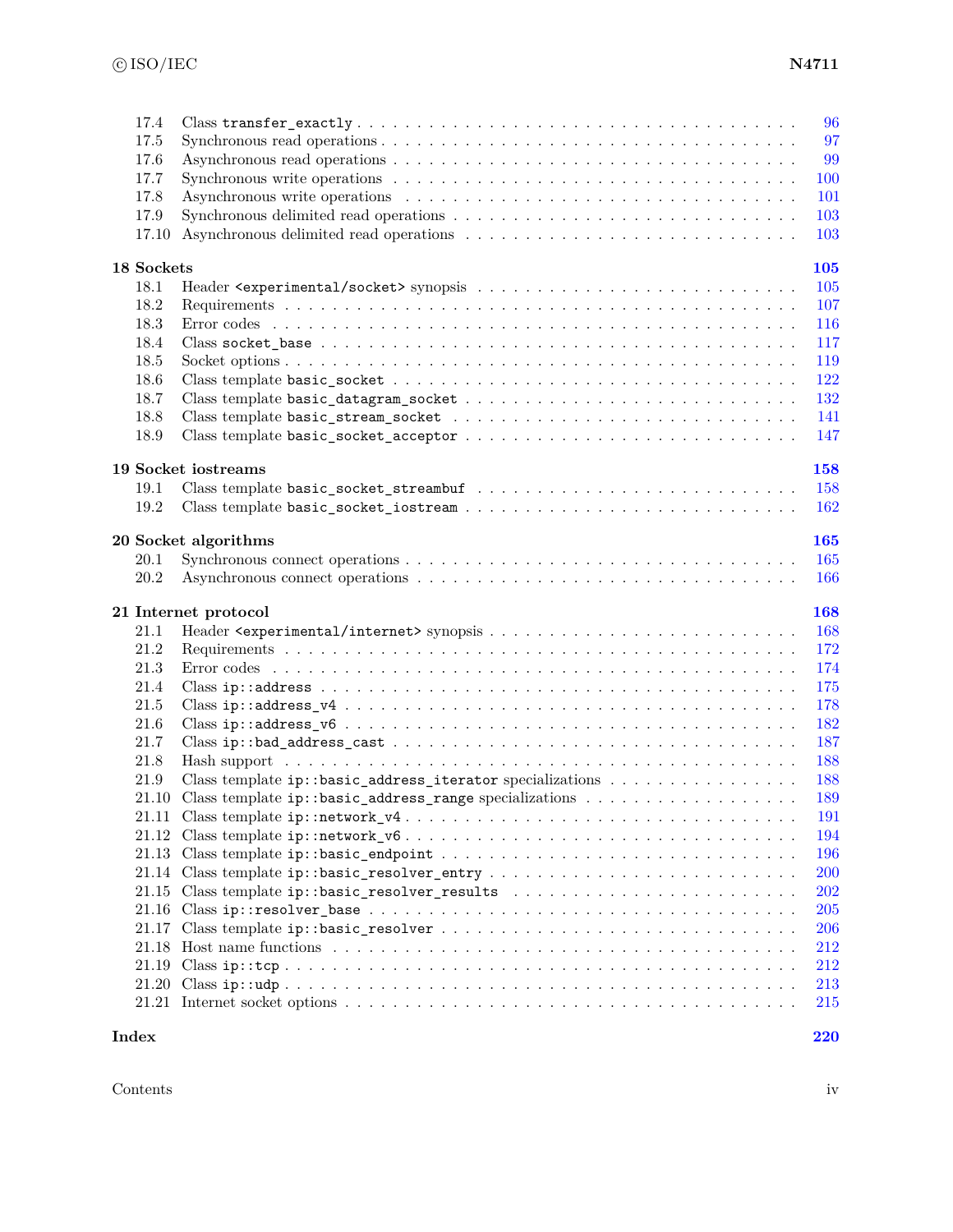| Index of library names                   | 222 |
|------------------------------------------|-----|
| Index of implementation-defined behavior | 228 |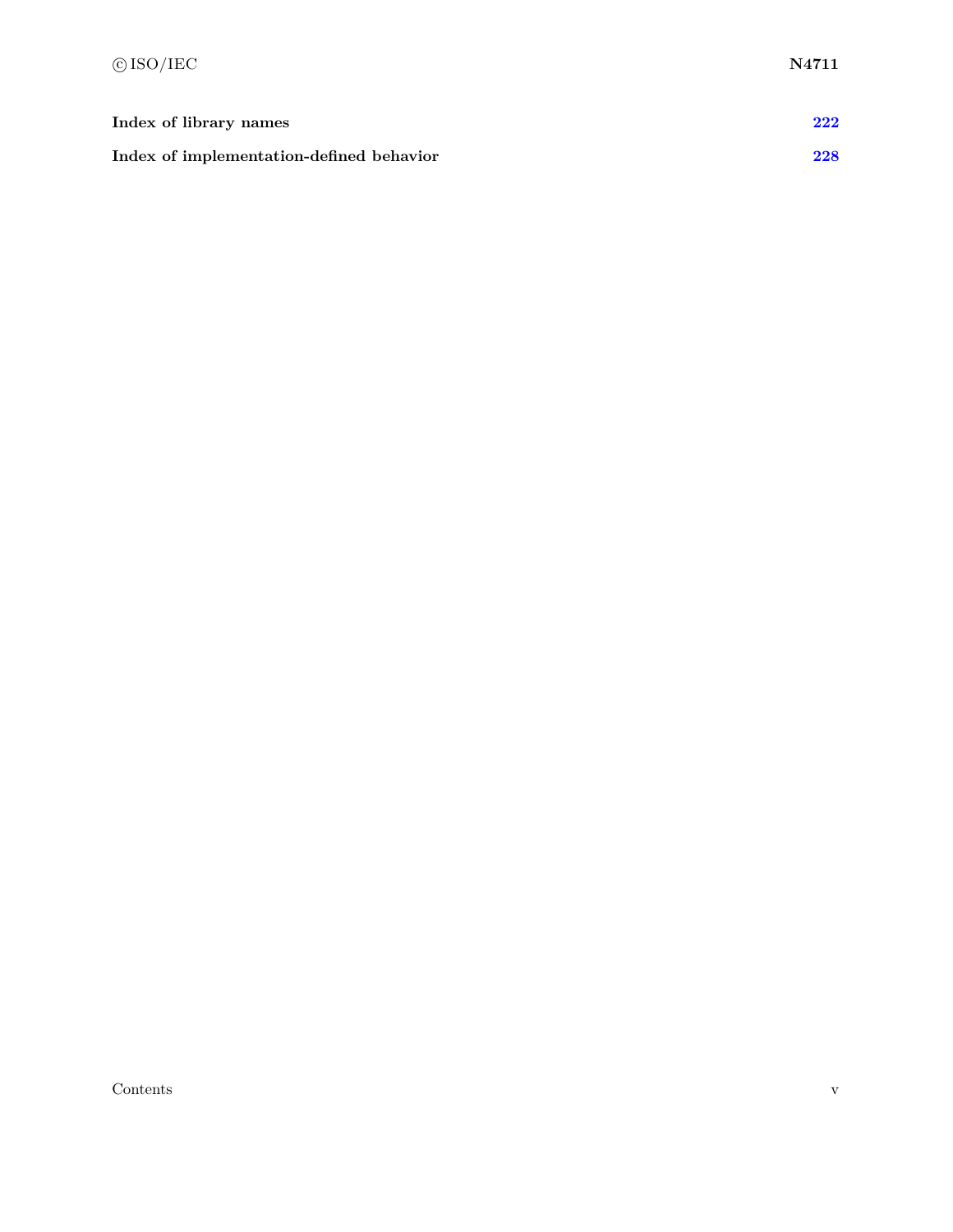# **List of Tables**

<span id="page-5-0"></span>

| $\,1$          | $\overline{7}$                                                                                                                                  |
|----------------|-------------------------------------------------------------------------------------------------------------------------------------------------|
| $\overline{2}$ | 11                                                                                                                                              |
| 3              | 11                                                                                                                                              |
| 4              | 20                                                                                                                                              |
| 5              | 22                                                                                                                                              |
| 6              | 23                                                                                                                                              |
| $\overline{7}$ | 28                                                                                                                                              |
| $8\,$          | 30                                                                                                                                              |
| 9              | 35                                                                                                                                              |
| 10             | async_result <use_future_t<protoallocator>, Result(Args)&gt; semantics <br/>59</use_future_t<protoallocator>                                    |
| 11             | 68                                                                                                                                              |
| 12             | 79                                                                                                                                              |
| 13             | 80                                                                                                                                              |
| 14             | 81                                                                                                                                              |
| 15             | 85                                                                                                                                              |
|                |                                                                                                                                                 |
| 16             | 93                                                                                                                                              |
| 17             | 93                                                                                                                                              |
| 18             | 94                                                                                                                                              |
| 19             | 95                                                                                                                                              |
| 20             | 95                                                                                                                                              |
| 21             | 109                                                                                                                                             |
| 22             | Endpoint requirements for extensible implementations $\dots \dots \dots \dots \dots \dots \dots \dots \dots$<br>109                             |
| 23             | 110                                                                                                                                             |
| 24             | 110                                                                                                                                             |
| 25             | Protocol requirements for extensible implementations<br>$\hfill\ldots\ldots\ldots\ldots\ldots\ldots\ldots\ldots\ldots\ldots\ldots\ldots$<br>110 |
| 26             | 111                                                                                                                                             |
| 27             | GettableSocketOption requirements for extensible implementations<br>111                                                                         |
| 28             | SettableSocketOption requirements for extensible implementations<br>112                                                                         |
| 29             | 113                                                                                                                                             |
| 30             | 114                                                                                                                                             |
| 31             | IoControlCommand requirements for extensible implementations<br>116                                                                             |
| 32             | 116                                                                                                                                             |
| $33\,$         | 118                                                                                                                                             |
| 34             | 119                                                                                                                                             |
|                |                                                                                                                                                 |
| $35\,$         | 173                                                                                                                                             |
| 36             | 173                                                                                                                                             |
| $37\,$         | $\,205$                                                                                                                                         |
| 38             | 213                                                                                                                                             |
| $39\,$         | Behavior of extensible $ip: udp$ implementations $\ldots \ldots \ldots \ldots \ldots \ldots \ldots \ldots \ldots$<br>215                        |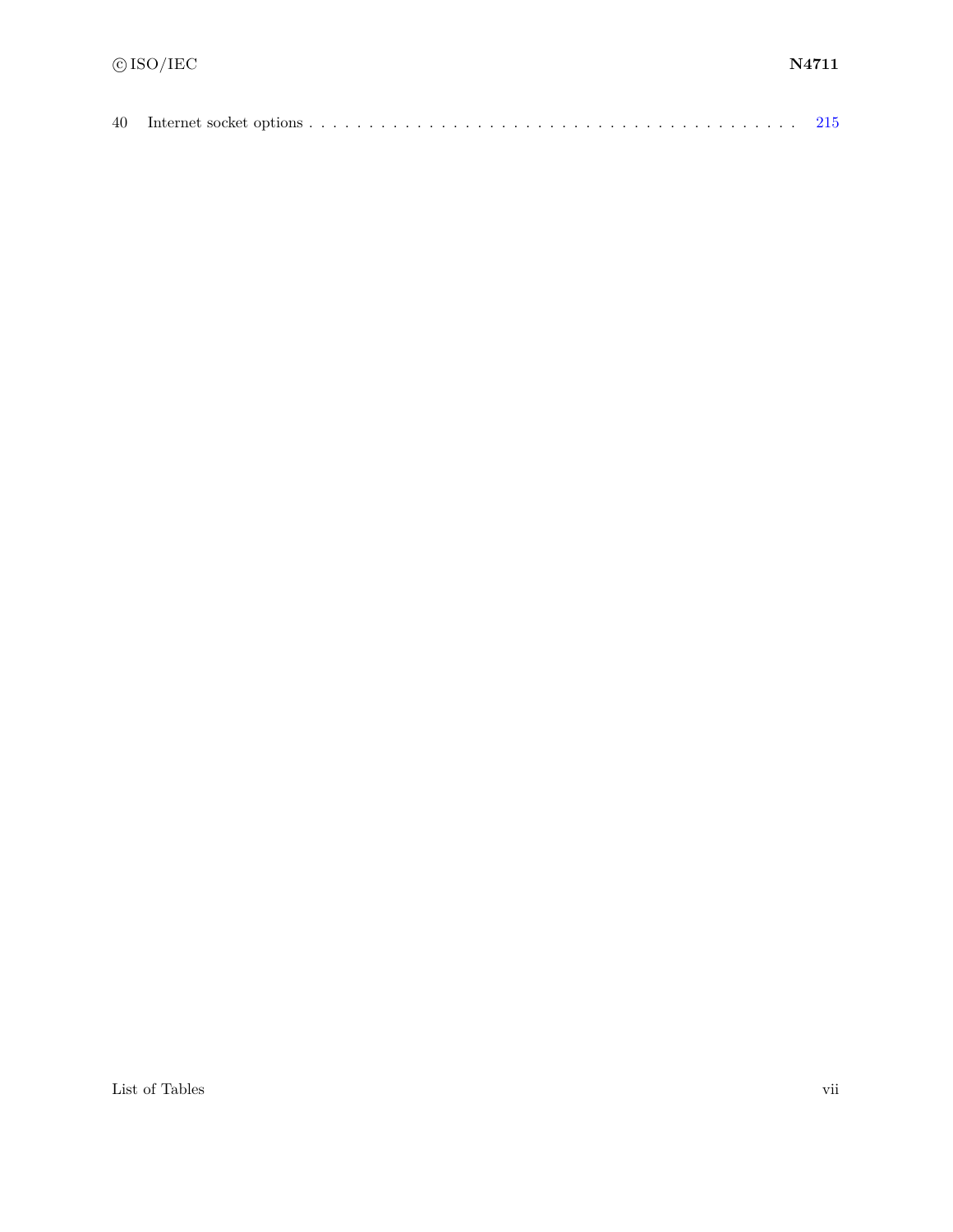# <span id="page-7-0"></span>**1 Scope [scope]**

<sup>1</sup> This Technical Specification describes extensions to the C++ Standard Library. This Technical Specification specifies requirements for implementations of an interface that computer programs written in the C++ programming language may use to perform operations related to networking, such as operations involving sockets, timers, buffer management, host name resolution and internet protocols. This Technical Specification is applicable to information technology systems that can perform network operations, such as those with operating systems that conform to the POSIX interface. This Technical Specification is applicable only to vendors who wish to provide the interface it describes.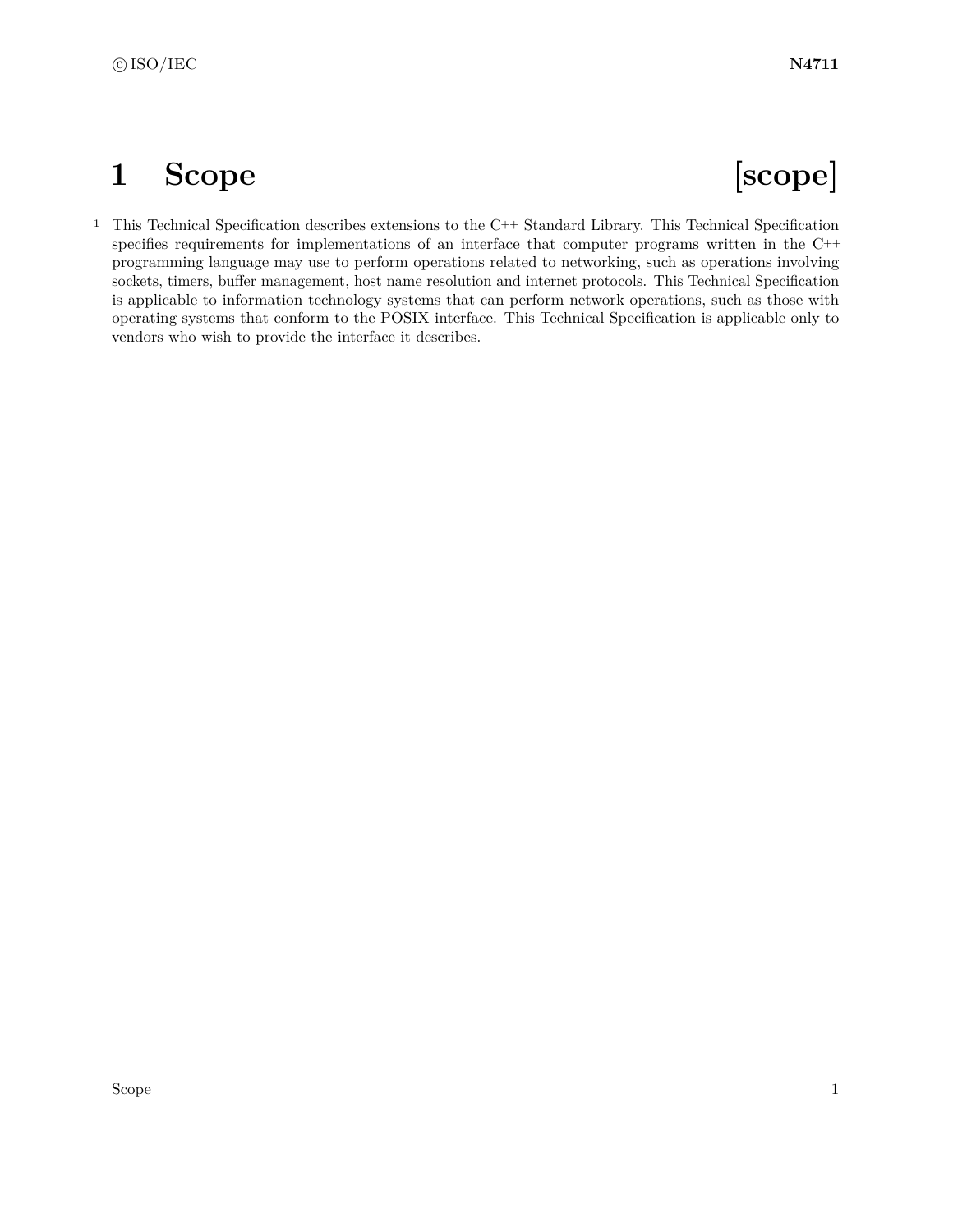# <span id="page-8-0"></span>**2 Normative references [references]**

- <sup>1</sup> The following referenced documents are indispensable for the application of this document. For dated references, only the edition cited applies. For undated references, the latest edition of the referenced document (including any amendments) applies.
- (1.1) ISO/IEC 14882:2014, *Programming languages C++*
- (1.2) ISO/IEC TS 19568:2015, *C++ Extensions for Library Fundamentals*
- (1.3) ISO/IEC 9945:2009, *Information Technology Portable Operating System Interface (POSIX)*
	- <sup>2</sup> The programming language and library described in ISO/IEC 14882 is herein called the C++ Standard. References to clauses within the C++ Standard are written as "C++ 2014 [library]". The operating system interface described in ISO/IEC 9945 is herein called POSIX.
	- <sup>3</sup> This Technical Specification mentions commercially available operating systems for purposes of exposition. POSIX® is a registered trademark of The IEEE. Windows® is a registered trademark of Microsoft Corporation. This information is given for the convenience of users of this document and does not constitute an endorsement by ISO or IEC of these products.
	- <sup>4</sup> Unless otherwise specified, the whole of the C++ Standard's Library introduction  $(C^{++} 2014$  [library]) is included into this Technical Specification by reference.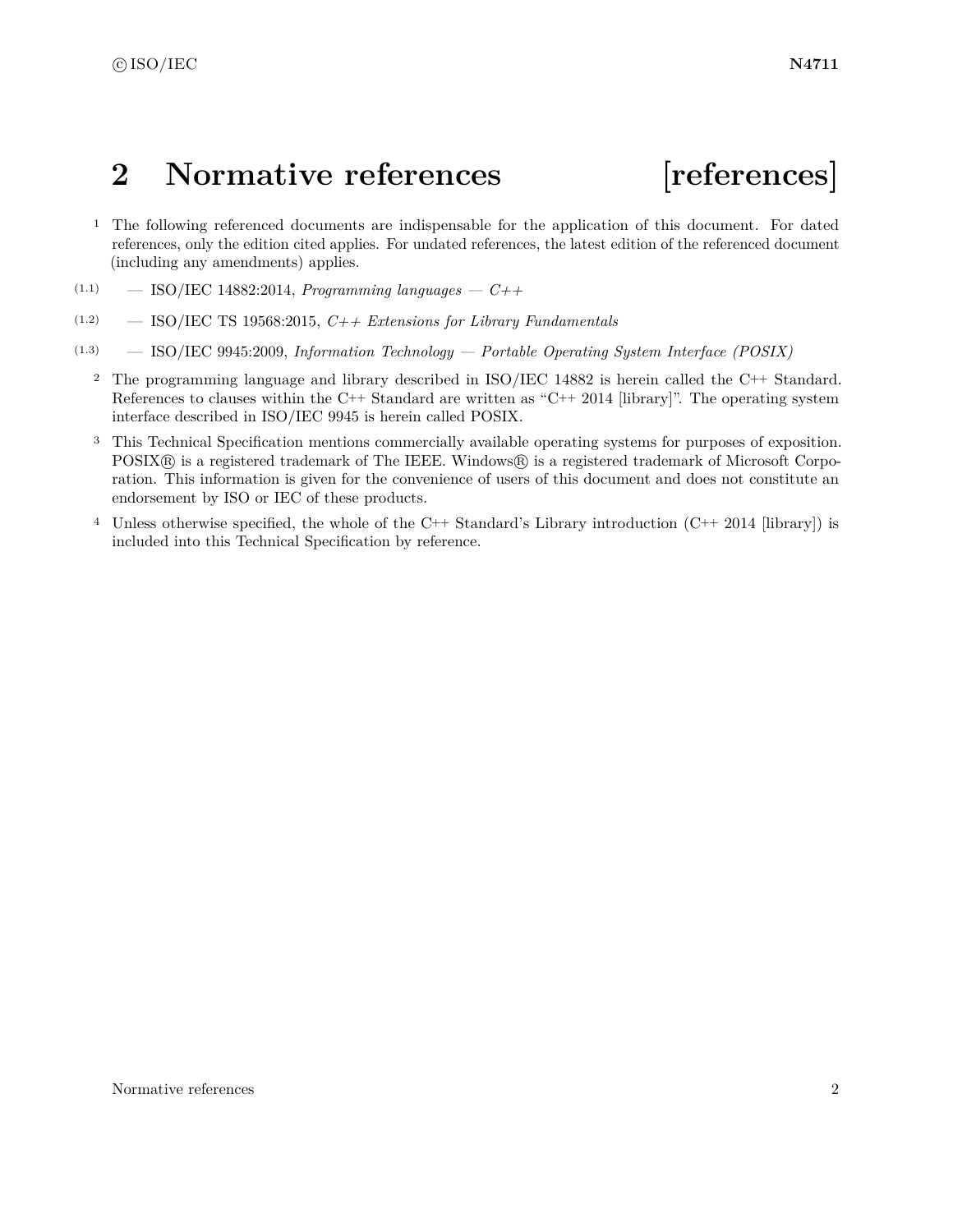# <span id="page-9-0"></span>**3 Terms and definitions [defs]**

- <sup>1</sup> For the purposes of this document, the terms and definitions given in ISO/IEC 14882:2014, the terms and definitions given in ISO/IEC 2382-1:1993, and the following apply.
- <sup>2</sup> ISO and IEC maintain terminological databases for use in standardization at the following addresses:
- $(2.1)$  IEC Electropedia: available at <http://www.electropedia.org/>
- (2.2) ISO Online browsing platform: available at <http://www.iso.org/obp>
	- <sup>3</sup> Terms that are used only in a small portion of this document are defined where they are used and italicized where they are defined.

### **3.1** *defs.host.byte.order* **host byte order** See section 3.193 of POSIX Base Definitions, Host Byte Order. **3.2** *defs.net.byte.order* **network byte order** See section 3.237 of POSIX Base Definitions, Network Byte Order. **3.3 [defs.sync.op] synchronous operation** operation where control is not returned until the operation completes **3.4 [defs.async.op] asynchronous operation**

operation where control is returned immediately without waiting for the operation to complete

[ *Note 1 to entry:* Multiple asynchronous operations may be executed concurrently. *— end note* ]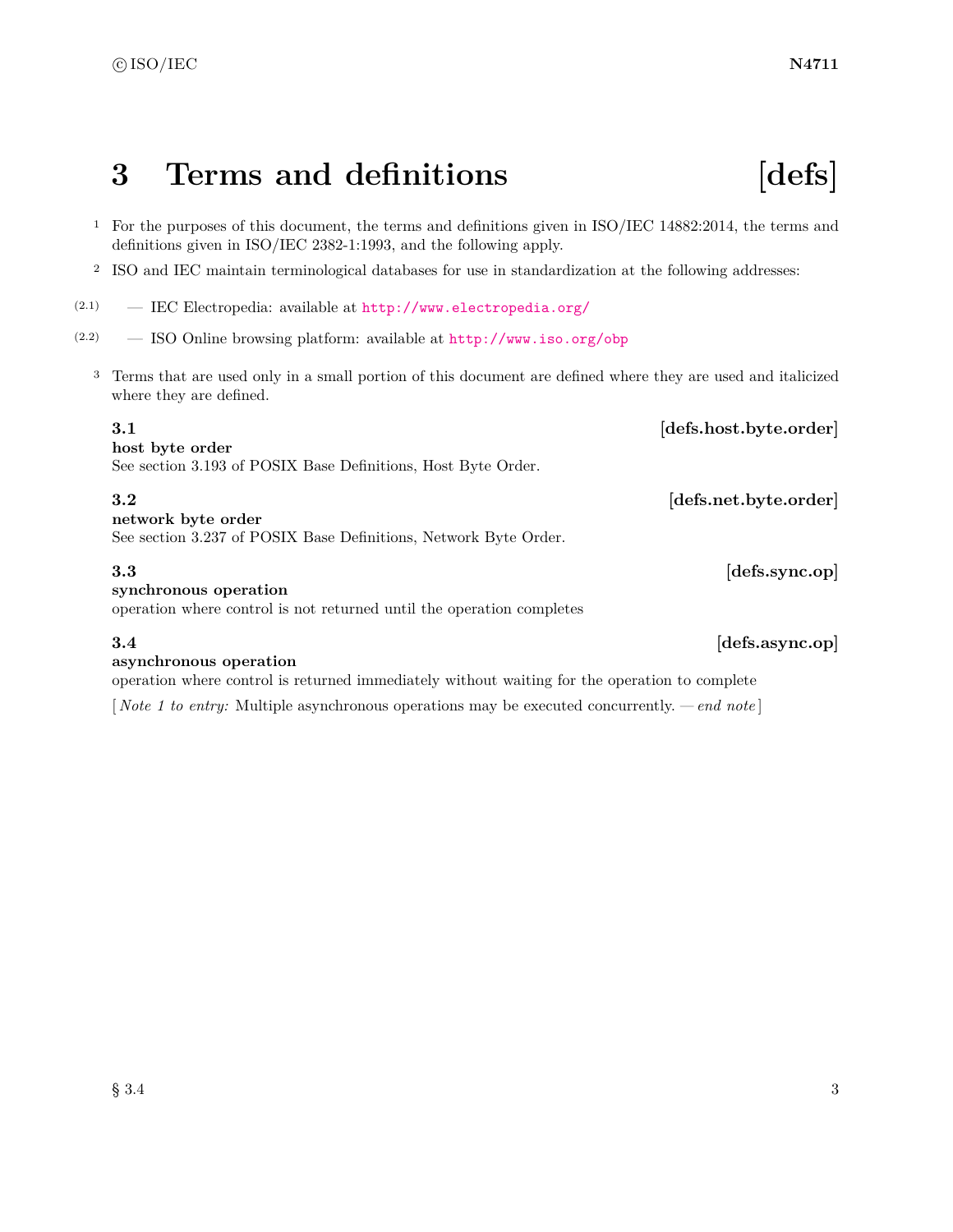## <span id="page-10-0"></span>**4 General Principles [general]**

### <span id="page-10-1"></span>**4.1 Conformance [conformance]**

<sup>1</sup> Conformance is specified in terms of behavior. Ideal behavior is not always implementable, so the conformance sub-clauses take that into account.

### **4.1.1 POSIX conformance [conformance.9945]**

- <sup>1</sup> Some behavior is specified by reference to POSIX. How such behavior is actually implemented is unspecified.
- <sup>2</sup> [*Note:* This constitutes an "as if" rule allowing implementations to call native operating system or other APIs. *— end note* ]
- <sup>3</sup> Implementations are encouraged to provide such behavior as it is defined by POSIX. Implementations shall document any behavior that differs from the behavior defined by POSIX. Implementations that do not support exact POSIX behavior are encouraged to provide behavior as close to POSIX behavior as is reasonable given the limitations of actual operating systems and file systems. If an implementation cannot provide any reasonable behavior, the implementation shall report an error as specified in Error Reporting [\(9\)](#page-15-0).
- <sup>4</sup> [*Note:* This allows users to rely on an exception being thrown or an error code being set when an implementation cannot provide any reasonable behavior. *— end note* ]
- <sup>5</sup> Implementations are not required to provide behavior that is not supported by a particular operating system.

### <span id="page-10-3"></span>**4.1.2 Conditionally-supported features [conformance.conditional]**

- <sup>1</sup> This Technical Specification defines conditionally-supported features, in the form of additional member functions on types that satisfy Protocol  $(18.2.6)$ , Endpoint  $(18.2.4)$ , SettableSocketOption  $(18.2.9)$ , GettableSocketOption [\(18.2.8\)](#page-117-2) or IoControlCommand [\(18.2.12\)](#page-122-3) requirements.
- <sup>2</sup> [*Note:* This is so that, when the additional member functions are available, C<sup>++</sup> programs may extend the library to add support for other protocols and socket options. *— end note* ]
- <sup>3</sup> For the purposes of this Technical Specification, implementations that provide all of the additional member functions are known as extensible implementations.
- <sup>4</sup> [ *Note:* Implementations are encouraged to provide the additional member functions, where possible. It is intended that POSIX and Windows implementations will provide them. *— end note* ]

### <span id="page-10-2"></span>**4.2** Acknowledgments **intro.ack**

<sup>1</sup> The design of this specification is based, in part, on the Asio library written by Christopher Kohlhoff.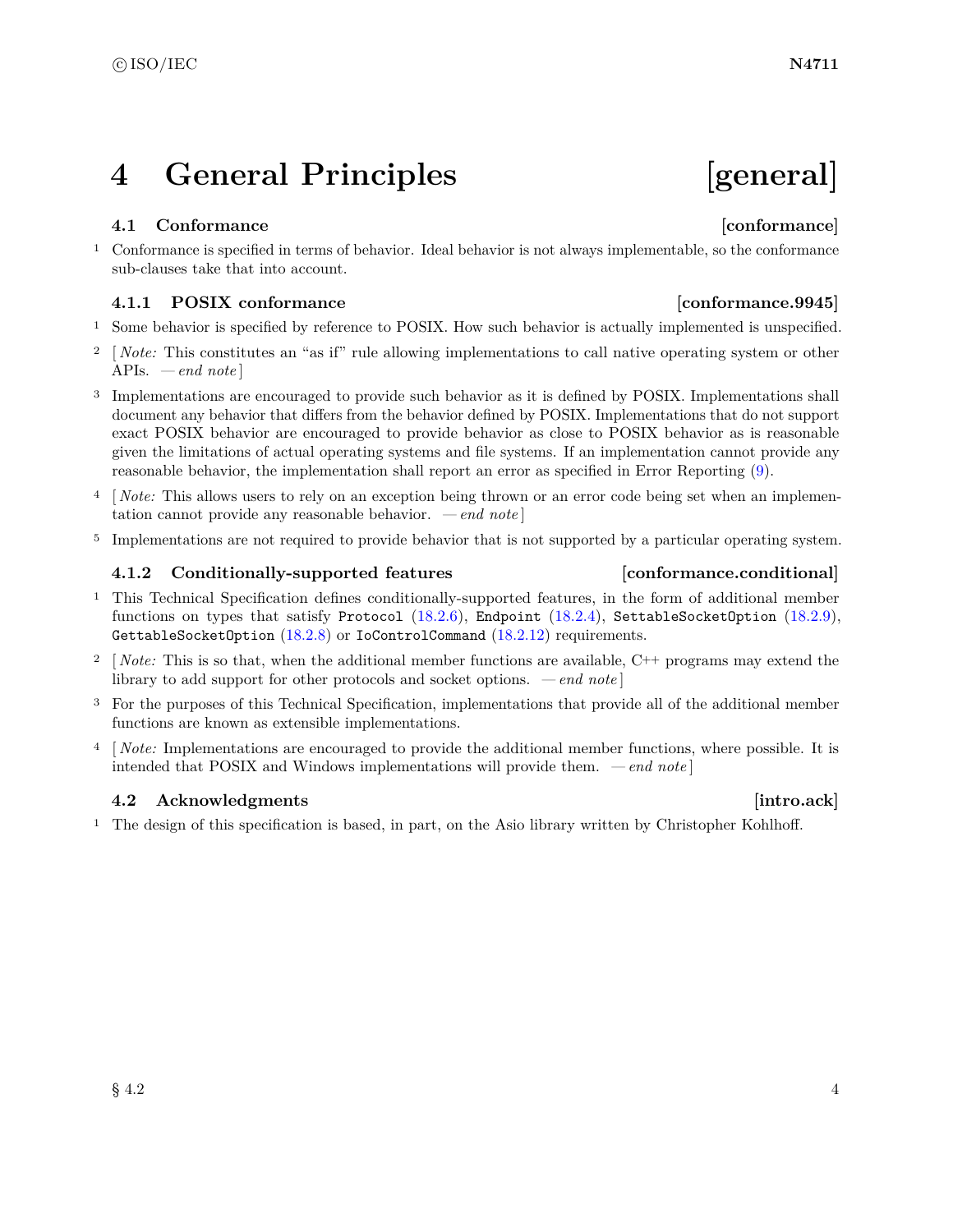## <span id="page-11-0"></span>**5 Namespaces and headers [namespaces]**

<sup>1</sup> The components described in this Technical Specification are experimental and not part of the C++ standard library. All components described in this Technical Specification are declared in namespace std::experimental::net::v1 or a sub-namespace thereof unless otherwise specified. The headers described in this technical specification shall import the contents of  $std::experimental::net::v1$  into std::experimental::net as if by:

```
namespace std {
  namespace experimental {
   namespace net {
      inline namespace v1 {}
    }
 }
}
```
<sup>2</sup> Unless otherwise specified, references to other entities described in this Technical Specification are assumed to be qualified with std::experimental::net::v1::, references to entities described in the C++ standard are assumed to be qualified with  $\text{std}$ :; and references to entities described in C++ Extensions for Library Fundamentals are assumed to be qualified with  $\text{std::experimental::fundamentals_v2::.}$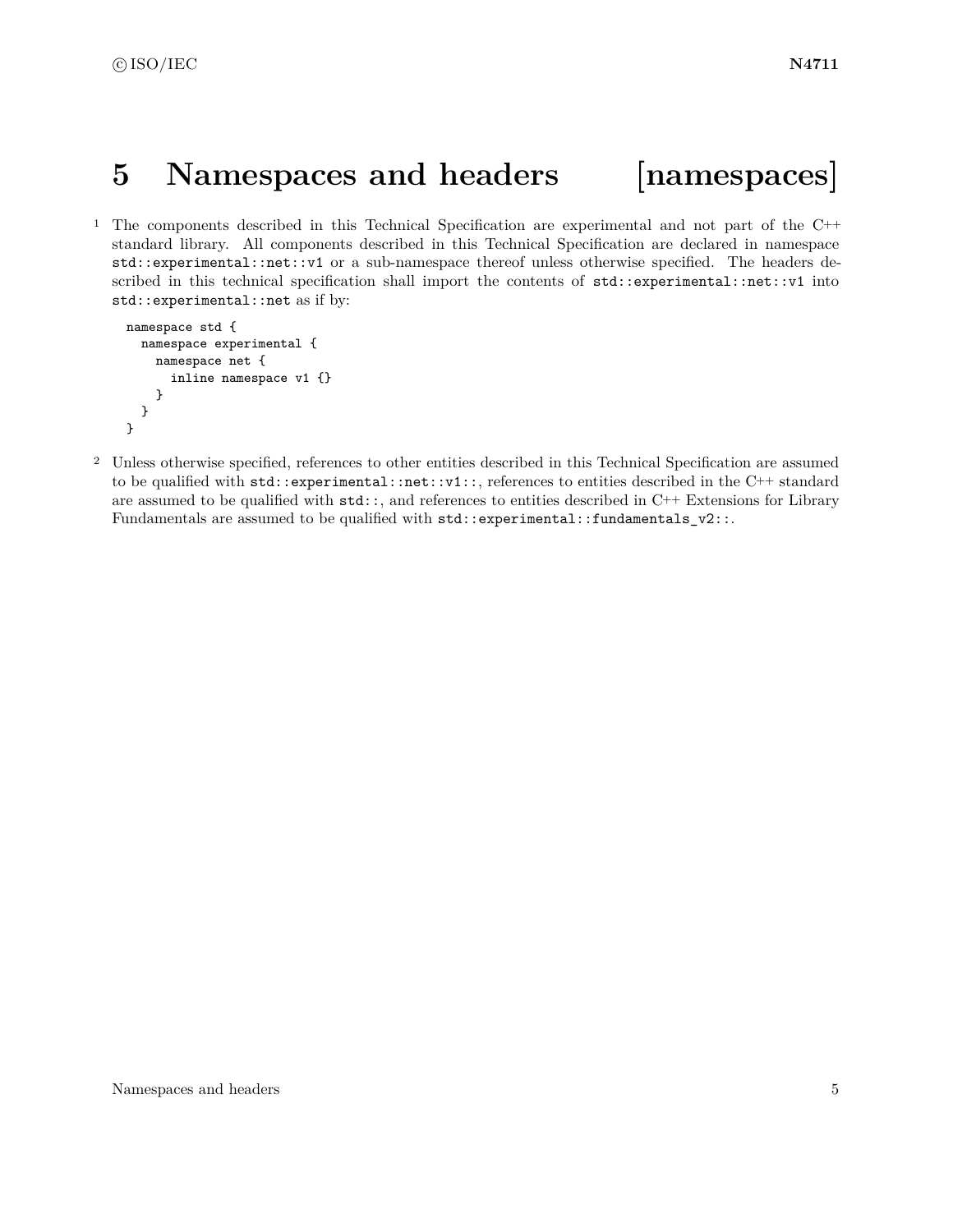# <span id="page-12-0"></span>**6 Future plans (Informative) [plans]**

- <sup>1</sup> This section describes tentative plans for future versions of this technical specification and plans for moving content into future versions of the C++ Standard.
- <sup>2</sup> The C++ committee may release new versions of this technical specification, containing networking library extensions we hope to add to a near-future version of the C++ Standard. Future versions will define their contents in std::experimental::net::v2, std::experimental::net::v3, etc., with the most recent implemented version inlined into std::experimental::net.
- <sup>3</sup> When an extension defined in this or a future version of this technical specification represents enough existing practice, it will be moved into the next version of the C++ Standard by replacing the experimental::net::v*N* segment of its namespace with net, and by removing the experimental/ prefix from its header's path.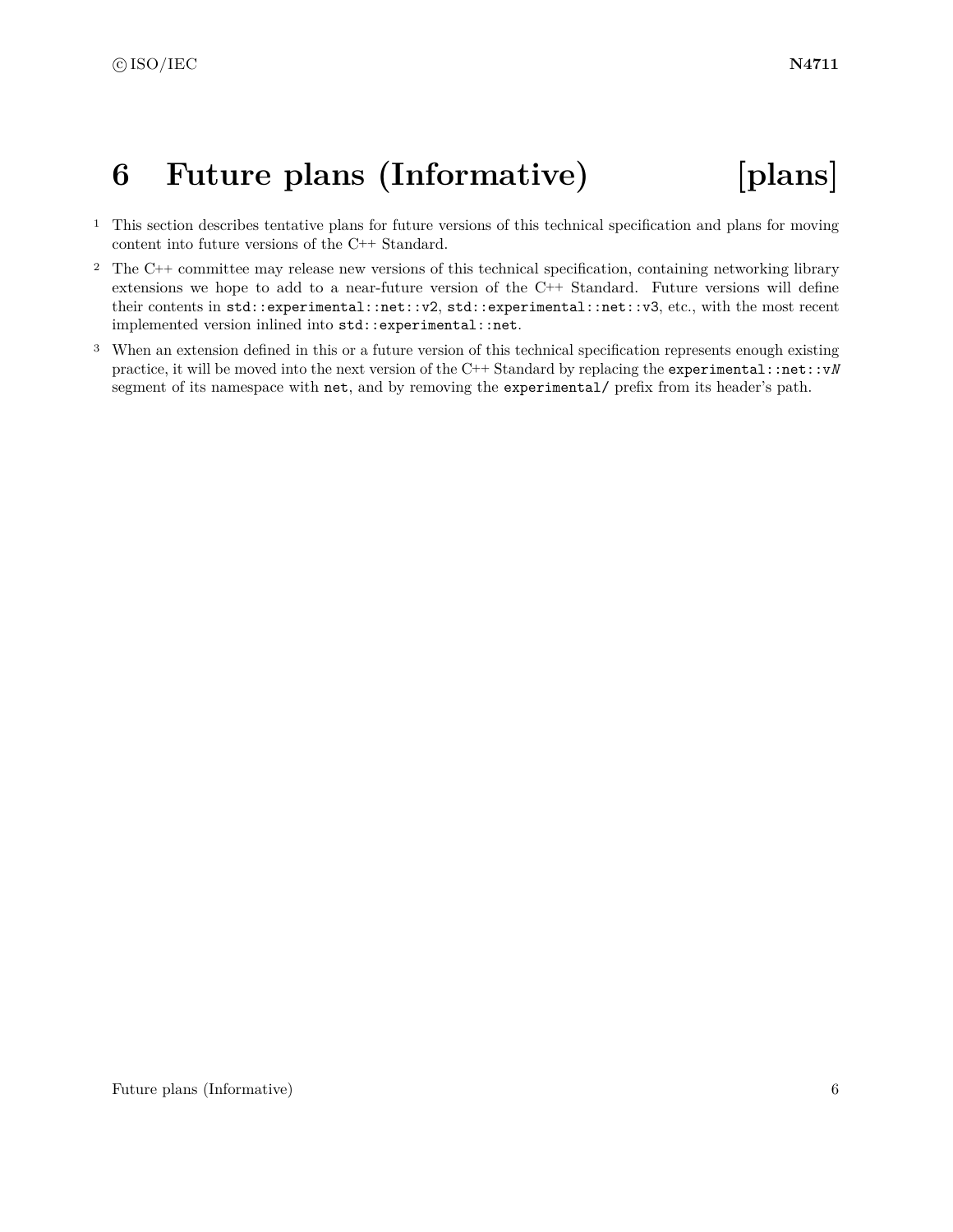# <span id="page-13-0"></span>**7 Feature test macros (Informative) [feature.test]**

- <sup>1</sup> These macros allow users to determine which version of this Technical Specification is supported by the headers defined by the specification. All headers in this Technical Specification shall define the \_\_cpp\_lib\_ experimental\_net feature test macro in Table [1.](#page-13-1)
- <sup>2</sup> If an implementation supplies all of the conditionally-supported features specified in [4.1.2,](#page-10-3) all headers in this Technical Specification shall additionally define the \_\_cpp\_lib\_experimental\_net\_extensible feature test macro.

<span id="page-13-1"></span>

| Table 1 | Feature-test $macro(s)$ |  |  |
|---------|-------------------------|--|--|
|         |                         |  |  |

| Macro name                                   | Value  |
|----------------------------------------------|--------|
| cpp lib experimental net                     | 201711 |
| __cpp_lib_experimental_net_extensible 201711 |        |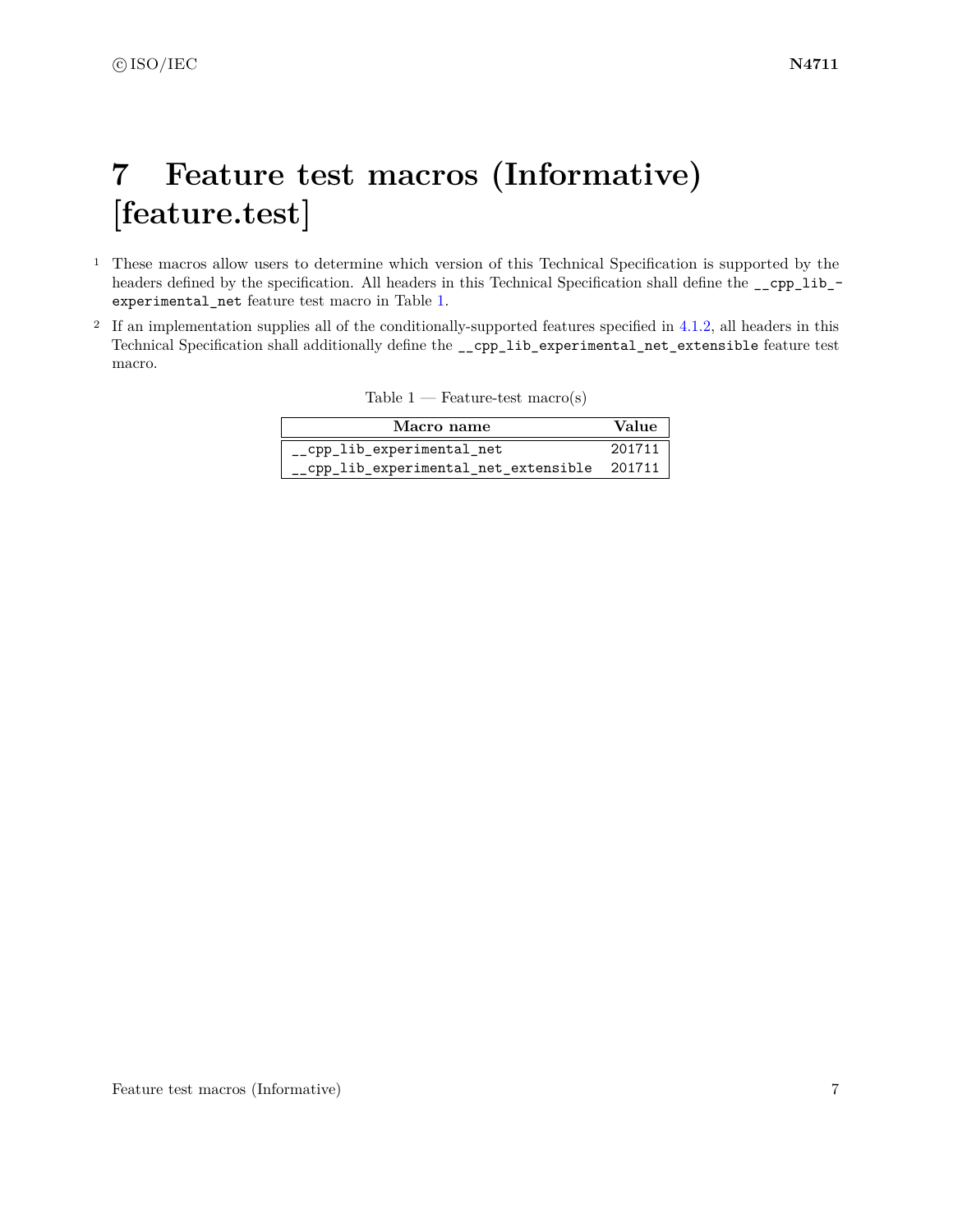# <span id="page-14-0"></span>**8 Method of description (Informative) [description]**

<sup>1</sup> This sub-clause describes the conventions used to specify this Technical Specification, in addition to those conventions specified in C++ 2014 [description].

### <span id="page-14-1"></span>**8.1 Structure of each clause [structure] [structure]**

### **8.1.1** Detailed specifications **and intervals** [structure.specifications]

- <sup>1</sup> In addition to the elements defined in C++ 2014 [structure.specifications], descriptions of function semantics contain the following elements (as appropriate):
- (1.1) *Completion signature:* if the function initiates an asynchronous operation, specifies the signature of a completion handler used to receive the result of the operation.

### <span id="page-14-2"></span>**8.2 Other conventions b 1 b 1 conventions [conventions**]

### **8.2.1** Nested classes **and a set of the set of the set of the set of the set of the set of the set of the set of the set of the set of the set of the set of the set of the set of the set of the set of the set of the set o**

<sup>1</sup> Several classes defined in this Technical Specification are nested classes. For a specified nested class A::B, an implementation is permitted to define A::B as a synonym for a class with equivalent functionality to class A::B. [ *Note:* When A::B is a synonym for another type A shall provide a nested type B, to emulate the injected class name. *— end note* ]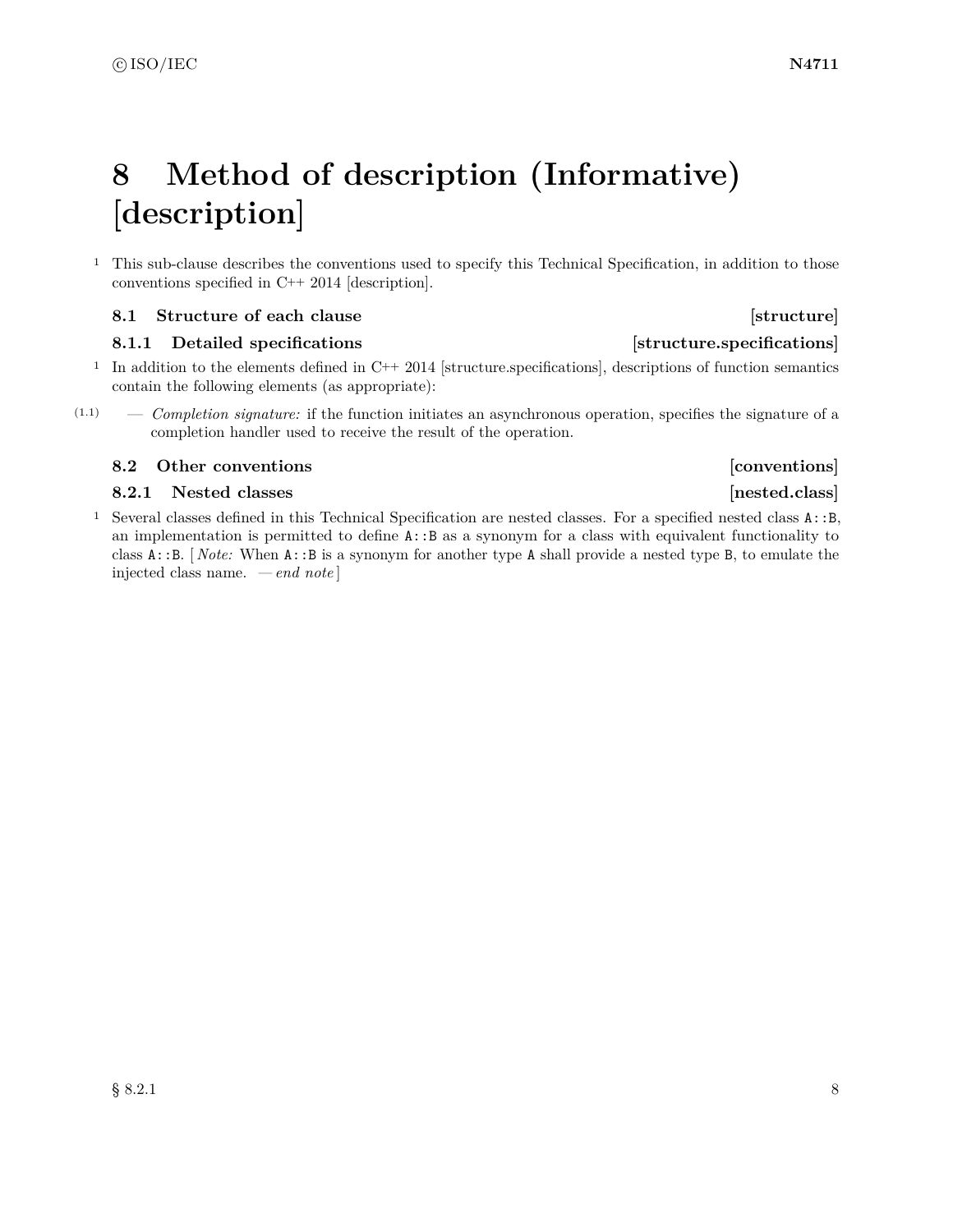## <span id="page-15-0"></span>**9 Error reporting [err.report]**

### <span id="page-15-1"></span>**9.1 Synchronous operations [err.report.sync]**

<sup>1</sup> Most synchronous network library functions provide two overloads, one that throws an exception to report system errors, and another that sets an  $error\_code$  (C++ 2014 [syserr]).

[ *Note:* This supports two common use cases:

- $(1.1)$  Uses where system errors are truly exceptional and indicate a serious failure. Throwing an exception is the most appropriate response.
- (1.2) Uses where system errors are routine and do not necessarily represent failure. Returning an error code is the most appropriate response. This allows application specific error handling, including simply ignoring the error.

*— end note* ]

- <sup>2</sup> Functions not having an argument of type error\_code& report errors as follows, unless otherwise specified:
- (2.1) When a call by the implementation to an operating system or other underlying API results in an error that prevents the function from meeting its specifications, the function exits via an exception of a type that would match a handler of type system\_error.
- (2.2) Destructors throw nothing.
- <sup>3</sup> Functions having an argument of type error\_code& report errors as follows, unless otherwise specified:
- (3.1) If a call by the implementation to an operating system or other underlying API results in an error that prevents the function from meeting its specifications, the error\_code& argument ec is set as appropriate for the specific error. Otherwise, the ec argument is set such that !ec is true.
	- <sup>4</sup> Where a function is specified as two overloads, with and without an argument of type error\_code&:

*R f* (*A1* a1, *A2* a2, ..., *AN* aN); *R f* (*A1* a1, *A2* a2, ..., *AN* aN, error\_code& ec);

<sup>5</sup> then, when R is non-void, the effects of the first overload are as if:

```
error code ec;
R r(f (a1, a2, ..., aN, ec));
if (ec) throw system_error(ec, S);
return r;
```
<sup>6</sup> otherwise, when R is void, the effects of the first overload are as if:

```
error_code ec;
f (a1, a2, ..., aN, ec);
if (ec) throw system_error(ec, S);
```
- <sup>7</sup> except that the type thrown may differ as specified above. S is an NTBS indicating where the exception was thrown. [*Note:* A possible value for  $S$  is  $\text{__func__}.$  *— end note*]
- <sup>8</sup> For both overloads, failure to allocate storage is reported by throwing an exception as described in the C++ standard (C++ 2014 [res.on.exception.handling]).
- <sup>9</sup> In this Technical Specification, when a type requirement is specified using two function call expressions *f*, with and without an argument ec of type error\_code:

 $\S~9.1$  9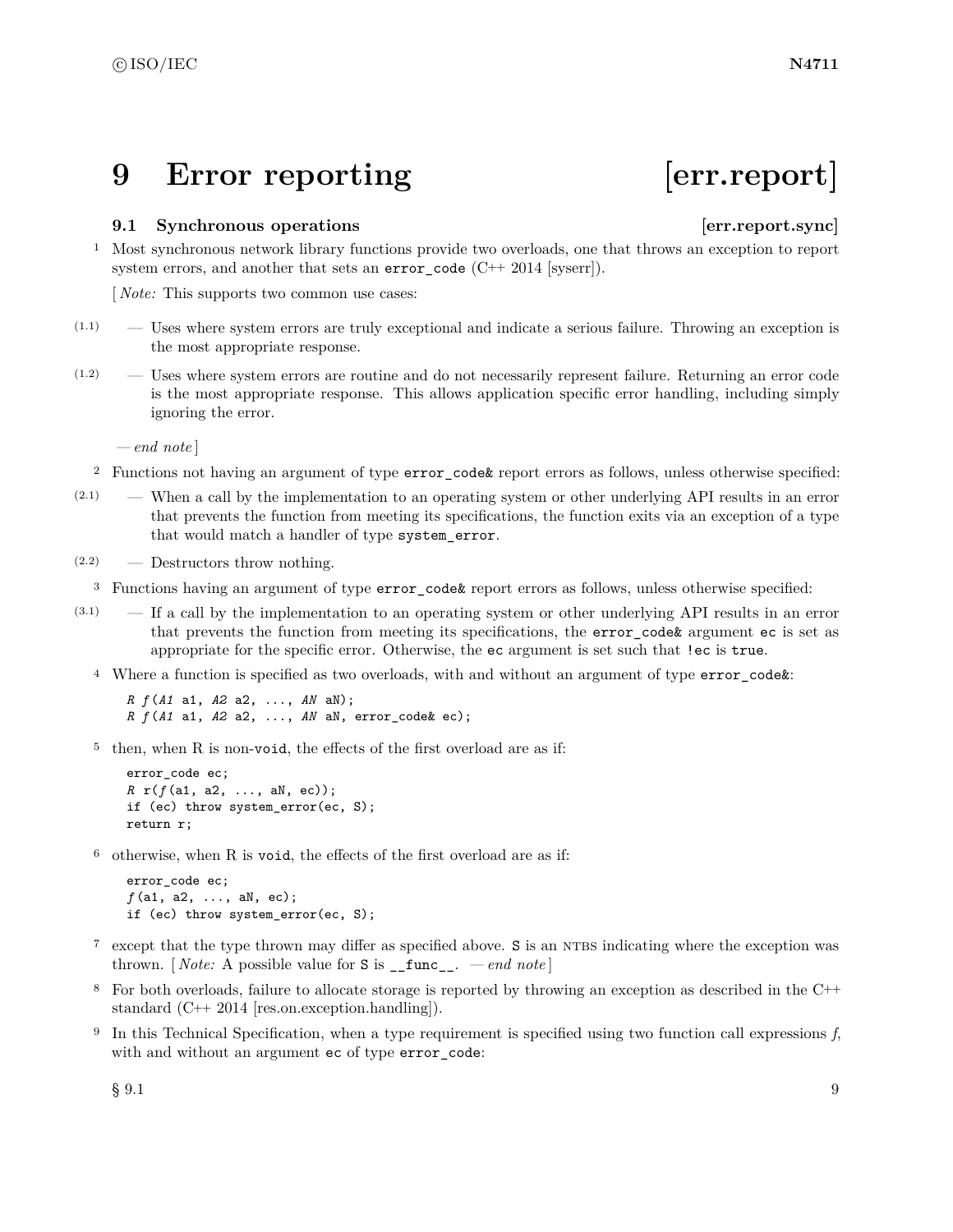*f* (a1, a2, ..., aN) *f* (a1, a2, ..., aN, ec)

then the effects of the first call expression of *f* shall be as described for the first overload above.

### <span id="page-16-0"></span>**9.2** Asynchronous operations **because the example of the example of the example of the example of the example of the example of the example of the example of the example of the example of the example of the example of the**

- <sup>1</sup> Asynchronous network library functions in this Technical Specification are identified by having the prefix async— and take a completion handler  $(13.2.7.2)$ . These asynchronous operations report errors as follows:
- $(1.1)$  If a call by the implementation to an operating system or other underlying API results in an error that prevents the asynchronous operation from meeting its specifications, the completion handler is invoked with an error code value ec that is set as appropriate for the specific error. Otherwise, the error\_code value ec is set such that !ec is true.
- (1.2) Asynchronous operations shall not fail with an error condition that indicates interruption of an operating system or underlying API by a signal. [ *Note:* Such as POSIX error number EINTR *— end* note | Asynchronous operations shall not fail with any error condition associated with non-blocking operations. [ *Note:* Such as POSIX error numbers EWOULDBLOCK, EAGAIN, or EINPROGRESS; Windows error numbers WSAEWOULDBLOCK or WSAEINPROGRESS *— end note* ]
	- <sup>2</sup> In this Technical Specification, when a type requirement is specified as a call to a function or member function having the prefix  $\text{async}$ , then the function shall satisfy the error reporting requirements described above.

- <sup>1</sup> Unless otherwise specified, when the behavior of a synchronous or asynchronous operation is defined "as if" implemented by a POSIX function, the error\_code produced by the function shall meet the following requirements:
- $(1.1)$  If the failure condition is one that is listed by POSIX for that function, the error\_code shall compare equal to the error's corresponding enum class errc  $(C_{++} 2014$  [syserr]) or enum class resolver errc [\(21.3\)](#page-180-0) constant.
- $(1.2)$  Otherwise, the error code shall be set to an implementation-defined value that reflects the underlying operating system error.
	- <sup>2</sup> [ *Example:* The POSIX specification for shutdown lists EBADF as one of its possible errors. If a function that is specified "as if" implemented by shutdown fails with EBADF then the following condition holds for the error\_code value ec: ec == errc::bad\_file\_descriptor *— end example* ]
	- <sup>3</sup> When the description of a function contains the element Error conditions, this lists conditions where the operation may fail. The conditions are listed, together with a suitable explanation, as enum class constants. Unless otherwise specified, this list is a subset of the failure conditions associated with the function.

### <span id="page-16-2"></span>**9.4 Suppression of signals example 1 example 1 example 1 example 1 example 1 example 1 example 1 example 1 example 1 example 1 example 1 example 1 example 1 example 1 example 1 example 1**

<sup>1</sup> Some POSIX functions referred to in this Technical Specification may report errors by raising a SIGPIPE signal. Where a synchronous or asynchronous operation is specified in terms of these POSIX functions, the generation of SIGPIPE is suppressed and an error condition corresponding to POSIX EPIPE is produced instead.

### <span id="page-16-1"></span>**9.3 Error conditions example 1 example 1 example 1 example 1 example 1 example 1 example 1 example 1 example 1 example 1 example 1 example 1 example 1 example 1 example 1 example 1 exampl**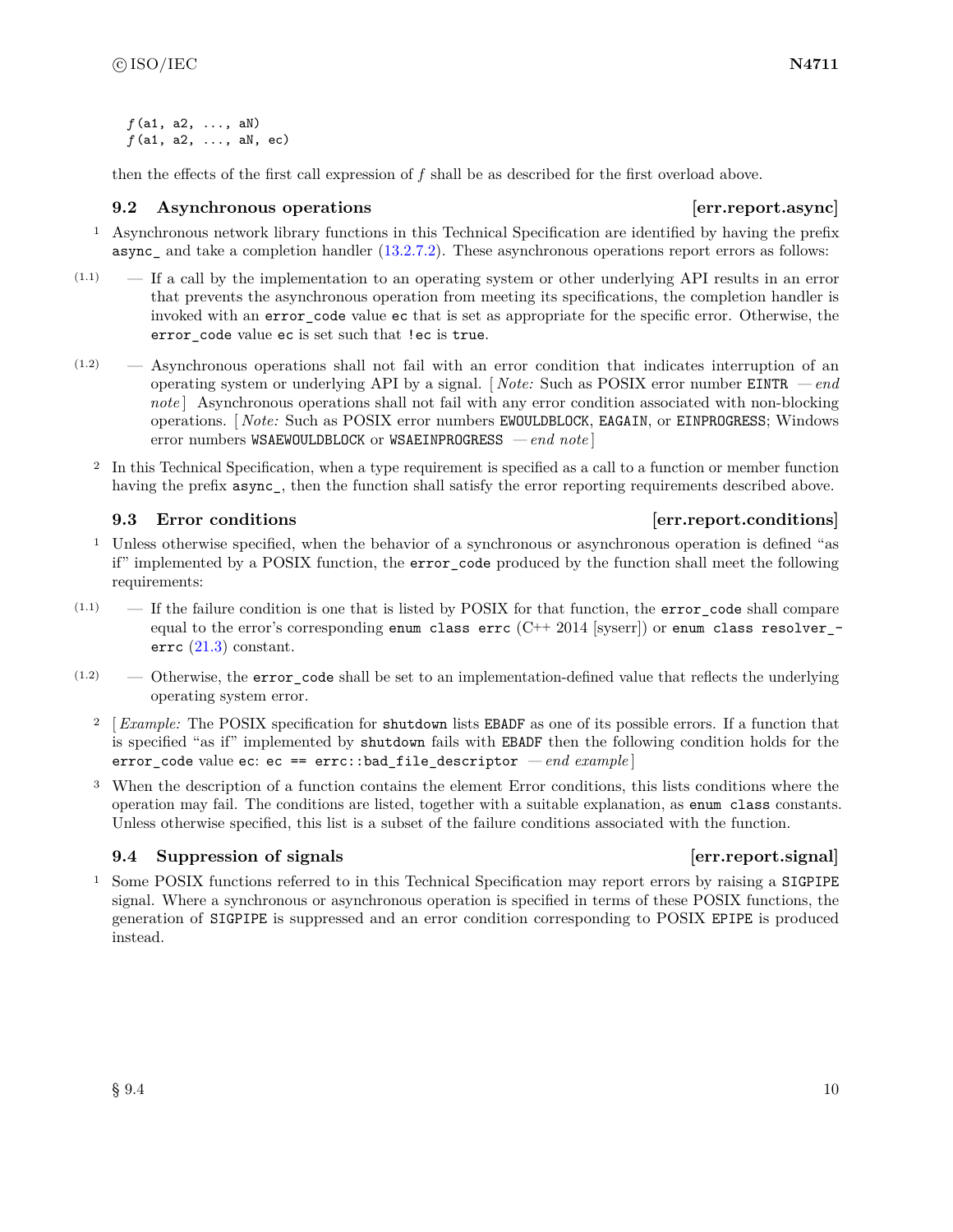# <span id="page-17-0"></span>**10 Library summary [summary]**

<span id="page-17-1"></span>

| Clause                       | Header(s)                                   |
|------------------------------|---------------------------------------------|
| Convenience header $(11)$    | <experimental net=""></experimental>        |
| Forward declarations (12)    | <experimental netfwd=""></experimental>     |
| Asynchronous model (13)      | <experimental executor=""></experimental>   |
| Basic I/O services $(14)$    | <experimental io_context=""></experimental> |
| Timers $(15)$                | <experimental timer=""></experimental>      |
| Buffers $(16)$               | <experimental buffer=""></experimental>     |
| Buffer-oriented streams (17) |                                             |
| Sockets $(18)$               | <experimental socket=""></experimental>     |
| Socket iostreams $(19)$      |                                             |
| Socket algorithms $(20)$     |                                             |
| Internet protocol $(21)$     | <experimental internet=""></experimental>   |

| Table $2$ — Networking library summary |  |  |
|----------------------------------------|--|--|
|----------------------------------------|--|--|

<sup>1</sup> Throughout this Technical Specification, the names of the template parameters are used to express type requirements, as listed in Table [3.](#page-17-2)

<span id="page-17-2"></span>

| template parameter name | type requirements                                    |
|-------------------------|------------------------------------------------------|
| AcceptableProtocol      | acceptable protocol $(18.2.7)$                       |
| Allocator               | $C++ 2014$ [allocator.requirements]                  |
| AsyncReadStream         | buffer-oriented asynchronous read stream $(17.1.2)$  |
| AsyncWriteStream        | buffer-oriented asynchronous write stream $(17.1.4)$ |
| Clock                   | $C++ 2014$ [time.clock.req]                          |
| CompletionCondition     | completion condition $(17.1.5)$                      |
| CompletionToken         | completion token $(13.2.7.2)$                        |
| ConnectCondition        | connect condition $(18.2.13)$                        |
| ConstBufferSequence     | constant buffer sequence $(16.2.2)$                  |
| DynamicBuffer           | dynamic buffer $(16.2.4)$                            |
| EndpointSequence        | endpoint sequence $(18.2.5)$                         |
| ExecutionContext        | execution context $(13.2.3)$                         |
| Executor                | executor $(13.2.2)$                                  |
| GettableSocketOption    | gettable socket option $(18.2.8)$                    |
| InternetProtocol        | Internet protocol $(21.2.1)$                         |
| IoControlCommand        | $I/O$ control command $(18.2.12)$                    |
| MutableBufferSequence   | mutable buffer sequence $(16.2.1)$                   |
| ProtoAllocator          | proto-allocator $(13.2.1)$                           |
| Protocol                | protocol $(18.2.6)$                                  |
| Service                 | service $(13.2.4)$                                   |
| SettableSocketOption    | settable socket option $(18.2.9)$                    |
| Signature               | signature $(13.2.5)$                                 |

Table 3 — Template parameters and type requirements

Library summary 11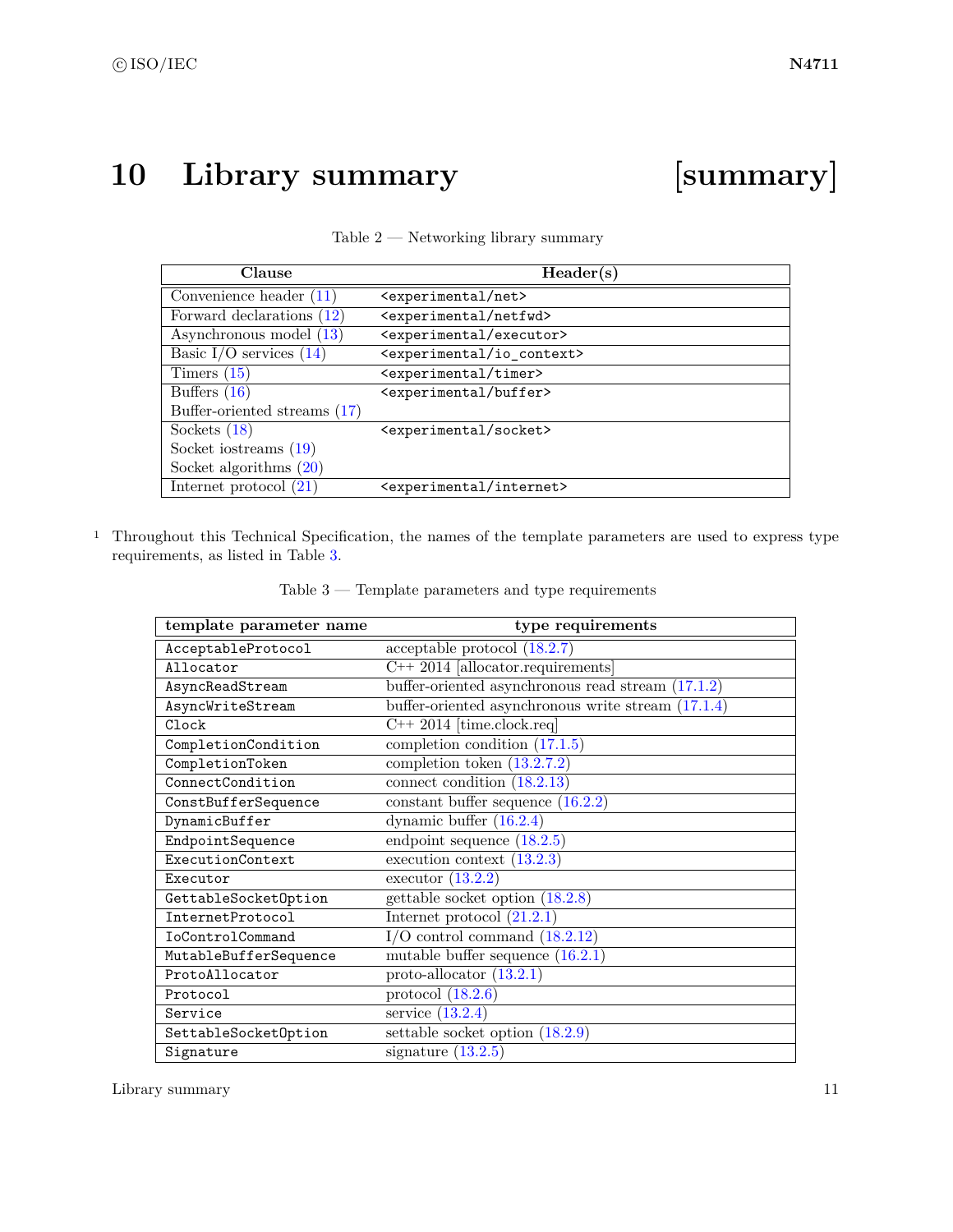| template parameter name | type requirements                                   |  |
|-------------------------|-----------------------------------------------------|--|
| SyncReadStream          | buffer-oriented synchronous read stream $(17.1.1)$  |  |
| SyncWriteStream         | buffer-oriented synchronous write stream $(17.1.3)$ |  |
| WaitTraits              | wait traits $(15.2.1)$                              |  |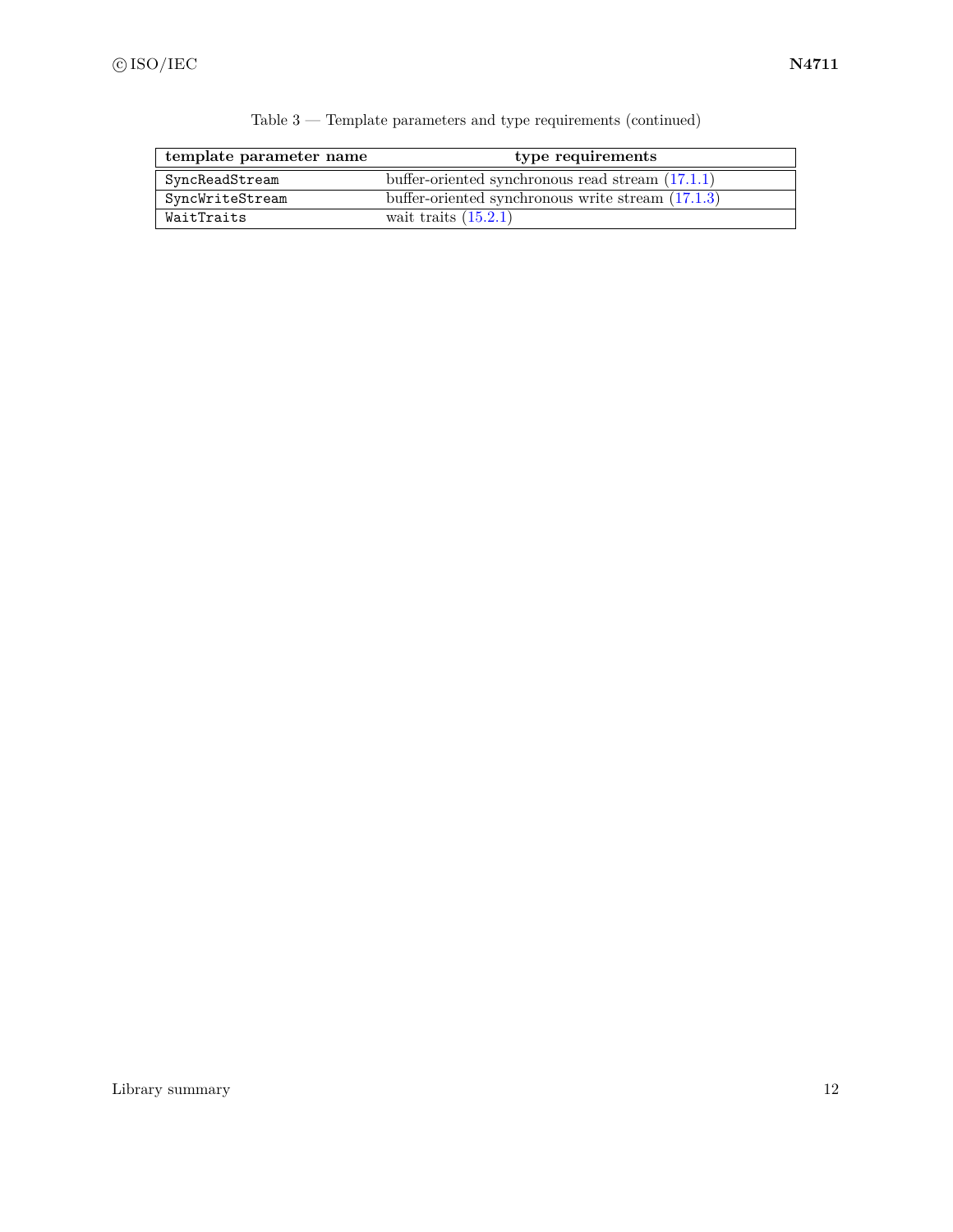## <span id="page-19-0"></span>11 Convenience header [convenience.hdr]

<span id="page-19-1"></span>**11.1 Header <experimental/net> synopsis [convenience.hdr.synop]**

```
#include <experimental/executor>
#include <experimental/io_context>
#include <experimental/timer>
#include <experimental/buffer>
#include <experimental/socket>
#include <experimental/internet>
```
<sup>1</sup> [*Note:* This header is provided as a convenience for programs so that they may access all networking facilities via a single, self-contained #include. *— end note* ]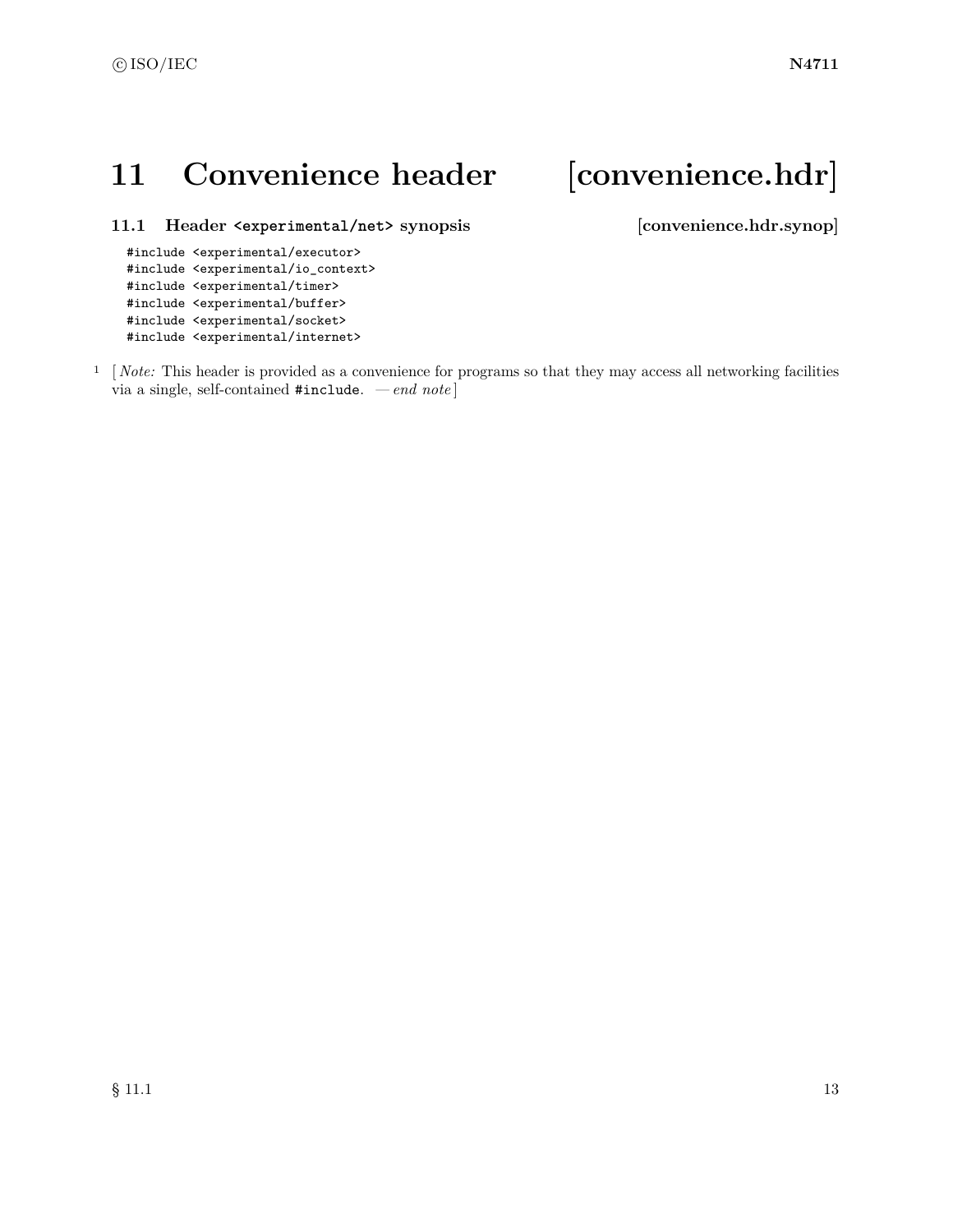## <span id="page-20-0"></span>12 Forward declarations [fwd.decl]

<span id="page-20-1"></span>**12.1 Header <experimental/netfwd> synopsis [fwd.decl.synop]**

```
namespace std {
namespace experimental {
namespace net {
inline namespace v1 {
  class execution_context;
  template<class T, class Executor>
    class executor_binder;
  template<class Executor>
    class executor_work_guard;
  class system_executor;
  class executor;
  template<class Executor>
    class strand;
  class io_context;
  template<class Clock> struct wait_traits;
  template<class Clock, class WaitTraits = wait_traits<Clock>>
    class basic_waitable_timer;
  using system_timer = basic_waitable_timer<chrono::system_clock>;
  using steady_timer = basic_waitable_timer<chrono::steady_clock>;
  using high_resolution_timer = basic_waitable_timer<chrono::high_resolution_clock>;
  template<class Protocol>
    class basic_socket;
  template<class Protocol>
    class basic_datagram_socket;
  template<class Protocol>
    class basic_stream_socket;
  template<class Protocol>
    class basic_socket_acceptor;
  template<class Protocol, class Clock = chrono::steady_clock,
    class WaitTraits = wait_traits<Clock>>
      class basic_socket_streambuf;
  template<class Protocol, class Clock = chrono::steady_clock,
    class WaitTraits = wait_traits<Clock>>
      class basic_socket_iostream;
  namespace ip {
    class address;
    class address_v4;
    class address_v6;
    template<class Address>
      class basic_address_iterator;
    using address_v4_iterator = basic_address_iterator<address_v4>;
```
using address\_v6\_iterator = basic\_address\_iterator<address\_v6>;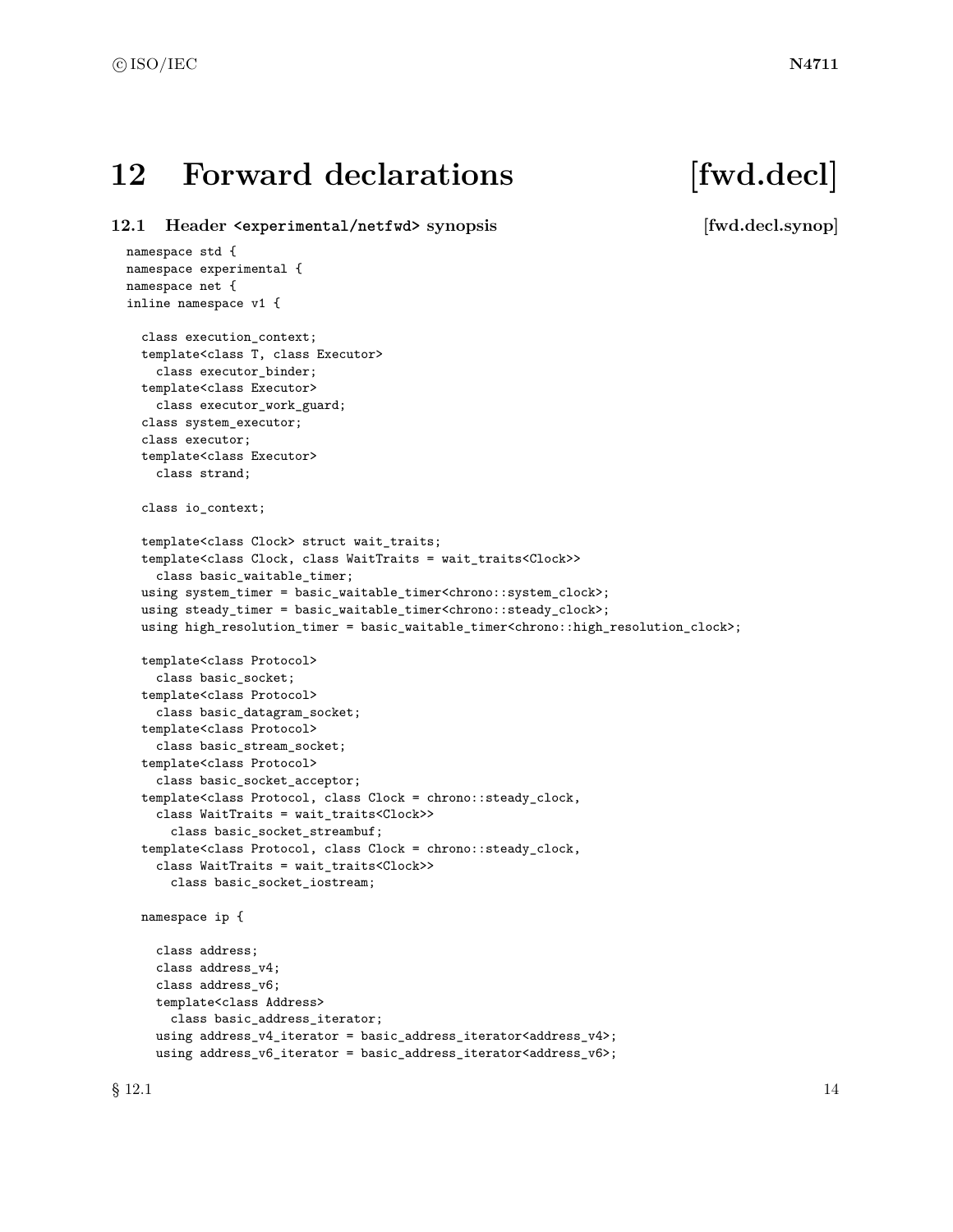```
template<class Address>
      class basic_address_range;
    using address_v4_range = basic_address_range<address_v4>;
    using address_v6_range = basic_address_range<address_v6>;
    class network_v4;
    class network_v6;
    template<class InternetProtocol>
      class basic_endpoint;
    template<class InternetProtocol>
      class basic_resolver_entry;
    template<class InternetProtocol>
      class basic_resolver_results;
    template<class InternetProtocol>
      class basic_resolver;
    class tcp;
    class udp;
 } // namespace ip
} // inline namespace v1
} // namespace net
} // namespace experimental
} // namespace std
```
<sup>1</sup> Default template arguments are described as appearing both in  $\text{Setwd}\geq$  and in the synopsis of other headers but it is well-formed to include both  $\langle \text{netfwd} \rangle$  and one or more of the other headers. [*Note:* It is the implementation's responsibility to implement headers so that including  $\langle \text{netfwd} \rangle$  and other headers does not violate the rules about multiple occurrences of default arguments. *— end note* ]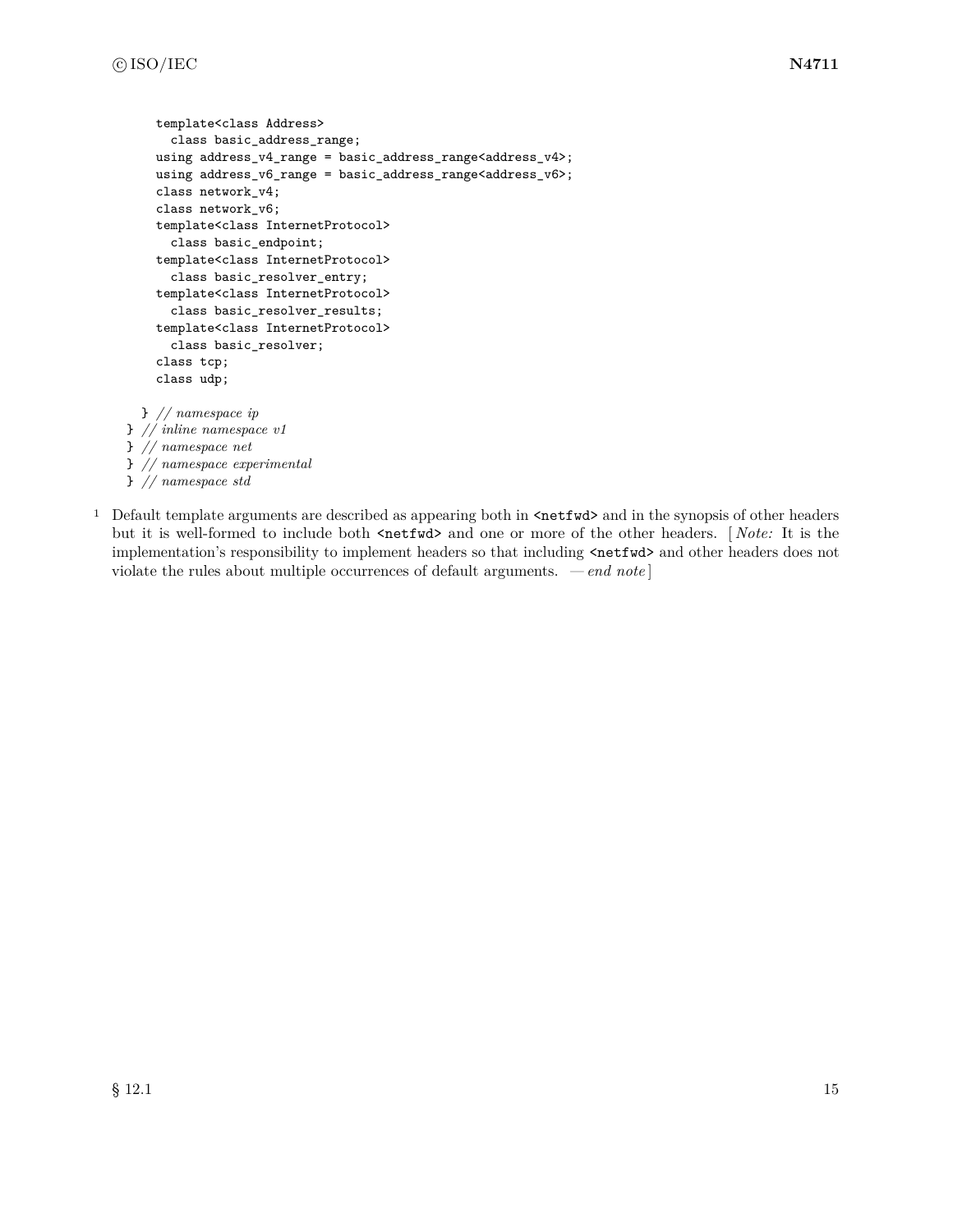## <span id="page-22-0"></span>**13 Asynchronous model [async]**

<span id="page-22-1"></span>**13.1 Header <experimental/executor> synopsis [async.synop]** namespace std { namespace experimental { namespace net { inline namespace v1 { template<class CompletionToken, class Signature> class async\_result; template<class CompletionToken, class Signature> struct async\_completion; template<class T, class ProtoAllocator = allocator<void>> struct associated\_allocator; template<class T, class ProtoAllocator = allocator<void>> using associated\_allocator\_t = typename associated\_allocator<T, ProtoAllocator>::type; *// [13.6,](#page-36-0) get\_associated\_allocator:* template<class T> associated\_allocator\_t<T> get\_associated\_allocator(const T& t) noexcept; template<class T, class ProtoAllocator> associated\_allocator\_t<T, ProtoAllocator> get\_associated\_allocator(const T& t, const ProtoAllocator& a) noexcept; enum class fork\_event { prepare, parent, child }; class execution\_context; class service\_already\_exists; template<class Service> Service& use\_service(execution\_context& ctx); template<class Service, class... Args> Service& make\_service(execution\_context& ctx, Args&&... args); template<class Service> bool has\_service(execution\_context& ctx) noexcept; template<class T> struct is\_executor; template<class T> constexpr bool is\_executor\_v = is\_executor<T>::value; struct executor\_arg\_t { }; constexpr executor\_arg\_t executor\_arg = executor\_arg\_t();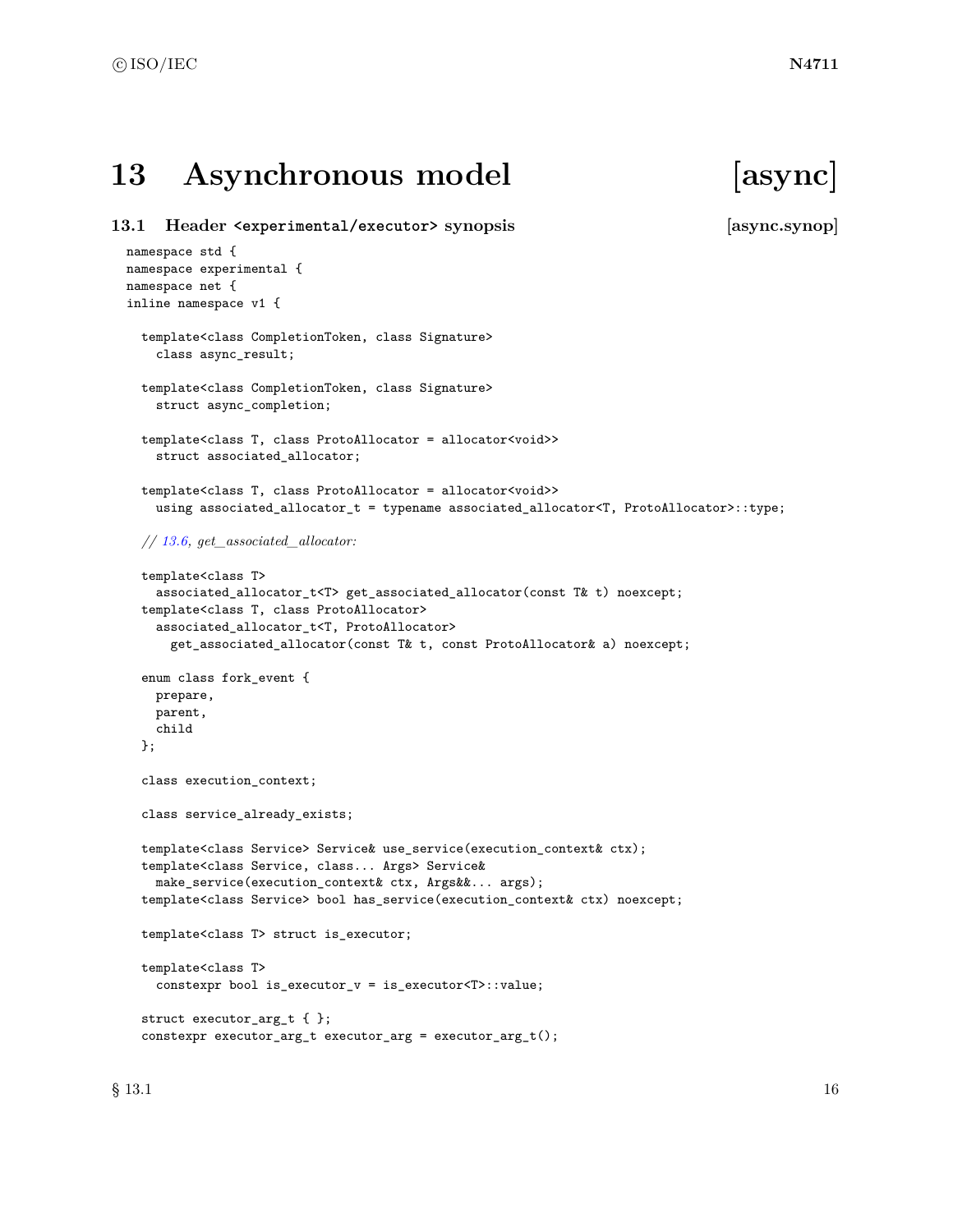```
template<class T, class Executor> struct uses executor;
template<class T, class Executor>
  constexpr bool uses_executor_v = uses_executor<T, Executor>::value;
template<class T, class Executor = system_executor>
  struct associated_executor;
template<class T, class Executor = system_executor>
  using associated_executor_t = typename associated_executor<T, Executor>::type;
// 13.13, get_associated_executor:
template<class T>
  associated_executor_t<T> get_associated_executor(const T& t) noexcept;
template<class T, class Executor>
  associated_executor_t<T, Executor>
    get_associated_executor(const T& t, const Executor& ex) noexcept;
template<class T, class ExecutionContext>
  associated_executor_t<T, typename ExecutionContext::executor_type>
    get_associated_executor(const T& t, ExecutionContext& ctx) noexcept;
template<class T, class Executor>
  class executor_binder;
template<class T, class Executor, class Signature>
  class async_result<executor_binder<T, Executor>, Signature>;
template<class T, class Executor, class ProtoAllocator>
  struct associated_allocator<executor_binder<T, Executor>, ProtoAllocator>;
template<class T, class Executor, class Executor1>
  struct associated_executor<executor_binder<T, Executor>, Executor1>;
// 13.15, bind_executor:
template<class Executor, class T>
  executor_binder<decay_t<T>, Executor>
    bind_executor(const Executor& ex, T&& t);
template<class ExecutionContext, class T>
  executor_binder<decay_t<T>, typename ExecutionContext::executor_type>
    bind_executor(ExecutionContext& ctx, T&& t);
template<class Executor>
  class executor_work_guard;
// 13.17, make_work_guard:
template<class Executor>
  executor_work_guard<Executor>
    make_work_guard(const Executor& ex);
template<class ExecutionContext>
  executor_work_guard<typename ExecutionContext::executor_type>
    make_work_guard(ExecutionContext& ctx);
```
template<class T>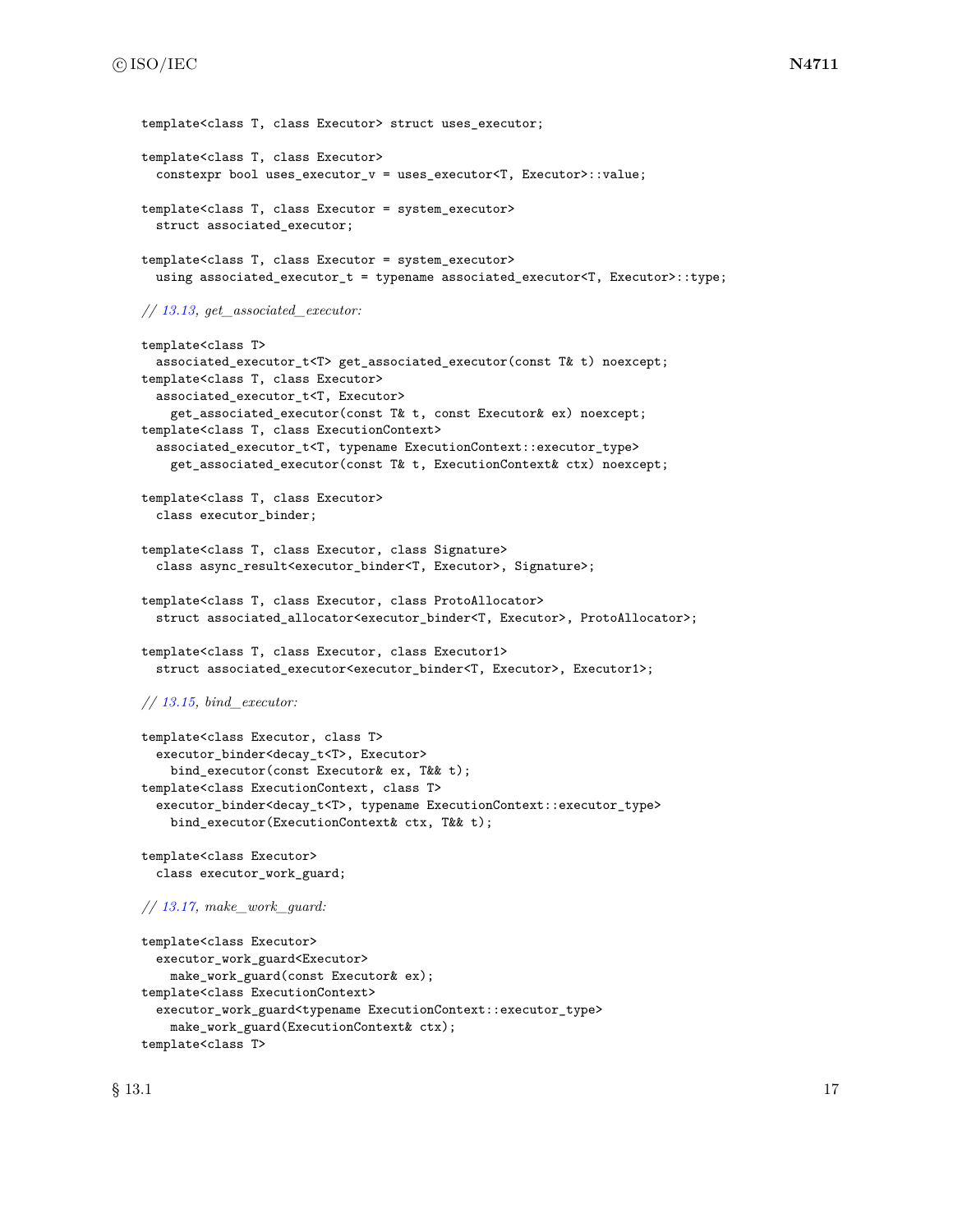```
executor work guard<associated executor t<T>>
    make_work_guard(const T& t);
template<class T, class U>
  auto make_work_guard(const T& t, U&& u)
    -> decltype(make_work_guard(get_associated_executor(t, forward<U>(u))));
class system_executor;
class system_context;
bool operator==(const system_executor&, const system_executor&);
bool operator!=(const system_executor&, const system_executor&);
class bad_executor;
class executor;
bool operator==(const executor& a, const executor& b) noexcept;
bool operator==(const executor& e, nullptr_t) noexcept;
bool operator==(nullptr_t, const executor& e) noexcept;
bool operator!=(const executor& a, const executor& b) noexcept;
bool operator!=(const executor& e, nullptr_t) noexcept;
bool operator!=(nullptr_t, const executor& e) noexcept;
// 13.22, dispatch:
template<class CompletionToken>
  DEDUCED dispatch(CompletionToken&& token);
template<class Executor, class CompletionToken>
  DEDUCED dispatch(const Executor& ex, CompletionToken&& token);
template<class ExecutionContext, class CompletionToken>
  DEDUCED dispatch(ExecutionContext& ctx, CompletionToken&& token);
// 13.23, post:
template<class CompletionToken>
  DEDUCED post(CompletionToken&& token);
template<class Executor, class CompletionToken>
  DEDUCED post(const Executor& ex, CompletionToken&& token);
template<class ExecutionContext, class CompletionToken>
  DEDUCED post(ExecutionContext& ctx, CompletionToken&& token);
// 13.24, defer:
template<class CompletionToken>
  DEDUCED defer(CompletionToken&& token);
template<class Executor, class CompletionToken>
  DEDUCED defer(const Executor& ex, CompletionToken&& token);
template<class ExecutionContext, class CompletionToken>
  DEDUCED defer(ExecutionContext& ctx, CompletionToken&& token);
template<class Executor>
  class strand;
template<class Executor>
```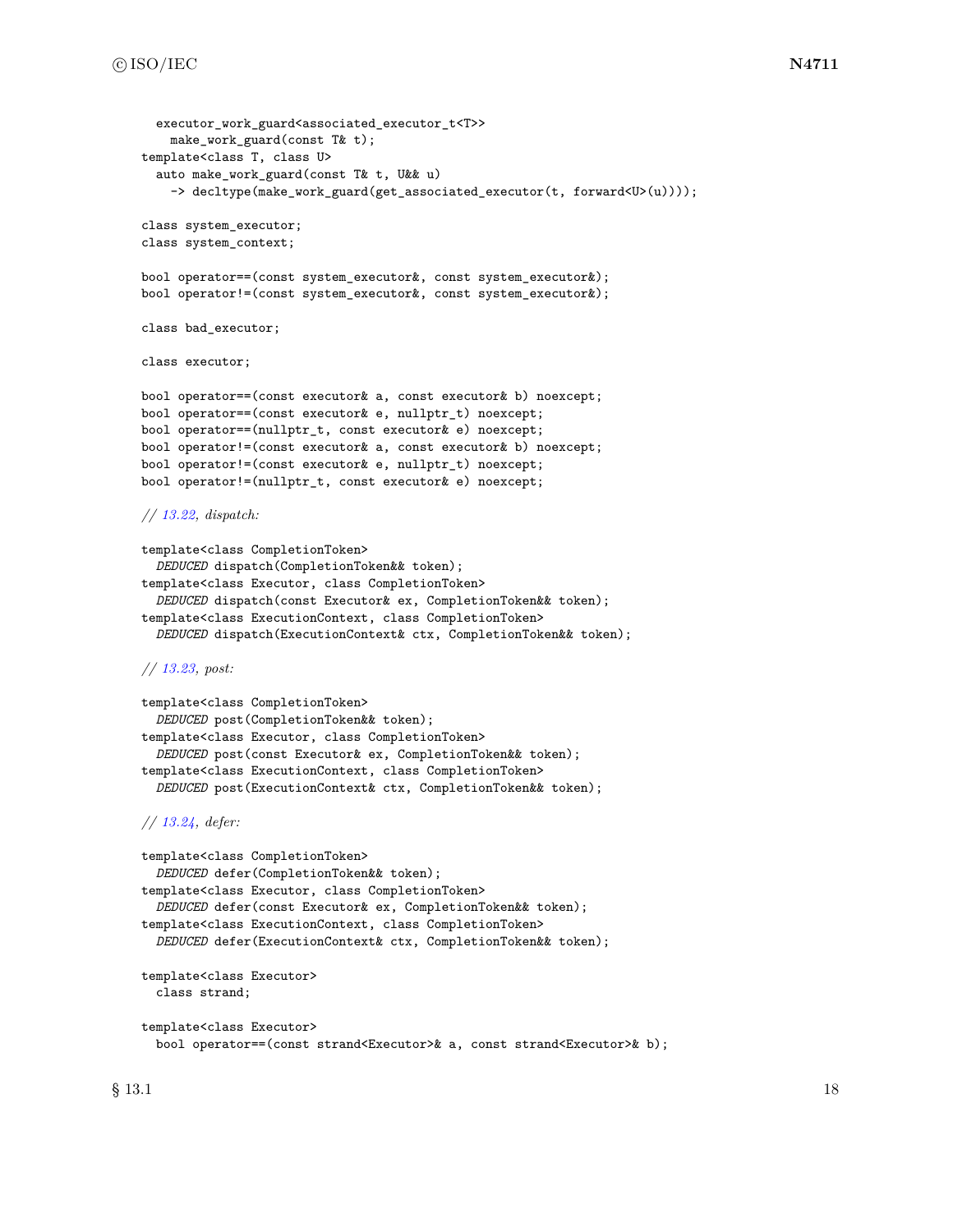```
template<class Executor>
    bool operator!=(const strand<Executor>& a, const strand<Executor>& b);
  template<class ProtoAllocator = allocator<void>>
    class use_future_t;
  constexpr use_future_t<> use_future = use_future_t<>();
  template<class ProtoAllocator, class Result, class... Args>
    class async_result<use_future_t<ProtoAllocator>, Result(Args...)>;
 template<class R, class... Args, class Signature>
    class async_result<packaged_task<Result(Args...)>, Signature>;
} // inline namespace v1
} // namespace net
} // namespace experimental
  template<class Allocator>
```

```
struct uses_allocator<experimental::net::v1::executor, Allocator>
  : true_type {};
```

```
} // namespace std
```
### <span id="page-25-0"></span>**13.2 Requirements [async.reqmts]**

### <span id="page-25-2"></span>**13.2.1 Proto-allocator requirements [async.reqmts.proto.allocator]**

<sup>1</sup> A type A meets the proto-allocator requirements if A is CopyConstructible (C++ 2014 [copyconstructible]), Destructible  $(C^{++} 2014$  [destructible]), and allocator\_traits<A>::rebind\_alloc<U> meets the allocator requirements (C++ 2014 [allocator.requirements]), where U is an object type. [ *Note:* For example, allocator<void> meets the proto-allocator requirements but not the allocator requirements. *— end note* ] No comparison operator, copy operation, move operation, or swap operation on these types shall exit via an exception.

### <span id="page-25-1"></span>**13.2.2** Executor requirements *async.reqmts.executor*

- <sup>1</sup> The library describes a standard set of requirements for executors. A type meeting the Executor requirements embodies a set of rules for determining how submitted function objects are to be executed.
- <sup>2</sup> A type X meets the Executor requirements if it satisfies the requirements of CopyConstructible (C++ 2014  $[copyconstructible]$  and Destructible  $(C++ 2014$   $[destructible]$ , as well as the additional requirements listed below.
- <sup>3</sup> No comparison operator, copy operation, move operation, swap operation, or member functions context, on\_work\_started, and on\_work\_finished on these types shall exit via an exception.
- <sup>4</sup> The executor copy constructor, comparison operators, and other member functions defined in these requirements shall not introduce data races as a result of concurrent calls to those functions from different threads. The member function dispatch may be recursively reentered.
- <sup>5</sup> Let ctx be the execution context returned by the executor's context() member function. An executor becomes invalid when the first call to  $\text{ctx}$ .shutdown() returns. The effect of calling on\_work\_started, on\_work\_finished, dispatch, post, or defer on an invalid executor is undefined. [ *Note:* The copy constructor, comparison operators, and context() member function continue to remain valid until ctx is destroyed. *— end note* ]
- <sup>6</sup> In Table [4,](#page-26-0) x1 and x2 denote (possibly const) values of type X, mx1 denotes an xvalue of type X, f denotes a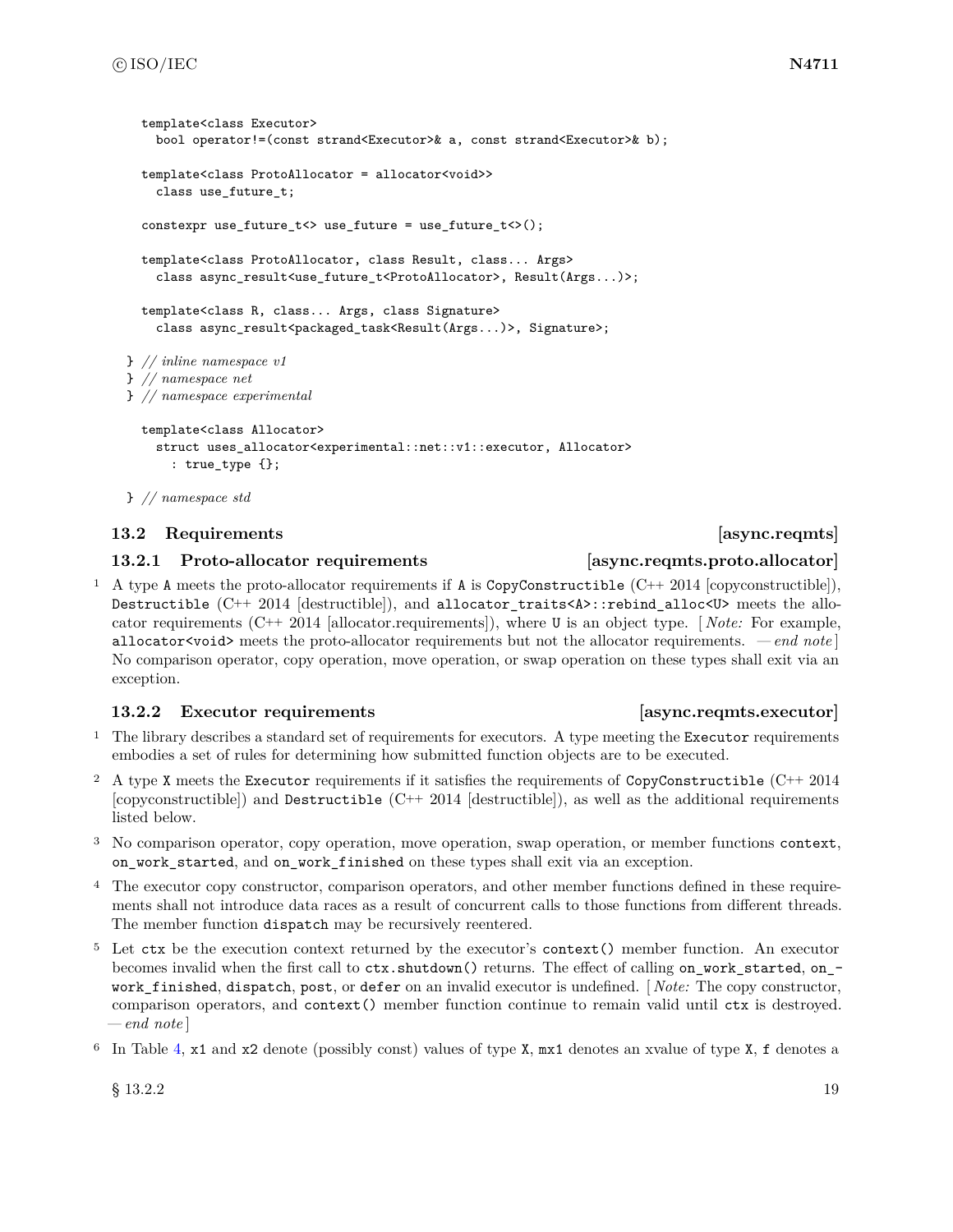function object of MoveConstructible (C++ 2014 [moveconstructible]) type Func such that f() is a valid expression, a denotes a (possibly const) value of type A where A is a type meeting the ProtoAllocator requirements [\(13.2.1\)](#page-25-2), and u denotes an identifier.

<span id="page-26-0"></span>

| expression            | type               | assertion/note pre/post-conditions                        |
|-----------------------|--------------------|-----------------------------------------------------------|
| X u(x1);              |                    | Shall not exit via an exception.                          |
|                       |                    | <i>post:</i> $u == x1$ and                                |
|                       |                    | $std::addressof(u.contrib) ==$                            |
|                       |                    | $std::addressof(x1.context())$ .                          |
| X u(mx1);             |                    | Shall not exit via an exception.                          |
|                       |                    | <i>post:</i> <b>u</b> equals the prior value of $mx1$ and |
|                       |                    | std::addressof(u.context()) equals the                    |
|                       |                    | prior value of                                            |
|                       |                    | $std::addressof(mx1.contrib)$ .                           |
| $x1 == x2$            | bool               | Returns true only if x1 and x2 can be                     |
|                       |                    | interchanged with identical effects in any of             |
|                       |                    | the expressions defined in these type                     |
|                       |                    | requirements. [ <i>Note:</i> Returning false does         |
|                       |                    | not necessarily imply that the effects are not            |
|                       |                    | identical. $-\text{end note}$                             |
|                       |                    | operator== shall be reflexive, symmetric, and             |
|                       |                    | transitive, and shall not exit via an exception.          |
| $x1$ != $x2$          | bool               | Same as $!(x1 == x2)$ .                                   |
| $x1$ . $context()$    | execution -        | Shall not exit via an exception. The                      |
|                       | context&, or E&    | comparison operators and member functions                 |
|                       | where E is a type  | defined in these requirements shall not alter             |
|                       | that satisfies the | the reference returned by this function.                  |
|                       | ExecutionContext   |                                                           |
|                       | (13.2.3)           |                                                           |
|                       | requirements.      |                                                           |
| x1.on_work_started()  |                    | Shall not exit via an exception.                          |
| x1.on_work_finished() |                    | Shall not exit via an exception.                          |
|                       |                    | <i>Precondition:</i> A preceding call                     |
|                       |                    | $x2.$ on_work_started() where $x1 == x2$ .                |

| Table 4<br>Executor requirements |  |
|----------------------------------|--|
|----------------------------------|--|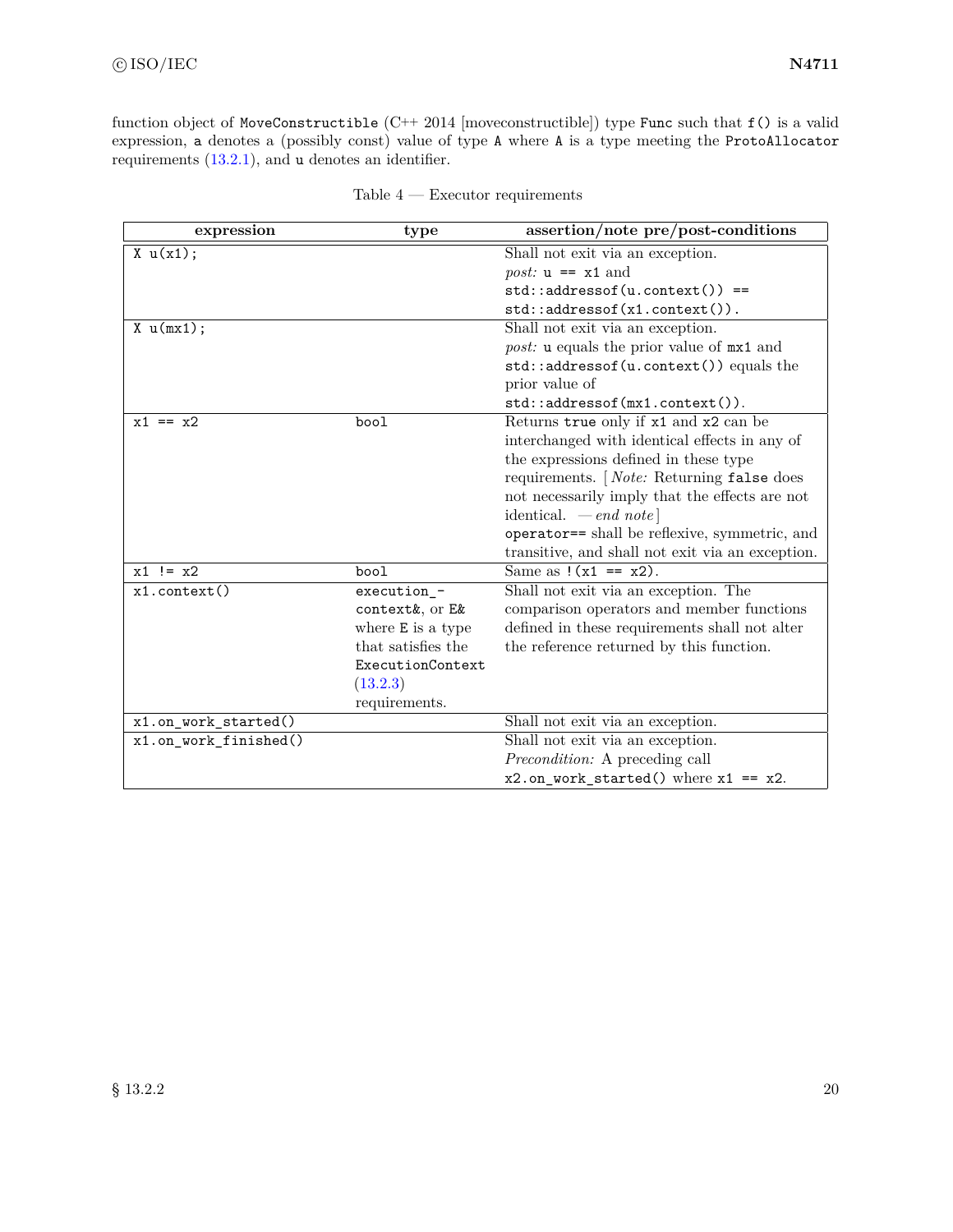| expression               | type | assertion/note pre/post-conditions                                                          |
|--------------------------|------|---------------------------------------------------------------------------------------------|
| x1.dispatch(             |      | Effects: Creates an object f1 initialized with                                              |
| std::move(f), a)         |      | $DECAY$ _COPY(std::forward <func>(f))(C++</func>                                            |
|                          |      | 2014 [thread.decaycopy]) in the current thread                                              |
|                          |      | of execution. Calls $f1()$ at most once. The                                                |
|                          |      | executor may block forward progress of the                                                  |
|                          |      | caller until $f1()$ finishes execution. Executor                                            |
|                          |      | implementations should use the supplied                                                     |
|                          |      | allocator to allocate any memory required to                                                |
|                          |      | store the function object. Prior to invoking                                                |
|                          |      | the function object, the executor shall                                                     |
|                          |      | deallocate any memory allocated. [Note:                                                     |
|                          |      | Executors defined in this Technical                                                         |
|                          |      | Specification always use the supplied allocator                                             |
|                          |      | unless otherwise specified. $\,-\,end\,note$                                                |
|                          |      | Synchronization: The invocation of dispatch                                                 |
|                          |      | synchronizes with $(C++ 2014)$                                                              |
|                          |      | [intro.multithread]) the invocation of f1.                                                  |
| x1.post(std::move(f), a) |      | Effects: Creates an object f1 initialized with                                              |
|                          |      | $DECAY\_COPY(\text{std}::forward\leq Func>(f))$ in the                                      |
|                          |      | current thread of execution. Calls $f1()$ at                                                |
|                          |      | most once. The executor shall not block                                                     |
|                          |      | forward progress of the caller pending                                                      |
|                          |      | completion of $f1()$ . The executor may begin                                               |
|                          |      | f1's progress before the call to post completes.<br>Executor implementations should use the |
|                          |      | supplied allocator to allocate any memory                                                   |
|                          |      | required to store the function object. Prior to                                             |
|                          |      | invoking the function object, the executor                                                  |
|                          |      | shall deallocate any memory allocated. [Note:                                               |
|                          |      | Executors defined in this Technical                                                         |
|                          |      | Specification always use the supplied allocator                                             |
|                          |      | unless otherwise specified. $\,-\,end\,note\]$                                              |
|                          |      | Synchronization: The invocation of post                                                     |
|                          |      | synchronizes with $(C++ 2014)$                                                              |
|                          |      | [intro.multithread]) the invocation of f1.                                                  |
|                          |      |                                                                                             |

Table 4 — Executor requirements (continued)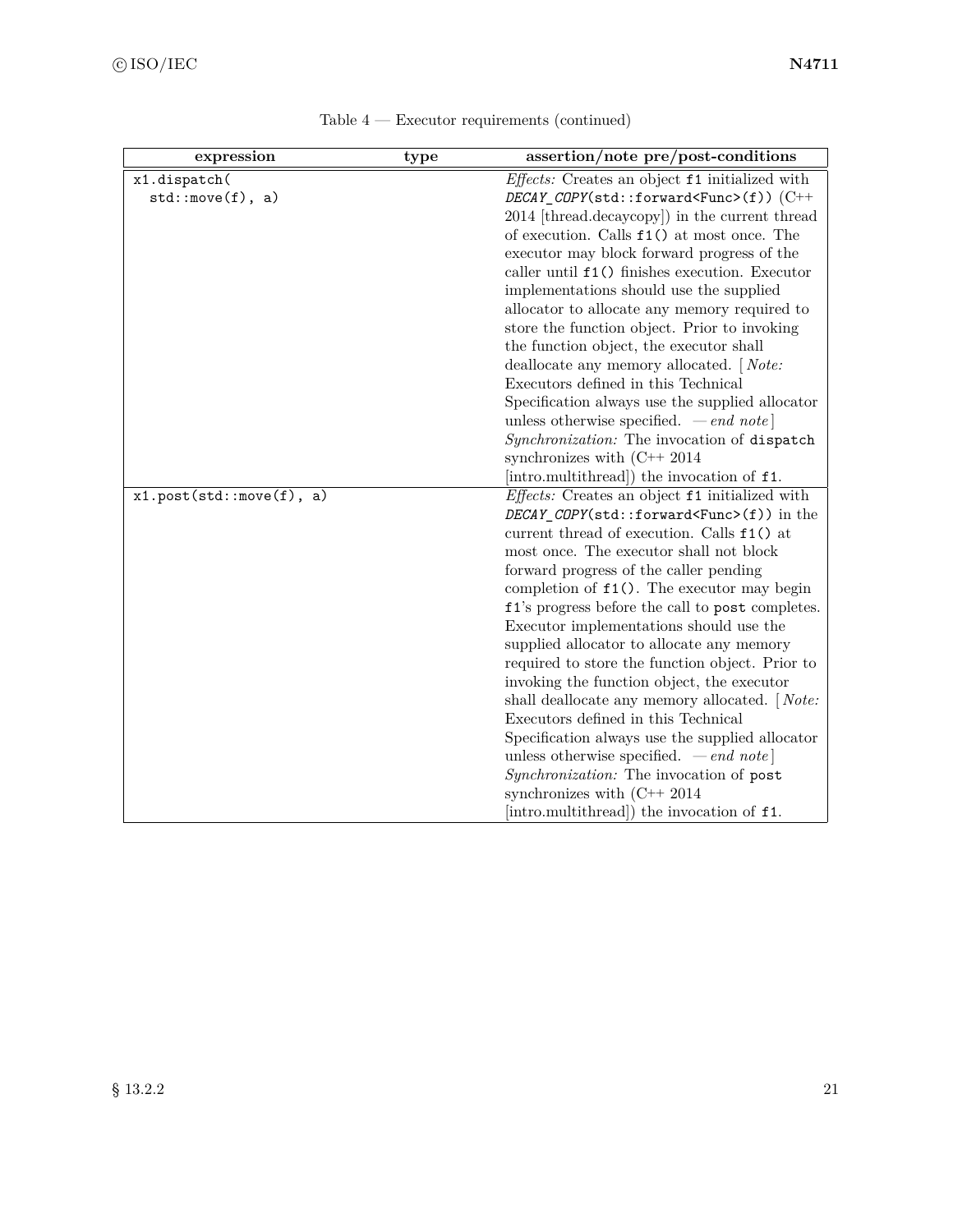| expression                   | type | assertion/note pre/post-conditions                                                                                                                                                                                                                                                                                                                                                                                                                                                                                                                                                                                                                                                                                                                                                                                                                                                                                                                                                                                                                                                                                                                                                                                                                        |
|------------------------------|------|-----------------------------------------------------------------------------------------------------------------------------------------------------------------------------------------------------------------------------------------------------------------------------------------------------------------------------------------------------------------------------------------------------------------------------------------------------------------------------------------------------------------------------------------------------------------------------------------------------------------------------------------------------------------------------------------------------------------------------------------------------------------------------------------------------------------------------------------------------------------------------------------------------------------------------------------------------------------------------------------------------------------------------------------------------------------------------------------------------------------------------------------------------------------------------------------------------------------------------------------------------------|
| $x1.$ defer(std::move(f), a) |      | <i>Effects:</i> Creates an object f1 initialized with<br>$DECAY$ _COPY(std::forward <func>(f)) in the<br/>current thread of execution. Calls <math>f1()</math> at<br/>most once. The executor shall not block<br/>forward progress of the caller pending<br/>completion of <math>f1()</math>. The executor should not<br/>begin f1's progress before the call to defer<br/>completes. [<i>Note:</i> One use of defer is to<br/>convey the intention of the caller that <math>f1</math> is a<br/>continuation of the current call context. The<br/>executor may use this information to optimize<br/>or otherwise adjust the way in which <math>f1</math> is<br/>invoked. <math>\ -end note</math> Executor<br/>implementations should use the supplied<br/>allocator to allocate any memory required to<br/>store the function object. Prior to invoking<br/>the function object, the executor shall<br/>deallocate any memory allocated. [Note:<br/>Executors defined in this Technical<br/>Specification always use the supplied allocator<br/>unless otherwise specified. <math>\,-\,end\,note</math><br/>Synchronization: The invocation of defer<br/>synchronizes with <math>(C++ 2014)</math><br/>[intro.multithread]) the invocation of f1.</func> |

### <span id="page-28-1"></span>**13.2.3 Execution context requirements [async.reqmts.executioncontext]**

<sup>1</sup> A type X meets the ExecutionContext requirements if it is publicly and unambiguously derived from execution\_context, and satisfies the additional requirements listed below.

<sup>2</sup> In Table [5,](#page-28-0) x denotes a value of type X.

| Table 5 -<br>- ExecutionContext requirements |
|----------------------------------------------|
|----------------------------------------------|

<span id="page-28-0"></span>

| expression         | return type         | $assertion/note pre/post-condition$           |
|--------------------|---------------------|-----------------------------------------------|
| X::executor_type   | type meeting        |                                               |
|                    | Executor $(13.2.2)$ |                                               |
|                    | requirements        |                                               |
| $x \cdot \sim X()$ |                     | Destroys all unexecuted function objects that |
|                    |                     | were submitted via an executor object that is |
|                    |                     | associated with the execution context.        |
| x.get_executor()   | X::executor_type    | Returns an executor object that is associated |
|                    |                     | with the execution context.                   |

### <span id="page-28-2"></span>**13.2.4 Service requirements [async.reqmts.service]**

<sup>1</sup> A class is a service if it is publicly and unambiguously derived from execution\_context::service, or if it is publicly and unambiguously derived from another service. For a service S, S::key\_type shall be valid and denote a type (C++ 2014 [temp.deduct]), is\_base\_of\_v<typename S::key\_type, S> shall be true, and S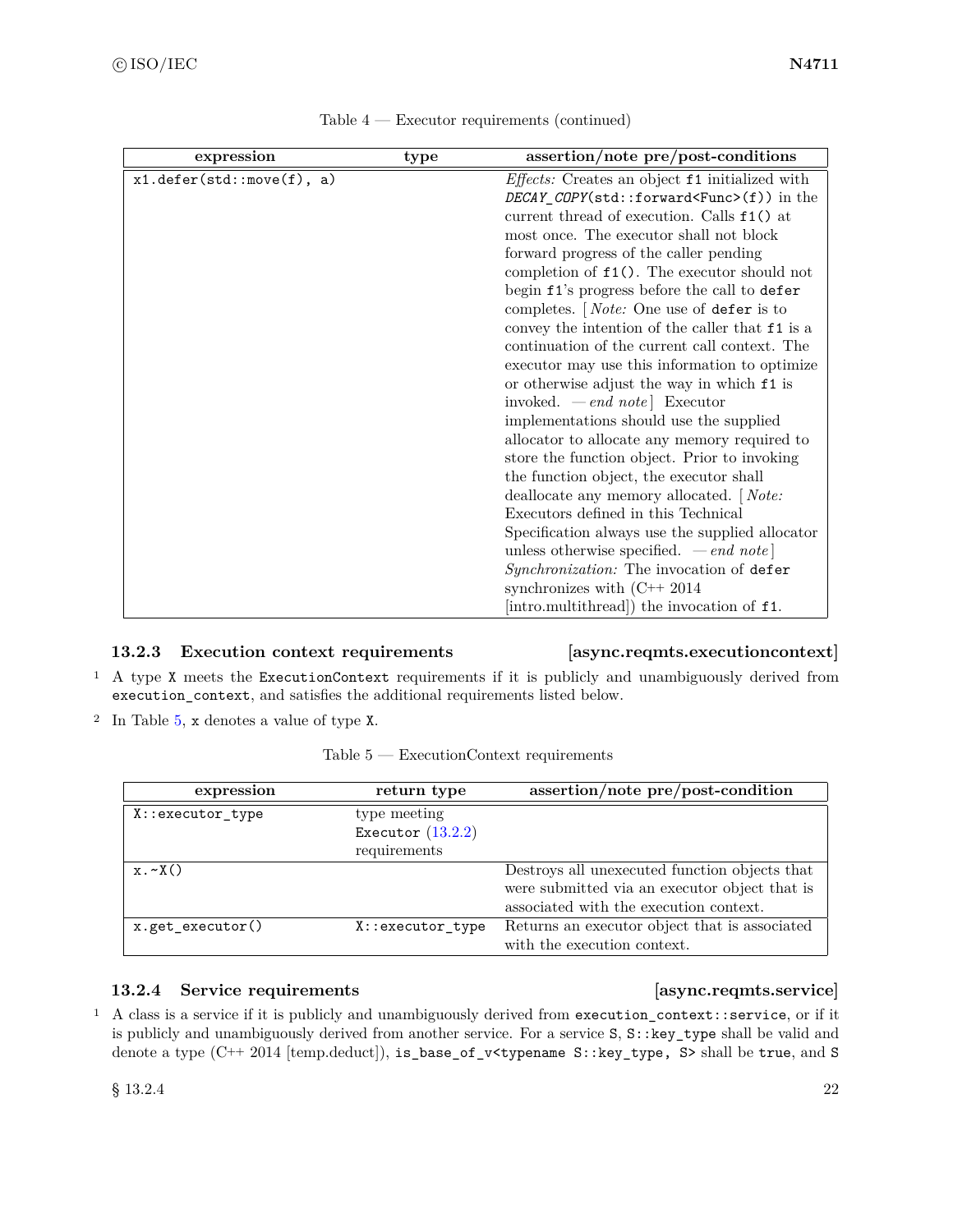shall satisfy the Destructible requirements  $(C^{++} 2014$  [destructible]).

- <sup>2</sup> The first parameter of all service constructors shall be an lyalue reference to execution context. This parameter denotes the execution\_context object that represents a set of services, of which the service object will be a member. [ *Note:* These constructors may be called by the make\_service function. *— end note* ]
- <sup>3</sup> A service shall provide an explicit constructor with a single parameter of lvalue reference to execution\_ context. [ *Note:* This constructor may be called by the use\_service function. *— end note* ]

```
4 [Example:
```

```
class my_service : public execution_context::service
{
public:
  using key_type = my_service;
  explicit my_service(execution_context& ctx);
  my_service(execution_context& ctx, int some_value);
private:
  virtual void shutdown() noexcept override;
  ...
};
```
*— end example* ]

<sup>5</sup> A service's shutdown member function shall destroy all copies of function objects that are held by the service.

### <span id="page-29-1"></span>**13.2.5 Signature requirements [async.reqmts.signature]**

<sup>1</sup> A type satisfies the signature requirements if it is a call signature  $(C^{++} 2014 \text{ [func def]}).$ 

### <span id="page-29-2"></span>**13.2.6 Associator requirements [async.reqmts.associator]**

- <sup>1</sup> An associator defines a relationship between different types and objects where, given:
- $(1.1)$  a source object **s** of type **S**,
- $(1.2)$  type requirements R, and
- $(1.3)$  a candidate object c of type C meeting the type requirements R,

an associated type A meeting the type requirements R may be computed, and an associated object a of type A may be obtained.

- <sup>2</sup> An associator shall be a class template that takes two template type arguments. The first template argument is the source type S. The second template argument is the candidate type C. The second template argument shall be defaulted to some default candidate type D that satisfies the type requirements R.
- <sup>3</sup> An associator shall additionally satisfy the requirements in Table [6.](#page-29-0) In this table, X is a class template that meets the associator requirements, S is the source type, s is a value of type S or const S, C is the candidate type, c is a (possibly const) value of type C, D is the default candidate type, and d is a (possibly const) value of type D that is the default candidate object.

| Table 6 | Associator requirements |
|---------|-------------------------|
|---------|-------------------------|

<span id="page-29-0"></span>

| expression                  | return type              | assertion/note pre/post-conditions |
|-----------------------------|--------------------------|------------------------------------|
| X <s>::type</s>             | $X < S$ , $D > : : type$ |                                    |
| X <s, c="">::type</s,>      |                          | The associated type.               |
| X < S > : get(s)            | X <s>::type</s>          | Returns $X < S > : get(S, d)$ .    |
| $X < S$ , $C > : get(s, c)$ | $X < S$ , $C > : : type$ | Returns the associated object.     |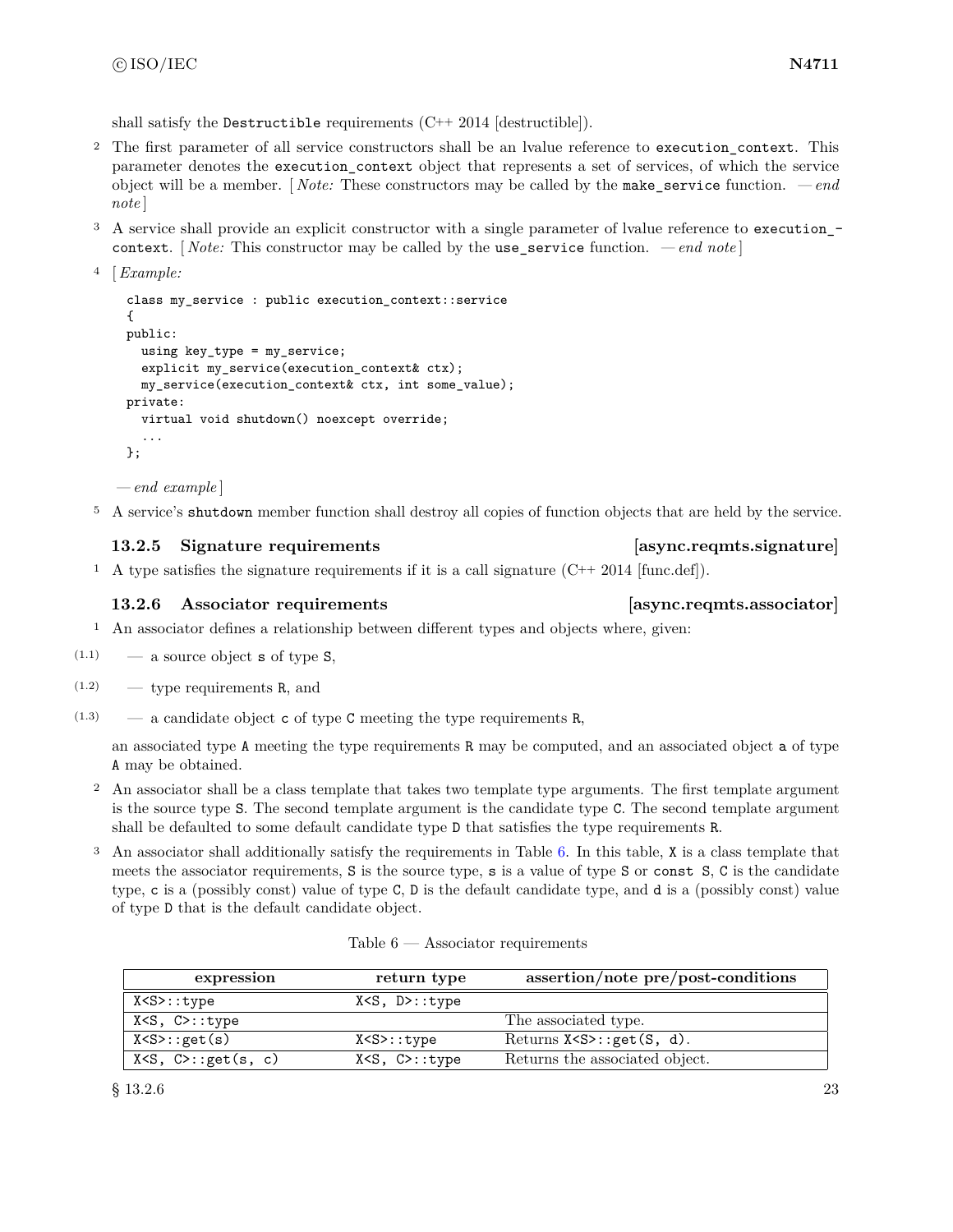- <sup>4</sup> The associator's primary template shall be defined. A program may partially specialize the associator class template for some user-defined type S.
- <sup>5</sup> Finally, the associator shall provide the following type alias and function template in the enclosing namespace:

template<class S, class C = D> using *X* \_t = typename *X* <S, C>::type;

template<class S, class C = D> typename *X* <S, C>::type get\_*X* (const S& s, const C& c = d) { return *X* <S, C>::get(s, c); }

where *X* is replaced with the name of the associator class template. [ *Note:* This function template is provided as a convenience, to automatically deduce the source and candidate types. *— end note* ]

### **13.2.7 Requirements on asynchronous operations [async.reqmts.async]**

<sup>1</sup> This section uses the names Alloc1, Alloc2, alloc1, alloc2, Args, CompletionHandler, completion\_handler, Executor1, Executor2, ex1, ex2, f, *i*, *N*, Signature, token, T<sub>*i*</sub>, t<sub>*i*</sub>, work1, and work2 as placeholders for specifying the requirements below.

### **13.2.7.1 General asynchronous operation concepts [async.reqmts.async.concepts]**

- <sup>1</sup> An initiating function is a function which may be called to start an asynchronous operation. A completion handler is a function object that will be invoked, at most once, with the result of the asynchronous operation.
- <sup>2</sup> The life cycle of an asynchronous operation is comprised of the following events and phases:
- $(2.1)$  Event 1: The asynchronous operation is started by a call to the initiating function.
- $(2.2)$  Phase 1: The asynchronous operation is now outstanding.
- (2.3) Event 2: The externally observable side effects of the asynchronous operation, if any, are fully established. The completion handler is submitted to an executor.
- $(2.4)$  Phase 2: The asynchronous operation is now completed.
- $(2.5)$  Event 3: The completion handler is called with the result of the asynchronous operation.
	- <sup>3</sup> In this Technical Specification, all functions with the prefix async\_ are initiating functions.

### <span id="page-30-0"></span>**13.2.7.2 Completion tokens and handlers [async.reqmts.async.token]**

<sup>1</sup> Initiating functions:

- $(1.1)$  are function templates with template parameter CompletionToken;
- $(1.2)$  accept, as the final parameter, a completion token object token of type CompletionToken;
- $(1.3)$  specify a completion signature, which is a call signature  $(C++ 2014$  [func.def]) Signature that determines the arguments to the completion handler.
	- <sup>2</sup> An initiating function determines the type CompletionHandler of its completion handler function object by performing typename async\_result<decay\_t<CompletionToken>, Signature>::completion\_handler\_ type. The completion handler object completion handler is initialized with  $std::forward$ Token>(token). [ *Note:* No other requirements are placed on the type CompletionToken. *— end note* ]
	- <sup>3</sup> The type CompletionHandler shall satisfy the requirements of Destructible (C++ 2014 [destructible]) and MoveConstructible  $(C^{++} 2014$  [moveconstructible]), and be callable with the specified call signature.
	- <sup>4</sup> In this Technical Specification, all initiating functions specify a *Completion signature:* element that defines the call signature Signature. The *Completion signature:* elements in this Technical Specification have named parameters, and the results of an asynchronous operation are specified in terms of these names.

 $\S$  13.2.7.2 24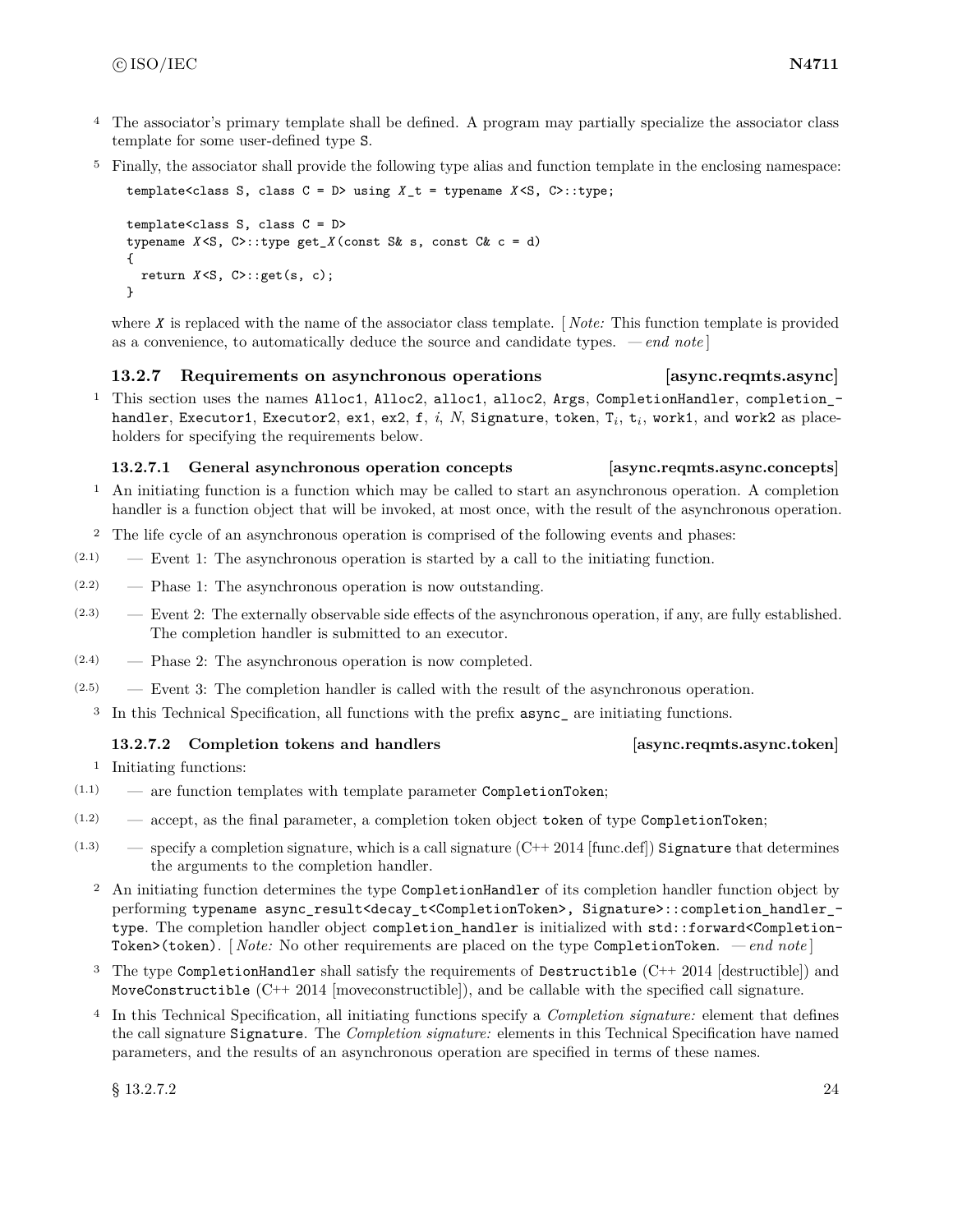**13.2.7.3 Deduction of initiating function return type [async.reqmts.async.return.type]**

- <sup>1</sup> The return type of an initiating function is typename async\_result<decay\_t<CompletionToken>, Signature>::return\_type.
- <sup>2</sup> For the sake of exposition, this Technical Specification sometimes annotates functions with a return type *DEDUCED*. For every function declaration that returns *DEDUCED*, the meaning is equivalent to specifying the return type as typename async\_result<decay\_t<CompletionToken>, Signature>::return\_type.

```
13.2.7.4 Production of initiating function return value [async.reqmts.async.return.value]
```
- <sup>1</sup> An initiating function produces its return type as follows:
- $(1.1)$  constructing an object result of type async result<decay t<CompletionToken>, Signature>, initialized as result(completion\_handler); and
- $(1.2)$  using result.get() as the operand of the return statement.
	- <sup>2</sup> [ *Example:* Given an asynchronous operation with Completion signature void(R1 r1, R2 r2), an initiating function meeting these requirements may be implemented as follows:

```
template<class CompletionToken>
auto async_xyz(T1 t1, T2 t2, CompletionToken&& token)
{
 typename async_result<decay_t<CompletionToken>, void(R1, R2)>::completion_handler_type
   completion_handler(forward<CompletionToken>(token));
```
async\_result<decay\_t<CompletionToken>, void(R1, R2)> result(completion\_handler);

```
// initiate the operation and cause completion_handler to be invoked with
// the result
```

```
return result.get();
```
}

<sup>3</sup> For convenience, initiating functions may be implemented using the async\_completion template:

```
template<class CompletionToken>
auto async_xyz(T1 t1, T2 t2, CompletionToken&& token)
{
  async_completion<CompletionToken, void(R1, R2)> init(token);
  // initiate the operation and cause init.completion_handler to be invoked
  // with the result
  return init.result.get();
}
```
*— end example* ]

### **13.2.7.5 Lifetime of initiating function arguments [async.reqmts.async.lifetime]**

- <sup>1</sup> Unless otherwise specified, the lifetime of arguments to initiating functions shall be treated as follows:
- $(1.1)$  If the parameter has a pointer type or has a type of lvalue reference to non-const, the implementation may assume the validity of the pointee or referent, respectively, until the completion handler is invoked. [ *Note:* In other words, the program must guarantee the validity of the argument until the completion handler is invoked. *— end note* ]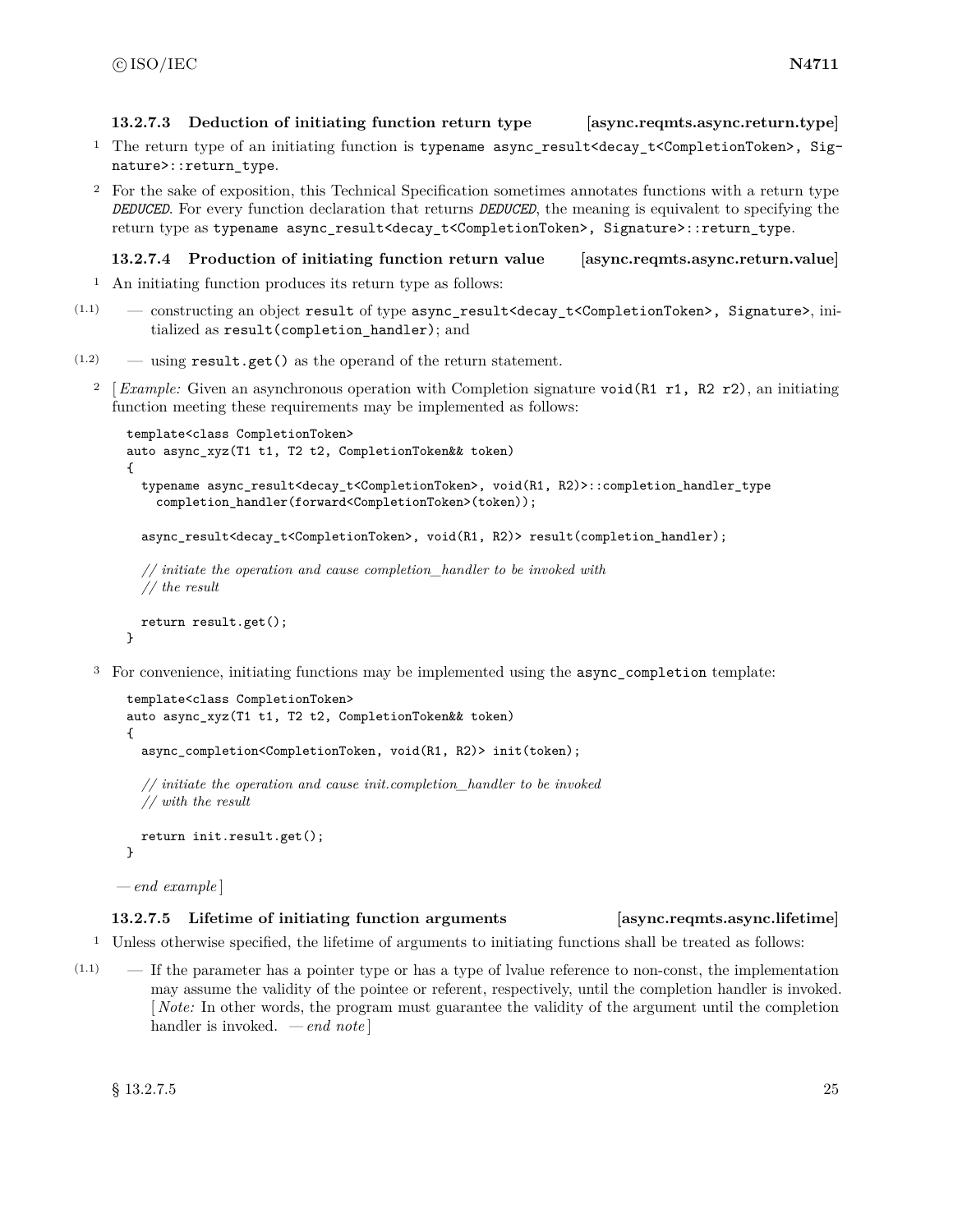$(1.2)$  — Otherwise, the implementation does not assume the validity of the argument after the initiating function completes. [ *Note:* In other words, the program is not required to guarantee the validity of the argument after the initiating function completes.  $\,-\,end\,note$  The implementation may make copies of the argument, and all copies shall be destroyed no later than immediately after invocation of the completion handler.

### **13.2.7.6 Non-blocking requirements on initiating functions[async.reqmts.async.non.blocking]**

- <sup>1</sup> An initiating function shall not block (C++ 2014 [defns.block]) the calling thread pending completion of the outstanding operation.
- <sup>2</sup> [*Note:* Initiating functions may still block the calling thread for other reasons. For example, an initiating function may lock a mutex in order to synchronize access to shared data. *— end note* ]

### **13.2.7.7** Associated executor *assumed executor async.reqmts.async.assoc.exec*

<sup>1</sup> Certain objects that participate in asynchronous operations have an associated executor. These are obtained as specified below.

### **13.2.7.8 I/O executor [async.reqmts.async.io.exec]**

- <sup>1</sup> An asynchronous operation has an associated executor satisfying the Executor [\(13.2.2\)](#page-25-1) requirements. If not otherwise specified by the asynchronous operation, this associated executor is an object of type system\_ executor.
- <sup>2</sup> All asynchronous operations in this Technical Specification have an associated executor object that is determined as follows:
- $(2.1)$  If the initiating function is a member function, the associated executor is that returned by the get\_executor member function on the same object.
- (2.2) If the initiating function is not a member function, the associated executor is that returned by the get\_executor member function of the first argument to the initiating function.
	- <sup>3</sup> Let Executor1 be the type of the associated executor. Let ex1 be a value of type Executor1, representing the associated executor object obtained as described above.

### **13.2.7.9 Completion handler executor [async.reqmts.async.handler.exec]**

<sup>1</sup> A completion handler object of type CompletionHandler has an associated executor satisfying the Executor requirements [\(13.2.2\)](#page-25-1). The type of this associated executor is associated executor  $t$ <CompletionHandler, Executor1>. Let Executor2 be the type associated\_executor\_t<CompletionHandler, Executor1>. Let ex2 be a value of type Executor2 obtained by performing get associated executor(completion handler, ex1).

### **13.2.7.10 Outstanding work [async.reqmts.async.work]**

- <sup>1</sup> Until the asynchronous operation has completed, the asynchronous operation shall maintain:
- $(1.1)$  an object work1 of type executor\_work\_guard<Executor1>, initialized as work1(ex1), and where work1.owns work() == true; and
- $(1.2)$  an object work2 of type executor\_work\_guard<Executor2>, initialized as work2(ex2), and where  $work2.owns\_work() == true.$

### **13.2.7.11 Allocation of intermediate storage [async.reqmts.async.alloc]**

<sup>1</sup> Asynchronous operations may allocate memory. [ *Note:* Such as a data structure to store copies of the completion\_handler object and the initiating function's arguments. *— end note* ]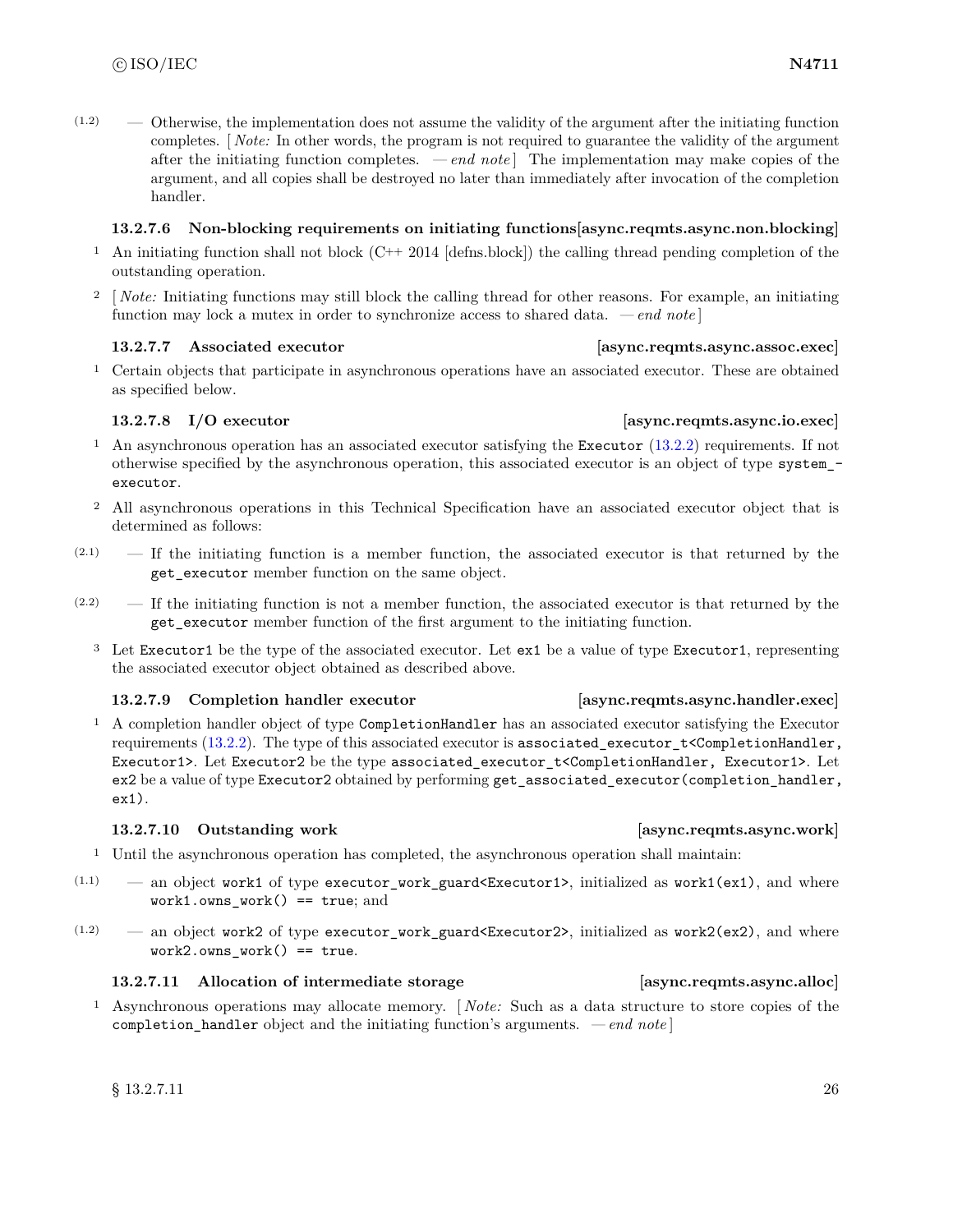- <sup>2</sup> Let Alloc1 be a type, satisfying the ProtoAllocator [\(13.2.1\)](#page-25-2) requirements, that represents the asynchronous operation's default allocation strategy. [ *Note:* Typically allocator<void>. *— end note* ] Let alloc1 be a value of type Alloc1.
- <sup>3</sup> A completion handler object of type CompletionHandler has an associated allocator object alloc2 of type Alloc2 satisfying the ProtoAllocator [\(13.2.1\)](#page-25-2) requirements. The type Alloc2 is associated\_allocator\_ t<CompletionHandler, Alloc1>. Let alloc2 be a value of type Alloc2 obtained by performing get\_ associated\_allocator(completion\_handler, alloc1).
- <sup>4</sup> The asynchronous operations defined in this Technical Specification:
- (4.1) If required, allocate memory using only the completion handler's associated allocator.
- (4.2) Prior to completion handler execution, deallocate any memory allocated using the completion handler's associated allocator.
	- <sup>5</sup> [*Note:* The implementation may perform operating system or underlying API calls that perform memory allocations not using the associated allocator. Invocations of the allocator functions may not introduce data races (See C++ 2014 [res.on.data.races]). *— end note* ]

### **13.2.7.12 Execution of completion handler on completion of asynchronous operation [async.reqmts.async.completion]**

- <sup>1</sup> Let Args... be the argument types of the completion signature Signature and let *N* be sizeof...(Args). Let *i* be in the range  $[0, N)$ . Let  $T_i$  be the *i*<sup>th</sup> type in Args... and let  $t_i$  be the *i*<sup>th</sup> completion handler argument associated with T*<sup>i</sup>* .
- <sup>2</sup> Let f be a function object, callable as f(), that invokes completion\_handler as if by completion\_ handler(forward<T<sub>0</sub>>(t<sub>0</sub>), ..., forward<T<sub>N-1</sub>>(t<sub>N-1</sub>)).
- <sup>3</sup> If an asynchronous operation completes immediately (that is, within the thread of execution calling the initiating function, and before the initiating function returns), the completion handler shall be submitted for execution as if by performing  $ex2.post(std::move(f), \text{alloc2}).$  Otherwise, the completion handler shall be submitted for execution as if by performing ex2.dispatch(std::move(f), alloc2).

### **13.2.7.13 Completion handlers and exceptions [async.reqmts.async.exceptions]**

<sup>1</sup> Completion handlers are permitted to throw exceptions. The effect of any exception propagated from the execution of a completion handler is determined by the executor which is executing the completion handler.

### **13.2.7.14 Composed asynchronous operations [async.reqmts.async.composed]**

<sup>1</sup> In this Technical Specification, a *composed asynchronous operation* is an asynchronous operation that is implemented in terms of zero or more intermediate calls to other asynchronous operations. The intermediate asynchronous operations are performed sequentially. [ *Note:* That is, the completion handler of an intermediate operation initiates the next operation in the sequence.  $\,-\,end\,note\,|$ 

An intermediate operation's completion handler shall have an associated executor that is either:

- $(1.1)$  the type Executor2 and object ex2 obtained from the completion handler type CompletionHandler and object completion\_handler; or
- $(1.2)$  an object of an unspecified type satisfying the Executor requirements  $(13.2.2)$ , that delegates executor operations to the type Executor2 and object ex2.

An intermediate operation's completion handler shall have an associated allocator that is either:

- $(1.3)$  the type Alloc2 and object alloc2 obtained from the completion handler type CompletionHandler and object completion\_handler; or
- $(1.4)$  an object of an unspecified type satisfying the ProtoAllocator requirements  $(13.2.1)$ , that delegates allocator operations to the type Alloc2 and object alloc2.

 $\S$  13.2.7.14 27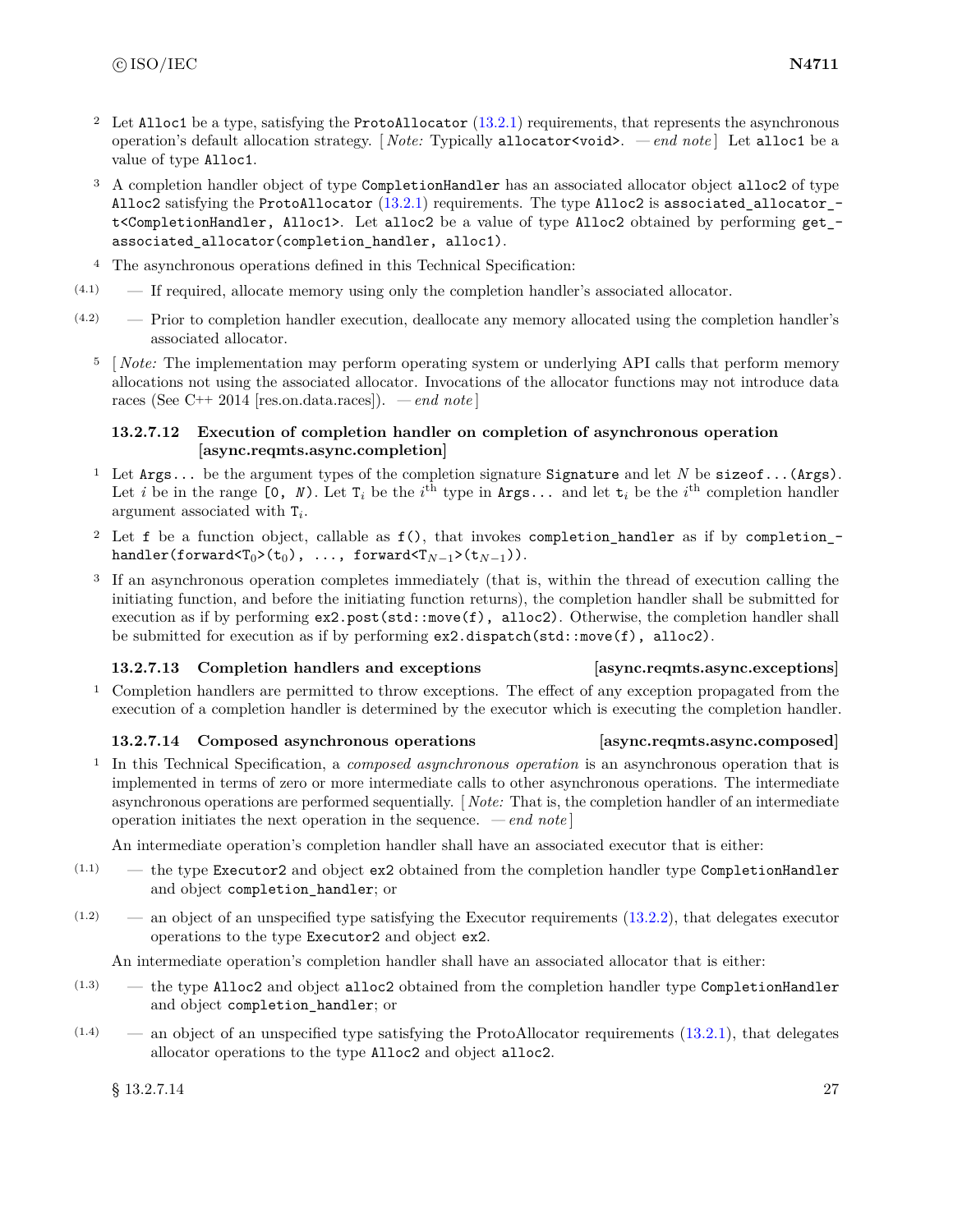### <span id="page-34-0"></span>**13.3 Class template async\_result [async.async.result]**

- <sup>1</sup> The async\_result class template is a customization point for asynchronous operations. Template parameter CompletionToken specifies the model used to obtain the result of the asynchronous operation. Template parameter Signature is the call signature  $(C^{++} 2014$  [func.def]) for the completion handler type invoked on completion of the asynchronous operation. The async\_result template:
- (1.1) transforms a CompletionToken into a completion handler type that is based on a Signature; and
- (1.2) determines the return type and return value of an asynchronous operation's initiating function.

```
namespace std {
namespace experimental {
namespace net {
inline namespace v1 {
 template<class CompletionToken, class Signature>
 class async_result
  {
 public:
    using completion_handler_type = CompletionToken;
    using return_type = void;
    explicit async_result(completion_handler_type&) {}
    async_result(const async_result&) = delete;
    async_result& operator=(const async_result&) = delete;
    return_type get() {}
  };
} // inline namespace v1
} // namespace net
} // namespace experimental
} // namespace std
```
- <sup>2</sup> The template parameter CompletionToken shall be an object type. The template parameter Signature shall be a call signature  $(C^{++} 2014 \text{ [func.def]}).$
- <sup>3</sup> Specializations of async\_result shall satisfy the Destructible requirements  $(C++ 2014$  [destructible]) in addition to the requirements in Table [7.](#page-34-1) In this table, R is a specialization of  $\text{async}$  result; r is a modifiable lvalue of type R; and h is a modifiable lvalue of type R::completion\_handler\_type.

<span id="page-34-1"></span>

| <b>Expression</b>           | Return type | Requirement                                      |
|-----------------------------|-------------|--------------------------------------------------|
| $R:$ : completion_handler_- |             | A type satisfying MoveConstructible              |
| type                        |             | requirements $(C++ 2014$ [moveconstructible]),   |
|                             |             | An object of type completion_handler_type        |
|                             |             | shall be a function object with call signature   |
|                             |             | Signature, and completion_handler_type           |
|                             |             | shall be constructible with an realue of type    |
|                             |             | CompletionToken.                                 |
| R::return_type              |             | void; or a type satisfying MoveConstructible     |
|                             |             | requirements $(C^{++} 2014$ [moveconstructible]) |
| $R r(h)$ :                  |             |                                                  |

Table  $7$  — async\_result specialization requirements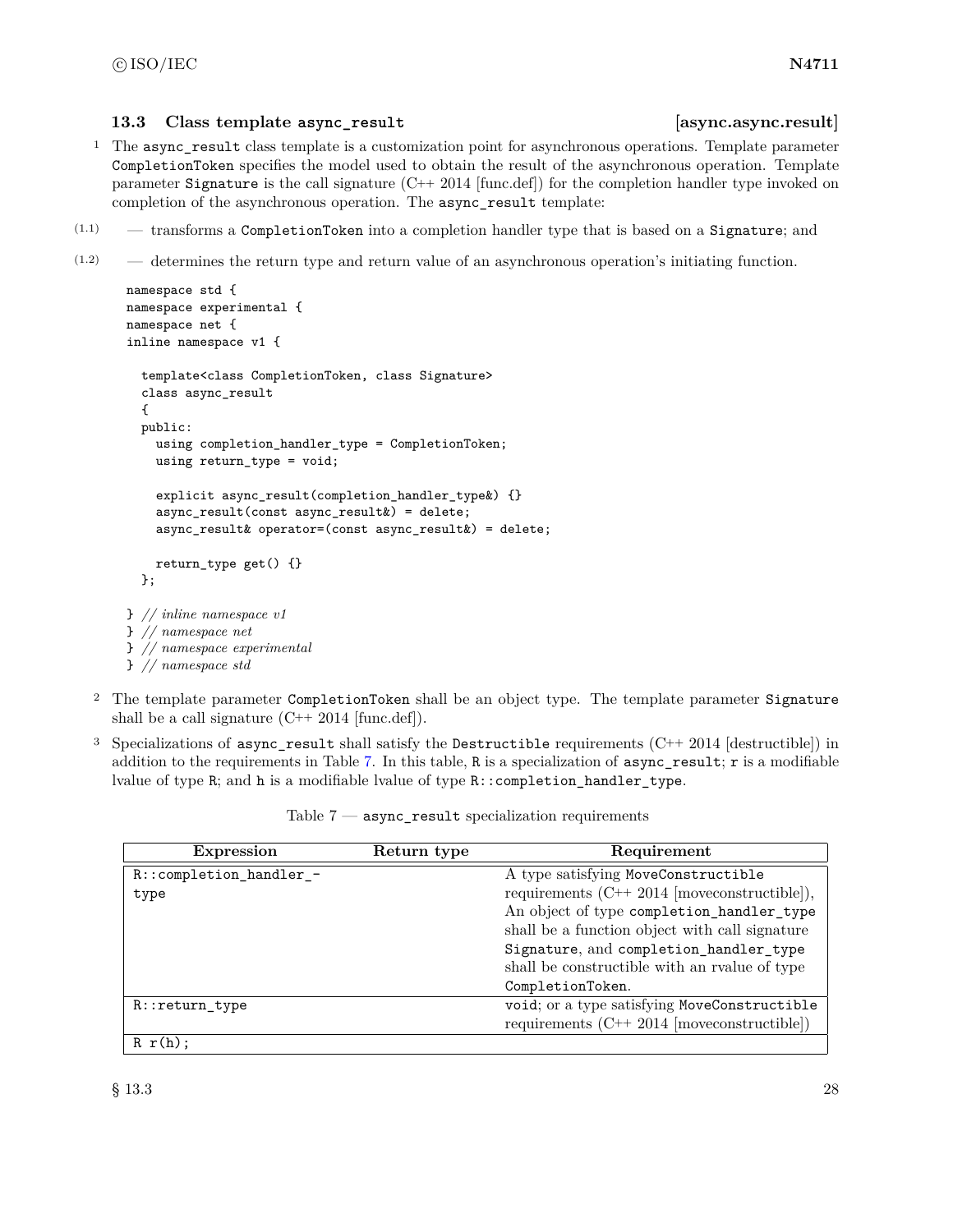| <b>Expression</b> | Return type      | Requirement                                                                                                                                                    |  |
|-------------------|------------------|----------------------------------------------------------------------------------------------------------------------------------------------------------------|--|
| r.get()           | $R::return_type$ | [ <i>Note:</i> An asynchronous operation's initiating<br>function uses the get () member function as<br>the sole operand of a return statement. $-end$<br>note |  |

|  | Table $7$ - async_result specialization requirements (continued) |  |
|--|------------------------------------------------------------------|--|
|--|------------------------------------------------------------------|--|

### <span id="page-35-0"></span>**13.4 Class template async\_completion [async.async.completion]**

<sup>1</sup> Class template async\_completion is provided as a convenience, to simplify the implementation of asynchronous operations that use async\_result.

```
namespace std {
namespace experimental {
namespace net {
inline namespace v1 {
  template<class CompletionToken, class Signature>
  struct async_completion
  {
    using completion_handler_type = async_result<decay_t<CompletionToken>,
      Signature>::completion_handler_type;
    explicit async_completion(CompletionToken& t);
    async_completion(const async_completion&) = delete;
    async_completion& operator=(const async_completion&) = delete;
    see below completion_handler;
    async_result<decay_t<CompletionToken>, Signature> result;
  };
} // inline namespace v1
} // namespace net
} // namespace experimental
```

```
} // namespace std
```
<sup>2</sup> The template parameter Signature shall be a call signature  $(C^{++} 2014 \text{ [func.def]})$ .

```
explicit async_completion(CompletionToken& t);
```
<sup>3</sup> *Effects:* If CompletionToken and completion\_handler\_type are the same type, binds completion\_ handler to t; otherwise, initializes completion\_handler with std::forward<CompletionToken>(t). Initializes result with completion\_handler.

*see below* completion\_handler;

<sup>4</sup> *Type:* completion\_handler\_type& if CompletionToken and completion\_handler\_type are the same type; otherwise, completion\_handler\_type.

### <span id="page-35-1"></span>**13.5 Class template associated\_allocator [async.assoc.alloc]**

<sup>1</sup> Class template associated\_allocator is an associator  $(13.2.6)$  for the ProtoAllocator  $(13.2.1)$  type requirements, with default candidate type allocator <void> and default candidate object allocator <void>().

```
namespace std {
namespace experimental {
```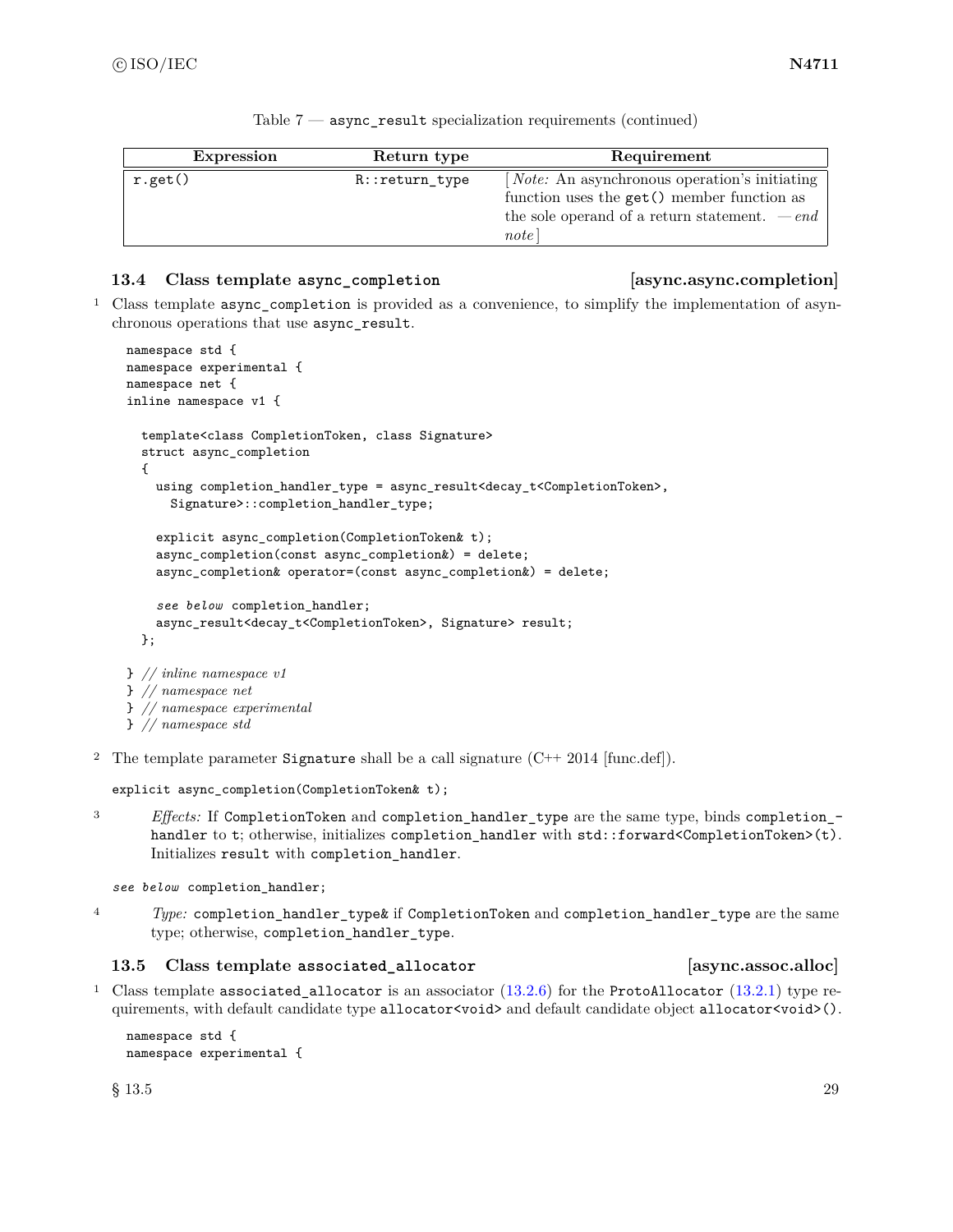```
namespace net {
inline namespace v1 {
  template<class T, class ProtoAllocator = allocator<void>>
  struct associated_allocator
  {
    using type = see below ;
    static type get(const T& t, const ProtoAllocator& a = ProtoAllocator()) noexcept;
  };
} // inline namespace v1
} // namespace net
} // namespace experimental
```
} *// namespace std*

<sup>2</sup> Specializations of associated\_allocator shall satisfy the requirements in Table [8.](#page-36-0) In this table, X is a specialization of associated\_allocator for the template parameters T and ProtoAllocator; t is a (possibly const) value of type T; and a is an object of type ProtoAllocator.

Table  $8$  — associated\_allocator specialization requirements

<span id="page-36-0"></span>

| <b>Expression</b> | Return type                                                           | <b>Note</b>                                    |
|-------------------|-----------------------------------------------------------------------|------------------------------------------------|
| typename X::type  | A type meeting the<br>proto-<br>allocator $(13.2.1)$<br>requirements. |                                                |
|                   |                                                                       |                                                |
| X:get(t)          | $X:$ : type                                                           | Shall not exit via an exception. Equivalent to |
|                   |                                                                       | X:.get(t, ProtoAllocator)).                    |
| X:get(t, a)       | X:type                                                                | Shall not exit via an exception.               |

# **13.5.1 associated\_allocator members [async.assoc.alloc.members]**

```
using type = see below ;
```
<sup>1</sup> *Type:* T::allocator\_type if the *qualified-id* T::allocator\_type is valid and denotes a type (C++ 2014 [temp.deduct]). Otherwise ProtoAllocator.

```
type get(const T& t, const ProtoAllocator& a = ProtoAllocator()) noexcept;
```
<sup>2</sup> *Returns:* t.get\_allocator() if the *qualified-id* T::allocator\_type is valid and denotes a type (C++ 2014 [temp.deduct]). Otherwise a.

# **13.6 Function get\_associated\_allocator [async.assoc.alloc.get]**

```
template<class T>
  associated_allocator_t<T> get_associated_allocator(const T& t) noexcept;
```
1 *Returns:* associated\_allocator<T>::get(t).

```
template<class T, class ProtoAllocator>
  associated_allocator_t<T, ProtoAllocator>
    get_associated_allocator(const T& t, const ProtoAllocator& a) noexcept;
```

```
2 Returns: associated_allocator<T, ProtoAllocator>::get(t, a).
```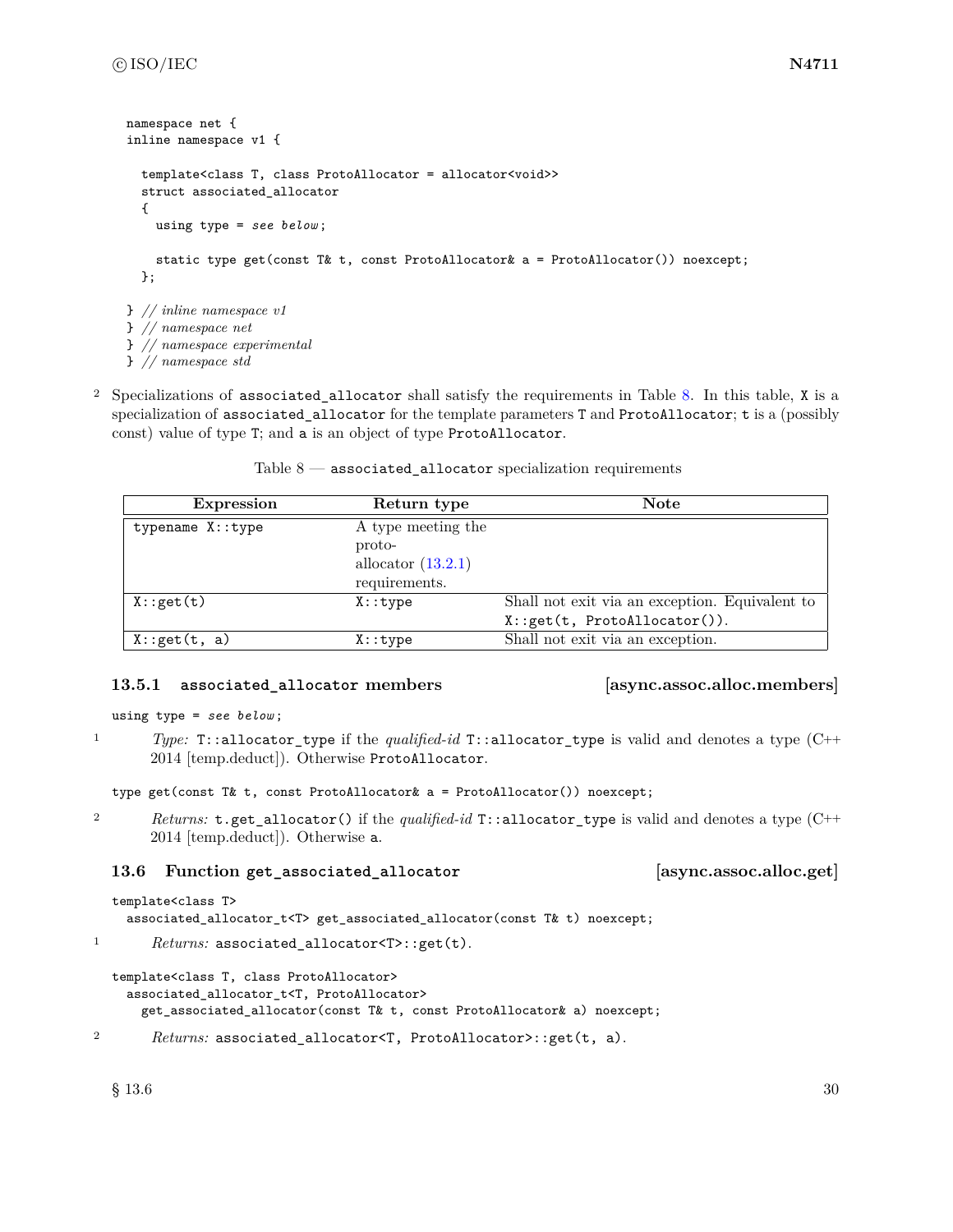### 13.7 Class execution context **[async.exec.ctx] [async.exec.ctx]**

<sup>1</sup> Class execution\_context implements an extensible, type-safe, polymorphic set of services, indexed by service type.

```
namespace std {
namespace experimental {
namespace net {
inline namespace v1 {
  class execution_context
  {
  public:
    class service;
    // 13.7.1, construct / copy / destroy:
    execution_context();
    execution_context(const execution_context&) = delete;
    execution_context& operator=(const execution_context&) = delete;
    virtual ~execution_context();
    // 13.7.3, execution context operations:
    void notify_fork(fork_event e);
  protected:
    // 13.7.4, execution context protected operations:
    void shutdown() noexcept;
    void destroy() noexcept;
  };
  // service access:
  template<class Service> typename Service::key_type&
    use_service(execution_context& ctx);
  template<class Service, class... Args> Service&
    make_service(execution_context& ctx, Args&&... args);
  template<class Service> bool has_service(const execution_context& ctx) noexcept;
  class service_already_exists : public logic_error { };
} // inline namespace v1
```
- } *// namespace net* } *// namespace experimental* } *// namespace std*
- <sup>2</sup> Access to the services of an execution\_context is via three function templates, use\_service, make\_service and has\_service.
- <sup>3</sup> In a call to use service <Service>, the type argument chooses a service, identified by Service::key type, from a set of services in an execution\_context. If the service is not present in the execution\_context, an object of type Service is created and added to the execution context. A program can check if an execution\_context implements a particular service with the function template has\_service<Service>.
- <sup>4</sup> Service objects may be explicitly added to an execution\_context using the function template make\_ service<Service>. If the service is already present, make\_service exits via an exception of type service\_-

 $\S 13.7$  31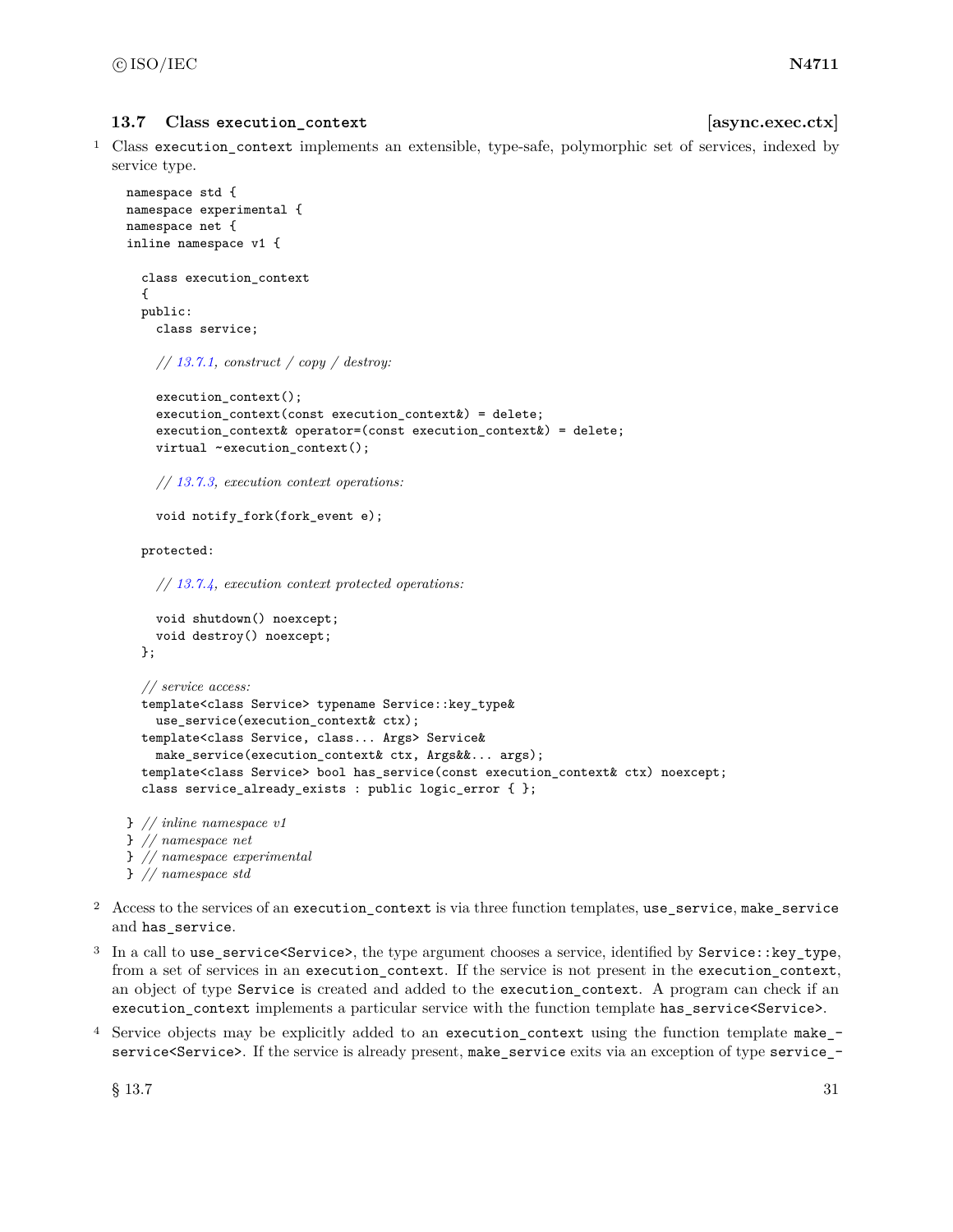### already\_exists.

- <sup>5</sup> Once a service reference is obtained from an execution context object by calling use service, that reference remains usable until a call to destroy().
- <sup>6</sup> If a call to a specialization of use\_service or make\_service recursively calls another specialization of use\_service or make\_service which would choose the same service (identified by key\_type) from the same execution\_context, then the behavior is undefined. [ *Note:* Nested calls to specializations for different service types are well-defined. *— end note* ]

### <span id="page-38-0"></span>**13.7.1 execution\_context constructor [async.exec.ctx.cons]**

execution\_context();

<sup>1</sup> *Effects:* Creates an object of class execution\_context which contains no services. [ *Note:* An implementation might preload services of internal service types for its own use. *— end note* ]

### **13.7.2 execution\_context destructor [async.exec.ctx.dtor]**

~execution\_context();

<sup>1</sup> *Effects:* Destroys an object of class execution\_context. Performs shutdown() followed by destroy().

### <span id="page-38-1"></span>**13.7.3 execution\_context operations [async.exec.ctx.ops]**

void notify\_fork(fork\_event e);

<sup>1</sup> *Effects:* For each service object svc in the set:

- $(1.1)$   $-$  If e == fork\_event::prepare, performs svc->notify\_fork(e) in reverse order of addition to the set.
- $(1.2)$  Otherwise, performs  $\text{svc}$ ->notify\_fork(e) in order of addition to the set.

# <span id="page-38-2"></span>**13.7.4 execution\_context protected operations [async.exec.ctx.protected]**

void shutdown() noexcept;

<sup>1</sup> *Effects:* For each service object svc in the execution\_context set, in reverse order of addition to the set, performs svc->shutdown(). For each service in the set, svc->shutdown() is called only once irrespective of the number of calls to shutdown on the execution\_context.

void destroy() noexcept;

<sup>2</sup> *Effects:* Destroys each service object in the execution\_context set, and removes it from the set, in reverse order of addition to the set.

### **13.7.5 execution\_context globals [async.exec.ctx.globals]**

<sup>1</sup> The functions use\_service, make\_service, and has\_service do not introduce data races as a result of concurrent calls to those functions from different threads.

template<class Service> typename Service::key\_type& use\_service(execution\_context& ctx);

- <sup>2</sup> *Effects:* If an object of type Service::key\_type does not already exist in the execution\_context set identified by ctx, creates an object of type Service, initialized as Service(ctx), and adds it to the set.
- <sup>3</sup> *Returns:* A reference to the corresponding service of ctx.
- <sup>4</sup> *Remarks:* The reference returned remains valid until a call to destroy.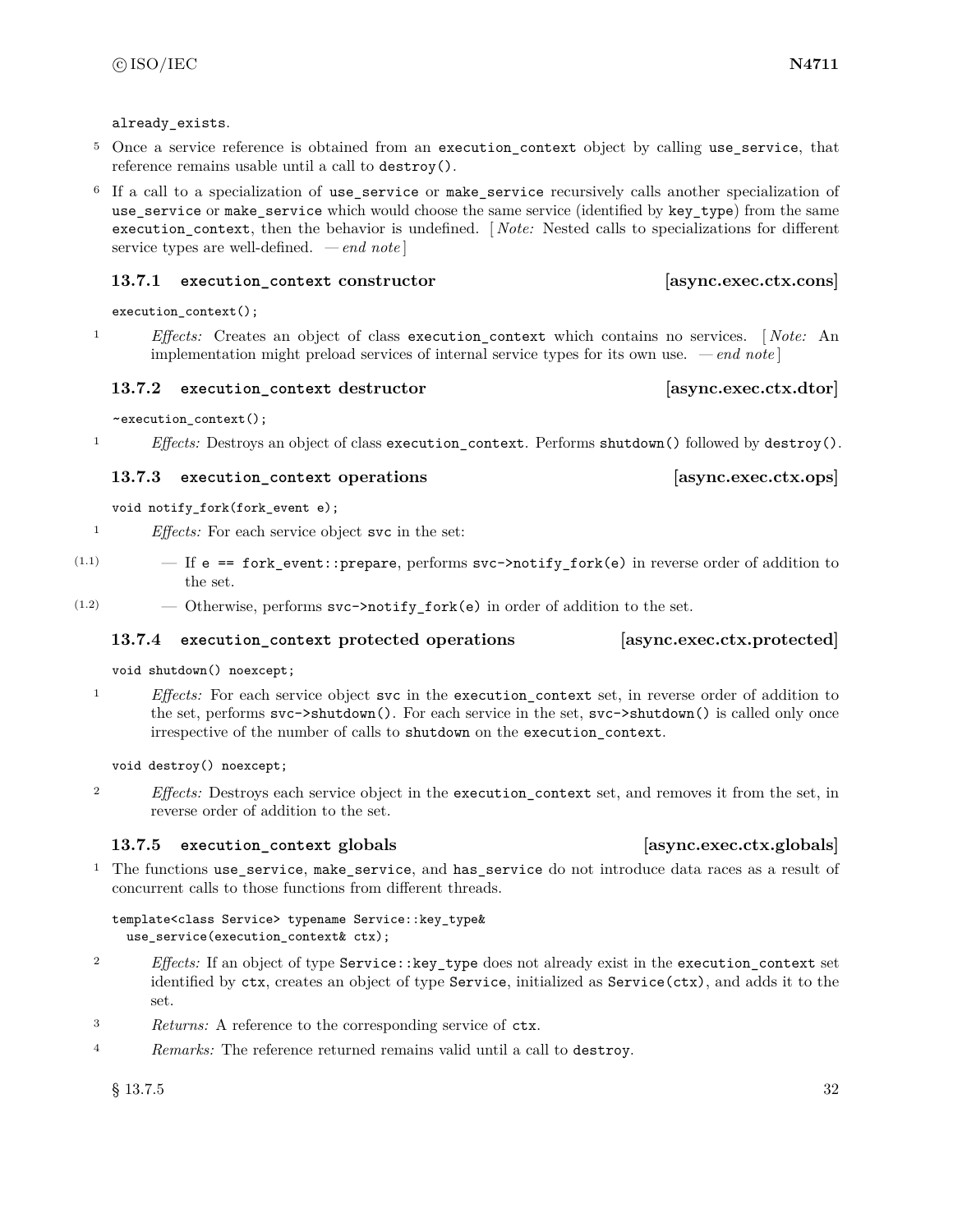```
template<class Service, class... Args> Service&
 make_service(execution_context& ctx, Args&&... args);
```
- <sup>5</sup> *Requires:* A service object of type Service::key\_type does not already exist in the execution\_context set identified by ctx.
- <sup>6</sup> *Effects:* Creates an object of type Service, initialized as Service(ctx, forward<Args>(args)...), and adds it to the execution\_context set identified by ctx.
- <sup>7</sup> *Throws:* service\_already\_exists if a corresponding service object of type Service::key\_type is already present in the set.
- <sup>8</sup> *Remarks:* The reference returned remains valid until a call to destroy.

template<class Service> bool has\_service(const execution\_context& ctx) noexcept;

<sup>9</sup> *Returns:* true if an object of type Service::key\_type is present in ctx, otherwise false.

### **13.8 Class execution\_context::service [async.exec.ctx.svc]**

```
namespace std {
  namespace experimental {
 namespace net {
  inline namespace v1 {
    class execution_context::service
    \mathcal{L}protected:
      // construct / copy / destroy:
      explicit service(execution_context& owner);
      service(const service&) = delete;
      service& operator=(const service&) = delete;
      virtual ~service();
      // service observers:
      execution_context& context() noexcept;
    private:
      // service operations:
      virtual void shutdown() noexcept = 0;
      virtual void notify_fork(fork_event e) {}
      execution_context& context_; // exposition only
    };
  } // inline namespace v1
  } // namespace net
  } // namespace experimental
  } // namespace std
explicit service(execution_context& owner);
```
1 *Postconditions:* std::addressof(context\_) == std::addressof(owner).

execution\_context& context() noexcept;

<sup>2</sup> *Returns:* context\_.

 $\S$  13.8 33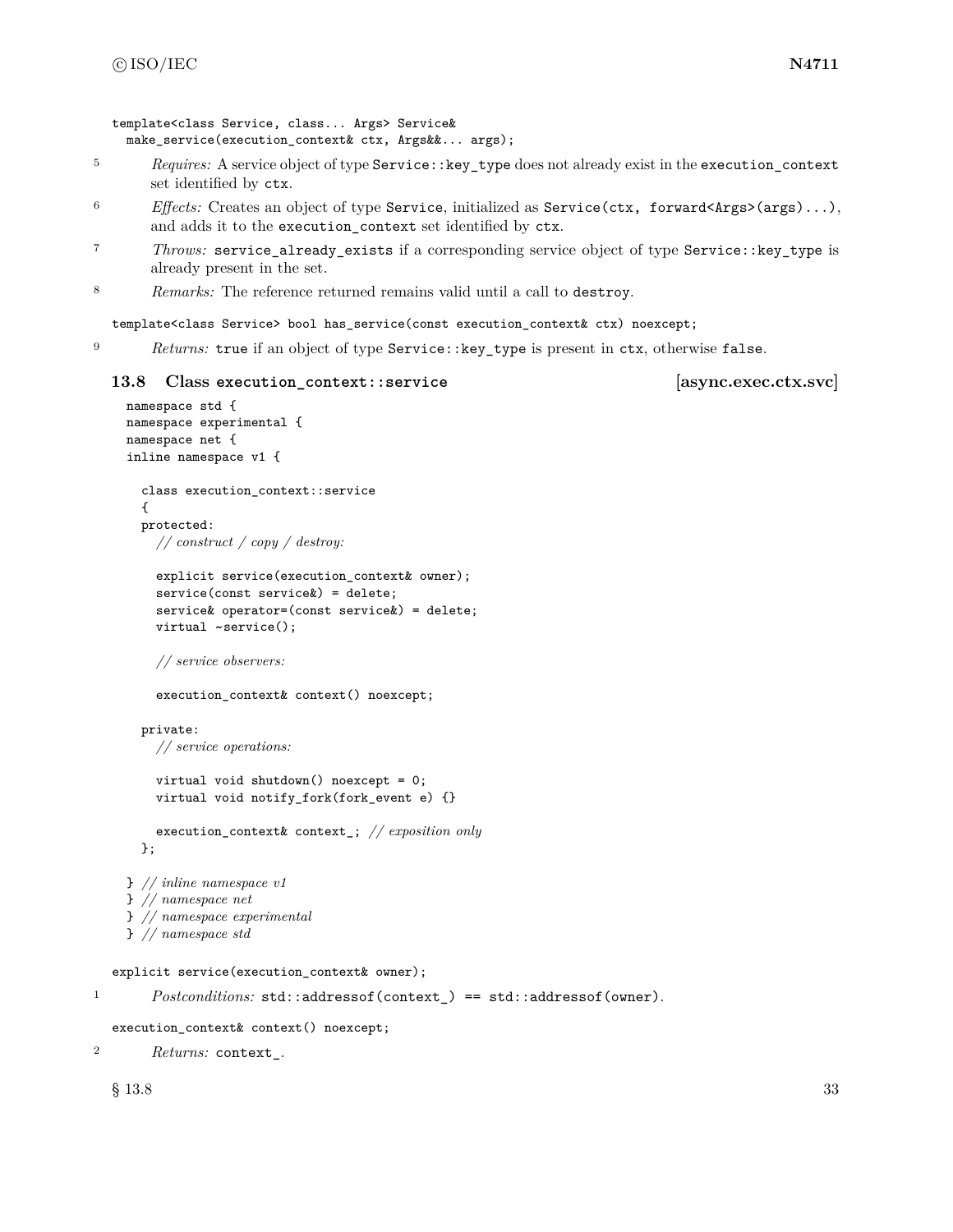### **13.9** Class template is executor *considering the class is executed [async.is.exec]*

<sup>1</sup> The class template is\_executor can be used to detect executor types satisfying the Executor [\(13.2.2\)](#page-25-1) type requirements.

```
namespace std {
namespace experimental {
namespace net {
inline namespace v1 {
  template<class T> struct is_executor;
} // inline namespace v1
} // namespace net
} // namespace experimental
```
- } *// namespace std*
- <sup>2</sup> T shall be a complete type.
- <sup>3</sup> Class template is\_executor is a UnaryTypeTrait (C++ 2014 [meta.rqmts]) with a BaseCharacteristic of true\_type if the type T meets the syntactic requirements for Executor [\(13.2.2\)](#page-25-1), otherwise false\_type.

### **13.10 Executor argument tag [async.executor.arg]**

```
namespace std {
namespace experimental {
namespace net {
inline namespace v1 {
 struct executor_arg_t { };
  constexpr executor_arg_t executor_arg = executor_arg_t();
} // inline namespace v1
} // namespace net
} // namespace experimental
} // namespace std
```
<sup>1</sup> The executor\_arg\_t struct is an empty structure type used as a unique type to disambiguate constructor and function overloading. Specifically, types may have constructors with executor\_arg\_t as the first argument, immediately followed by an argument of a type that satisfies the Executor requirements [\(13.2.2\)](#page-25-1).

**13.11.1 uses\_executor trait [async.uses.executor.trait]**

```
namespace std {
namespace experimental {
namespace net {
inline namespace v1 {
```
template<class T, class Executor> struct uses\_executor;

```
} // inline namespace v1
} // namespace net
} // namespace experimental
} // namespace std
```
<sup>1</sup> Remark: Detects whether T has a nested executor\_type that is convertible from Executor. Meets the BinaryTypeTrait requirements  $(C^{++} 2014$  [meta.rqmts]). The implementation provides a definition that is

 $\S$  13.11.1 34

13.11 **uses** executor *assexecutor m sexecutor lasync.uses.executor*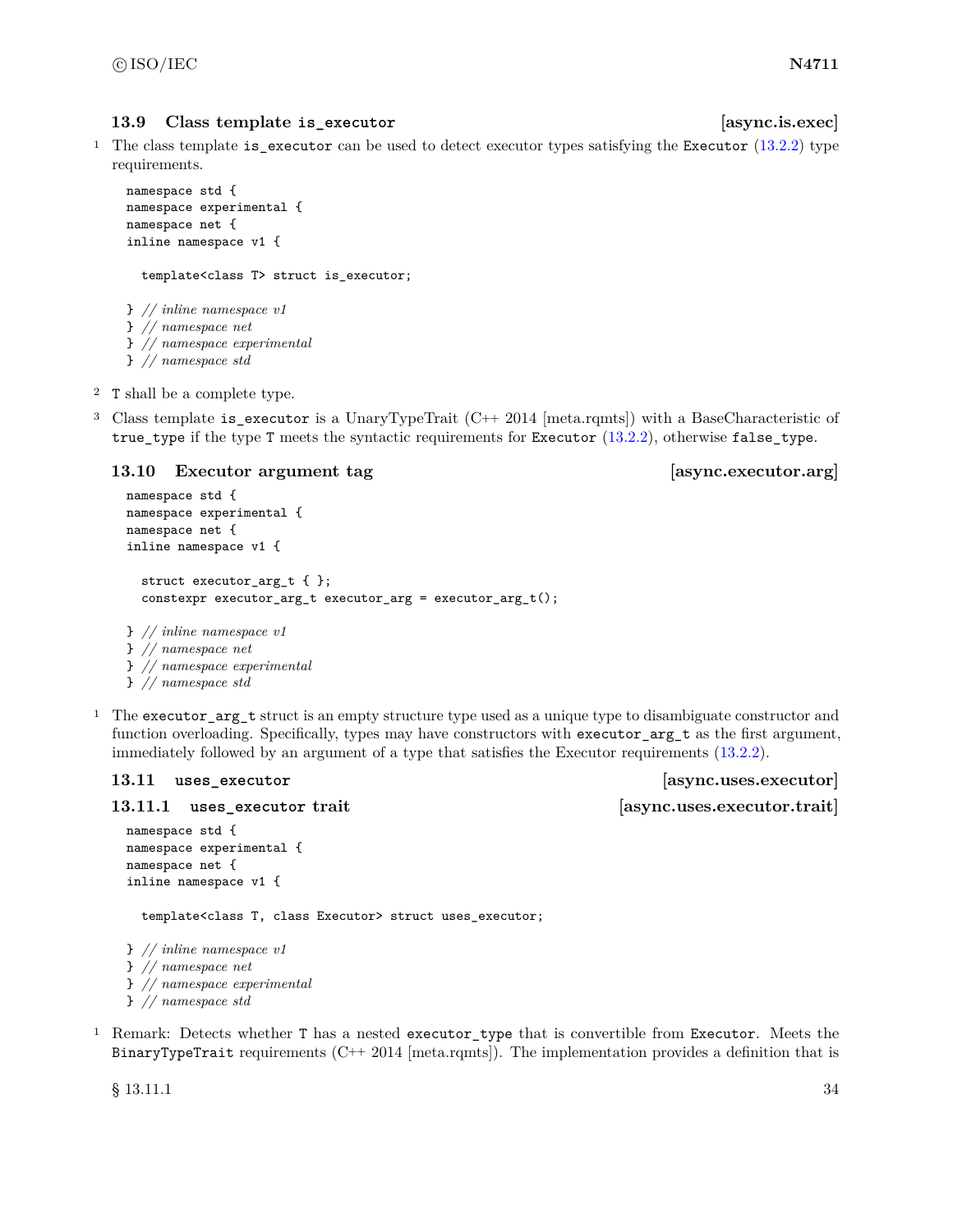derived from true type if a type T::executor type exists and is convertible<Executor, T::executor type>::value != false, otherwise it is derived from false\_type. A program may specialize this template to derive from true type for a user-defined type T that does not have a nested executor type but nonetheless can be constructed with an executor if the first argument of a constructor has type executor\_arg\_t and the second argument has type Executor.

# **13.11.2 uses-executor construction [async.uses.executor.cons]**

- <sup>1</sup> Uses-executor construction with executor Executor refers to the construction of an object obj of type T, using constructor arguments v1, v2,  $\dots$ , vN of types V1, V2,  $\dots$ , VN, respectively, and an executor ex of type Executor, according to the following rules:
- $(1.1)$  if uses\_executor\_v<T, Executor> is true and is\_constructible<T, executor\_arg\_t, Executor, V1, V2,  $\ldots$ , VN>::value is true, then obj is initialized as obj (executor\_arg, ex, v1, v2,  $\ldots$ , vN);
- (1.2) otherwise, obj is initialized as  $obj(v1, v2, ..., vN)$ .

# **13.12 Class template associated\_executor [async.assoc.exec]**

<sup>1</sup> Class template associated\_executor is an associator  $(13.2.6)$  for the Executor  $(13.2.2)$  type requirements, with default candidate type system\_executor and default candidate object system\_executor().

```
namespace std {
namespace experimental {
namespace net {
inline namespace v1 {
  template<class T, class Executor = system_executor>
  struct associated_executor
  {
    using type = see below ;
    static type get(const T& t, const Executor& e = Executor()) noexcept;
  };
} // inline namespace v1
} // namespace net
} // namespace experimental
} // namespace std
```
<sup>2</sup> Specializations of associated executor shall satisfy the requirements in Table [9.](#page-41-0) In this table, X is a specialization of associated\_executor for the template parameters T and Executor; t is a (possible const) value of T; and e is an object of type Executor.

<span id="page-41-0"></span>

| Expression       | Return type        | <b>Note</b>                                    |
|------------------|--------------------|------------------------------------------------|
| typename X::type | A type meeting     |                                                |
|                  | Executor require-  |                                                |
|                  | ments $(13.2.2)$ . |                                                |
| X:get(t)         | $X:$ : type        | Shall not exit via an exception. Equivalent to |
|                  |                    | X: get(t, Executor()).                         |
| X:get(t, e)      | X: type            | Shall not exit via an exception.               |

Table  $9$  — associated\_executor specialization requirements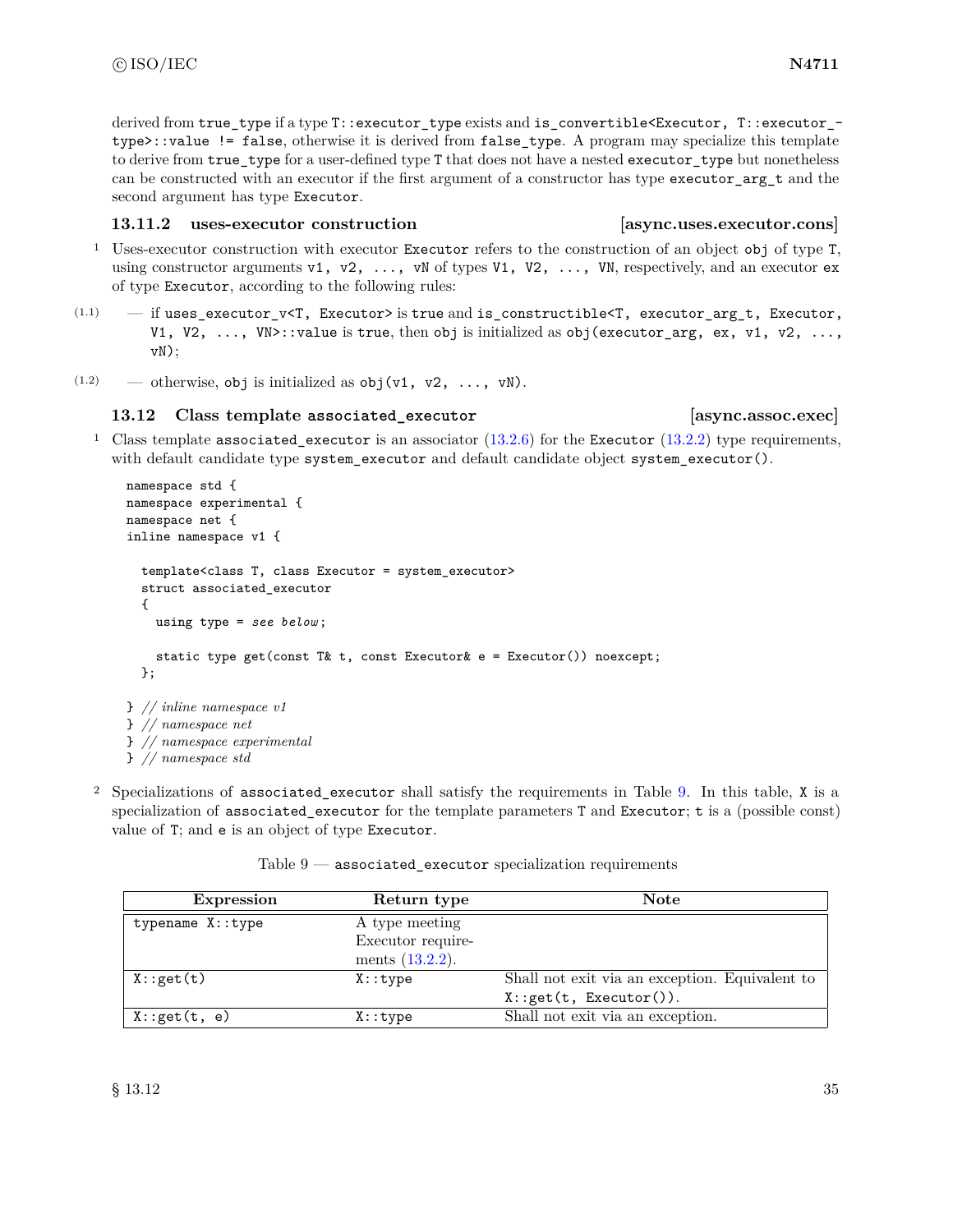using type = *see below* ; <sup>1</sup> *Type:* T::executor\_type if the *qualified-id* T::executor\_type is valid and denotes a type (C++ 2014 [temp.deduct]). Otherwise Executor. type get(const T& t, const Executor& e = Executor()) noexcept; <sup>2</sup> *Returns:* t.get\_executor() if the *qualified-id* T::executor\_type is valid and denotes a type (C++ 2014 [temp.deduct]). Otherwise e. **13.13 Function get\_associated\_executor [async.assoc.exec.get]** template<class T> associated\_executor\_t<T> get\_associated\_executor(const T& t) noexcept;

```
1 Returns: associated_executor<T>::get(t).
  template<class T, class Executor>
```
associated\_executor\_t<T, Executor> get\_associated\_executor(const T& t, const Executor& ex) noexcept;

<sup>2</sup> *Returns:* associated\_executor<T, Executor>::get(t, ex).

3 *Remarks:* This function shall not participate in overload resolution unless is\_executor\_v<Executor> is true.

```
template<class T, class ExecutionContext>
  associated_executor_t<T, typename ExecutionContext::executor_type>
    get_associated_executor(const T& t, ExecutionContext& ctx) noexcept;
```
- <sup>4</sup> *Returns:* get\_associated\_executor(t, ctx.get\_executor()).
- <sup>5</sup> *Remarks:* This function shall not participate in overload resolution unless is\_convertible<Execution-Context&, execution\_context&>::value is true.

# **13.14 Class template executor\_binder [async.exec.binder]**

<sup>1</sup> The class template executor\_binder binds executors to objects. A specialization executor\_binder<T, Executor> binds an executor of type Executor satisfying the Executor requirements [\(13.2.2\)](#page-25-1) to an object or function of type T.

```
namespace std {
namespace experimental {
namespace net {
inline namespace v1 {
  template<class T, class Executor>
  class executor_binder
  {
  public:
    // types:
    using target_type = T;
    using executor_type = Executor;
    // 13.14.1, construct / copy / destroy:
    executor_binder(T t, const Executor& ex);
```
**13.12.1 associated\_executor members [async.assoc.exec.members]**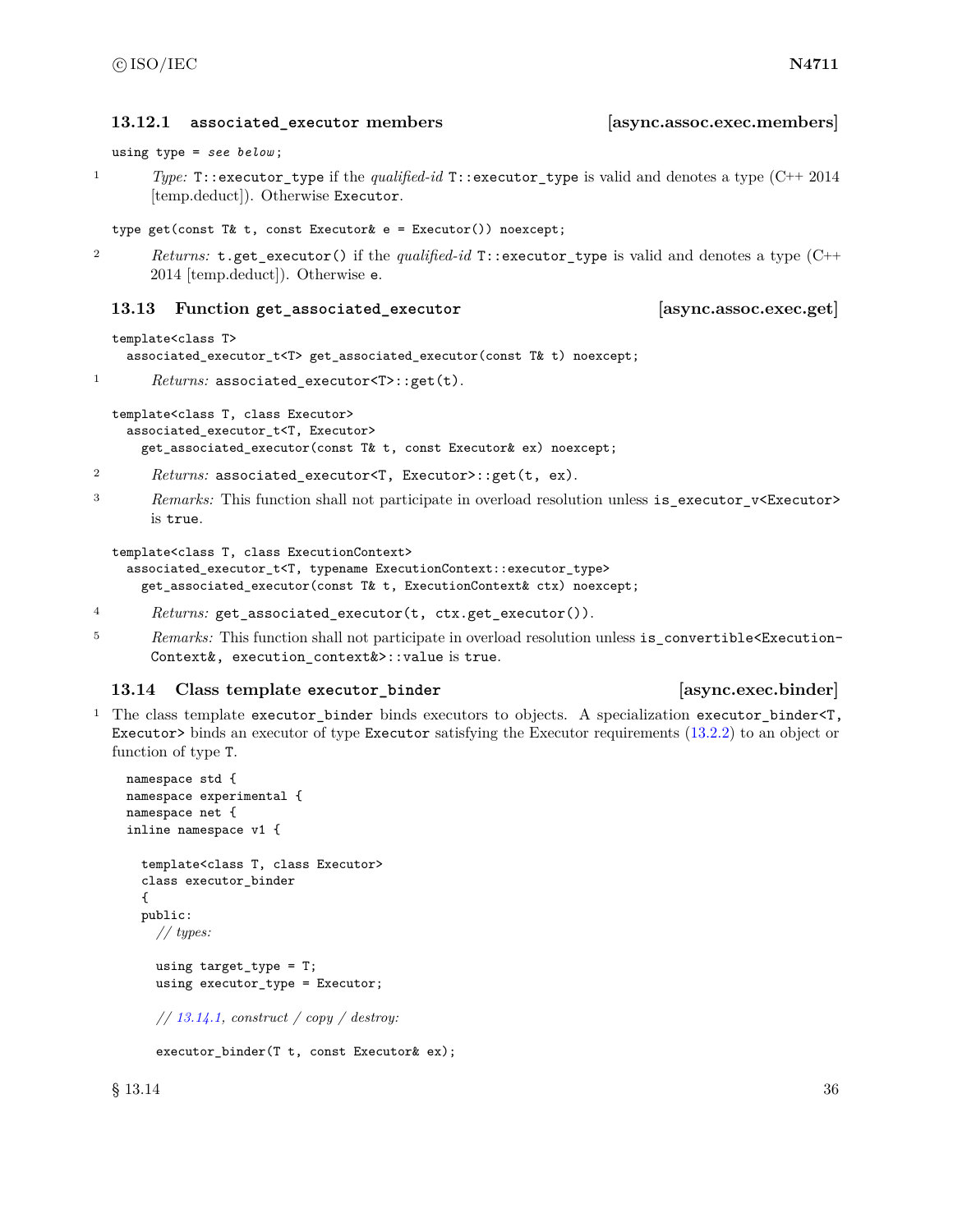```
executor binder(const executor binder& other) = default;
    executor_binder(executor_binder&& other) = default;
    template<class U, class OtherExecutor>
      executor_binder(const executor_binder<U, OtherExecutor>& other);
    template<class U, class OtherExecutor>
      executor_binder(executor_binder<U, OtherExecutor>&& other);
    template<class U, class OtherExecutor>
      executor_binder(executor_arg_t, const Executor& ex,
        const executor_binder<U, OtherExecutor>& other);
    template<class U, class OtherExecutor>
      executor_binder(executor_arg_t, const Executor& ex,
        executor_binder<U, OtherExecutor>&& other);
    ~executor_binder();
    // 13.14.2, executor binder access:
    T& get() noexcept;
    const T& get() const noexcept;
    executor_type get_executor() const noexcept;
    // 13.14.3, executor binder invocation:
    template<class... Args>
      result_of_t<T&(Args&&...)> operator()(Args&&... args);
    template<class... Args>
      result_of_t<const T&(Args&&...)> operator()(Args&&... args) const;
 private:
   Executor ex_; // exposition only
   T target_; // exposition only
  };
  template<class T, class Executor, class Signature>
    class async_result<executor_binder<T, Executor>, Signature>;
  template<class T, class Executor, class ProtoAllocator>
    struct associated_allocator<executor_binder<T, Executor>, ProtoAllocator>;
  template<class T, class Executor, class Executor1>
    struct associated_executor<executor_binder<T, Executor>, Executor1>;
} // inline namespace v1
} // namespace net
```
### <span id="page-43-0"></span>**13.14.1 executor\_binder constructors [async.exec.binder.cons]**

executor binder(T t, const Executor & ex);

} *// namespace experimental*

} *// namespace std*

<sup>1</sup> *Effects:* Initializes ex\_ with ex. Initializes target\_ by performing uses-executor construction, using the constructor argument  $std::move(t)$  and the executor  $ex$ .

```
template<class U, class OtherExecutor>
 executor_binder(const executor_binder<U, OtherExecutor>& other);
```
 $\S$  13.14.1 37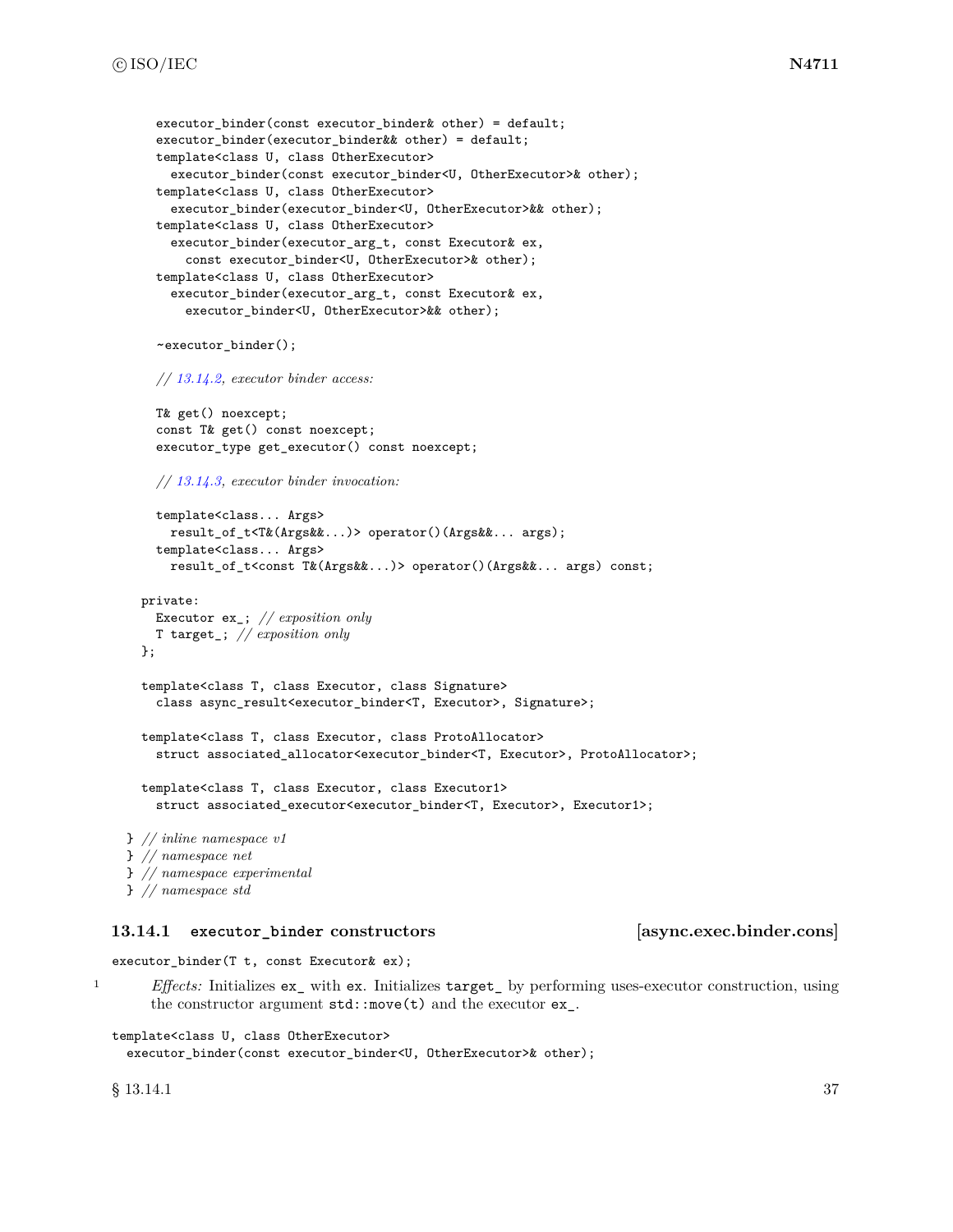- <sup>2</sup> *Requires:* If U is not convertible to T, or if OtherExecutor is not convertible to Executor, the program is ill-formed.
- <sup>3</sup> *Effects:* Initializes ex\_ with other.get\_executor(). Initializes target\_ by performing uses-executor construction, using the constructor argument other.get() and the executor ex\_.

```
template<class U, class OtherExecutor>
  executor_binder(executor_binder<U, OtherExecutor>&& other);
```
- <sup>4</sup> *Requires:* If U is not convertible to T, or if OtherExecutor is not convertible to Executor, the program is ill-formed.
- <sup>5</sup> *Effects:* Initializes ex\_ with other.get\_executor(). Initializes target\_ by performing uses-executor construction, using the constructor argument std::move(other.get()) and the executor ex\_.

```
template<class U, class OtherExecutor>
  executor_binder(executor_arg_t, const Executor& ex,
    const executor_binder<U, OtherExecutor>& other);
```
- <sup>6</sup> *Requires:* If U is not convertible to T the program is ill-formed.
- <sup>7</sup> *Effects:* Initializes ex\_ with ex. Initializes target\_ by performing uses-executor construction, using the constructor argument other.get() and the executor ex\_.

template<class U, class OtherExecutor> executor\_binder(executor\_arg\_t, const Executor& ex, executor\_binder<U, OtherExecutor>&& other);

- <sup>8</sup> *Requires:* U is T or convertible to T.
- <sup>9</sup> *Effects:* Initializes ex\_ with ex. Initializes target\_ by performing uses-executor construction, using the constructor argument std::move(other.get()) and the executor ex\_.

### <span id="page-44-0"></span>**13.14.2 executor\_binder access [async.exec.binder.access]**

```
T& get() noexcept;
const T& get() const noexcept;
```
<sup>1</sup> *Returns:* target\_.

executor\_type get\_executor() const noexcept;

<sup>2</sup> *Returns:* executor\_.

### <span id="page-44-1"></span>**13.14.3 executor\_binder invocation [async.exec.binder.invocation]**

```
template<class... Args>
 result_of_t<T&(Args&&...)> operator()(Args&&... args);
template<class... Args>
 result_of_t<const T&(Args&&...)> operator()(Args&&... args) const;
```
<sup>1</sup> *Returns: INVOKE*(get(), forward<Args>(args)...) (C++ 2014 [func.require]).

```
13.14.4 Class template partial specialization async_result
         [async.exec.binder.async.result]
```

```
namespace std {
namespace experimental {
namespace net {
inline namespace v1 {
```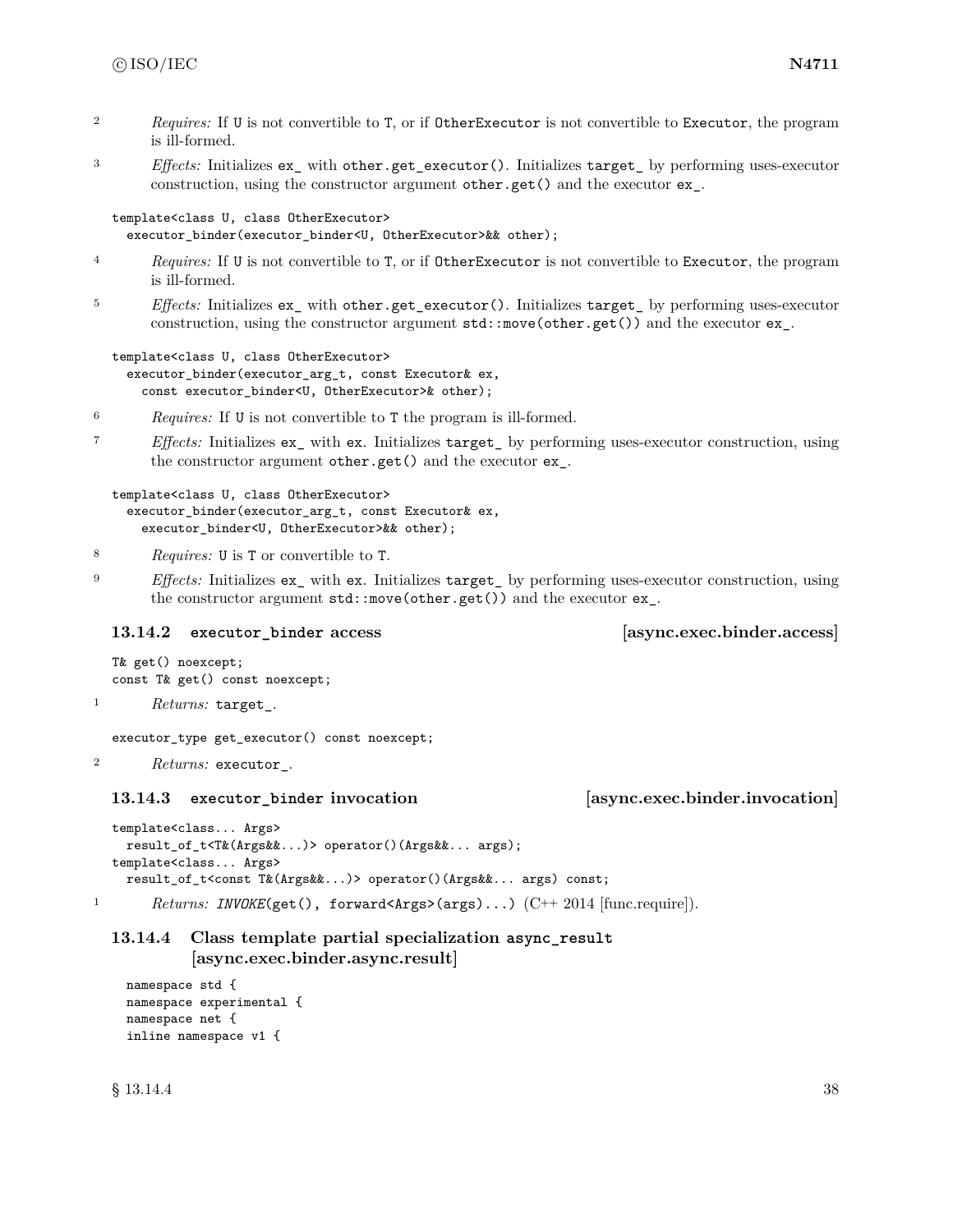```
template<class T, class Executor, class Signature>
  class async_result<executor_binder<T, Executor>, Signature>
  {
  public:
    using completion_handler_type = executor_binder<
      typename async_result<T, Signature>::completion_handler_type,
        Executor>;
    using return_type = typename async_result<T, Signature>::return_type;
    explicit async_result(completion_handler_type& h);
    async_result(const async_result&) = delete;
    async_result& operator=(const async_result&) = delete;
    return_type get();
  private:
    async_result<T, Signature> target_; // exposition only
  };
} // inline namespace v1
} // namespace net
} // namespace experimental
} // namespace std
```
explicit async\_result(completion\_handler\_type& h);

```
1 Effects: Initializes target_ as target_(h.get()).
```

```
return_type get();
```

```
2 Returns: target_.get().
```
# **13.14.5 Class template partial specialization associated\_allocator [async.exec.binder.assoc.alloc]**

```
namespace std {
namespace experimental {
namespace net {
inline namespace v1 {
  template<class T, class Executor, class ProtoAllocator>
    struct associated_allocator<executor_binder<T, Executor>, ProtoAllocator>
  {
    using type = associated_allocator_t<T, ProtoAllocator>;
    static type get(const executor_binder<T, Executor>& b,
                    const ProtoAllocator& a = ProtoAllocator()) noexcept;
  };
} // inline namespace v1
} // namespace net
} // namespace experimental
} // namespace std
```

```
static type get(const executor_binder<T, Executor>& b,
                const ProtoAllocator& a = ProtoAllocator()) noexcept;
```
 $\S$  13.14.5 39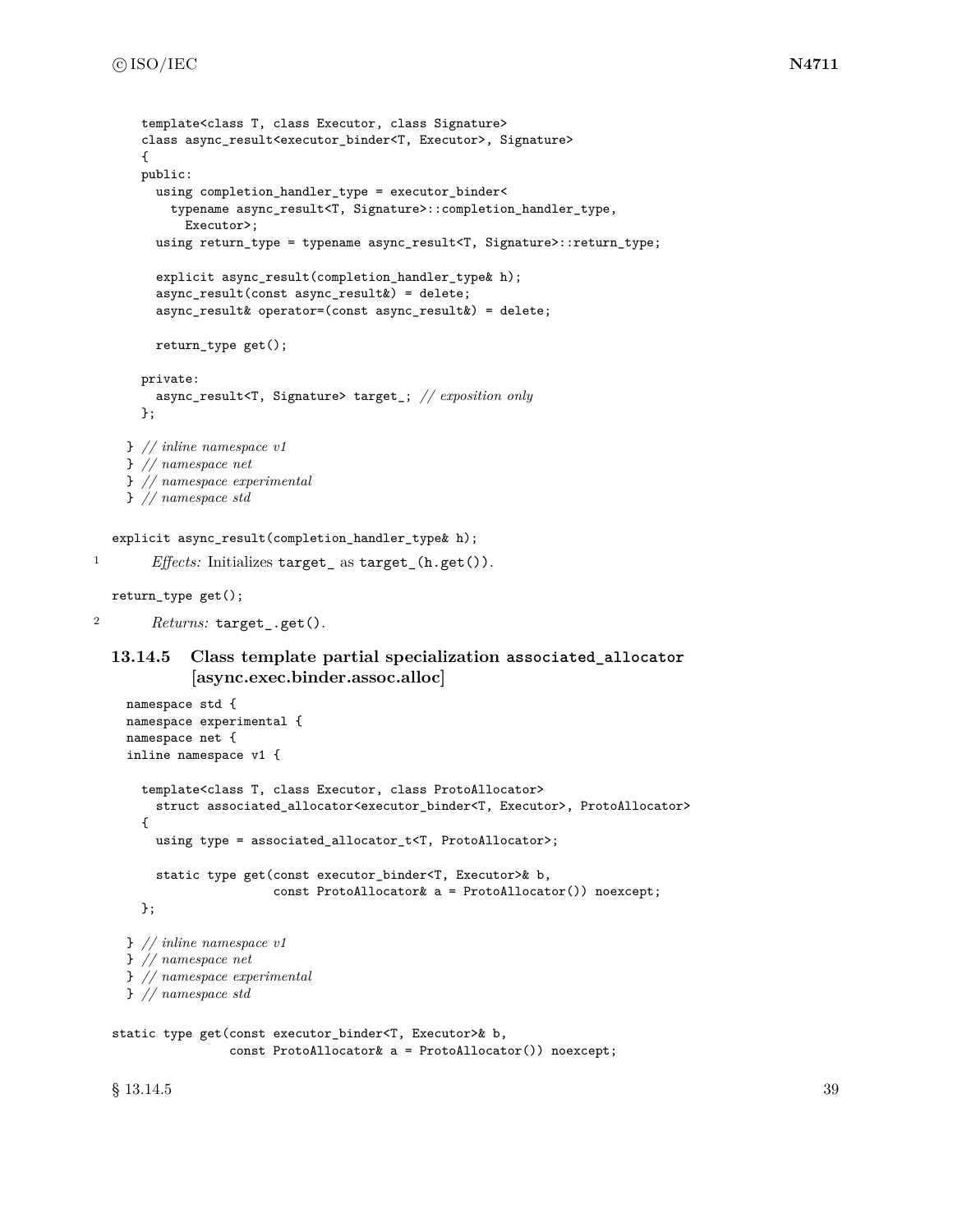```
1 Returns: associated allocator<T, ProtoAllocator>::get(b.get(), a).
```
# **13.14.6 Class template partial specialization associated\_executor [async.exec.binder.assoc.exec]**

```
namespace std {
namespace experimental {
namespace net {
inline namespace v1 {
  template<class T, class Executor, class Executor1>
    struct associated_executor<executor_binder<T, Executor>, Executor1>
  {
    using type = Executor;
    static type get(const executor_binder<T, Executor>& b,
                    const Executor1& e = Executor1()) noexcept;
  };
} // inline namespace v1
} // namespace net
} // namespace experimental
} // namespace std
```

```
static type get(const executor_binder<T, Executor>& b,
                const Executor1& e = Executor1()) noexcept;
```

```
1 Returns: b.get_executor().
```
# **13.15 Function bind\_executor [async.bind.executor]**

```
template<class Executor, class T>
  executor_binder<decay_t<T>, Executor>
   bind_executor(const Executor& ex, T&& t);
```

```
1 Returns: executor_binder<decay_t<T>, Executor>(forward<T>(t), ex).
```

```
<sup>2</sup> Remarks: This function shall not participate in overload resolution unless is_executor_v<Executor>
        is true.
```

```
template<class ExecutionContext, class CompletionToken>
  executor_binder<decay_t<T>, typename ExecutionContext::executor_type>
    bind_executor(ExecutionContext& ctx, T&& t);
```

```
3 Returns: bind_executor(ctx.get_executor(), forward<T>(t)).
```
<sup>4</sup> *Remarks:* This function shall not participate in overload resolution unless is\_convertible<Execution-Context&, execution\_context&>::value is true.

# **13.16 Class template executor\_work\_guard [async.exec.work.guard]**

```
namespace std {
namespace experimental {
namespace net {
inline namespace v1 {
  template<class Executor>
 class executor_work_guard
  {
```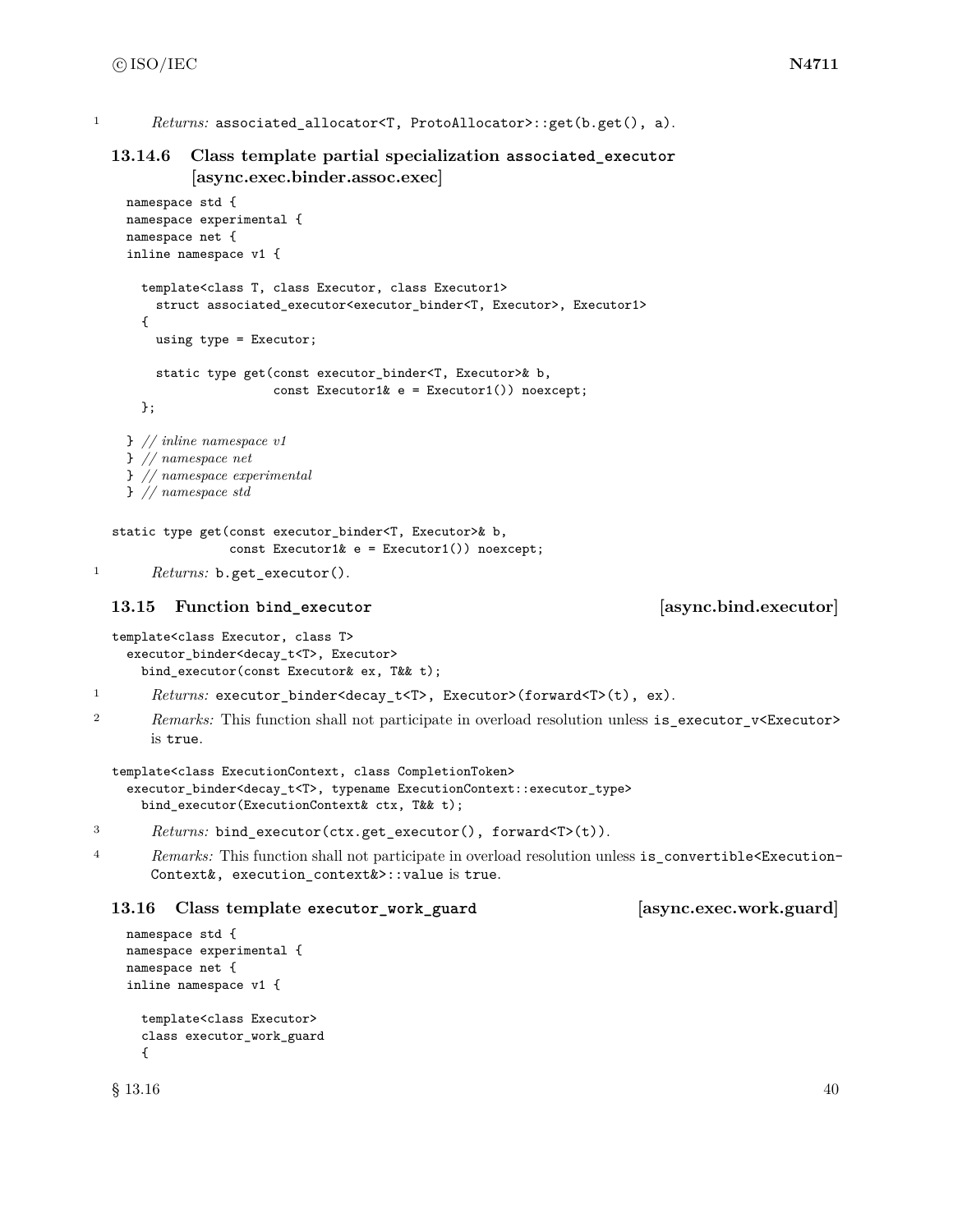```
public:
    // types:
    using executor_type = Executor;
    // construct / copy / destroy:
    explicit executor_work_guard(const executor_type& ex) noexcept;
    executor_work_guard(const executor_work_guard& other) noexcept;
    executor_work_guard(executor_work_guard&& other) noexcept;
    executor_work_guard& operator=(const executor_work_guard&) = delete;
    ~executor_work_guard();
    // executor work guard observers:
    executor_type get_executor() const noexcept;
    bool owns_work() const noexcept;
    // executor work guard modifiers:
    void reset() noexcept;
  private:
    Executor ex_; // exposition only
    bool owns_; // exposition only
  };
} // inline namespace v1
```

```
} // namespace net
} // namespace experimental
} // namespace std
```
### **13.16.1 executor\_work\_guard members [async.exec.work.guard.members]**

explicit executor\_work\_guard(const executor\_type& ex) noexcept;

<sup>1</sup> *Effects:* Initializes ex\_ with ex, and then performs ex\_.on\_work\_started().

```
2 Postconditions: ex_ == ex and owns_ == true.
```
executor\_work\_guard(const executor\_work\_guard& other) noexcept;

- <sup>3</sup> *Effects:* Initializes ex\_ with other.ex\_. If other.owns\_ == true, performs ex\_.on\_work\_started().
- <sup>4</sup> *Postconditions:* ex\_ == other.ex\_ and owns\_ == other.owns\_.

```
executor_work_guard(executor_work_guard&& other) noexcept;
```
<sup>5</sup> *Effects:* Initializes ex\_ with std::move(other.ex\_) and initializes owns\_ with other.owns\_, and sets other.owns\_ to false.

~executor\_work\_guard();

<sup>6</sup> *Effects:* If owns\_ is true, performs ex\_.on\_work\_finished().

executor\_type get\_executor() const noexcept;

 $\S$  13.16.1 41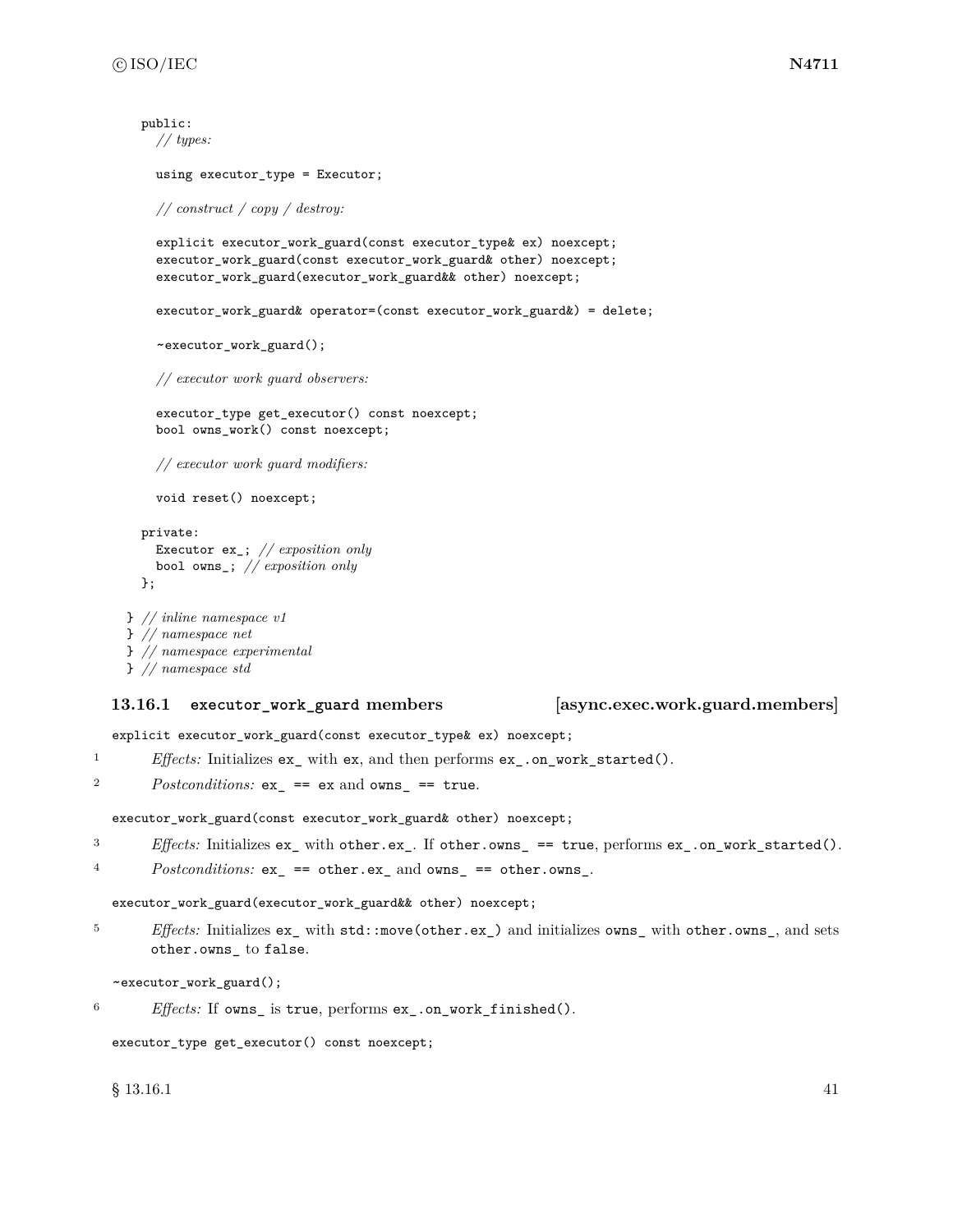<sup>7</sup> *Returns:* ex\_.

bool owns\_work() const noexcept;

```
8 Returns: owns_.
```
void reset() noexcept;

<sup>9</sup> *Effects:* If owns\_ is true, performs ex\_.on\_work\_finished().

```
10 Postconditions: owns == false.
```
### **13.17 Function make\_work\_guard [async.make.work.guard]**

template<class Executor> executor\_work\_guard<Executor> make\_work\_guard(const Executor& ex);

<sup>1</sup> *Returns:* executor\_work\_guard<Executor>(ex).

2 *Remarks:* This function shall not participate in overload resolution unless is\_executor\_v<Executor> is true.

template<class ExecutionContext>

```
executor_work_guard<typename ExecutionContext::executor_type>
 make_work_guard(ExecutionContext& ctx);
```
- <sup>3</sup> *Returns:* make\_work\_guard(ctx.get\_executor()).
- <sup>4</sup> *Remarks:* This function shall not participate in overload resolution unless is\_convertible<Execution-Context&, execution\_context&>::value is true.

```
template<class T>
```
executor\_work\_guard<associated\_executor\_t<T>> make\_work\_guard(const T& t);

- <sup>5</sup> *Returns:* make\_work\_guard(get\_associated\_executor(t)).
- <sup>6</sup> *Remarks:* This function shall not participate in overload resolution unless is\_executor\_v<T> is false and is\_convertible<T&, execution\_context&>::value is false.

```
template<class T, class U>
  auto make_work_guard(const T& t, U&& u)
    -> decltype(make_work_guard(get_associated_executor(t, forward<U>(u))));
```
<sup>7</sup> *Returns:* make\_work\_guard(get\_associated\_executor(t, forward<U>(u))).

### **13.18 Class system\_executor [async.system.exec]**

<sup>1</sup> Class system\_executor represents a set of rules where function objects are permitted to execute on any thread.

```
namespace std {
namespace experimental {
namespace net {
inline namespace v1 {
  class system_executor
  {
  public:
    // constructors:
```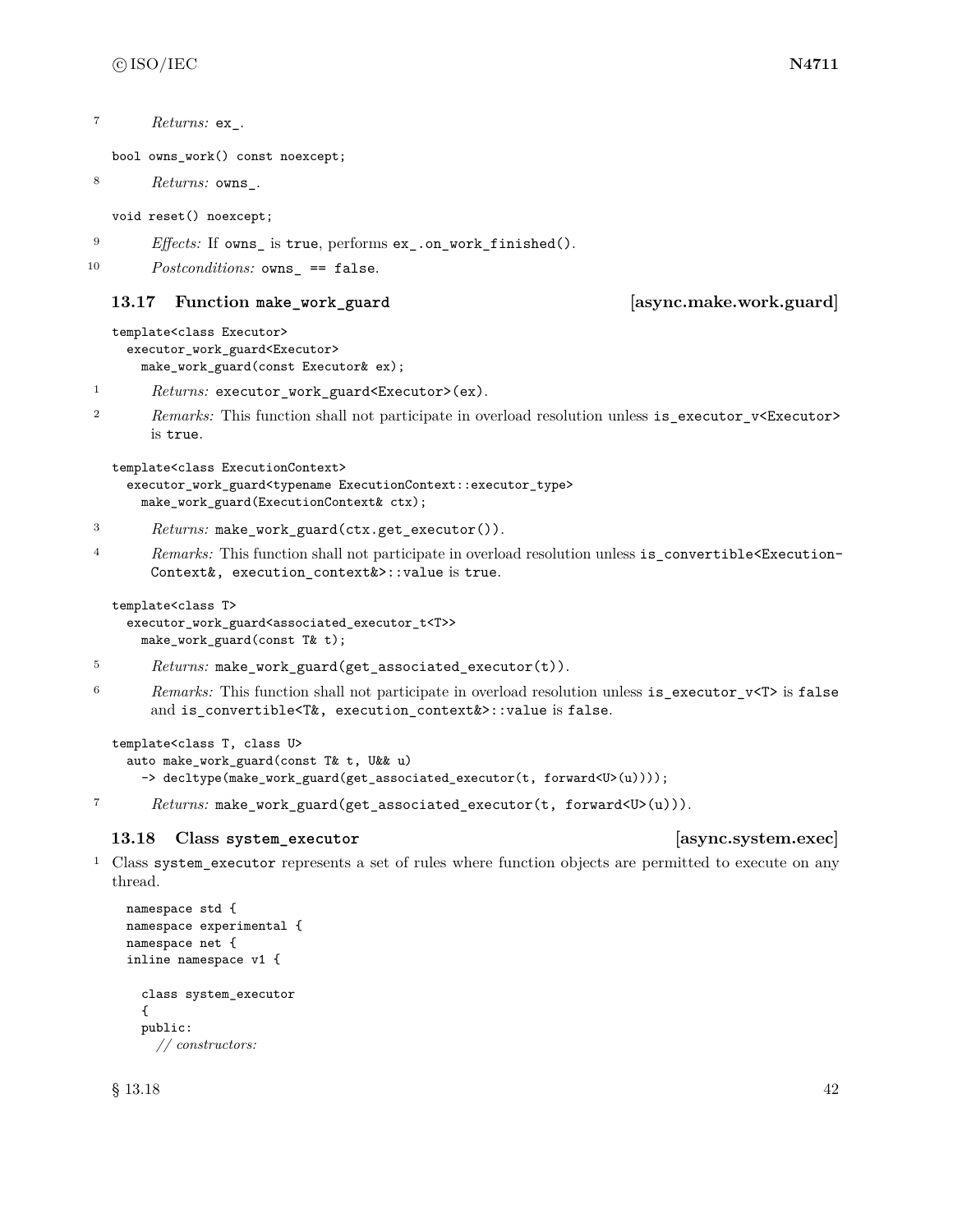system\_executor() {}

```
// 13.18.1, executor operations:
    system_context& context() const noexcept;
    void on_work_started() const noexcept {}
    void on_work_finished() const noexcept {}
    template<class Func, class ProtoAllocator>
      void dispatch(Func&& f, const ProtoAllocator& a) const;
    template<class Func, class ProtoAllocator>
      void post(Func&& f, const ProtoAllocator& a) const;
    template<class Func, class ProtoAllocator>
      void defer(Func&& f, const ProtoAllocator& a) const;
  };
  bool operator==(const system_executor&, const system_executor&) noexcept;
  bool operator!=(const system_executor&, const system_executor&) noexcept;
} // inline namespace v1
} // namespace net
} // namespace experimental
} // namespace std
```
- <sup>2</sup> Class system\_executor satisfies the Destructible  $(C++ 2014$  [destructible]), DefaultConstructible  $(C++$ 2014 [defaultconstructible]), and Executor  $(13.2.2)$  type requirements.
- <sup>3</sup> To satisfy the Executor requirements for the post and defer member functions, the system executor may create thread objects to run the submitted function objects. These thread objects are collectively referred to as system threads.

# <span id="page-49-0"></span>**13.18.1 system\_executor operations [async.system.exec.ops]**

system\_context& context() const noexcept;

<sup>1</sup> *Returns:* A reference to an object with static storage duration. All calls to this function return references to the same object.

```
template<class Func, class ProtoAllocator>
  void dispatch(Func&& f, const ProtoAllocator& a) const;
```
<sup>2</sup> *Effects:* Equivalent to *DECAY\_COPY*(forward<Func>(f))() (C++ 2014 [thread.decaycopy]).

```
template<class Func, class ProtoAllocator>
 void post(Func&& f, const ProtoAllocator& a) const;
template<class Func, class ProtoAllocator>
 void defer(Func&& f, const ProtoAllocator& a) const;
```
- 
- <sup>3</sup> *Effects:* If context().stopped() is false, creates an object f1 initialized with *DECAY\_COPY*(forw- $\text{ard}(\text{Func}(f)),$  and calls  $f1()$  as if in a thread of execution represented by a thread object. Any exception propagated from the execution of *DECAY\_COPY*(forward<Func>(f))() results in a call to std::terminate.

### **13.18.2 system\_executor comparisons [async.system.exec.comparisons]**

 $\S$  13.18.2 43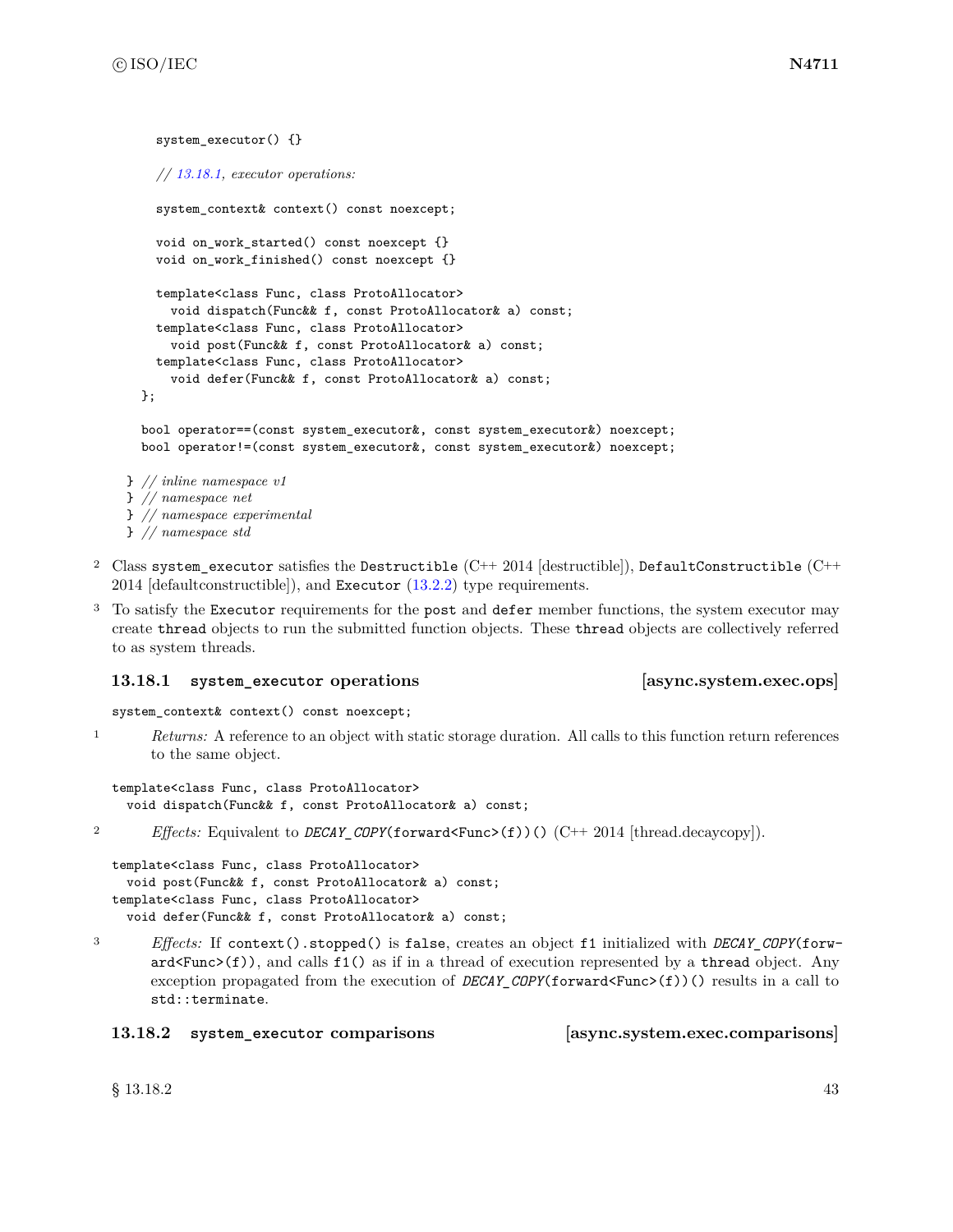bool operator==(const system\_executor&, const system\_executor&) noexcept;

```
1 Returns: true.
```
bool operator!=(const system\_executor&, const system\_executor&) noexcept;

```
2 Returns: false.
```
### **13.19 Class system\_context [async.system.context]**

<sup>1</sup> Class system\_context implements the execution context associated with system\_executor objects.

```
namespace std {
namespace experimental {
namespace net {
inline namespace v1 {
  class system_context : public execution_context
  {
  public:
    // types:
    using executor_type = system_executor;
    // construct / copy / destroy:
    system_context() = delete;
    system_context(const system_context&) = delete;
    system_context& operator=(const system_context&) = delete;
    ~system_context();
    // system_context operations:
    executor_type get_executor() noexcept;
    void stop();
    bool stopped() const noexcept;
    void join();
  };
} // inline namespace v1
} // namespace net
} // namespace experimental
} // namespace std
```
- <sup>2</sup> The class system\_context satisfies the ExecutionContext  $(13.2.3)$  type requirements.
- <sup>3</sup> The system\_context member functions get\_executor, stop, and stopped, and the system\_executor copy constructors, member functions and comparison operators, do not introduce data races as a result of concurrent calls to those functions from different threads of execution.

~system\_context();

```
4 Effects: Performs stop() followed by join().
```

```
executor_type get_executor() noexcept;
```

```
5 Returns: system_executor().
```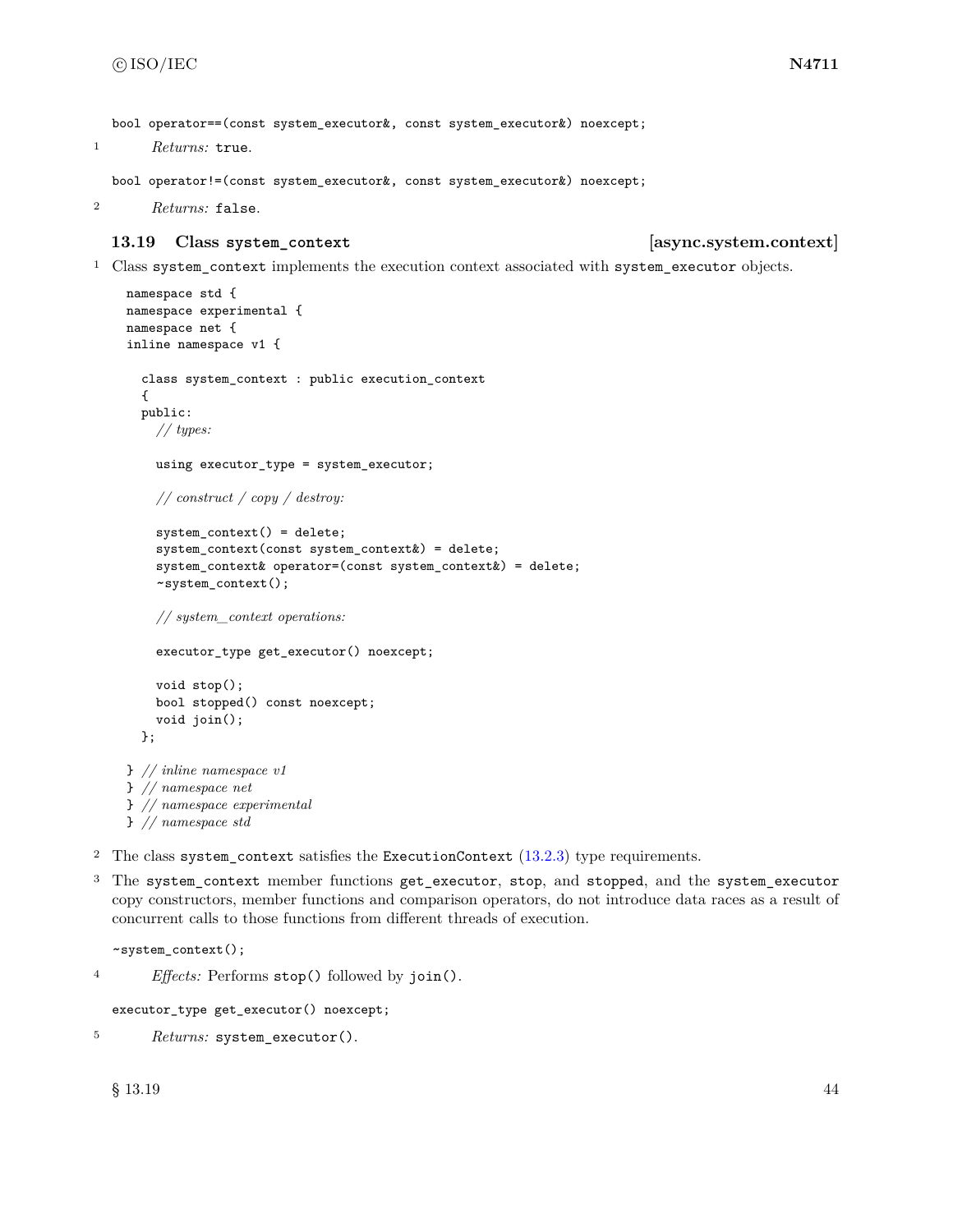void stop();

- <sup>6</sup> *Effects:* Signals all system threads to exit as soon as possible. If a system thread is currently executing a function object, the thread will exit only after completion of that function object. Returns without waiting for the system threads to complete.
- <sup>7</sup> *Postconditions:* stopped() == true.

bool stopped() const noexcept;

<sup>8</sup> *Returns:* true if the system\_context has been stopped by a prior call to stop.

void join();

- <sup>9</sup> *Effects:* Blocks the calling thread (C++ 2014 [defns.block]) until all system threads have completed.
- 10 *Synchronization:* The completion of each system thread synchronizes with  $(C++ 2014$  [intro.multithread]) the corresponding successful join() return.

# **13.20 Class bad\_executor [async.bad.exec]**

<sup>1</sup> An exception of type bad\_executor is thrown by executor member functions dispatch, post, and defer when the executor object has no target.

```
namespace std {
namespace experimental {
namespace net {
inline namespace v1 {
  class bad_executor : public exception
  {
  public:
    // constructor:
    bad_executor() noexcept;
  };
} // inline namespace v1
} // namespace net
} // namespace experimental
```

```
} // namespace std
```
bad\_executor() noexcept;

<sup>2</sup> *Effects:* constructs a bad\_executor object.

<sup>3</sup> *Postconditions:* what () returns an implementation-defined NTBS.

# **13.21 Class executor [async.executor]**

<sup>1</sup> The executor class provides a polymorphic wrapper for types that satisfy the Executor requirements [\(13.2.2\)](#page-25-1).

```
namespace std {
namespace experimental {
namespace net {
inline namespace v1 {
  class executor
  {
  public:
    // 13.21.1, construct / copy / destroy:
```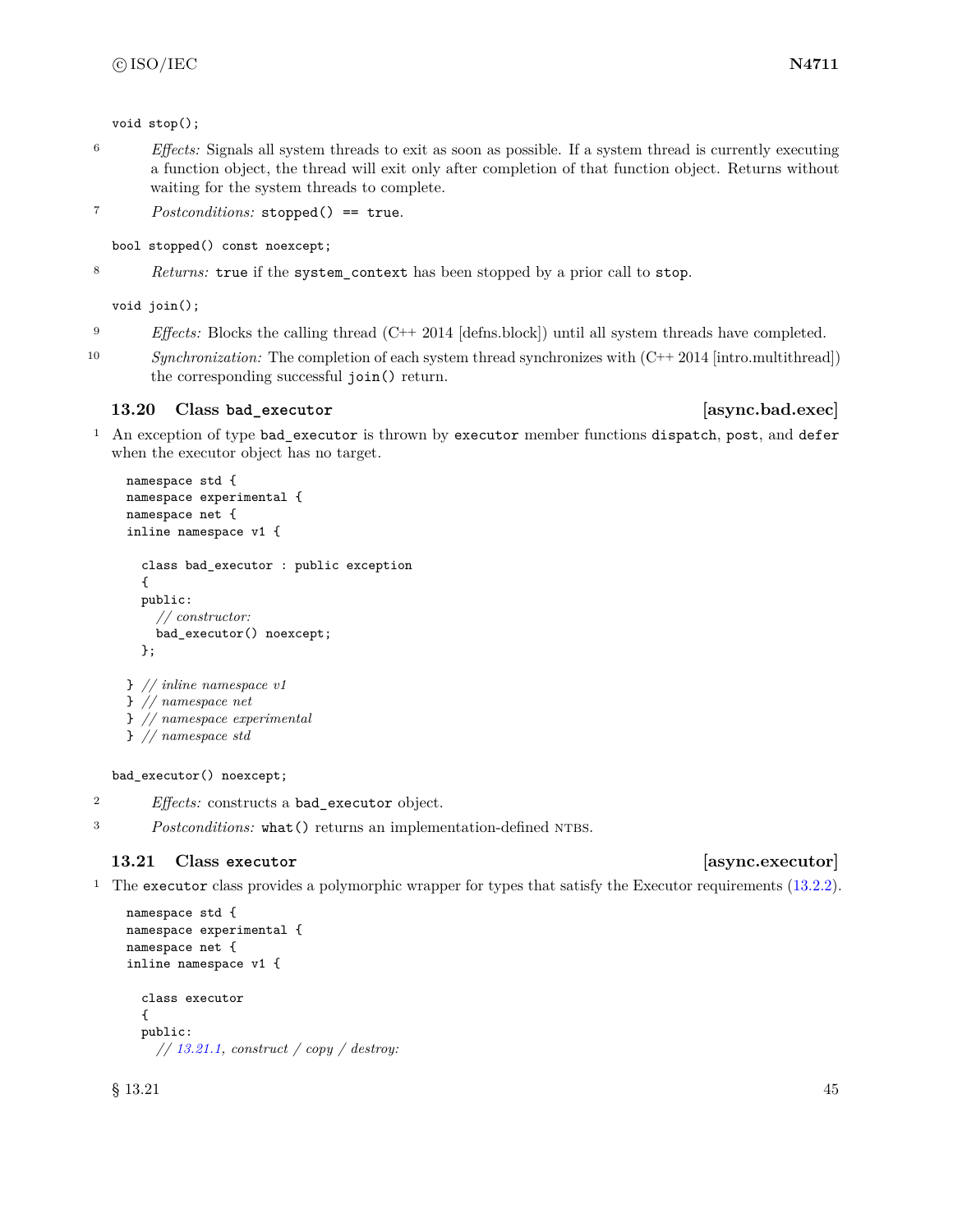```
executor() noexcept;
 executor(nullptr_t) noexcept;
 executor(const executor& e) noexcept;
  executor(executor&& e) noexcept;
 template<class Executor> executor(Executor e);
  template<class Executor, class ProtoAllocator>
    executor(allocator_arg_t, const ProtoAllocator& a, Executor e);
  executor& operator=(const executor& e) noexcept;
  executor& operator=(executor&& e) noexcept;
  executor& operator=(nullptr_t) noexcept;
  template<class Executor> executor& operator=(Executor e);
  ~executor();
 // 13.21.4, executor modifiers:
 void swap(executor& other) noexcept;
 template<class Executor, class ProtoAllocator>
   void assign(Executor e, const ProtoAllocator& a);
 // 13.21.5, executor operations:
  execution_context& context() const noexcept;
  void on_work_started() const noexcept;
 void on_work_finished() const noexcept;
 template<class Func, class ProtoAllocator>
    void dispatch(Func&& f, const ProtoAllocator& a) const;
 template<class Func, class ProtoAllocator>
    void post(Func&& f, const ProtoAllocator& a) const;
  template<class Func, class ProtoAllocator>
    void defer(Func&& f, const ProtoAllocator& a) const;
 // 13.21.6, executor capacity:
  explicit operator bool() const noexcept;
 // 13.21.7, executor target access:
 const type_info& target_type() const noexcept;
 template<class Executor> Executor* target() noexcept;
 template<class Executor> const Executor* target() const noexcept;
};
// 13.21.8, executor comparisons:
bool operator==(const executor& a, const executor& b) noexcept;
bool operator==(const executor& e, nullptr_t) noexcept;
bool operator==(nullptr_t, const executor& e) noexcept;
bool operator!=(const executor& a, const executor& b) noexcept;
bool operator!=(const executor& e, nullptr_t) noexcept;
```

```
bool operator!=(nullptr_t, const executor& e) noexcept;
```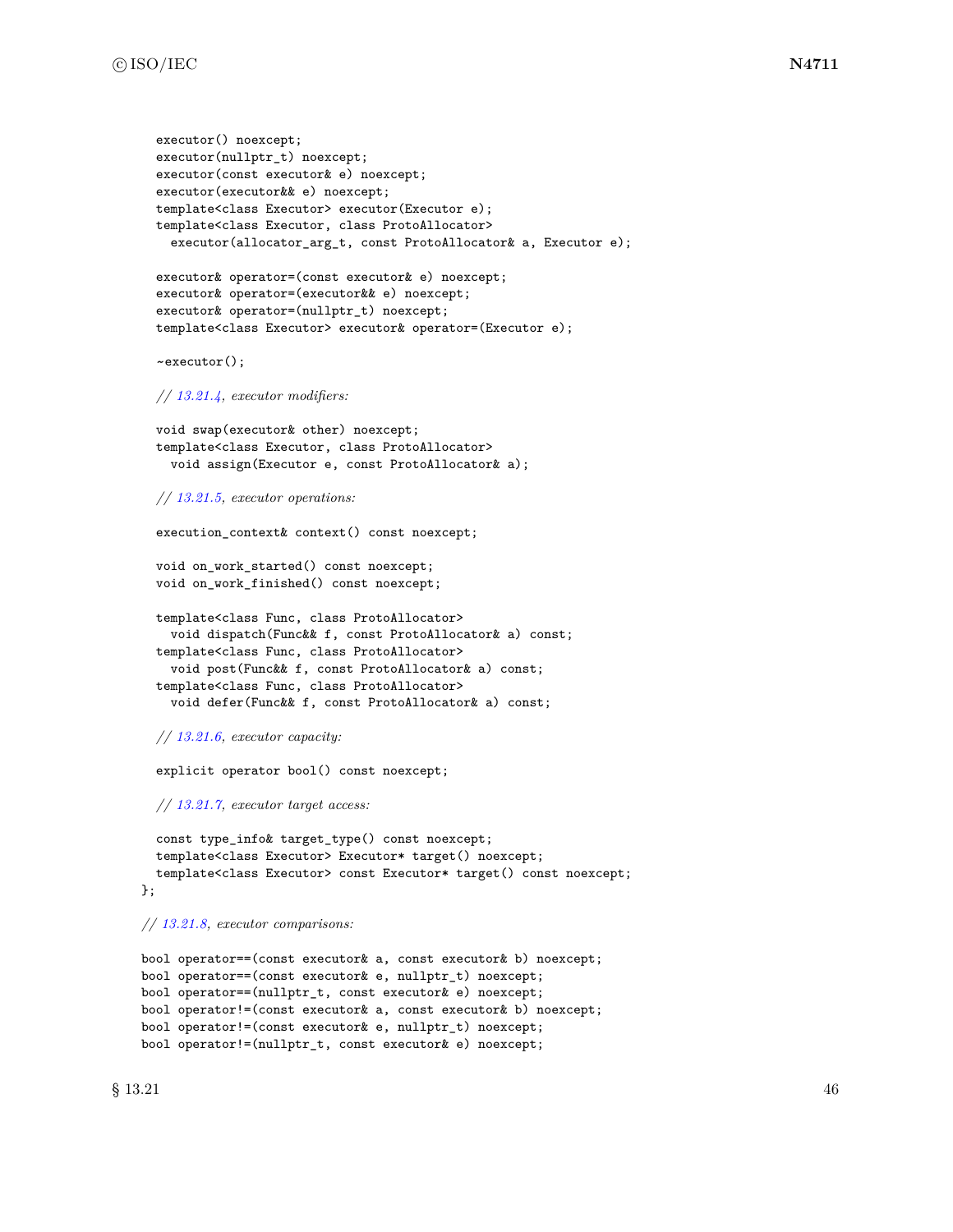```
// 13.21.9, executor specialized algorithms:
```

```
void swap(executor& a, executor& b) noexcept;
```

```
} // inline namespace v1
} // namespace net
} // namespace experimental
```

```
template<class Allocator>
  struct uses_allocator<experimental::net::v1::executor, Allocator>
    : true_type {};
```
} *// namespace std*

- <sup>2</sup> Class executor meets the requirements of Executor  $(13.2.2)$ , DefaultConstructible  $(C++ 2014$  [defaultconstructible]), and  $CopyAssignable (C++ 2014 [copyassignable]).$
- <sup>3</sup> [*Note:* To meet the noexcept requirements for executor copy constructors and move constructors, implementations may share a target between two or more executor objects. *— end note* ]
- <sup>4</sup> The *target* is the executor object that is held by the wrapper.

### <span id="page-53-0"></span>**13.21.1 executor constructors [async.executor.cons]**

executor() noexcept;

```
1 Postconditions: !*this.
```
executor(nullptr\_t) noexcept;

<sup>2</sup> *Postconditions:* !\*this.

executor(const executor& e) noexcept;

<sup>3</sup> *Postconditions:* !\*this if !e; otherwise, \*this targets e.target() or a copy of e.target().

```
executor(executor&& e) noexcept;
```
<sup>4</sup> *Effects:* If !e, \*this has no target; otherwise, moves e.target() or move-constructs the target of e into the target of \*this, leaving e in a valid state with an unspecified value.

template<class Executor> executor(Executor e);

```
5 Effects: *this targets a copy of e initialized with std::move(e).
```
template<class Executor, class ProtoAllocator> executor(allocator\_arg\_t, const ProtoAllocator& a, Executor e);

- <sup>6</sup> *Effects:* \*this targets a copy of e initialized with std::move(e).
- <sup>7</sup> A copy of the allocator argument is used to allocate memory, if necessary, for the internal data structures of the constructed executor object.

# **13.21.2 executor assignment [async.executor.assign]**

executor& operator=(const executor& e) noexcept;

```
1 Effects: executor(e).swap(*this).
```

```
2 Returns: *this.
```
 $\S$  13.21.2 47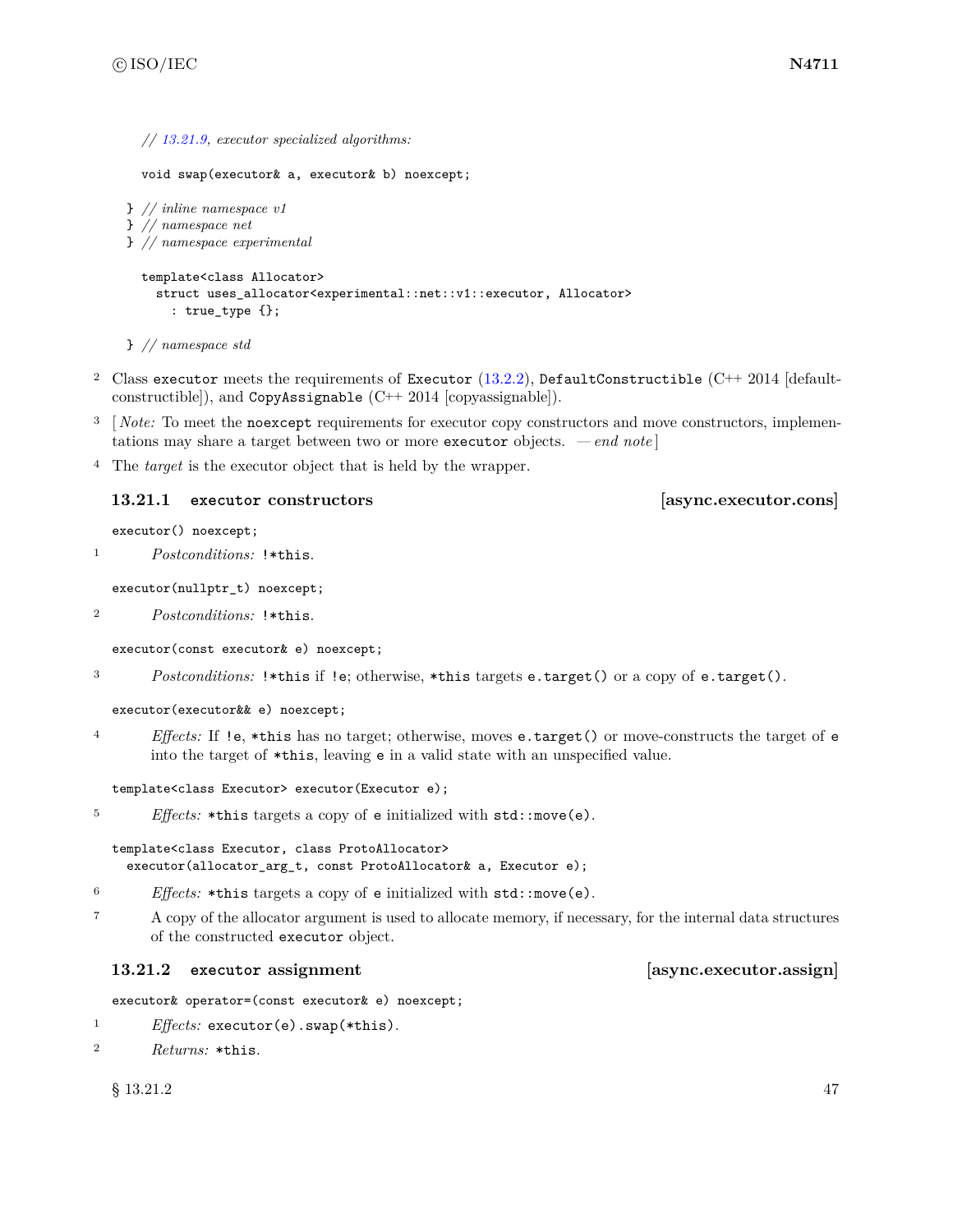```
executor& operator=(executor&& e) noexcept;
```
- <sup>3</sup> *Effects:* Replaces the target of \*this with the target of e, leaving e in a valid state with an unspecified value.
- <sup>4</sup> *Returns:* \*this.

executor& operator=(nullptr\_t) noexcept;

<sup>5</sup> *Effects:* executor(nullptr).swap(\*this).

<sup>6</sup> *Returns:* \*this.

template<class Executor> executor& operator=(Executor e);

<sup>7</sup> *Effects:* executor(std::move(e)).swap(\*this).

```
8 Returns: *this.
```
### **13.21.3 executor destructor [async.executor.dtor]**

~executor();

<sup>1</sup> *Effects:* If \*this != nullptr, releases shared ownership of, or destroys, the target of \*this.

### <span id="page-54-0"></span>**13.21.4 executor modifiers [async.executor.modifiers]**

void swap(executor& other) noexcept;

<sup>1</sup> *Effects:* Interchanges the targets of \*this and other.

template<class Executor, class ProtoAllocator> void assign(Executor e, const ProtoAllocator& a);

<sup>2</sup> *Effects:* executor(allocator\_arg, a, std::move(e)).swap(\*this).

### <span id="page-54-1"></span>**13.21.5 executor operations [async.executor.ops]**

execution\_context& context() const noexcept;

```
1 Requires: *this != nullptr.
```
<sup>2</sup> *Returns:* e.context(), where e is the target object of \*this.

void on\_work\_started() const noexcept;

- <sup>3</sup> *Requires:* \*this != nullptr.
- <sup>4</sup> *Effects:* e.on\_work\_started(), where e is the target object of \*this.

void on\_work\_finished() const noexcept;

```
5 Requires: *this != nullptr.
```
<sup>6</sup> *Effects:* e.on\_work\_finished(), where e is the target object of \*this.

```
template<class Func, class ProtoAllocator>
  void dispatch(Func&& f, const ProtoAllocator& a) const;
```
- <sup>7</sup> Let e be the target object of \*this. Let a1 be the allocator that was specified when the target was set. Let fd be the result of *DECAY\_COPY*(f) (C++ 2014 [thread.decaycopy]).
- <sup>8</sup> *Effects:* e.dispatch(g, a1), where g is a function object of unspecified type that, when called as g(), performs fd(). The allocator a is used to allocate any memory required to implement g.

 $\S$  13.21.5 48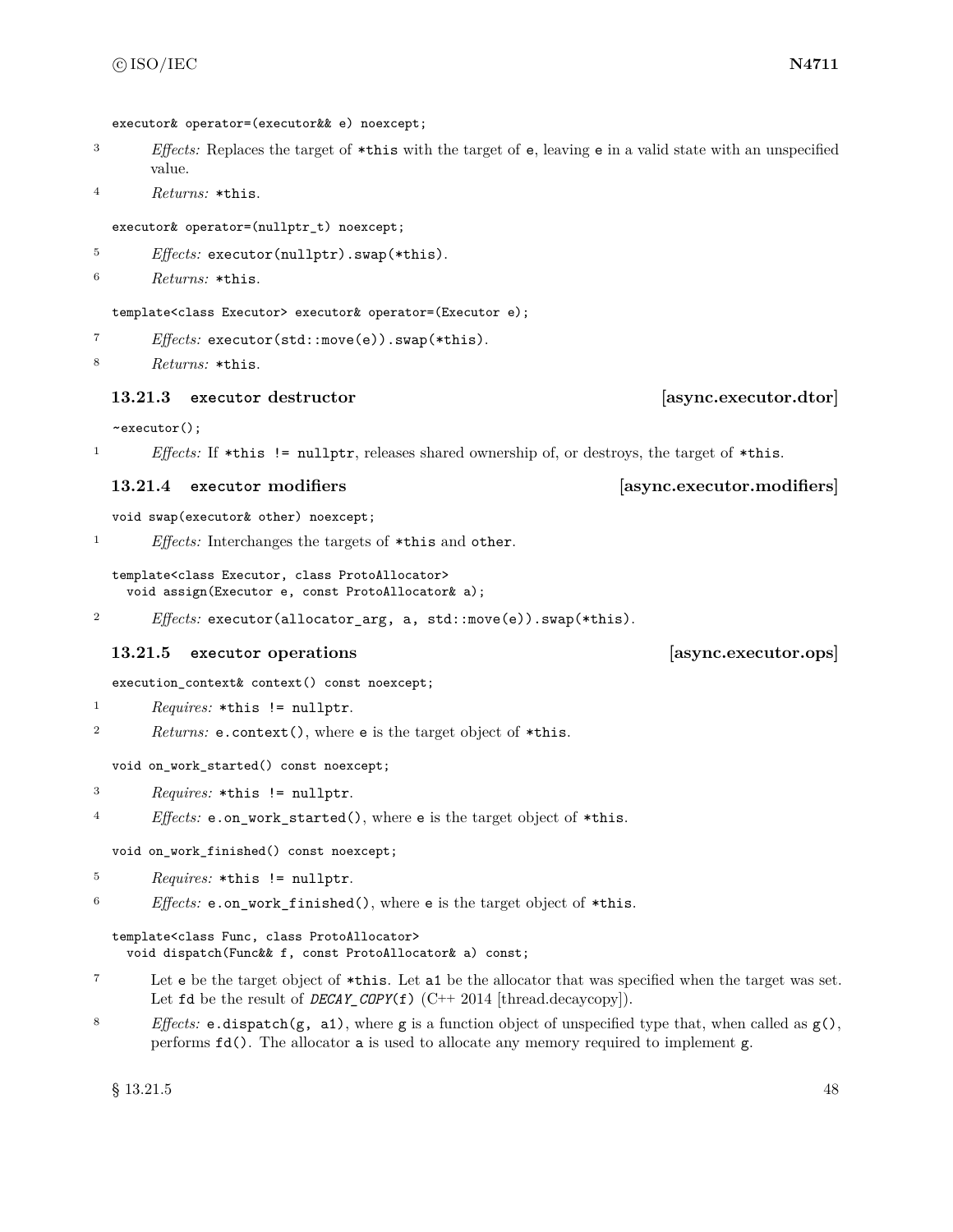template<class Func, class ProtoAllocator> void post(Func&& f, const ProtoAllocator& a) const;

- <sup>9</sup> Let e be the target object of \*this. Let a1 be the allocator that was specified when the target was set. Let  $fd$  be the result of *DECAY* COPY(f).
- 10 *Effects:* e.post( $g$ , a1), where  $g$  is a function object of unspecified type that, when called as  $g()$ , performs fd(). The allocator a is used to allocate any memory required to implement g.

```
template<class Func, class ProtoAllocator>
  void defer(Func&& f, const ProtoAllocator& a) const;
```
- <sup>11</sup> Let e be the target object of \*this. Let a1 be the allocator that was specified when the target was set. Let fd be the result of *DECAY\_COPY*(f).
- <sup>12</sup> *Effects:* e.defer(g, a1), where g is a function object of unspecified type that, when called as g(), performs fd(). The allocator a is used to allocate any memory required to implement g.

### <span id="page-55-0"></span>**13.21.6 executor capacity [async.executor.capacity]**

explicit operator bool() const noexcept;

<sup>1</sup> *Returns:* true if \*this has a target, otherwise false.

### <span id="page-55-1"></span>**13.21.7 executor target access [async.executor.target]**

const type\_info& target\_type() const noexcept;

<sup>1</sup> *Returns:* If \*this has a target of type T, typeid(T); otherwise, typeid(void).

template<class Executor> Executor\* target() noexcept; template<class Executor> const Executor\* target() const noexcept;

2 *Returns:* If target\_type() == typeid(Executor) a pointer to the stored executor target; otherwise a null pointer value.

bool operator==(const executor& a, const executor& b) noexcept;

<sup>1</sup> *Returns:*

 $(1.1)$   $-$  true if !a and !b;

- $(1.2)$  true if a and b share a target;
- $(1.3)$  true if e and f are the same type and e == f, where e is the target of a and f is the target of b;
- $(1.4)$   $\qquad$   $\qquad$  otherwise false.

bool operator==(const executor& e, nullptr\_t) noexcept; bool operator==(nullptr\_t, const executor& e) noexcept;

```
2 Returns: !e.
```
bool operator!=(const executor& a, const executor& b) noexcept;

<sup>3</sup> *Returns:* !(a == b).

bool operator!=(const executor& e, nullptr\_t) noexcept; bool operator!=(nullptr\_t, const executor& e) noexcept;

<sup>4</sup> *Returns:* (bool) e.

 $\S$  13.21.8 49

# <span id="page-55-2"></span>**13.21.8 executor comparisons [async.executor.comparisons]**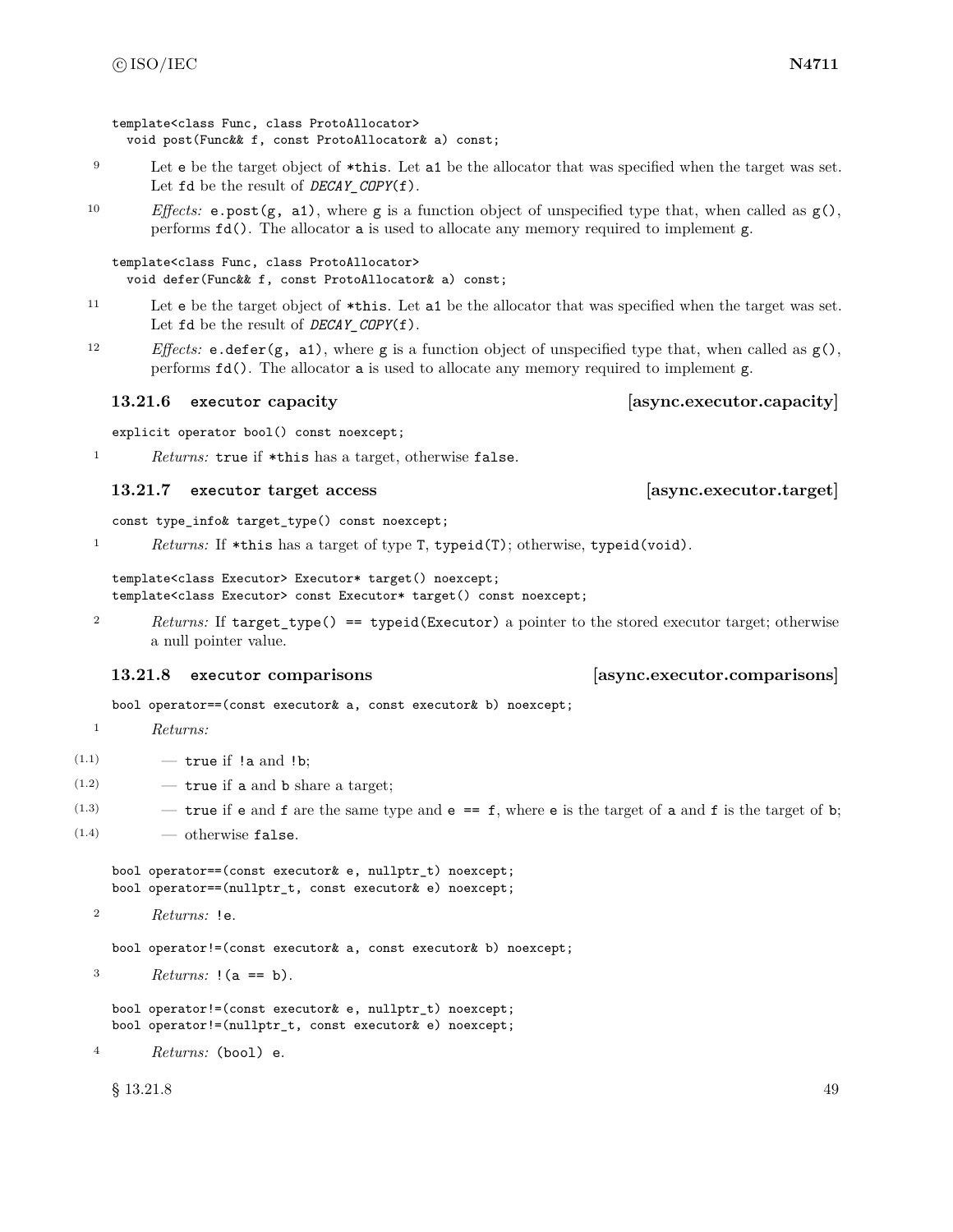### <span id="page-56-0"></span>**13.21.9 executor specialized algorithms [async.executor.algo]**

void swap(executor& a, executor& b) noexcept;

<sup>1</sup> *Effects:* a.swap(b).

# **13.22 Function dispatch [async.dispatch]**

<sup>1</sup> [*Note:* The function dispatch satisfies the requirements for an asynchronous operation [\(13.2.7\)](#page-30-0), except for the requirement that the operation uses post if it completes immediately. *— end note* ]

### template<class CompletionToken>

*DEDUCED* dispatch(CompletionToken&& token);

<sup>2</sup> *Completion signature:* void().

<sup>3</sup> *Effects:*

- $(3.1)$  Constructs an object completion of type async\_completion <CompletionToken, void()>, initialized with token.
- (3.2) Performs ex.dispatch(std::move(completion.completion\_handler), alloc), where ex is the result of get\_associated\_executor(completion.completion\_handler), and alloc is the result of get\_associated\_allocator(completion.completion\_handler).
	- <sup>4</sup> *Returns:* completion.result.get().

### template<class Executor, class CompletionToken>

*DEDUCED* dispatch(const Executor& ex, CompletionToken&& token);

- <sup>5</sup> *Completion signature:* void().
- <sup>6</sup> *Effects:*
- $(6.1)$  Constructs an object completion of type async\_completion<CompletionToken, void()>, initialized with token.
- $(6.2)$  Constructs a function object f containing as members:
- $(6.2.1)$   $-$  a copy of the completion handler h, initialized with  $std:move(completion.compile)$ handler),
- (6.2.2) an executor\_work\_guard object w for the completion handler's associated executor, initialized with make\_work\_guard(h),
	- and where the effect of  $f()$  is:
- $(6.2.3)$  w.get\_executor().dispatch(std::move(h), alloc), where alloc is the result of get\_ associated\_allocator(h), followed by
- $(6.2.4)$  w.reset().
- $(6.3)$  Performs ex.dispatch(std::move(f), alloc), where alloc is the result of get\_associated\_ allocator(completion.completion\_handler) prior to the construction of f.
	- <sup>7</sup> *Returns:* completion.result.get().
	- 8 Remarks: This function shall not participate in overload resolution unless is\_executor\_v<Executor> is true.

### template<class ExecutionContext, class CompletionToken> *DEDUCED* dispatch(ExecutionContext& ctx, CompletionToken&& token);

- <sup>9</sup> *Completion signature:* void().
- 10 Returns: net::dispatch(ctx.get\_executor(), forward<CompletionToken>(token)).
- <sup>11</sup> *Remarks:* This function shall not participate in overload resolution unless is\_convertible<Execution-Context&, execution\_context&>::value is true.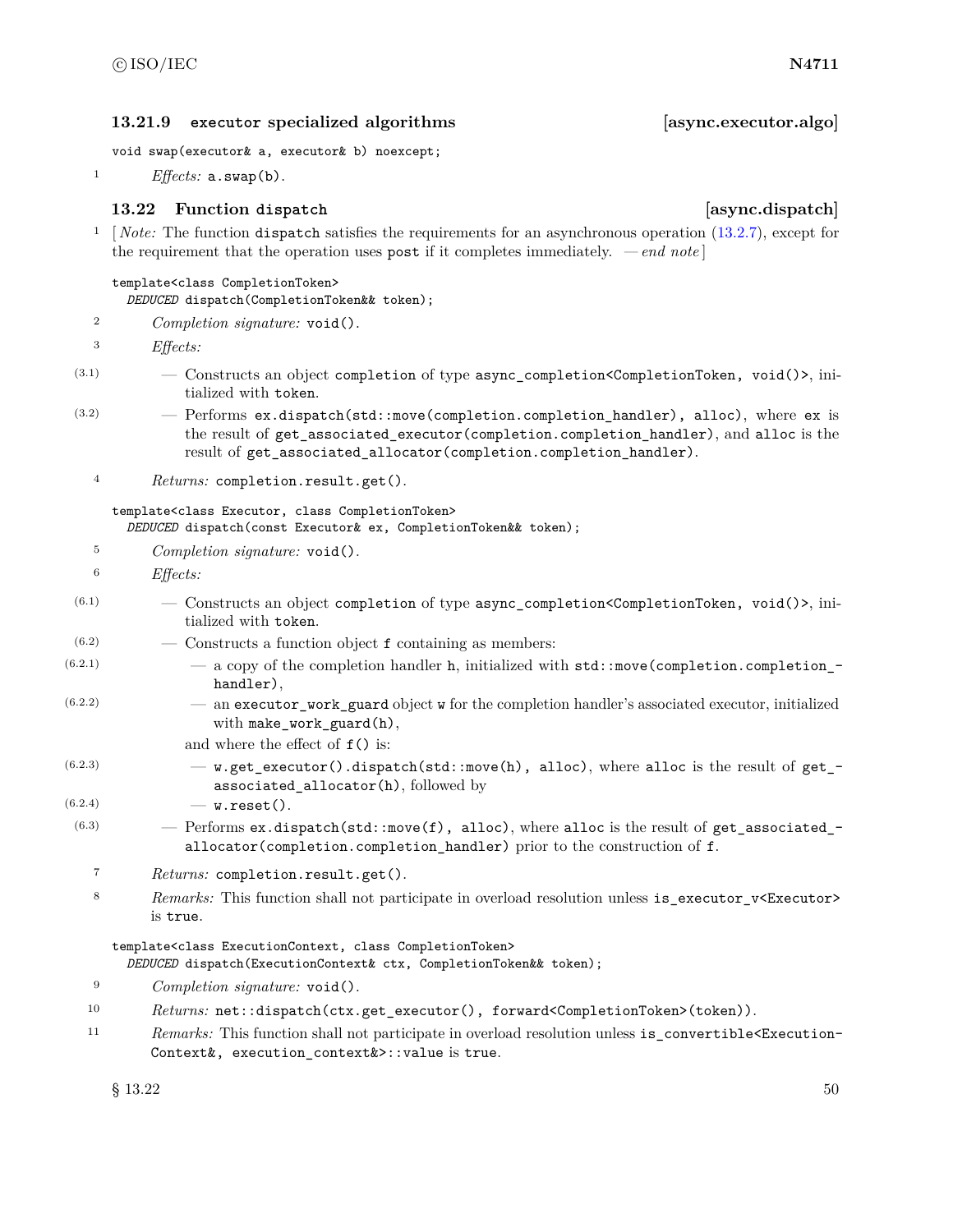### **13.23 Function post [async.post]**

<sup>1</sup> [ *Note:* The function post satisfies the requirements for an asynchronous operation [\(13.2.7\)](#page-30-0). *— end note* ]

### template<class CompletionToken> *DEDUCED* post(CompletionToken&& token);

- <sup>2</sup> *Completion signature:* void().
- <sup>3</sup> *Effects:*
- (3.1) Constructs an object completion of type async\_completion<CompletionToken, void()>, initialized with token.
- $(3.2)$  Performs ex.post(std::move(completion.completion\_handler), alloc), where ex is the result of get\_associated\_executor(completion.completion\_handler), and alloc is the result of get\_associated\_allocator(completion.completion\_handler).
	- <sup>4</sup> *Returns:* completion.result.get().

template<class Executor, class CompletionToken> *DEDUCED* post(const Executor& ex, CompletionToken&& token);

- <sup>5</sup> *Completion signature:* void().
- <sup>6</sup> *Effects:*
- $(6.1)$  Constructs an object completion of type async\_completion<CompletionToken, void()>, initialized with token.
- $(6.2)$  Constructs a function object f containing as members:
- $(6.2.1)$   $-$  a copy of the completion handler h, initialized with std::move(completion.completion\_handler),
- (6.2.2) an executor\_work\_guard object w for the completion handler's associated executor, initialized with make\_work\_guard(h),

and where the effect of f() is:

- $(6.2.3)$  w.get\_executor().dispatch(std::move(h), alloc), where alloc is the result of get\_associated\_allocator(h), followed by
- $(6.2.4)$  w.reset().
- $(6.3)$  Performs ex.post(std::move(f), alloc), where alloc is the result of get\_associated\_ allocator(completion.completion\_handler) prior to the construction of f.
	- <sup>7</sup> *Returns:* completion.result.get().
	- 8 Remarks: This function shall not participate in overload resolution unless is\_executor\_v<Executor> is true.

### template<class ExecutionContext, class CompletionToken> *DEDUCED* post(ExecutionContext& ctx, CompletionToken&& token);

- <sup>9</sup> *Completion signature:* void().
- 10 *Returns:* net::post(ctx.get\_executor(), forward<CompletionToken>(token)).
- <sup>11</sup> *Remarks:* This function shall not participate in overload resolution unless is\_convertible<Execution-Context&, execution\_context&>::value is true.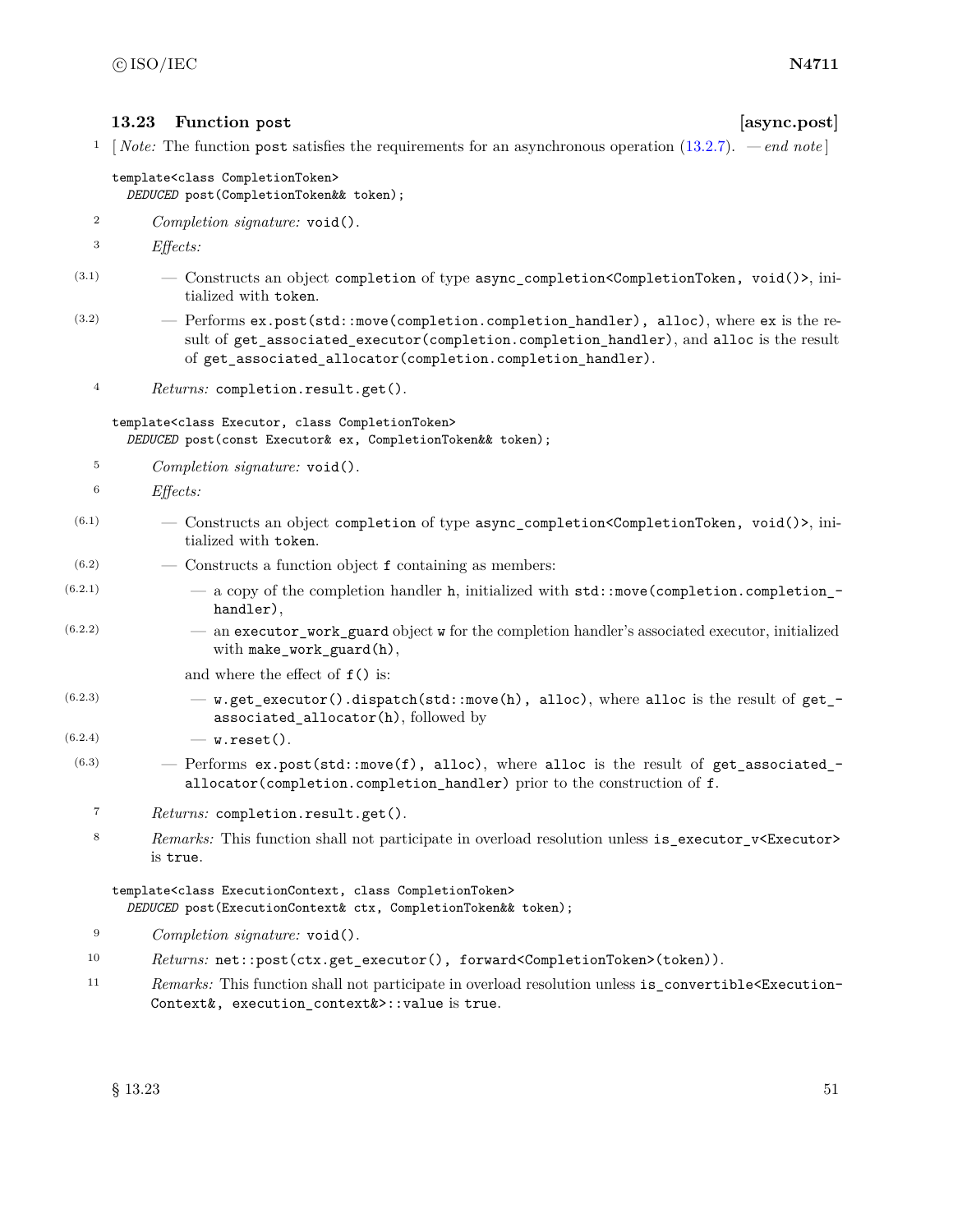### **13.24 Function defer [async.defer]**

<sup>1</sup> [*Note:* The function defer satisfies the requirements for an asynchronous operation [\(13.2.7\)](#page-30-0), except for the requirement that the operation uses post if it completes immediately. *— end note* ]

### template<class CompletionToken> *DEDUCED* defer(CompletionToken&& token);

- <sup>2</sup> *Completion signature:* void().
- <sup>3</sup> *Effects:*
- (3.1) Constructs an object completion of type async\_completion<CompletionToken, void()>, initialized with token.
- $(3.2)$  Performs ex.defer(std::move(completion.completion\_handler), alloc), where ex is the result of get\_associated\_executor(completion.completion\_handler), and alloc is the result of get\_associated\_allocator(completion.completion\_handler).
	- <sup>4</sup> *Returns:* completion.result.get().

template<class Executor, class CompletionToken> *DEDUCED* defer(const Executor& ex, CompletionToken&& token);

- <sup>5</sup> *Completion signature:* void().
- <sup>6</sup> *Effects:*
- $(6.1)$  Constructs an object completion of type async completion <CompletionToken, void()>, initialized with token.
- $(6.2)$   $\qquad$   $\qquad$   $\qquad$   $\qquad$   $\qquad$   $\qquad$   $\qquad$   $\qquad$   $\qquad$   $\qquad$   $\qquad$   $\qquad$   $\qquad$   $\qquad$   $\qquad$   $\qquad$   $\qquad$   $\qquad$   $\qquad$   $\qquad$   $\qquad$   $\qquad$   $\qquad$   $\qquad$   $\qquad$   $\qquad$   $\qquad$   $\qquad$   $\qquad$   $\qquad$   $\qquad$   $\qquad$   $\qquad$   $\qquad$   $\qquad$   $\q$
- $(6.2.1)$   $-$  a copy of the completion handler h, initialized with std::move(completion.completion\_handler),
- (6.2.2) an executor\_work\_guard object w for the completion handler's associated executor, initialized with make\_work\_guard(h),

and where the effect of  $f()$  is:

- $(6.2.3)$  w.get\_executor().dispatch(std::move(h), alloc), where alloc is the result of get\_ associated\_allocator(h), followed by
- $(6.2.4)$  w.reset().
- $(6.3)$  Performs ex.defer(std::move(f), alloc), where alloc is the result of get\_associated\_ allocator(completion.completion\_handler) prior to the construction of f.
	- <sup>7</sup> *Returns:* completion.result.get().
	- 8 *Remarks:* This function shall not participate in overload resolution unless is executor v<Executor> is true.

template<class ExecutionContext, class CompletionToken> *DEDUCED* defer(ExecutionContext& ctx, CompletionToken&& token);

- <sup>9</sup> *Completion signature:* void().
- 10 Returns: net::defer(ctx.get\_executor(), forward<CompletionToken>(token)).
- 11 *Remarks:* This function shall not participate in overload resolution unless is\_convertible<Execution-Context&, execution\_context&>::value is true.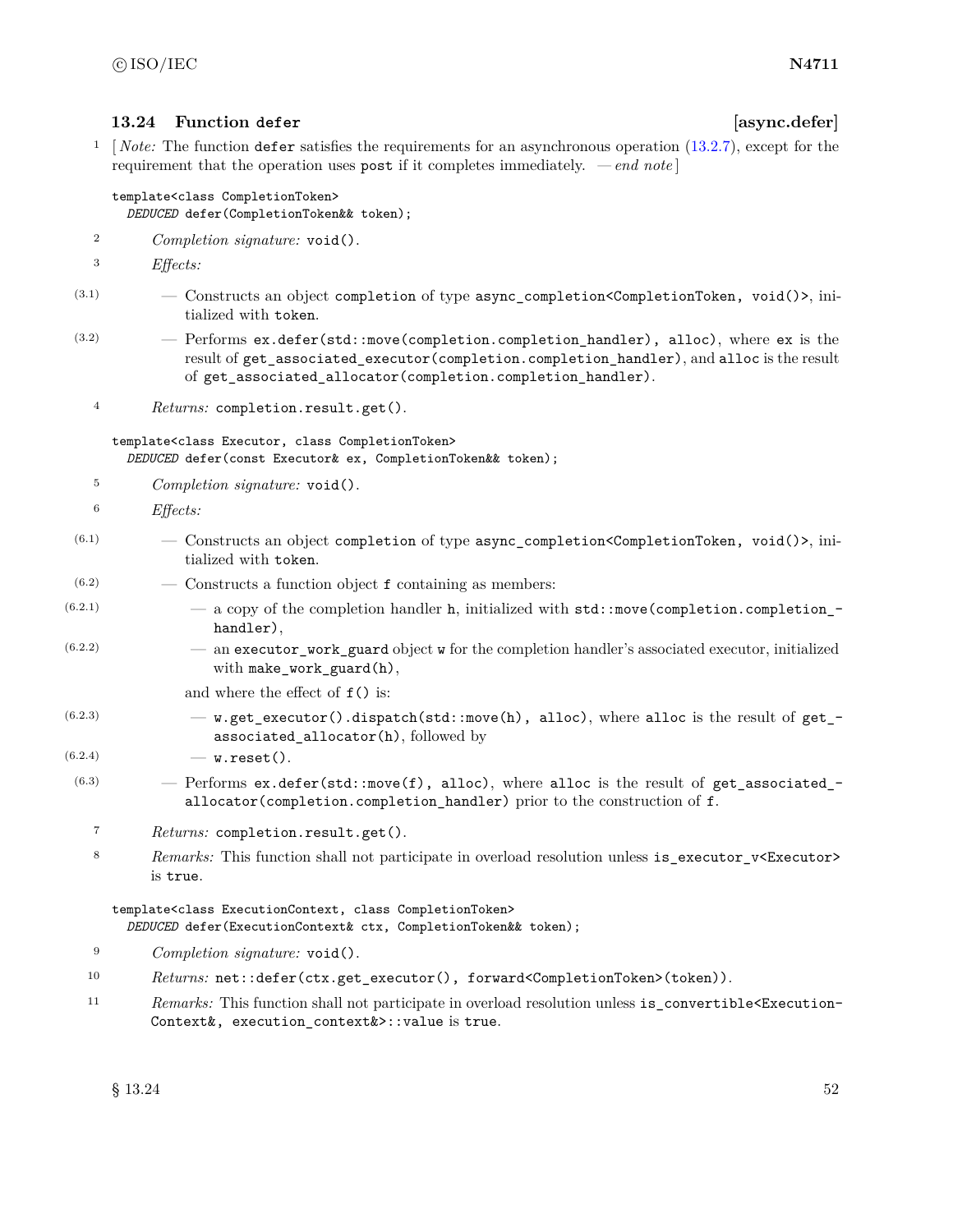# **13.25 Class template strand [async.strand]**

<sup>1</sup> The class template strand is a wrapper around an object of type Executor satisfying the Executor requirements [\(13.2.2\)](#page-25-1).

```
namespace std {
namespace experimental {
namespace net {
inline namespace v1 {
  template<class Executor>
  class strand
  {
  public:
    // types:
    using inner_executor_type = Executor;
    // 13.25.1, construct / copy / destroy:
    strand();
    explicit strand(Executor ex);
    template<class ProtoAllocator>
      strand(allocator_arg_t, const ProtoAllocator& alloc, Executor ex);
    strand(const strand& other) noexcept;
    strand(strand&& other) noexcept;
    template<class OtherExecutor> strand(const strand<OtherExecutor>& other) noexcept;
    template<class OtherExecutor> strand(strand<OtherExecutor>&& other) noexcept;
    strand& operator=(const strand& other) noexcept;
    strand& operator=(strand&& other) noexcept;
    template<class OtherExecutor> strand& operator=(const strand<OtherExecutor>& other) noexcept;
    template<class OtherExecutor> strand& operator=(strand<OtherExecutor>&& other) noexcept;
    ~strand();
    // 13.25.4, strand operations:
    inner_executor_type get_inner_executor() const noexcept;
    bool running_in_this_thread() const noexcept;
    execution_context& context() const noexcept;
    void on_work_started() const noexcept;
    void on_work_finished() const noexcept;
    template<class Func, class ProtoAllocator>
      void dispatch(Func&& f, const ProtoAllocator& a) const;
    template<class Func, class ProtoAllocator>
      void post(Func&& f, const ProtoAllocator& a) const;
    template<class Func, class ProtoAllocator>
      void defer(Func&& f, const ProtoAllocator& a) const;
  private:
```

```
Executor inner_ex_; // exposition only
```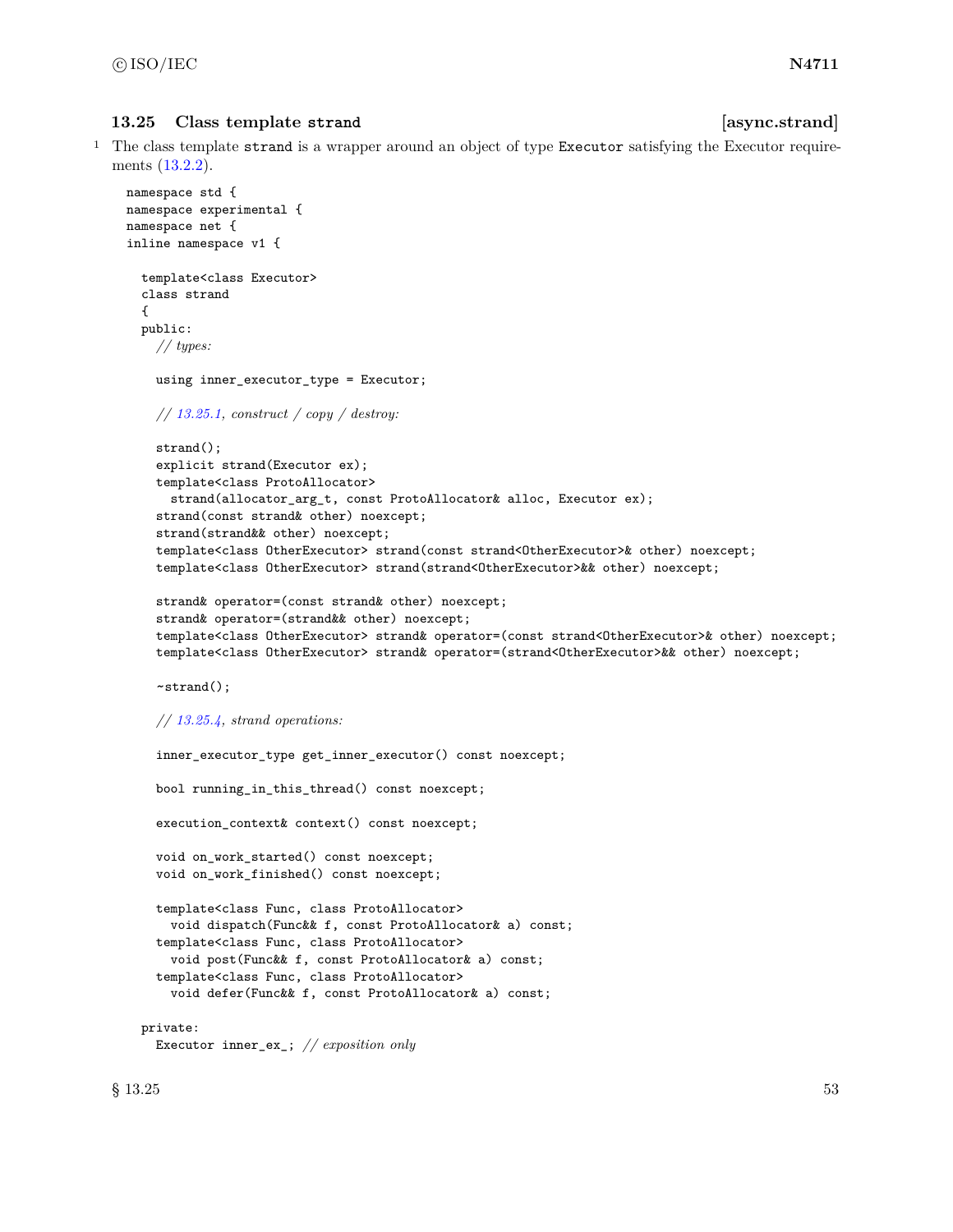```
};
bool operator==(const strand<Executor>& a, const strand<Executor>& b);
bool operator!=(const strand<Executor>& a, const strand<Executor>& b);
```
} *// inline namespace v1* } *// namespace net* } *// namespace experimental*

```
} // namespace std
```
- <sup>2</sup> strand<Executor> satisfies the Executor  $(13.2.2)$  requirements.
- <sup>3</sup> A strand provides guarantees of ordering and non-concurrency. Given:
- $(3.1)$  strand objects s1 and s2 such that s1 == s2
- $(3.2)$  a function object f1 added to the strand s1 using post or defer, or using dispatch when s1.running\_in\_this\_thread() is false
- $(3.3)$  a function object f2 added to the strand s2 using post or defer, or using dispatch when s2.running in\_this\_thread() is false
	- <sup>4</sup> then the implementation invokes f1 and f2 such that:
- $(4.1)$  the invocation of **f1** is not concurrent with the invocation of **f2**
- $(4.2)$  the invocation of **f1** synchronizes with the invocation of **f2**.
	- <sup>5</sup> Furthermore, if the addition of f1 happens before the addition of f2, then the invocation of f1 happens before the invocation of f2.
	- <sup>6</sup> All member functions, except for the assignment operators and the destructor, do not introduce data races on \*this, including its ordered, non-concurrent state. Additionally, constructors and assignment operators do not introduce data races on lvalue arguments.
	- <sup>7</sup> If any function f executed by the strand throws an exception, the subsequent strand state is as if f had exited without throwing an exception.

### <span id="page-60-0"></span>**13.25.1 strand constructors [async.strand.cons]**

strand();

- <sup>1</sup> *Effects:* Constructs an object of class strand<Executor> that represents a unique ordered, nonconcurrent state. Initializes inner\_ex\_ as inner\_ex\_().
- <sup>2</sup> *Remarks:* This overload shall not participate in overload resolution unless Executor satisfies the DefaultConstructible requirements (C++ 2014 [defaultconstructible]).

```
explicit strand(Executor ex);
```
<sup>3</sup> *Effects:* Constructs an object of class strand<Executor> that represents a unique ordered, nonconcurrent state. Initializes inner\_ex\_ as inner\_ex\_(ex).

```
template<class ProtoAllocator>
```
strand(allocator\_arg\_t, const ProtoAllocator& a, Executor ex);

<sup>4</sup> *Effects:* Constructs an object of class strand<Executor> that represents a unique ordered, nonconcurrent state. Initializes inner\_ex\_ as inner\_ex\_(ex). A copy of the allocator argument a is used to allocate memory, if necessary, for the internal data structures of the constructed strand object.

strand(const strand& other) noexcept;

 $\S 13.25.1$  54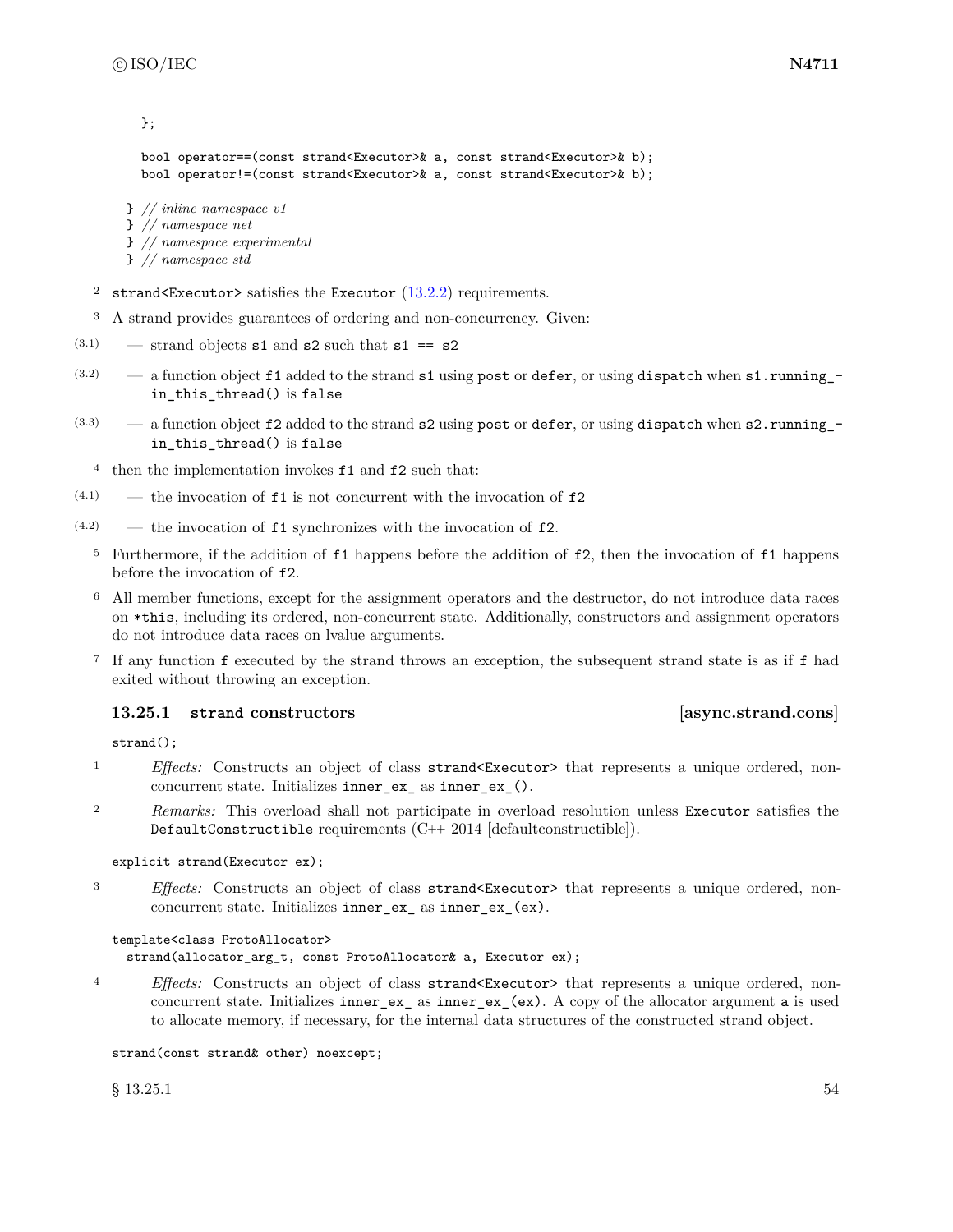| 5                 | <i>Effects:</i> Initializes inner_ex_ as inner_ex_(other.inner_ex_).                                                              |
|-------------------|-----------------------------------------------------------------------------------------------------------------------------------|
| 6                 | Postconditions:                                                                                                                   |
| (6.1)             | $-$ *this == other                                                                                                                |
| (6.2)             | - get_inner_executor() == other.get_inner_executor()                                                                              |
|                   | strand(strand&& other) noexcept;                                                                                                  |
| $\scriptstyle{7}$ | <i>Effects:</i> Initializes inner_ex_ as inner_ex_(std::move(other.inner_ex_)).                                                   |
| 8                 | <i>Postconditions:</i>                                                                                                            |
| (8.1)             | - *this is equal to the prior value of other                                                                                      |
| (8.2)             | - get_inner_executor() == other.get_inner_executor()                                                                              |
|                   | template <class otherexecutor=""> strand(const strand<otherexecutor>&amp; other) noexcept;</otherexecutor></class>                |
| 9                 | Requires: OtherExecutor is convertible to Executor.                                                                               |
| 10                | <i>Effects:</i> Initializes inner_ex_ as inner_ex_(other.inner_ex_).                                                              |
| 11                | $Postconditions: *this == other.$                                                                                                 |
|                   | template <class otherexecutor=""> strand(strand<otherexecutor>&amp;&amp; other) noexcept;</otherexecutor></class>                 |
| 12                | <i>Requires:</i> OtherExecutor is convertible to Executor.                                                                        |
| 13                | Effects: Initializes inner_ex_ as inner_ex_(std::move(other.inner_ex_)).                                                          |
| 14                | <i>Postconditions:</i> *this is equal to the prior value of other.                                                                |
|                   |                                                                                                                                   |
|                   | [async.strand.assign]<br>strand assignment<br>13.25.2                                                                             |
|                   | strand& operator=(const strand& other) noexcept;                                                                                  |
| 1                 | <i>Requires:</i> Executor is CopyAssignable $(C++ 2014$ [copyassignable]).                                                        |
| $\boldsymbol{2}$  | Postconditions:                                                                                                                   |
| (2.1)             | $-$ *this == other                                                                                                                |
| (2.2)             | - get_inner_executor() == other.get_inner_executor()                                                                              |
| $\,3$             | Returns: *this.                                                                                                                   |
|                   | strand& operator=(strand&& other) noexcept;                                                                                       |
| 4                 | <i>Requires:</i> Executor is MoveAssignable $(C++ 2014$ [moveassignable]).                                                        |
| 5                 | Postconditions:                                                                                                                   |
| (5.1)             | - *this is equal to the prior value of other                                                                                      |
| (5.2)             | - get_inner_executor() == other.get_inner_executor()                                                                              |
| $\,6$             | Returns: *this.                                                                                                                   |
|                   | template <class otherexecutor=""> strand&amp; operator=(const strand<otherexecutor>&amp; other) noexcept;</otherexecutor></class> |
| 7                 | <i>Requires:</i> OtherExecutor is convertible to Executor. Executor is CopyAssignable $(C^{++} 2014$ [copy-<br>assignable).       |

- <sup>9</sup> *Postconditions:* \*this == other.
- <sup>10</sup> *Returns:* \*this.

 $\S$  13.25.2 55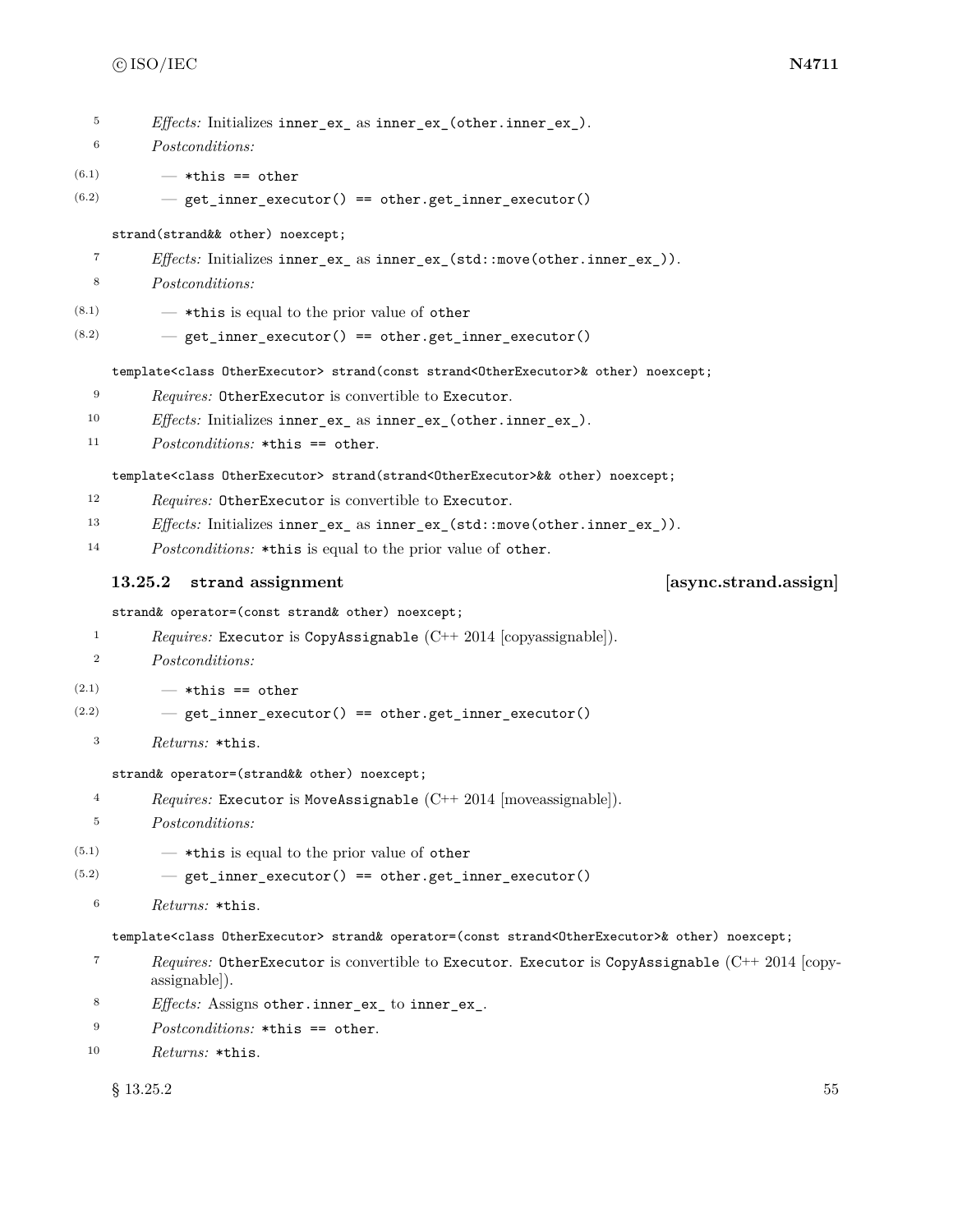template<class OtherExecutor> strand& operator=(strand<OtherExecutor>&& other) noexcept;

- 11 *Requires:* OtherExecutor is convertible to Executor. Executor is MoveAssignable (C++ 2014 [moveassignable]).
- <sup>12</sup> *Effects:* Assigns std::move(other.inner\_ex\_) to inner\_ex\_.
- <sup>13</sup> *Postconditions:* \*this is equal to the prior value of other.

### **13.25.3 strand destructor [async.strand.dtor]**

### ~strand();

<sup>1</sup> *Effects:* Destroys an object of class strand<Executor>. After this destructor completes, objects that were added to the strand but have not yet been executed will be executed in a way that meets the guarantees of ordering and non-concurrency.

### <span id="page-62-0"></span>**13.25.4 strand** operations **areas** [async.strand.ops]

inner\_executor\_type get\_inner\_executor() const noexcept;

<sup>1</sup> *Returns:* inner\_ex\_.

bool running\_in\_this\_thread() const noexcept;

<sup>2</sup> *Returns:* true if the current thread of execution is running a function that was submitted to the strand, or to any other strand object  $s$  such that  $s = \ast this$ , using dispatch, post or defer; otherwise false. [ *Note:* That is, the current thread of execution's call chain includes a function that was submitted to the strand. *— end note* ]

execution\_context& context() const noexcept;

<sup>3</sup> *Returns:* inner\_ex\_.context().

void on\_work\_started() const noexcept;

<sup>4</sup> *Effects:* Calls inner\_ex\_.on\_work\_started().

void on\_work\_finished() const noexcept;

<sup>5</sup> *Effects:* Calls inner\_ex\_.on\_work\_finished().

template<class Func, class ProtoAllocator> void dispatch(Func&& f, const ProtoAllocator& a) const;

<sup>6</sup> *Effects:* If running\_in\_this\_thread() is true, calls *DECAY\_COPY*(forward<Func>(f))() (C++ 2014 [thread.decaycopy]). [ *Note:* If f exits via an exception, the exception propagates to the caller of dispatch(). *— end note*  $\vert$  Otherwise, requests invocation of f, as if by forwarding the function object f and allocator a to the executor inner\_ex\_, such that the guarantees of ordering and non-concurrency are met.

template<class Func, class ProtoAllocator> void post(Func&& f, const ProtoAllocator& a) const;

<sup>7</sup> *Effects:* Requests invocation of f, as if by forwarding the function object f and allocator a to the executor inner\_ex\_, such that the guarantees of ordering and non-concurrency are met.

```
template<class Func, class ProtoAllocator>
  void defer(Func&& f, const ProtoAllocator& a) const;
```
<sup>8</sup> *Effects:* Requests invocation of f, as if by forwarding the function object f and allocator a to the executor inner\_ex\_, such that the guarantees of ordering and non-concurrency are met.

 $\S 13.25.4$  56

<sup>14</sup> *Returns:* \*this.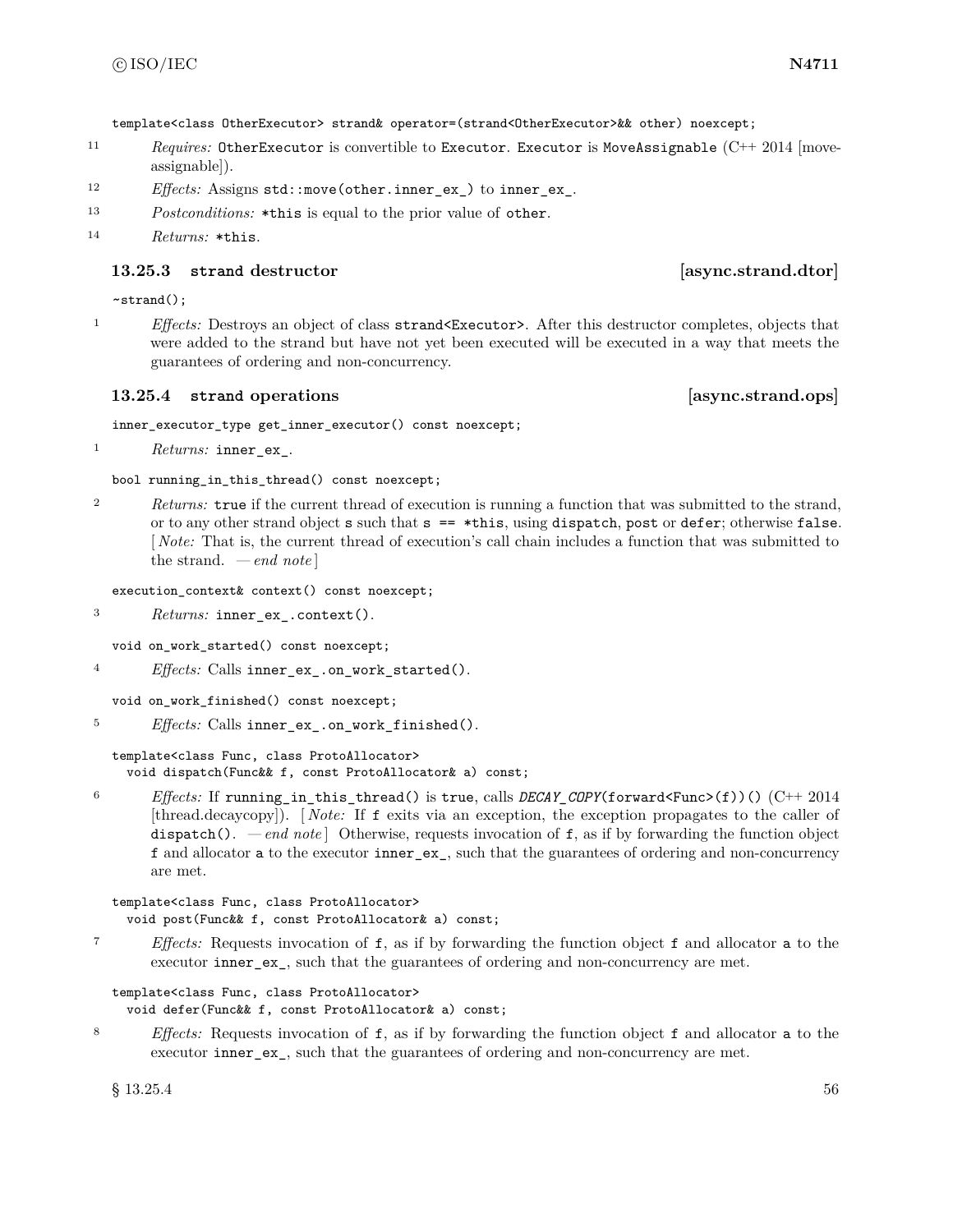### **13.25.5 strand comparisons [async.strand.comparisons]**

bool operator==(const strand<Executor>& a, const strand<Executor>& b);

<sup>1</sup> *Returns:* true, if the strand objects share the same ordered, non-concurrent state; otherwise false.

```
bool operator!=(const strand<Executor>& a, const strand<Executor>& b);
```

```
2 Returns: !(a == b).
```
### **13.26 Class template use\_future\_t [async.use.future]**

<sup>1</sup> The class template use\_future\_t defines a set of types that, when passed as a completion token [\(13.2.7.2\)](#page-30-1) to an asynchronous operation's initiating function, cause the result of the asynchronous operation to be delivered via a future (C++ 2014 [futures.uniquefuture]).

```
namespace std {
namespace experimental {
namespace net {
inline namespace v1 {
  template<class ProtoAllocator = allocator<void>>
  class use_future_t
  {
  public:
    // use_future_t types:
    using allocator_type = ProtoAllocator;
    // use_future_t members:
    constexpr use_future_t() noexcept(noexcept(allocator_type()));
    explicit use_future_t(const allocator_type& a) noexcept;
    template<class OtherProtoAllocator> use_future_t<OtherProtoAllocator>
      rebind(const OtherProtoAllocator& a) const noexcept;
    allocator_type get_allocator() const noexcept;
    template <class F> unspecified operator()(F&& f) const;
  };
} // inline namespace v1
} // namespace net
```
} *// namespace experimental*

} *// namespace std*

# **13.26.1 use\_future\_t constructors [async.use.future.cons]**

constexpr use\_future\_t() noexcept(noexcept(allocator\_type()));

<sup>1</sup> *Effects:* Constructs a use\_future\_t with a default-constructed allocator.

explicit use\_future\_t(const allocator\_type& a) noexcept;

<sup>2</sup> *Postconditions:* get\_allocator() == a.

### **13.26.2 use\_future\_t members [async.use.future.members]**

template<class OtherProtoAllocator> use\_future\_t<OtherProtoAllocator> rebind(const OtherProtoAllocator& a) const noexcept;

<sup>1</sup> *Returns:* A use\_future\_t object where get\_allocator() == a.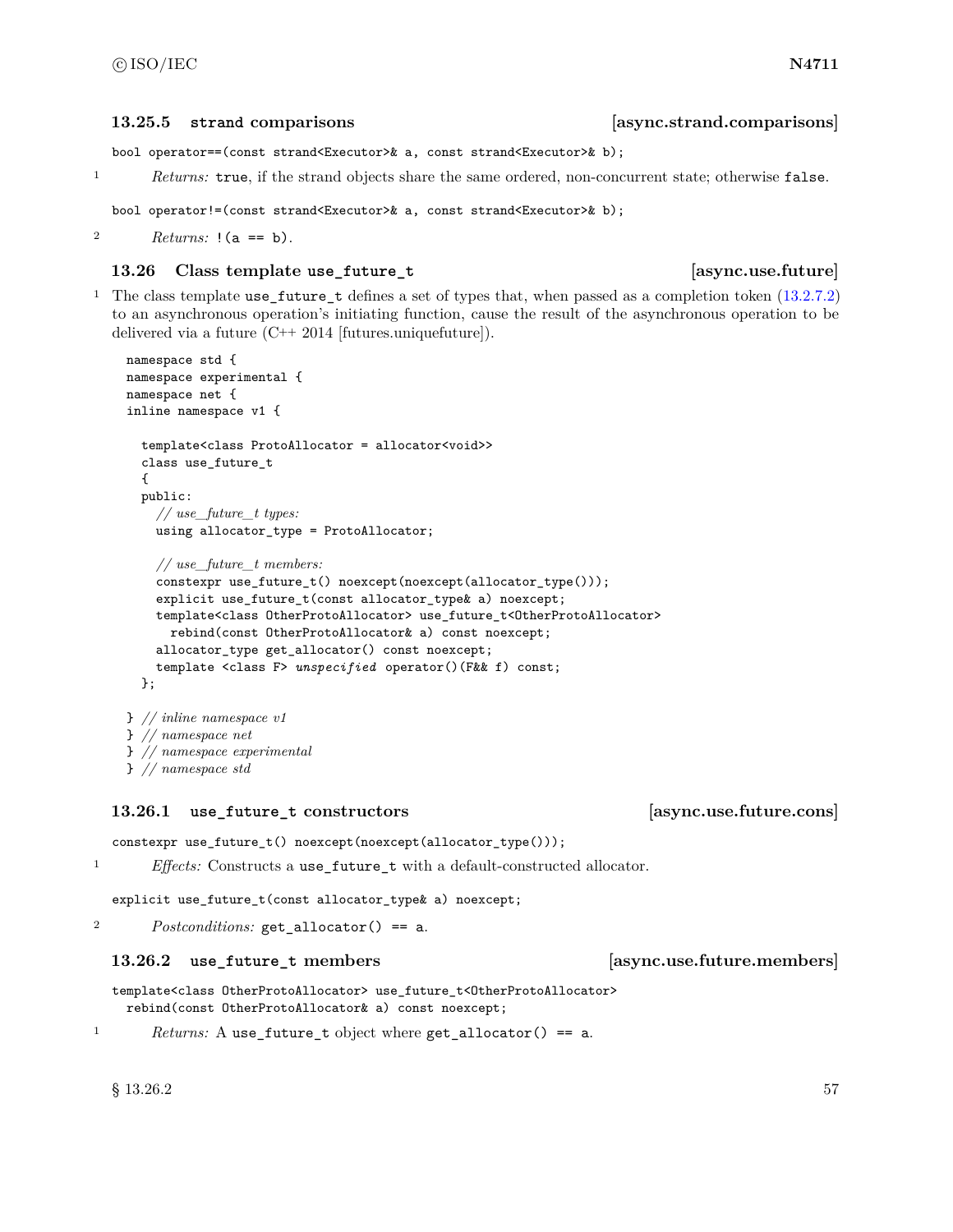allocator type get allocator() const noexcept;

<sup>2</sup> *Returns:* The associated allocator object.

template <class F> *unspecified* operator()(F&& f) const;

- <sup>3</sup> Let T be a completion token type. Let H be a completion handler type and let h be an object of type H. Let FD be the type decay\_t<F> and let fd be an lyalue of type FD constructed with  $std::forward\leq F>(f)$ . Let R(Args...) be the completion signature of an asynchronous operation using H and let *N* be sizeof...(Args). Let *i* be in the range  $[0, N)$  and let  $A_i$  be the *i*<sup>th</sup> type in Args. Let  $a_i$  be the argument associated with A*<sup>i</sup>* .
- <sup>4</sup> *Returns:* A completion token t of type T.
- <sup>5</sup> *Remarks:* The return type T satisfies the Destructible (C++ 2014 [destructible]) and MoveConstructible (C++ 2014 [moveconstructible]) requirements.
- <sup>6</sup> The object h of type H is an asynchronous provider with an associated shared state  $(C^{++} 2014$ [futures.state]). The effect of h(a0, ..., a*N*−1) is to atomically store the result of *INVOKE*(fd, forward<A<sub>0</sub>>(a<sub>0</sub>), ..., forward<A<sub>*N*−1</sub>>(a<sub>*N*−1</sub>)) (C++ 2014 [func.require]) in the shared state and make the shared state ready. If fd exits via an exception then that exception is atomically stored in the shared state and the shared state is made ready.
- <sup>7</sup> The implementation provides a partial specialization template <class Result, class... Args> async\_result<T, Result(Args...)> such that:
- $(7.1)$   $-$  the nested type completion\_handler\_type is a type H;
- $(7.2)$  the nested type return\_type is future<result\_of\_t<FD(decay\_t<Args>...)>>; and
- $(7.3)$  when an object r1 of type async\_result<T, Result(Args...)> is constructed from h, the expression r1.get() returns a future with the same shared state as h.
	- 8 For any executor type E, the associated object for the associator associated executor  $\lt H$ , E> is an executor where, for function objects executed using the executor's dispatch(), post() or defer() functions, any exception thrown is caught by a function object and stored in the associated shared state.

# **13.26.3 Partial class template specialization async\_result for use\_future\_t [async.use.future.result]**

```
template<class ProtoAllocator, class Result, class... Args>
class async_result<use_future_t<ProtoAllocator>, Result(Args...)>
{
  using completion_handler_type = see below ;
  using return_type = see below ;
  explicit async_result(completion_handler_type& h);
  async_result(const async_result&) = delete;
 async_result& operator=(const async_result&) = delete;
  return_type get();
};
```
- <sup>1</sup> Let R be the type async\_result<use\_future\_t<ProtoAllocator>, Result(Args...)>. Let F be the nested function object type R::completion\_handler\_type.
- <sup>2</sup> An object t1 of type F is an asynchronous provider with an associated shared state  $(C^{++} 2014$  [futures.state]). The type F provides  $F:$ :operator() such that the expression  $t1$ (declval  $\text{Args}$ )()...) is well formed.

 $\S$  13.26.3 58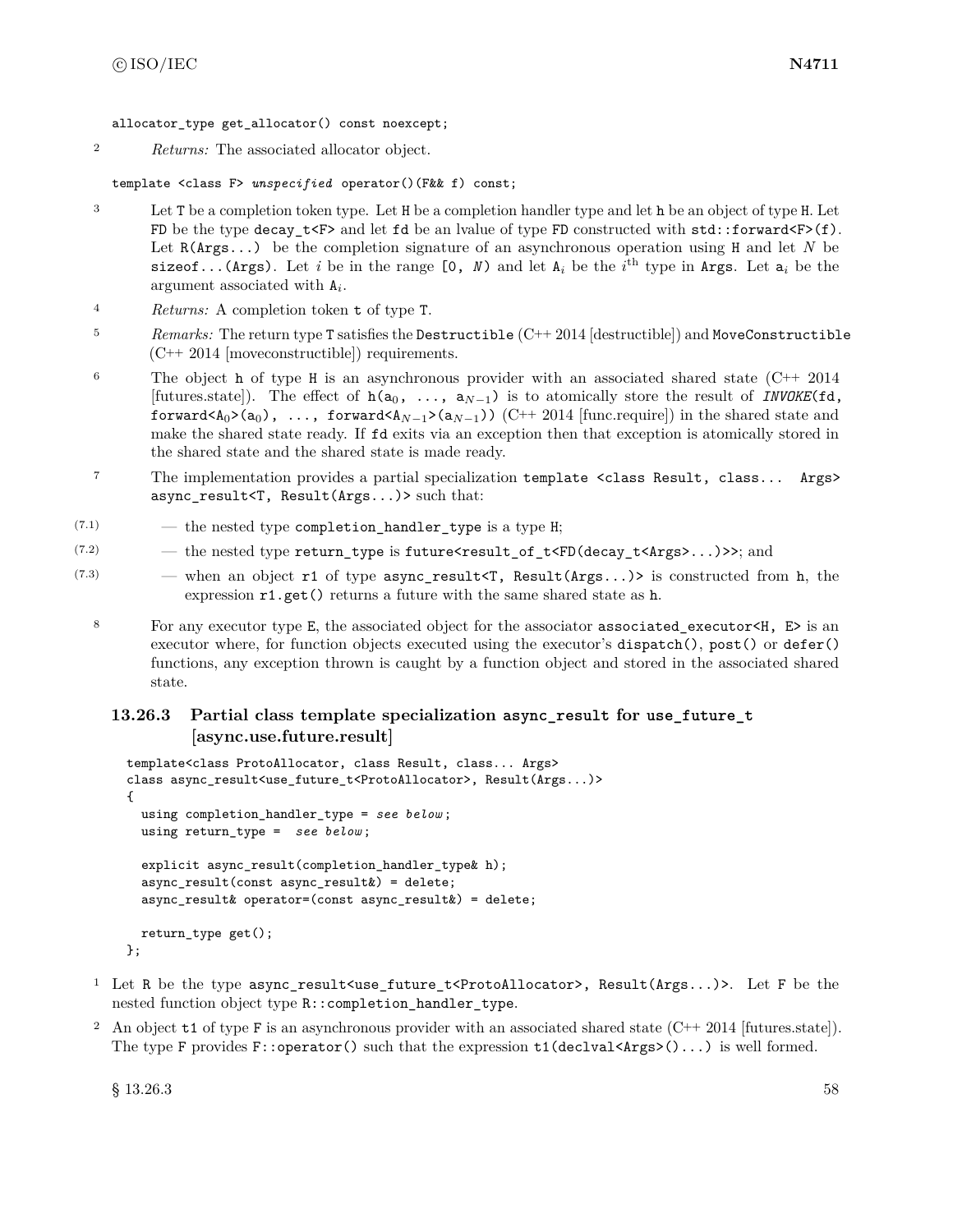- <sup>3</sup> The implementation specializes associated executor for F. For function objects executed using the associated executor's dispatch(), post() or defer() functions, any exception thrown is caught by the executor and stored in the associated shared state.
- <sup>4</sup> For any executor type E, the associated object for the associator associated\_executor<F, E> is an executor where, for function objects executed using the executor's dispatch(), post() or defer() functions, any exception thrown by a function object is caught by the executor and stored in the associated shared state.
- <sup>5</sup> When an object  $r1$  of type R is constructed from  $t1$ , the expression  $r1.get()$  returns a future with the same shared state as t1.
- <sup>6</sup> The type of  $R:$ : return\_type and the effects of  $F:$ : operator() are defined in Table [10.](#page-65-0) After establishing these effects, F::operator() makes the shared state ready. In this table, *N* is the value of sizeof...(Args); let *i* be in the range  $[0, N)$  and let  $T_i$  be the *i*<sup>th</sup> type in Args; let  $U_i$  be decay\_t<T<sub>*i*</sub>> for each type  $T_i$  in Args; let  $A_i$  be the deduced type of the  $i^{\text{th}}$  argument to F::**operator()**; and let  $\mathsf{a}_i$  be the  $i^{\text{th}}$  argument to F::operator().

<span id="page-65-0"></span>

| $\overline{\mathbf{N}}$ | $\mathbf{\bar{U}}_0$ | R::return_type                                                  | F::operator() effects                                                                                                                                                                                                                                                                                                        |
|-------------------------|----------------------|-----------------------------------------------------------------|------------------------------------------------------------------------------------------------------------------------------------------------------------------------------------------------------------------------------------------------------------------------------------------------------------------------------|
| $\boldsymbol{0}$        |                      | future <void></void>                                            | None.                                                                                                                                                                                                                                                                                                                        |
| 1                       | error_code           | future <void></void>                                            | If $a_0$ evaluates to true, atomically stores the ex-<br>ception pointer produced by make_exception_-<br>ptr(system_error( $a_0$ )) in the shared state.                                                                                                                                                                     |
| $\mathbf{1}$            | exception_ptr        | future <void></void>                                            | If $a_0$ is non-null, atomically stores the exception<br>pointer $a_0$ in the shared state.                                                                                                                                                                                                                                  |
| $\mathbf{1}$            | all other types      | future $\langle U_0 \rangle$                                    | Atomically stores forward $(A_0)$ (a <sub>0</sub> ) in the shared<br>state.                                                                                                                                                                                                                                                  |
| $\mathbf{2}$            | error_code           | $future U_1$                                                    | If $a_0$ evaluates to true, atomically stores the ex-<br>ception pointer produced by make_exception_-<br>ptr(system_error( $a_0$ )) in the shared state; oth-<br>erwise, atomically stores forward $(A_1>(a_1))$ in the<br>shared state.                                                                                     |
| $\overline{2}$          | exception_ptr        | $future\text{<}U_1$ >                                           | If $a_0$ is non-null, atomically stores the exception<br>pointer in the shared state; otherwise, atomically<br>stores forward $(A_1)$ (a <sub>1</sub> ) in the shared state.                                                                                                                                                 |
| $\overline{2}$          | all other types      | future <tuple<<math>U_0, <math>U_1</math>&gt;&gt;</tuple<<math> | Atomically stores forward_as_tuple(<br>forward $\langle A_0 \rangle$ (a <sub>0</sub> ), forward $\langle A_1 \rangle$ (a <sub>1</sub> ))<br>the<br>in<br>shared state.                                                                                                                                                       |
| >2                      | error_code           | future<br>stuple<br>s $U_1, \ldots, U_{N-1}$ >>                 | If $a_0$ evaluates to true, atomically stores<br>the exception pointer produced by make_-<br>$exception\_ptr(system\_error(a_0))$<br>the<br>in<br>shared state;<br>otherwise, atomically stores<br>forward_as_tuple(forward $\langle A_1 \rangle$ (a <sub>1</sub> ), ,<br>forward $(A_{N-1}>(a_{N-1}))$ in the shared state. |
| >2                      | exception_ptr        | future<br>stuple<br>s<br>U <sub>1</sub> , , $U_{N-1}$ >>        | If $a_0$ is non-null, atomically stores the exception<br>pointer in the shared state; otherwise, atomically<br>forward_as_tuple(forward $\langle A_1 \rangle$ (a <sub>1</sub> ),<br>stores<br>, forward $(A_{N-1}>(a_{N-1}))$ in the shared<br>state.                                                                        |

Table  $10 -$  async\_result<use\_future\_t<ProtoAllocator>, Result(Args...)> semantics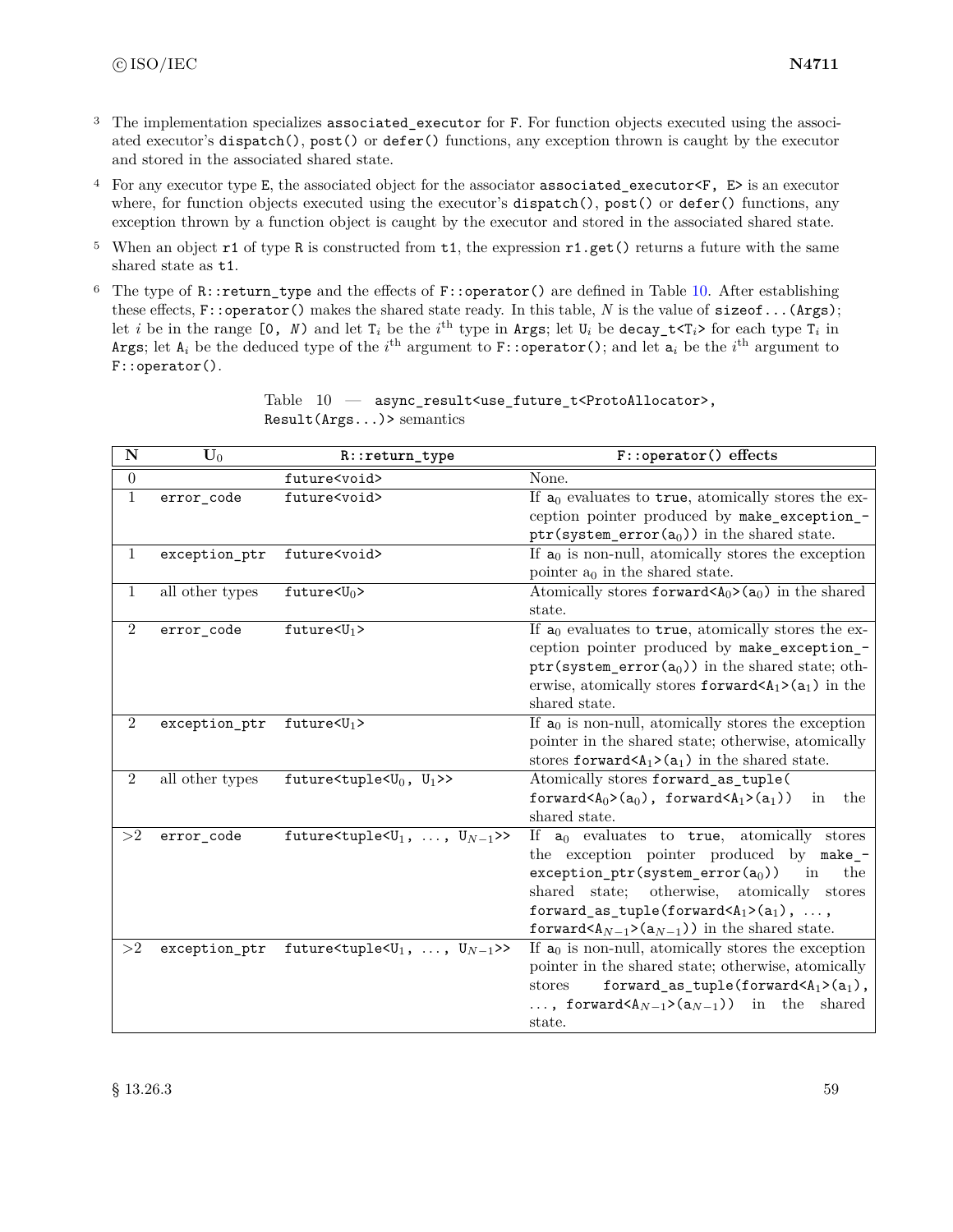Table 10 — async\_result<use\_future\_t<ProtoAllocator>, Result(Args...)> semantics (continued)

| ∪∩              | $R:$ : return type | $F:$ :operator() effects                                                                                                                                                                                                     |
|-----------------|--------------------|------------------------------------------------------------------------------------------------------------------------------------------------------------------------------------------------------------------------------|
| all other types |                    | future <tuple <<math="">U_0, , <math>U_{N-1}</math>&gt;&gt; Atomically stores forward_as_tuple(<br/>forward <math>(A_0&gt;(a_0), \ldots,</math><br/>forward <math>(A_{N-1}&gt;(a_{N-1}))</math> in the shared state.</tuple> |

# **13.27 Partial specialization of async\_result for packaged\_task [async.packaged.task.spec]**

```
namespace std {
  namespace experimental {
  namespace net {
  inline namespace v1 {
    template<class Result, class... Args, class Signature>
    class async_result<packaged_task<Result(Args...)>, Signature>
    {
    public:
      using completion_handler_type = packaged_task<Result(Args...)>;
      using return_type = future<Result>;
      explicit async_result(completion_handler_type& h);
      async_result(const async_result&) = delete;
      async_result& operator=(const async_result&) = delete;
      return_type get();
    private:
      return_type future_; // exposition only
    };
  } // inline namespace v1
  } // namespace net
  } // namespace experimental
  } // namespace std
  explicit async_result(completion_handler_type& h);
1 Effects: Initializes future_ with h.get_future().
  return_type get();
```
<sup>2</sup> *Returns:* std::move(future\_).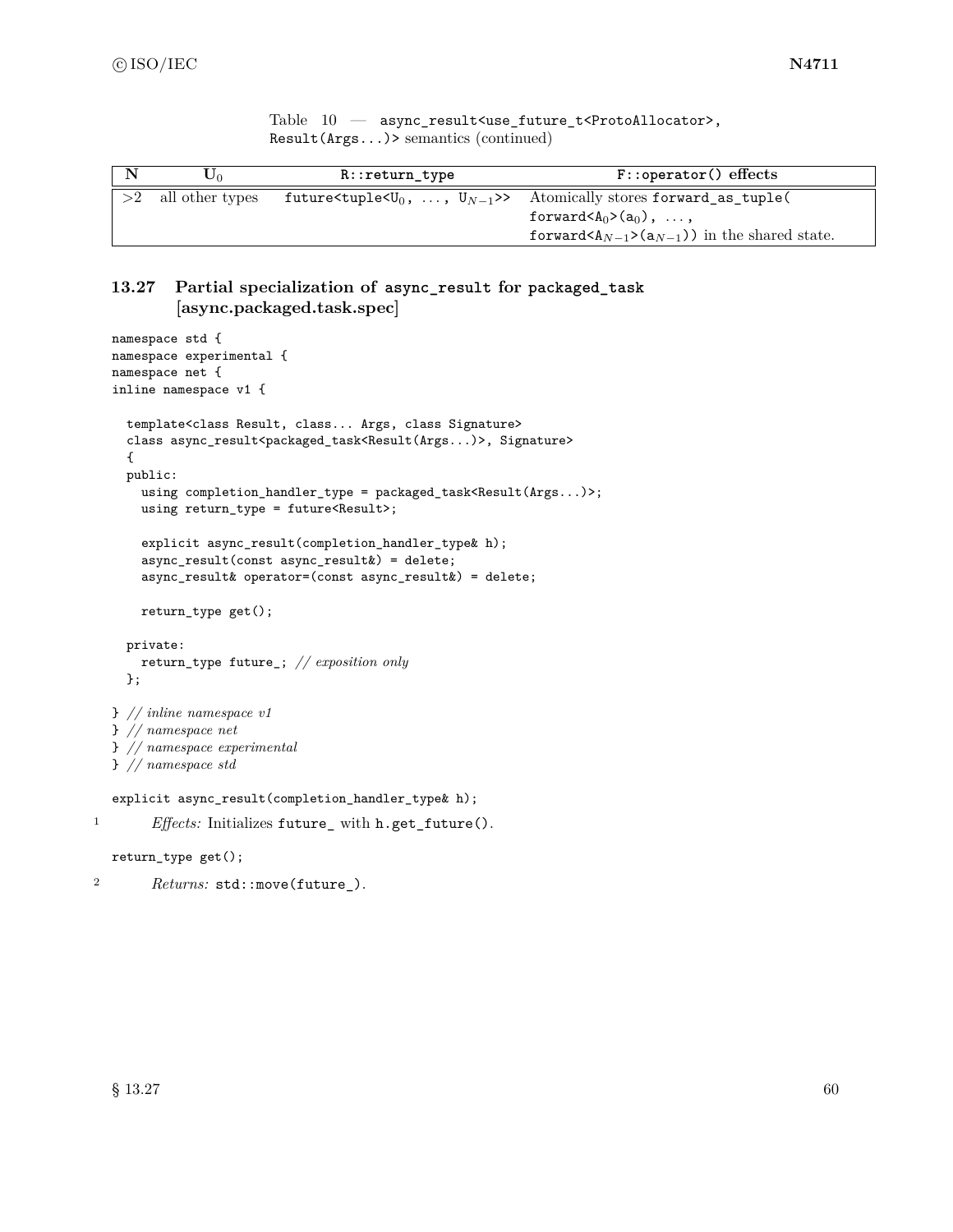# 14 Basic I/O services [io\_context]

**14.1 Header <experimental/io\_context> synopsis [io\_context.synop]**

```
namespace std {
namespace experimental {
namespace net {
inline namespace v1 {
```
class io\_context;

```
} // inline namespace v1
} // namespace net
} // namespace experimental
} // namespace std
```

```
namespace std {
namespace experimental {
namespace net {
inline namespace v1 {
  class io_context : public execution_context
  {
  public:
    // types:
    class executor_type;
    using count_type = implementation-defined ;
    // construct / copy / destroy:
    io_context();
    explicit io_context(int concurrency_hint);
    io_context(const io_context&) = delete;
    io_context& operator=(const io_context&) = delete;
    // io_context operations:
    executor_type get_executor() noexcept;
    count_type run();
    template<class Rep, class Period>
      count_type run_for(const chrono::duration<Rep, Period>& rel_time);
    template<class Clock, class Duration>
      count_type run_until(const chrono::time_point<Clock, Duration>& abs_time);
    count_type run_one();
    template<class Rep, class Period>
      count_type run_one_for(const chrono::duration<Rep, Period>& rel_time);
    template<class Clock, class Duration>
```
**14.2 Class io\_context [io\_context.io\_context]**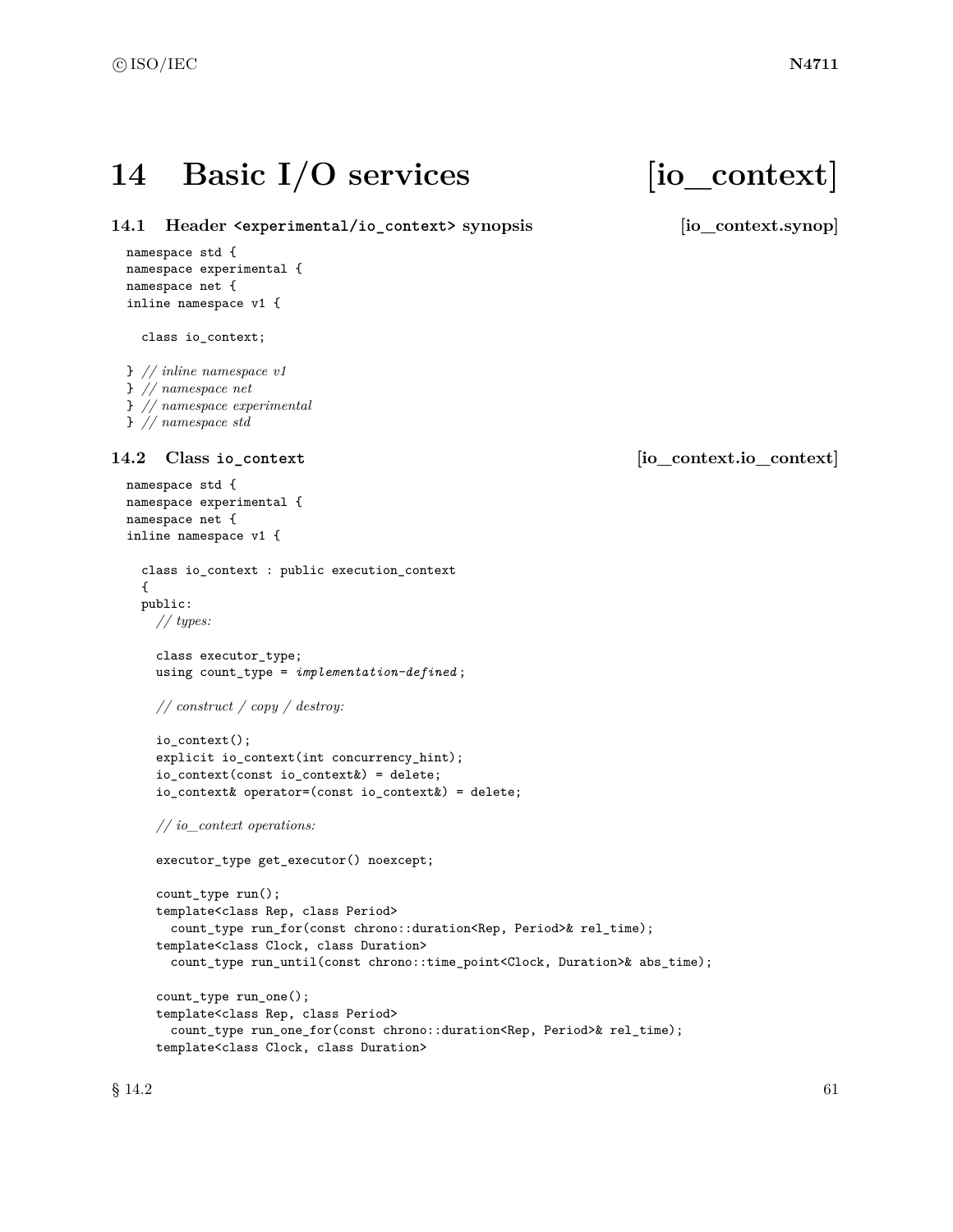```
count type run one until(const chrono::time point<Clock, Duration>& abs time);
    count_type poll();
    count_type poll_one();
    void stop();
    bool stopped() const noexcept;
    void restart();
  };
} // inline namespace v1
} // namespace net
} // namespace experimental
} // namespace std
```
<sup>1</sup> The class io\_context satisfies the ExecutionContext type requirements [\(13.2.3\)](#page-28-0).

- <sup>2</sup> count\_type is an implementation-defined unsigned integral type of at least 32 bits.
- <sup>3</sup> The io\_context member functions run, run\_for, run\_until, run\_one, run\_one\_for, run\_one\_until, poll, and poll one are collectively referred to as the *run functions*. The run functions must be called for the io\_context to perform asynchronous operations  $(3.4)$  on behalf of a C++ program. Notification that an asynchronous operation has completed is delivered by execution of the associated completion handler function object, as determined by the requirements for asynchronous operations [\(13.2.7\)](#page-30-0).
- <sup>4</sup> For an object of type io\_context, *outstanding work* is defined as the sum of:
- (4.1) the total number of calls to the on\_work\_started function, less the total number of calls to the on\_work\_finished function, to any executor of the io\_context.
- (4.2) the number of function objects that have been added to the io\_context via any executor of the io\_context, but not yet executed; and
- (4.3) the number of function objects that are currently being executed by the io\_context.
	- <sup>5</sup> If at any time the outstanding work falls to 0, the io\_context is stopped as if by stop().
	- $6$  The io\_context member functions get\_executor, stop, and stopped, the run functions, and the io\_context::executor type copy constructors, member functions and comparison operators, do not introduce data races as a result of concurrent calls to those functions from different threads of execution. [ *Note:* The restart member function is excluded from these thread safety requirements. *— end note* ] The run functions may be recursively reentered.

```
14.2.1 io_context members [io_context.io_context.members]
```

```
io_context();
explicit io_context(int concurrency_hint);
```
- <sup>1</sup> *Effects:* Creates an object of class io\_context.
- <sup>2</sup> *Remarks:* The concurrency\_hint parameter is a suggestion to the implementation on the number of threads that should process asynchronous operations and execute function objects.

### executor\_type get\_executor() noexcept;

<sup>3</sup> *Returns:* An executor that may be used for submitting function objects to the io\_context.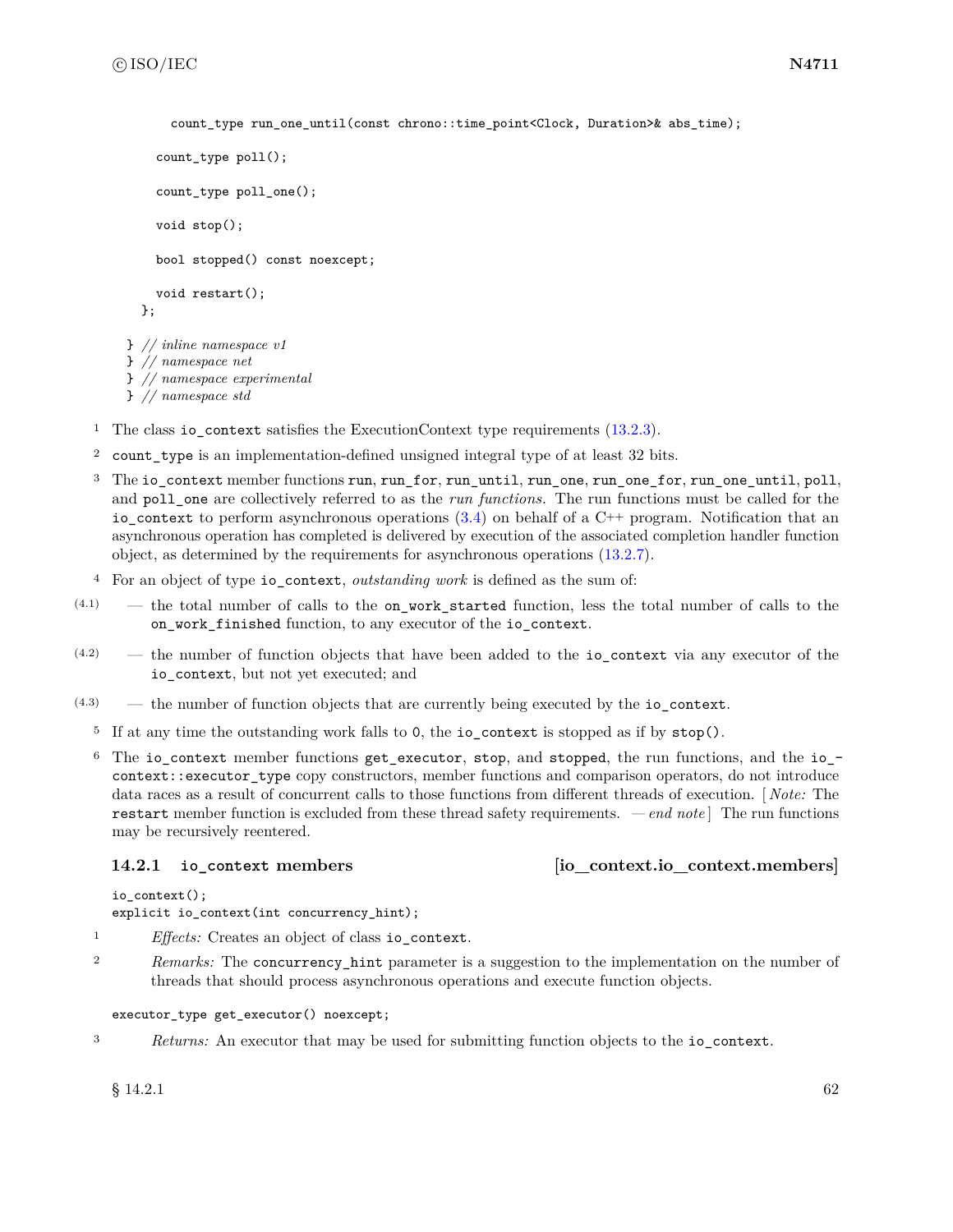```
count type run();
4 Effects: Equivalent to:
          count_type n = 0;
          while (run_one())
            if (n != numeric_limits<count_type>::max())
              ++n:
5 Returns: n.
<sup>6</sup> [Note: Calling run from a thread that is currently calling a run function may introduce the potential
        for deadlock. It is the caller's responsibility to avoid such deadlocks. — end note ]
  template<class Rep, class Period>
    count_type run_for(const chrono::duration<Rep, Period>& rel_time);
7 Effects: Equivalent to:
          return run_until(chrono::steady_clock::now() + rel_time);
  template<class Clock, class Duration>
    count_type run_until(const chrono::time_point<Clock, Duration>& abs_time);
8 Effects: Equivalent to:
          count_type n = 0;
          while (run_one_until(abs_time))
            if (n != numeric_limits<count_type>::max())
              ++n;
```

```
9 Returns: n.
```
count\_type run\_one();

- <sup>10</sup> *Effects:* If the io\_context object has no outstanding work, performs stop(). Otherwise, blocks while the io\_context has outstanding work, or until the io\_context is stopped, or until one function object has been executed.
- <sup>11</sup> If an executed function object throws an exception, the exception propagates to the caller of run\_one(). The io\_context state is as if the function object had returned normally.
- <sup>12</sup> *Returns:* 1 if a function object was executed, otherwise 0.
- <sup>13</sup> *Remarks:* This function may invoke additional function objects through nested calls to the io\_context executor's dispatch member function. These do not count towards the return value.
- <sup>14</sup> [*Note:* Calling run one from a thread that is currently calling a run function may introduce the potential for deadlock. It is the caller's responsibility to avoid such deadlocks. *— end note* ]

```
template<class Rep, class Period>
  count_type run_one_for(const chrono::duration<Rep, Period>& rel_time);
```
<sup>15</sup> *Effects:* Equivalent to:

return run\_one\_until(chrono::steady\_clock::now() + rel\_time);

template<class Clock, class Duration>

count\_type run\_one\_until(const chrono::time\_point<Clock, Duration>& abs\_time);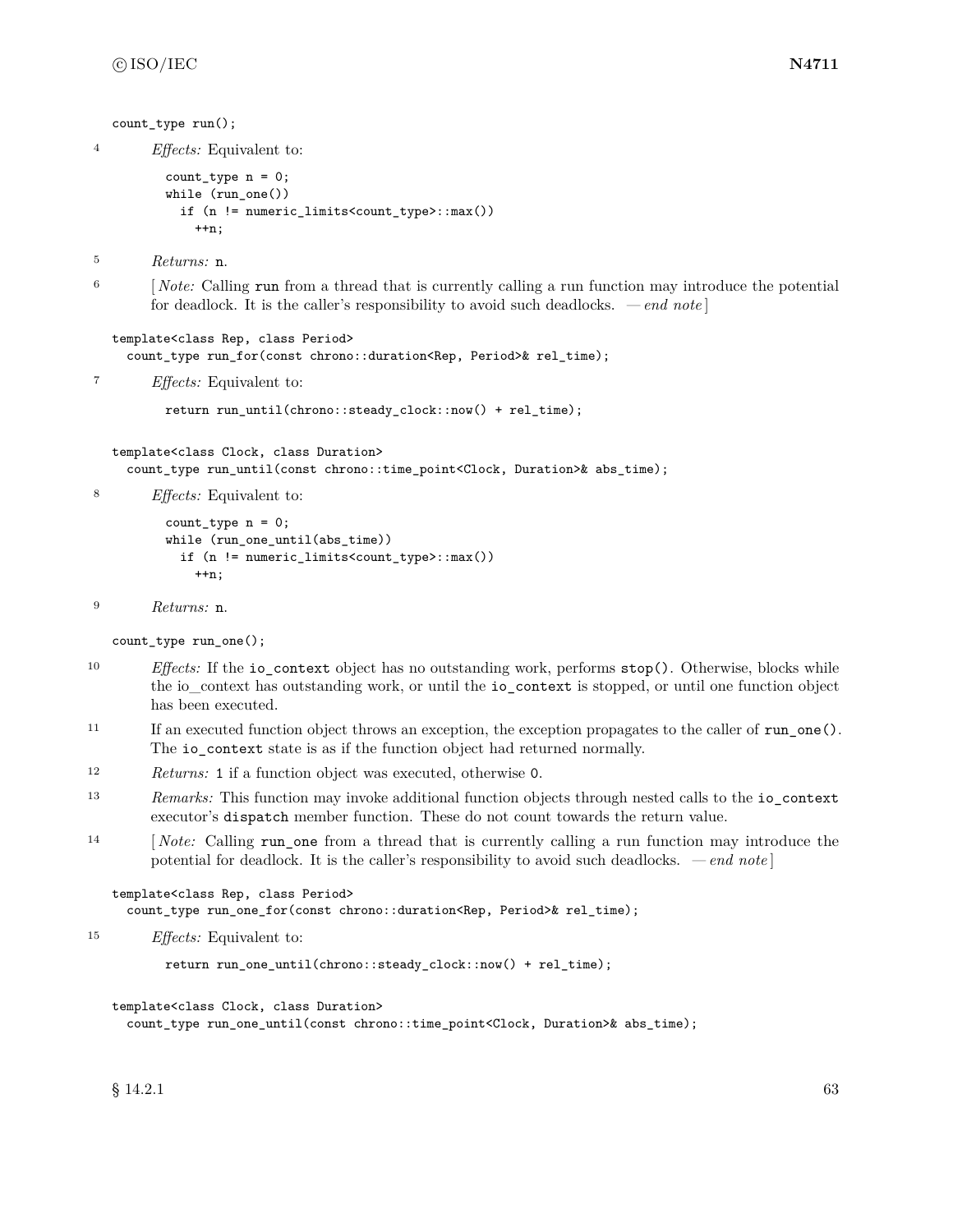- <sup>16</sup> *Effects:* If the io context object has no outstanding work, performs stop(). Otherwise, blocks while the io\_context has outstanding work, or until the expiration of the absolute timeout  $(C^{++} 2014$ [thread.req.timing]) specified by abs\_time, or until the io\_context is stopped, or until one function object has been executed.
- <sup>17</sup> If an executed function object throws an exception, the exception propagates to the caller of run\_one(). The io\_context state is as if the function object had returned normally.
- <sup>18</sup> *Returns:* 1 if a function object was executed, otherwise 0.
- <sup>19</sup> *Remarks:* This function may invoke additional function objects through nested calls to the io\_context executor's dispatch member function. These do not count towards the return value.

count\_type poll();

<sup>20</sup> *Effects:* Equivalent to:

```
count_type n = 0;
while (poll_one())
  if (n != numeric_limits<count_type>::max())
    ++n;
```

```
21 Returns: n.
```
count\_type poll\_one();

- <sup>22</sup> *Effects:* If the io\_context object has no outstanding work, performs stop(). Otherwise, if there is a function object ready for immediate execution, executes it.
- <sup>23</sup> If an executed function object throws an exception, the exception propagates to the caller of poll\_one(). The io context state is as if the function object had returned normally.
- <sup>24</sup> *Returns:* 1 if a function object was invoked, otherwise 0.
- <sup>25</sup> *Remarks:* This function may invoke additional function objects through nested calls to the io\_context executor's dispatch member function. These do not count towards the return value.

void stop();

- <sup>26</sup> *Effects:* Stops the io\_context. Concurrent calls to any run function will end as soon as possible. If a call to a run function is currently executing a function object, the call will end only after completion of that function object. The call to stop() returns without waiting for concurrent calls to run functions to complete.
- <sup>27</sup> *Postconditions:* stopped() == true.
- <sup>28</sup> [ *Note:* When stopped() == true, subsequent calls to a run function will exit immediately with a return value of 0, without executing any function objects. An io\_context remains in the stopped state until a call to restart(). *— end note* ]

bool stopped() const noexcept;

<sup>29</sup> *Returns:* true if the io\_context is stopped.

void restart();

<sup>30</sup> *Postconditions:* stopped() == false.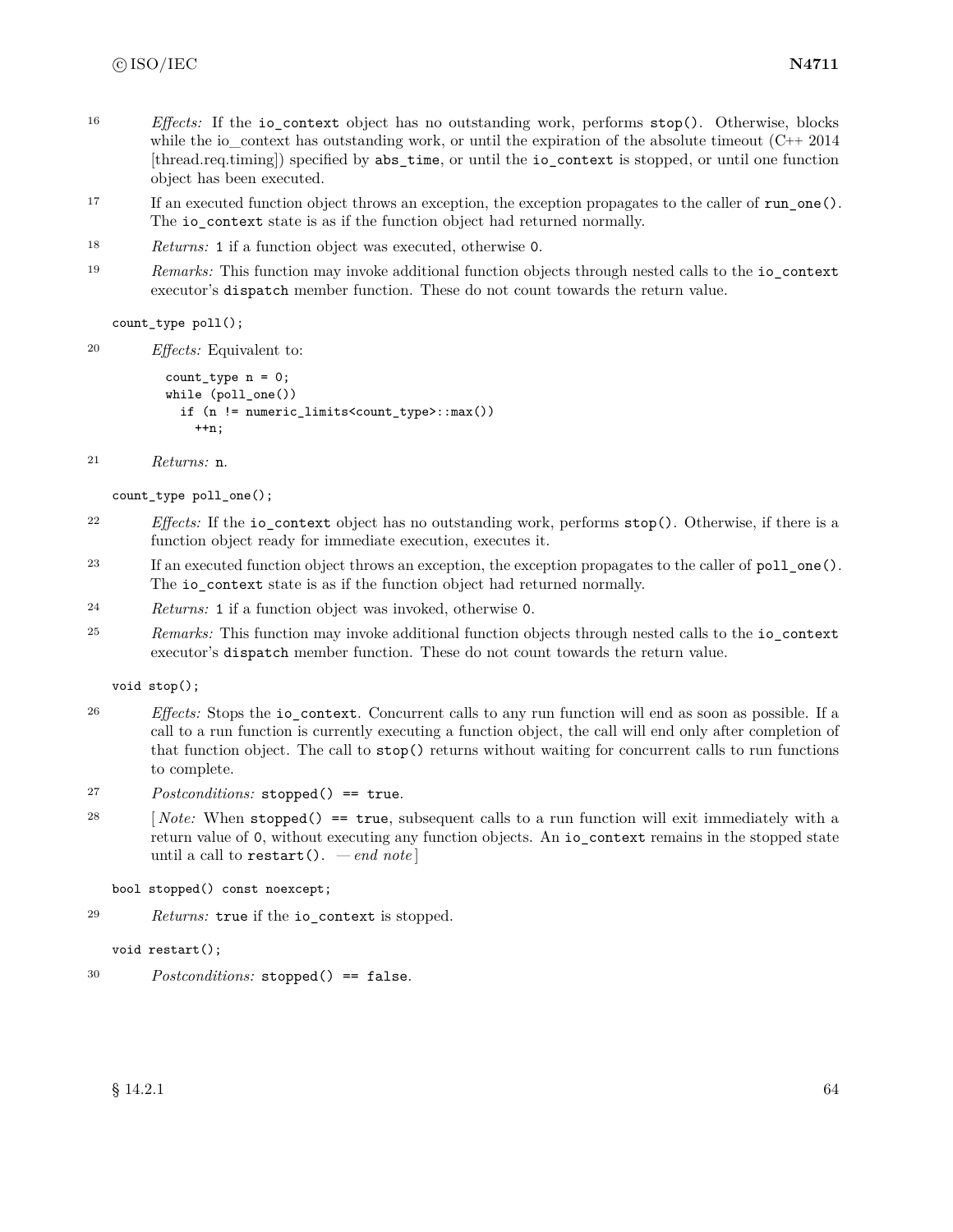### **14.3** Class io context::executor type **buying [io\_context.exec]**

```
namespace std {
namespace experimental {
namespace net {
inline namespace v1 {
  class io_context::executor_type
  {
  public:
    // 14.3.1, construct / copy / destroy:
    executor_type(const executor_type& other) noexcept;
    executor_type(executor_type&& other) noexcept;
    executor_type& operator=(const executor_type& other) noexcept;
    executor_type& operator=(executor_type&& other) noexcept;
    // 14.3.3, executor operations:
    bool running_in_this_thread() const noexcept;
    io_context& context() const noexcept;
    void on_work_started() const noexcept;
    void on_work_finished() const noexcept;
    template<class Func, class ProtoAllocator>
      void dispatch(Func&& f, const ProtoAllocator& a) const;
    template<class Func, class ProtoAllocator>
      void post(Func&& f, const ProtoAllocator& a) const;
    template<class Func, class ProtoAllocator>
      void defer(Func&& f, const ProtoAllocator& a) const;
  };
  bool operator==(const io_context::executor_type& a,
                  const io_context::executor_type& b) noexcept;
  bool operator!=(const io_context::executor_type& a,
                  const io_context::executor_type& b) noexcept;
} // inline namespace v1
} // namespace net
} // namespace experimental
} // namespace std
```
<sup>1</sup> io\_context::executor\_type is a type satisfying the Executor requirements [\(13.2.2\)](#page-25-1). Objects of type io\_context::executor\_type are associated with an io\_context, and function objects submitted using the dispatch, post, or defer member functions will be executed by the io\_context from within a run function.]

### <span id="page-71-0"></span>**14.3.1 io\_context::executor\_type constructors [io\_context.exec.cons]**

executor\_type(const executor\_type& other) noexcept;

```
1 Postconditions: *this == other.
```

```
executor_type(executor_type&& other) noexcept;
```

```
2 Postconditions: *this is equal to the prior value of other.
```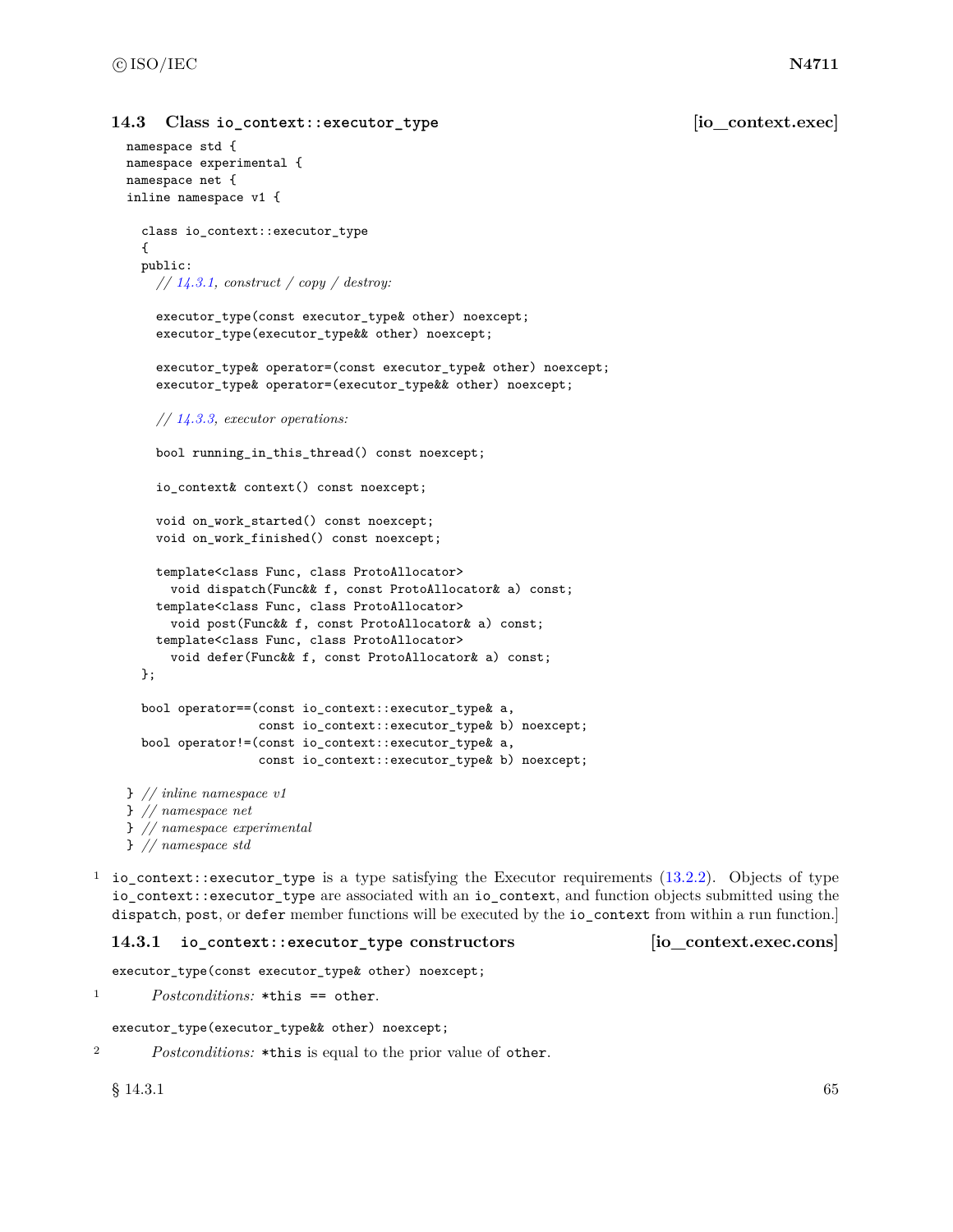# **14.3.2 io\_context::executor\_type assignment [io\_context.exec.assign]**

executor\_type& operator=(const executor\_type& other) noexcept;

- <sup>1</sup> *Postconditions:* \*this == other.
- <sup>2</sup> *Returns:* \*this.

### executor\_type& operator=(executor\_type&& other) noexcept;

<sup>3</sup> *Postconditions:* \*this is equal to the prior value of other.

```
4 Returns: *this.
```
### **14.3.3 io\_context::executor\_type operations [io\_context.exec.ops]**

```
bool running_in_this_thread() const noexcept;
```
<sup>1</sup> *Returns:* true if the current thread of execution is calling a run function of the associated io\_context object. [ *Note:* That is, the current thread of execution's call chain includes a run function. *— end note* ]

io\_context& context() const noexcept;

<sup>2</sup> *Returns:* A reference to the associated io\_context object.

```
void on_work_started() const noexcept;
```
<sup>3</sup> *Effects:* Increments the count of outstanding work associated with the io\_context.

void on\_work\_finished() const noexcept;

```
4 Effects: Decrements the count of outstanding work associated with the io_context.
```
template<class Func, class ProtoAllocator> void dispatch(Func&& f, const ProtoAllocator& a) const;

<sup>5</sup> *Effects:* If running\_in\_this\_thread() is true, calls *DECAY\_COPY*(forward<Func>(f))() (C++ 2014 [thread.decaycopy]). [ *Note:* If f exits via an exception, the exception propagates to the caller of dispatch(). *— end note* | Otherwise, calls post(forward<Func>(f), a).

```
template<class Func, class ProtoAllocator>
  void post(Func&& f, const ProtoAllocator& a) const;
```
<sup>6</sup> *Effects:* Adds f to the io\_context.

```
template<class Func, class ProtoAllocator>
  void defer(Func&& f, const ProtoAllocator& a) const;
```

```
7 Effects: Adds f to the io_context.
```

```
14.3.4 io_context::executor_type comparisons [io_context.exec.comparisons]
```

```
bool operator==(const io_context::executor_type& a,
                const io_context::executor_type& b) noexcept;
```

```
1 Returns: addressof(a.context()) == addressof(b.context()).
```

```
bool operator!=(const io_context::executor_type& a,
                const io_context::executor_type& b) noexcept;
```

```
2 Returns: !(a == b).
```
 $\S$  14.3.4 66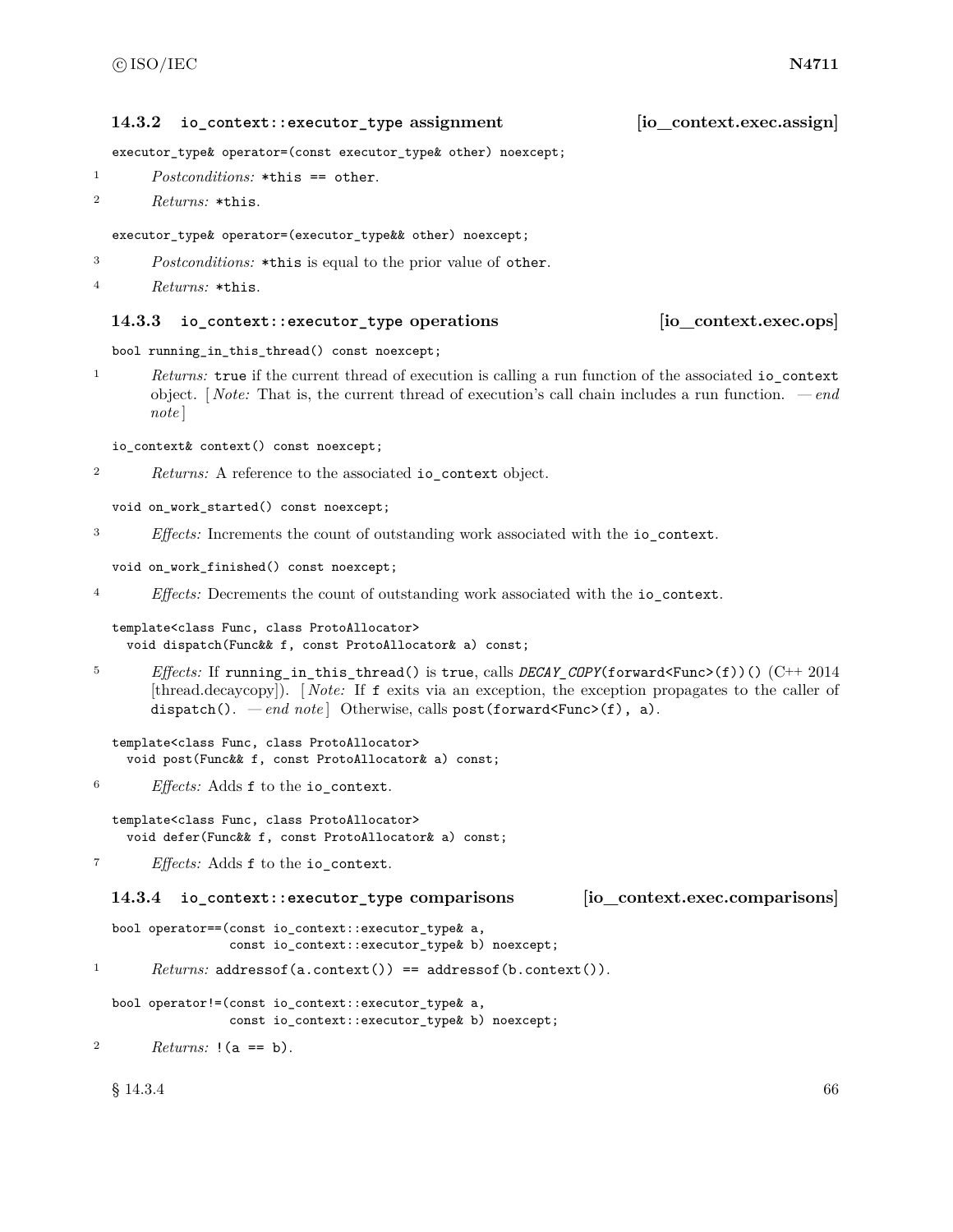# **15 Timers [timer]**

- <sup>1</sup> This clause defines components for performing timer operations.
- <sup>2</sup> [*Example:* Performing a synchronous wait operation on a timer:

```
io_context c;
steady_timer t(c);
t.expires_after(seconds(5));
t.wait();
```
*— end example* ]

<sup>3</sup> [*Example:* Performing an asynchronous wait operation on a timer:

```
void handler(error code ec) { ... }
...
io_context c;
steady_timer t(c);
t.expires_after(seconds(5));
t.async_wait(handler);
c.run();
```
*— end example* ]

### **15.1 Header <experimental/timer> synopsis [timer.synop]**

```
#include <chrono>
```

```
namespace std {
namespace experimental {
namespace net {
inline namespace v1 {
  template<class Clock> struct wait_traits;
  template<class Clock, class WaitTraits = wait_traits<Clock>>
    class basic_waitable_timer;
  using system_timer = basic_waitable_timer<chrono::system_clock>;
  using steady_timer = basic_waitable_timer<chrono::steady_clock>;
  using high_resolution_timer = basic_waitable_timer<chrono::high_resolution_clock>;
} // inline namespace v1
} // namespace net
```
- } *// namespace experimental*
- } *// namespace std*

# **15.2 Requirements** [timer.reqmts]

### <span id="page-73-0"></span>**15.2.1** Wait traits requirements **in the interval interval interval in the interval interval interval interval in the interval interval interval interval interval interval interval interval interval interval interval inte**

<sup>1</sup> The basic\_waitable\_timer template uses wait traits to allow programs to customize wait and async\_wait behavior. [ *Note:* Possible uses of wait traits include: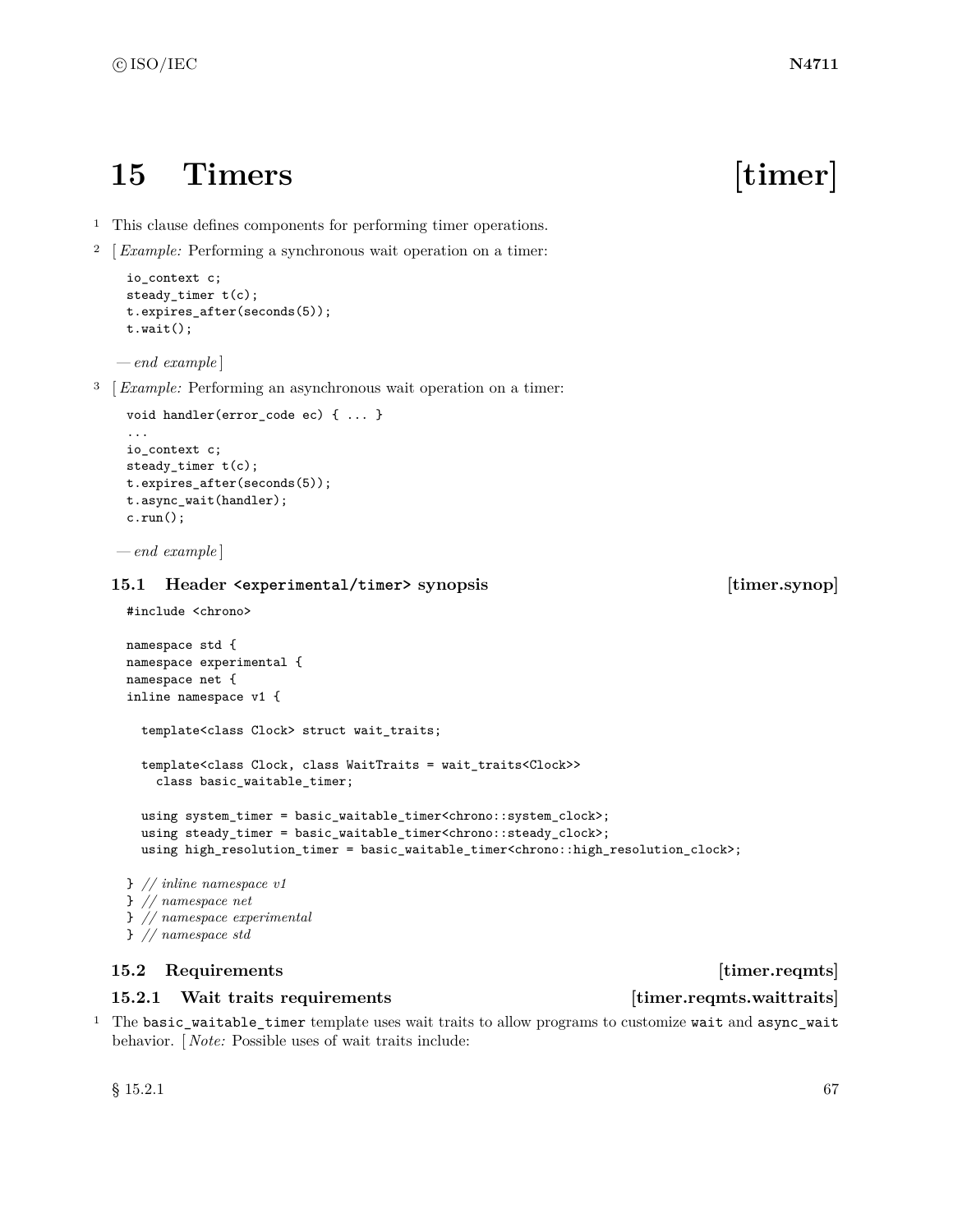- $(1.1)$  To enable timers based on non-realtime clocks.
- (1.2) Determining how quickly wallclock-based timers respond to system time changes.
- (1.3) Correcting for errors or rounding timeouts to boundaries.
- $(1.4)$  Preventing duration overflow. That is, a program may set a timer's expiry e to be Clock::max() (meaning never reached) or Clock::min() (meaning always in the past). As a result, computing the duration until timer expiry as  $e - \text{Clock}: \text{now}()$  may cause overflow.

*— end note* ]

- <sup>2</sup> For a type Clock meeting the Clock requirements  $(C++ 2014$  [time.clock.req]), a type X meets the WaitTraits requirements if it satisfies the requirements listed below.
- <sup>3</sup> In Table [11,](#page-74-0) t denotes a (possibly const) value of type Clock::time\_point; and d denotes a (possibly const) value of type Clock::duration.

<span id="page-74-0"></span>

| expression                 | return type    | assertion/note pre/post-condition               |
|----------------------------|----------------|-------------------------------------------------|
| $X:$ : to_wait_duration(d) | Clock:duration | Returns a Clock:: duration value to be used     |
|                            |                | in a wait or async_wait operation. $[Note:$     |
|                            |                | The return value is typically representative of |
|                            |                | the duration <b>d</b> . $\,- end \; note$       |
| $X:$ : to wait duration(t) | Clock:duration | Returns a Clock:: duration value to be used     |
|                            |                | in a wait or async_wait operation. $[Note:$     |
|                            |                | The return value is typically representative of |
|                            |                | the duration from Clock::now() until the        |
|                            |                | time point <b>t</b> . $-\text{end note}$        |

 $Table 11 - WaitTraits requirements$ 

### **15.3 Class template wait\_traits [timer.waittraits]**

```
namespace std {
namespace experimental {
namespace net {
inline namespace v1 {
  template<class Clock>
 struct wait_traits
  {
    static typename Clock::duration to_wait_duration(
      const typename Clock::duration& d);
    static typename Clock::duration to_wait_duration(
      const typename Clock::time_point& t);
  };
} // inline namespace v1
} // namespace net
} // namespace experimental
} // namespace std
```
<sup>1</sup> Class template wait\_traits satisfies the WaitTraits [\(15.2.1\)](#page-73-0) type requirements. Template argument Clock is a type meeting the Clock requirements  $(C^{++} 2014$  [time.clock.req]).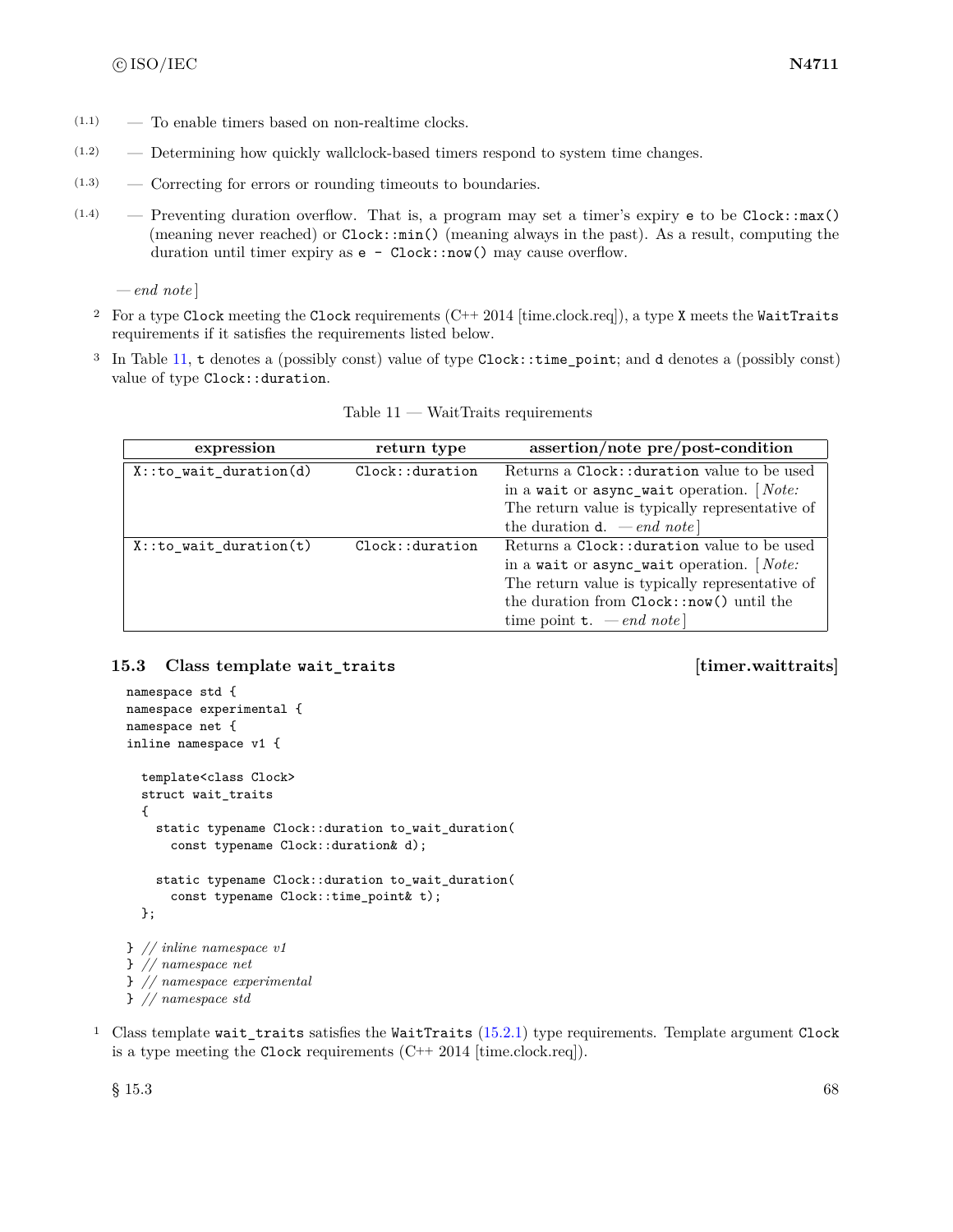```
static typename Clock::duration to wait duration(
```

```
const typename Clock::duration& d);
```

```
2 Returns: d.
```

```
static typename Clock::duration to_wait_duration(
  const typename Clock::time_point& t);
```
3 *Returns:* Let now be Clock::now(). If now + Clock::duration::max() is before t, Clock::duration::max(); if now + Clock::duration::min() is after t, Clock::duration::min(); otherwise,  $t - now.$ 

### **15.4 Class template basic\_waitable\_timer [timer.waitable]**

```
namespace std {
namespace experimental {
namespace net {
inline namespace v1 {
  template<class Clock, class WaitTraits = wait_traits<Clock>>
  class basic_waitable_timer
  {
  public:
    // types:
    using executor_type = io_context::executor_type;
    using clock_type = Clock;
    using duration = typename clock_type::duration;
    using time_point = typename clock_type::time_point;
    using traits_type = WaitTraits;
    // 15.4.1, construct / copy / destroy:
    explicit basic_waitable_timer(io_context& ctx);
    basic_waitable_timer(io_context& ctx, const time_point& t);
    basic_waitable_timer(io_context& ctx, const duration& d);
    basic_waitable_timer(const basic_waitable_timer&) = delete;
    basic_waitable_timer(basic_waitable_timer&& rhs);
    ~basic_waitable_timer();
    basic_waitable_timer& operator=(const basic_waitable_timer&) = delete;
    basic_waitable_timer& operator=(basic_waitable_timer&& rhs);
    // 15.4.4, basic_waitable_timer operations:
    executor_type get_executor() noexcept;
    size_t cancel();
    size_t cancel_one();
    time_point expiry() const;
    size_t expires_at(const time_point& t);
    size_t expires_after(const duration& d);
    void wait();
    void wait(error_code& ec);
```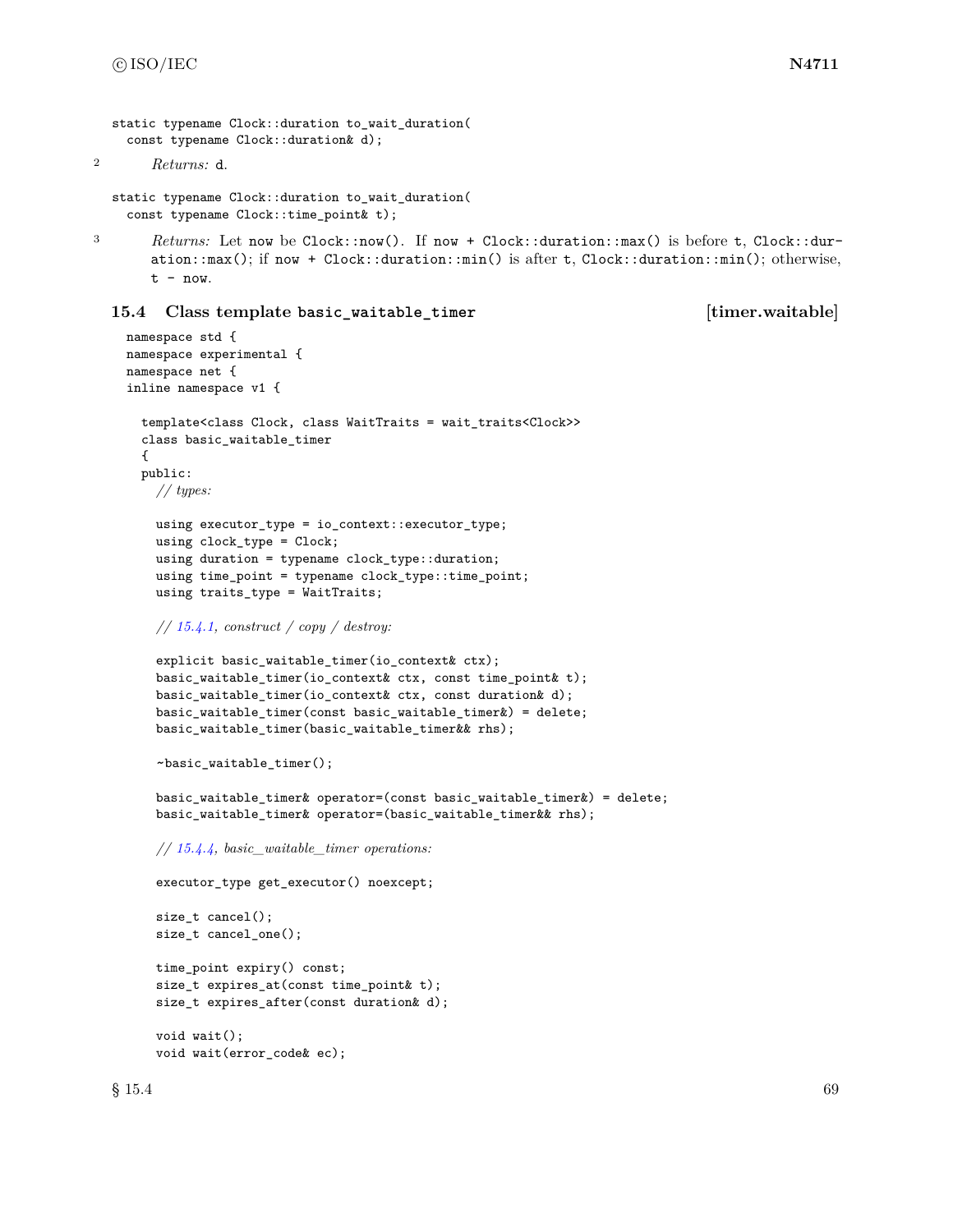```
template<class CompletionToken>
      DEDUCED async_wait(CompletionToken&& token);
  };
} // inline namespace v1
```

```
} // namespace net
```
} *// namespace experimental*

```
} // namespace std
```
<sup>1</sup> Instances of class template basic\_waitable\_timer meet the requirements of Destructible  $(C^{++} 2014)$ [destructible]), MoveConstructible (C++ 2014 [moveconstructible]), and MoveAssignable (C++ 2014 [moveassignable]).

## <span id="page-76-0"></span>**15.4.1 basic\_waitable\_timer constructors [timer.waitable.cons]**

explicit basic\_waitable\_timer(io\_context& ctx);

<sup>1</sup> *Effects:* Equivalent to basic\_waitable\_timer(ctx, time\_point()).

basic\_waitable\_timer(io\_context& ctx, const time\_point& t);

```
2 Postconditions:
```

```
(2.1) - get_executor() == ctx.get_executor().
```

```
(2.2) - expiry() == t.
```
basic\_waitable\_timer(io\_context& ctx, const duration& d);

- <sup>3</sup> *Effects:* Sets the expiry time as if by calling expires\_after(d).
- <sup>4</sup> *Postconditions:* get\_executor() == ctx.get\_executor().

# basic\_waitable\_timer(basic\_waitable\_timer&& rhs);

- <sup>5</sup> *Effects:* Move constructs an object of class basic\_waitable\_timer<Clock, WaitTraits> that refers to the state originally represented by rhs.
- <sup>6</sup> *Postconditions:*

 $(6.1)$   $-$  get\_executor() == rhs.get\_executor().

- $(6.2)$  expiry() returns the same value as rhs.expiry() prior to the constructor invocation.
- $(6.3)$  rhs.expiry() == time\_point().

# **15.4.2 basic\_waitable\_timer destructor [timer.waitable.dtor]**

~basic\_waitable\_timer();

<sup>1</sup> *Effects:* Destroys the timer, canceling any asynchronous wait operations associated with the timer as if by calling cancel().

### **15.4.3 basic\_waitable\_timer assignment [timer.waitable.assign]**

# basic\_waitable\_timer& operator=(basic\_waitable\_timer&& rhs);

- <sup>1</sup> *Effects:* Cancels any outstanding asynchronous operations associated with \*this as if by calling cancel(), then moves into \*this the state originally represented by rhs.
- <sup>2</sup> *Postconditions:*

 $\S 15.4.3$  70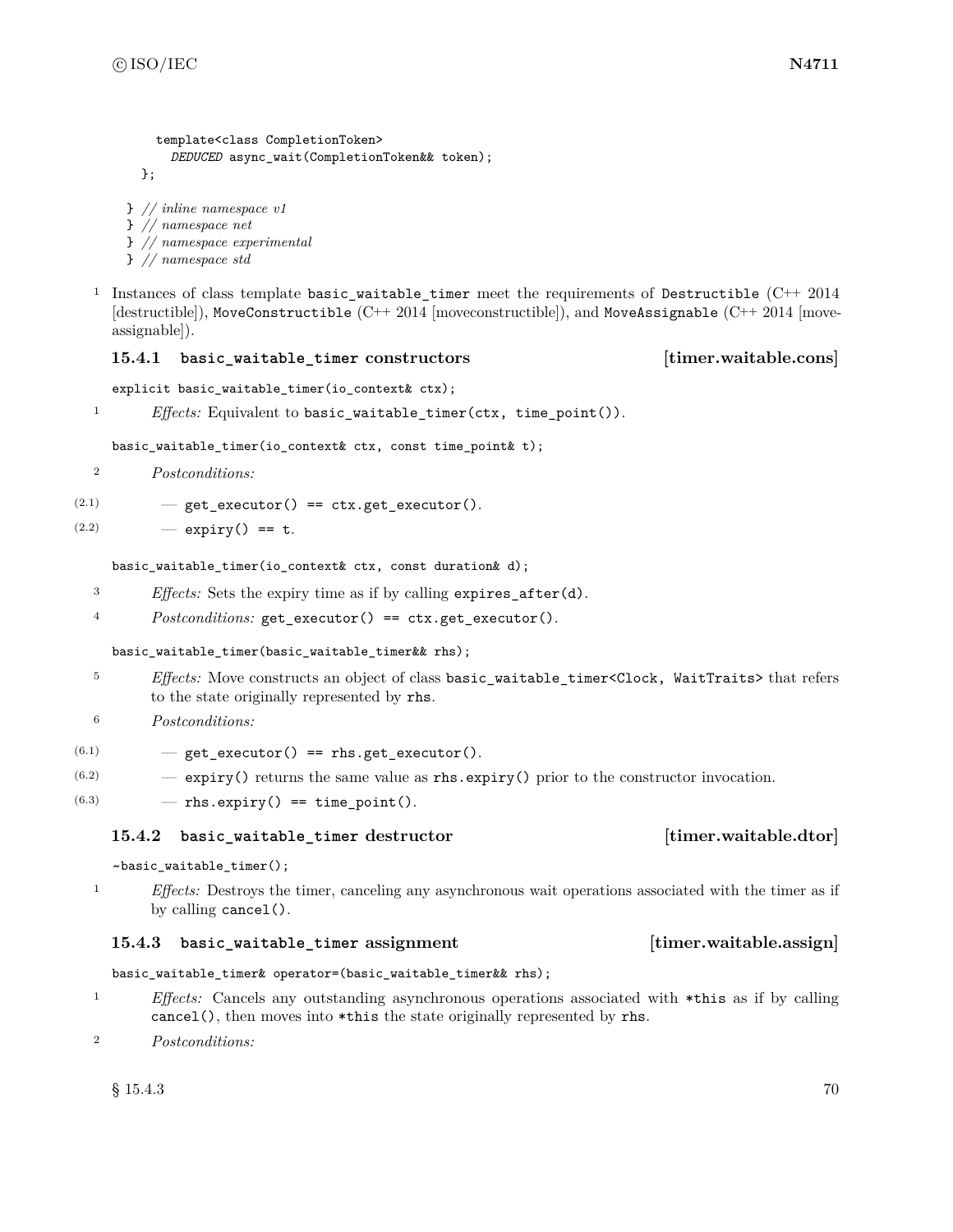$(2.1)$  – get executor() == rhs.get executor().

 $(2.2)$  – expiry() returns the same value as rhs.expiry() prior to the assignment.

 $(2.3)$   $-$  rhs.expiry() == time\_point().

```
3 Returns: *this.
```
### <span id="page-77-0"></span>**15.4.4 basic\_waitable\_timer operations [timer.waitable.ops]**

executor\_type get\_executor() noexcept;

<sup>1</sup> *Returns:* The associated executor.

size\_t cancel();

- <sup>2</sup> *Effects:* Causes any outstanding asynchronous wait operations to complete. Completion handlers for canceled operations are passed an error code ec such that ec == errc::operation\_canceled yields true.
- <sup>3</sup> *Returns:* The number of operations that were canceled.
- 4 *Remarks:* Does not block (C++ 2014 [defns.block]) the calling thread pending completion of the canceled operations.

size\_t cancel\_one();

- <sup>5</sup> *Effects:* Causes the outstanding asynchronous wait operation that was initiated first, if any, to complete as soon as possible. The completion handler for the canceled operation is passed an error code ec such that  $ec == error: operation can be called yields true.$
- <sup>6</sup> *Returns:* 1 if an operation was canceled, otherwise 0.
- <sup>7</sup> *Remarks:* Does not block (C++ 2014 [defns.block]) the calling thread pending completion of the canceled operation.

time\_point expiry() const;

8 *Returns:* The expiry time associated with the timer, as previously set using expires\_at() or expires\_after().

size\_t expires\_at(const time\_point& t);

- <sup>9</sup> *Effects:* Cancels outstanding asynchronous wait operations, as if by calling cancel(). Sets the expiry time associated with the timer.
- <sup>10</sup> *Returns:* The number of operations that were canceled.
- <sup>11</sup> *Postconditions:* expiry() == t.

size\_t expires\_after(const duration& d);

```
12 Returns: expires_at(clock_type::now() + d).
```
void wait(); void wait(error\_code& ec);

- <sup>13</sup> *Effects:* Establishes the postcondition as if by repeatedly blocking the calling thread (C++ 2014 [defns.block]) for the relative time produced by WaitTraits::to\_wait\_duration(expiry()).
- 14 *Postconditions:* ec || expiry() <= clock\_type::now().

template<class CompletionToken> *DEDUCED* async\_wait(CompletionToken&& token);

 $\S$  15.4.4 71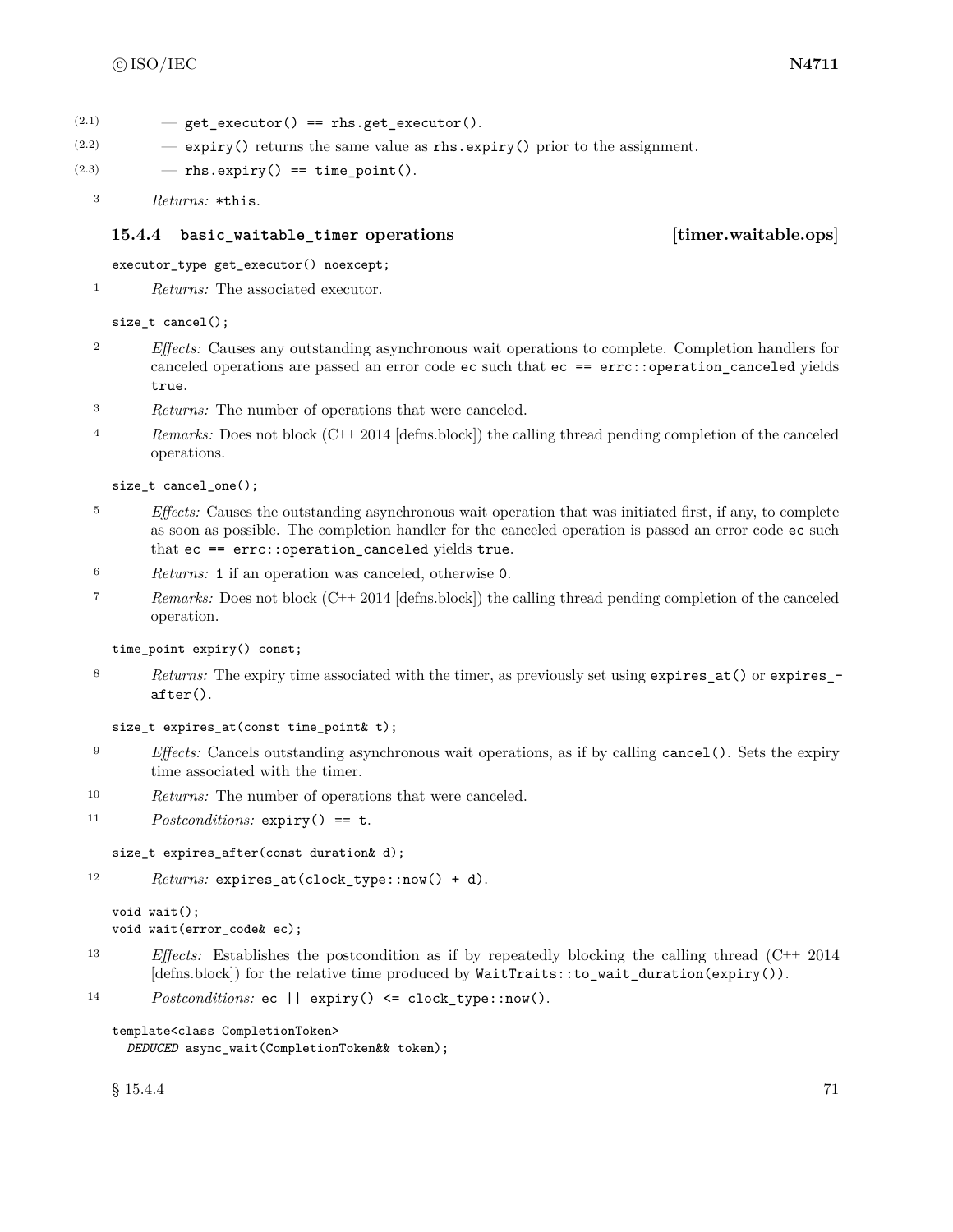- <sup>15</sup> *Completion signature:* void(error\_code ec).
- <sup>16</sup> *Effects:* Initiates an asynchronous wait operation to repeatedly wait for the relative time produced by  $WaitTrans::to\_wait\_duration(e),$  where e is a value of type time\_point such that e <= expiry(). The completion handler is submitted for execution only when the condition  $ec$  || expiry()  $\le$ clock\_type::now() yields true.
- <sup>17</sup> [ *Note:* To implement async\_wait, an io\_context object ctx may maintain a priority queue for each specialization of basic\_waitable\_timer<Clock, WaitTraits> for which a timer object was initialized with ctx. Only the time point e of the earliest outstanding expiry need be passed to WaitTraits::to\_wait\_duration(e). *— end note* ]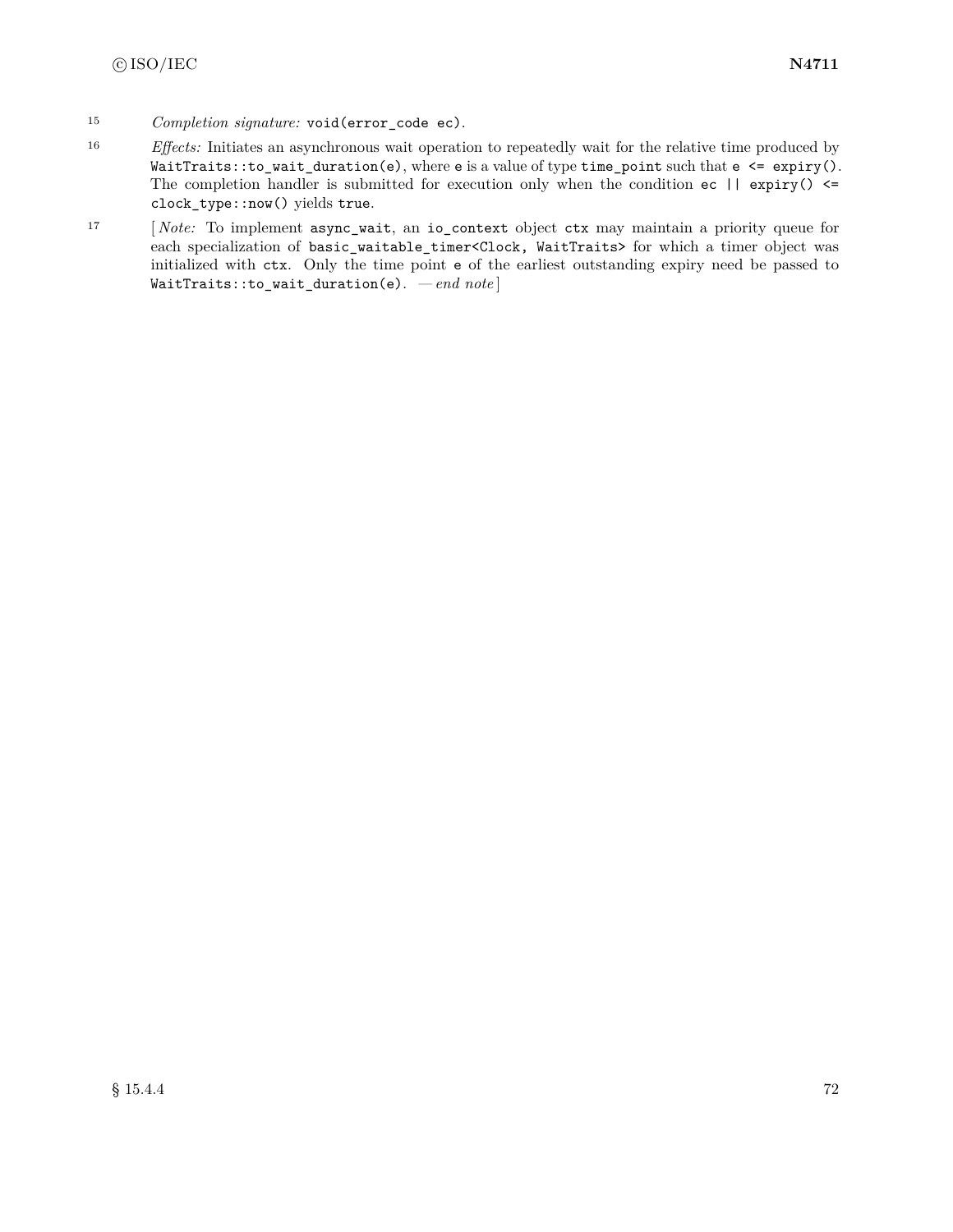# **16 Buffers [buffer]**

<span id="page-79-0"></span>**16.1 Header <experimental/buffer> synopsis [buffer.synop]** namespace std { namespace experimental { namespace net { inline namespace v1 { enum class stream\_errc { eof = *an implementation-defined non-zero value* , not\_found = *an implementation-defined non-zero value* }; const error\_category& stream\_category() noexcept; error\_code make\_error\_code(stream\_errc e) noexcept; error\_condition make\_error\_condition(stream\_errc e) noexcept; class mutable\_buffer; class const\_buffer; *// [16.6,](#page-91-0) buffer type traits:* template<class T> struct is\_mutable\_buffer\_sequence; template<class T> struct is\_const\_buffer\_sequence; template<class T> struct is\_dynamic\_buffer; template<class T> constexpr bool is\_mutable\_buffer\_sequence\_v = is\_mutable\_buffer\_sequence<T>::value; template<class T> constexpr bool is\_const\_buffer\_sequence\_v = is\_const\_buffer\_sequence<T>::value; template<class T> constexpr bool is\_dynamic\_buffer\_v = is\_dynamic\_buffer<T>::value;

### *// [16.7,](#page-91-1) buffer sequence access:*

```
const mutable_buffer* buffer_sequence_begin(const mutable_buffer& b) noexcept;
const const_buffer* buffer_sequence_begin(const const_buffer& b) noexcept;
const mutable_buffer* buffer_sequence_end(const mutable_buffer& b) noexcept;
const const_buffer* buffer_sequence_end(const const_buffer& b) noexcept;
template<class C> auto buffer_sequence_begin(C& c) noexcept -> decltype(c.begin());
template<class C> auto buffer_sequence_begin(const C& c) noexcept -> decltype(c.begin());
template<class C> auto buffer_sequence_end(C& c) noexcept -> decltype(c.end());
template<class C> auto buffer_sequence_end(const C& c) noexcept -> decltype(c.end());
```
*// [16.8,](#page-92-0) buffer size:*

template<class ConstBufferSequence> size\_t buffer\_size(const ConstBufferSequence& buffers) noexcept;

*// [16.9,](#page-92-1) buffer copy:*

 $\S$  16.1 73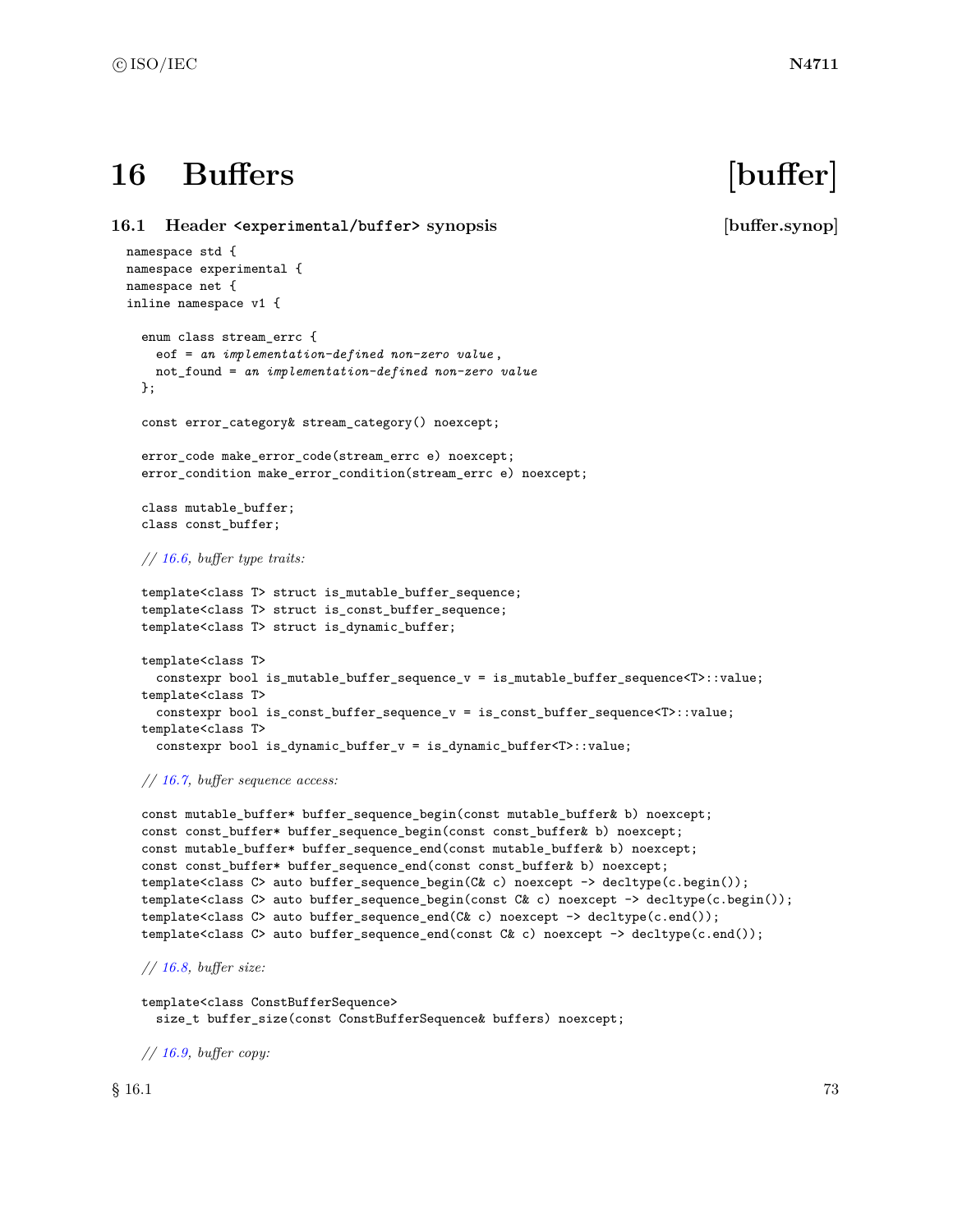```
template<class MutableBufferSequence, class ConstBufferSequence>
  size_t buffer_copy(const MutableBufferSequence& dest,
                     const ConstBufferSequence& source) noexcept;
template<class MutableBufferSequence, class ConstBufferSequence>
 size_t buffer_copy(const MutableBufferSequence& dest,
                     const ConstBufferSequence& source,
                     size_t max_size) noexcept;
```
### *// [16.10,](#page-92-2) buffer arithmetic:*

mutable\_buffer operator+(const mutable\_buffer& b, size\_t n) noexcept; mutable\_buffer operator+(size\_t n, const mutable\_buffer& b) noexcept; const\_buffer operator+(const const\_buffer&, size\_t n) noexcept; const\_buffer operator+(size\_t, const const\_buffer&) noexcept;

### *// [16.11,](#page-93-0) buffer creation:*

mutable\_buffer buffer(void\* p, size\_t n) noexcept; const\_buffer buffer(const void\* p, size\_t n) noexcept;

```
mutable_buffer buffer(const mutable_buffer& b) noexcept;
mutable_buffer buffer(const mutable_buffer& b, size_t n) noexcept;
const_buffer buffer(const const_buffer& b) noexcept;
const_buffer buffer(const const_buffer& b, size_t n) noexcept;
```

```
template<class T, size_t N>
  mutable_buffer buffer(T (&data)[N]) noexcept;
template<class T, size_t N>
  const_buffer buffer(const T (&data)[N]) noexcept;
template<class T, size_t N>
 mutable_buffer buffer(array<T, N>& data) noexcept;
template<class T, size_t N>
  const_buffer buffer(array<const T, N>& data) noexcept;
template<class T, size_t N>
  const_buffer buffer(const array<T, N>& data) noexcept;
template<class T, class Allocator>
  mutable_buffer buffer(vector<T, Allocator>& data) noexcept;
template<class T, class Allocator>
  const_buffer buffer(const vector<T, Allocator>& data) noexcept;
template<class CharT, class Traits, class Allocator>
  mutable_buffer buffer(basic_string<CharT, Traits, Allocator>& data) noexcept;
template<class CharT, class Traits, class Allocator>
  const_buffer buffer(const basic_string<CharT, Traits, Allocator>& data) noexcept;
template<class CharT, class Traits>
  const_buffer buffer(basic_string_view<CharT, Traits> data) noexcept;
template<class T, size_t N>
  mutable_buffer buffer(T (&data)[N], size_t n) noexcept;
template<class T, size_t N>
  const_buffer buffer(const T (&data)[N], size_t n) noexcept;
template<class T, size_t N>
  mutable_buffer buffer(array<T, N>& data, size_t n) noexcept;
template<class T, size_t N>
```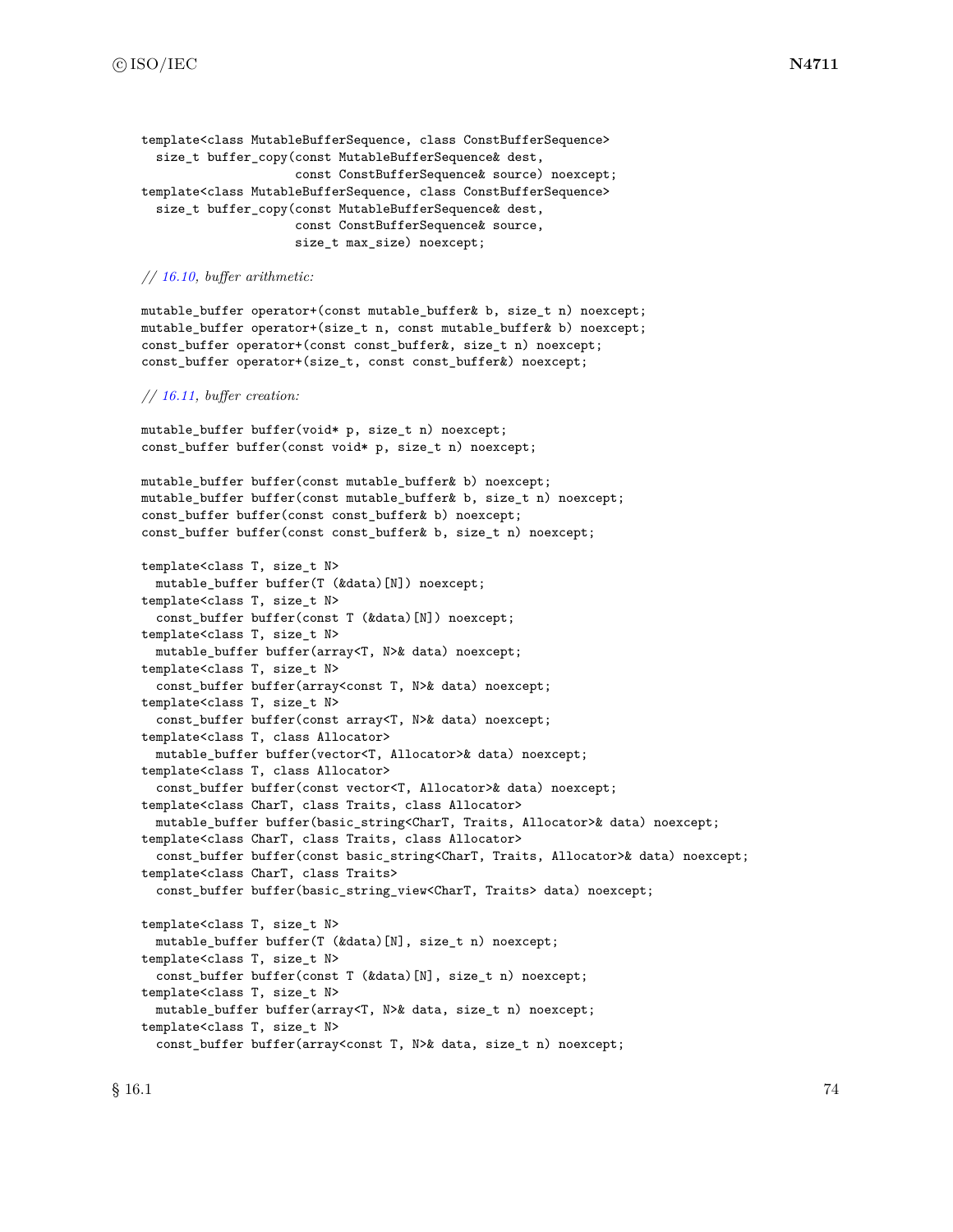```
template<class T, size_t N>
  const_buffer buffer(const array<T, N>& data, size_t n) noexcept;
template<class T, class Allocator>
 mutable_buffer buffer(vector<T, Allocator>& data, size_t n) noexcept;
template<class T, class Allocator>
  const_buffer buffer(const vector<T, Allocator>& data, size_t n) noexcept;
template<class CharT, class Traits, class Allocator>
 mutable_buffer buffer(basic_string<CharT, Traits, Allocator>& data,
                        size_t n) noexcept;
template<class CharT, class Traits, class Allocator>
  const_buffer buffer(const basic_string<CharT, Traits, Allocator>& data,
                      size_t n) noexcept;
template<class CharT, class Traits>
  const_buffer buffer(basic_string_view<CharT, Traits> data,
                      size_t n) noexcept;
template<class T, class Allocator>
  class dynamic_vector_buffer;
template<class CharT, class Traits, class Allocator>
  class dynamic_string_buffer;
// 16.14, dynamic buffer creation:
template<class T, class Allocator>
  dynamic_vector_buffer<T, Allocator>
  dynamic_buffer(vector<T, Allocator>& vec) noexcept;
template<class T, class Allocator>
  dynamic_vector_buffer<T, Allocator>
  dynamic_buffer(vector<T, Allocator>& vec, size_t n) noexcept;
template<class CharT, class Traits, class Allocator>
  dynamic_string_buffer<CharT, Traits, Allocator>
  dynamic_buffer(basic_string<CharT, Traits, Allocator>& str) noexcept;
template<class CharT, class Traits, class Allocator>
  dynamic_string_buffer<CharT, Traits, Allocator>
  dynamic_buffer(basic_string<CharT, Traits, Allocator>& str, size_t n) noexcept;
class transfer_all;
class transfer_at_least;
class transfer_exactly;
// 17.5, synchronous read operations:
template<class SyncReadStream, class MutableBufferSequence>
  size_t read(SyncReadStream& stream,
              const MutableBufferSequence& buffers);
template<class SyncReadStream, class MutableBufferSequence>
  size_t read(SyncReadStream& stream,
              const MutableBufferSequence& buffers, error_code& ec);
template<class SyncReadStream, class MutableBufferSequence,
  class CompletionCondition>
    size_t read(SyncReadStream& stream,
                const MutableBufferSequence& buffers,
                CompletionCondition completion_condition);
```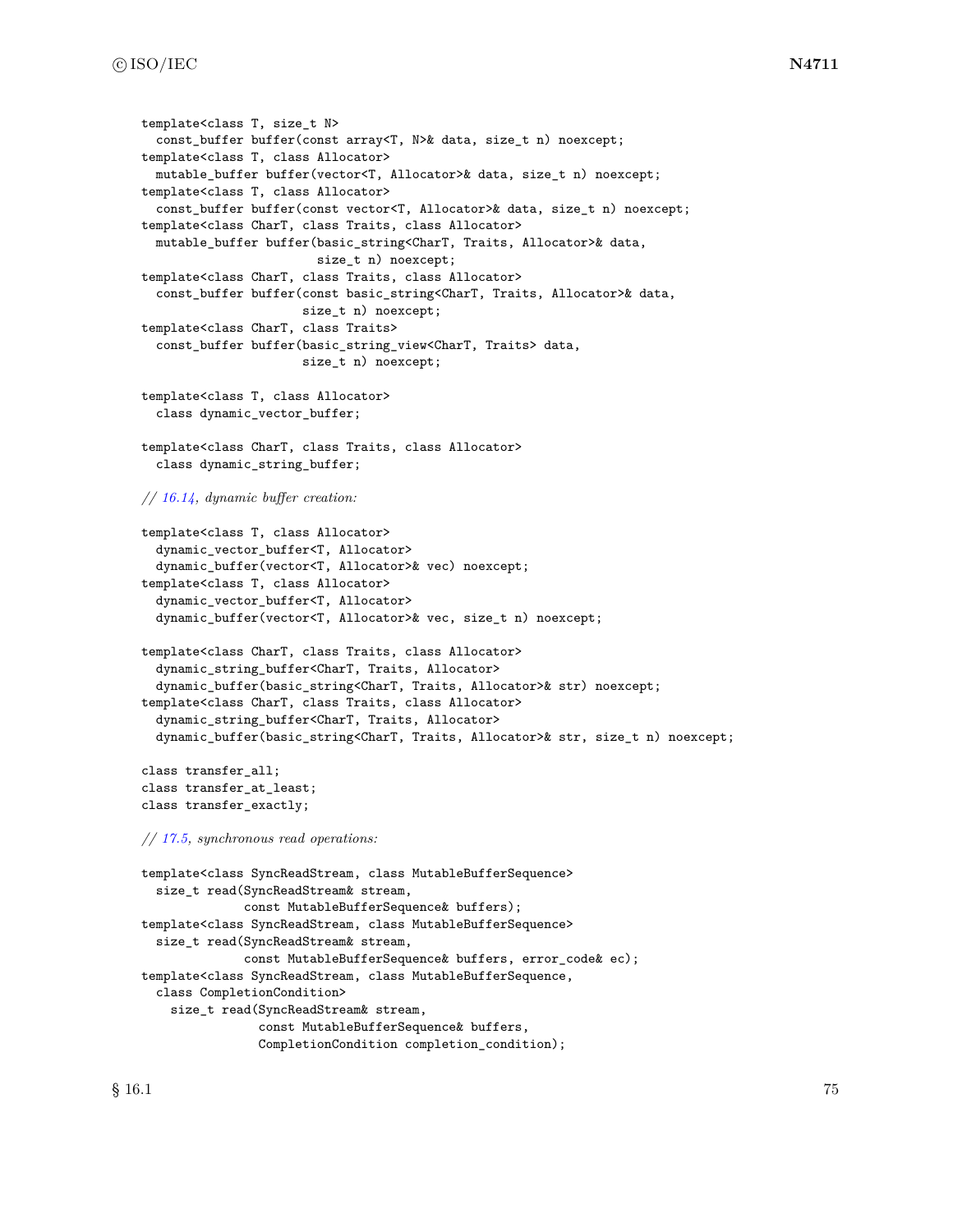```
template<class SyncReadStream, class MutableBufferSequence,
  class CompletionCondition>
    size_t read(SyncReadStream& stream,
                const MutableBufferSequence& buffers,
                CompletionCondition completion_condition,
                error code& ec);
template<class SyncReadStream, class DynamicBuffer>
  size_t read(SyncReadStream& stream, DynamicBuffer&& b);
template<class SyncReadStream, class DynamicBuffer>
  size_t read(SyncReadStream& stream, DynamicBuffer&& b, error_code& ec);
template<class SyncReadStream, class DynamicBuffer, class CompletionCondition>
  size_t read(SyncReadStream& stream, DynamicBuffer&& b,
              CompletionCondition completion_condition);
template<class SyncReadStream, class DynamicBuffer, class CompletionCondition>
  size_t read(SyncReadStream& stream, DynamicBuffer&& b,
              CompletionCondition completion_condition, error_code& ec);
// 17.6, asynchronous read operations:
template<class AsyncReadStream, class MutableBufferSequence,
  class CompletionToken>
    DEDUCED async_read(AsyncReadStream& stream,
                       const MutableBufferSequence& buffers,
```
CompletionToken&& token); template<class AsyncReadStream, class MutableBufferSequence, class CompletionCondition, class CompletionToken> *DEDUCED* async\_read(AsyncReadStream& stream, const MutableBufferSequence& buffers, CompletionCondition completion\_condition, CompletionToken&& token);

template<class AsyncReadStream, class DynamicBuffer, class CompletionToken> *DEDUCED* async\_read(AsyncReadStream& stream, DynamicBuffer&& b, CompletionToken&& token); template<class AsyncReadStream, class DynamicBuffer, class CompletionCondition, class CompletionToken> *DEDUCED* async\_read(AsyncReadStream& stream, DynamicBuffer&& b, CompletionCondition completion\_condition, CompletionToken&& token);

*// [17.7,](#page-106-0) synchronous write operations:*

```
template<class SyncWriteStream, class ConstBufferSequence>
 size_t write(SyncWriteStream& stream,
               const ConstBufferSequence& buffers);
template<class SyncWriteStream, class ConstBufferSequence>
  size_t write(SyncWriteStream& stream,
               const ConstBufferSequence& buffers, error_code& ec);
template<class SyncWriteStream, class ConstBufferSequence,
 class CompletionCondition>
    size_t write(SyncWriteStream& stream,
                 const ConstBufferSequence& buffers,
                 CompletionCondition completion_condition);
```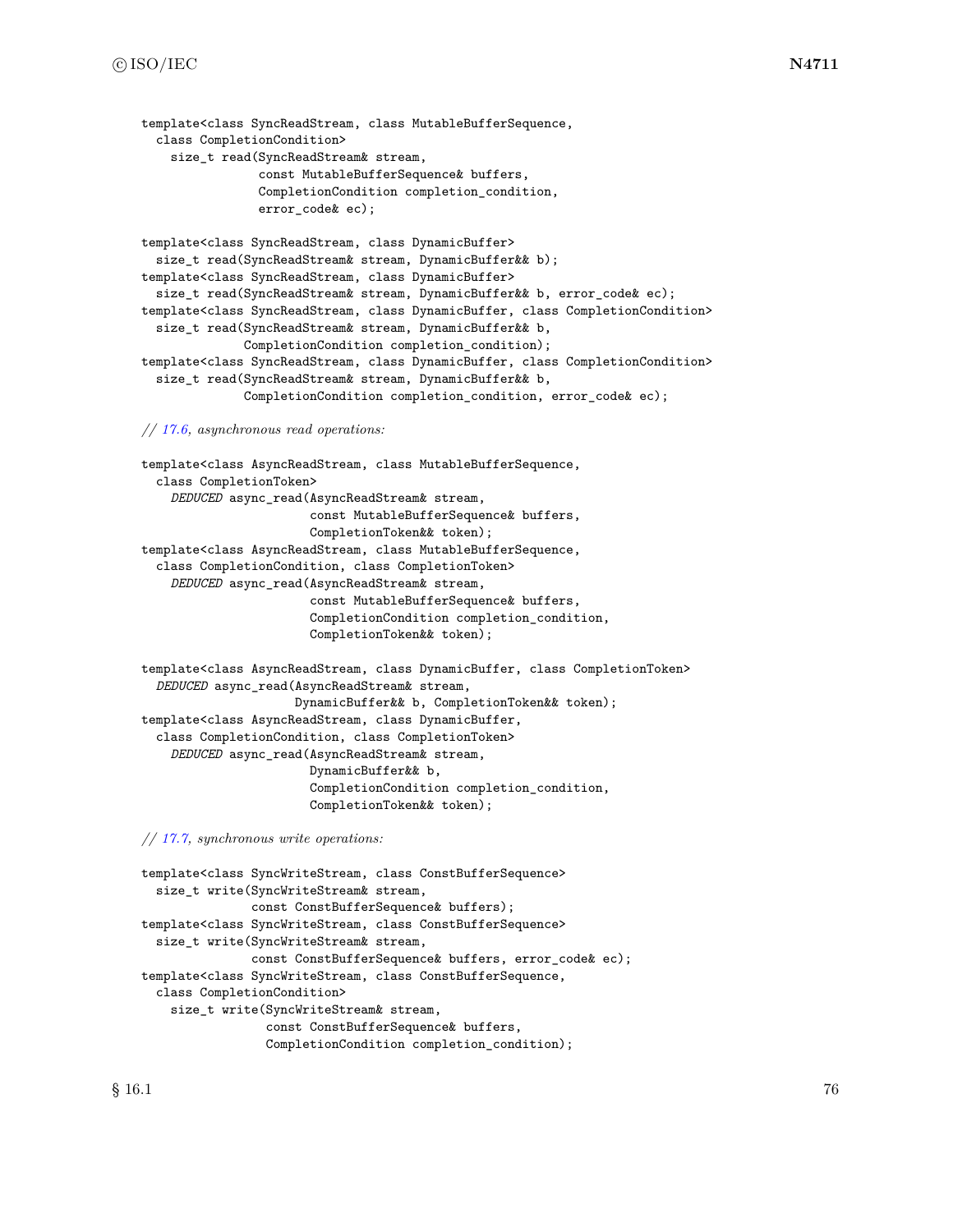```
template<class SyncWriteStream, class ConstBufferSequence,
 class CompletionCondition>
    size_t write(SyncWriteStream& stream,
                 const ConstBufferSequence& buffers,
                 CompletionCondition completion_condition,
                 error code& ec);
template<class SyncWriteStream, class DynamicBuffer>
 size_t write(SyncWriteStream& stream, DynamicBuffer&& b);
template<class SyncWriteStream, class DynamicBuffer>
  size_t write(SyncWriteStream& stream, DynamicBuffer&& b, error_code& ec);
template<class SyncWriteStream, class DynamicBuffer, class CompletionCondition>
  size_t write(SyncWriteStream& stream, DynamicBuffer&& b,
               CompletionCondition completion_condition);
template<class SyncWriteStream, class DynamicBuffer, class CompletionCondition>
  size_t write(SyncWriteStream& stream, DynamicBuffer&& b,
               CompletionCondition completion_condition, error_code& ec);
```
### *// [17.8,](#page-107-0) asynchronous write operations:*

```
template<class AsyncWriteStream, class ConstBufferSequence,
 class CompletionToken>
    DEDUCED async_write(AsyncWriteStream& stream,
                        const ConstBufferSequence& buffers,
                        CompletionToken&& token);
template<class AsyncWriteStream, class ConstBufferSequence,
  class CompletionCondition, class CompletionToken>
    DEDUCED async_write(AsyncWriteStream& stream,
                        const ConstBufferSequence& buffers,
                        CompletionCondition completion_condition,
                        CompletionToken&& token);
template<class AsyncWriteStream, class DynamicBuffer, class CompletionToken>
 DEDUCED async_write(AsyncWriteStream& stream,
                   DynamicBuffer&& b, CompletionToken&& token);
template<class AsyncWriteStream, class DynamicBuffer,
  class CompletionCondition, class CompletionToken>
    DEDUCED async_write(AsyncWriteStream& stream,
                        DynamicBuffer&& b,
                        CompletionCondition completion_condition,
                        CompletionToken&& token);
```
*// [17.9,](#page-109-0) synchronous delimited read operations:*

```
template<class SyncReadStream, class DynamicBuffer>
  size_t read_until(SyncReadStream& s, DynamicBuffer&& b, char delim);
template<class SyncReadStream, class DynamicBuffer>
  size_t read_until(SyncReadStream& s, DynamicBuffer&& b,
                    char delim, error_code& ec);
template<class SyncReadStream, class DynamicBuffer>
  size_t read_until(SyncReadStream& s, DynamicBuffer&& b, string_view delim);
template<class SyncReadStream, class DynamicBuffer>
  size_t read_until(SyncReadStream& s, DynamicBuffer&& b,
                    string_view delim, error_code& ec);
```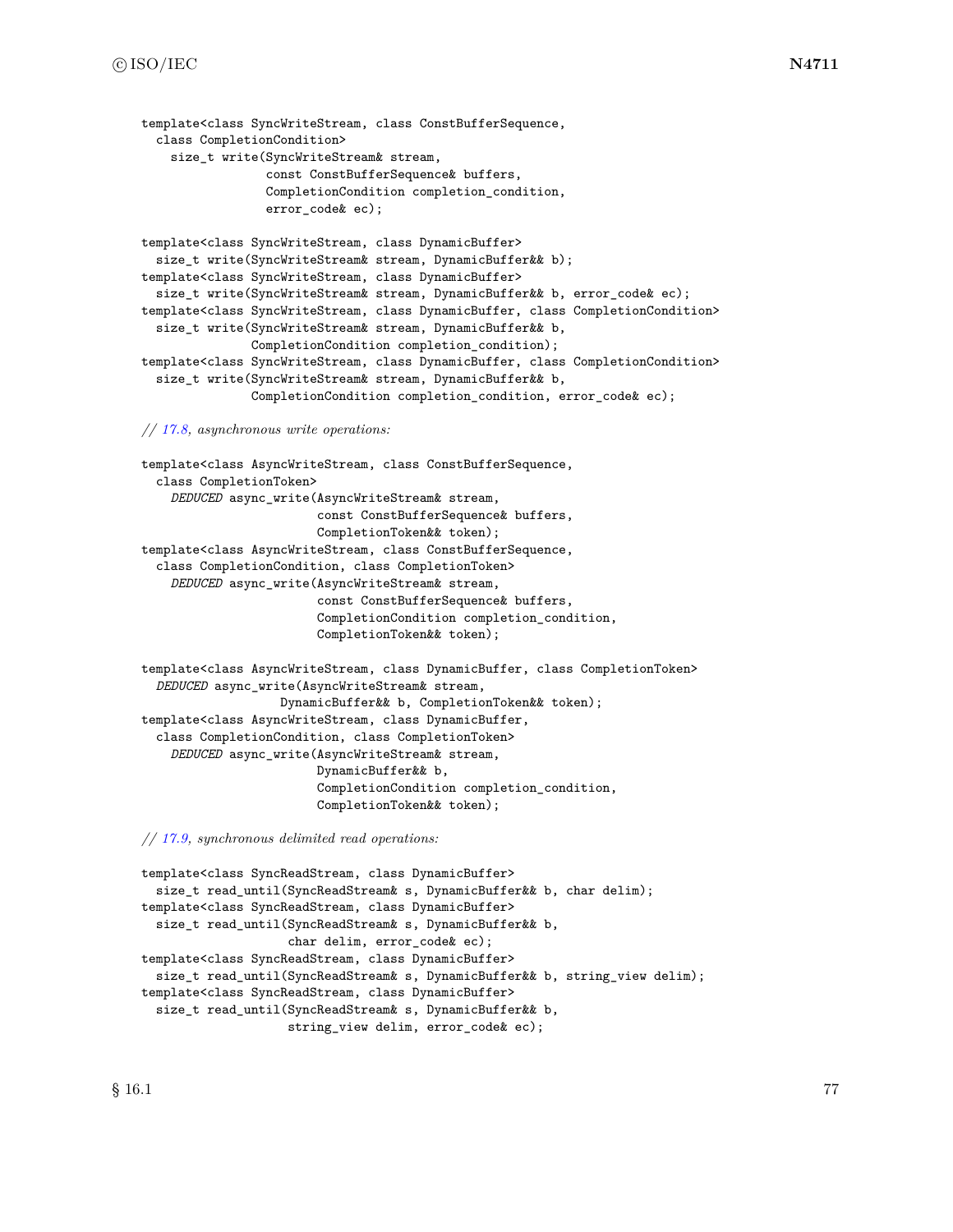*// [17.10,](#page-109-1) asynchronous delimited read operations:*

```
template<class AsyncReadStream, class DynamicBuffer, class CompletionToken>
    DEDUCED async_read_until(AsyncReadStream& s,
                             DynamicBuffer&& b, char delim,
                             CompletionToken&& token);
  template<class AsyncReadStream, class DynamicBuffer, class CompletionToken>
    DEDUCED async_read_until(AsyncReadStream& s,
                             DynamicBuffer&& b, string_view delim,
                             CompletionToken&& token);
} // inline namespace v1
} // namespace net
} // namespace experimental
  template<> struct is_error_code_enum<experimental::net::v1::stream_errc>
    : public true_type {};
```
} *// namespace std*

# **16.2 Requirements [buffer.reqmts]**

### <span id="page-84-0"></span>**16.2.1 Mutable buffer sequence requirements [buffer.reqmts.mutablebuffersequence]**

- <sup>1</sup> A *mutable buffer sequence* represents a set of memory regions that may be used to receive the output of an operation, such as the receive operation of a socket.
- <sup>2</sup> A type X meets the MutableBufferSequence requirements if it satisfies the requirements of Destructible  $(C^{++} 2014$  [destructible]) and CopyConstructible  $(C^{++} 2014$  [copyconstructible]), as well as the additional requirements listed in Table [12.](#page-85-0)
- <sup>3</sup> In Table [12,](#page-85-0) x denotes a (possibly const) value of type X, and u denotes an identifier.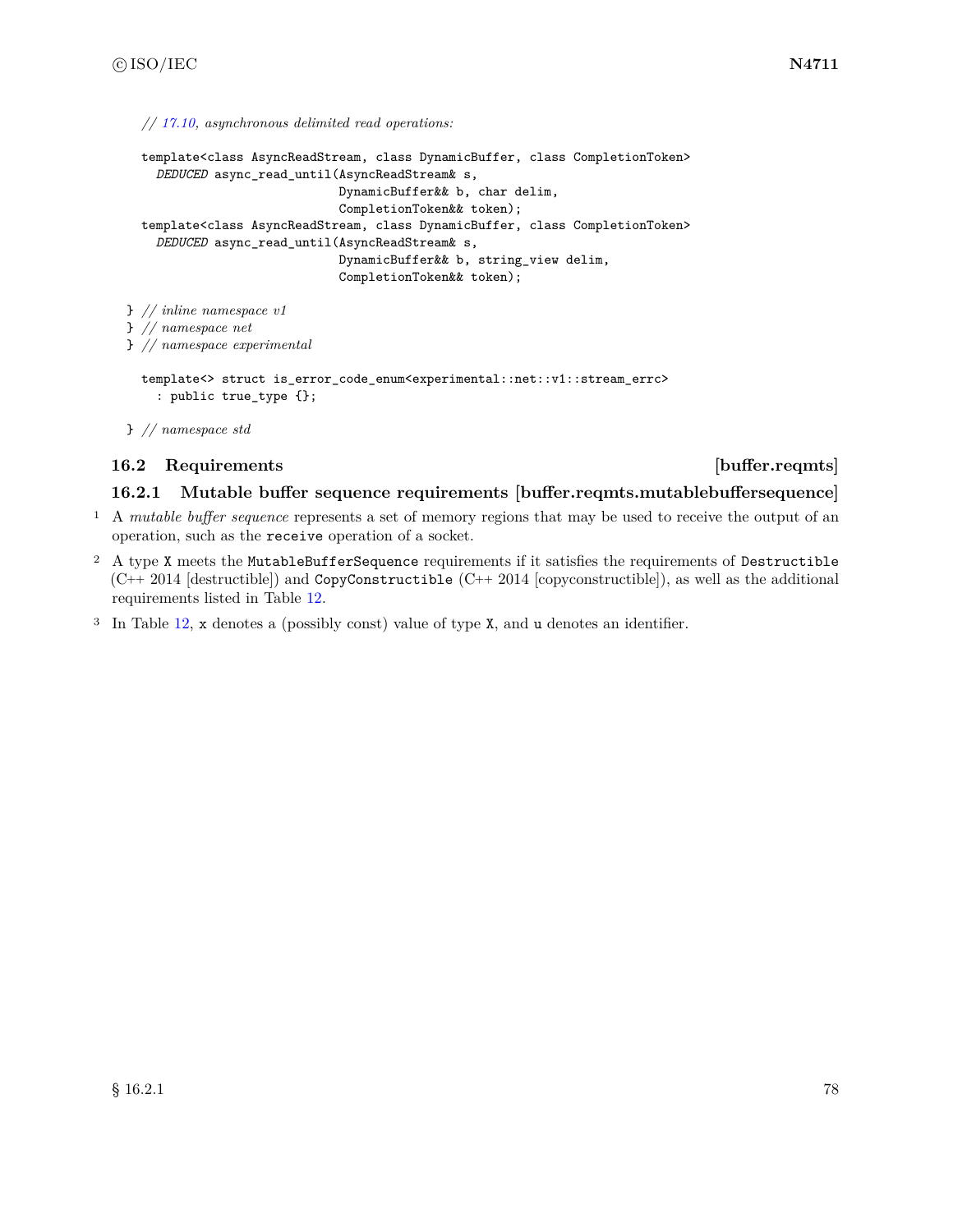<span id="page-85-0"></span>

| expression                                                             | return type                                                                                                                                                                                                                                                                                                                                                                   | assertion/note                                                                                                                                                                                                                                                                                                                                                                     |
|------------------------------------------------------------------------|-------------------------------------------------------------------------------------------------------------------------------------------------------------------------------------------------------------------------------------------------------------------------------------------------------------------------------------------------------------------------------|------------------------------------------------------------------------------------------------------------------------------------------------------------------------------------------------------------------------------------------------------------------------------------------------------------------------------------------------------------------------------------|
|                                                                        |                                                                                                                                                                                                                                                                                                                                                                               | pre/post-condition                                                                                                                                                                                                                                                                                                                                                                 |
| net::buffer_sequence_-<br>begin(x)<br>net::buffer_sequence_-<br>end(x) | An iterator type whose<br>reference type is<br>convertible to<br>mutable_buffer, and<br>which satisfies all the<br>requirements for<br>bidirectional iterators<br>$(C++ 2014)$<br>[bidirectional.iterators])<br>except that:<br>$-$ there is no<br>requirement that<br>operator-> is<br>provided, and<br>there is no<br>requirement that<br>reference be a<br>reference type. | For a dereferenceable iterator, no<br>increment, decrement, or dereference<br>operation, or conversion of the reference<br>type to mutable_buffer, shall exit via an<br>exception.                                                                                                                                                                                                 |
| X u(x);                                                                |                                                                                                                                                                                                                                                                                                                                                                               | post:<br>equal(<br>$net::buffer\_sequence\_begin(x)$ ,<br>$net::buffer\_sequence\_end(x)$ ,<br>net::buffer_sequence_begin(u),<br>net::buffer_sequence_end(u),<br>[] (const typename X::value_type& v1,<br>const typename X:: value_type& v2)<br>€<br>$mutable_buffer b1(v1);$<br>$mutable_buffer b2(v2);$<br>return $b1.data() == b2.data()$<br>&& b1.size() == $b2.size()$ ;<br>) |

| Table 12 | MutableBufferSequence requirements |  |
|----------|------------------------------------|--|
|          |                                    |  |

# <span id="page-85-1"></span>**16.2.2 Constant buffer sequence requirements [buffer.reqmts.constbuffersequence]**

- <sup>1</sup> A *constant buffer sequence* represents a set of memory regions that may be used as input to an operation, such as the send operation of a socket.
- <sup>2</sup> A type X meets the ConstBufferSequence requirements if it satisfies the requirements of Destructible (C++ 2014 [destructible]) and CopyConstructible (C++ 2014 [copyconstructible]), as well as the additional requirements listed in Table [13.](#page-86-0)
- <sup>3</sup> In Table [13,](#page-86-0) x denotes a (possibly const) value of type X, and u denotes an identifier.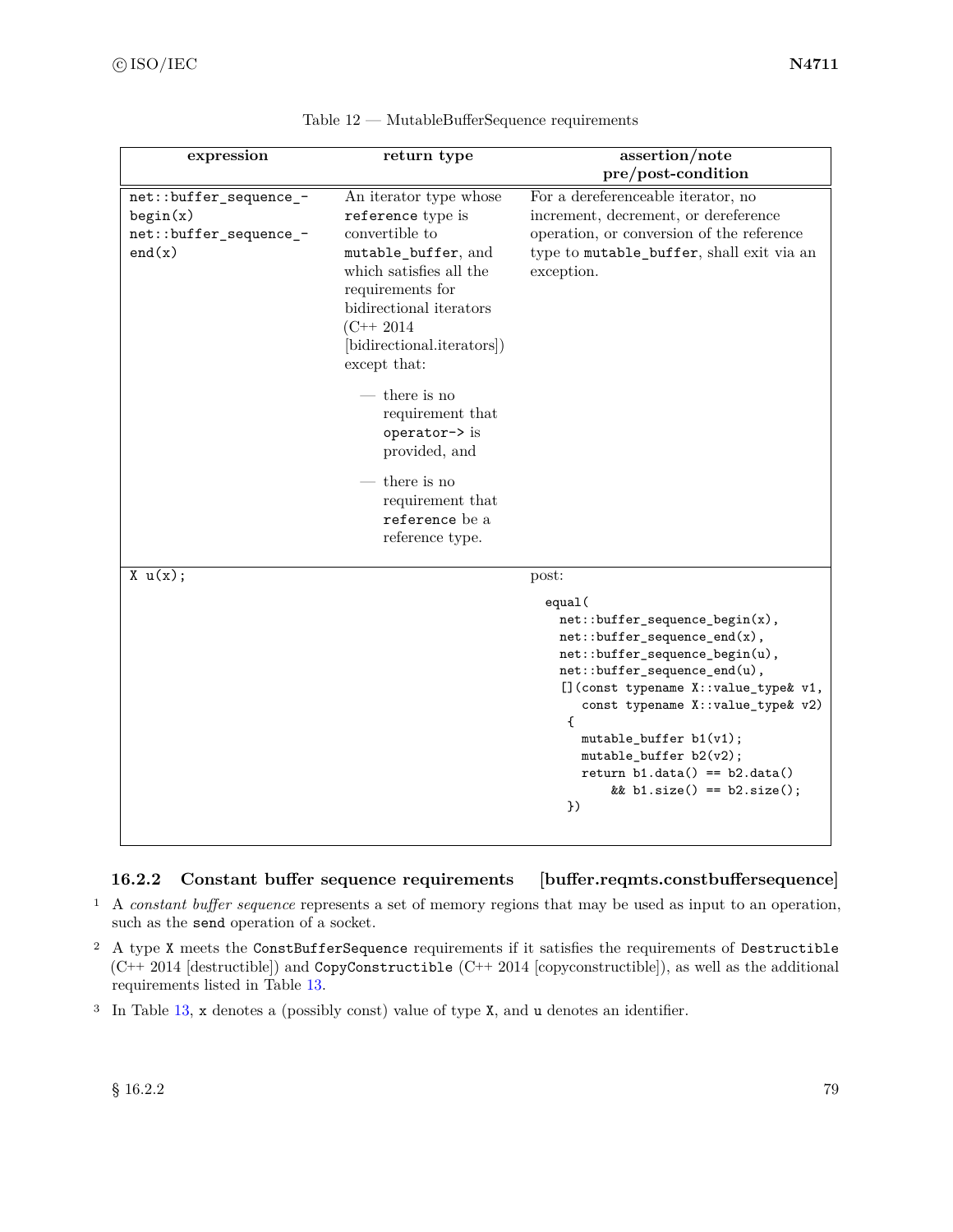<span id="page-86-0"></span>

| expression                                                             | return type                                                                                                                                                                                                                                                                                                                                                                     | assertion/note                                                                                                                                                                                                                                                                          |
|------------------------------------------------------------------------|---------------------------------------------------------------------------------------------------------------------------------------------------------------------------------------------------------------------------------------------------------------------------------------------------------------------------------------------------------------------------------|-----------------------------------------------------------------------------------------------------------------------------------------------------------------------------------------------------------------------------------------------------------------------------------------|
|                                                                        |                                                                                                                                                                                                                                                                                                                                                                                 | pre/post-condition                                                                                                                                                                                                                                                                      |
| net::buffer_sequence_-<br>begin(x)<br>net::buffer_sequence_-<br>end(x) | An iterator type whose<br>reference type is<br>convertible to<br>const_buffer, and<br>which satisfies all the<br>requirements for<br>bidirectional iterators<br>$(C++ 2014)$<br>[bidirectional.iterators])<br>except that:<br>$-$ there is no<br>requirement that<br>operator-> is<br>provided, and<br>$-$ there is no<br>requirement that<br>reference be a<br>reference type. | For a dereferenceable iterator, no<br>increment, decrement, or dereference<br>operation, or conversion of the reference<br>type to const_buffer, shall exit via an<br>exception.                                                                                                        |
| X u(x);                                                                |                                                                                                                                                                                                                                                                                                                                                                                 | post:<br>equal(<br>$net::buffer\_sequence\_begin(x)$ ,<br>$net::buffer\_sequence\_end(x)$ ,<br>net::buffer_sequence_begin(u),<br>net::buffer_sequence_end(u),<br>[] (const typename X:: value_type& v1,<br>const typename X:: value_type& v2)<br>$\mathbf{f}$<br>$const_buffer b1(v1);$ |
|                                                                        |                                                                                                                                                                                                                                                                                                                                                                                 | $const_buffer b2(v2);$<br>return $b1.data() == b2.data()$<br>&& b1.size() == $b2.size()$ ;<br>$\}$                                                                                                                                                                                      |

| $Table 13 — ConstBufferSequence requirements$ |  |
|-----------------------------------------------|--|
|-----------------------------------------------|--|

# **16.2.3 Buffer size [buffer.reqmts.size]**

- <sup>1</sup> Several places in this Technical Specification make unqualified calls to buffer\_size. The context in which these calls are evaluated shall ensure that a unary non-member function named buffer\_size is selected via overload resolution (C++ 2014 [over.match]) on a candidate set that includes:
- (1.1) the buffer\_size function template defined in  $\epsilon$ experimental/buffer> [\(16.1\)](#page-79-0) and
- (1.2) the lookup set produced by argument-dependent lookup (C++ 2014 [basic.lookup.argdep]).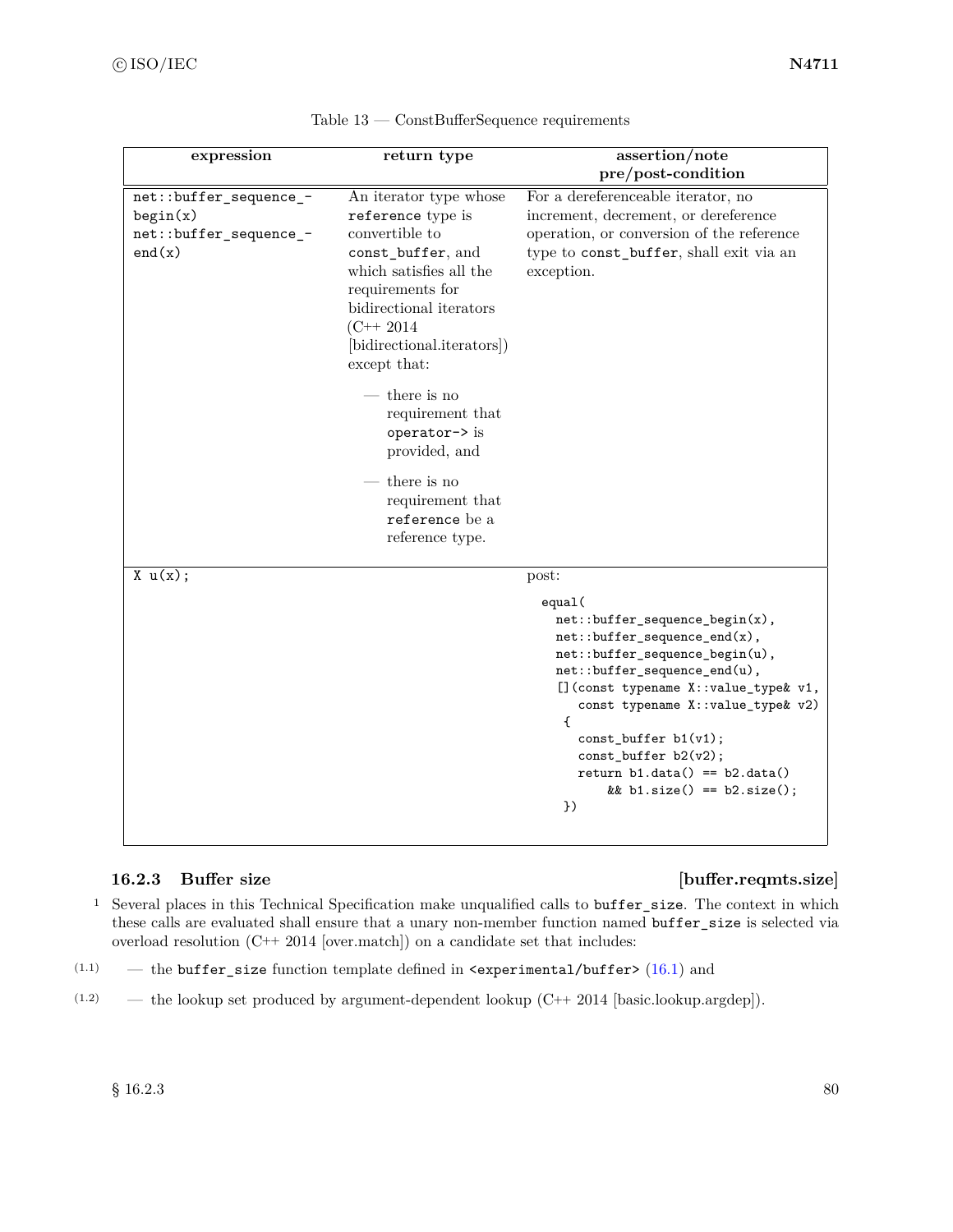# <span id="page-87-1"></span>**16.2.4 Dynamic buffer requirements [buffer.reqmts.dynamicbuffer]**

- <sup>1</sup> A *dynamic buffer* encapsulates memory storage that may be automatically resized as required, where the memory is divided into two regions: readable bytes followed by writable bytes. These memory regions are internal to the dynamic buffer, but direct access to the elements is provided to permit them to be efficiently used with I/O operations. [ *Note:* Such as the send or receive operations of a socket. The readable bytes would be used as the constant buffer sequence for send, and the writable bytes used as the mutable buffer sequence for  $\texttt{receive.}$  *-end note*] Data written to the writable bytes of a dynamic buffer object is appended to the readable bytes of the same object.
- <sup>2</sup> A type X meets the DynamicBuffer requirements if it satisfies the requirements of Destructible (C++ 2014  $[destructible]$  and MoveConstructible  $(C++ 2014$  [moveconstructible]), as well as the additional requirements listed in Table [14.](#page-87-0)
- <sup>3</sup> In Table [14,](#page-87-0) x denotes a value of type X, x1 denotes a (possibly const) value of type X, and n denotes a (possibly const) value of type size\_t.

<span id="page-87-0"></span>

| expression              | type                                                                   | assertion/note pre/post-conditions                                                                                                                                                                                                                                                                                                                   |
|-------------------------|------------------------------------------------------------------------|------------------------------------------------------------------------------------------------------------------------------------------------------------------------------------------------------------------------------------------------------------------------------------------------------------------------------------------------------|
| X::const_buffers_type   | type meeting<br>$ConstBufferSe-$<br>quence $(16.2.2)$<br>requirements. | This type represents the memory associated<br>with the readable bytes.                                                                                                                                                                                                                                                                               |
| X::mutable_buffers_type | type meeting<br>MutableBufferSe-<br>quence $(16.2.2)$<br>requirements. | This type represents the memory associated<br>with the writable bytes.                                                                                                                                                                                                                                                                               |
| x1.size()               | size_t                                                                 | Returns the number of readable bytes.                                                                                                                                                                                                                                                                                                                |
| x1.max size()           | size t                                                                 | Returns the maximum number of bytes, both<br>readable and writable, that can be held by x1.                                                                                                                                                                                                                                                          |
| x1.capacity()           | size_t                                                                 | Returns the maximum number of bytes, both<br>readable and writable, that can be held by x1<br>without requiring reallocation.                                                                                                                                                                                                                        |
| x1.data()               | $X:const$ -<br>buffers_type                                            | Returns a constant buffer sequence u that<br>represents the readable bytes, and where<br>$buffer\_size(u) == size().$                                                                                                                                                                                                                                |
| $x.$ prepare $(n)$      | $X:$ : mutable_-<br>buffers_type                                       | Returns a mutable buffer sequence u<br>representing the writable bytes, and where<br>$buffer\_size(u) == n$ . The dynamic buffer<br>reallocates memory as required. All constant<br>or mutable buffer sequences previously<br>obtained using data() or prepare() are<br>invalidated.<br>Throws: length_error if size() + n exceeds<br>$max_size()$ . |

| $Table 14 - DynamicBuffer requirements$ |  |
|-----------------------------------------|--|
|                                         |  |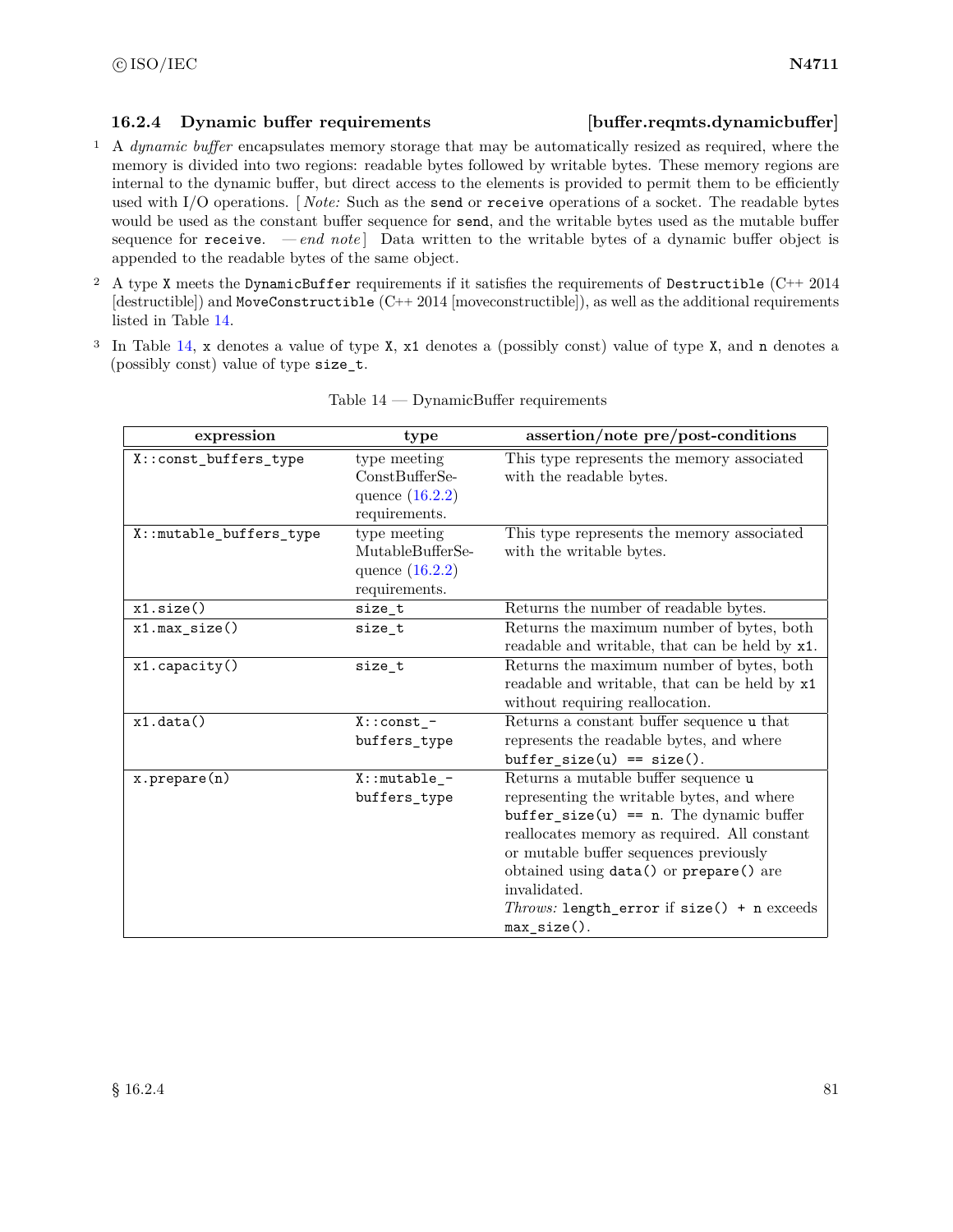| expression            | type | assertion/note pre/post-conditions                 |
|-----------------------|------|----------------------------------------------------|
| $x.$ commit $(n)$     |      | Appends n bytes from the start of the writable     |
|                       |      | bytes to the end of the readable bytes. The        |
|                       |      | remainder of the writable bytes are discarded.     |
|                       |      | If <b>n</b> is greater than the number of writable |
|                       |      | bytes, all writable bytes are appended to the      |
|                       |      | readable bytes. All constant or mutable buffer     |
|                       |      | sequences previously obtained using data() or      |
|                       |      | prepare() are invalidated.                         |
| $x.\text{consume}(n)$ |      | Removes n bytes from beginning of the              |
|                       |      | readable bytes. If <b>n</b> is greater than the    |
|                       |      | number of readable bytes, all readable bytes       |
|                       |      | are removed. All constant or mutable buffer        |
|                       |      | sequences previously obtained using data() or      |
|                       |      | prepare() are invalidated.                         |

# Table 14 — DynamicBuffer requirements (continued)

# <span id="page-88-0"></span>**16.2.5 Requirements on read and write operations [buffer.reqmts.read.write]**

### <sup>1</sup> A *read operation* is an operation that reads data into a mutable buffer sequence argument of a type meeting MutableBufferSequence [\(16.2.1\)](#page-84-0) requirements. The mutable buffer sequence specifies memory where the data should be placed. A read operation shall always fill a buffer in the sequence completely before proceeding to the next.

- <sup>2</sup> A *write operation* is an operation that writes data from a constant buffer sequence argument of a type meeting ConstBufferSequence [\(16.2.2\)](#page-85-1) requirements. The constant buffer sequence specifies memory where the data to be written is located. A write operation shall always write a buffer in the sequence completely before proceeding to the next.
- <sup>3</sup> If a read or write operation is also an asynchronous operation [\(13.2.7\)](#page-30-0), the operation shall maintain one or more copies of the buffer sequence until such time as the operation no longer requires access to the memory specified by the buffers in the sequence. The program shall ensure the memory remains valid until:
- (3.1) the last copy of the buffer sequence is destroyed, or
- (3.2) the completion handler for the asynchronous operation is invoked,

whichever comes first.

# **16.3 Error codes [buffer.err]**

const error\_category& stream\_category() noexcept;

- <sup>1</sup> *Returns:* A reference to an object of a type derived from class error\_category. All calls to this function return references to the same object.
- <sup>2</sup> The object's default\_error\_condition and equivalent virtual functions behave as specified for the class error\_category. The object's name virtual function returns a pointer to the string "stream".

error\_code make\_error\_code(stream\_errc e) noexcept;

```
3 Returns: error_code(static_cast<int>(e), stream_category()).
```
error\_condition make\_error\_condition(stream\_errc e) noexcept;

4 *Returns:* error\_condition(static\_cast<int>(e), stream\_category()).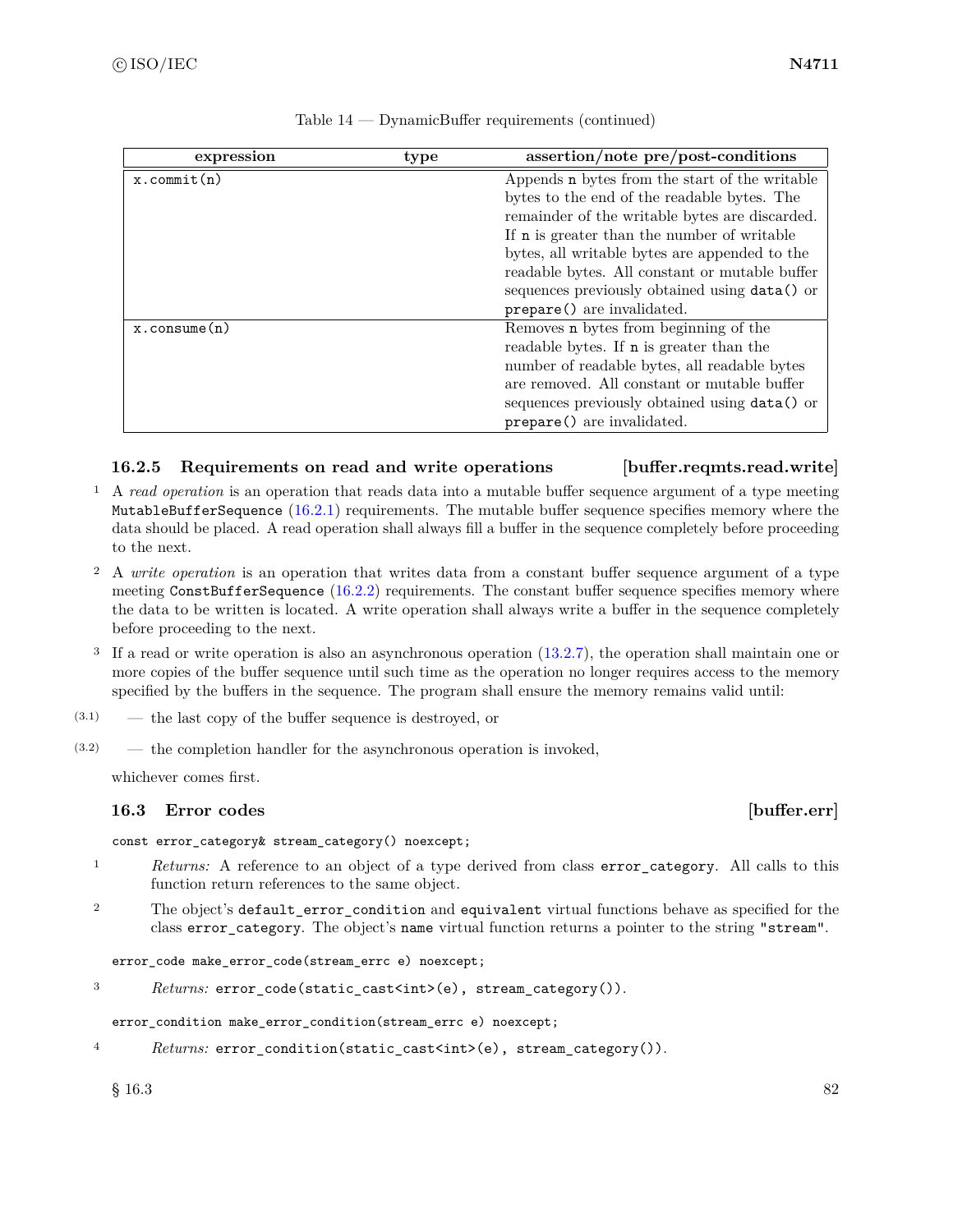### **16.4 Class mutable\_buffer [buffer.mutable]**

```
namespace std {
namespace experimental {
namespace net {
inline namespace v1 {
  class mutable_buffer
  {
  public:
    // constructors:
    mutable_buffer() noexcept;
    mutable_buffer(void* p, size_t n) noexcept;
    // members:
    void* data() const noexcept;
    size_t size() const noexcept;
    mutable_buffer& operator+=(size_t n) noexcept;
  private:
    void* data_; // exposition only
    size_t size_; // exposition only
  };
} // inline namespace v1
} // namespace net
} // namespace experimental
} // namespace std
```
<sup>1</sup> The mutable\_buffer class satisfies the requirements of MutableBufferSequence  $(16.2.1)$ , DefaultConstructible  $(C^{++} 2014$  [defaultconstructible]), and CopyAssignable  $(C^{++} 2014$  [copyassignable]).

mutable\_buffer() noexcept;

```
Postconditions: data == nullptr and size_ == 0.
```
mutable\_buffer(void\* p, size\_t n) noexcept;

```
3 Postconditions: data_ == p and size_ == n.
```
void\* data() const noexcept;

```
4 Returns: data_.
```
size\_t size() const noexcept;

```
5 Returns: size_.
```
mutable\_buffer& operator+=(size\_t n) noexcept;

- <sup>6</sup> *Effects:* Sets data\_ to static\_cast<char\*>(data\_) + min(n, size\_), and then size\_ to size\_  $min(n, size_{})$ .
- <sup>7</sup> *Returns:* \*this.
	- **16.5 Class const\_buffer [buffer.const]**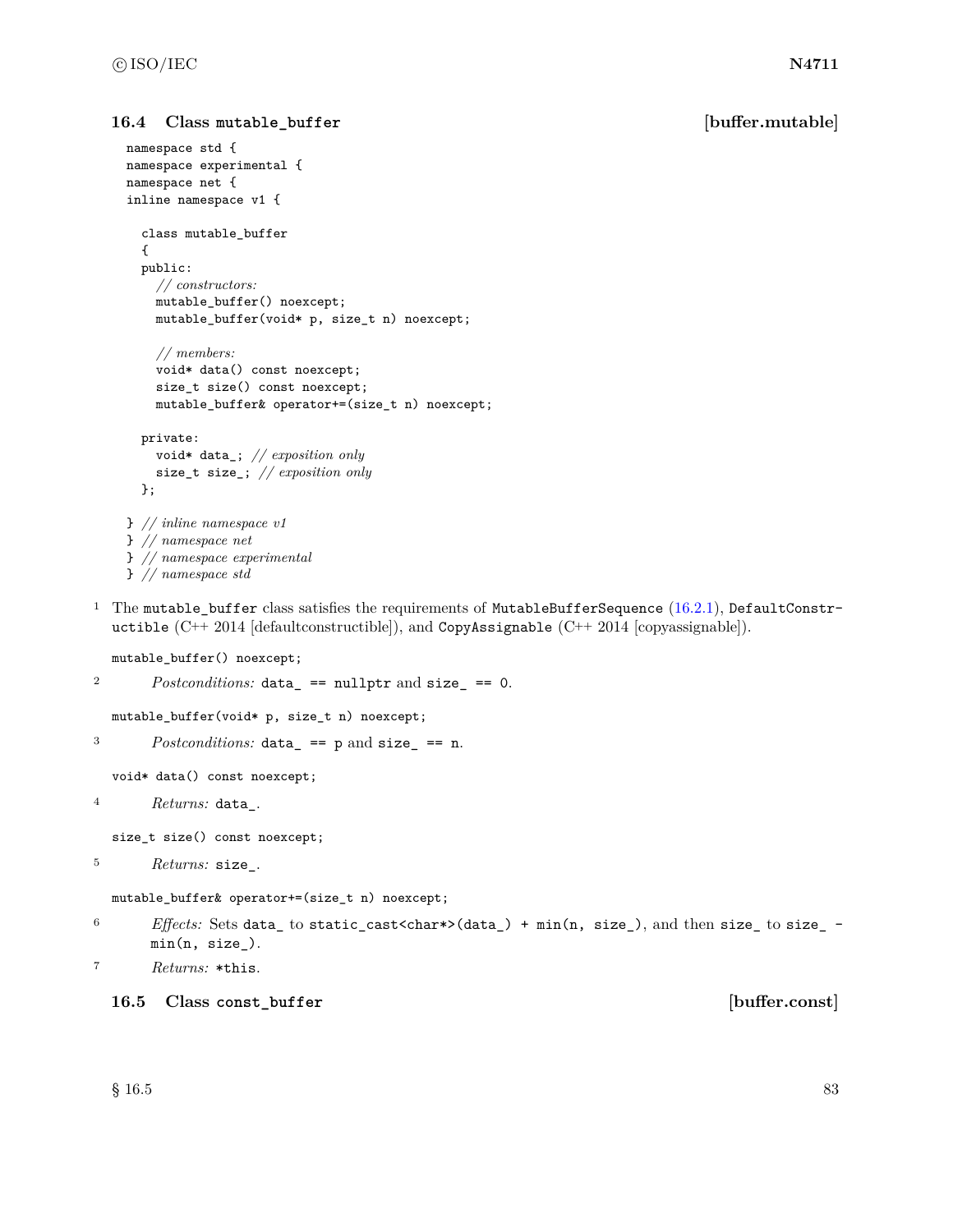```
namespace std {
namespace experimental {
namespace net {
inline namespace v1 {
  class const_buffer
  {
  public:
    // constructors:
    const_buffer() noexcept;
    const_buffer(const void* p, size_t n) noexcept;
    const_buffer(const mutable_buffer& b) noexcept;
    // members:
    const void* data() const noexcept;
    size_t size() const noexcept;
    const_buffer& operator+=(size_t n) noexcept;
  private:
    const void* data_; // exposition only
    size_t size_; // exposition only
  };
} // inline namespace v1
} // namespace net
} // namespace experimental
```
- } *// namespace std*
- <sup>1</sup> The const\_buffer class satisfies requirements of ConstBufferSequence  $(16.2.2)$ , DefaultConstructible (C++ 2014 [defaultconstructible]), and CopyAssignable (C++ 2014 [copyassignable]).

```
const_buffer() noexcept;
```

```
2 Postconditions: data_ == nullptr and size_ == 0.
  const_buffer(const void* p, size_t n) noexcept;
3 Postconditions: data_ == p and size_ == n.
  const_buffer(const mutable_buffer& b);
4 Postconditions: data_ == b.data() and size_ == b.size().
  const void* data() const noexcept;
5 Returns: data_.
  size_t size() const noexcept;
6 Returns: size_.
  const_buffer& operator+=(size_t n) noexcept;
```

```
7 Effects: Sets data_ to static_cast<const char*>(data_) + min(n, size_), and then size_ to
       size_ - min(n, size_.
```

```
8 Returns: *this.
```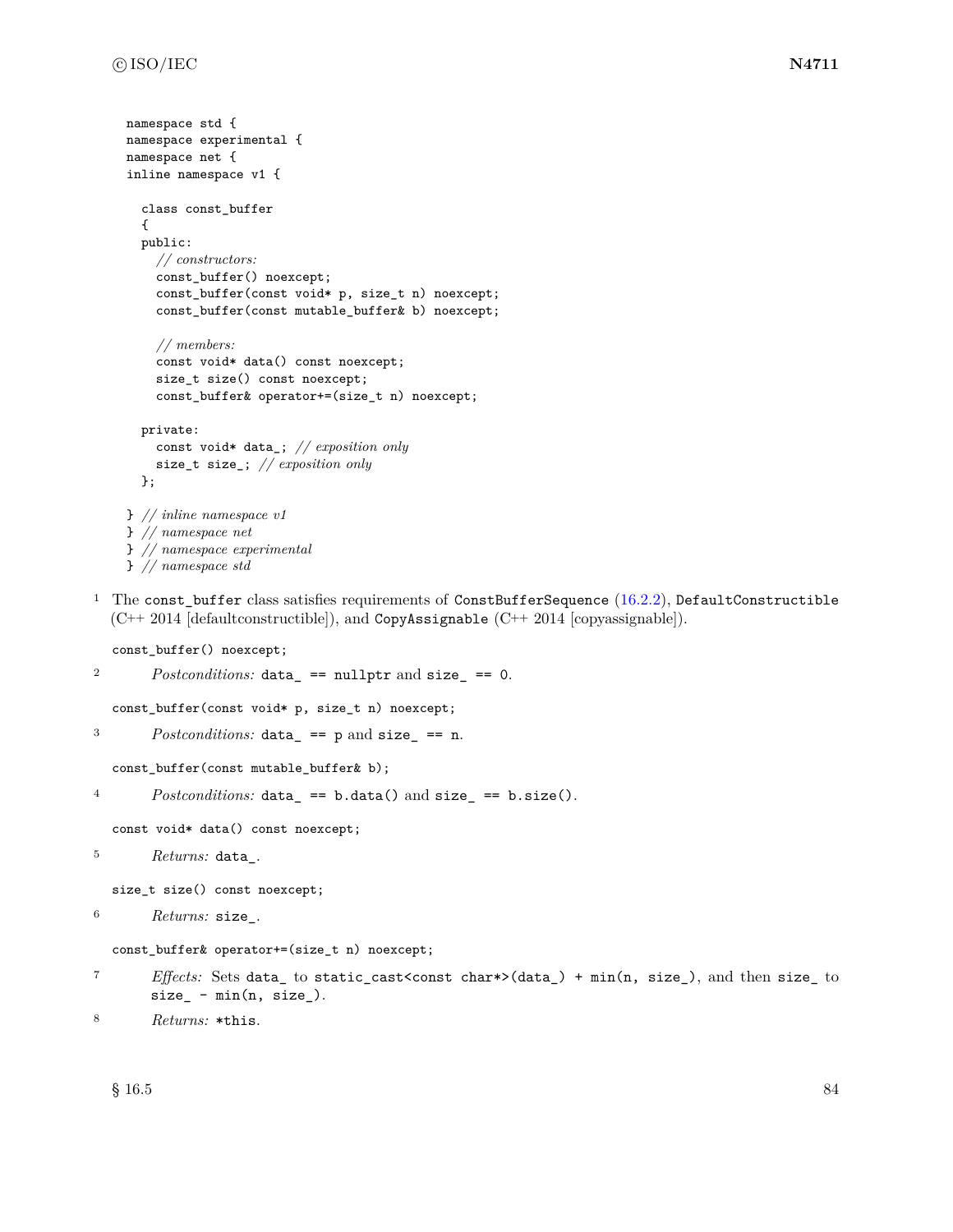# <span id="page-91-0"></span>**16.6 Buffer type traits [buffer.traits]**

```
namespace std {
namespace experimental {
namespace net {
inline namespace v1 {
  template<class T> struct is_mutable_buffer_sequence;
  template<class T> struct is_const_buffer_sequence;
  template<class T> struct is_dynamic_buffer;
} // inline namespace v1
} // namespace net
} // namespace experimental
} // namespace std
```
<sup>1</sup> This sub-clause contains templates that may be used to query the properties of a type at compile time. Each of these templates is a UnaryTypeTrait (C++ 2014 [meta.rqmts]) with a BaseCharacteristic of true\_type if the corresponding condition is true, otherwise false\_type.

| Template                      | Condition             | <b>Preconditions</b>  |
|-------------------------------|-----------------------|-----------------------|
| template <class t=""></class> | <b>T</b> meets the    | T is a complete type. |
| struct is_mutable_-           | syntactic             |                       |
| buffer_sequence               | requirements for      |                       |
|                               | mutable buffer        |                       |
|                               | sequence $(16.2.1)$ . |                       |
| template <class t=""></class> | <b>T</b> meets the    | T is a complete type. |
| struct                        | syntactic             |                       |
| is_const_buffer_sequence      | requirements for      |                       |
|                               | constant buffer       |                       |
|                               | sequence $(16.2.2)$ . |                       |
| template <class t=""></class> | <b>T</b> meets the    | T is a complete type. |
| struct is_dynamic_buffer      | syntactic             |                       |
|                               | requirements for      |                       |
|                               | dynamic               |                       |
|                               | buffer $(16.2.4)$ .   |                       |

Table  $15$  — Buffer type traits

# <span id="page-91-1"></span>**16.7 Buffer sequence access [buffer.seq.access]**

const mutable\_buffer\* buffer\_sequence\_begin(const mutable\_buffer& b) noexcept; const const\_buffer\* buffer\_sequence\_begin(const const\_buffer& b) noexcept;

```
1 Returns: std::addressof(b).
```
const mutable\_buffer\* buffer\_sequence\_end(const mutable\_buffer& b) noexcept; const const\_buffer\* buffer\_sequence\_end(const const\_buffer& b) noexcept;

<sup>2</sup> *Returns:* std::addressof(b) + 1.

```
template<class C> auto buffer_sequence_begin(C& c) noexcept -> decltype(c.begin());
template<class C> auto buffer_sequence_begin(const C& c) noexcept -> decltype(c.begin());
```

```
3 Returns: c.begin().
```
 $§$  16.7 85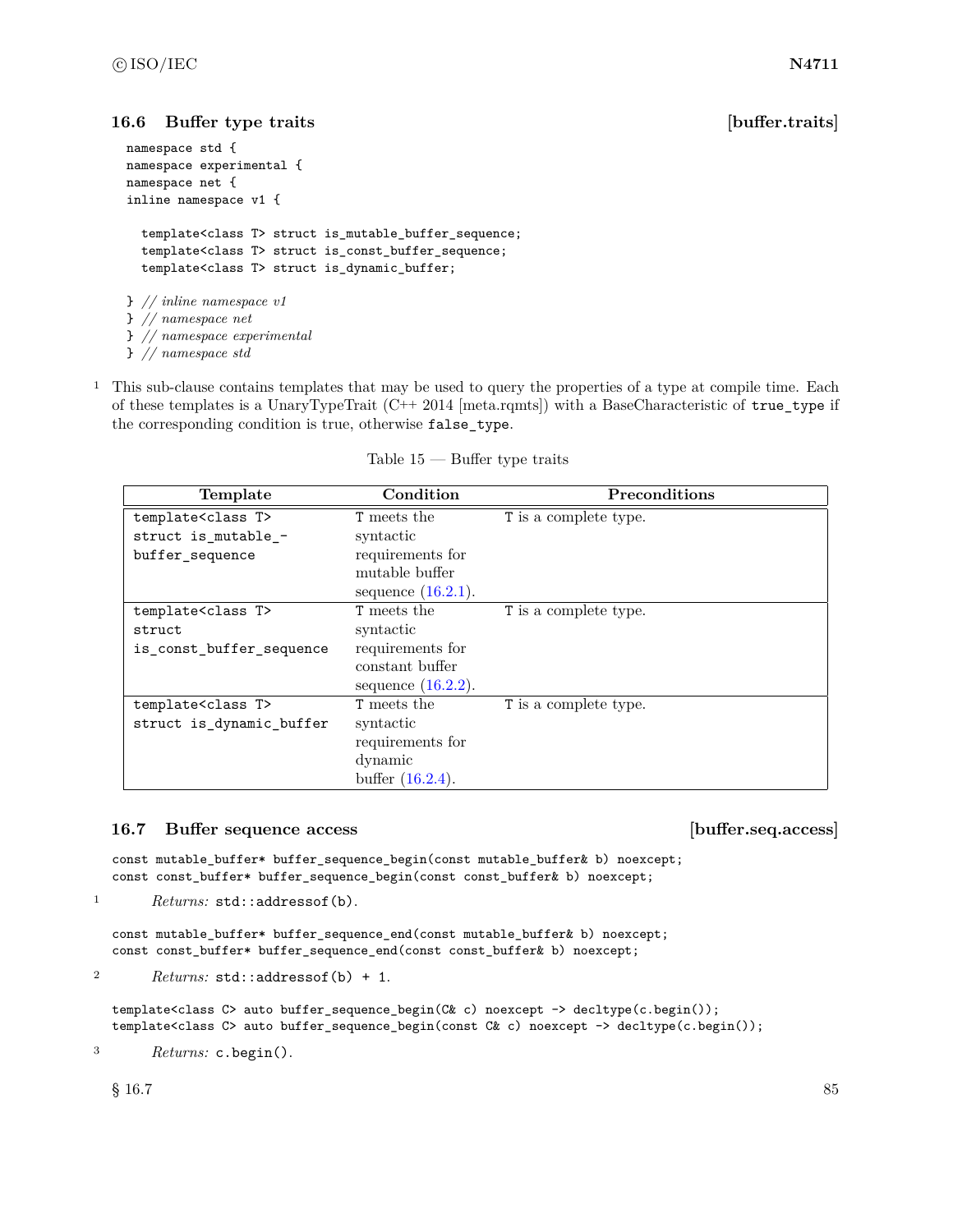<sup>4</sup> *Returns:* c.end().

# <span id="page-92-0"></span>**16.8 Function buffer\_size [buffer.size]**

```
template<class ConstBufferSequence>
```
size\_t buffer\_size(const ConstBufferSequence& buffers) noexcept;

```
<sup>1</sup> Returns: The total size of all buffers in the sequence, as if computed as follows:
```

```
size_t total_size = 0;
auto i = std::experimental::net::buffer_sequence_begin(buffers);
auto end = std::experimental::net::buffer_sequence_end(buffers);
for (i \ i \ |= \text{end}; \ ++i){
  const_buffer b(*i);
  total_size += b.size();
}
return total_size;
```
# <span id="page-92-1"></span>**16.9 Function buffer\_copy [buffer.copy]**

```
template<class MutableBufferSequence, class ConstBufferSequence>
  size_t buffer_copy(const MutableBufferSequence& dest,
                     const ConstBufferSequence& source) noexcept;
template<class MutableBufferSequence, class ConstBufferSequence>
  size_t buffer_copy(const MutableBufferSequence& dest,
                     const ConstBufferSequence& source,
                     size_t max_size) noexcept;
```
- <sup>1</sup> *Effects:* Copies bytes from the buffer sequence source to the buffer sequence dest, as if by calls to memcpy.
- <sup>2</sup> The number of bytes copied is the lesser of:
- $(2.1)$   $\qquad \qquad$   $\qquad$  buffer\_size(dest);
- (2.2) buffer\_size(source); and
- $(2.3)$  max size, if specified.
	- <sup>3</sup> The mutable buffer sequence dest specifies memory where the data should be placed. The operation always fills a buffer in the sequence completely before proceeding to the next.
	- <sup>4</sup> The constant buffer sequence source specifies memory where the data to be written is located. The operation always copies a buffer in the sequence completely before proceeding to the next.
	- <sup>5</sup> *Returns:* The number of bytes copied from source to dest.

# <span id="page-92-2"></span>**16.10 Buffer arithmetic [buffer.arithmetic]**

```
mutable_buffer operator+(const mutable_buffer& b, size_t n) noexcept;
mutable_buffer operator+(size_t n, const mutable_buffer& b) noexcept;
```
<sup>1</sup> *Returns:* A mutable\_buffer equivalent to

```
mutable_buffer(
 static_cast<char*>(b.data()) + min(n, b.size()),
 b.size() - min(n, b.size());
```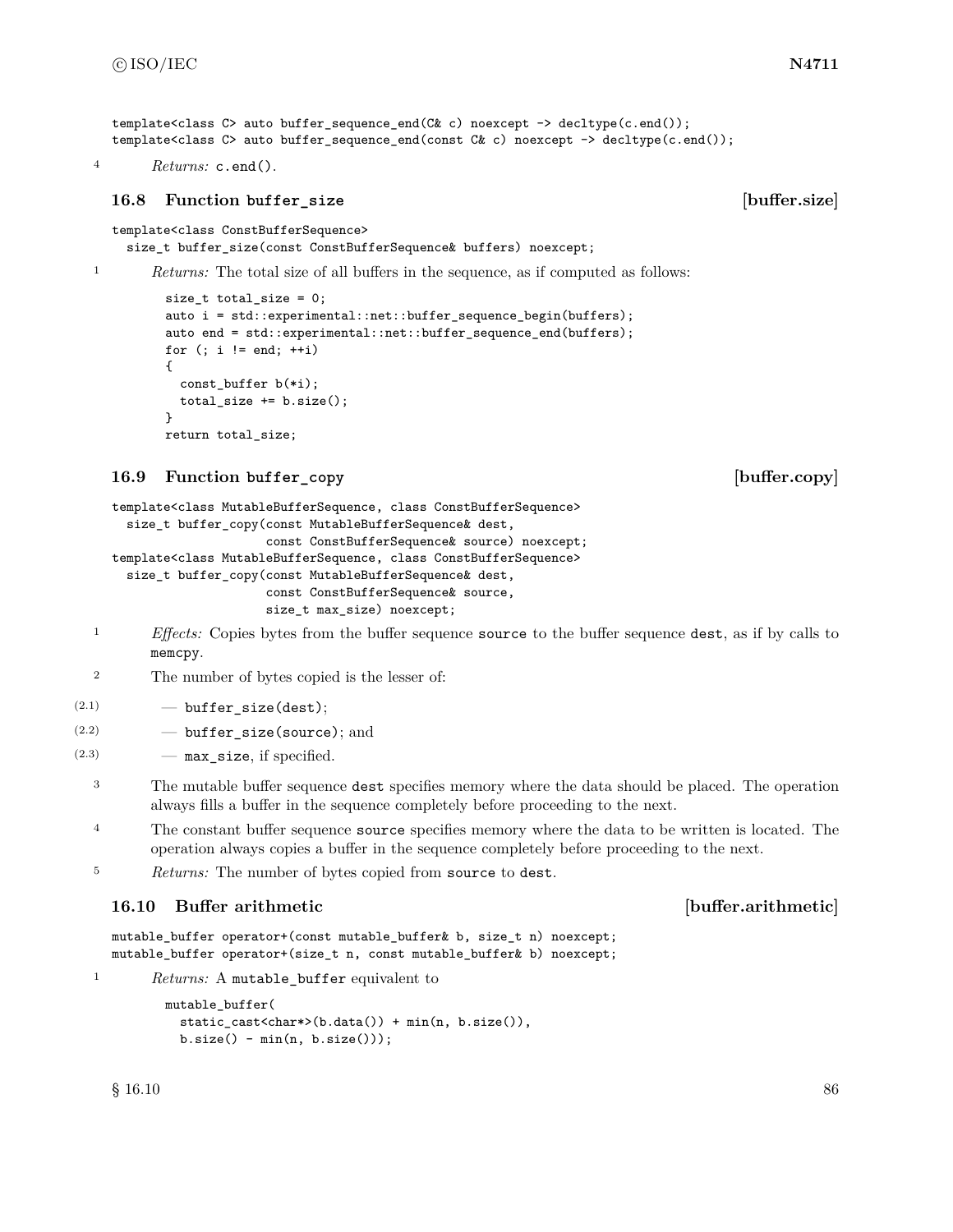const buffer operator+(const const buffer& b, size t n) noexcept; const\_buffer operator+(size\_t n, const const\_buffer& b) noexcept;

<sup>2</sup> *Returns:* A const\_buffer equivalent to

```
const_buffer(
 static_cast<const char*>(b.data()) + min(n, b.size()),
 b.size() - min(n, b.size()));
```
### <span id="page-93-0"></span>**16.11 Buffer creation functions in the set of the set of the set of the set of the set of the set of the set of the set of the set of the set of the set of the set of the set of the set of the set of the set of the set of**

<sup>1</sup> In the functions below, T shall be a trivially copyable or standard-layout type  $(C^{++} 2014$  [basic.types]).

- <sup>2</sup> For the function overloads below that accept an argument of type vector<>, the buffer objects returned are invalidated by any vector operation that also invalidates all references, pointers and iterators referring to the elements in the sequence (C++ 2014 [vector]).
- <sup>3</sup> For the function overloads below that accept an argument of type basic\_string<>, the buffer objects returned are invalidated according to the rules defined for invalidation of references, pointers and iterators referring to elements of the sequence (C++ 2014 [string.require]).

mutable\_buffer buffer(void\* p, size\_t n) noexcept;

<sup>4</sup> *Returns:* mutable\_buffer(p, n).

const\_buffer buffer(const void\* p, size\_t n) noexcept;

```
5 Returns: const_buffer(p, n).
```
mutable\_buffer buffer(const mutable\_buffer& b) noexcept;

```
6 Returns: b.
```
mutable\_buffer buffer(const mutable\_buffer& b, size\_t n) noexcept;

```
7 Returns: mutable_buffer(b.data(), min(b.size(), n)).
```
const\_buffer buffer(const const\_buffer& b) noexcept;

```
8 Returns: b.
```
const\_buffer buffer(const const\_buffer& b, size\_t n) noexcept;

```
9 Returns: const_buffer(b.data(), min(b.size(), n)).
```

```
template<class T, size_t N>
 mutable_buffer buffer(T (&data)[N]) noexcept;
template<class T, size_t N>
 const_buffer buffer(const T (&data)[N]) noexcept;
template<class T, size_t N>
 mutable_buffer buffer(array<T, N>& data) noexcept;
template<class T, size_t N>
 const_buffer buffer(array<const T, N>& data) noexcept;
template<class T, size_t N>
 const_buffer buffer(const array<T, N>& data) noexcept;
template<class T, class Allocator>
 mutable_buffer buffer(vector<T, Allocator>& data) noexcept;
template<class T, class Allocator>
  const_buffer buffer(const vector<T, Allocator>& data) noexcept;
template<class CharT, class Traits, class Allocator>
```
 $\S$  16.11 87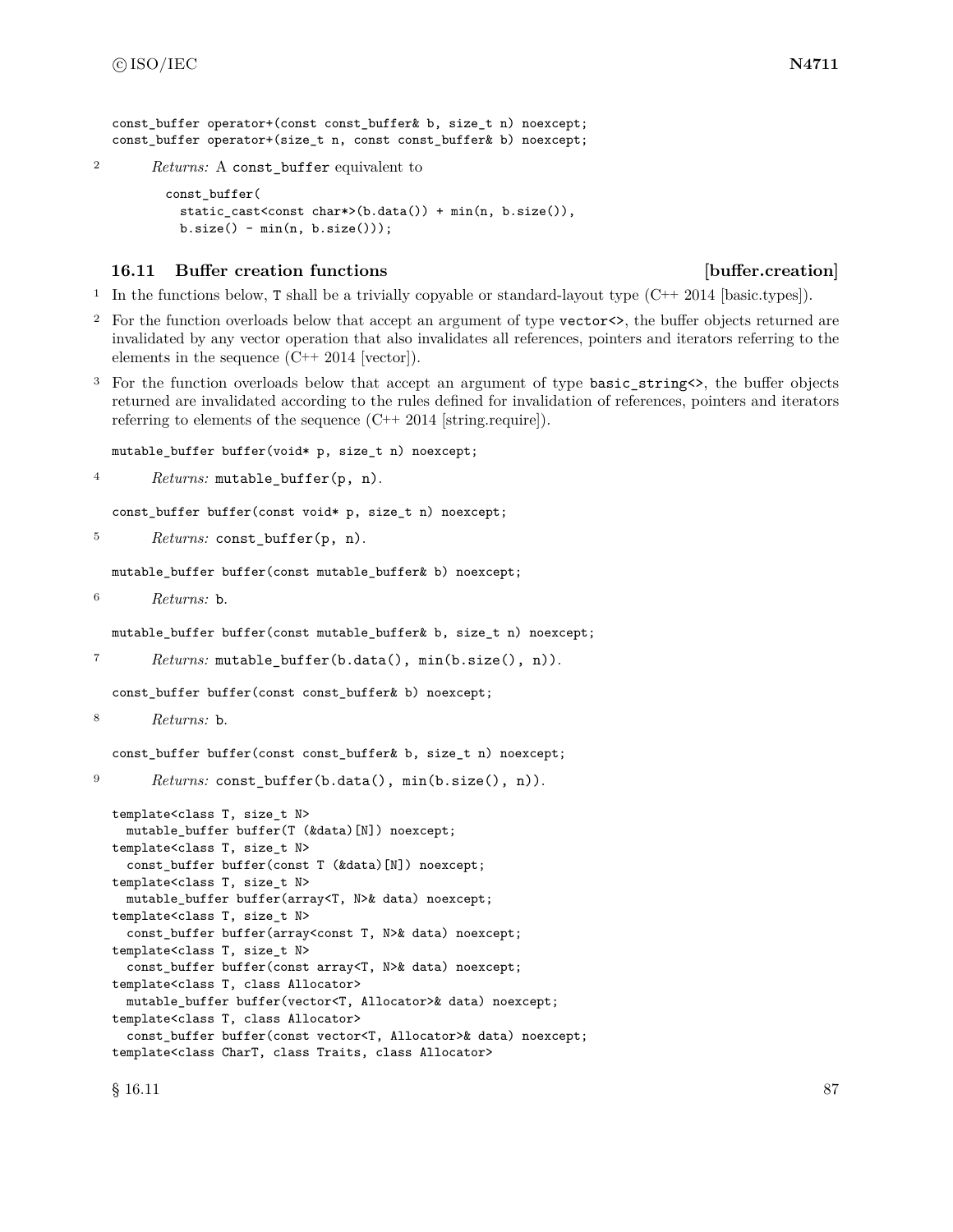```
mutable buffer buffer(basic string<CharT, Traits, Allocator>& data) noexcept;
   template<class CharT, class Traits, class Allocator>
     const_buffer buffer(const basic_string<CharT, Traits, Allocator>& data) noexcept;
   template<class CharT, class Traits>
     const_buffer buffer(basic_string_view<CharT, Traits> data) noexcept;
10 Returns:
          buffer(
            begin(data) != end(data) ? std::addressof(*begin(data)) : nullptr,
            (end(data) - begin(data)) * sizeof(*begin(data)));
   template<class T, size_t N>
     mutable_buffer buffer(T (&data)[N], size_t n) noexcept;
   template<class T, size_t N>
     const_buffer buffer(const T (&data)[N], size_t n) noexcept;
   template<class T, size_t N>
     mutable buffer buffer(array<T, N>& data, size t n) noexcept;
   template<class T, size_t N>
     const_buffer buffer(array<const T, N>& data, size_t n) noexcept;
   template<class T, size_t N>
     const_buffer buffer(const array<T, N>& data, size_t n) noexcept;
   template<class T, class Allocator>
     mutable_buffer buffer(vector<T, Allocator>& data, size_t n) noexcept;
   template<class T, class Allocator>
     const_buffer buffer(const vector<T, Allocator>& data, size_t n) noexcept;
   template<class CharT, class Traits, class Allocator>
     mutable_buffer buffer(basic_string<CharT, Traits, Allocator>& data,
                           size_t n) noexcept;
   template<class CharT, class Traits, class Allocator>
     const_buffer buffer(const basic_string<CharT, Traits, Allocator>& data,
                         size_t n) noexcept;
   template<class CharT, class Traits>
     const_buffer buffer(basic_string_view<CharT, Traits> data,
                         size_t n) noexcept;
```

```
11 Returns: buffer(buffer(data), n).
```
## **16.12 Class template dynamic\_vector\_buffer [buffer.dynamic.vector]**

<sup>1</sup> Class template dynamic\_vector\_buffer is an adaptor used to automatically grow or shrink a vector object, to reflect the data successfully transferred in an I/O operation.

```
namespace std {
namespace experimental {
namespace net {
inline namespace v1 {
  template<class T, class Allocator>
  class dynamic_vector_buffer
  {
  public:
    // types:
    using const_buffers_type = const_buffer;
    using mutable_buffers_type = mutable_buffer;
```
*// constructors:*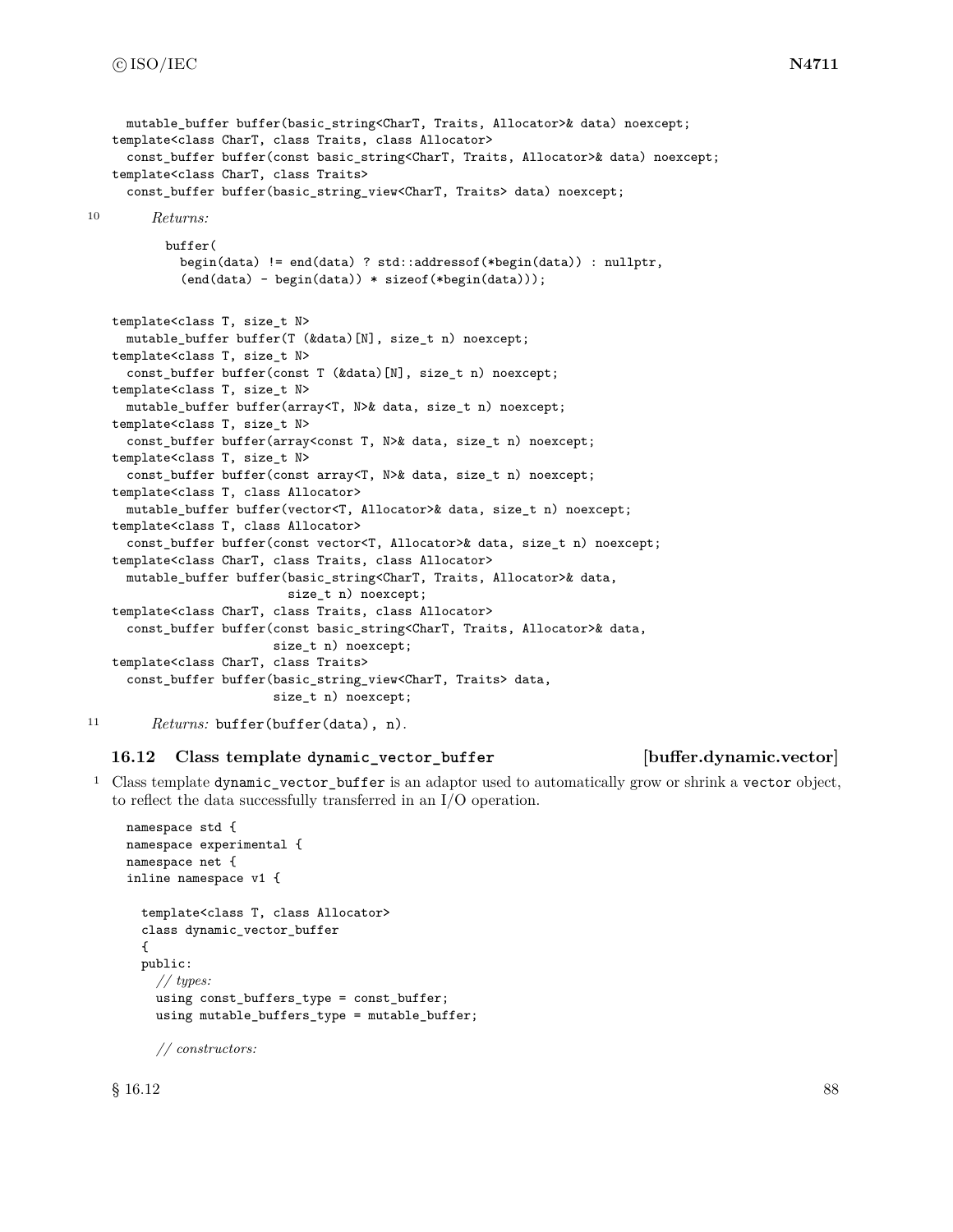```
explicit dynamic vector buffer(vector<T, Allocator>& vec) noexcept;
    dynamic_vector_buffer(vector<T, Allocator>& vec,
                          size_t maximum_size) noexcept;
    dynamic_vector_buffer(dynamic_vector_buffer&&) = default;
    // members:
    size_t size() const noexcept;
    size_t max_size() const noexcept;
    size_t capacity() const noexcept;
    const_buffers_type data() const noexcept;
   mutable_buffers_type prepare(size_t n);
    void commit(size_t n);
    void consume(size_t n);
  private:
    vector<T, Allocator>& vec_; // exposition only
    size_t size_; // exposition only
    const size_t max_size_; // exposition only
  };
} // inline namespace v1
} // namespace net
} // namespace experimental
} // namespace std
```
- <sup>2</sup> The dynamic vector buffer class template meets the requirements of DynamicBuffer  $(16.2.4)$ .
- <sup>3</sup> The dynamic\_vector\_buffer class template requires that T is a trivially copyable or standard-layout type  $(C++ 2014$  [basic.types]) and that size of (T) == 1.

explicit dynamic\_vector\_buffer(vector<T, Allocator>& vec) noexcept;

<sup>4</sup> *Effects:* Initializes vec\_ with vec, size\_ with vec.size(), and max\_size\_ with vec.max\_size().

```
dynamic_vector_buffer(vector<T, Allocator>& vec,
                      size_t maximum_size) noexcept;
```
- <sup>5</sup> *Requires:* vec.size() <= maximum\_size.
- <sup>6</sup> *Effects:* Initializes vec\_ with vec, size\_ with vec.size(), and max\_size\_ with maximum\_size.

size\_t size() const noexcept;

<sup>7</sup> *Returns:* size\_.

size\_t max\_size() const noexcept;

<sup>8</sup> *Returns:* max\_size\_.

size\_t capacity() const noexcept;

```
9 Returns: vec_.capacity().
```
const\_buffers\_type data() const noexcept;

```
10 Returns: buffer(vec_, size_).
```

```
mutable_buffers_type prepare(size_t n);
```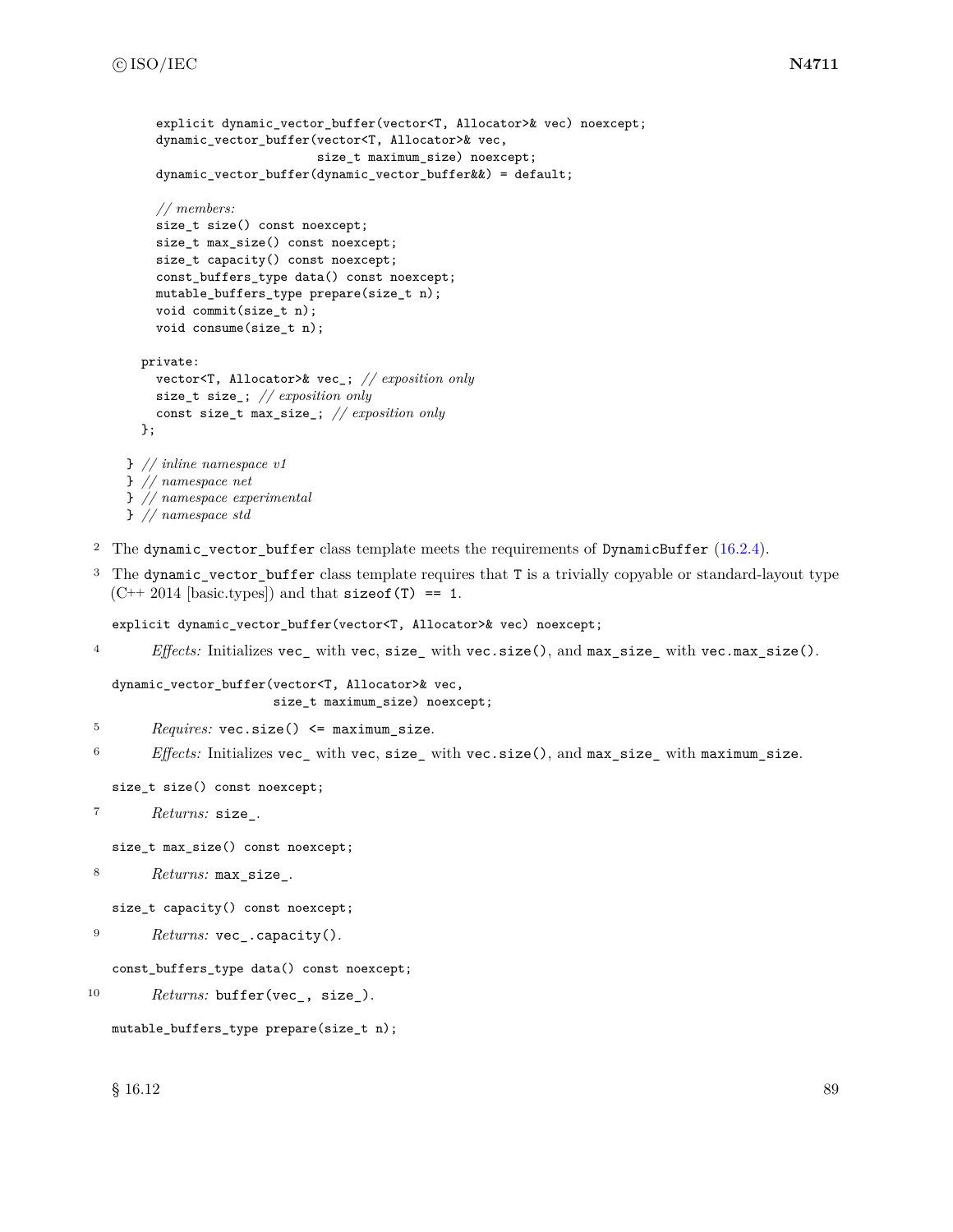- 11 *Effects:* Performs vec.resize(size + n).
- <sup>12</sup> *Returns:* buffer(buffer(vec\_) + size\_, n).

<sup>13</sup> *Remarks:* length\_error if size() + n exceeds max\_size().

void commit(size\_t n);

```
14 Effects: Performs:
          size_ + = min(n, vec_.size() - size_vec_.resize(size_);
```

```
void consume(size_t n);
```
<sup>15</sup> *Effects:* Performs:

```
size_t m = min(n, size_);
vec_.erase(vec_.begin(), vec_.begin() + m);
size - = m;
```
### **16.13 Class template dynamic\_string\_buffer [buffer.dynamic.string]**

<sup>1</sup> Class template dynamic\_string\_buffer is an adaptor used to automatically grow or shrink a basic\_string object, to reflect the data successfully transferred in an I/O operation.

```
namespace std {
namespace experimental {
namespace net {
inline namespace v1 {
  template<class CharT, class Traits, class Allocator>
  class dynamic_string_buffer
  {
  public:
    // types:
    using const_buffers_type = const_buffer;
    using mutable_buffers_type = mutable_buffer;
    // constructors:
    explicit dynamic_string_buffer(basic_string<CharT, Traits, Allocator>& str) noexcept;
    dynamic_string_buffer(basic_string<CharT, Traits, Allocator>& str,
                          size_t maximum_size) noexcept;
    dynamic_string_buffer(dynamic_string_buffer&&) = default;
    // members:
    size_t size() const noexcept;
    size_t max_size() const noexcept;
    size_t capacity() const noexcept;
    const_buffers_type data() const noexcept;
    mutable_buffers_type prepare(size_t n);
    void commit(size_t n) noexcept;
    void consume(size_t n);
  private:
    basic_string<CharT, Traits, Allocator>& str_; // exposition only
    size_t size_; // exposition only
    const size_t max_size_; // exposition only
```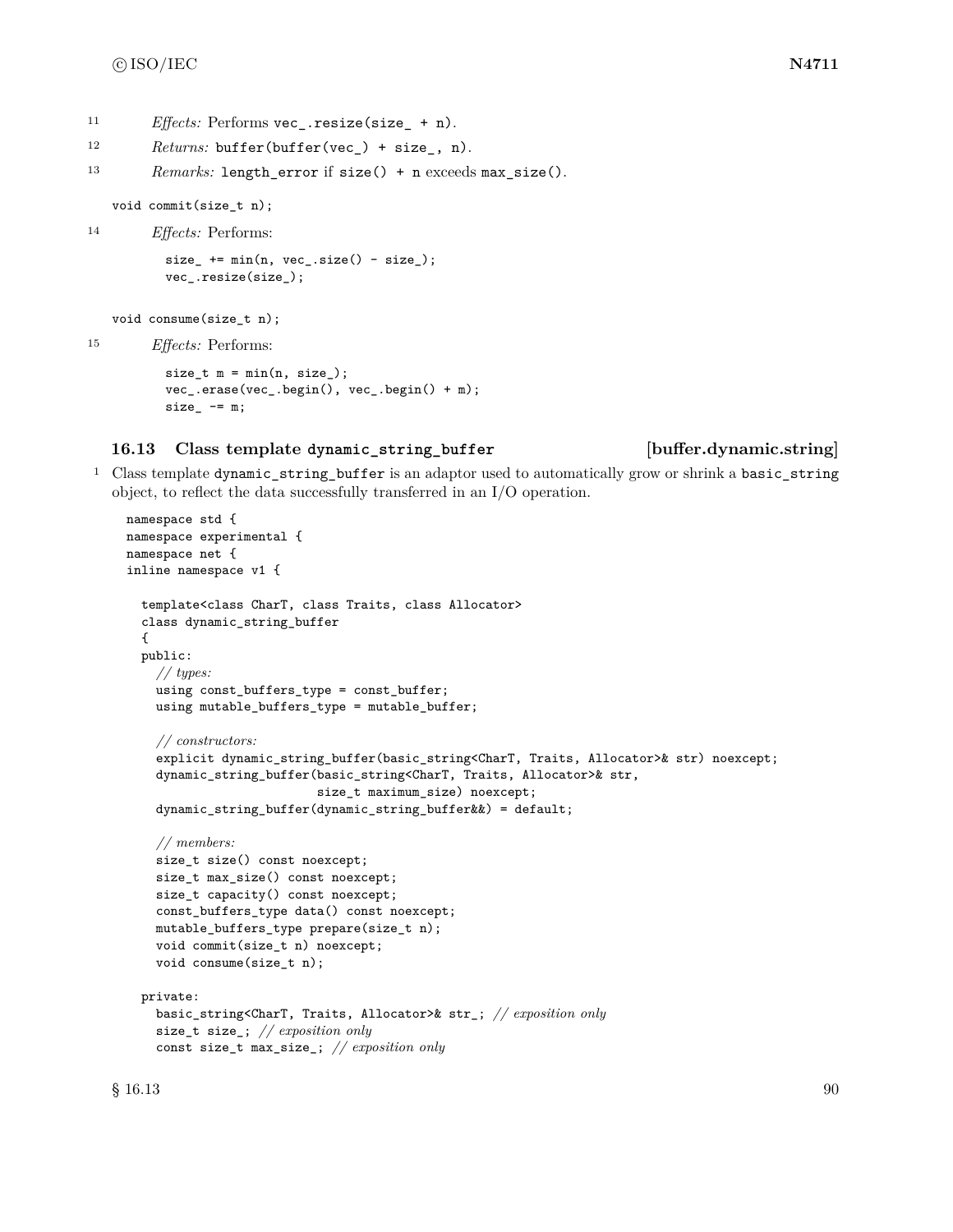}; } *// inline namespace v1* } *// namespace net* } *// namespace experimental* } *// namespace std* <sup>2</sup> The dynamic\_string\_buffer class template meets the requirements of DynamicBuffer  $(16.2.4)$ . <sup>3</sup> The dynamic\_string\_buffer class template requires that sizeof(CharT) == 1. explicit dynamic\_string\_buffer(basic\_string<CharT, Traits, Allocator>& str) noexcept; <sup>4</sup> *Effects:* Initializes str\_ with str, size\_ with str.size(), and max\_size\_ with str.max\_size(). dynamic\_string\_buffer(basic\_string<CharT, Traits, Allocator>& str, size\_t maximum\_size) noexcept; <sup>5</sup> *Requires:* str.size() <= maximum\_size. <sup>6</sup> *Effects:* Initializes str\_ with str, size\_ with str.size(), and max\_size\_ with maximum\_size. size\_t size() const noexcept; <sup>7</sup> *Returns:* size\_. size\_t max\_size() const noexcept; <sup>8</sup> *Returns:* max\_size\_. size\_t capacity() const noexcept; <sup>9</sup> *Returns:* str\_.capacity(). const\_buffers\_type data() const noexcept; 10 Returns: buffer(str<sub>\_</sub>, size<sub>\_</sub>). mutable\_buffers\_type prepare(size\_t n); 11 *Effects:* Performs str .resize(size + n). <sup>12</sup> *Returns:* buffer(buffer(str\_) + size\_, n). 13 *Remarks:* length\_error if size() + n exceeds max\_size(). void commit(size\_t n) noexcept; <sup>14</sup> *Effects:* Performs:  $size_ + = min(n, str_ . size() - size_ )$ ; str\_.resize(size\_); void consume(size\_t n); <sup>15</sup> *Effects:* Performs:  $size_t$  m = min(n, size\_); str\_.erase(0, m);

 $size_$  -=  $m;$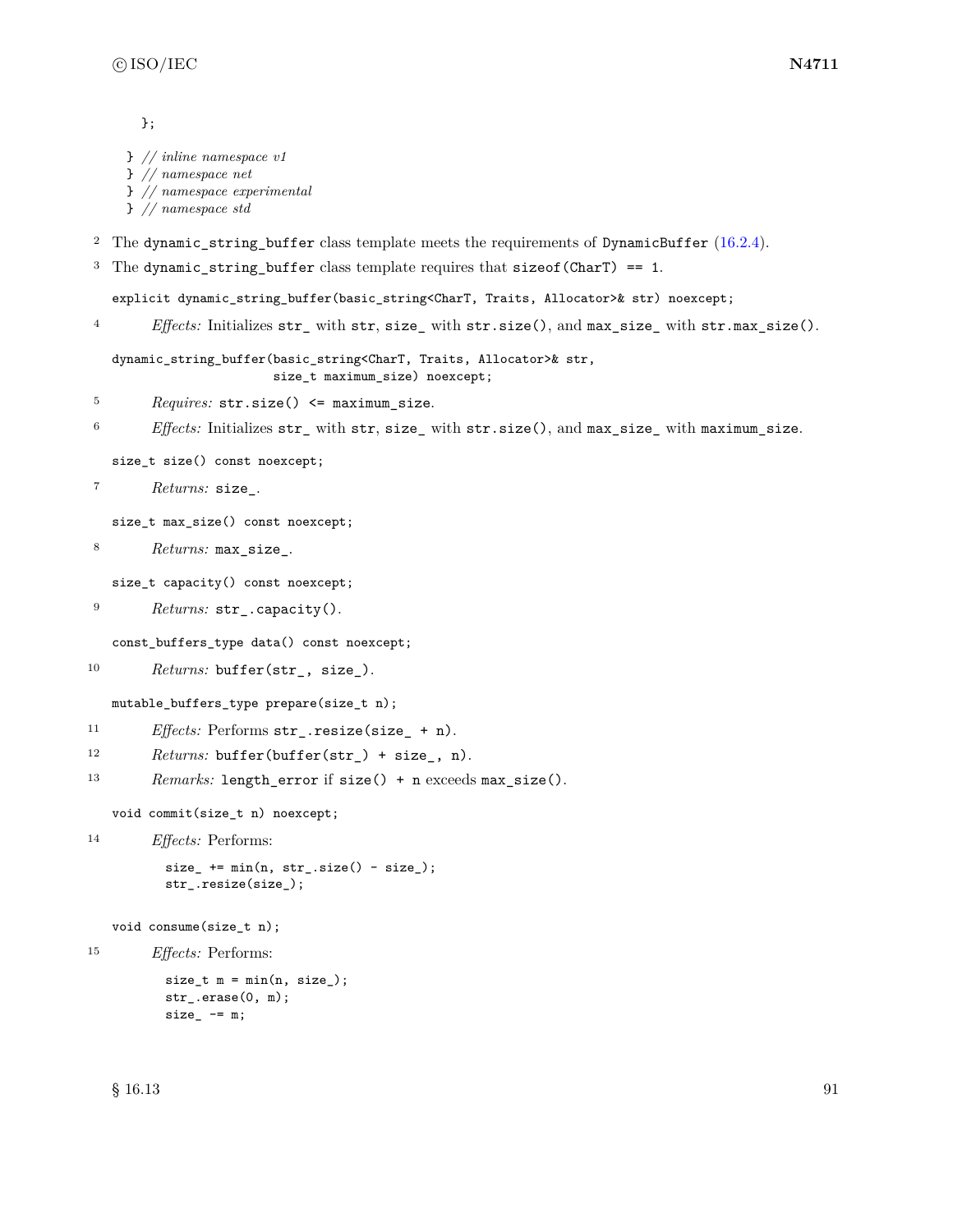### <span id="page-98-0"></span>**16.14 Dynamic buffer creation functions [buffer.dynamic.creation]**

```
template<class T, class Allocator>
 dynamic_vector_buffer<T, Allocator>
 dynamic_buffer(vector<T, Allocator>& vec) noexcept;
```

```
1 Returns: dynamic_vector_buffer<T, Allocator>(vec).
```

```
template<class T, class Allocator>
  dynamic_vector_buffer<T, Allocator>
  dynamic_buffer(vector<T, Allocator>& vec, size_t n) noexcept;
```
<sup>2</sup> *Returns:* dynamic\_vector\_buffer<T, Allocator>(vec, n).

```
template<class CharT, class Traits, class Allocator>
  dynamic_string_buffer<CharT, Traits, Allocator>
  dynamic_buffer(basic_string<CharT, Traits, Allocator>& str) noexcept;
```

```
3 Returns: dynamic_string_buffer<CharT, Traits, Allocator>(str).
```

```
template<class CharT, class Traits, class Allocator>
  dynamic_string_buffer<CharT, Traits, Allocator>
  dynamic_buffer(basic_string<CharT, Traits, Allocator>& str, size_t n) noexcept;
```

```
4 Returns: dynamic_string_buffer<CharT, Traits, Allocator>(str, n).
```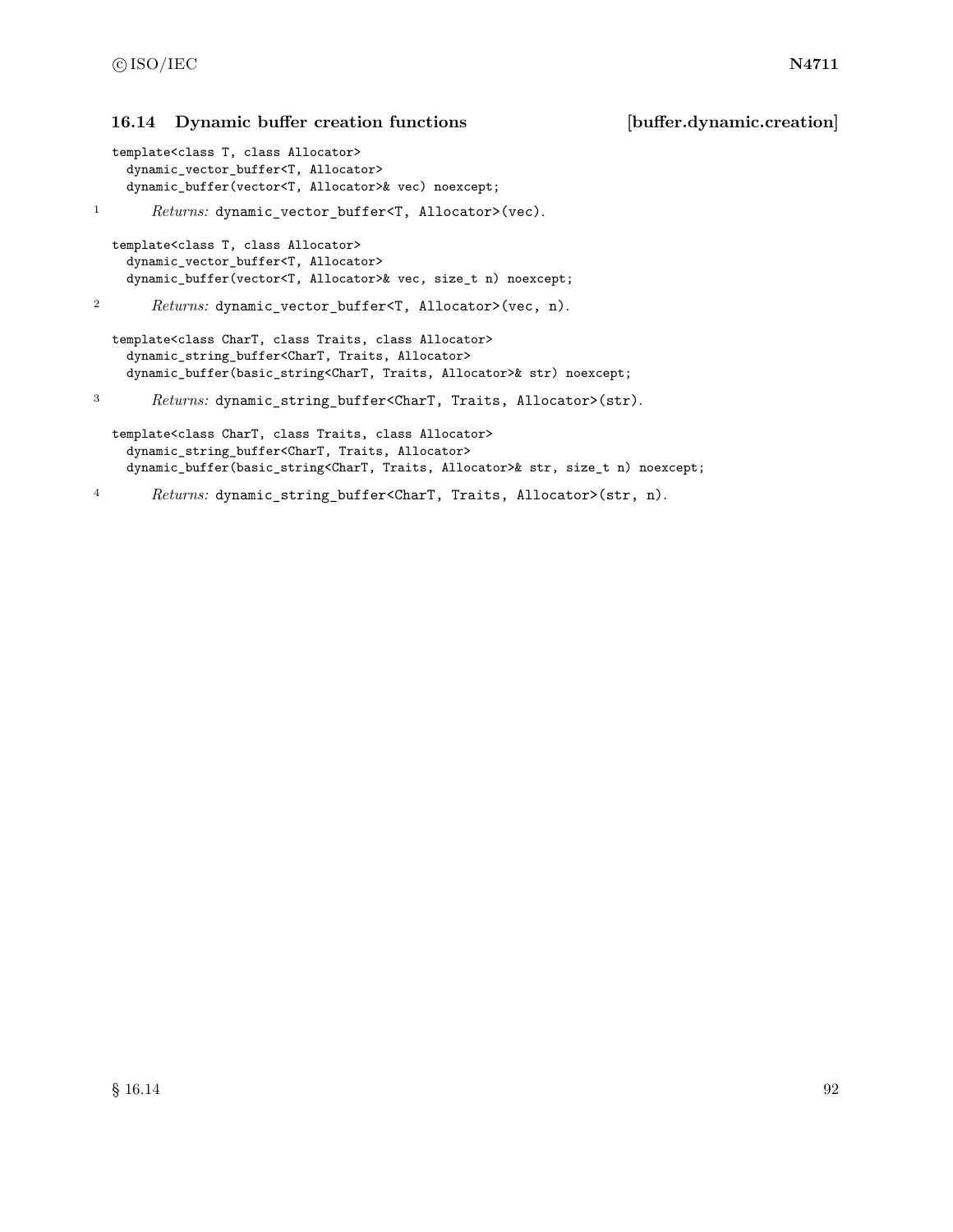# **17 Buffer-oriented streams [buffer.stream]**

### **17.1 Requirements in the set of the set of the set of the set of the set of the set of the set of the set of the set of the set of the set of the set of the set of the set of the set of the set of the set of the set of**

# <span id="page-99-1"></span>**17.1.1 Buffer-oriented synchronous read stream requirements [buffer.stream.reqmts.syncreadstream]**

- <sup>1</sup> A type X meets the SyncReadStream requirements if it satisfies the requirements listed in Table [16.](#page-99-0)
- <sup>2</sup> An *orderly shutdown* is the procedure for shutting down a stream after all work in progress has been completed, without loss of data.
- <sup>3</sup> In Table [16,](#page-99-0) a denotes a value of type X, mb denotes a (possibly const) value of a type satisfying the MutableBufferSequence [\(16.2.1\)](#page-84-0) requirements, and ec denotes an object of type error\_code.

<span id="page-99-0"></span>

| operation          | type   | semantics, pre/post-conditions                  |
|--------------------|--------|-------------------------------------------------|
| a.read_some(mb)    | size t | Meets the requirements for a read               |
| a.read_some(mb,ec) |        | operation $(16.2.5)$ .                          |
|                    |        | If buffer_size( $mb$ ) > 0, reads one or more   |
|                    |        | bytes of data from the stream a into the buffer |
|                    |        | sequence mb. If successful, sets ec such that   |
|                    |        | lec is true, and returns the number of bytes    |
|                    |        | read. If an error occurred, sets ec such that   |
|                    |        | ! lec is true, and returns 0. If all data has   |
|                    |        | been read from the stream, and the stream       |
|                    |        | performed an orderly shutdown, sets ec to       |
|                    |        | stream_errc::eof and returns 0. If              |
|                    |        | $buffer\_size(mb) == 0$ , the operation shall   |
|                    |        | not block. Sets ec such that lec is true, and   |
|                    |        | returns 0.                                      |

### Table 16 — SyncReadStream requirements

# <span id="page-99-2"></span>**17.1.2 Buffer-oriented asynchronous read stream requirements [buffer.stream.reqmts.asyncreadstream]**

- <sup>1</sup> A type X meets the AsyncReadStream requirements if it satisfies the requirements listed below.
- <sup>2</sup> In the table below, a denotes a value of type X, mb denotes a (possibly const) value of a type satisfying the MutableBufferSequence  $(16.2.1)$  requirements, and t is a completion token.

| Table $17$ — AsyncReadStream requirements |  |
|-------------------------------------------|--|
|                                           |  |

| operation        | type                                                                | semantics, pre/post-conditions         |
|------------------|---------------------------------------------------------------------|----------------------------------------|
| a.get_executor() | A type satisfying<br>the Executor<br>require-<br>ments $(13.2.2)$ . | Returns the associated $I/O$ executor. |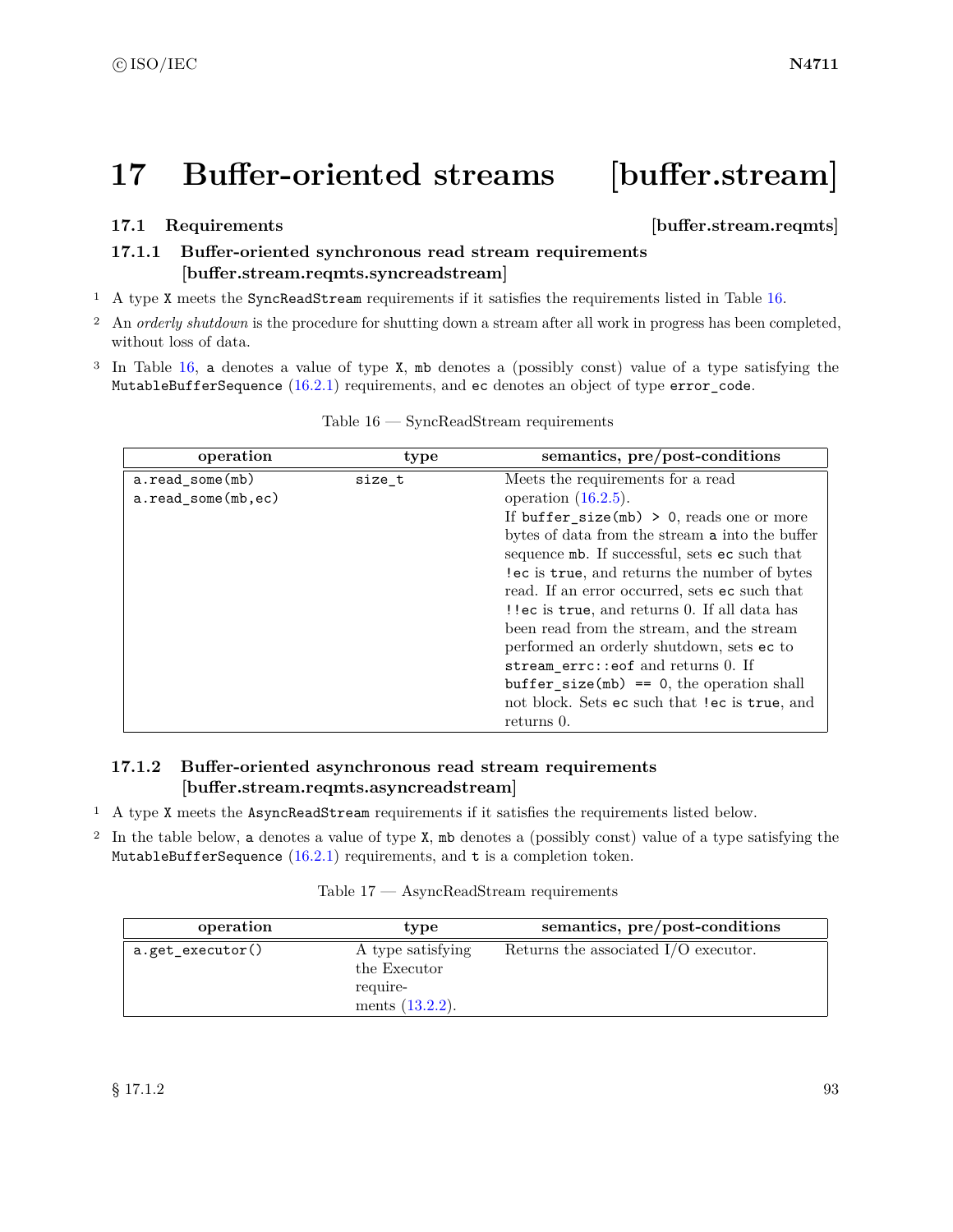| operation                 | type                                                                                                                  | semantics, pre/post-conditions                                                                                                                                                                                                                                                                                                                                                                                                                                                                                                                                                                                                                                                                                                                     |
|---------------------------|-----------------------------------------------------------------------------------------------------------------------|----------------------------------------------------------------------------------------------------------------------------------------------------------------------------------------------------------------------------------------------------------------------------------------------------------------------------------------------------------------------------------------------------------------------------------------------------------------------------------------------------------------------------------------------------------------------------------------------------------------------------------------------------------------------------------------------------------------------------------------------------|
| $a.async_read_some(mb,t)$ | The return type is<br>determined<br>according to the<br>requirements for an<br>asynchronous<br>operation $(13.2.7)$ . | Meets the requirements for a read<br>operation $(16.2.5)$ and an asynchronous<br>operation $(13.2.7)$ with completion signature<br>void(error_code ec, size_t n).<br>If buffer_size(mb) > 0, initiates an<br>asynchronous operation to read one or more<br>bytes of data from the stream a into the buffer<br>sequence mb. If successful, ec is set such that<br>lec is true, and n is the number of bytes read.<br>If an error occurred, ec is set such that !!ec<br>is true, and n is 0. If all data has been read<br>from the stream, and the stream performed an<br>orderly shutdown, ec is stream_errc::eof<br>and $n$ is 0. If buffer_size(mb) == 0, the<br>operation completes immediately. ec is set<br>such that !ec is true, and n is 0. |

Table 17 — AsyncReadStream requirements (continued)

# <span id="page-100-0"></span>**17.1.3 Buffer-oriented synchronous write stream requirements [buffer.stream.reqmts.syncwritestream]**

- <sup>1</sup> A type X meets the SyncWriteStream requirements if it satisfies the requirements listed below.
- <sup>2</sup> In the table below, a denotes a value of type X, cb denotes a (possibly const) value of a type satisfying the ConstBufferSequence [\(16.2.2\)](#page-85-1) requirements, and ec denotes an object of type error\_code.

| operation           | type   | semantics, pre/post-conditions                   |
|---------------------|--------|--------------------------------------------------|
| a.write_some(cb)    | size t | Meets the requirements for a write               |
| a.write_some(cb,ec) |        | operation $(16.2.5)$ .                           |
|                     |        | If $buffer\_size(cb) > 0$ , writes one or more   |
|                     |        | bytes of data to the stream a from the buffer    |
|                     |        | sequence cb. If successful, sets ec such that    |
|                     |        | lec is true, and returns the number of bytes     |
|                     |        | written. If an error occurred, sets ec such that |
|                     |        | ! lec is true, and returns 0. If                 |
|                     |        | $buffer\_size(cb) == 0$ , the operation shall    |
|                     |        | not block. Sets ec such that !ec is true, and    |
|                     |        | returns 0.                                       |

Table 18 — SyncWriteStream requirements

# **17.1.4 Buffer-oriented asynchronous write stream requirements [buffer.stream.reqmts.asyncwritestream]**

- <sup>1</sup> A type X meets the AsyncWriteStream requirements if it satisfies the requirements listed below.
- <sup>2</sup> In the table below, a denotes a value of type X, cb denotes a (possibly const) value of a type satisfying the ConstBufferSequence  $(16.2.2)$  requirements, and t is a completion token.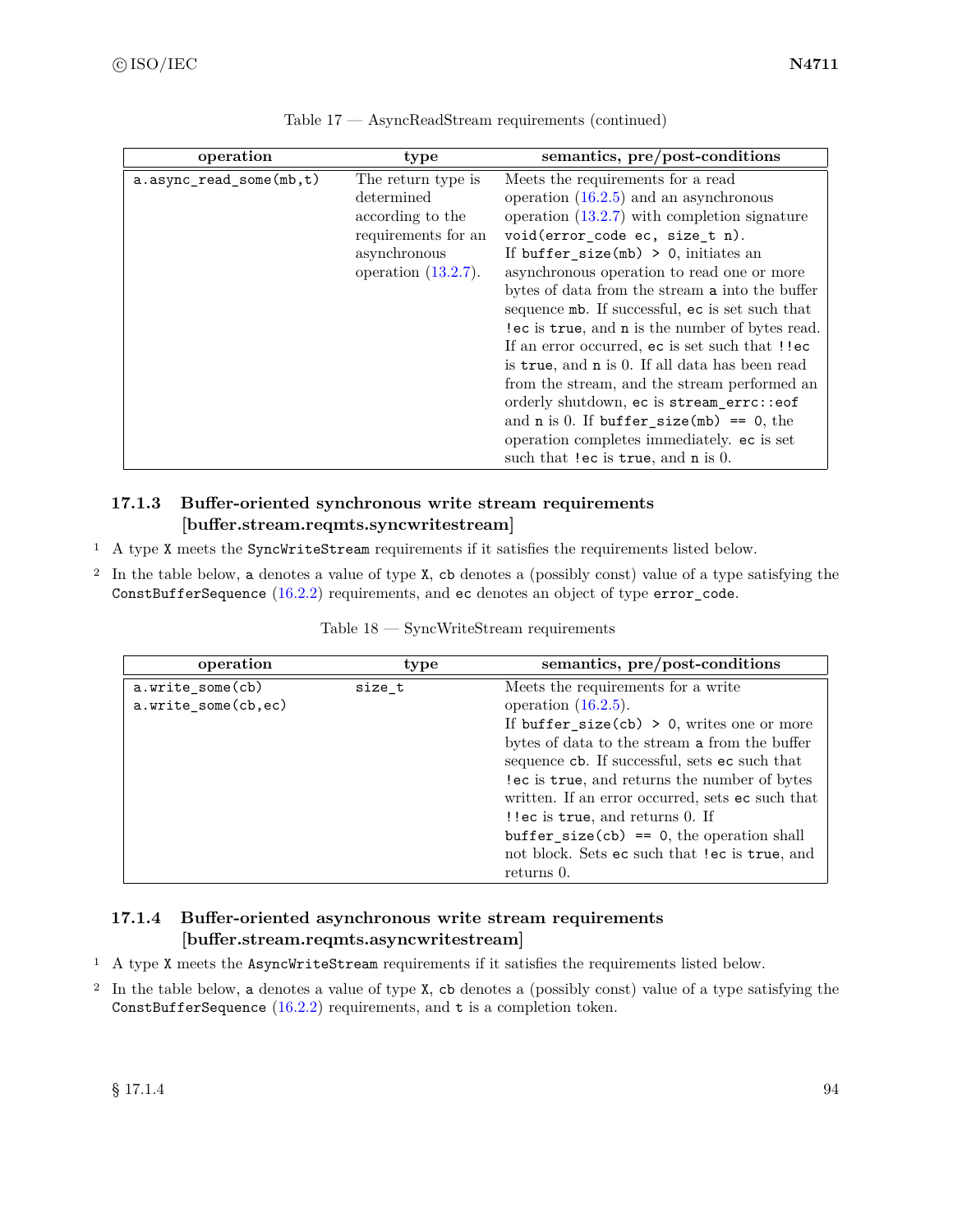| operation                | type                                                                                                                  | semantics, pre/post-conditions                                                                                                                                                                                                                                                                                                                                                                                                                                                                                                                                                                                               |
|--------------------------|-----------------------------------------------------------------------------------------------------------------------|------------------------------------------------------------------------------------------------------------------------------------------------------------------------------------------------------------------------------------------------------------------------------------------------------------------------------------------------------------------------------------------------------------------------------------------------------------------------------------------------------------------------------------------------------------------------------------------------------------------------------|
| a.get_executor()         | A type satisfying<br>the Executor<br>require-<br>ments $(13.2.2)$ .                                                   | Returns the associated $I/O$ executor.                                                                                                                                                                                                                                                                                                                                                                                                                                                                                                                                                                                       |
| a.async_write_some(cb,t) | The return type is<br>determined<br>according to the<br>requirements for an<br>asynchronous<br>operation $(13.2.7)$ . | Meets the requirements for a write<br>operation $(16.2.5)$ and an asynchronous<br>operation $(13.2.7)$ with completion signature<br>void(error_code ec, size_t n).<br>If buffer_size(cb) > 0, initiates an<br>asynchronous operation to write one or more<br>bytes of data to the stream a from the buffer<br>sequence cb. If successful, ec is set such that<br>lec is true, and n is the number of bytes<br>written. If an error occurred, ec is set such<br>that $!$ lec is true, and n is 0. If<br>$buffer\_size(cb) == 0, the operation$<br>completes immediately. ec is set such that !ec<br>is true, and $n$ is $0$ . |

Table 19 — AsyncWriteStream requirements

# <span id="page-101-0"></span>**17.1.5 Completion condition requirements [buffer.stream.reqmts.completioncondition]**

- <sup>1</sup> A completion condition is a function object that is used with the algorithms read [\(17.5\)](#page-103-0), async\_read [\(17.6\)](#page-105-0), write [\(17.7\)](#page-106-0), and async\_write [\(17.8\)](#page-107-0) to determine when the algorithm has completed transferring data.
- <sup>2</sup> A type X meets the CompletionCondition requirements if it satisfies the requirements of Destructible  $(C^{++} 2014$  [destructible]) and CopyConstructible  $(C^{++} 2014$  [copyconstructible]), as well as the additional requirements listed below.
- <sup>3</sup> In the table below, x denotes a value of type X, ec denotes a (possibly const) value of type error\_code, and n denotes a (possibly const) value of type size\_t.

| expression  | return type | $assertion/note$ pre/post-condition            |
|-------------|-------------|------------------------------------------------|
| $x$ (ec, n) | size_t      | Let n be the total number of bytes transferred |
|             |             | by the read or write algorithm so far.         |
|             |             | Returns the maximum number of bytes to be      |
|             |             | transferred on the next read_some,             |
|             |             | async_read_some, write_some, or                |
|             |             | async_write_some operation performed by        |
|             |             | the algorithm. Returns 0 to indicate that the  |
|             |             | algorithm is complete.                         |

Table 20 — CompletionCondition requirements

### **17.2 Class transfer\_all [buffer.stream.transfer.all]**

<sup>1</sup> The class transfer\_all is a completion condition that is used to specify that a read or write operation should continue until all of the data has been transferred, or until an error occurs.

namespace std {

 $\S 17.2$  95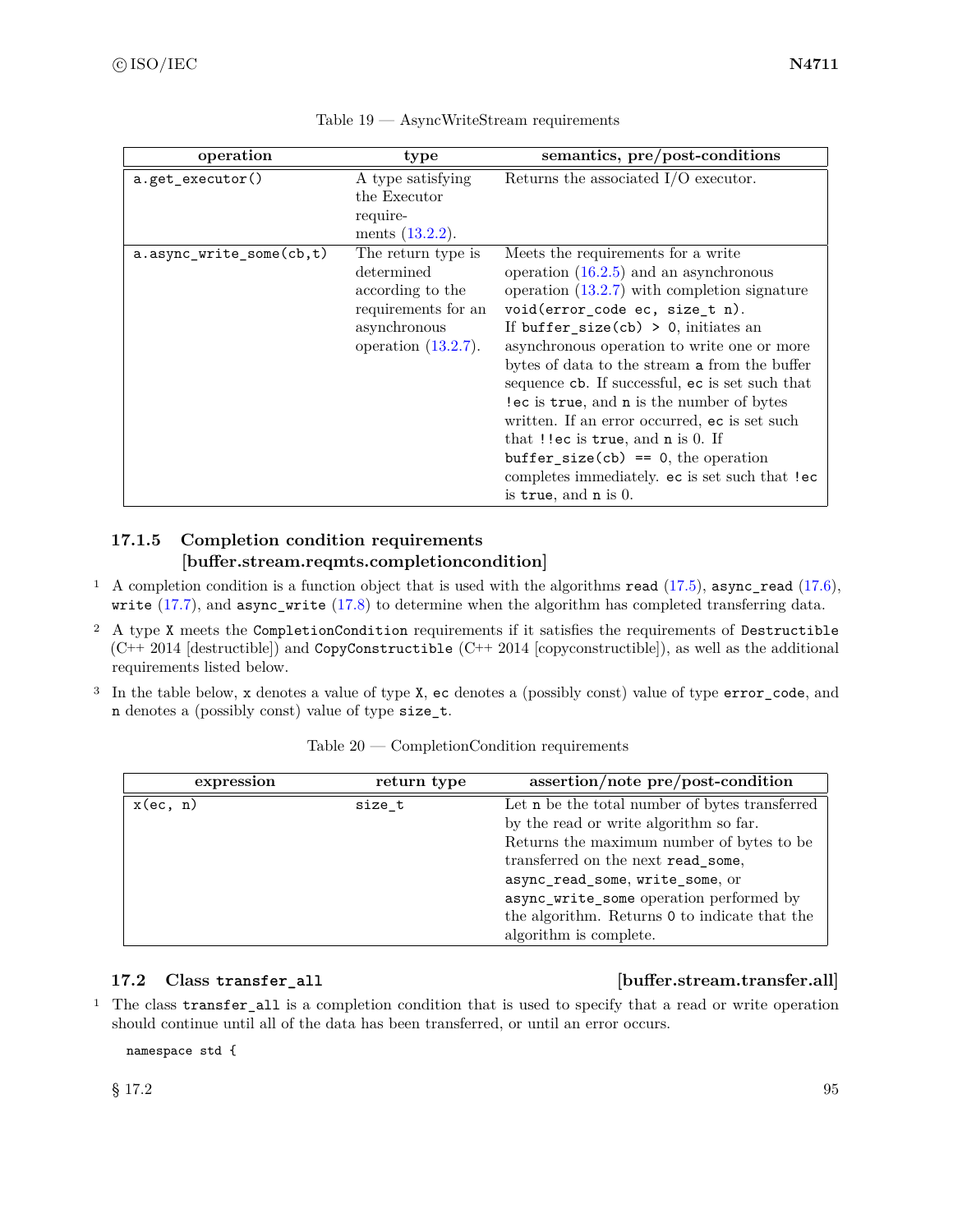```
namespace experimental {
namespace net {
inline namespace v1 {
  class transfer_all
  {
  public:
    size_t operator()(const error_code& ec, size_t) const;
  };
} // inline namespace v1
} // namespace net
} // namespace experimental
```
} *// namespace std*

<sup>2</sup> The class transfer\_all satisfies the CompletionCondition [\(17.1.5\)](#page-101-0) requirements.

size\_t operator()(const error\_code& ec, size\_t) const;

<sup>3</sup> *Returns:* If !ec, an unspecified non-zero value. Otherwise 0.

### **17.3 Class transfer\_at\_least [buffer.stream.transfer.at.least]**

<sup>1</sup> The class transfer\_at\_least is a completion condition that is used to specify that a read or write operation should continue until a minimum number of bytes has been transferred, or until an error occurs.

```
namespace std {
namespace experimental {
namespace net {
inline namespace v1 {
  class transfer_at_least
  {
  public:
    explicit transfer_at_least(size_t m);
    size_t operator()(const error_code& ec, size_t n) const;
  private:
    size_t minimum_; // exposition only
  };
} // inline namespace v1
} // namespace net
} // namespace experimental
```
} *// namespace std*

<sup>2</sup> The class transfer\_at\_least satisfies the CompletionCondition [\(17.1.5\)](#page-101-0) requirements.

```
explicit transfer_at_least(size_t m);
```

```
3 Postconditions: minimum_ == m.
```
size\_t operator()(const error\_code& ec, size\_t n) const;

<sup>4</sup> *Returns:* If !ec && n < minimum\_, an unspecified non-zero value. Otherwise 0.

### **17.4 Class transfer\_exactly [buffer.stream.transfer.exactly]**

<sup>1</sup> The class transfer\_exactly is a completion condition that is used to specify that a read or write operation should continue until an exact number of bytes has been transferred, or until an error occurs.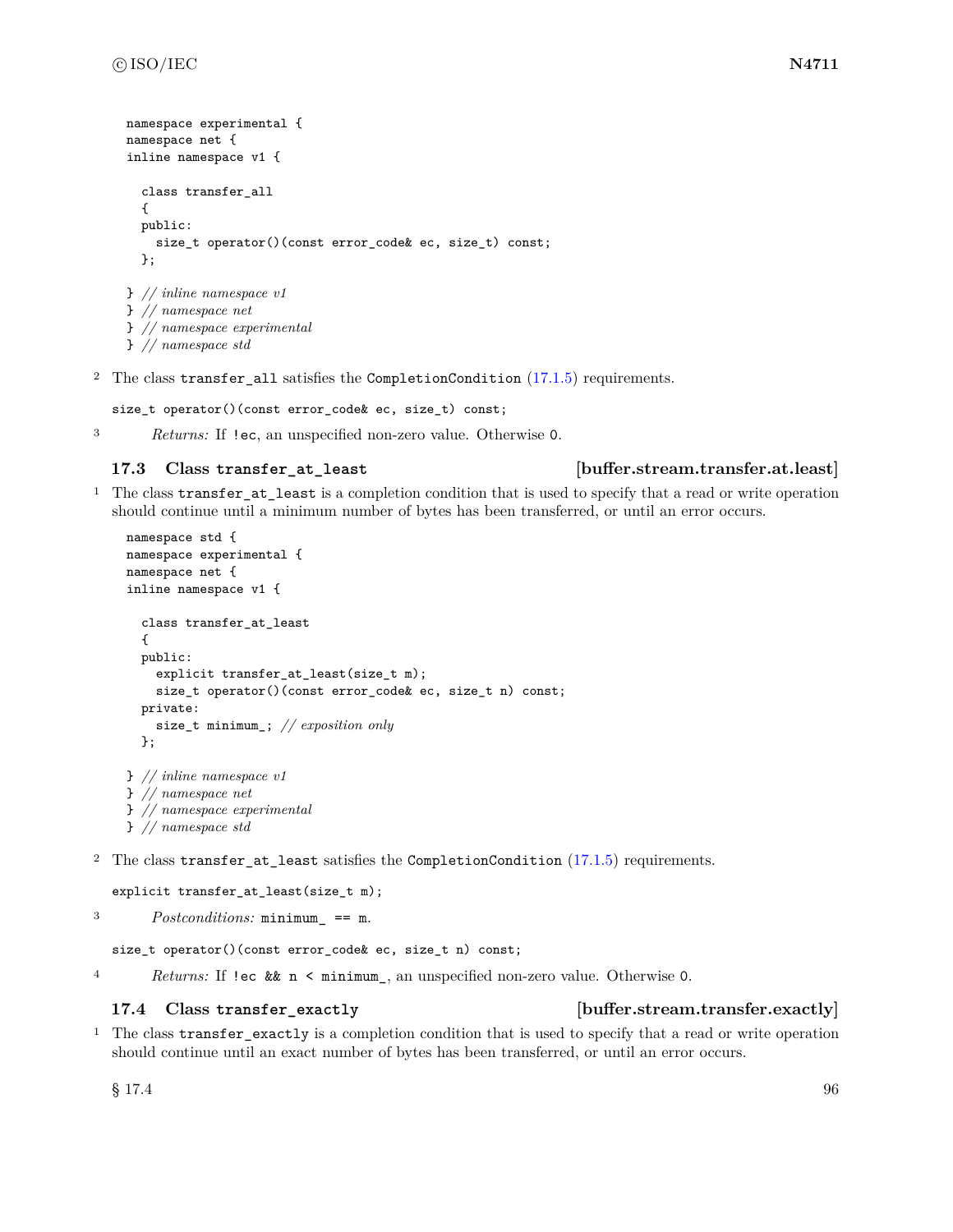```
namespace std {
namespace experimental {
namespace net {
inline namespace v1 {
  class transfer_exactly
  {
  public:
    explicit transfer_exactly(size_t e);
    size_t operator()(const error_code& ec, size_t n) const;
  private:
    size_t exact_; // exposition only
  };
} // inline namespace v1
} // namespace net
} // namespace experimental
} // namespace std
```

```
<sup>2</sup> The class transfer exactly satisfies the CompletionCondition (17.1.5) requirements.
```

```
explicit transfer_exactly(size_t e);
```
<sup>3</sup> *Postconditions:* exact\_ == e.

```
size_t operator()(const error_code& ec, size_t n) const;
```
<sup>4</sup> *Returns:* If !ec && n < exact\_, the result of min(exact\_ - n, N), where N is an unspecified non-zero value. Otherwise 0.

### <span id="page-103-0"></span>**17.5 Synchronous read operations [buffer.read]**

```
template<class SyncReadStream, class MutableBufferSequence>
  size_t read(SyncReadStream& stream,
              const MutableBufferSequence& buffers);
template<class SyncReadStream, class MutableBufferSequence>
  size_t read(SyncReadStream& stream,
              const MutableBufferSequence& buffers, error_code& ec);
template<class SyncReadStream, class MutableBufferSequence,
  class CompletionCondition>
    size_t read(SyncReadStream& stream,
                const MutableBufferSequence& buffers,
                CompletionCondition completion_condition);
template<class SyncReadStream, class MutableBufferSequence,
  class CompletionCondition>
    size_t read(SyncReadStream& stream,
                const MutableBufferSequence& buffers,
                CompletionCondition completion_condition,
                error_code& ec);
```
<sup>3</sup> The completion condition parameter specifies a completion condition to be called prior to each call to the stream's read\_some member function. The completion condition is passed the error\_code value from the most recent read\_some call, and the total number of bytes transferred in the synchronous

 $\lambda$  read operation  $(16.2.5)$ .

<sup>&</sup>lt;sup>2</sup> *Effects:* Clears ec, then reads data from the buffer-oriented synchronous read stream [\(17.1.1\)](#page-99-1) object stream by performing zero or more calls to the stream's read\_some member function.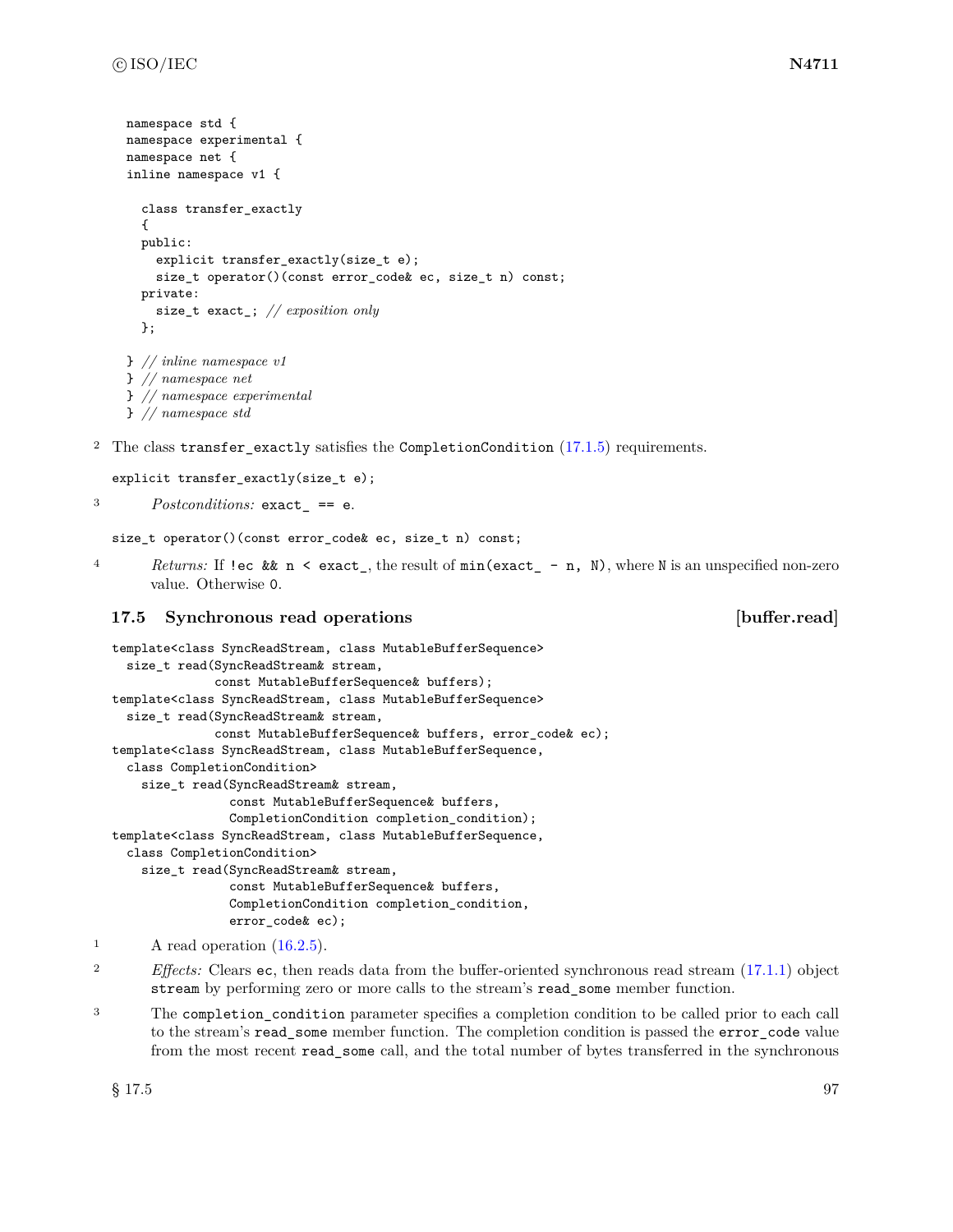read operation so far. The completion condition return value specifies the maximum number of bytes to be read on the subsequent read\_some call. Overloads where a completion condition is not specified behave as if called with an object of class transfer\_all.

- <sup>4</sup> The synchronous read operation continues until:
- $(4.1)$  the total number of bytes transferred is equal to **buffer** size (**buffers**); or
- (4.2) the completion condition returns 0.
	- <sup>5</sup> On return, ec contains the error\_code value from the most recent read\_some call.
	- <sup>6</sup> *Returns:* The total number of bytes transferred in the synchronous read operation.
	- <sup>7</sup> *Remarks:* This function shall not participate in overload resolution unless is\_mutable\_buffer\_ sequence v<MutableBufferSequence> is true.

```
template<class SyncReadStream, class DynamicBuffer>
  size_t read(SyncReadStream& stream, DynamicBuffer&& b);
template<class SyncReadStream, class DynamicBuffer>
  size_t read(SyncReadStream& stream, DynamicBuffer&& b, error_code& ec);
template<class SyncReadStream, class DynamicBuffer,
  class CompletionCondition>
    size_t read(SyncReadStream& stream, DynamicBuffer&& b,
                CompletionCondition completion_condition);
template<class SyncReadStream, class DynamicBuffer,
  class CompletionCondition>
    size_t read(SyncReadStream& stream, DynamicBuffer&& b,
                CompletionCondition completion_condition,
                error_code& ec);
```
- <sup>8</sup> *Effects:* Clears ec, then reads data from the synchronous read stream [\(17.1.1\)](#page-99-1) object stream by performing zero or more calls to the stream's read\_some member function.
- <sup>9</sup> Data is placed into the dynamic buffer  $(16.2.4)$  object **b**. A mutable buffer sequence  $(16.2.1)$  is obtained prior to each read\_some call using b.prepare(N), where N is an unspecified value less than or equal to b.max\_size() - b.size(). [ *Note:* Implementations are encouraged to use b.capacity() when determining N, to minimize the number of read\_some calls performed on the stream. *— end note* ] After each read\_some call, the implementation performs  $b$ .commit(n), where n is the return value from read\_some.
- <sup>10</sup> The completion\_condition parameter specifies a completion condition to be called prior to each call to the stream's read some member function. The completion condition is passed the error code value from the most recent read\_some call, and the total number of bytes transferred in the synchronous read operation so far. The completion condition return value specifies the maximum number of bytes to be read on the subsequent read\_some call. Overloads where a completion condition is not specified behave as if called with an object of class transfer\_all.
- <sup>11</sup> The synchronous read operation continues until:
- $(11.1)$   $-$  b.size() == b.max\_size(); or
- (11.2) the completion condition returns 0.
	- <sup>12</sup> On return, ec contains the error\_code value from the most recent read\_some call.
	- <sup>13</sup> *Returns:* The total number of bytes transferred in the synchronous read operation.
	- 14 *Remarks:* This function shall not participate in overload resolution unless is\_dynamic\_buffer\_v<DynamicBuffer> is true.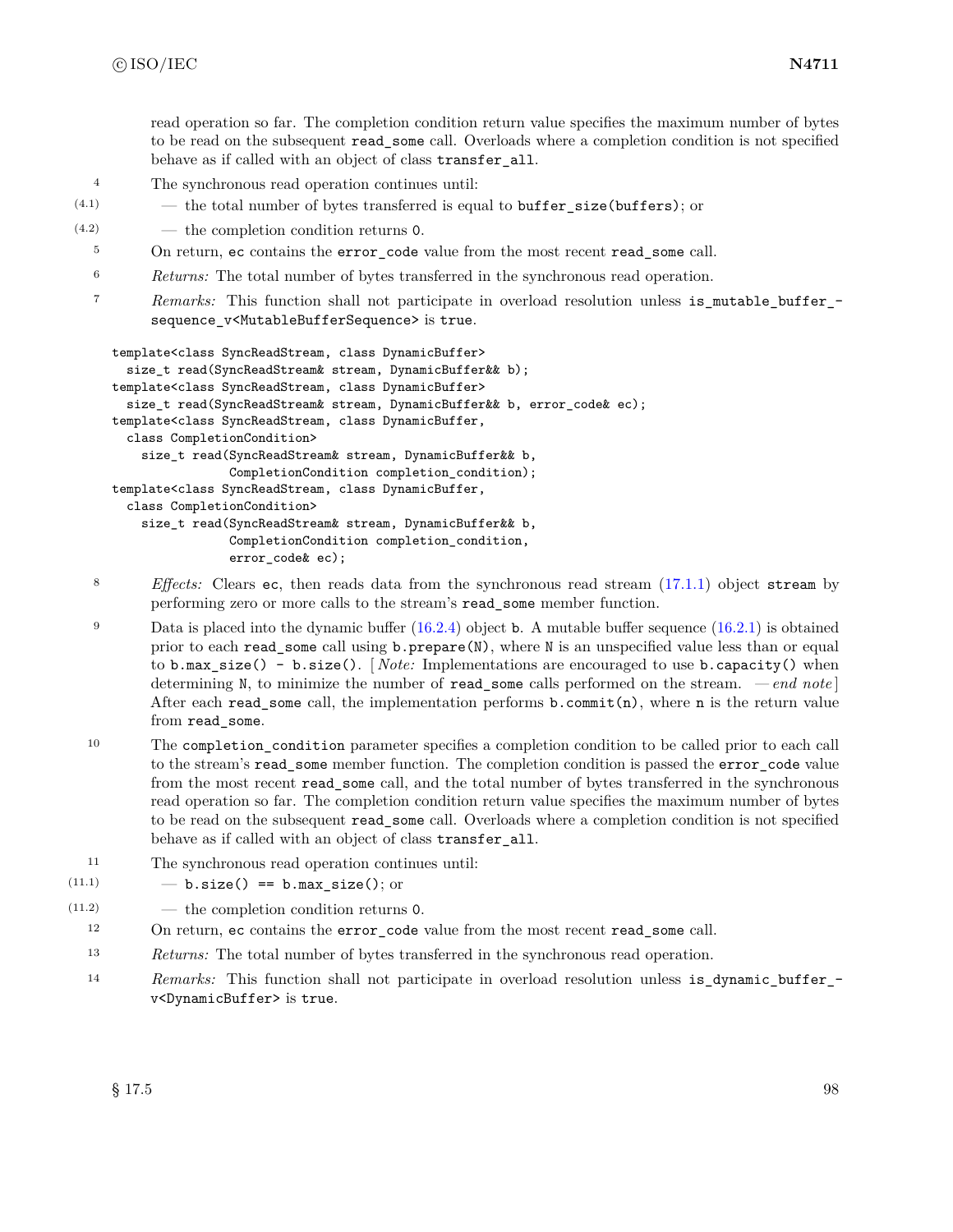### <span id="page-105-0"></span>**17.6 Asynchronous read operations [buffer.async.read]**

template<class AsyncReadStream, class MutableBufferSequence, class CompletionToken>

```
DEDUCED async_read(AsyncReadStream& stream,
```

```
const MutableBufferSequence& buffers,
```

```
CompletionToken&& token);
```
template<class AsyncReadStream, class MutableBufferSequence, class CompletionCondition,

class CompletionToken>

*DEDUCED* async\_read(AsyncReadStream& stream,

const MutableBufferSequence& buffers, CompletionCondition completion\_condition, CompletionToken&& token);

- <sup>1</sup> A composed asynchronous read operation [\(13.2.7.14,](#page-33-0) [16.2.5\)](#page-88-0).
- <sup>2</sup> *Completion signature:* void(error\_code ec, size\_t n).
- <sup>3</sup> *Effects:* Reads data from the buffer-oriented asynchronous read stream [\(17.1.2\)](#page-99-2) object stream by invoking the stream's async\_read\_some member function (henceforth referred to as asynchronous read\_some operations) zero or more times.
- <sup>4</sup> The completion\_condition parameter specifies a completion condition to be called prior to each asynchronous read\_some operation. The completion condition is passed the error\_code value from the most recent asynchronous read\_some operation, and the total number of bytes transferred in the asynchronous read operation so far. The completion condition return value specifies the maximum number of bytes to be read on the subsequent asynchronous read—some operation. Overloads where a completion condition is not specified behave as if called with an object of class transfer\_all.
- <sup>5</sup> This asynchronous read operation is outstanding until:
- $(5.1)$  the total number of bytes transferred is equal to **buffer** size (**buffers**); or
- (5.2) the completion condition returns 0.
	- <sup>6</sup> The program shall ensure the AsyncReadStream object stream is valid until the completion handler for the asynchronous operation is invoked.
	- <sup>7</sup> On completion of the asynchronous operation, ec is the error code value from the most recent asynchronous read\_some operation, and n is the total number of bytes transferred.
	- 8 Remarks: This function shall not participate in overload resolution unless is\_mutable\_buffer\_sequence\_v<MutableBufferSequence> is true.

```
template<class AsyncReadStream, class DynamicBuffer, class CompletionToken>
    DEDUCED async_read(AsyncReadStream& stream,
                       DynamicBuffer&& b, CompletionToken&& token);
template<class AsyncReadStream, class DynamicBuffer, class CompletionCondition,
         class CompletionToken>
    DEDUCED async_read(AsyncReadStream& stream,
                       DynamicBuffer&& b,
                       CompletionCondition completion_condition,
                       CompletionToken&& token);
```
- <sup>9</sup> *Completion signature:* void(error\_code ec, size\_t n).
- <sup>10</sup> *Effects:* Initiates an asynchronous operation to read data from the buffer-oriented asynchronous read stream [\(17.1.2\)](#page-99-2) object stream by performing one or more asynchronous read\_some operations on the stream.
- <sup>11</sup> Data is placed into the dynamic buffer [\(16.2.4\)](#page-87-1) object b. A mutable buffer sequence [\(16.2.1\)](#page-84-0) is obtained prior to each async\_read\_some call using b.prepare(N), where N is an unspecified value such that N is less than or equal to b.max\_size() - b.size(). [ *Note:* Implementations are encouraged to use

 $\S 17.6$  99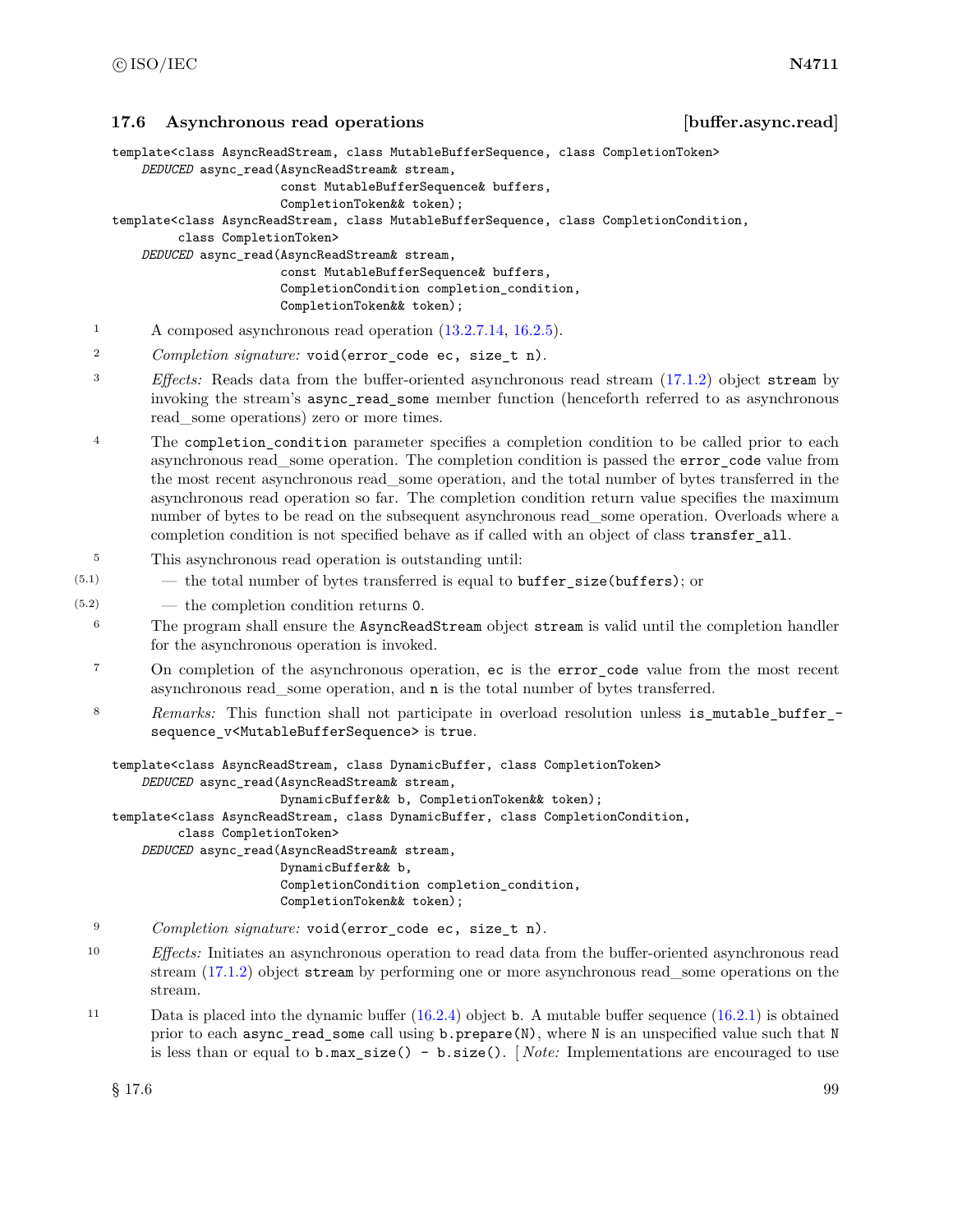$b$ .capacity() when determining N, to minimize the number of asynchronous read some operations performed on the stream. *— end note* ] After the completion of each asynchronous read\_some operation, the implementation performs  $\mathbf{b}$ . commit(n), where **n** is the value passed to the asynchronous read some operation's completion handler.

- <sup>12</sup> The completion\_condition parameter specifies a completion condition to be called prior to each asynchronous read\_some operation. The completion condition is passed the error\_code value from the most recent asynchronous read\_some operation, and the total number of bytes transferred in the asynchronous read operation so far. The completion condition return value specifies the maximum number of bytes to be read on the subsequent asynchronous read—some operation. Overloads where a completion condition is not specified behave as if called with an object of class transfer\_all.
- <sup>13</sup> The asynchronous read operation is outstanding until:

```
(13.1) - b.size() == b.max_size(); or
```
(13.2) — the completion condition returns 0.

- <sup>14</sup> The program shall ensure the AsyncReadStream object stream is valid until the completion handler for the asynchronous operation is invoked.
- <sup>15</sup> On completion of the asynchronous operation, ec is the error\_code value from the most recent asynchronous read\_some operation, and n is the total number of bytes transferred.
- 16 *Remarks:* This function shall not participate in overload resolution unless is\_dynamic\_buffer\_v<DynamicBuffer> is true.

# <span id="page-106-0"></span>**17.7 Synchronous write operations [buffer.write]**

```
template<class SyncWriteStream, class ConstBufferSequence>
  size_t write(SyncWriteStream& stream,
               const ConstBufferSequence& buffers);
template<class SyncWriteStream, class ConstBufferSequence>
  size_t write(SyncWriteStream& stream,
               const ConstBufferSequence& buffers, error_code& ec);
template<class SyncWriteStream, class ConstBufferSequence,
  class CompletionCondition>
    size_t write(SyncWriteStream& stream,
                 const ConstBufferSequence& buffers,
                 CompletionCondition completion_condition);
template<class SyncWriteStream, class ConstBufferSequence,
  class CompletionCondition>
    size_t write(SyncWriteStream& stream,
                 const ConstBufferSequence& buffers,
                 CompletionCondition completion_condition,
                 error_code& ec);
```
- <sup>1</sup> A write operation [\(16.2.5\)](#page-88-0).
- <sup>2</sup> *Effects:* Writes data to the buffer-oriented synchronous write stream [\(17.1.3\)](#page-100-0) object stream by performing zero or more calls to the stream's write\_some member function.
- <sup>3</sup> The completion\_condition parameter specifies a completion condition to be called prior to each call to the stream's write\_some member function. The completion condition is passed the error\_code value from the most recent write some call, and the total number of bytes transferred in the synchronous write operation so far. The completion condition return value specifies the maximum number of bytes to be written on the subsequent write\_some call. Overloads where a completion condition is not specified behave as if called with an object of class transfer\_all.
- <sup>4</sup> The synchronous write operation continues until: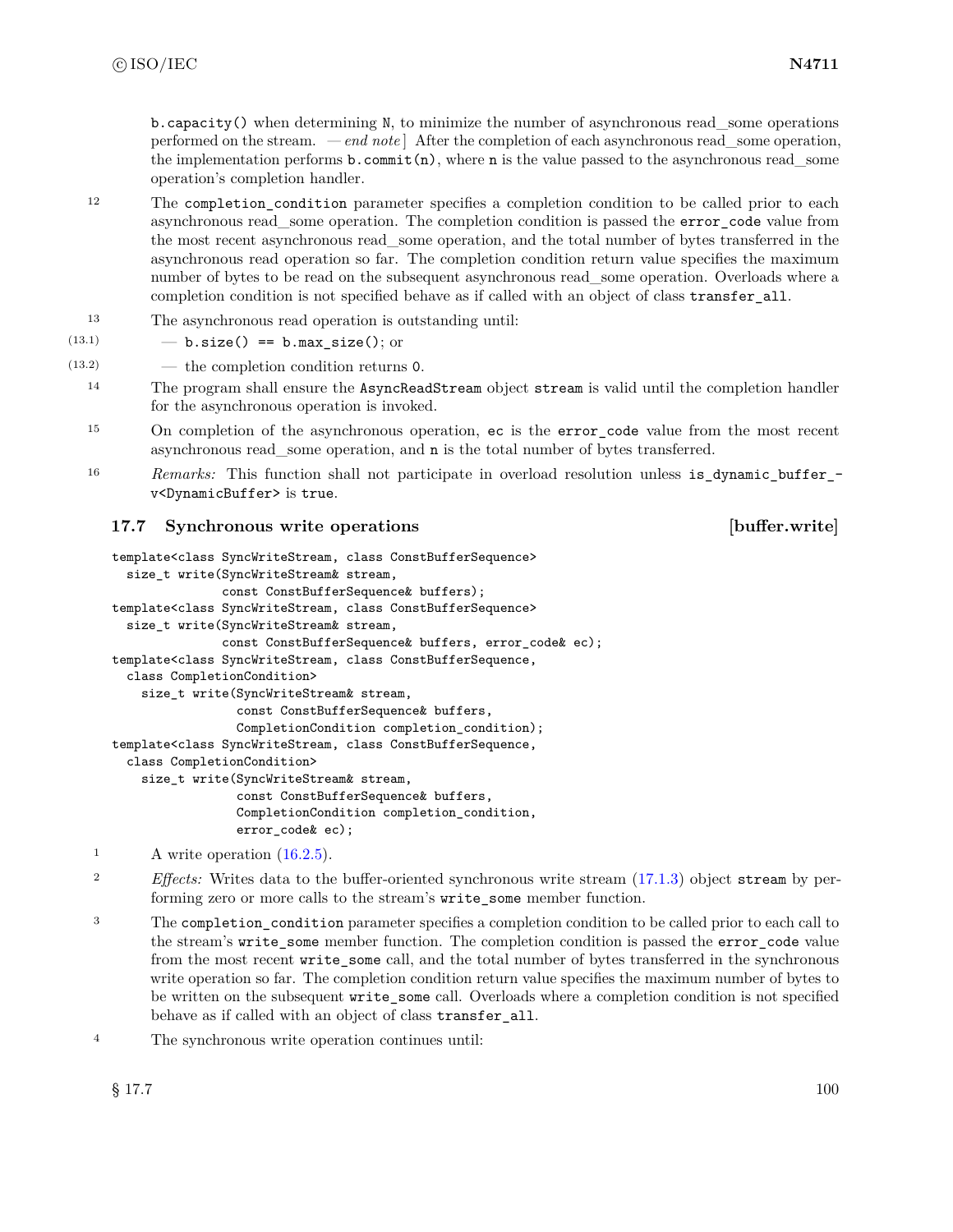- $(4.1)$  the total number of bytes transferred is equal to buffer size(buffers); or
- (4.2) the completion condition returns 0.
	- <sup>5</sup> On return, ec contains the error\_code value from the most recent write\_some call.
	- <sup>6</sup> *Returns:* The total number of bytes transferred in the synchronous write operation.
	- <sup>7</sup> *Remarks:* This function shall not participate in overload resolution unless is\_const\_buffer\_sequence<ConstBufferSequence>::value is true.

```
template<class SyncWriteStream, class DynamicBuffer>
  size_t write(SyncWriteStream& stream, DynamicBuffer&& b);
template<class SyncWriteStream, class DynamicBuffer>
  size_t write(SyncWriteStream& stream, DynamicBuffer&& b, error_code& ec);
template<class SyncWriteStream, class DynamicBuffer, class CompletionCondition>
  size_t write(SyncWriteStream& stream, DynamicBuffer&& b,
               CompletionCondition completion_condition);
template<class SyncWriteStream, class DynamicBuffer, class CompletionCondition>
  size_t write(SyncWriteStream& stream, DynamicBuffer&& b,
               CompletionCondition completion_condition,
               error_code& ec);
```
- <sup>8</sup> *Effects:* Writes data to the synchronous write stream [\(17.1.3\)](#page-100-0) object stream by performing zero or more calls to the stream's write\_some member function.
- 9 Data is written from the dynamic buffer  $(16.2.4)$  object b. A constant buffer sequence  $(16.2.2)$  is obtained using b.data(). After the data has been written to the stream, the implementation performs b.consume(n), where n is the number of bytes successfully written.

<sup>10</sup> The completion\_condition parameter specifies a completion condition to be called after each call to the stream's write\_some member function. The completion condition is passed the error\_code value from the most recent write some call, and the total number of bytes transferred in the synchronous write operation so far. The completion condition return value specifies the maximum number of bytes to be written on the subsequent write\_some call. Overloads where a completion condition is not specified behave as if called with an object of class transfer\_all.

- <sup>11</sup> The synchronous write operation continues until:
- $(11.1)$   $b.size() == 0;$  or
- (11.2) the completion condition returns 0.
	- <sup>12</sup> On return, ec contains the error\_code value from the most recent write\_some call.
	- <sup>13</sup> *Returns:* The total number of bytes transferred in the synchronous write operation.
	- <sup>14</sup> *Remarks:* This function shall not participate in overload resolution unless is\_dynamic\_buffer\_ v<DynamicBuffer> is true.

### <span id="page-107-0"></span>**17.8 Asynchronous write operations [buffer.async.write]**

```
template<class AsyncWriteStream, class ConstBufferSequence, class CompletionToken>
    DEDUCED async_write(AsyncWriteStream& stream,
                        const ConstBufferSequence& buffers,
                        CompletionToken&& token);
```
template<class AsyncWriteStream, class ConstBufferSequence, class CompletionCondition,

```
class CompletionToken>
```

```
DEDUCED async_write(AsyncWriteStream& stream,
```

```
const ConstBufferSequence& buffers,
CompletionCondition completion_condition,
CompletionToken&& token);
```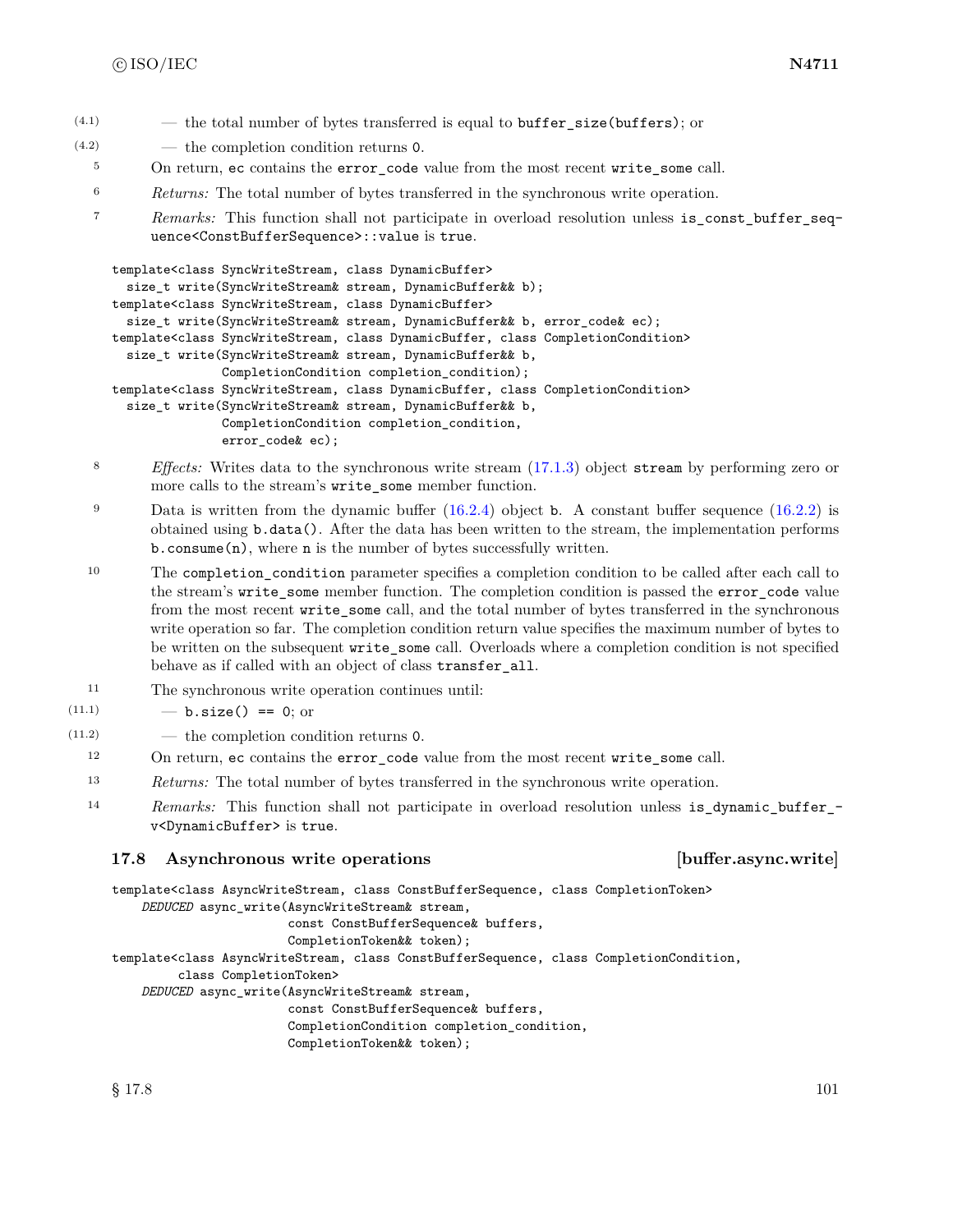- <sup>1</sup> A composed asynchronous write operation  $(13.2.7.14, 16.2.5)$  $(13.2.7.14, 16.2.5)$  $(13.2.7.14, 16.2.5)$ .
- <sup>2</sup> *Completion signature:* void(error\_code ec, size\_t n).
- <sup>3</sup> *Effects:* Initiates an asynchronous operation to write data to the buffer-oriented asynchronous write stream [\(17.1.4\)](#page-100-0) object stream by performing zero or more asynchronous operations on the stream using the stream's async\_write\_some member function (henceforth referred to as asynchronous write\_some operations).
- <sup>4</sup> The completion\_condition parameter specifies a completion condition to be called prior to each asynchronous write\_some operation. The completion condition is passed the error\_code value from the most recent asynchronous write\_some operation, and the total number of bytes transferred in the asynchronous write operation so far. The completion condition return value specifies the maximum number of bytes to be written on the subsequent asynchronous write—some operation. Overloads where a completion condition is not specified behave as if called with an object of class transfer\_all.
- <sup>5</sup> The asynchronous write operation continues until:
- $(5.1)$  the total number of bytes transferred is equal to **buffer** size (**buffers**); or
- (5.2) the completion condition returns 0.
	- <sup>6</sup> The program shall ensure the AsyncWriteStream object stream is valid until the completion handler for the asynchronous operation is invoked.
	- <sup>7</sup> On completion of the asynchronous operation, ec is the error\_code value from the most recent asynchronous write\_some operation, and n is the total number of bytes transferred.
	- 8 *Remarks:* This function shall not participate in overload resolution unless is constabutfer sequence<ConstBufferSequence>::value is true.

```
template<class AsyncWriteStream, class DynamicBuffer, class CompletionToken>
  DEDUCED async_write(AsyncWriteStream& stream,
                      DynamicBuffer&& b, CompletionToken&& token);
template<class AsyncWriteStream, class DynamicBuffer, class CompletionCondition,
         class CompletionToken>
    DEDUCED async_write(AsyncWriteStream& stream,
                        DynamicBuffer&& b,
                        CompletionCondition completion_condition,
                        CompletionToken&& token);
```
- <sup>9</sup> *Completion signature:* void(error\_code ec, size\_t n).
- <sup>10</sup> *Effects:* Initiates an asynchronous operation to write data to the buffer-oriented asynchronous write stream [\(17.1.4\)](#page-100-0) object stream by performing zero or more asynchronous write\_some operations on the stream.
- <sup>11</sup> Data is written from the dynamic buffer [\(16.2.4\)](#page-87-0) object b. A constant buffer sequence [\(16.2.2\)](#page-85-0) is obtained using b.data(). After the data has been written to the stream, the implementation performs b.consume(n), where n is the number of bytes successfully written.
- <sup>12</sup> The completion\_condition parameter specifies a completion condition to be called prior to each asynchronous write some operation. The completion condition is passed the error\_code value from the most recent asynchronous write some operation, and the total number of bytes transferred in the asynchronous write operation so far. The completion condition return value specifies the maximum number of bytes to be written on the subsequent asynchronous write some operation. Overloads where a completion condition is not specified behave as if called with an object of class transfer all.
- <sup>13</sup> The asynchronous write operation continues until:
- $(13.1)$   $-$  **b.size()** == 0; or
- (13.2) the completion condition returns 0.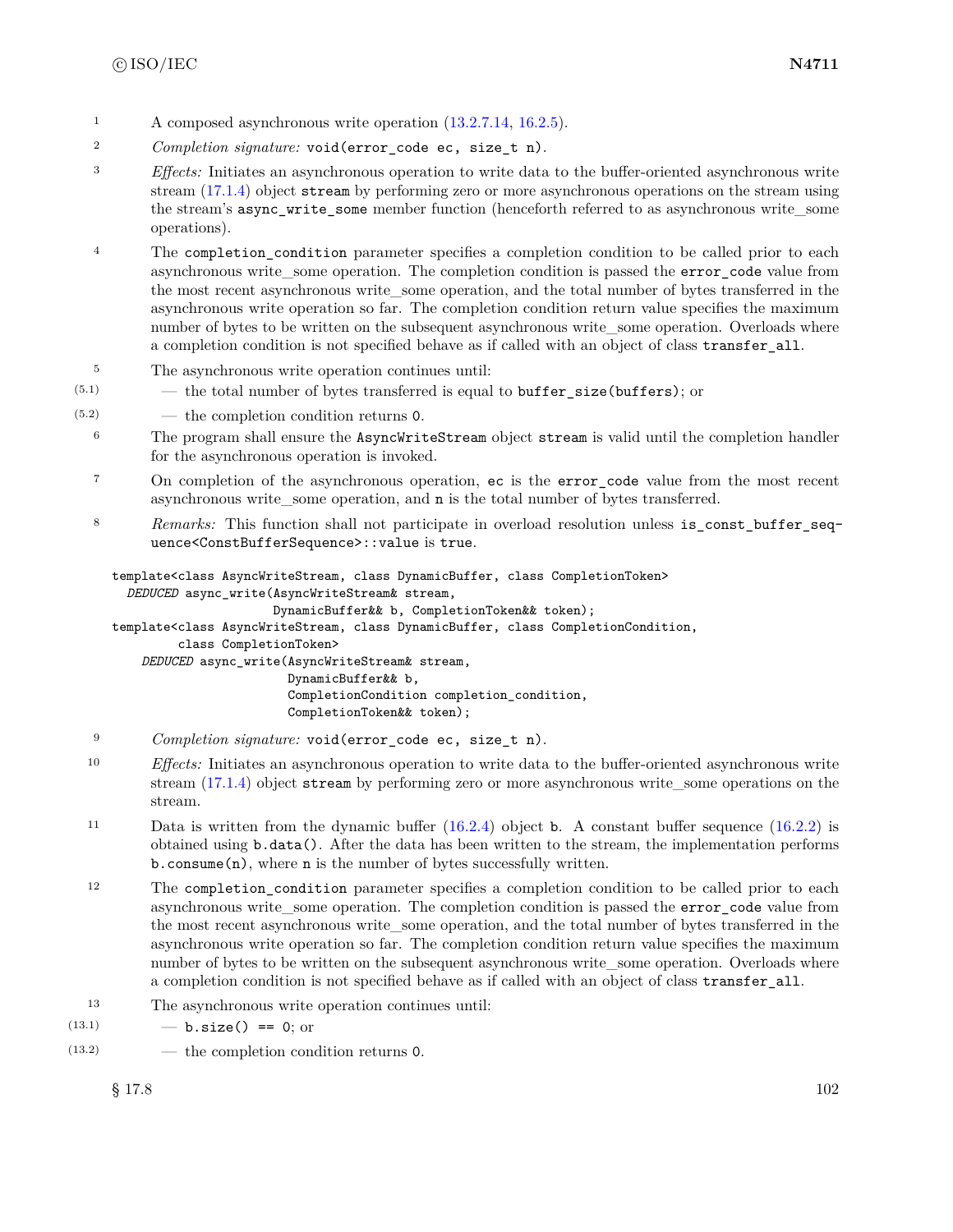- <sup>14</sup> The program shall ensure both the AsyncWriteStream object stream and the memory associated with the dynamic buffer b are valid until the completion handler for the asynchronous operation is invoked.
- <sup>15</sup> On completion of the asynchronous operation, ec is the error\_code value from the most recent asynchronous write\_some operation, and n is the total number of bytes transferred.
- <sup>16</sup> *Remarks:* This function shall not participate in overload resolution unless is dynamic buffer v<DynamicBuffer> is true.

### **17.9 Synchronous delimited read operations [buffer.read.until]**

```
template<class SyncReadStream, class DynamicBuffer>
  size_t read_until(SyncReadStream& s, DynamicBuffer&& b, char delim);
template<class SyncReadStream, class DynamicBuffer>
  size_t read_until(SyncReadStream& s, DynamicBuffer&& b,
                    char delim, error_code& ec);
template<class SyncReadStream, class DynamicBuffer>
  size_t read_until(SyncReadStream& s, DynamicBuffer&& b, string_view delim);
template<class SyncReadStream, class DynamicBuffer>
  size_t read_until(SyncReadStream& s, DynamicBuffer&& b,
                    string_view delim, error_code& ec);
```
- <sup>1</sup> *Effects:* Reads data from the buffer-oriented synchronous read stream [\(17.1.1\)](#page-99-0) object stream by performing zero or more calls to the stream's read\_some member function, until the input sequence of the dynamic buffer [\(16.2.4\)](#page-87-0) object b contains the specified delimiter delim.
- 2 Data is placed into the dynamic buffer object **b**. A mutable buffer sequence [\(16.2.1\)](#page-84-0) is obtained prior to each read\_some call using  $b$ . prepare(N), where N is an unspecified value such that  $N \leq max$  size() size(). *Note:* Implementations are encouraged to use **b**. capacity() when determining N, to minimize the number of read\_some calls performed on the stream. *— end note* ] After each read\_some call, the implementation performs  $b$ .commit $(n)$ , where n is the return value from read\_some.
- <sup>3</sup> The synchronous read\_until operation continues until:
- $(3.1)$  the input sequence of b contains the delimiter delim; or
- $(3.2)$   $-$  b.size() == b.max\_size(); or
- (3.3) an asynchronous read\_some operation fails.
- <sup>4</sup> On exit, if the input sequence of b contains the delimiter, ec is set such that !ec is true. Otherwise, if b.size() == b.max\_size(), ec is set such that  $ec == stream_error::not\_found$ . If b.size() < b.max\_size(), ec contains the error\_code from the most recent read\_some call.
- <sup>5</sup> *Returns:* The number of bytes in the input sequence of b up to and including the delimiter, if present. [ *Note:* On completion, the buffer may contain additional bytes following the delimiter. *— end note* ] Otherwise returns 0.

### **17.10 Asynchronous delimited read operations [buffer.async.read.until]**

template<class AsyncReadStream, class DynamicBuffer, class CompletionToken>

```
DEDUCED async_read_until(AsyncReadStream& s,
                           DynamicBuffer&& b, char delim,
                           CompletionToken&& token);
template<class AsyncReadStream, class DynamicBuffer, class CompletionToken>
  DEDUCED async_read_until(AsyncReadStream& s,
                           DynamicBuffer&& b, string_view delim,
                           CompletionToken&& token);
```
- <sup>1</sup> A composed asynchronous operation [\(13.2.7.14\)](#page-33-0).
- <sup>2</sup> *Completion signature:* void(error\_code ec, size\_t n).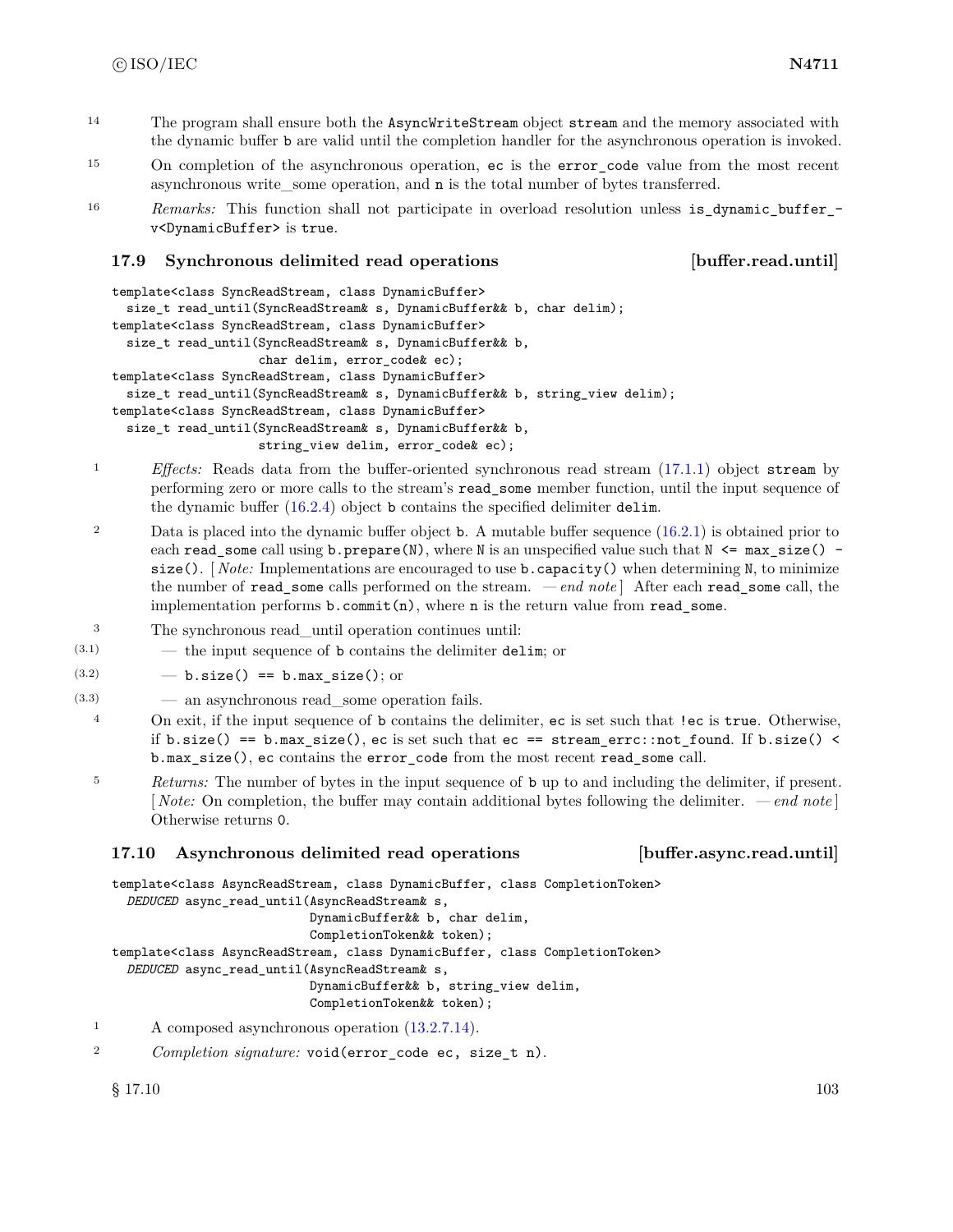- <sup>3</sup> *Effects:* Initiates an asynchronous operation to read data from the buffer-oriented asynchronous read stream [\(17.1.2\)](#page-99-1) object stream by performing zero or more asynchronous read\_some operations on the stream, until the readable bytes of the dynamic buffer  $(16.2.4)$  object b contain the specified delimiter delim.
- <sup>4</sup> Data is placed into the dynamic buffer object **b**. A mutable buffer sequence [\(16.2.1\)](#page-84-0) is obtained prior to each async\_read\_some call using b.prepare(N), where N is an unspecified value such that  $N \leq max_{-}$ size() - size(). [ *Note:* Implementations are encouraged to use b.capacity() when determining N, to minimize the number of asynchronous read\_some operations performed on the stream. *— end note* | After the completion of each asynchronous read some operation, the implementation performs  $b$ .commit(n), where n is the value passed to the asynchronous read\_some operation's completion handler.
- <sup>5</sup> The asynchronous read\_until operation continues until:
- (5.1) the readable bytes of b contain the delimiter delim; or
- $(5.2)$   $-$  b.size() == b.max\_size(); or
- $(5.3)$   $\qquad$   $\qquad$  an asynchronous read some operation fails.
	- <sup>6</sup> The program shall ensure the AsyncReadStream object stream is valid until the completion handler for the asynchronous operation is invoked.
	- <sup>7</sup> If delim is of type string\_view, the implementation copies the underlying sequence of characters prior to initiating an asynchronous read\_some operation on the stream. [ *Note:* This means that the caller is not required to guarantee the validity of the delimiter string after the call to async\_read\_until returns. *— end note* ]
	- <sup>8</sup> On completion of the asynchronous operation, if the readable bytes of b contain the delimiter, ec is set such that !ec is true. Otherwise, if  $b.size() == b.max_size(), ec$  is set such that  $ec ==$ stream\_errc::not\_found. If b.size() < b.max\_size(), ec is the error\_code from the most recent asynchronous read\_some operation. n is the number of readable bytes in b up to and including the delimiter, if present, otherwise 0.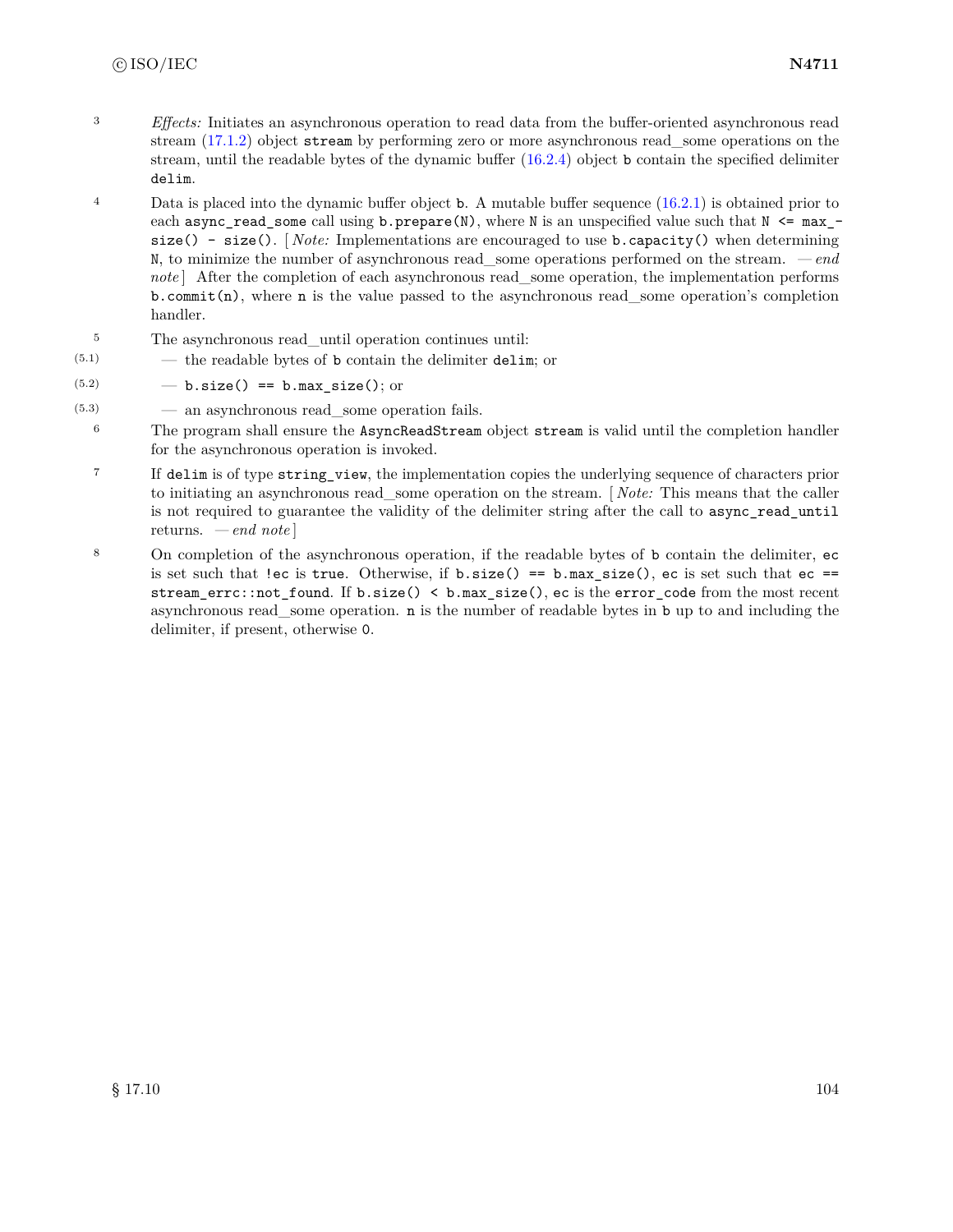# **18 Sockets [socket]**

**18.1 Header <experimental/socket> synopsis [socket.synop]** namespace std { namespace experimental { namespace net { inline namespace v1 { enum class socket\_errc { already\_open = *an implementation-defined non-zero value* , not\_found = *an implementation-defined non-zero value* }; const error\_category& socket\_category() noexcept; error\_code make\_error\_code(socket\_errc e) noexcept; error\_condition make\_error\_condition(socket\_errc e) noexcept; *// Sockets:* class socket\_base; template<class Protocol> class basic\_socket; template<class Protocol> class basic\_datagram\_socket; template<class Protocol> class basic\_stream\_socket; template<class Protocol> class basic\_socket\_acceptor; *// [19,](#page-164-0) Socket streams:* template<class Protocol, class Clock = chrono::steady\_clock, class WaitTraits = wait\_traits<Clock>> class basic\_socket\_streambuf; template<class Protocol, class Clock = chrono::steady\_clock, class WaitTraits = wait\_traits<Clock>>

*// [20.1,](#page-171-0) synchronous connect operations:*

class basic\_socket\_iostream;

```
template<class Protocol, class EndpointSequence>
  typename Protocol::endpoint connect(basic_socket<Protocol>& s,
                                      const EndpointSequence& endpoints);
template<class Protocol, class EndpointSequence>
  typename Protocol::endpoint connect(basic_socket<Protocol>& s,
```
 $\S$  18.1 105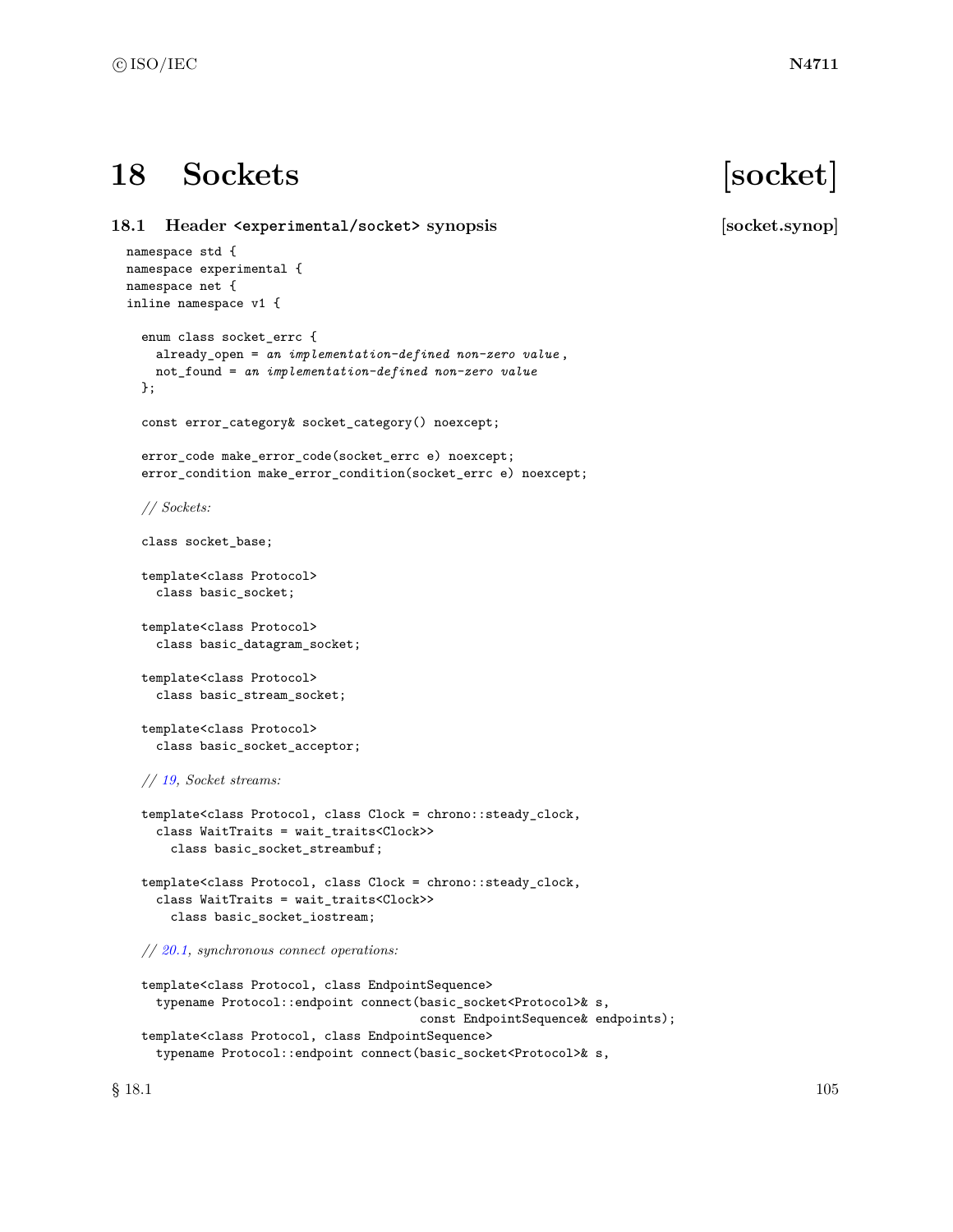```
const EndpointSequence& endpoints,
                                      error_code& ec);
template<class Protocol, class EndpointSequence, class ConnectCondition>
  typename Protocol::endpoint connect(basic_socket<Protocol>& s,
                                      const EndpointSequence& endpoints,
                                      ConnectCondition c);
template<class Protocol, class EndpointSequence, class ConnectCondition>
  typename Protocol::endpoint connect(basic_socket<Protocol>& s,
                                      const EndpointSequence& endpoints,
                                      ConnectCondition c,
                                      error_code& ec);
template<class Protocol, class InputIterator>
  InputIterator connect(basic_socket<Protocol>& s,
                        InputIterator first, InputIterator last);
template<class Protocol, class InputIterator>
  InputIterator connect(basic_socket<Protocol>& s,
                        InputIterator first, InputIterator last,
                        error_code& ec);
template<class Protocol, class InputIterator, class ConnectCondition>
  InputIterator connect(basic_socket<Protocol>& s,
                        InputIterator first, InputIterator last,
                        ConnectCondition c);
template<class Protocol, class InputIterator, class ConnectCondition>
  InputIterator connect(basic_socket<Protocol>& s,
                        InputIterator first, InputIterator last,
                        ConnectCondition c,
                        error_code& ec);
```
*// [20.2,](#page-172-0) asynchronous connect operations:*

```
template<class Protocol, class EndpointSequence, class CompletionToken>
 DEDUCED async_connect(basic_socket<Protocol>& s,
                        const EndpointSequence& endpoints,
                        CompletionToken&& token);
template<class Protocol, class EndpointSequence, class ConnectCondition,
         class CompletionToken>
 DEDUCED async_connect(basic_socket<Protocol>& s,
                        const EndpointSequence& endpoints,
                        ConnectCondition c,
                        CompletionToken&& token);
template<class Protocol, class InputIterator, class CompletionToken>
 DEDUCED async_connect(basic_socket<Protocol>& s,
                        InputIterator first, InputIterator last,
                        CompletionToken&& token);
template<class Protocol, class InputIterator, class ConnectCondition,
         class CompletionToken>
  DEDUCED async_connect(basic_socket<Protocol>& s,
                        InputIterator first, InputIterator last,
                        ConnectCondition c,
                        CompletionToken&& token);
```
} *// inline namespace v1*

```
} // namespace net
```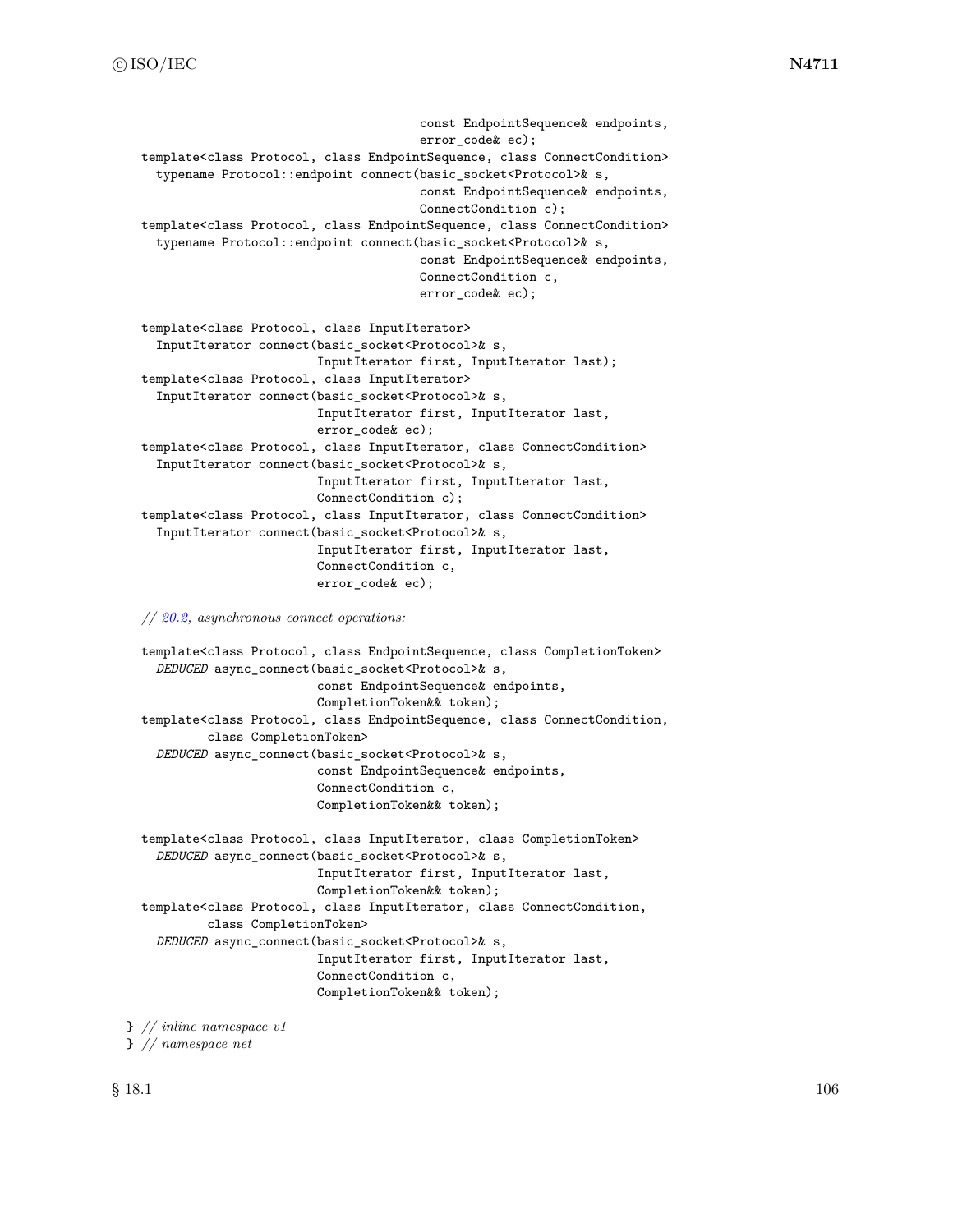### } *// namespace experimental*

```
template<> struct is_error_code_enum<experimental::net::v1::socket_errc>
  : public true_type {};
```
#### } *// namespace std*

<sup>1</sup> The figure below illustrates relationships between various types described in this Technical Specification. A solid line from **A** to **B** that is terminated by an open arrow indicates that **A** is derived from **B**. A solid line from **A** to **B** that starts with a diamond and is terminated by a solid arrow indicates that **A** contains an object of type **B**. A dotted line from **A** to **B** indicates that **A** is a synonym for the class template **B** with the specified template argument.



Figure  $1$  — Socket and socket stream types [non-normative]

### **18.2 Requirements issued as a set of the set of the set of the set of the set of the set of the set of the set of the set of the set of the set of the set of the set of the set of the set of the set of the set of the se**

### <span id="page-113-0"></span>**18.2.1 Requirements on synchronous socket operations [socket.reqmts.sync]**

<sup>1</sup> In this section, *synchronous socket operations* are those member functions specified as two overloads, with and without an argument of type error\_code&:

*R f* (*A1* a1, *A2* a2, ..., *AN* aN); *R f* (*A1* a1, *A2* a2, ..., *AN* aN, error\_code& ec);

<sup>2</sup> For an object s, the conditions under which its synchronous socket operations may block the calling thread (C++ 2014 [defns.block]) are determined as follows.

<sup>3</sup> If:

 $\S$  18.2.1 107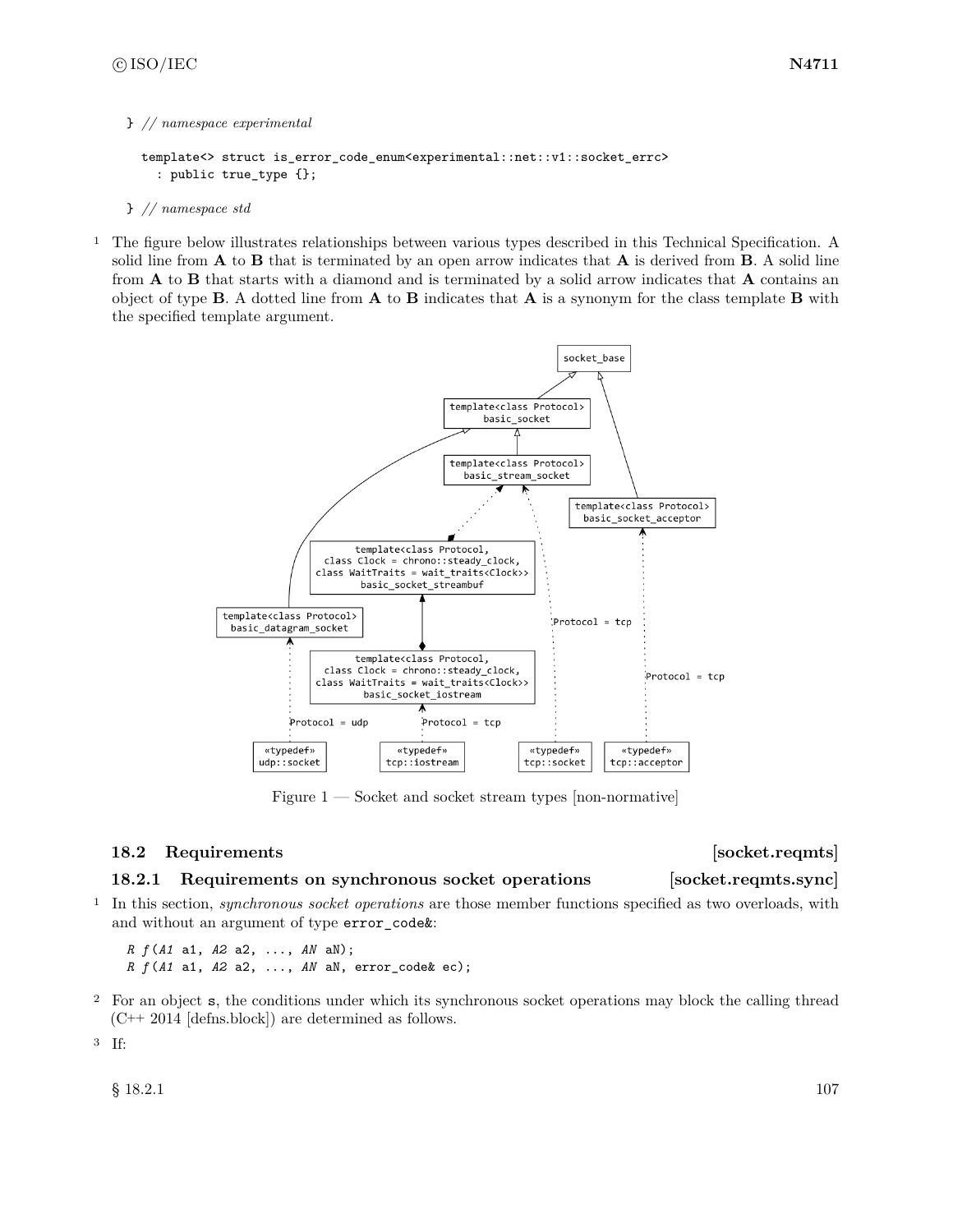- $(3.1)$  s.non blocking() == true,
- (3.2) the synchronous socket operation is specified in terms of a POSIX function other than poll,
- (3.3) that POSIX function lists EWOULDBLOCK or EAGAIN in its failure conditions, and
- $(3.4)$  the effects of the operation cannot be established immediately

then the synchronous socket operation shall not block the calling thread. [ *Note:* And the effects of the operation are not established. *— end note* ]

<sup>4</sup> Otherwise, the synchronous socket operation shall block the calling thread until the effects are established.

# **18.2.2 Requirements on asynchronous socket operations [socket.reqmts.async]**

- <sup>1</sup> In this section, *asynchronous socket operations* are those member functions having prefix async\_.
- <sup>2</sup> For an object s, a program may initiate asynchronous socket operations such that there are multiple simultaneously outstanding asynchronous operations.
- <sup>3</sup> When there are multiple outstanding asynchronous read operations [\(16.2.5\)](#page-88-0) on s:
- $(3.1)$  having no argument flags of type socket\_base::message\_flags, or
- (3.2) having an argument flags of type socket\_base::message\_flags but where (flags & socket\_ base::message\_out\_of\_band) == 0

then the buffers are filled in the order in which these operations were issued. The order of invocation of the completion handlers for these operations is unspecified.

- <sup>4</sup> When there are multiple outstanding asynchronous read operations [\(16.2.5\)](#page-88-0) on s having an argument flags of type socket\_base::message\_flags where (flags & socket\_base::message\_out\_of\_band) != 0 then the buffers are filled in the order in which these operations were issued.
- <sup>5</sup> When there are multiple outstanding asynchronous write operations [\(16.2.5\)](#page-88-0) on s, the buffers are transmitted in the order in which these operations were issued. The order of invocation of the completion handlers for these operations is unspecified.

# <span id="page-114-1"></span>**18.2.3** Native handles **in the set of the set of the set of the set of socket.reqmts.native**

- <sup>1</sup> Several classes described in this Technical Specification have a member type native handle type, a member function native handle, and member functions that return or accept arguments of type native handle type. The presence of these members and their semantics is implementation-defined.
- <sup>2</sup> When an operation has its effects specified as if by passing the result of native\_handle() to a POSIX function the effect is as if native\_handle\_type is the type int.
- <sup>3</sup> [ *Note:* These members allow implementations to provide access to their implementation details. Their names are specified to facilitate portable compile-time detection. Actual use of these members is inherently non-portable. For operating systems that are based on POSIX, implementations are encouraged to define the native handle type for sockets as int, representing the native file descriptor associated with the socket. *— end note* ]

# <span id="page-114-0"></span>**18.2.4** Endpoint requirements **isometric isometric in the socket.reqmts.endpoint**

- <sup>1</sup> A type X meets the Endpoint requirements if it satisfies the requirements of Destructible (C++ 2014 [destructible]), DefaultConstructible (C++ 2014 [defaultconstructible]), CopyConstructible (C++ 2014 [copyconstructible]), and CopyAssignable (C++ 2014 [copyassignable]), as well as the additional requirements listed below.
- <sup>2</sup> In the table below, a denotes a (possibly const) value of type X, and u denotes an identifier.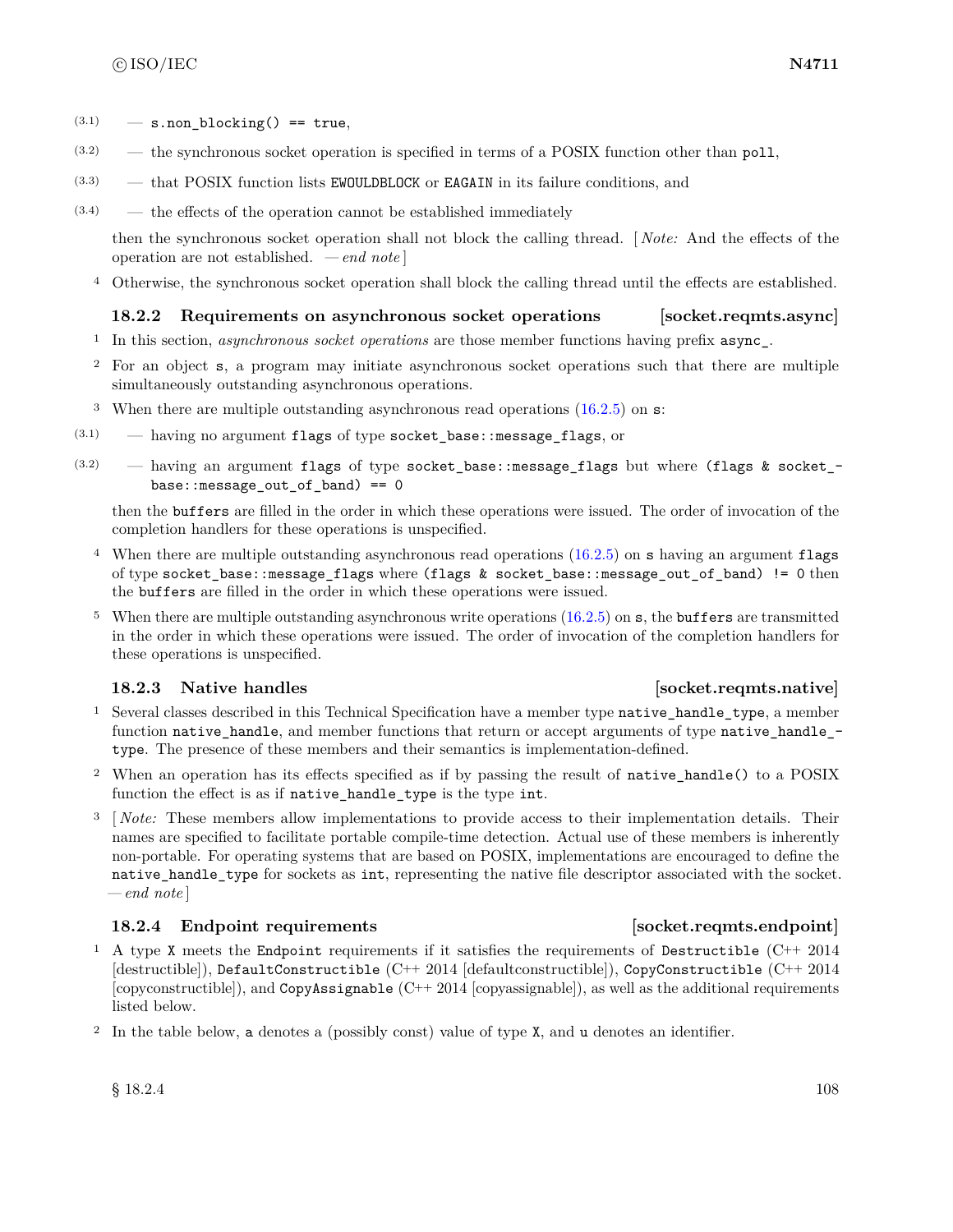| expression           | type                | assertion/note pre/post-conditions |
|----------------------|---------------------|------------------------------------|
| $X:$ : protocol_type | type meeting        |                                    |
|                      | Protocol $(18.2.6)$ |                                    |
|                      | requirements        |                                    |
| a.protocol()         | protocol_type       |                                    |

Table 21 — Endpoint requirements

<sup>3</sup> In the table below, a denotes a (possibly const) value of type X, b denotes a value of type X, and s denotes a (possibly const) value of a type that is convertible to size\_t and denotes a size in bytes.

| expression   | type        | assertion/note pre/post-conditions            |
|--------------|-------------|-----------------------------------------------|
| a.data()     | const void* | Returns a pointer suitable for passing as the |
|              |             | address argument to functions such as         |
|              |             | POSIX connect, or as the dest_addr            |
|              |             | argument to functions such as POSIX sendto.   |
|              |             | The implementation shall perform a            |
|              |             | static_cast on the pointer to convert it to   |
|              |             | const sockaddr*.                              |
| b.data()     | void*       | Returns a pointer suitable for passing as the |
|              |             | address argument to functions such as         |
|              |             | POSIX accept, getpeername, getsockname        |
|              |             | and recvfrom. The implementation shall        |
|              |             | perform a static_cast on the pointer to       |
|              |             | convert it to sockaddr*.                      |
| a.size()     | size_t      | Returns a value suitable for passing as the   |
|              |             | address_len argument to functions such as     |
|              |             | POSIX connect, or as the dest_len             |
|              |             | argument to functions such as POSIX sendto,   |
|              |             | after appropriate integer conversion has been |
|              |             | performed.                                    |
| b.resize(s)  |             | pre: $s \ge 0$                                |
|              |             | post: $a.size() == s$                         |
|              |             | Passed the value contained in the             |
|              |             | address_len argument to functions such as     |
|              |             | POSIX accept, getpeername, getsockname,       |
|              |             | and recvfrom, after successful completion of  |
|              |             | the function. Permitted to throw an exception |
|              |             | if the protocol associated with the endpoint  |
|              |             | object a does not support the specified size. |
| a.capacity() | size_t      | Returns a value suitable for passing as the   |
|              |             | address_len argument to functions such as     |
|              |             | POSIX accept, getpeername, getsockname,       |
|              |             | and recvfrom, after appropriate integer       |
|              |             | conversion has been performed.                |

Table 22 — Endpoint requirements for extensible implementations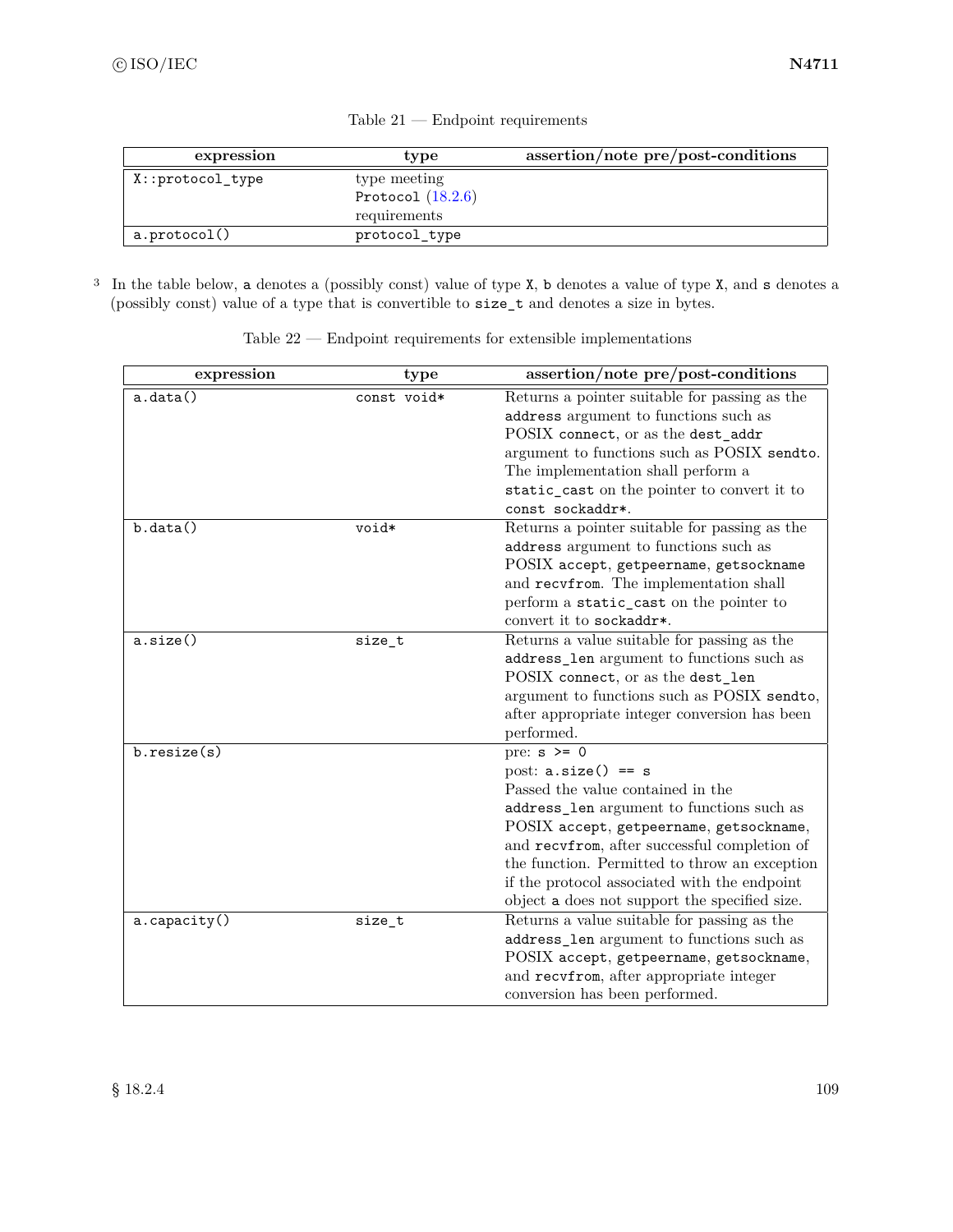# **18.2.5 Endpoint sequence requirements [socket.reqmts.endpointsequence]**

- <sup>1</sup> A type X meets the EndpointSequence requirements if it satisfies the requirements of Destructible (C++ 2014 [destructible]) and CopyConstructible  $(C^{++} 2014$  [copyconstructible]), as well as the additional requirements listed below.
- <sup>2</sup> In the table below, x denotes a (possibly const) value of type X.

| $Table 23 - EndpointSequence requirements$ |  |
|--------------------------------------------|--|
|                                            |  |

| expression     | return type          | assertion/note pre/post-condition                     |
|----------------|----------------------|-------------------------------------------------------|
| x.begin()      | A type meeting the   | $[x.\text{begin}(), x.\text{end}()$ is a valid range. |
| $x$ . end $()$ | requirements for     |                                                       |
|                | forward iterators    |                                                       |
|                | (C++ 2014)           |                                                       |
|                | [forward.iterators]) |                                                       |
|                | whose value type is  |                                                       |
|                | convertible to a     |                                                       |
|                | type satisfying the  |                                                       |
|                | Endpoint $(18.2.4)$  |                                                       |
|                | requirements.        |                                                       |

# <span id="page-116-0"></span>**18.2.6 Protocol requirements [socket.reqmts.protocol]**

<sup>1</sup> A type X meets the Protocol requirements if it satisfies the requirements of Destructible (C++ 2014 [destructible]), CopyConstructible (C++ 2014 [copyconstructible]), and CopyAssignable (C++ 2014 [copyassignable]), as well as the additional requirements listed below.

Table 24 — Protocol requirements

| expression      | return type                                         | assertion/note pre/post-conditions |
|-----------------|-----------------------------------------------------|------------------------------------|
| $X:$ : endpoint | type meeting<br>endpoint $(18.2.4)$<br>requirements |                                    |

<sup>2</sup> In the table below, a denotes a (possibly const) value of type X.

| Table $25$ — Protocol requirements for extensible implementations |  |  |  |  |
|-------------------------------------------------------------------|--|--|--|--|
|-------------------------------------------------------------------|--|--|--|--|

| expression        | return type | assertion/note pre/post-conditions                                                                   |
|-------------------|-------------|------------------------------------------------------------------------------------------------------|
| a.family()        | int         | Returns a value suitable for passing as the<br>domain argument to POSIX socket (or<br>equivalent).   |
| $a.\text{type}()$ | int         | Returns a value suitable for passing as the<br>type argument to POSIX socket (or<br>equivalent).     |
| a.protocol()      | int         | Returns a value suitable for passing as the<br>protocol argument to POSIX socket (or<br>equivalent). |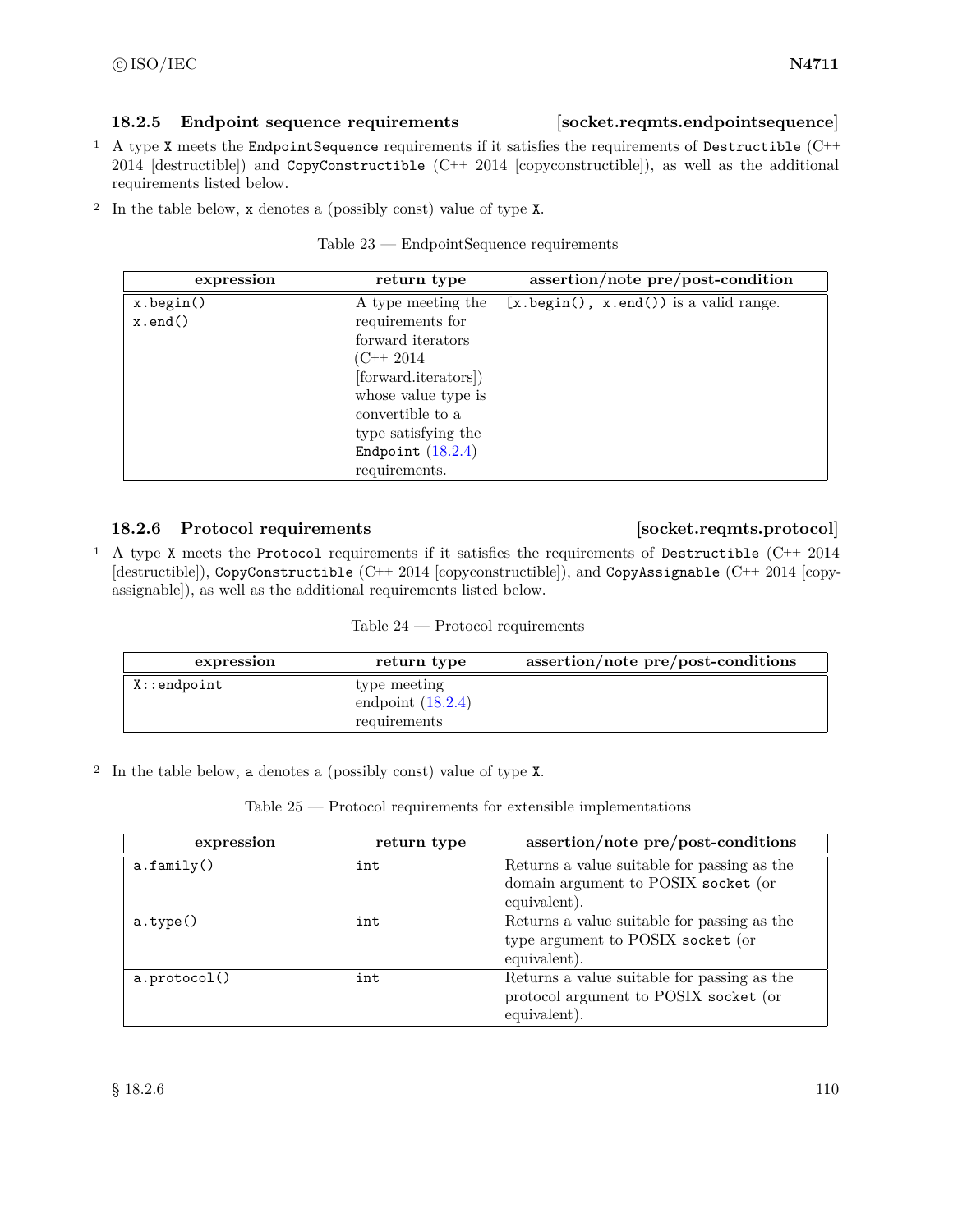# **18.2.7 Acceptable protocol requirements [socket.reqmts.acceptableprotocol]**

<sup>1</sup> A type X meets the AcceptableProtocol requirements if it satisfies the requirements of Protocol [\(18.2.6\)](#page-116-0) as well as the additional requirements listed below.

| expression  | return type           | assertion/note pre/post-conditions |
|-------------|-----------------------|------------------------------------|
| $X:$ socket | A type that           |                                    |
|             | satisfies the         |                                    |
|             | requirements of       |                                    |
|             | Destructible          |                                    |
|             | $(C++2014$            |                                    |
|             | (destructible) and    |                                    |
|             | MoveConstructible     |                                    |
|             | $(C^{++} 2014)$ move- |                                    |
|             | constructible]), and  |                                    |
|             | that is publicly and  |                                    |
|             | unambiguously         |                                    |
|             | derived from          |                                    |
|             | basic socket <x>.</x> |                                    |

# <span id="page-117-0"></span>**18.2.8 Gettable socket option requirements [socket.reqmts.gettablesocketoption]**

- <sup>1</sup> A type X meets the GettableSocketOption requirements if it satisfies the requirements listed below.
- <sup>2</sup> In the table below, a denotes a (possibly const) value of type X, b denotes a value of type X, p denotes a value of a (possibly const) type that meets the Protocol [\(18.2.6\)](#page-116-0) requirements, and s denotes a value of a (possibly const) type that is convertible to size\_t and denotes a size in bytes.

| plementations |      |                                             |
|---------------|------|---------------------------------------------|
| expression    | type | assertion/note pre/post-conditions          |
| (p)           | int  | Returns a value suitable for passing as the |
|               |      | level argument to POSIX getsockopt (or      |

|               | Table $27$ — GettableSocketOption requirements for extensible im- |  |  |
|---------------|-------------------------------------------------------------------|--|--|
| plementations |                                                                   |  |  |

| a.level(p) | int    | Returns a value suitable for passing as the   |
|------------|--------|-----------------------------------------------|
|            |        | level argument to POSIX getsockopt (or        |
|            |        | equivalent).                                  |
| a.name(p)  | int    | Returns a value suitable for passing as the   |
|            |        | option_name argument to POSIX                 |
|            |        | getsockopt (or equivalent).                   |
| b.data(p)  | void*  | Returns a pointer suitable for passing as the |
|            |        | option_value argument to POSIX getsockopt     |
|            |        | (or equivalent).                              |
| a.size(p)  | size t | Returns a value suitable for passing as the   |
|            |        | option_len argument to POSIX getsockopt       |
|            |        | (or equivalent), after appropriate integer    |
|            |        | conversion has been performed.                |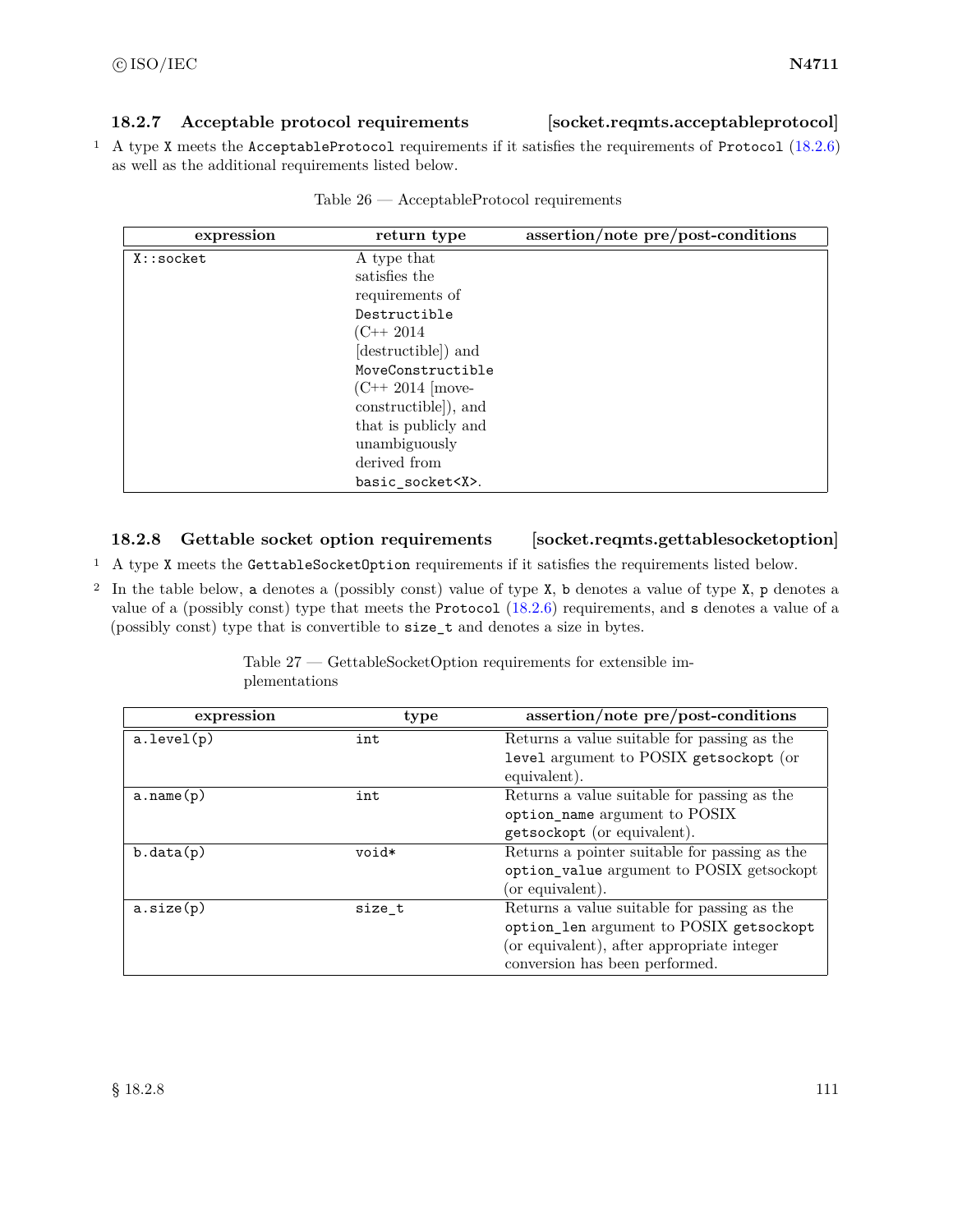| expression    | type | assertion/note pre/post-conditions             |
|---------------|------|------------------------------------------------|
| b.resize(p,s) |      | post: $b.size(p) == s$ . Passed the value      |
|               |      | contained in the option_len argument to        |
|               |      | POSIX getsockopt (or equivalent) after         |
|               |      | successful completion of the function.         |
|               |      | Permitted to throw an exception if the socket  |
|               |      | option object b does not support the specified |
|               |      | size.                                          |

Table 27 — GettableSocketOption requirements for extensible implementations (continued)

# <span id="page-118-0"></span>**18.2.9 Settable socket option requirements [socket.reqmts.settablesocketoption]**

<sup>1</sup> A type X meets the SettableSocketOption requirements if it satisfies the requirements listed below.

<sup>2</sup> In the table below, a denotes a (possibly const) value of type X, p denotes a (possibly const) value of a type that meets the Protocol [\(18.2.6\)](#page-116-0) requirements, and u denotes an identifier.

| expression | type        | assertion/note pre/post-conditions            |
|------------|-------------|-----------------------------------------------|
| a.level(p) | int         | Returns a value suitable for passing as the   |
|            |             | level argument to POSIX setsockopt (or        |
|            |             | equivalent).                                  |
| a.name(p)  | int         | Returns a value suitable for passing as the   |
|            |             | option_name argument to POSIX                 |
|            |             | setsockopt (or equivalent).                   |
| a.data(p)  | const void* | Returns a pointer suitable for passing as the |
|            |             | option_value argument to POSIX                |
|            |             | setsockopt (or equivalent).                   |
| a.size(p)  | size_t      | Returns a value suitable for passing as the   |
|            |             | option_len argument to POSIX setsockopt       |
|            |             | (or equivalent), after appropriate integer    |
|            |             | conversion has been performed.                |

Table 28 — SettableSocketOption requirements for extensible implementations

# <span id="page-118-1"></span>**18.2.10 Boolean socket options [socket.reqmts.opt.bool]**

- <sup>1</sup> A type X meets the BooleanSocketOption requirements if it satisfies the requirements of Destructible (C++ 2014 [destructible]), DefaultConstructible (C++ 2014 [defaultconstructible]), CopyConstructible (C++ 2014 [copyconstructible]), CopyAssignable (C++ 2014 [copyassignable]), GettableSocketOption [\(18.2.8\)](#page-117-0), and SettableSocketOption [\(18.2.9\)](#page-118-0), X is contextually convertible to bool, and X satisfies the additional requirements listed below.
- <sup>2</sup> In the table below, a denotes a (possibly const) value of type X, v denotes a (possibly const) value of type bool, and u denotes an identifier.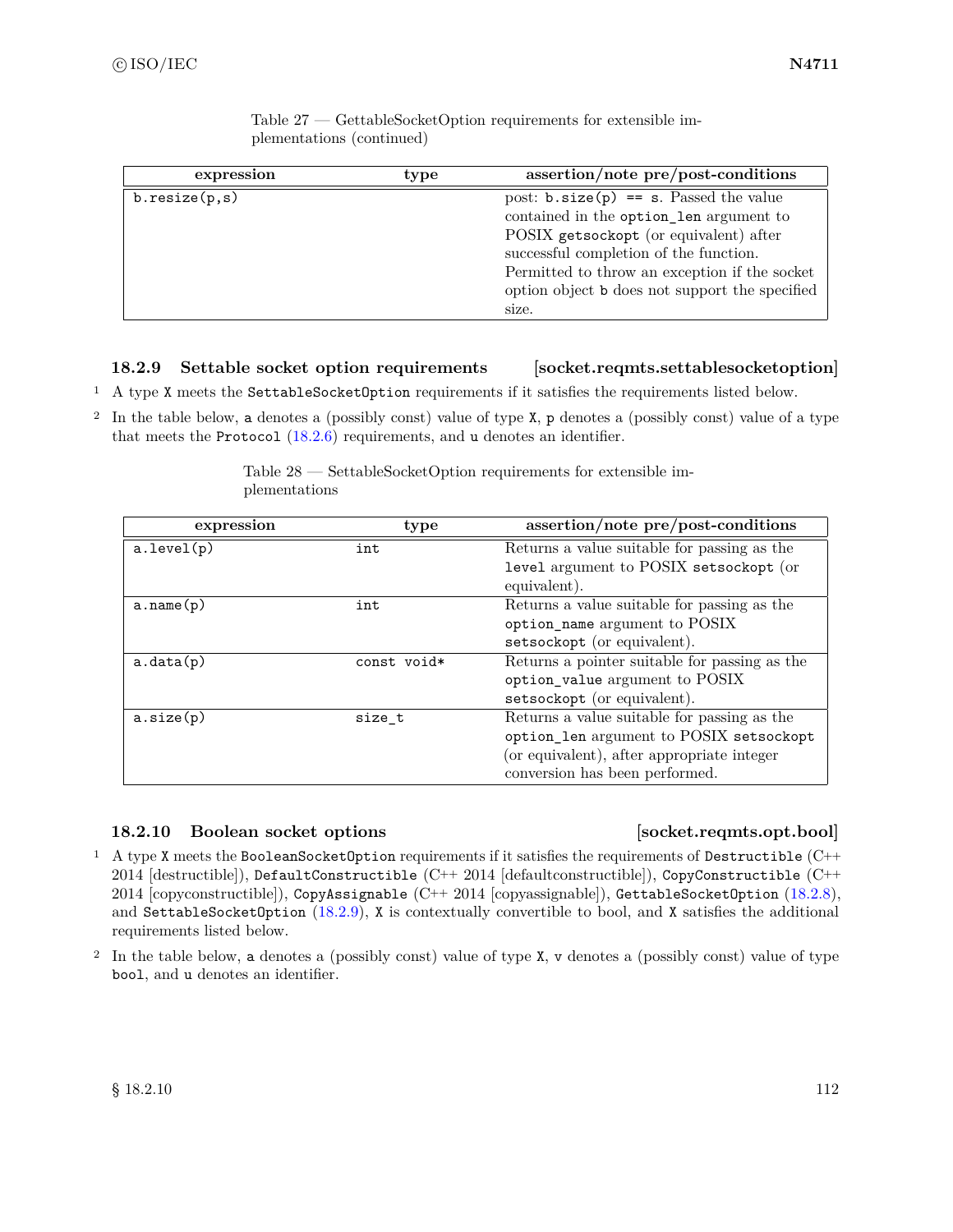| expression              | type | assertion/note pre/post-conditions       |
|-------------------------|------|------------------------------------------|
| X u;                    |      | post: $!u.value()$ .                     |
| $X \cup (v)$ :          |      | post: $u$ . $value() == v$ .             |
| a.value()               | bool | Returns the current boolean value of the |
|                         |      | socket option object.                    |
| static cast<br>bool>(a) | bool | $Returns a.value()$ .                    |
| !a                      | bool | $Returns !a.value()$ .                   |

Table 29 — BooleanSocketOption requirements

<sup>3</sup> In this Technical Specification, types that satisfy the BooleanSocketOption requirements are defined as follows.

```
class C
{
public:
  // constructors:
  C () noexcept;
  explicit C (bool v) noexcept;
  // members:
  C & operator=(bool v) noexcept;
  bool value() const noexcept;
  explicit operator bool() const noexcept;
  bool operator!() const noexcept;
};
```
<sup>4</sup> Extensible implementations provide the following member functions:

```
class C
{
public:
  template<class Protocol> int level(const Protocol& p) const noexcept;
  template<class Protocol> int name(const Protocol& p) const noexcept;
  template<class Protocol> void* data(const Protocol& p) noexcept;
  template<class Protocol> const void* data(const Protocol& p) const noexcept;
  template<class Protocol> size_t size(const Protocol& p) const noexcept;
  template<class Protocol> void resize(const Protocol& p, size_t s);
  // remainder unchanged
private:
  int value_; // exposition only
};
```
<sup>5</sup> Let *L* and *N* identify the POSIX macros to be passed as the level and option\_name arguments, respectively, to POSIX setsockopt and getsockopt.

```
C () noexcept;
6 Postconditions: !value().
  explicit C (bool v) noexcept;
```
<sup>7</sup> *Postconditions:* value() == v.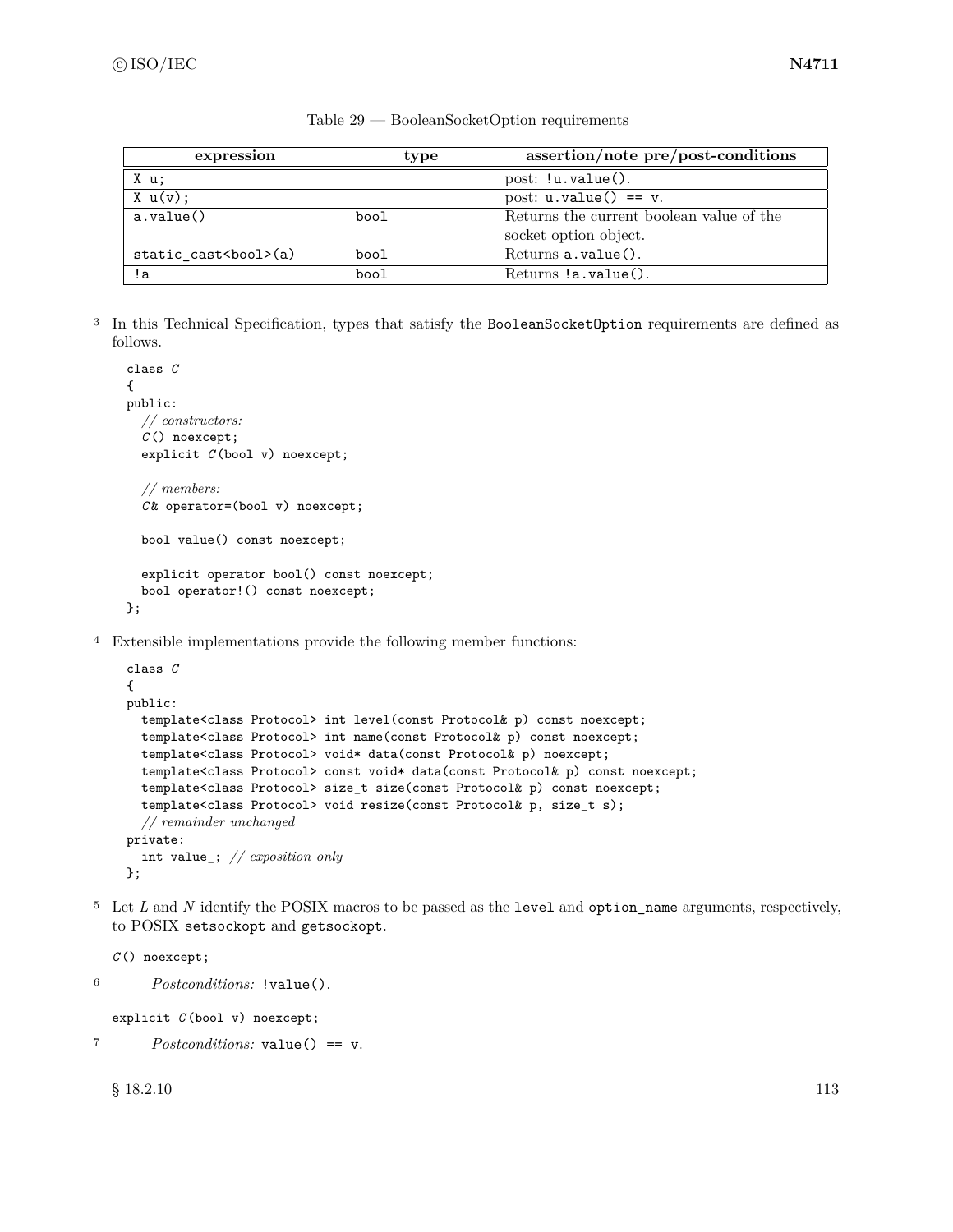*C* & operator=(bool v) noexcept;

- <sup>8</sup> *Returns:* \*this.
- <sup>9</sup> *Postconditions:* value() == v.

bool value() const noexcept;

```
10 Returns: The stored socket option value. For extensible implementations, returns value_ != 0.
```
explicit operator bool() const noexcept;

```
11 Returns: value().
```
bool operator!() const noexcept;

```
12 Returns: !value().
```
template<class Protocol> int level(const Protocol& p) const noexcept;

<sup>13</sup> *Returns: L*.

template<class Protocol> int name(const Protocol& p) const noexcept;

```
14 Returns: N.
```
template<class Protocol> void\* data(const Protocol& p) noexcept;

```
15 Returns: std::addressof(value_).
```
template<class Protocol> const void\* data(const Protocol& p) const noexcept;

16 *Returns:* std::addressof(value\_).

template<class Protocol> size\_t size(const Protocol& p) const noexcept;

<sup>17</sup> *Returns:* sizeof(value\_).

template<class Protocol> void resize(const Protocol& p, size\_t s);

<sup>18</sup> *Remarks:* length\_error if s is not a valid data size for the protocol specified by p.

### <span id="page-120-0"></span>**18.2.11 Integer socket options [socket.reqmts.opt.int]**

- <sup>1</sup> A type X meets the IntegerSocketOption requirements if it satisfies the requirements of Destructible  $(C^{++}$ 2014 [destructible]), DefaultConstructible (C++ 2014 [defaultconstructible]), CopyConstructible (C++ 2014 [copyconstructible]), CopyAssignable (C++ 2014 [copyassignable]), GettableSocketOption [\(18.2.8\)](#page-117-0), and SettableSocketOption [\(18.2.9\)](#page-118-0), as well as the additional requirements listed below.
- <sup>2</sup> In the table below, a denotes a (possibly const) value of type X, v denotes a (possibly const) value of type int, and u denotes an identifier.

| $Table 30$ — IntegerSocketOption requirements |  |
|-----------------------------------------------|--|
|                                               |  |

| expression | type | assertion/note pre/post-conditions              |
|------------|------|-------------------------------------------------|
| X u;       |      | post: $u.value() == 0.$                         |
| X u(v);    |      | post: $u.value() == v.$                         |
| a.value()  | int  | Returns the current integer value of the socket |
|            |      | option object.                                  |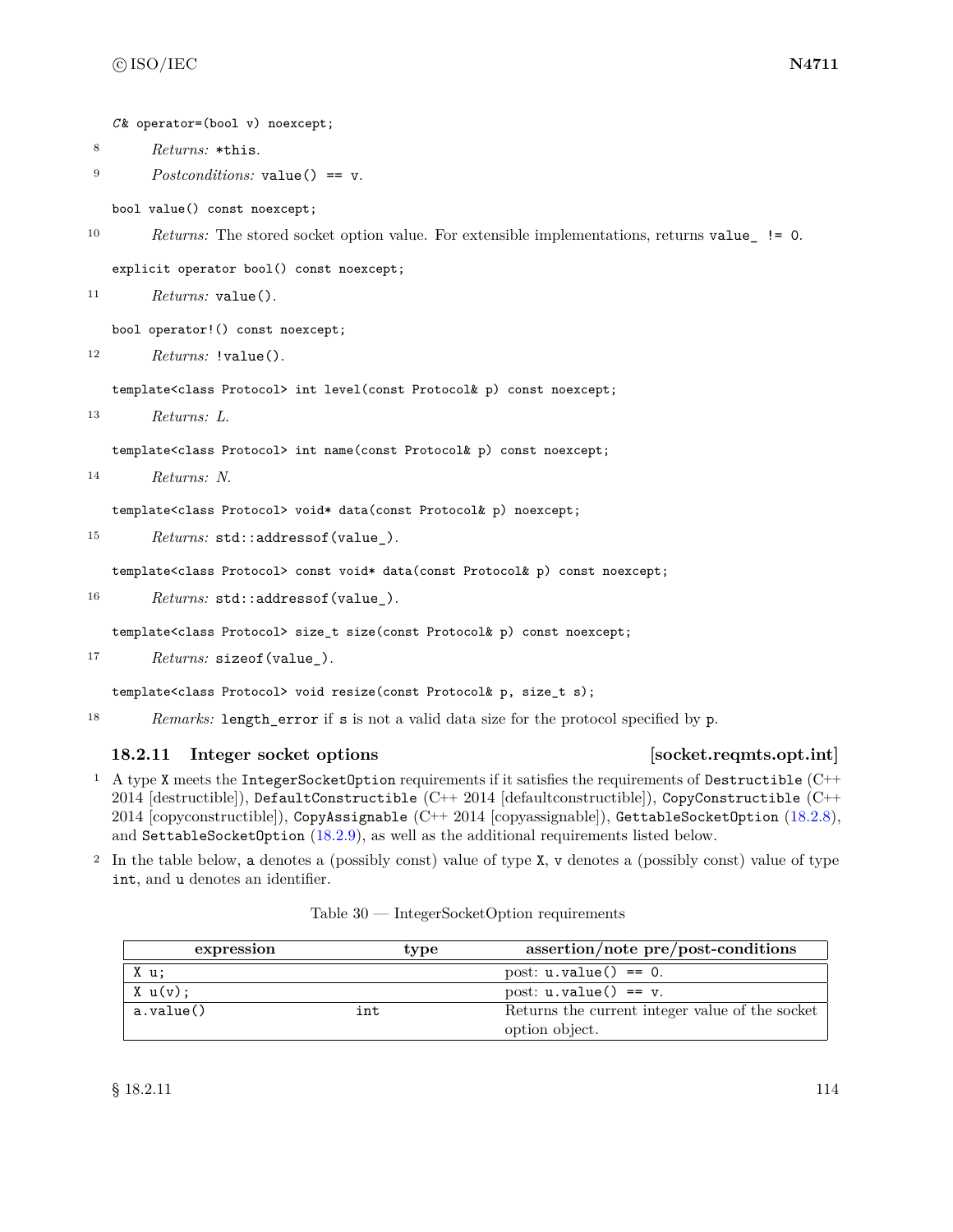<sup>3</sup> In this Technical Specification, types that satisfy the IntegerSocketOption requirements are defined as follows.

```
class C
{
public:
  // constructors:
  C () noexcept;
  explicit C (int v) noexcept;
  // members:
  C & operator=(int v) noexcept;
  int value() const noexcept;
};
```
<sup>4</sup> Extensible implementations provide the following member functions:

```
class C
{
public:
  template<class Protocol> int level(const Protocol& p) const noexcept;
  template<class Protocol> int name(const Protocol& p) const noexcept;
  template<class Protocol> void* data(const Protocol& p) noexcept;
  template<class Protocol> const void* data(const Protocol& p) const noexcept;
  template<class Protocol> size_t size(const Protocol& p) const noexcept;
  template<class Protocol> void resize(const Protocol& p, size_t s);
  // remainder unchanged
private:
  int value_; // exposition only
};
```
<sup>5</sup> Let *L* and *N* identify the POSIX macros to be passed as the level and option\_name arguments, respectively, to POSIX setsockopt and getsockopt.

*C* () noexcept;

```
6 Postconditions: !value().
```

```
explicit C (int v) noexcept;
```

```
7 Postconditions: value() == v.
```
*C* & operator=(int v) noexcept;

- <sup>8</sup> *Returns:* \*this.
- <sup>9</sup> *Postconditions:* value() == v.

```
int value() const noexcept;
```
<sup>10</sup> *Returns:* The stored socket option value. For extensible implementations, returns value\_.

template<class Protocol> int level(const Protocol& p) const noexcept;

```
11 Returns: L.
```
template<class Protocol> int name(const Protocol& p) const noexcept;

```
12 Returns: N.
```
 $\S$  18.2.11 115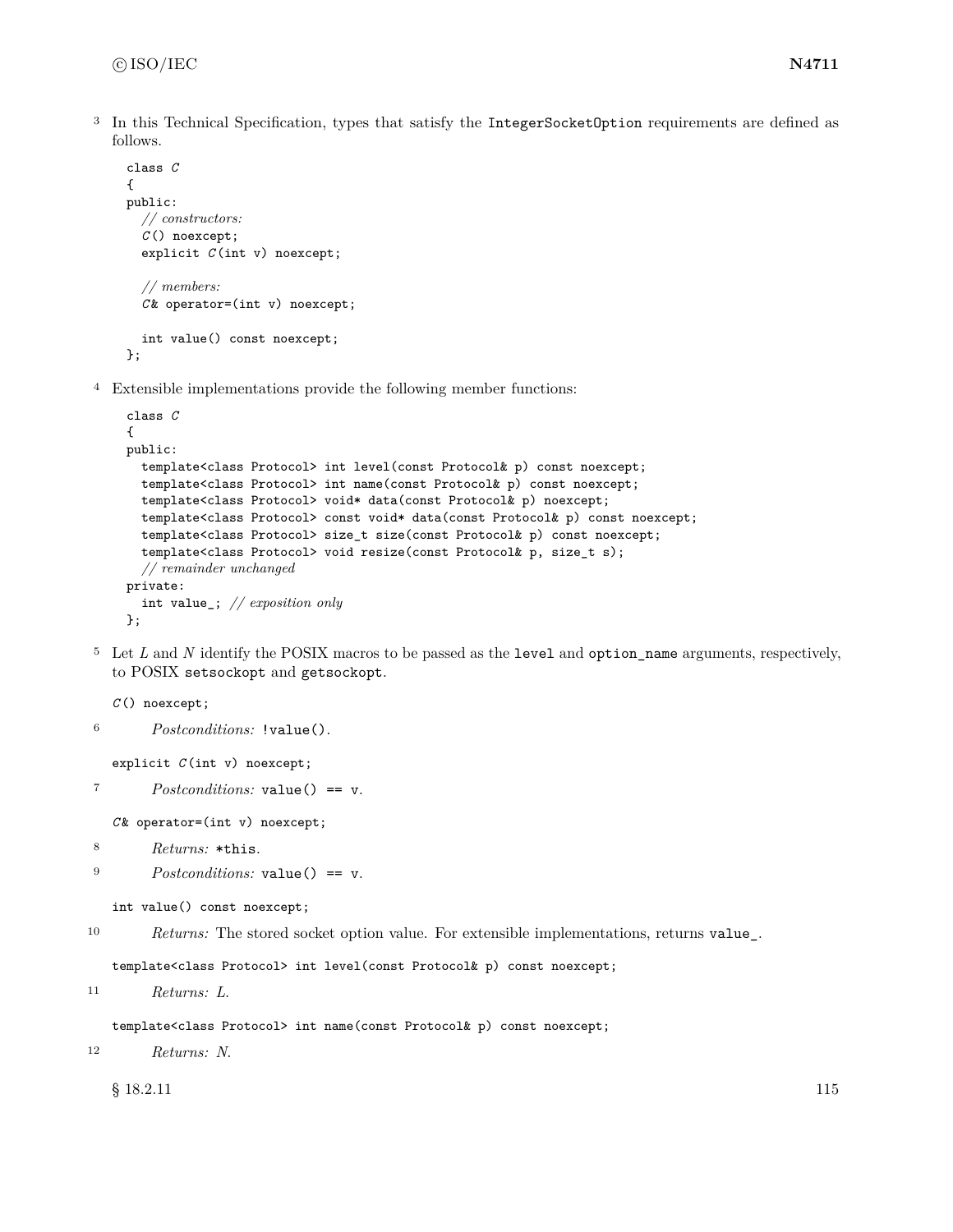template<class Protocol> void\* data(const Protocol& p) noexcept;

13 *Returns:* std::addressof(value\_).

template<class Protocol> const void\* data(const Protocol& p) const noexcept;

14 *Returns:* std::addressof(value\_).

template<class Protocol> size\_t size(const Protocol& p) const noexcept;

<sup>15</sup> *Returns:* sizeof(value\_).

template<class Protocol> void resize(const Protocol& p, size\_t s);

<sup>16</sup> *Remarks:* length\_error if s is not a valid data size for the protocol specified by p.

# **18.2.12 I/O control command requirements [socket.reqmts.iocontrolcommand]**

- <sup>1</sup> A type X meets the IoControlCommand requirements if it satisfies the requirements listed below.
- <sup>2</sup> In the table below, a denotes a (possibly const) value of type X, and b denotes a value of type X.

Table 31 — IoControlCommand requirements for extensible implementations

| expression | type  | assertion/note pre/post-conditions                                                                 |
|------------|-------|----------------------------------------------------------------------------------------------------|
| a.name()   | int   | Returns a value suitable for passing as the<br>request argument to POSIX ioctl (or<br>equivalent). |
| b.data()   | void* |                                                                                                    |

### **18.2.13 Connect condition requirements [socket.reqmts.connectcondition]**

- <sup>1</sup> A type X meets the ConnectCondition requirements if it satisfies the requirements of Destructible (C++ 2014 [destructible]) and CopyConstructible (C++ 2014 [copyconstructible]), as well as the additional requirements listed below.
- <sup>2</sup> In the table below, x denotes a value of type X, ec denotes a (possibly const) value of type error\_code, and ep denotes a (possibly const) value of a type satisfying the endpoint [\(18.2.4\)](#page-114-0) requirements.

| expression   | return type | assertion/note pre/post-condition             |
|--------------|-------------|-----------------------------------------------|
| $x$ (ec, ep) | bool        | Returns true to indicate that the connect or  |
|              |             | async_connect algorithm should attempt a      |
|              |             | connection to the endpoint ep. Otherwise,     |
|              |             | returns false to indicate that the algorithm  |
|              |             | should not attempt connection to the endpoint |
|              |             | ep, and should instead skip to the next       |
|              |             | endpoint in the sequence.                     |

### **18.3 Error codes** [socket.err]

const error\_category& socket\_category() noexcept;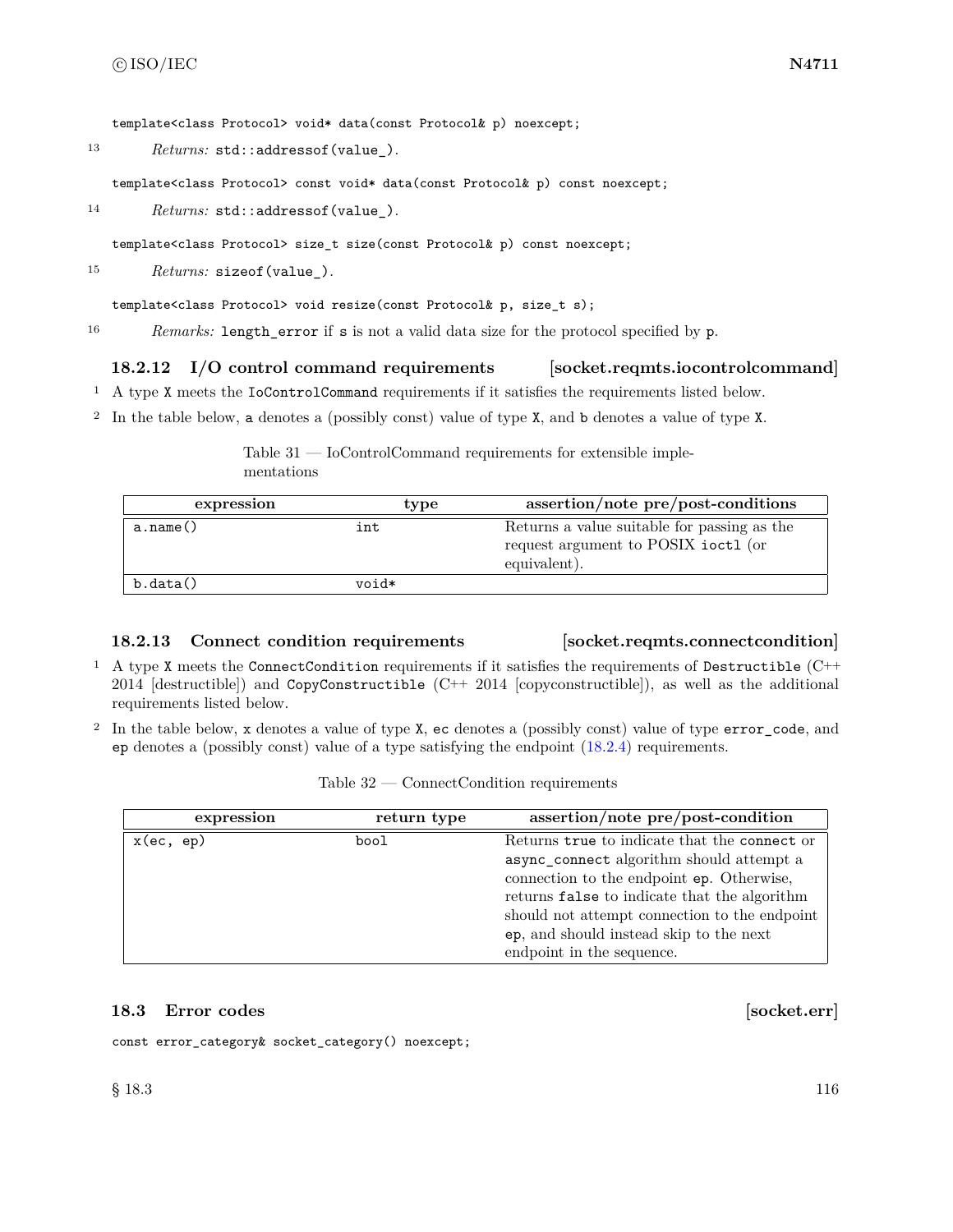- <sup>1</sup> *Returns:* A reference to an object of a type derived from class error\_category. All calls to this function return references to the same object.
- <sup>2</sup> The object's default\_error\_condition and equivalent virtual functions behave as specified for the class error\_category. The object's name virtual function returns a pointer to the string "socket".

error\_code make\_error\_code(socket\_errc e) noexcept;

<sup>3</sup> *Returns:* error\_code(static\_cast<int>(e), socket\_category()).

error\_condition make\_error\_condition(socket\_errc e) noexcept;

4 Returns: error\_condition(static\_cast<int>(e), socket\_category()).

# **18.4 Class socket\_base [socket.base]**

```
namespace std {
namespace experimental {
namespace net {
inline namespace v1 {
  class socket_base
  {
 public:
    class broadcast;
    class debug;
   class do_not_route;
    class keep_alive;
    class linger;
    class out_of_band_inline;
    class receive_buffer_size;
    class receive_low_watermark;
    class reuse_address;
    class send_buffer_size;
    class send_low_watermark;
    using shutdown_type = T1;
    static constexpr shutdown_type shutdown_receive;
    static constexpr shutdown_type shutdown_send;
    static constexpr shutdown_type shutdown_both;
    using wait_type = T2;
    static constexpr wait_type wait_read;
    static constexpr wait_type wait_write;
    static constexpr wait_type wait_error;
    using message_flags = T3;
    static constexpr message_flags message_peek;
    static constexpr message_flags message_out_of_band;
    static constexpr message_flags message_do_not_route;
    static const int max_listen_connections;
  protected:
    socket_base();
    ~socket_base();
  };
```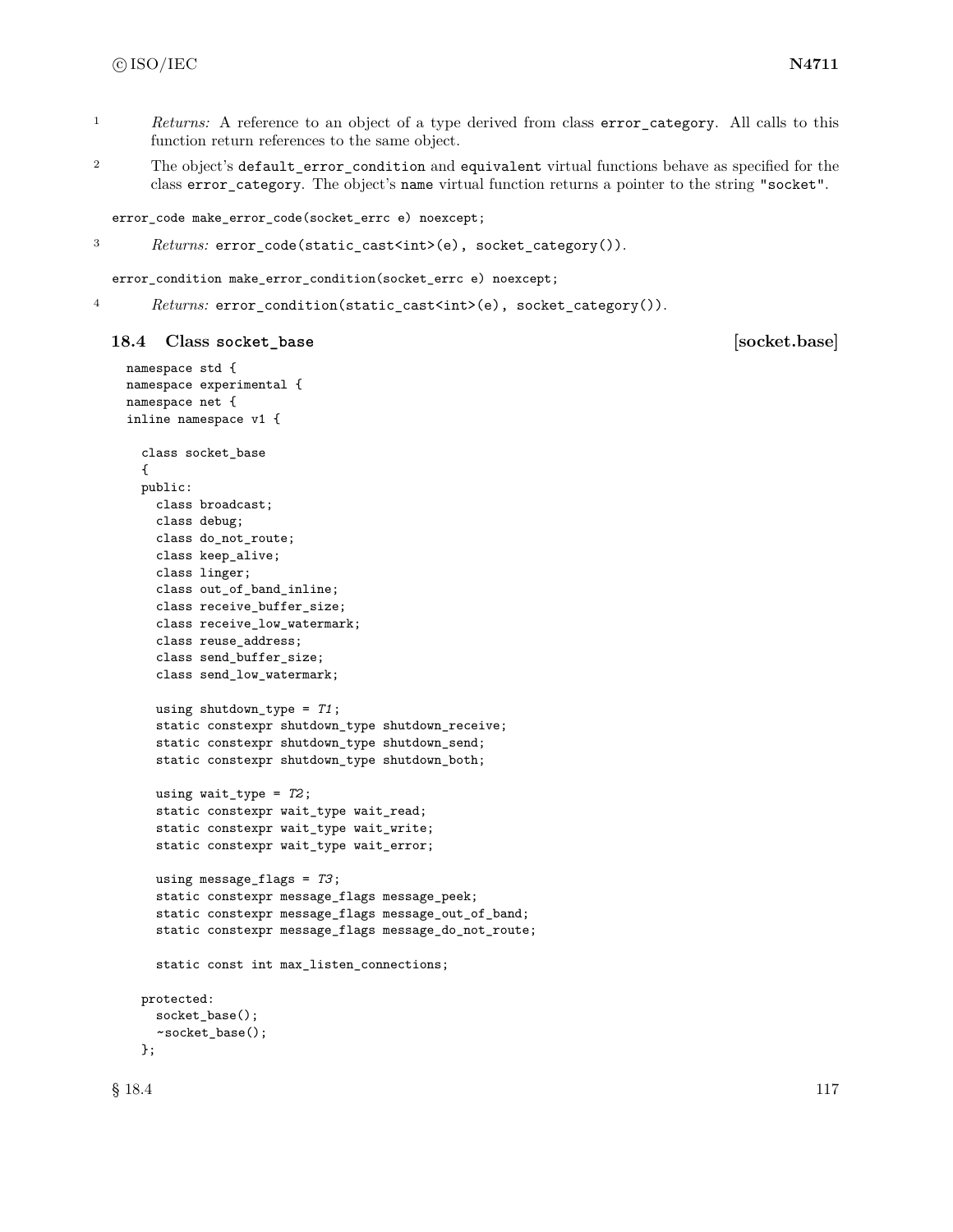- } *// inline namespace v1*
- } *// namespace net*
- } *// namespace experimental*
- } *// namespace std*
- <sup>1</sup> socket\_base defines several member types:
- $(1.1)$  socket option classes broadcast, debug, do\_not\_route, keep\_alive, linger, out\_of\_band\_inline, receive\_buffer\_size, receive\_low\_watermark, reuse\_address, send\_buffer\_size, and send\_ low\_watermark;
- $(1.2)$  an enumerated type, shutdown\_type, for use with the basic\_socket<Protocol> class's shutdown member function.
- $(1.3)$  an enumerated type, wait\_type, for use with the basic\_socket<Protocol> and basic\_socket\_acceptor<Protocol> classes' wait and async\_wait member functions,
- $(1.4)$  a bitmask type, message flags, for use with the basic stream\_socket<Protocol> class's send, async\_send, receive, and async\_receive member functions, and the basic\_datagram\_socket<Protocol> class's send, async\_send, send\_to, async\_send\_to, receive, async\_receive, receive\_from, and async\_receive\_from member functions.
- $(1.5)$  a constant, max\_listen\_connections, for use with the basic\_socket\_acceptor<Protocol>class's listen member function.

| <b>Constant Name</b> | POSIX macro | Definition or notes                               |
|----------------------|-------------|---------------------------------------------------|
| shutdown_receive     | SHUT_RD     | Disables further receive operations.              |
| shutdown_send        | SHUT_WR     | Disables further send operations.                 |
| shutdown_both        | SHUT_RDWR   | Disables further send and receive operations.     |
| wait read            |             | Wait until the socket is ready-to-read. For a     |
|                      |             | given socket, when a wait or async_wait           |
|                      |             | operation using wait_read completes               |
|                      |             | successfully, a subsequent call to the socket's   |
|                      |             | receive or receive_from functions may             |
|                      |             | complete without blocking. Similarly, for a       |
|                      |             | given acceptor, when a wait or async_wait         |
|                      |             | operation using wait_read completes               |
|                      |             | successfully, a subsequent call to the acceptor's |
|                      |             | accept function may complete without              |
|                      |             | blocking.                                         |
| wait_write           |             | Wait until the socket is ready-to-write. For a    |
|                      |             | given socket, when a wait or async_wait           |
|                      |             | operation using wait_write completes              |
|                      |             | successfully, a subsequent call to the socket's   |
|                      |             | send or send_to functions may complete            |
|                      |             | without blocking.                                 |

| Table 33 |  |  | socket base constants |
|----------|--|--|-----------------------|
|----------|--|--|-----------------------|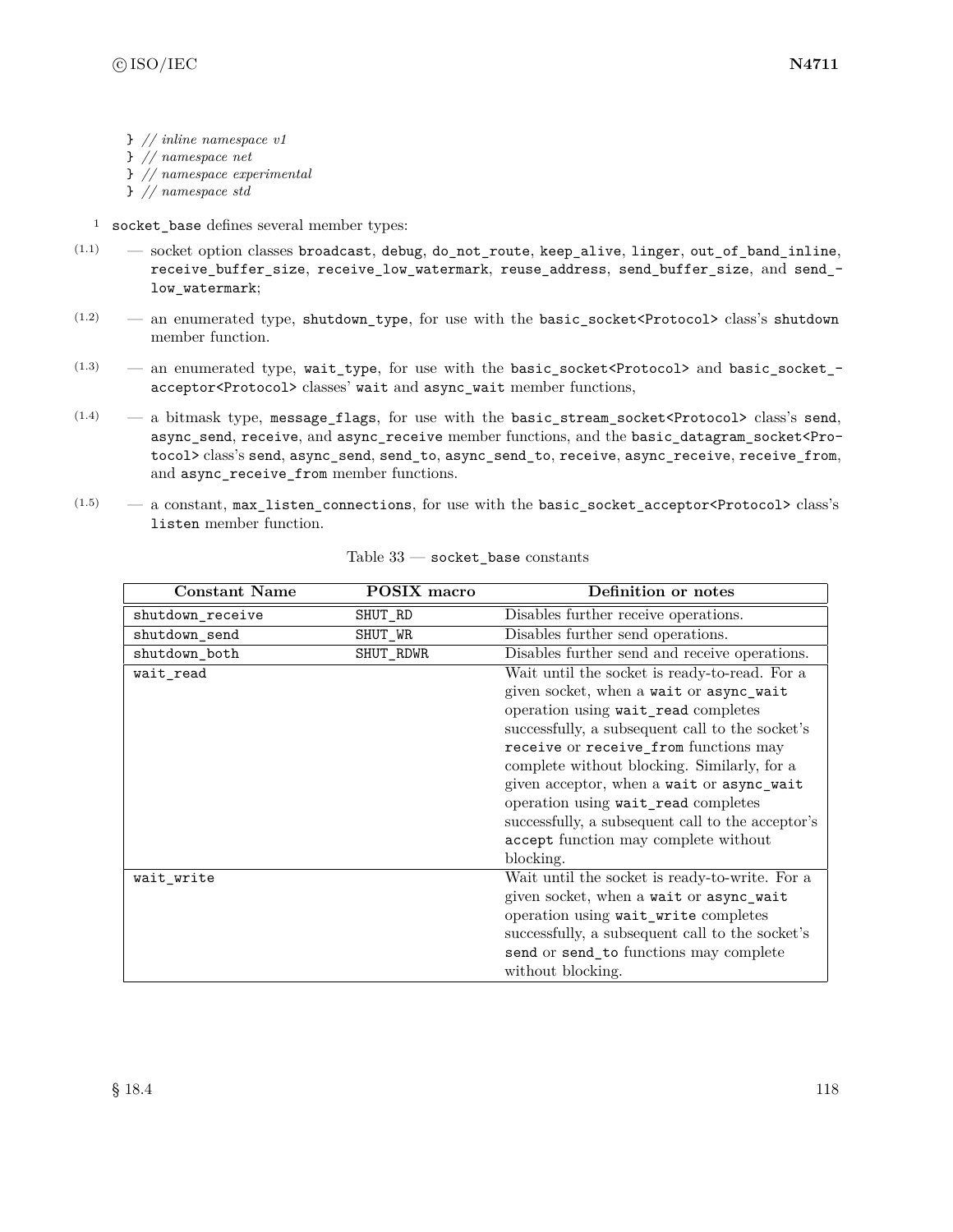| <b>Constant Name</b>   | <b>POSIX</b> macro | Definition or notes                           |
|------------------------|--------------------|-----------------------------------------------|
| wait error             |                    | Wait until the socket has a pending error     |
|                        |                    | condition. For a given socket, when a wait or |
|                        |                    | async_wait operation using wait_error         |
|                        |                    | completes successfully, a subsequent call to  |
|                        |                    | one of the socket's synchronous operations    |
|                        |                    | may complete without blocking. The nature of  |
|                        |                    | the pending error condition determines which. |
| message peek           | MSG_PEEK           | Leave received data in queue.                 |
| message_out_of_band    | MSG_00B            | Out-of-band data.                             |
| message_do_not_route   | MSG DONTROUTE      | Send without using routing tables.            |
| max_listen_connections | SOMAXCONN          | The implementation-defined limit on the       |
|                        |                    | length of the queue of pending incoming       |
|                        |                    | connections.                                  |

Table 33 — socket\_base constants (continued)

# 18.5 Socket options [socket.opt]

<sup>1</sup> In the table below, let *C* denote a socket option class; let *L* identify the POSIX macro to be passed as the level argument to POSIX setsockopt and getsockopt; let *N* identify the POSIX macro to be passed as the option\_name argument to POSIX setsockopt and getsockopt; and let *T* identify the type of the value whose address will be passed as the option\_value argument to POSIX setsockopt and getsockopt.

|  | Table 34 |  | Socket options |  |
|--|----------|--|----------------|--|
|--|----------|--|----------------|--|

| $\overline{C}$    | L          | N            | T      | Requirements, definition or notes        |
|-------------------|------------|--------------|--------|------------------------------------------|
| socket_base::     | SOL_SOCKET | SO_BROADCAST | int    | Satisfies<br>the                         |
| broadcast         |            |              |        | (18.2.10)<br>BooleanSocketOption<br>type |
|                   |            |              |        | Determines whether a<br>requirements.    |
|                   |            |              |        | socket permits sending of broadcast      |
|                   |            |              |        | messages, if supported by the protocol.  |
| socket_base::     | SOL_SOCKET | SO_DEBUG     | int    | Satisfies<br>the                         |
| debug             |            |              |        | BooleanSocketOption $(18.2.10)$<br>type  |
|                   |            |              |        | Determines whether<br>requirements.      |
|                   |            |              |        | debugging information is recorded by the |
|                   |            |              |        | underlying protocol.                     |
| socket_base::     | SOL_SOCKET | SO_DONTROUTE | int    | Satisfies<br>the                         |
| do_not_route      |            |              |        | BooleanSocketOption $(18.2.10)$<br>type  |
|                   |            |              |        | requirements. Determines whether out-    |
|                   |            |              |        | going messages bypass standard routing   |
|                   |            |              |        | facilities.                              |
| socket_base::     | SOL_SOCKET | SO_KEEPALIVE | int    | Satisfies<br>the                         |
| keep_alive        |            |              |        | (18.2.10)<br>BooleanSocketOption<br>type |
|                   |            |              |        | Determines whether a<br>requirements.    |
|                   |            |              |        | socket permits sending of keep_alive     |
|                   |            |              |        | messages, if supported by the protocol.  |
| socket_base::     | SOL_SOCKET | SO LINGER    | linger | Controls the behavior when a socket is   |
| linger $(18.5.1)$ |            |              |        | closed and unsent data is present.       |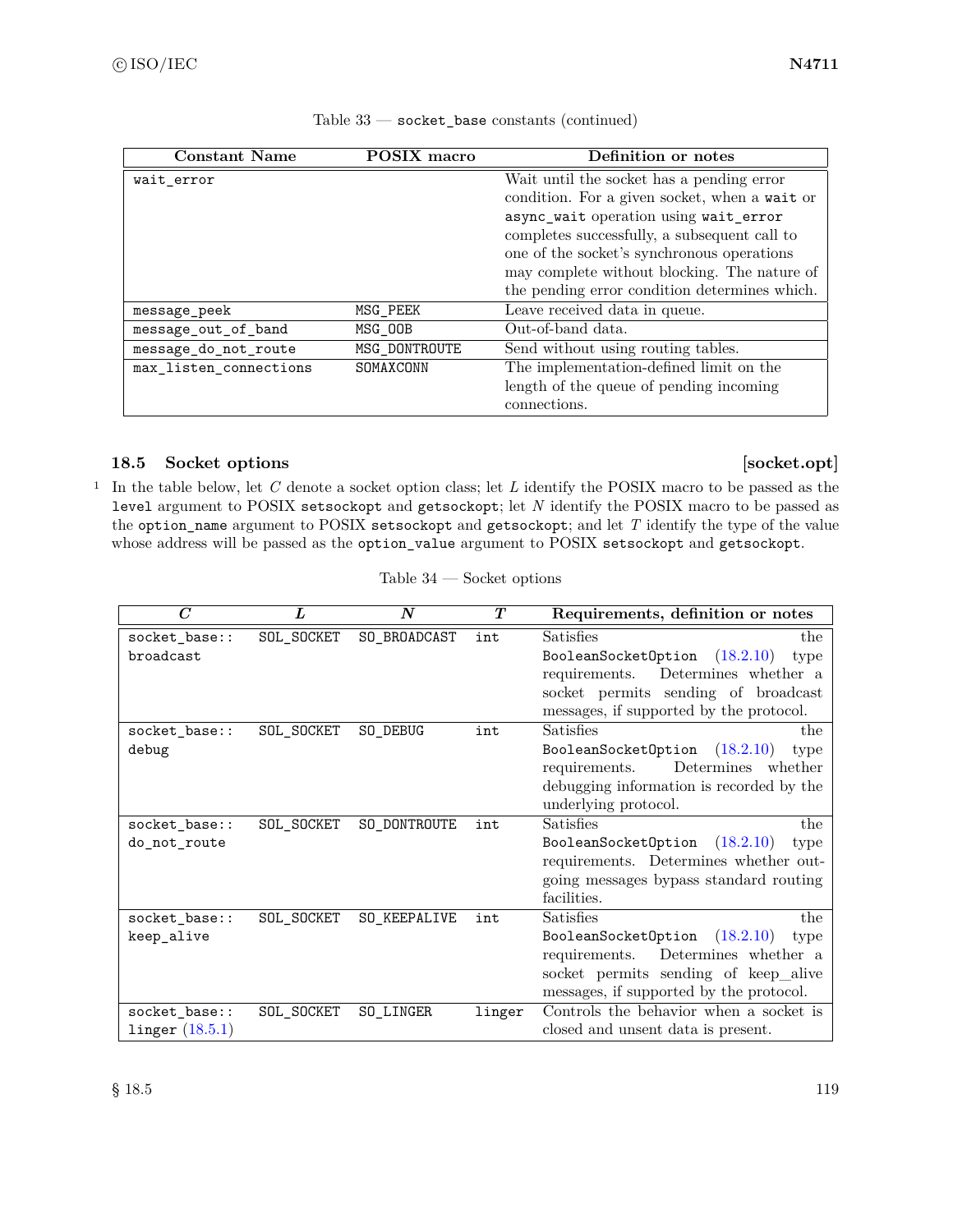| $\overline{C}$ | L          | $\boldsymbol{N}$ | $\boldsymbol{T}$ | Requirements, definition or notes        |
|----------------|------------|------------------|------------------|------------------------------------------|
| socket_base::  | SOL_SOCKET | SO_OOBINLINE     | int              | Satisfies<br>the                         |
| out_of_band_-  |            |                  |                  | (18.2.10)<br>BooleanSocketOption<br>type |
| inline         |            |                  |                  | Determines<br>whether<br>requirements.   |
|                |            |                  |                  | out-of-band data (also known as urgent   |
|                |            |                  |                  | data) is received inline.                |
| socket_base::  | SOL_SOCKET | SO_RCVBUF        | int              | <b>Satisfies</b><br>the                  |
| receive -      |            |                  |                  | IntegerSocketOption<br>(18.2.11)<br>type |
| buffer_size    |            |                  |                  | requirements. Specifies the size of the  |
|                |            |                  |                  | receive buffer associated with a socket. |
| socket_base::  | SOL_SOCKET | SO_RCVLOWAT      | int              | Satisfies<br>the                         |
| receive_low_-  |            |                  |                  | (18.2.11)<br>IntegerSocketOption<br>type |
| watermark      |            |                  |                  | Specifies the minimum<br>requirements.   |
|                |            |                  |                  | number of bytes to process for socket    |
|                |            |                  |                  | input operations.                        |
| socket_base::  | SOL_SOCKET | SO_REUSEADDR     | int              | Satisfies<br>the                         |
| reuse_address  |            |                  |                  | BooleanSocketOption<br>(18.2.10)<br>type |
|                |            |                  |                  | requirements. Determines whether the     |
|                |            |                  |                  | validation of endpoints used for binding |
|                |            |                  |                  | a socket should allow the reuse of local |
|                |            |                  |                  | endpoints, if supported by the protocol. |
| socket_base::  | SOL_SOCKET | SO_SNDBUF        | int              | Satisfies<br>the                         |
| send_buffer_-  |            |                  |                  | IntegerSocketOption<br>(18.2.11)<br>type |
| size           |            |                  |                  | requirements. Specifies the size of the  |
|                |            |                  |                  | send buffer associated with a socket.    |
| socket_base::  | SOL_SOCKET | SO_SNDLOWAT      | int              | Satisfies<br>the                         |
| send_low_-     |            |                  |                  | IntegerSocketOption<br>(18.2.11)<br>type |
| watermark      |            |                  |                  | Specifies the minimum<br>requirements.   |
|                |            |                  |                  | number of bytes to process for socket    |
|                |            |                  |                  | output operations.                       |

# <span id="page-126-0"></span>**18.5.1 Class socket\_base::linger [socket.opt.linger]**

<sup>1</sup> The linger class represents a socket option for controlling the behavior when a socket is closed and unsent data is present.

```
namespace std {
namespace experimental {
namespace net {
inline namespace v1 {
  class socket_base::linger
  {
  public:
    // constructors:
    linger() noexcept;
    linger(bool e, chrono::seconds t) noexcept;
    // members:
    bool enabled() const noexcept;
```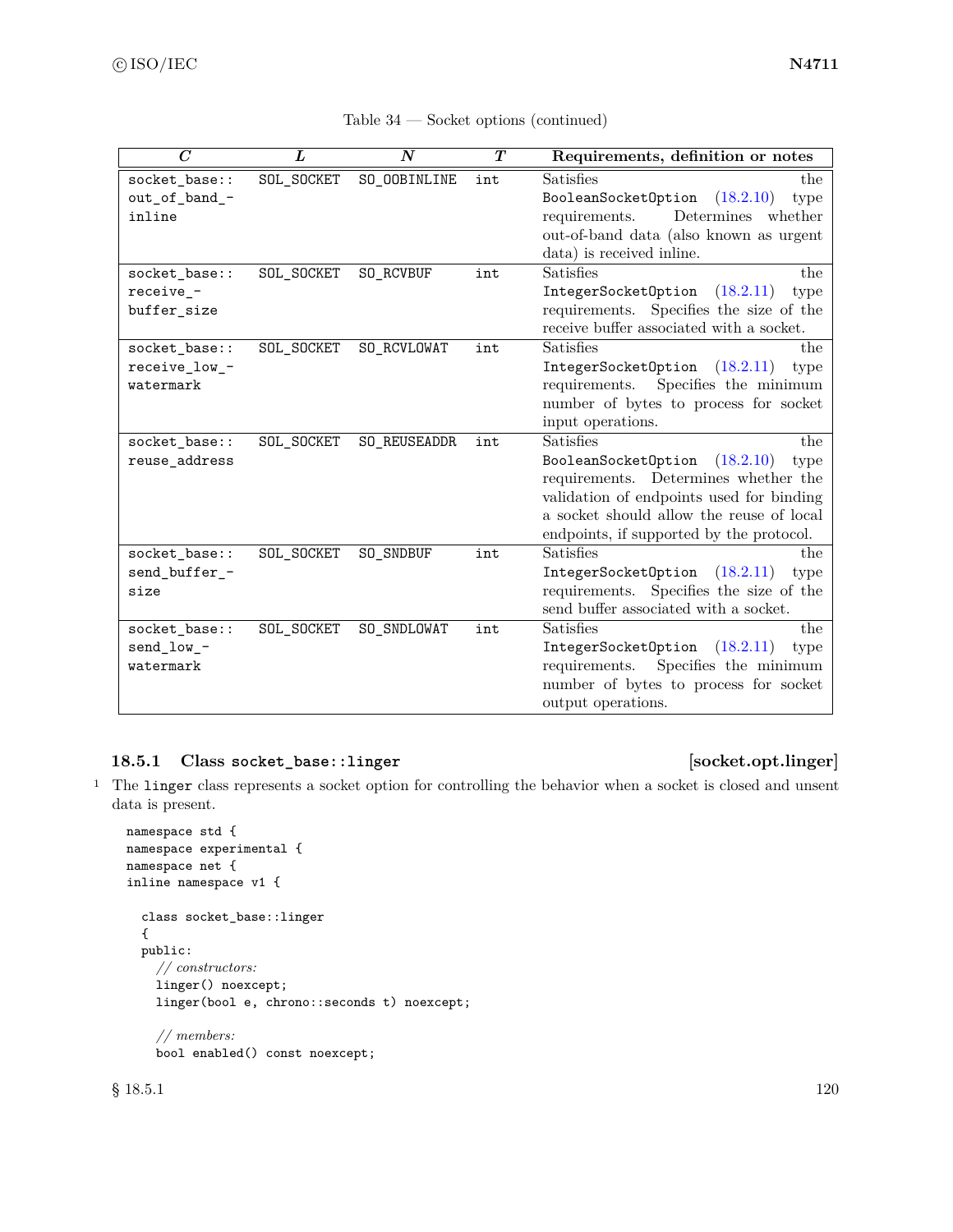```
void enabled(bool e) noexcept;
    chrono::seconds timeout() const noexcept;
    void timeout(chrono::seconds t) noexcept;
  };
} // inline namespace v1
} // namespace net
} // namespace experimental
```
- } *// namespace std* <sup>2</sup> linger satisfies the requirements of Destructible  $(C^{++} 2014$  [destructible]), DefaultConstructible  $(C^{++} 2014$ 2014 [defaultconstructible]), CopyConstructible (C++ 2014 [copyconstructible]), CopyAssignable (C++ 2014 [copyassignable]), GettableSocketOption [\(18.2.8\)](#page-117-0), and SettableSocketOption [\(18.2.9\)](#page-118-0).
- <sup>3</sup> Extensible implementations provide the following member functions:

```
namespace std {
    namespace experimental {
    namespace net {
    inline namespace v1 {
      class socket_base::linger
      {
      public:
        template<class Protocol> int level(const Protocol& p) const noexcept;
        template<class Protocol> int name(const Protocol& p) const noexcept;
        template<class Protocol> void data(const Protocol& p) noexcept;
        template<class Protocol> const void* data(const Protocol& p) const noexcept;
        template<class Protocol> size_t size(const Protocol& p) const noexcept;
        template<class Protocol> void resize(const Protocol& p, size_t s);
        // remainder unchanged
      private:
        ::linger value_; // exposition only
      };
    } // inline namespace v1
    } // namespace net
    } // namespace experimental
    } // namespace std
  linger() noexcept;
4 Postconditions: !enabled() && timeout() == chrono::seconds(0).
  linger(bool e, chrono::seconds t) noexcept;
5 Postconditions: enabled() == e && timeout() == t.
  bool enabled() const noexcept;
6 Returns: value<sub>-1</sub>-onoff != 0.
  void enabled(bool e) noexcept;
7 Postconditions: enabled() == e.
  chrono::seconds timeout() const noexcept;
```
 $\S$  18.5.1 121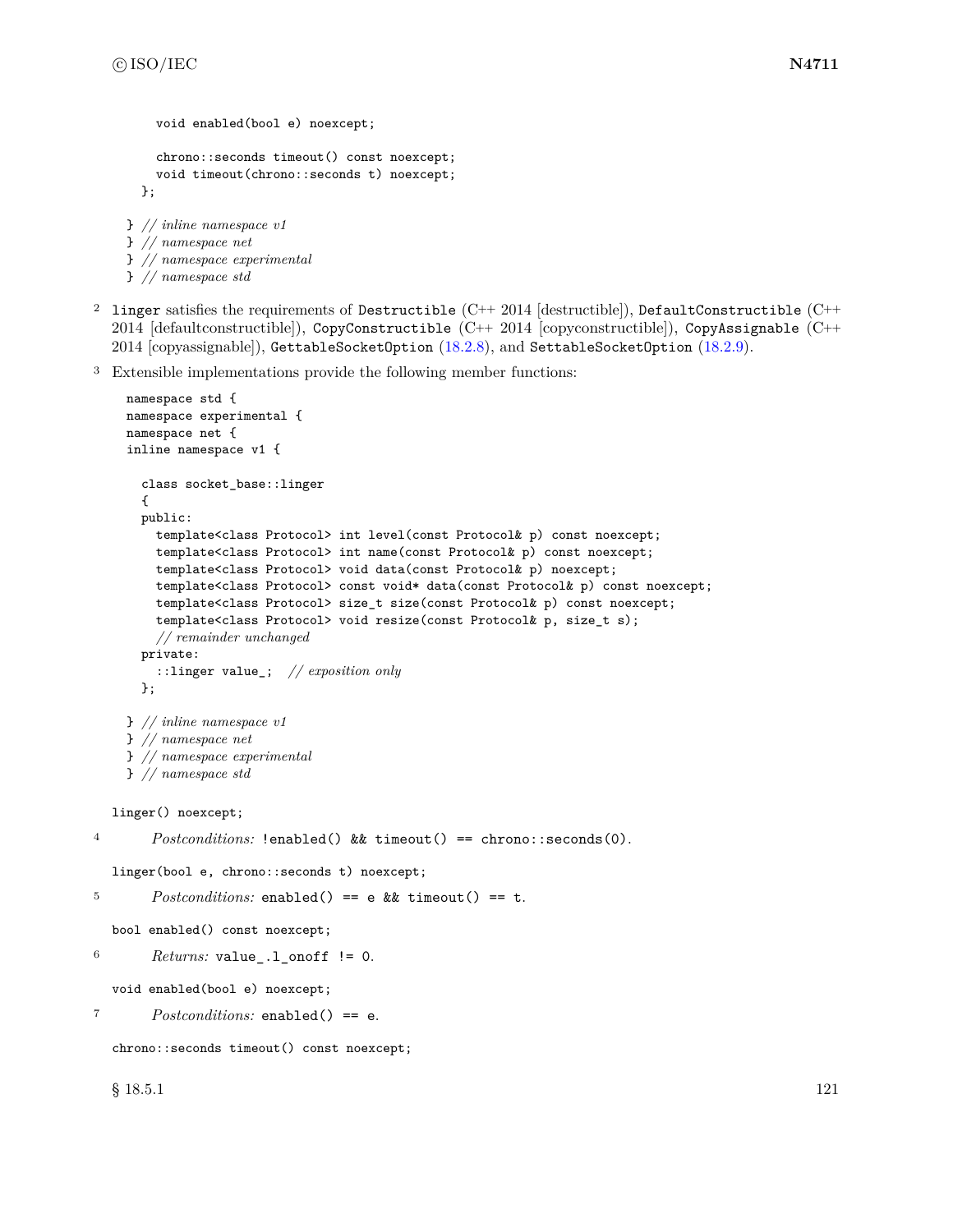8 Returns: chrono::seconds(value .1 linger).

void timeout(chrono::seconds t) noexcept;

```
9 Postconditions: timeout() == t.
```
template<class Protocol> int level(const Protocol& p) const noexcept;

10 Returns: SOL\_SOCKET.

template<class Protocol> int name(const Protocol& p) const noexcept;

<sup>11</sup> *Returns:* SO\_LINGER.

template<class Protocol> void\* data(const Protocol& p) const noexcept;

12 *Returns:* std::addressof(value\_).

template<class Protocol> const void\* data(const Protocol& p) const noexcept;

13 *Returns:* std::addressof(value\_).

template<class Protocol> size\_t size(const Protocol& p) const noexcept;

```
14 Returns: sizeof(value_).
```
template<class Protocol> void resize(const Protocol& p, size\_t s);

<sup>15</sup> *Remarks:* length\_error if s != sizeof(value\_).

#### **18.6 Class template basic\_socket [socket.basic]**

<sup>1</sup> Class template basic\_socket<Protocol> is used as the base class for the basic\_datagram\_socket<Protocol> and basic\_stream\_socket<Protocol> class templates. It provides functionality that is common to both types of socket.

```
namespace std {
namespace experimental {
namespace net {
inline namespace v1 {
  template<class Protocol>
  class basic_socket : public socket_base
  {
  public:
    // types:
    using executor_type = io_context::executor_type;
    using native_handle_type = implementation-defined ; // see 18.2.3
    using protocol_type = Protocol;
    using endpoint_type = typename protocol_type::endpoint;
    // 18.6.4, basic_socket operations:
    executor_type get_executor() noexcept;
    native_handle_type native_handle(); // see 18.2.3
    void open(const protocol_type& protocol = protocol_type());
    void open(const protocol_type& protocol, error_code& ec);
```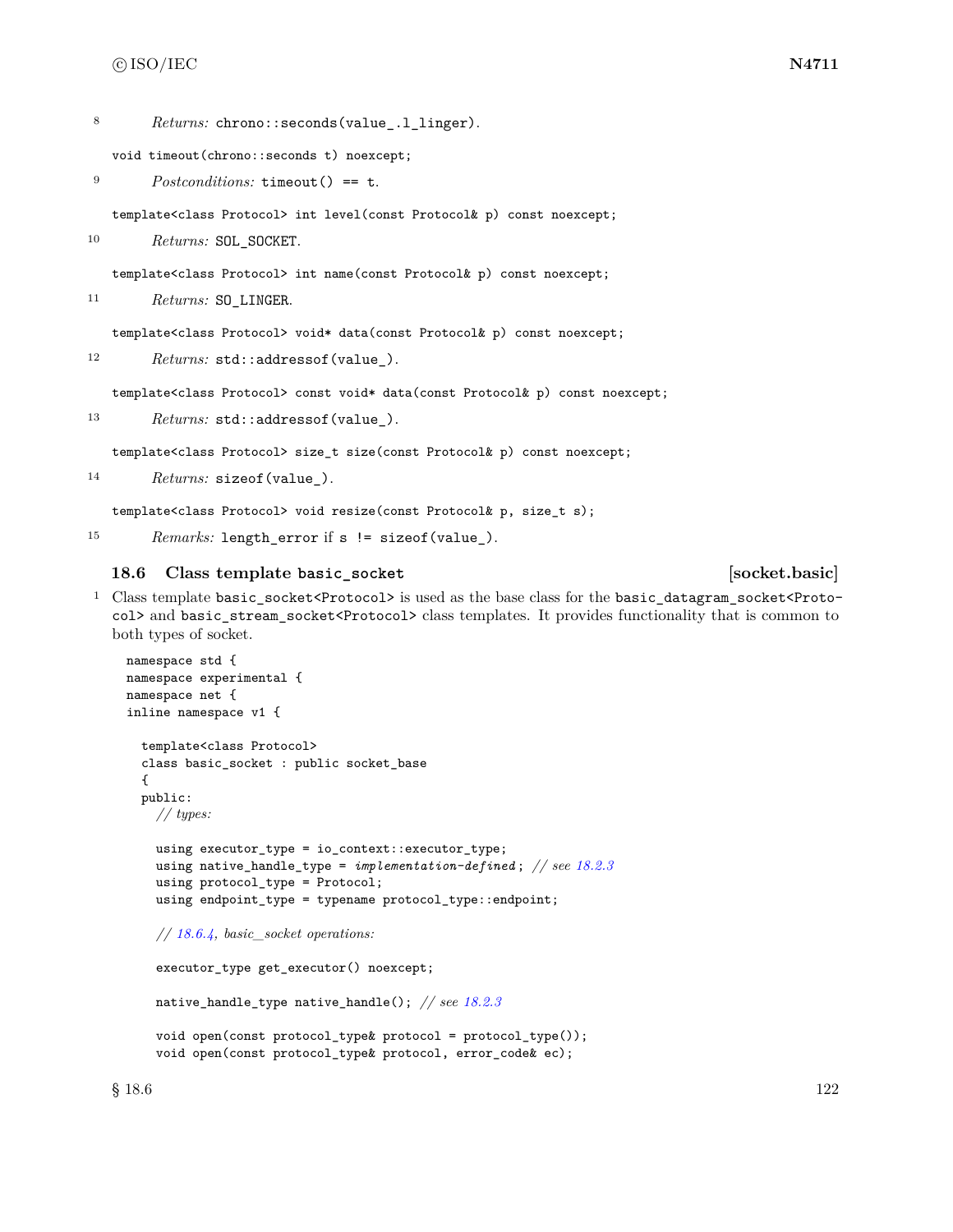```
void assign(const protocol_type& protocol,
            const native_handle_type& native_socket); // see 18.2.3
void assign(const protocol_type& protocol,
            const native_handle_type& native_socket,
            error_code& ec); // see 18.2.3
native_handle_type release(); // see 18.2.3
native_handle_type release(error_code& ec); // see 18.2.3
bool is_open() const noexcept;
void close();
void close(error_code& ec);
void cancel();
void cancel(error_code& ec);
template<class SettableSocketOption>
  void set_option(const SettableSocketOption& option);
template<class SettableSocketOption>
  void set_option(const SettableSocketOption& option, error_code& ec);
template<class GettableSocketOption>
  void get_option(GettableSocketOption& option) const;
template<class GettableSocketOption>
  void get_option(GettableSocketOption& option, error_code& ec) const;
template<class IoControlCommand>
  void io_control(IoControlCommand& command);
template<class IoControlCommand>
  void io_control(IoControlCommand& command, error_code& ec);
void non_blocking(bool mode);
void non_blocking(bool mode, error_code& ec);
bool non_blocking() const;
void native_non_blocking(bool mode);
void native_non_blocking(bool mode, error_code& ec);
bool native_non_blocking() const;
bool at_mark() const;
bool at_mark(error_code& ec) const;
size_t available() const;
size_t available(error_code& ec) const;
void bind(const endpoint_type& endpoint);
void bind(const endpoint_type& endpoint, error_code& ec);
void shutdown(shutdown_type what);
void shutdown(shutdown_type what, error_code& ec);
endpoint_type local_endpoint() const;
endpoint_type local_endpoint(error_code& ec) const;
```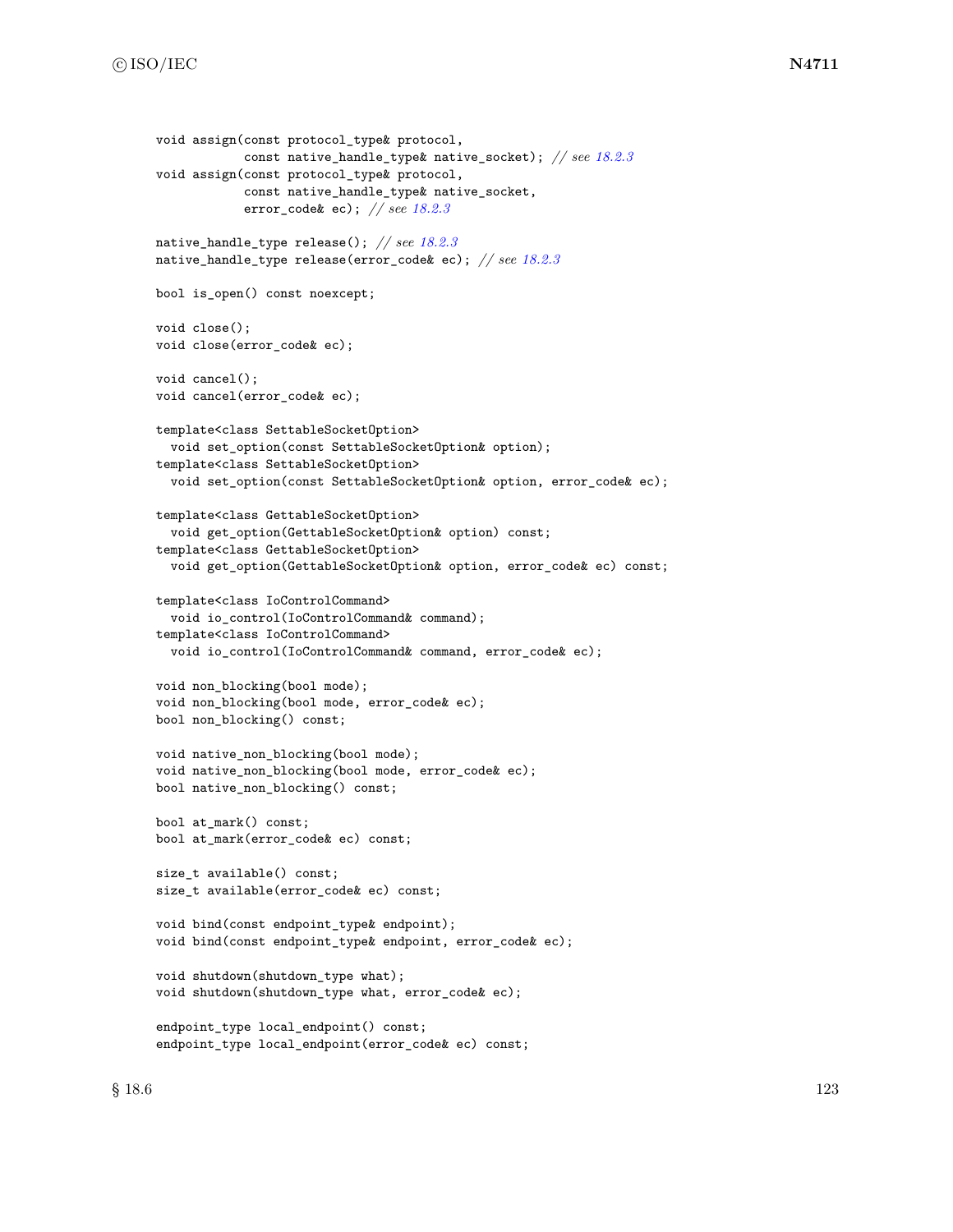```
endpoint_type remote_endpoint() const;
    endpoint_type remote_endpoint(error_code& ec) const;
    void connect(const endpoint_type& endpoint);
    void connect(const endpoint_type& endpoint, error_code& ec);
    template<class CompletionToken>
      DEDUCED async_connect(const endpoint_type& endpoint,
                            CompletionToken&& token);
    void wait(wait_type w);
    void wait(wait_type w, error_code& ec);
    template<class CompletionToken>
      DEDUCED async_wait(wait_type w, CompletionToken&& token);
 protected:
    // 18.6.1, construct / copy / destroy:
    explicit basic_socket(io_context& ctx);
    basic_socket(io_context& ctx, const protocol_type& protocol);
    basic_socket(io_context& ctx, const endpoint_type& endpoint);
    basic_socket(io_context& ctx, const protocol_type& protocol,
                 const native_handle_type& native_socket); // see 18.2.3
    basic_socket(const basic_socket&) = delete;
    basic_socket(basic_socket&& rhs);
    template<class OtherProtocol>
      basic_socket(basic_socket<OtherProtocol>&& rhs);
    ~basic_socket();
    basic_socket& operator=(const basic_socket&) = delete;
    basic_socket& operator=(basic_socket&& rhs);
    template<class OtherProtocol>
      basic_socket& operator=(basic_socket<OtherProtocol>&& rhs);
  private:
    protocol_type protocol_; // exposition only
 };
} // inline namespace v1
} // namespace net
} // namespace experimental
} // namespace std
```
- <sup>2</sup> Instances of class template basic\_socket meet the requirements of Destructible  $(C++ 2014$  [destructible]), MoveConstructible (C++ 2014 [moveconstructible]), and MoveAssignable (C++ 2014 [moveassignable]).
- <sup>3</sup> When an operation has its effects specified as if by passing the result of native\_handle() to a POSIX function, then the operation fails with error condition  $errc$ ::bad\_file\_descriptor if is\_open() == false at the point in the effects when the POSIX function is called.

### <span id="page-130-0"></span>**18.6.1 basic\_socket constructors [socket.basic.cons]**

```
explicit basic_socket(io_context& ctx);
```
 $\S$  18.6.1 124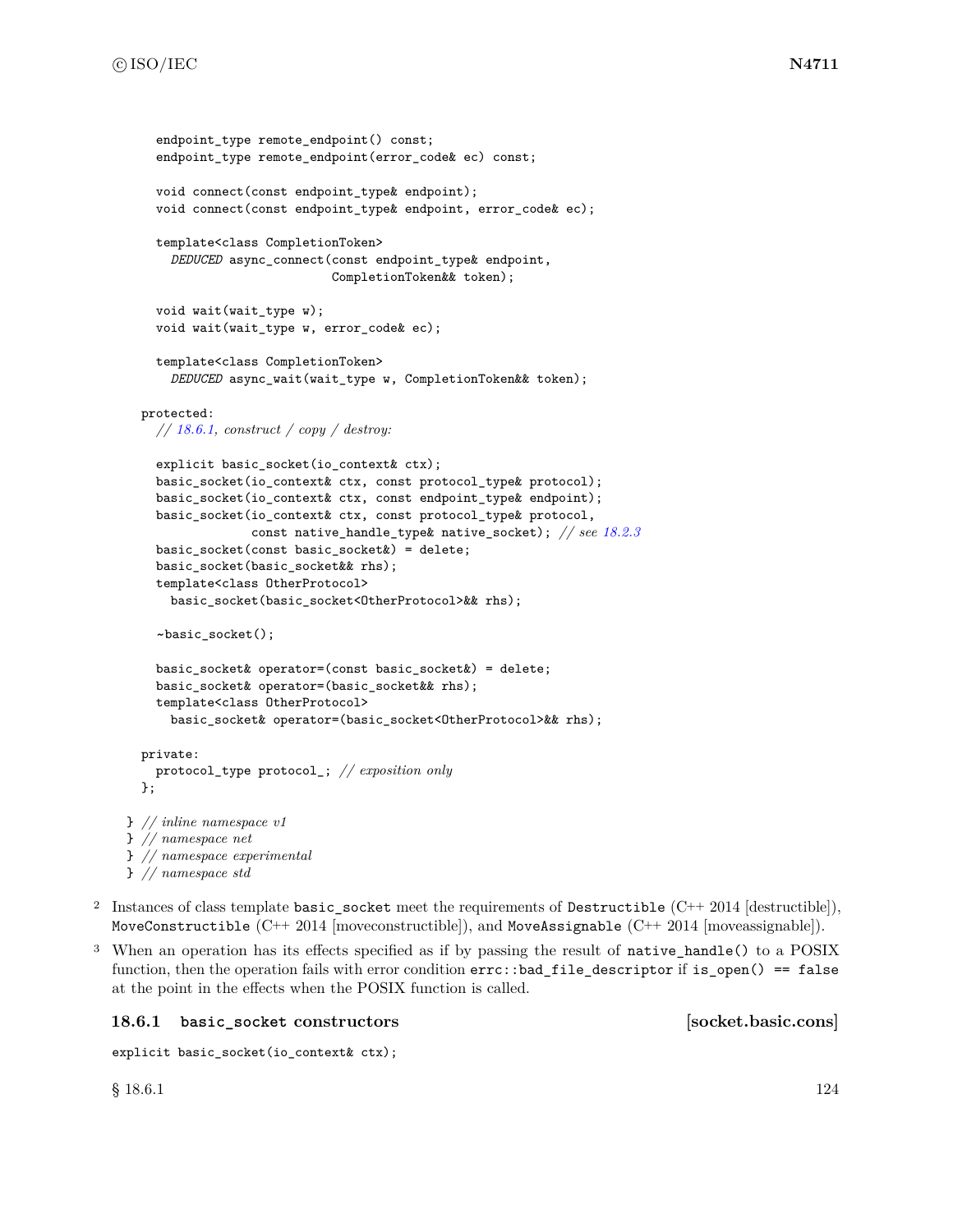|  | <i>Postconditions:</i> |
|--|------------------------|
|--|------------------------|

 $(1.1)$   $-$  get\_executor() == ctx.get\_executor().

```
(1.2) - is_open() == false.
```
basic\_socket(io\_context& ctx, const protocol\_type& protocol);

<sup>2</sup> *Effects:* Opens this socket as if by calling open(protocol).

<sup>3</sup> *Postconditions:*

 $(3.1)$   $-$  get\_executor() == ctx.get\_executor().

 $(3.2)$   $-$  is open() == true.

- $(3.3)$  non\_blocking() == false.
- $(3.4)$   $-$  protocol<sub>\_</sub> == protocol.

basic\_socket(io\_context& ctx, const endpoint\_type& endpoint);

<sup>4</sup> *Effects:* Opens and binds this socket as if by calling:

open(endpoint.protocol()); bind(endpoint);

- <sup>5</sup> *Postconditions:*
- $(5.1)$   $-$  get\_executor() == ctx.get\_executor().
- $(5.2)$   $-$  is open() == true.
- $(5.3)$  non\_blocking() == false.
- $(5.4)$  protocol\_ == endpoint.protocol().

basic\_socket(io\_context& ctx, const protocol\_type& protocol, const native\_handle\_type& native\_socket);

- <sup>6</sup> *Requires:* native\_socket is a native handle to an open socket.
- <sup>7</sup> *Effects:* Assigns the existing native socket into this socket as if by calling assign(protocol, native\_ socket).
- <sup>8</sup> *Postconditions:*
- $(8.1)$   $-$  get\_executor() == ctx.get\_executor().
- $(8.2)$   $-$  is open() == true.
- $(8.3)$  non\_blocking() == false.
- $(8.4)$  protocol\_ == protocol.

basic\_socket(basic\_socket&& rhs);

- <sup>9</sup> *Effects:* Move constructs an object of class **basic\_socket**<Protocol> that refers to the state originally represented by rhs.
- <sup>10</sup> *Postconditions:*
- $(10.1)$   $-$  get\_executor() == rhs.get\_executor().
- (10.2) is\_open() returns the same value as rhs.is\_open() prior to the constructor invocation.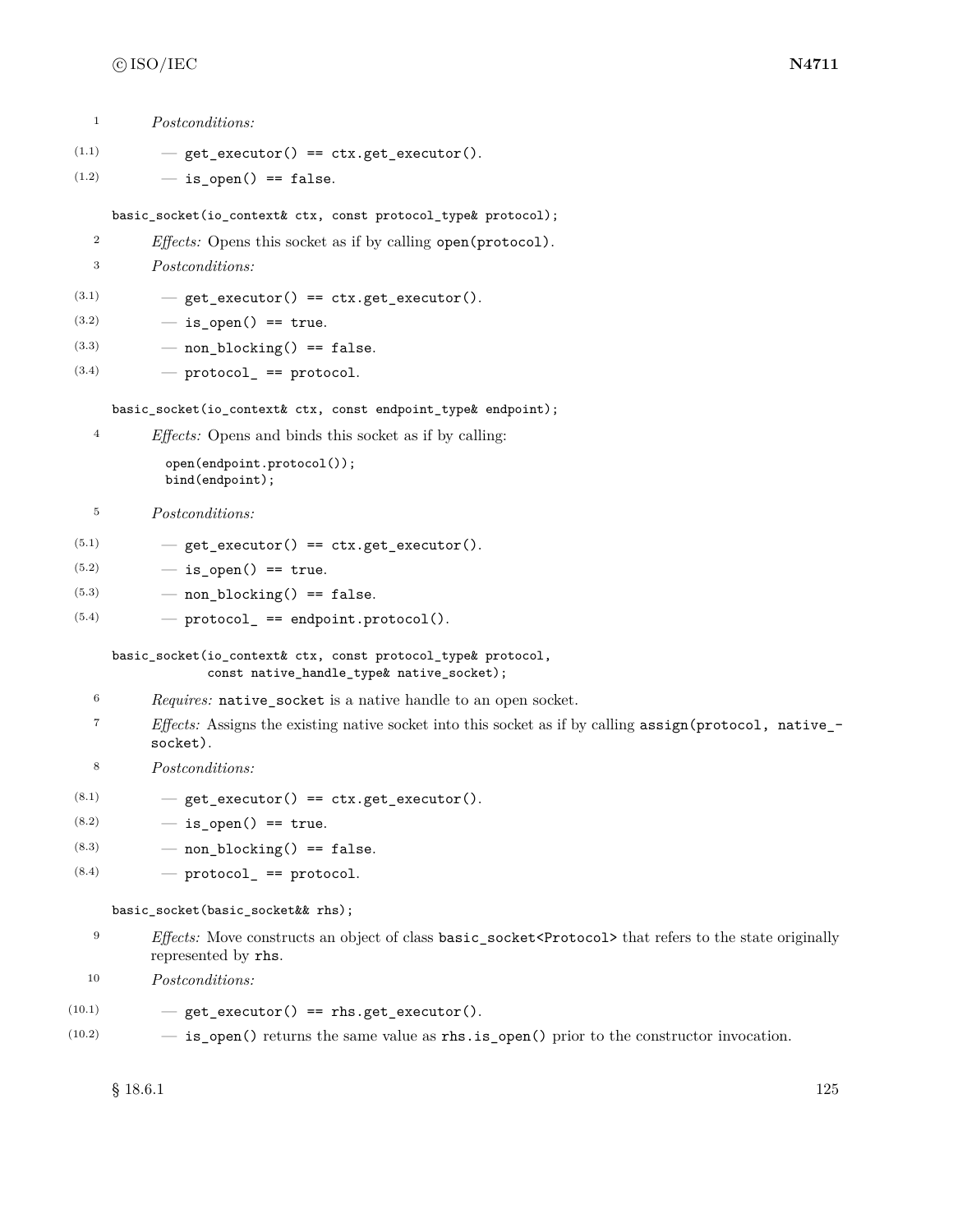- $(10.3)$  non blocking() returns the same value as rhs.non blocking() prior to the constructor invocation.
- $(10.4)$  native handle() returns the prior value of rhs.native handle().
- $(10.5)$   $\qquad$   $\qquad$  protocol is the prior value of rhs.protocol.

 $(10.6)$  - rhs.is open() == false.

### template<class OtherProtocol>

basic\_socket(basic\_socket<OtherProtocol>&& rhs);

- <sup>11</sup> *Requires:* OtherProtocol is implicitly convertible to Protocol.
- <sup>12</sup> *Effects:* Move constructs an object of class basic\_socket<Protocol> that refers to the state originally represented by rhs.
- <sup>13</sup> *Postconditions:*
- $(13.1)$   $-$  get\_executor() == rhs.get\_executor().
- $(13.2)$   $-$  **is\_open()** returns the same value as **rhs.is\_open()** prior to the constructor invocation.
- (13.3) non\_blocking() returns the same value as rhs.non\_blocking() prior to the constructor invocation.
- $(13.4)$  native\_handle() returns the prior value of rhs.native\_handle().
- $(13.5)$  protocol is the result of converting the prior value of rhs.protocol.
- $(13.6)$  rhs.is open() == false.
	- <sup>14</sup> *Remarks:* This constructor shall not participate in overload resolution unless OtherProtocol is implicitly convertible to Protocol.

# **18.6.2 basic\_socket destructor [socket.basic.dtor]**

~basic\_socket();

<sup>1</sup> *Effects:* If is\_open() is true, cancels all outstanding asynchronous operations associated with this socket, disables the linger socket option to prevent the destructor from blocking, and releases socket resources as if by POSIX close(native handle()). Completion handlers for canceled operations are passed an error code ec such that ec == errc::operation\_canceled yields true.

### **18.6.3 basic\_socket assignment [socket.basic.assign]**

basic\_socket& operator=(basic\_socket&& rhs);

- <sup>1</sup> *Effects:* If is\_open() is true, cancels all outstanding asynchronous operations associated with this socket. Completion handlers for canceled operations are passed an error code ec such that ec == errc::operation\_canceled yields true. Disables the linger socket option to prevent the assignment from blocking, and releases socket resources as if by POSIX close(native\_handle()). Moves into \*this the state originally represented by rhs.
- <sup>2</sup> *Postconditions:*
- $(2.1)$   $-$  get\_executor() == rhs.get\_executor().
- $(2.2)$   $-$  is open() returns the same value as rhs.is open() prior to the assignment.
- (2.3) non\_blocking() returns the same value as rhs.non\_blocking() prior to the assignment.
- $(2.4)$  protocol is the prior value of rhs.protocol.
- $(2.5)$  rhs.is\_open() == false.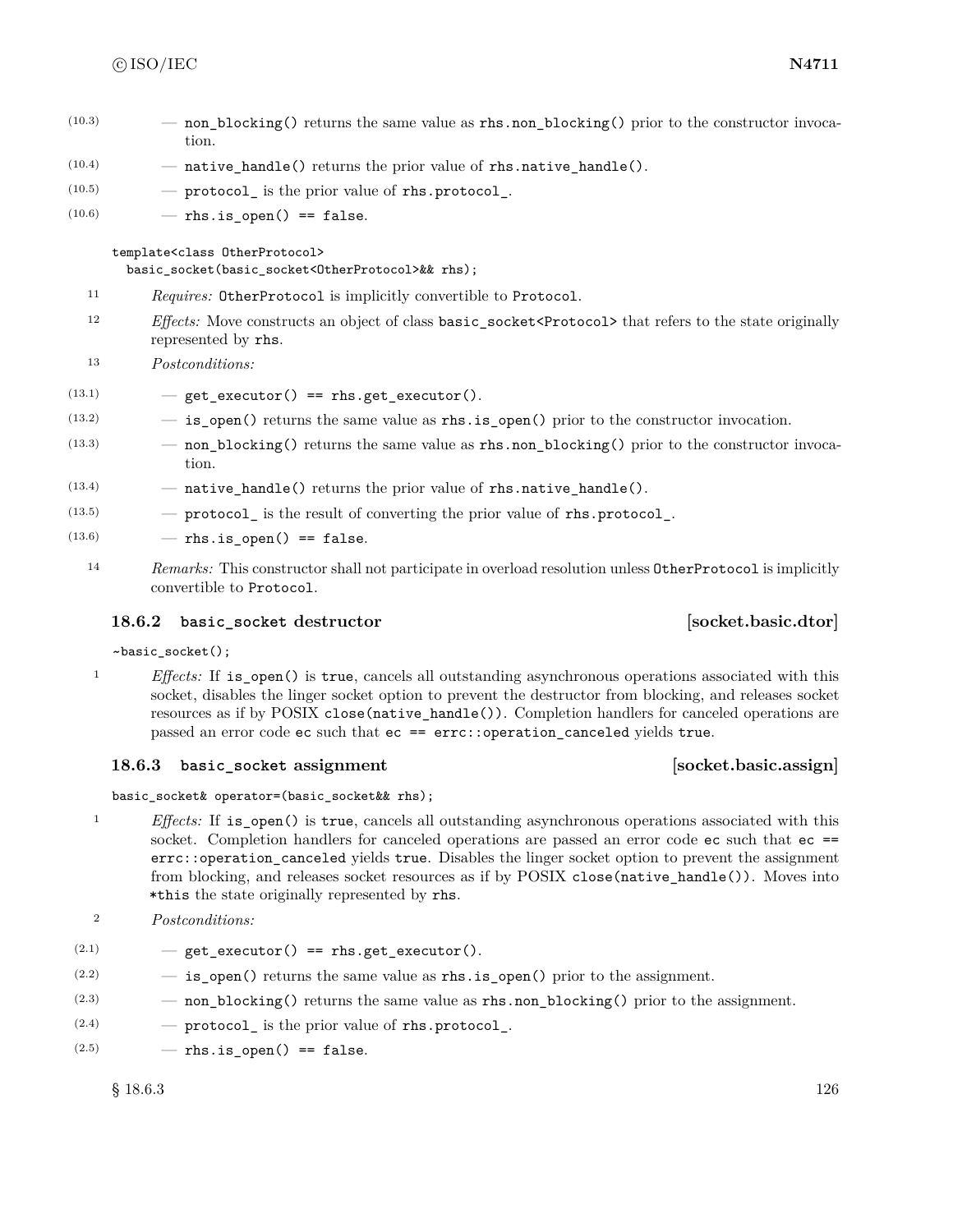<sup>3</sup> *Returns:* \*this.

template<class OtherProtocol> basic\_socket& operator=(basic\_socket<OtherProtocol>&& rhs);

- <sup>4</sup> *Requires:* OtherProtocol is implicitly convertible to Protocol.
- <sup>5</sup> *Effects:* If is open() is true, cancels all outstanding asynchronous operations associated with this socket. Completion handlers for canceled operations are passed an error code ec such that ec == errc::operation canceled yields true. Disables the linger socket option to prevent the assignment from blocking, and releases socket resources as if by POSIX close(native\_handle()). Moves into \*this the state originally represented by rhs.
- <sup>6</sup> *Postconditions:*
- $(6.1)$   $-$  get\_executor() == rhs.get\_executor().
- $(6.2)$   $-$  is open() returns the same value as rhs.is open() prior to the assignment.
- $(6.3)$  non\_blocking() returns the same value as rhs.non\_blocking() prior to the assignment.
- $(6.4)$  protocol is the result of converting the prior value of rhs.protocol.
- $(6.5)$  rhs.is\_open() == false.
	- <sup>7</sup> *Returns:* \*this.
	- <sup>8</sup> *Remarks:* This assignment operator shall not participate in overload resolution unless OtherProtocol is implicitly convertible to Protocol.

### <span id="page-133-0"></span>**18.6.4 basic\_socket operations [socket.basic.ops]**

executor\_type get\_executor() noexcept;

<sup>1</sup> *Returns:* The associated executor.

```
native_handle_type native_handle();
```
<sup>2</sup> *Returns:* The native representation of this socket.

```
void open(const protocol_type& protocol);
void open(const protocol_type& protocol, error_code& ec);
```
<sup>3</sup> *Effects:* Establishes the postcondition, as if by POSIX:

socket(protocol.family(), protocol.type(), protocol.protocol());

- <sup>4</sup> *Postconditions:*
- $(4.1)$   $-$  is open() == true.
- $(4.2)$  non\_blocking() == false.
- $(4.3)$   $-$  protocol<sub>\_</sub> == protocol.
	- <sup>5</sup> *Error conditions:*

```
(5.1) - socket_errc::already_open - if is_open() == true.
```

```
void assign(const protocol_type& protocol,
            const native_handle_type& native_socket);
void assign(const protocol_type& protocol,
            const native_handle_type& native_socket, error_code& ec);
```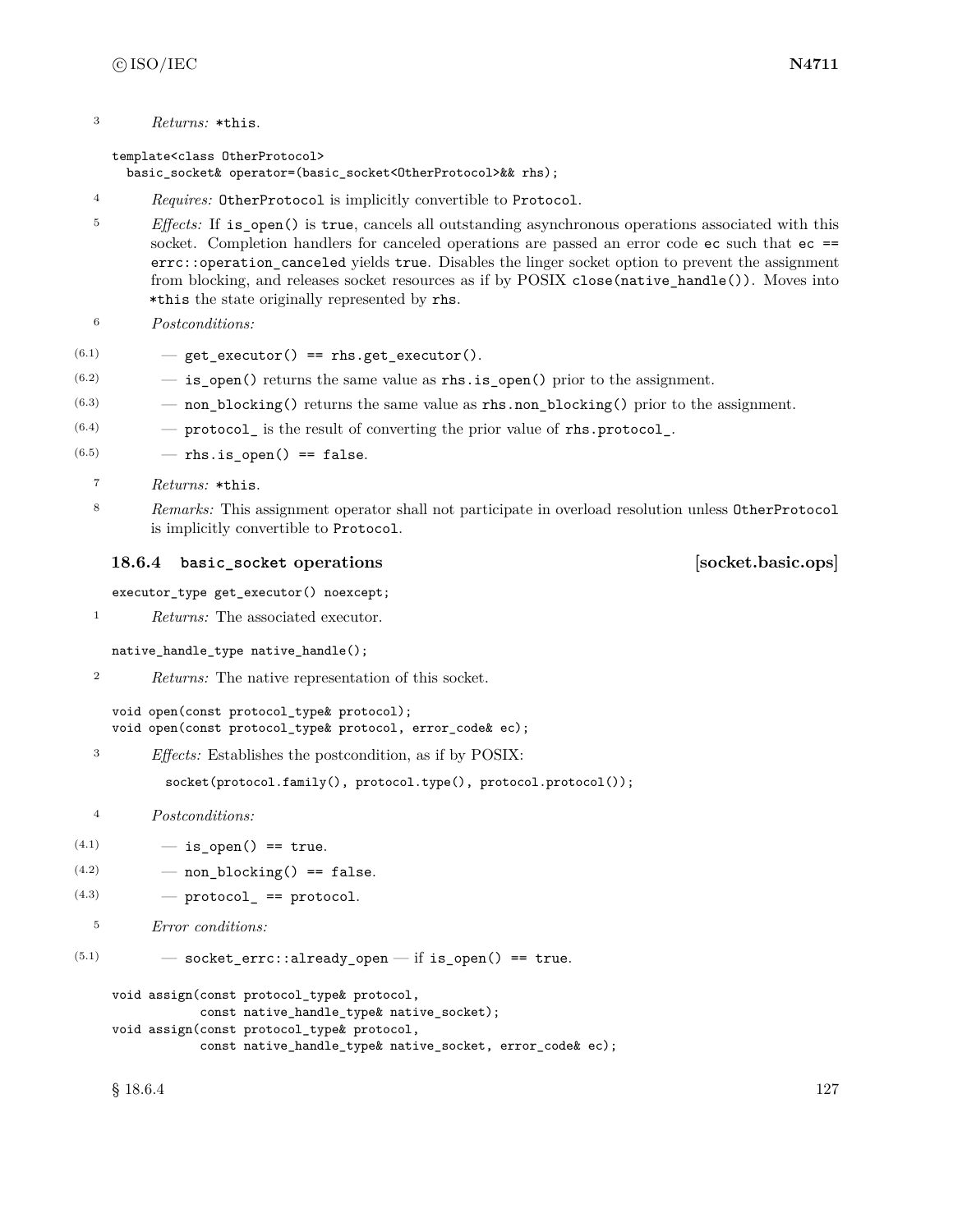- <sup>6</sup> *Requires:* native socket is a native handle to an open socket.
- <sup>7</sup> *Effects:* Assigns the native socket handle to this socket object.
- <sup>8</sup> *Postconditions:*
- $(8.1)$   $-$  is open() == true.
- $(8.2)$  non blocking() == false.
- $(8.3)$  protocol\_ == protocol.

```
9 Error conditions:
```
 $(9.1)$   $-$  socket\_errc::already\_open  $-$  if is\_open() == true.

native\_handle\_type release(); native\_handle\_type release(error\_code& ec);

- <sup>10</sup> *Requires:* is\_open() == true.
- <sup>11</sup> *Effects:* Cancels all outstanding asynchronous operations associated with this socket. Completion handlers for canceled asynchronous operations are passed an error code ec such that ec == errc::operation\_canceled yields true.
- <sup>12</sup> *Returns:* The native representation of this socket.
- <sup>13</sup> *Postconditions:* is\_open() == false.
- <sup>14</sup> *Remarks:* Since the native socket is not closed prior to returning it, the caller is responsible for closing it.

bool is\_open() const noexcept;

<sup>15</sup> *Returns:* A bool indicating whether this socket was opened by a previous call to open or assign.

```
void close();
void close(error_code& ec);
```
<sup>16</sup> *Effects:* If is\_open() is true, cancels all outstanding asynchronous operations associated with this socket, and establishes the postcondition as if by POSIX close(native\_handle()). Completion handlers for canceled asynchronous operations are passed an error code ec such that ec == errc::operation canceled yields true.

```
17 Postconditions: is_open() == false.
```

```
void cancel();
void cancel(error_code& ec);
```
- <sup>18</sup> *Effects:* Cancels all outstanding asynchronous operations associated with this socket. Completion handlers for canceled asynchronous operations are passed an error code ec such that ec == errc::operation\_canceled yields true.
- <sup>19</sup> *Error conditions:*

```
(19.1) - errc::bad_file_descriptor - if is_open() is false.
```
<sup>20</sup> *Remarks:* Does not block (C++ 2014 [defns.block]) the calling thread pending completion of the canceled operations.

```
template<class SettableSocketOption>
```

```
void set_option(const SettableSocketOption& option);
template<class SettableSocketOption>
 void set_option(const SettableSocketOption& option, error_code& ec);
```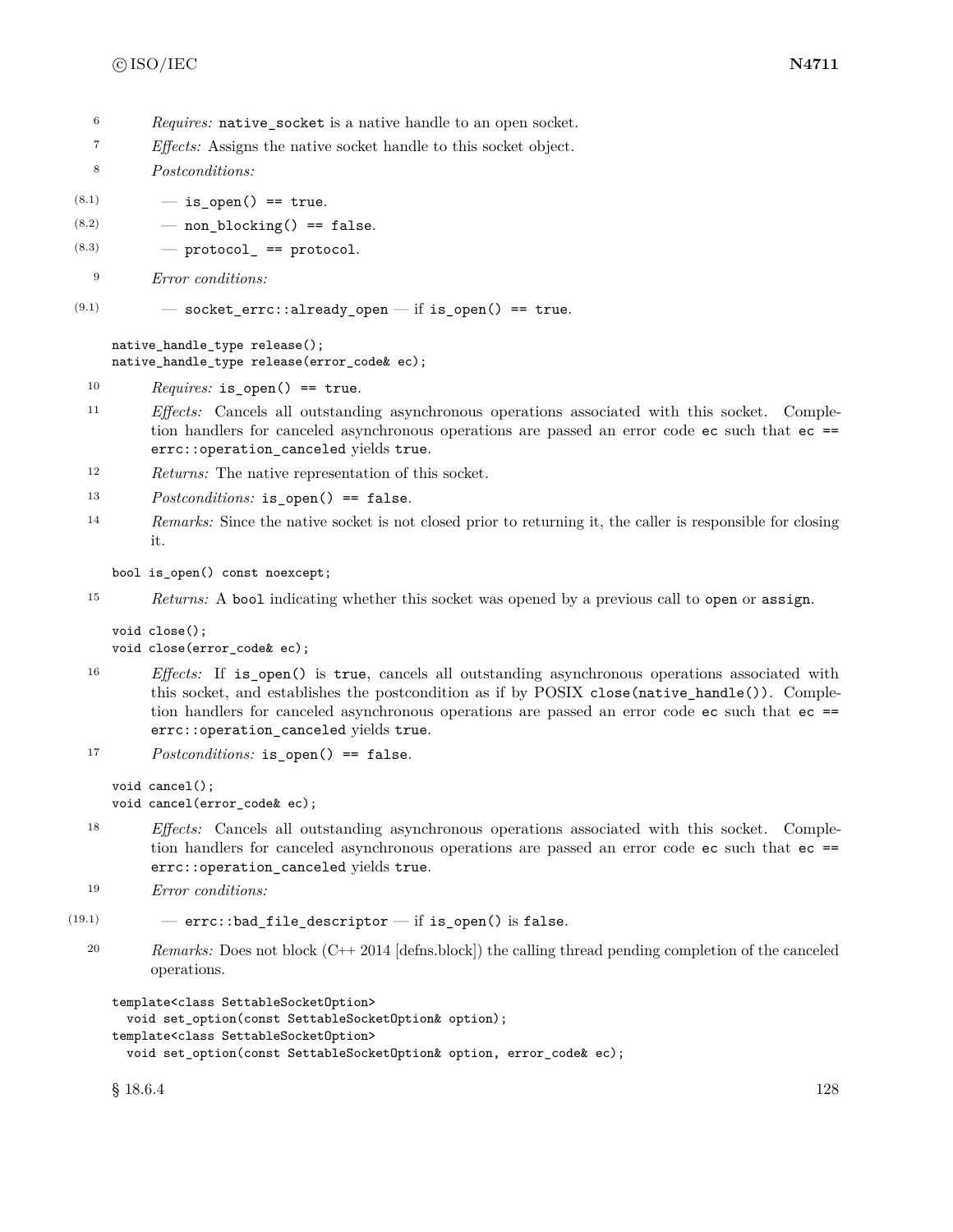```
21 Effects: Sets an option on this socket, as if by POSIX:
            setsockopt(native_handle(), option.level(protocol_), option.name(protocol_),
                       option.data(protocol_), option.size(protocol_));
     template<class GettableSocketOption>
       void get_option(GettableSocketOption& option);
     template<class GettableSocketOption>
       void get_option(GettableSocketOption& option, error_code& ec);
  22 Effects: Gets an option from this socket, as if by POSIX:
            socklen_t option_len = option.size(protocol_);
            int result = getsockopt(native_handle(), option.level(protocol_),
                                   option.name(protocol_), option.data(protocol_),
                                   &option_len);
            if (result == 0)
              option.resize(option_len);
     template<class IoControlCommand>
       void io_control(IoControlCommand& command);
     template<class IoControlCommand>
       void io_control(IoControlCommand& command, error_code& ec);
  23 Effects: Executes an I/O control command on this socket, as if by POSIX:
            ioctl(native_handle(), command.name(), command.data());
     void non_blocking(bool mode);
     void non_blocking(bool mode, error_code& ec);
  24 Effects: Sets the non-blocking mode of this socket. The non-blocking mode determines whether
          subsequent synchronous socket operations (18.2.1) on *this block the calling thread.
  25 Error conditions:
(25.1) – errc::bad_file_descriptor – if is_open() is false.
  26 Postconditions: non_blocking() == mode.
  27 [ Note: The non-blocking mode has no effect on the behavior of asynchronous operations. — end note ]
     bool non_blocking() const;
  28 Returns: The non-blocking mode of this socket.
     void native_non_blocking(bool mode);
     void native_non_blocking(bool mode, error_code& ec);
  29 Effects: Sets the non-blocking mode of the underlying native socket, as if by POSIX:
            int flags = fcntl(native_handle(), F_GETFL, 0);
            if (flags > = 0){
              if (mode)
                flags |= O_NONBLOCK;
              else
                flags &= ~O_NONBLOCK;
              fcntl(native_handle(), F_SETFL, flags);
            }
      \S 18.6.4 129
```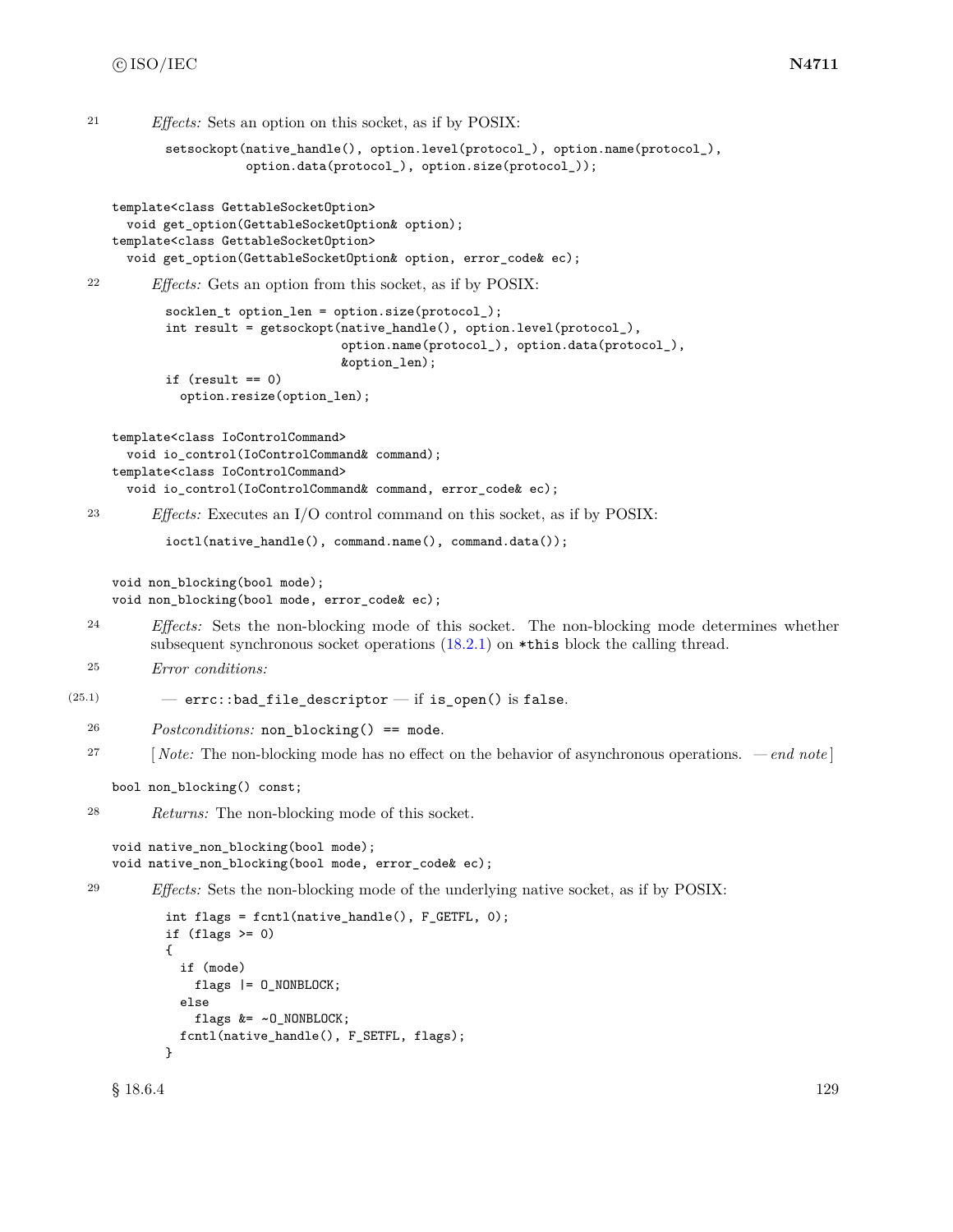- <sup>30</sup> The native non-blocking mode has no effect on the behavior of the synchronous or asynchronous operations specified in this clause.
- <sup>31</sup> *Error conditions:*

 $(31.1)$  - errc::bad\_file\_descriptor - if is\_open() is false.

(31.2) — errc::invalid\_argument — if mode == false and non\_blocking() == true. [ *Note:* As the combination does not make sense. *— end note* ]

bool native\_non\_blocking() const;

- <sup>32</sup> *Returns:* The non-blocking mode of the underlying native socket.
- <sup>33</sup> *Remarks:* Implementations are permitted and encouraged to cache the native non-blocking mode that was applied through a prior call to native\_non\_blocking. Implementations may return an incorrect value if a program sets the non-blocking mode directly on the socket, by calling an operating system-specific function on the result of native\_handle().

bool at\_mark() const; bool at\_mark(error\_code& ec) const;

- <sup>34</sup> *Effects:* Determines if this socket is at the out-of-band data mark, as if by POSIX sockatmark(native\_ handle()). [*Note:* The at\_mark() function must be used in conjunction with the socket\_base::out\_of\_band\_inline socket option. *— end note* ]
- <sup>35</sup> *Returns:* A bool indicating whether this socket is at the out-of-band data mark. false if an error occurs.

size\_t available() const; size\_t available(error\_code& ec) const;

- <sup>36</sup> *Returns:* An indication of the number of bytes that may be read without blocking, or 0 if an error occurs.
- <sup>37</sup> *Error conditions:*
- $(37.1)$  errc::bad\_file\_descriptor if is\_open() is false.

void bind(const endpoint\_type& endpoint); void bind(const endpoint\_type& endpoint, error\_code& ec);

<sup>38</sup> *Effects:* Binds this socket to the specified local endpoint, as if by POSIX:

bind(native\_handle(), endpoint.data(), endpoint.size());

void shutdown(shutdown\_type what); void shutdown(shutdown\_type what, error\_code& ec);

<sup>39</sup> *Effects:* Shuts down all or part of a full-duplex connection for the socket, as if by POSIX:

```
shutdown(native_handle(), static_cast<int>(what));
```

```
endpoint_type local_endpoint() const;
endpoint_type local_endpoint(error_code& ec) const;
```
<sup>40</sup> *Effects:* Determines the locally-bound endpoint associated with the socket, as if by POSIX: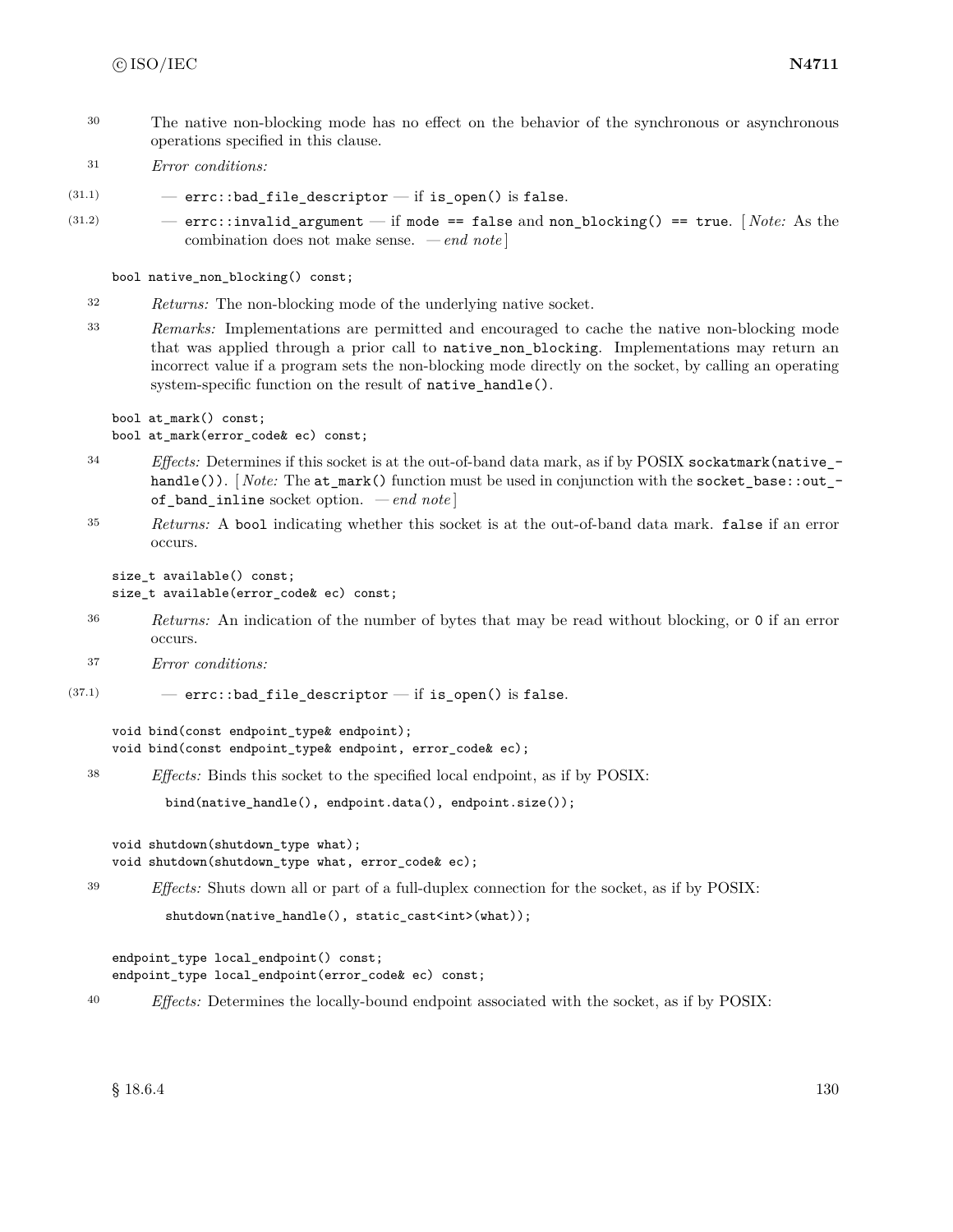```
endpoint type endpoint;
socklen_t endpoint_len = endpoint.capacity();
int result = getsockname(native_handle(), endpoint.data(), &endpoint_len);
if (result == 0)
  endpoint.resize(endpoint_len);
```
<sup>41</sup> *Returns:* On success, endpoint. Otherwise endpoint\_type().

```
endpoint_type remote_endpoint() const;
endpoint_type remote_endpoint(error_code& ec) const;
```
<sup>42</sup> *Effects:* Determines the remote endpoint associated with this socket, as if by POSIX:

```
endpoint_type endpoint;
socklen_t endpoint_len = endpoint.capacity();
int result = getpeername(native_handle(), endpoint.data(), &endpoint_len);
if (result == 0)endpoint.resize(endpoint_len);
```
<sup>43</sup> *Returns:* On success, endpoint. Otherwise endpoint\_type().

void connect(const endpoint\_type& endpoint); void connect(const endpoint\_type& endpoint, error\_code& ec);

<sup>44</sup> *Effects:* If is\_open() is false, opens this socket by performing open(endpoint.protocol(), ec). If ec, returns with no further action. Connects this socket to the specified remote endpoint, as if by POSIX connect(native\_handle(), endpoint.data(), endpoint.size()).

template<class CompletionToken>

*DEDUCED* async\_connect(const endpoint\_type& endpoint, CompletionToken&& token);

- <sup>45</sup> *Completion signature:* void(error\_code ec).
- <sup>46</sup> *Effects:* If is\_open() is false, opens this socket by performing open(endpoint.protocol(), ec). If ec, the operation completes immediately with no further action. Initiates an asynchronous operation to connect this socket to the specified remote endpoint, as if by POSIX connect (native\_handle(), endpoint.data(), endpoint.size()).
- <sup>47</sup> When an asynchronous connect operation on this socket is simultaneously outstanding with another asynchronous connect, read, or write operation on this socket, the behavior is undefined.
- <sup>48</sup> If a program performs a synchronous operation on this socket, other than close or cancel, while there is an outstanding asynchronous connect operation, the behavior is undefined.

```
void wait(wait_type w);
void wait(wait_type w, error_code& ec);
```
<sup>49</sup> *Effects:* Waits for this socket to be ready to read, ready to write, or to have error conditions pending, as if by POSIX poll.

```
50 Error conditions:
```
 $(50.1)$  – errc::bad\_file\_descriptor – if is\_open() is false.

```
template<class CompletionToken>
  DEDUCED async_wait(wait_type w, CompletionToken&& token);
```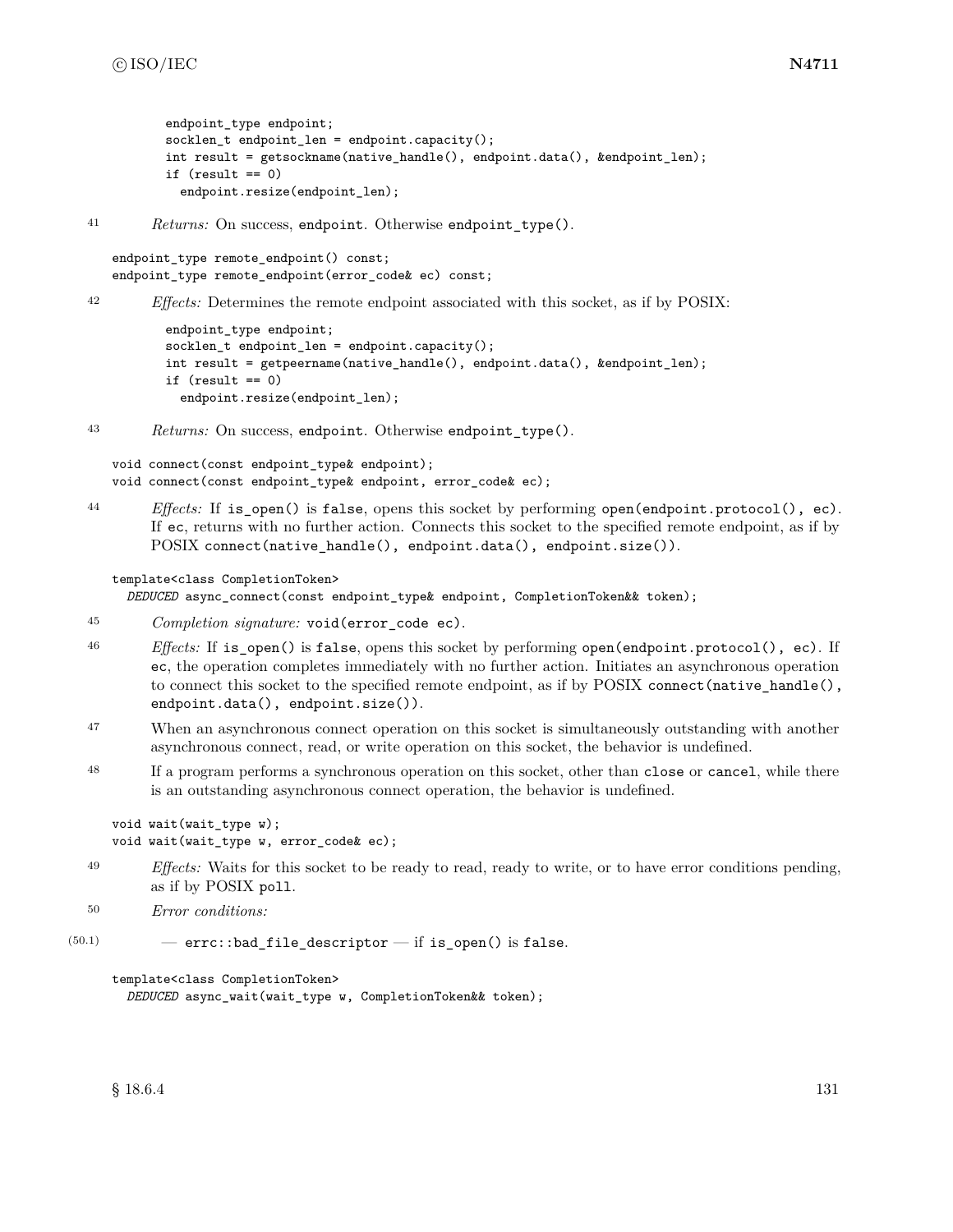- <sup>52</sup> *Effects:* Initiates an asynchronous operation to wait for this socket to be ready to read, ready to write, or to have error conditions pending, as if by POSIX poll.
- <sup>53</sup> When there are multiple outstanding asynchronous wait operations on this socket with the same wait type value, all of these operations complete when this socket enters the corresponding ready state. The order of invocation of the completion handlers for these operations is unspecified.
- <sup>54</sup> *Error conditions:*

```
(54.1) - errc::bad_file_descriptor - if is_open() is false.
```
#### **18.7 Class template basic\_datagram\_socket [socket.dgram]**

<sup>1</sup> The class template basic datagram socket<Protocol> is used to send and receive discrete messages of fixed maximum length.

```
namespace std {
namespace experimental {
namespace net {
inline namespace v1 {
  template<class Protocol>
  class basic_datagram_socket : public basic_socket<Protocol>
  {
  public:
    // types:
    using native_handle_type = implementation-defined ; // see 18.2.3
    using protocol_type = Protocol;
    using endpoint_type = typename protocol_type::endpoint;
    // 18.7.1, construct / copy / destroy:
    explicit basic_datagram_socket(io_context& ctx);
    basic_datagram_socket(io_context& ctx, const protocol_type& protocol);
    basic_datagram_socket(io_context& ctx, const endpoint_type& endpoint);
    basic_datagram_socket(io_context& ctx, const protocol_type& protocol,
                          const native_handle_type& native_socket);
    basic_datagram_socket(const basic_datagram_socket&) = delete;
    basic_datagram_socket(basic_datagram_socket&& rhs);
    template<class OtherProtocol>
      basic_datagram_socket(basic_datagram_socket<OtherProtocol>&& rhs);
    ~basic_datagram_socket();
    basic_datagram_socket& operator=(const basic_datagram_socket&) = delete;
    basic_datagram_socket& operator=(basic_datagram_socket&& rhs);
    template<class OtherProtocol>
      basic_datagram_socket& operator=(basic_datagram_socket<OtherProtocol>&& rhs);
    // 18.7.3, basic_datagram_socket operations:
```

```
template<class MutableBufferSequence>
  size_t receive(const MutableBufferSequence& buffers);
template<class MutableBufferSequence>
  size_t receive(const MutableBufferSequence& buffers,
```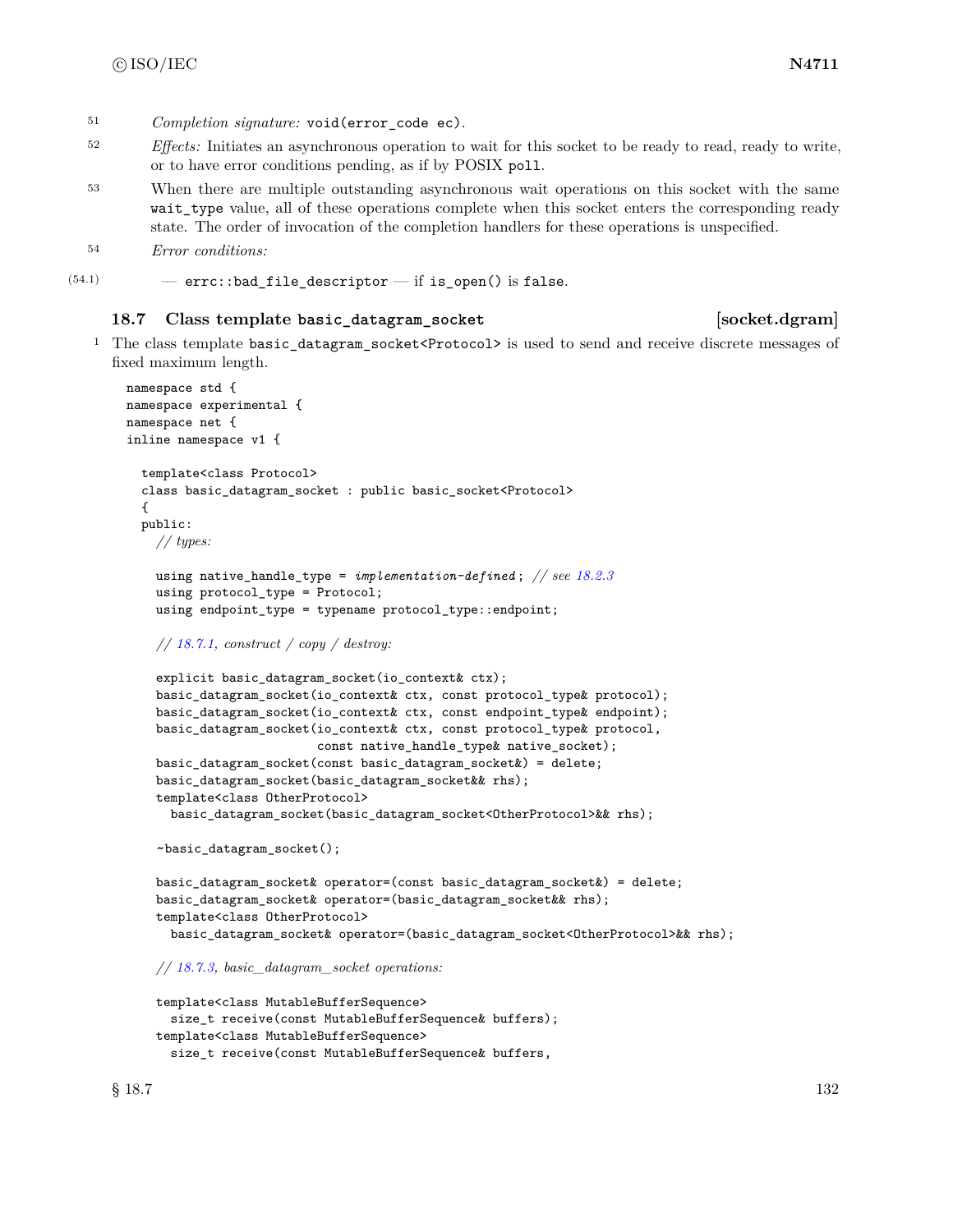error code& ec); template<class MutableBufferSequence> size\_t receive(const MutableBufferSequence& buffers, socket\_base::message\_flags flags); template<class MutableBufferSequence> size\_t receive(const MutableBufferSequence& buffers, socket\_base::message\_flags flags, error\_code& ec); template<class MutableBufferSequence, class CompletionToken> *DEDUCED* async\_receive(const MutableBufferSequence& buffers, CompletionToken&& token); template<class MutableBufferSequence, class CompletionToken> *DEDUCED* async\_receive(const MutableBufferSequence& buffers, socket\_base::message\_flags flags, CompletionToken&& token); template<class MutableBufferSequence> size\_t receive\_from(const MutableBufferSequence& buffers, endpoint\_type& sender); template<class MutableBufferSequence> size\_t receive\_from(const MutableBufferSequence& buffers, endpoint\_type& sender, error\_code& ec); template<class MutableBufferSequence> size\_t receive\_from(const MutableBufferSequence& buffers, endpoint\_type& sender, socket\_base::message\_flags flags); template<class MutableBufferSequence> size\_t receive\_from(const MutableBufferSequence& buffers, endpoint\_type& sender, socket\_base::message\_flags flags, error\_code& ec); template<class MutableBufferSequence, class CompletionToken> *DEDUCED* async\_receive\_from(const MutableBufferSequence& buffers, endpoint\_type& sender, CompletionToken&& token); template<class MutableBufferSequence, class CompletionToken> *DEDUCED* async\_receive\_from(const MutableBufferSequence& buffers, endpoint\_type& sender, socket\_base::message\_flags flags, CompletionToken&& token); template<class ConstBufferSequence> size\_t send(const ConstBufferSequence& buffers); template<class ConstBufferSequence> size\_t send(const ConstBufferSequence& buffers, error\_code& ec); template<class ConstBufferSequence> size\_t send(const ConstBufferSequence& buffers, socket\_base::message\_flags flags);

template<class ConstBufferSequence>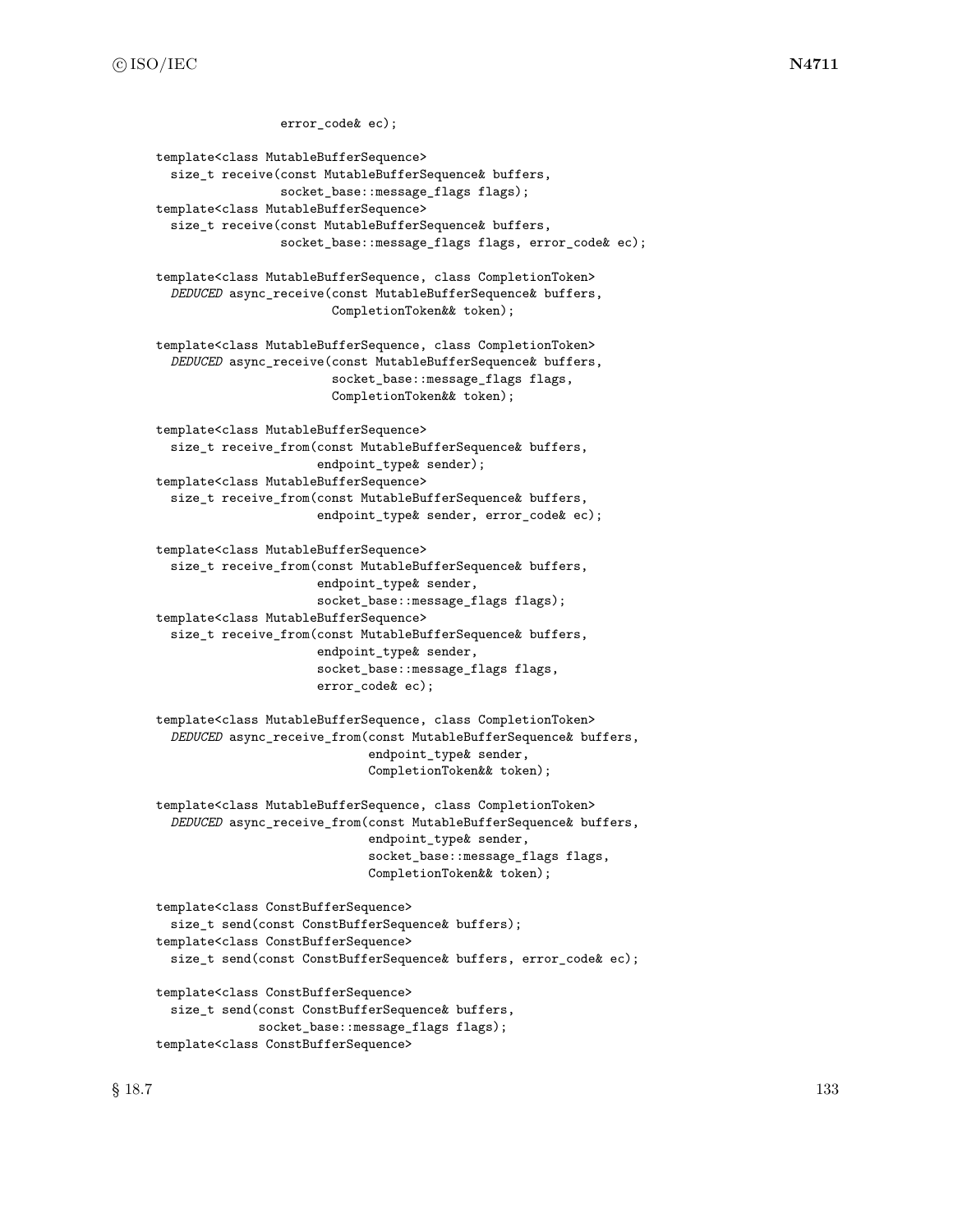```
size t send(const ConstBufferSequence& buffers,
                  socket_base::message_flags flags, error_code& ec);
    template<class ConstBufferSequence, class CompletionToken>
      DEDUCED async_send(const ConstBufferSequence& buffers,
                         CompletionToken&& token);
    template<class ConstBufferSequence, class CompletionToken>
      DEDUCED async_send(const ConstBufferSequence& buffers,
                         socket_base::message_flags flags,
                         CompletionToken&& token);
    template<class ConstBufferSequence>
      size_t send_to(const ConstBufferSequence& buffers,
                     const endpoint_type& recipient);
    template<class ConstBufferSequence>
      size_t send_to(const ConstBufferSequence& buffers,
                     const endpoint_type& recipient, error_code& ec);
    template<class ConstBufferSequence>
      size_t send_to(const ConstBufferSequence& buffers,
                     const endpoint_type& recipient,
                     socket_base::message_flags flags);
    template<class ConstBufferSequence>
      size_t send_to(const ConstBufferSequence& buffers,
                     const endpoint_type& recipient,
                     socket_base::message_flags flags, error_code& ec);
    template<class ConstBufferSequence, class CompletionToken>
      DEDUCED async_send_to(const ConstBufferSequence& buffers,
                            const endpoint_type& recipient,
                            CompletionToken&& token);
    template<class ConstBufferSequence, class CompletionToken>
      DEDUCED async_send_to(const ConstBufferSequence& buffers,
                            const endpoint_type& recipient,
                            socket_base::message_flags flags,
                            CompletionToken&& token);
  };
} // inline namespace v1
```

```
} // namespace net
```
- } *// namespace experimental*
- } *// namespace std*
- <sup>2</sup> Instances of class template basic\_datagram\_socket meet the requirements of Destructible (C++ 2014 [destructible]), MoveConstructible (C++ 2014 [moveconstructible]), and MoveAssignable (C++ 2014 [moveassignable]).
- <sup>3</sup> If a program performs a synchronous operation on this socket, other than close, cancel, shutdown, send, or send\_to, while there is an outstanding asynchronous read operation, the behavior is undefined.
- <sup>4</sup> If a program performs a synchronous operation on this socket, other than close, cancel, shutdown, receive, or receive\_from, while there is an outstanding asynchronous write operation, the behavior is undefined.
- <sup>5</sup> When an operation has its effects specified as if by passing the result of native\_handle() to a POSIX

 $\S 18.7$  134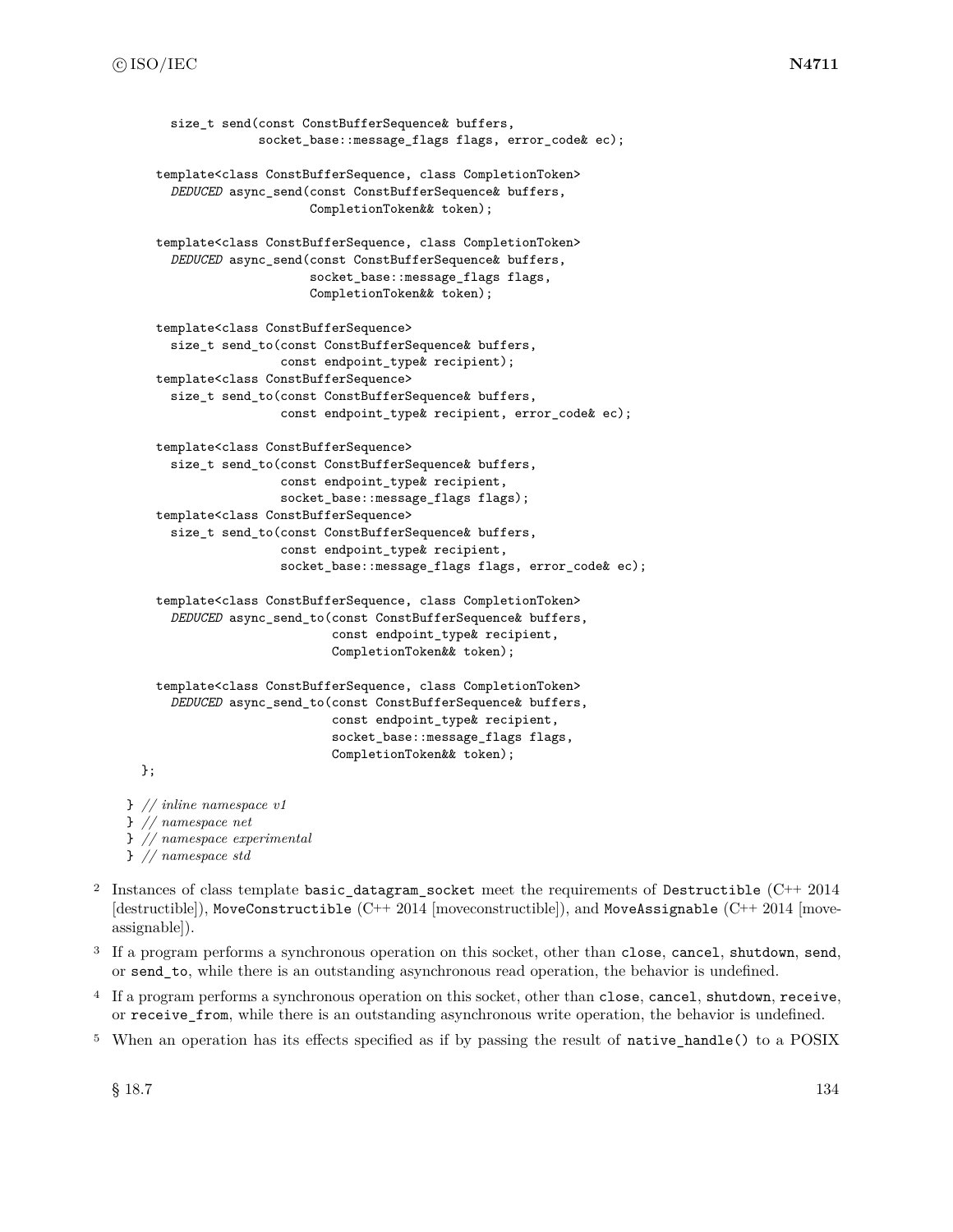function, then the operation fails with error condition  $errc$ ::bad\_file\_descriptor if is\_open() == false at the point in the effects when the POSIX function is called.

<sup>6</sup> If native\_handle\_type and basic\_socket<Protocol>::native\_handle\_type are both defined then they name the same type.

### <span id="page-141-0"></span>**18.7.1 basic\_datagram\_socket constructors [socket.dgram.cons]**

- explicit basic\_datagram\_socket(io\_context& ctx);
- <sup>1</sup> *Effects:* Initializes the base class with basic\_socket<Protocol>(ctx).

basic\_datagram\_socket(io\_context& ctx, const protocol\_type& protocol);

<sup>2</sup> *Effects:* Initializes the base class with basic\_socket<Protocol>(ctx, protocol).

basic\_datagram\_socket(io\_context& ctx, const endpoint\_type& endpoint);

<sup>3</sup> *Effects:* Initializes the base class with basic\_socket<Protocol>(ctx, endpoint).

basic\_datagram\_socket(io\_context& ctx, const protocol\_type& protocol, const native\_handle\_type& native\_socket);

<sup>4</sup> *Effects:* Initializes the base class with basic\_socket<Protocol>(ctx, protocol, native\_socket).

basic\_datagram\_socket(basic\_datagram\_socket&& rhs);

<sup>5</sup> *Effects:* Move constructs an object of class basic\_datagram\_socket<Protocol>, initializing the base class with basic\_socket<Protocol>(std::move(rhs)).

### template<class OtherProtocol>

basic\_datagram\_socket(basic\_datagram\_socket<OtherProtocol>&& rhs);

- <sup>6</sup> *Requires:* OtherProtocol is implicitly convertible to Protocol.
- <sup>7</sup> *Effects:* Move constructs an object of class basic\_datagram\_socket<Protocol>, initializing the base class with basic\_socket<Protocol>(std::move(rhs)).
- 8 *Remarks:* This constructor shall not participate in overload resolution unless **OtherProtocol** is implicitly convertible to Protocol.

### **18.7.2 basic\_datagram\_socket assignment [socket.dgram.assign]**

basic\_datagram\_socket& operator=(basic\_datagram\_socket&& rhs);

- <sup>1</sup> *Effects:* Equivalent to basic\_socket<Protocol>::operator=(std::move(rhs)).
- <sup>2</sup> *Returns:* \*this.

template<class OtherProtocol>

basic\_datagram\_socket& operator=(basic\_datagram\_socket<OtherProtocol>&& rhs);

- <sup>3</sup> *Requires:* OtherProtocol is implicitly convertible to Protocol.
- <sup>4</sup> *Effects:* Equivalent to basic\_socket<Protocol>::operator=(std::move(rhs)).
- <sup>5</sup> *Returns:* \*this.
- <sup>6</sup> *Remarks:* This assignment operator shall not participate in overload resolution unless OtherProtocol is implicitly convertible to Protocol.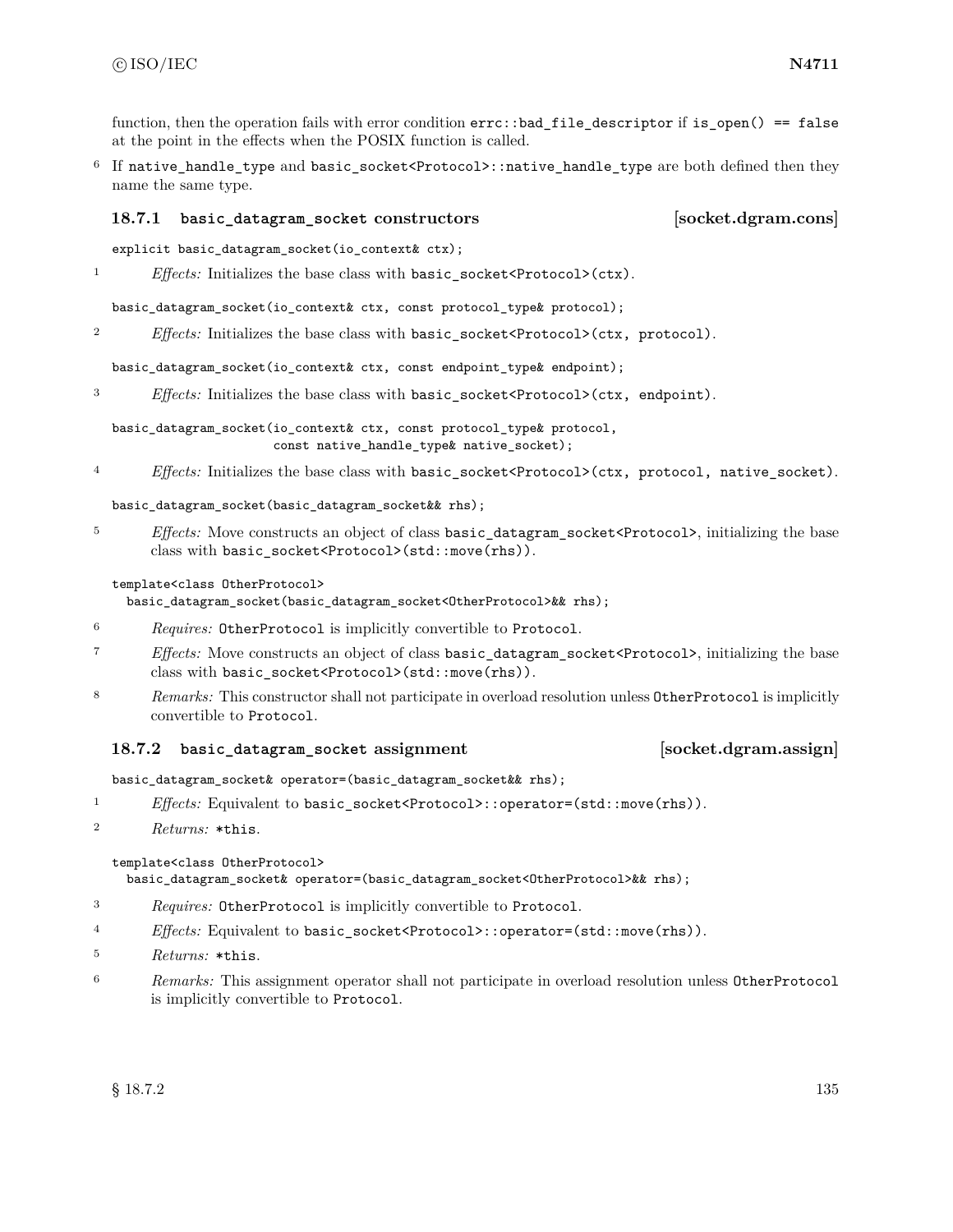### <span id="page-142-0"></span>**18.7.3 basic\_datagram\_socket operations [socket.dgram.op]**

```
template<class MutableBufferSequence>
    size_t receive(const MutableBufferSequence& buffers);
  template<class MutableBufferSequence>
    size_t receive(const MutableBufferSequence& buffers,
                   error_code& ec);
1 Returns: receive(buffers, socket_base::message_flags(), ec).
  template<class MutableBufferSequence>
    size_t receive(const MutableBufferSequence& buffers,
```

```
socket_base::message_flags flags);
template<class MutableBufferSequence>
  size_t receive(const MutableBufferSequence& buffers,
                 socket_base::message_flags flags, error_code& ec);
```

```
2 A read operation (16.2.5).
```
<sup>3</sup> *Effects:* Constructs an array iov of POSIX type struct iovec and length iovlen, corresponding to buffers, and reads data from this socket as if by POSIX:

```
msghdr message;
message.msg_name = nullptr;
message.msg_namelen = 0;
message.msg_iov = iov;
message.msg_iovlen = iovlen;
message.msg_control = nullptr;
message.msg_controllen = 0;
message.msg_flags = 0;
recvmsg(native_handle(), &message, static_cast<int>(flags));
```
- <sup>4</sup> *Returns:* On success, the number of bytes received. Otherwise 0.
- <sup>5</sup> [*Note:* This operation may be used with connection-mode or connectionless-mode sockets, but it is normally used with connection-mode sockets because it does not permit the application to retrieve the source endpoint of received data. *— end note* ]

```
template<class MutableBufferSequence, class CompletionToken>
  DEDUCED async_receive(const MutableBufferSequence& buffers,
                        CompletionToken&& token);
```
<sup>6</sup> *Returns:* async\_receive(buffers, socket\_base::message\_flags(), std::forward<Completion-Token>(token)).

```
template<class MutableBufferSequence, class CompletionToken>
  DEDUCED async_receive(const MutableBufferSequence& buffers,
                        socket_base::message_flags flags,
                        CompletionToken&& token);
```
- <sup>7</sup> *Completion signature:* void(error\_code ec, size\_t n).
- <sup>8</sup> *Effects:* Initiates an asynchronous operation to read data from this socket. Constructs an array iov of POSIX type struct iovec and length iovlen, corresponding to buffers, then reads data as if by POSIX:

```
msghdr message;
message.msg_name = nullptr;
message.msg_namelen = 0;
message.msg_iov = iov;
```
 $\S 18.7.3$  136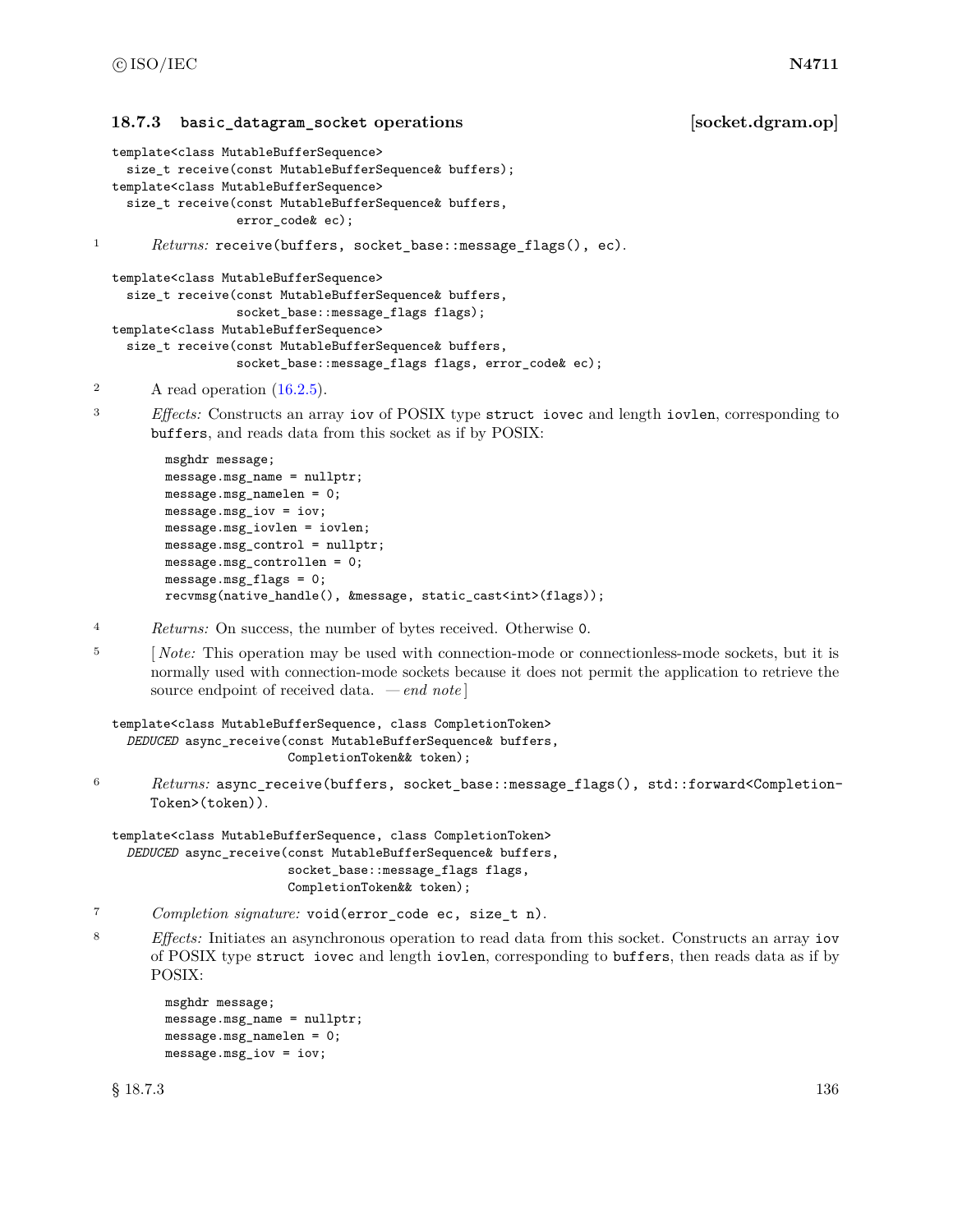```
message.msg_iovlen = iovlen;
message.msg_control = nullptr;
message.msg_controllen = 0;
message.msg_flags = 0;
recvmsg(native_handle(), &message, static_cast<int>(flags));
```
- <sup>9</sup> If the operation completes successfully, **n** is the number of bytes received. Otherwise **n** is 0.
- <sup>10</sup> [*Note:* This operation may be used with connection-mode or connectionless-mode sockets, but it is normally used with connection-mode sockets because it does not permit the application to retrieve the source endpoint of received data. *— end note* ]

```
11 Error conditions:
```
 $(11.1)$  - errc::invalid\_argument - if socket\_base::message\_peek is set in flags.

```
template<class MutableBufferSequence>
 size_t receive_from(const MutableBufferSequence& buffers,
                      endpoint_type& sender);
template<class MutableBufferSequence>
  size t receive from(const MutableBufferSequence& buffers,
                      endpoint_type& sender, error_code& ec);
```
12 *Returns:* receive\_from(buffers, sender, socket\_base::message\_flags(), ec).

```
template<class MutableBufferSequence>
```
size t receive from(const MutableBufferSequence& buffers, endpoint\_type& sender, socket\_base::message\_flags flags); template<class MutableBufferSequence>

```
size_t receive_from(const MutableBufferSequence& buffers,
                    endpoint_type& sender,
                    socket_base::message_flags flags,
                    error_code& ec);
```

```
<sup>13</sup> A read operation (16.2.5).
```
<sup>14</sup> *Effects:* Constructs an array iov of POSIX type struct iovec and length iovlen, corresponding to buffers, and reads data from this socket as if by POSIX:

```
msghdr message;
message.msg_name = sender.data();
message.msg_namelen = sender.capacity();
message.msg_iov = iov;
message.msg_iovlen = iovlen;
message.msg_control = nullptr;
message.msg_controllen = 0;
message.msg_flags = 0;
ssize_t result = recvmsg(native_handle(), &message, static_cast<int>(flags));
if (result \ge 0)sender.resize(message.msg_namelen);
```
- <sup>15</sup> *Returns:* On success, the number of bytes received. Otherwise 0.
- <sup>16</sup> [ *Note:* This operation may be used with connection-mode or connectionless-mode sockets, but it is normally used with connectionless-mode sockets because it permits the application to retrieve the source endpoint of received data. *— end note* ]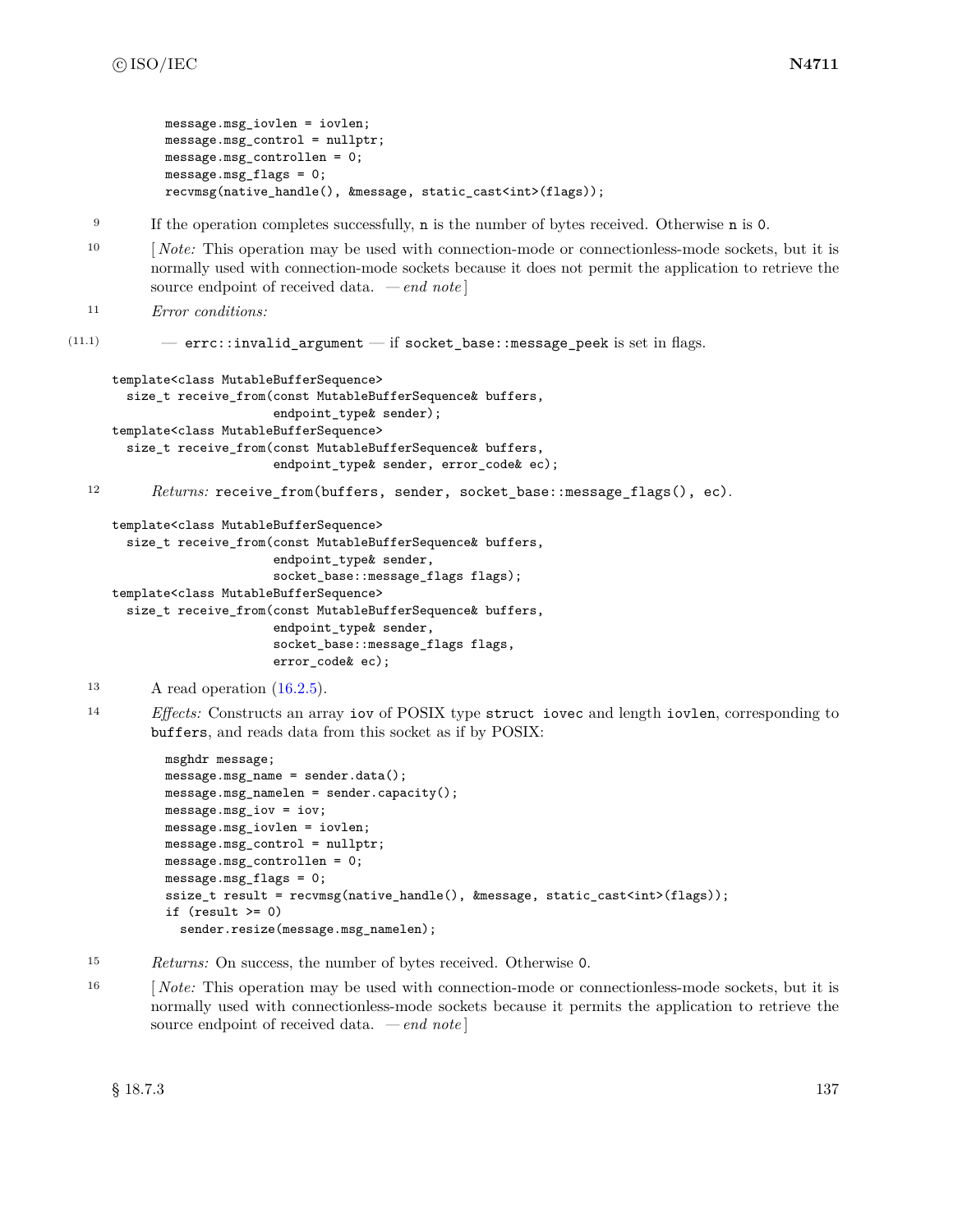```
template<class MutableBufferSequence, class CompletionToken>
     DEDUCED async_receive_from(const MutableBufferSequence& buffers,
                                endpoint_type& sender,
                                CompletionToken&& token);
17 Returns:
          async_receive_from(buffers, sender, socket_base::message_flags(),
                             forward<CompletionToken>(token))
   template<class MutableBufferSequence, class CompletionToken>
     DEDUCED async_receive_from(const MutableBufferSequence& buffers,
                                endpoint type& sender,
```
- <sup>18</sup> A read operation  $(16.2.5)$ .
- <sup>19</sup> *Completion signature:* void(error\_code ec, size\_t n).
- <sup>20</sup> *Effects:* Initiates an asynchronous operation to read data from this socket. Constructs an array iov of POSIX type struct iovec and length iovlen, corresponding to buffers, then reads data as if by POSIX:

socket\_base::message\_flags flags,

CompletionToken&& token);

```
msghdr message;
message.msg_name = sender.data();
message.msg_namelen = sender.capacity();
message.msg_iov = iov;
message.msg_iovlen = iovlen;
message.msg_control = nullptr;
message.msg_controllen = 0;
message.msg_flags = 0;
ssize_t result = recvmsg(native_handle(), &message, static_cast<int>(flags));
if (result \ge 0)sender.resize(message.msg_namelen);
```
- <sup>21</sup> If the operation completes successfully, n is the number of bytes received. Otherwise n is 0.
- <sup>22</sup> [*Note:* This operation may be used with connection-mode or connectionless-mode sockets, but it is normally used with connectionless-mode sockets because it permits the application to retrieve the source endpoint of received data. *— end note* ]
- <sup>23</sup> *Error conditions:*

```
(23.1) - errc::invalid argument - if socket base::message peek is set in flags.
```

```
template<class ConstBufferSequence>
     size_t send(const ConstBufferSequence& buffers);
   template<class ConstBufferSequence>
     size_t send(const ConstBufferSequence& buffers, error_code& ec);
24 Returns: send(buffers, socket_base::message_flags(), ec).
   template<class ConstBufferSequence>
     size_t send(const ConstBufferSequence& buffers,
                 socket_base::message_flags flags);
   template<class ConstBufferSequence>
     size t send(const ConstBufferSequence& buffers,
                 socket_base::message_flags flags, error_code& ec);
```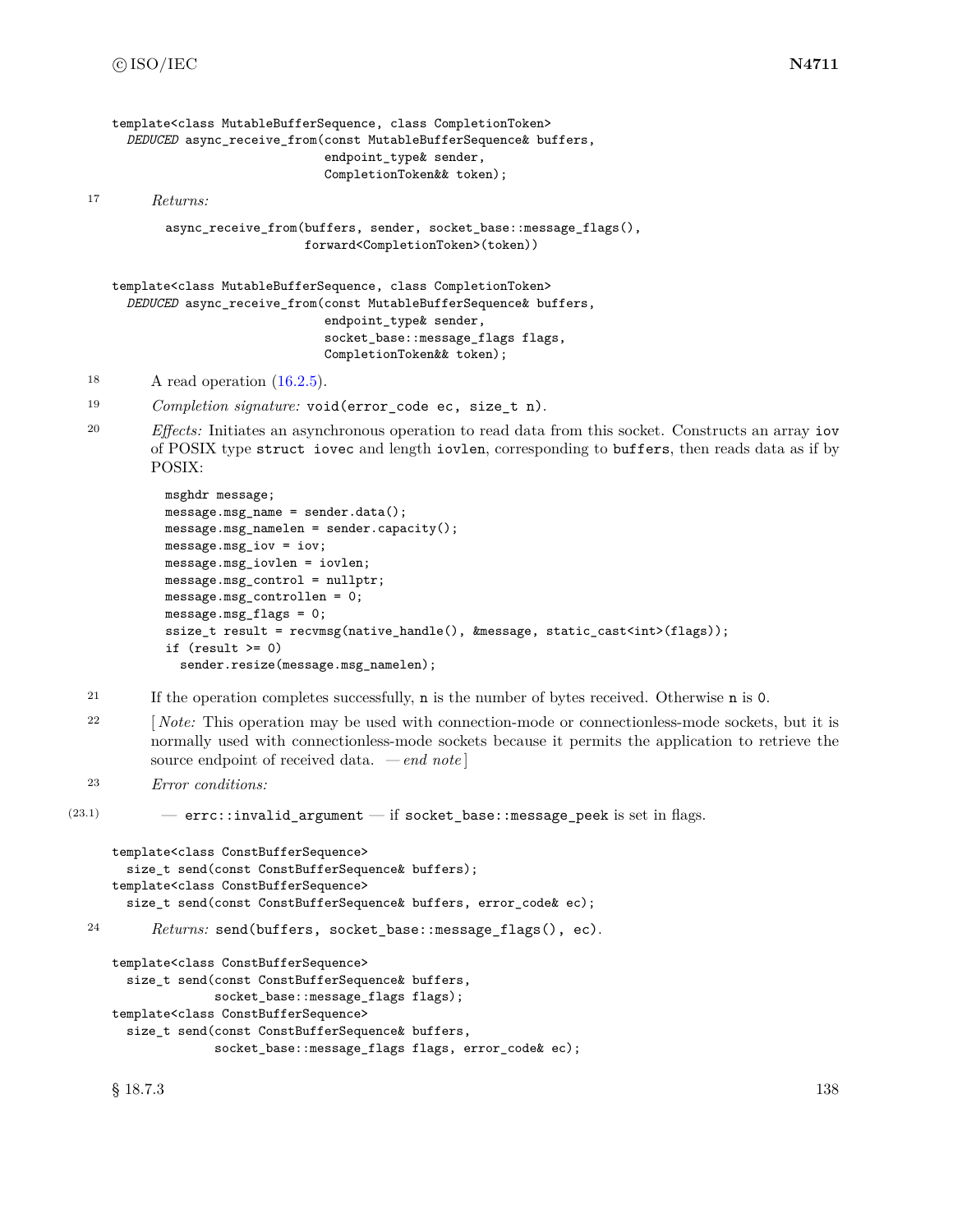- $25$  A write operation  $(16.2.5)$ .
- 

<sup>26</sup> *Effects:* Constructs an array iov of POSIX type struct iovec and length iovlen, corresponding to buffers, and writes data to this socket as if by POSIX:

```
msghdr message;
message.msg_name = nullptr;
message.msg_namelen = 0;
message.msg_iov = iov;
message.msg_iovlen = iovlen;
message.msg_control = nullptr;
message.msg_controllen = 0;
message.msg_flags = 0;
sendmsg(native_handle(), &message, static_cast<int>(flags));
```
<sup>27</sup> *Returns:* On success, the number of bytes sent. Otherwise 0.

template<class ConstBufferSequence, class CompletionToken> *DEDUCED* async\_send(const ConstBufferSequence& buffers, CompletionToken&& token);

```
28 Returns:
```
async\_send(buffers, socket\_base::message\_flags(), forward<CompletionToken>(token))

```
template<class ConstBufferSequence, class CompletionToken>
  DEDUCED async_send(const ConstBufferSequence& buffers,
                     socket_base::message_flags flags,
                     CompletionToken&& token);
```
 $29$  A write operation  $(16.2.5)$ .

```
30 Completion signature: void(error_code ec, size_t n).
```
<sup>31</sup> *Effects:* Initiates an asynchronous operation to write data to this socket. Constructs an array iov of POSIX type struct iovec and length iovlen, corresponding to buffers, then writes data as if by POSIX:

```
msghdr message;
message.msg_name = nullptr;
message.msg_namelen = 0;
message.msg_iov = iov;
message.msg_iovlen = iovlen;
message.msg_control = nullptr;
message.msg_controllen = 0;
message.msg_flags = 0;
sendmsg(native_handle(), &message, static_cast<int>(flags));
```
<sup>32</sup> If the operation completes successfully, n is the number of bytes sent. Otherwise n is 0.

```
template<class ConstBufferSequence>
  size_t send_to(const ConstBufferSequence& buffers,
                 const endpoint_type& recipient);
template<class ConstBufferSequence>
  size_t send_to(const ConstBufferSequence& buffers,
                 const endpoint_type& recipient, error_code& ec);
```

```
33 Returns: send_to(buffers, recipient, socket_base::message_flags(), ec).
```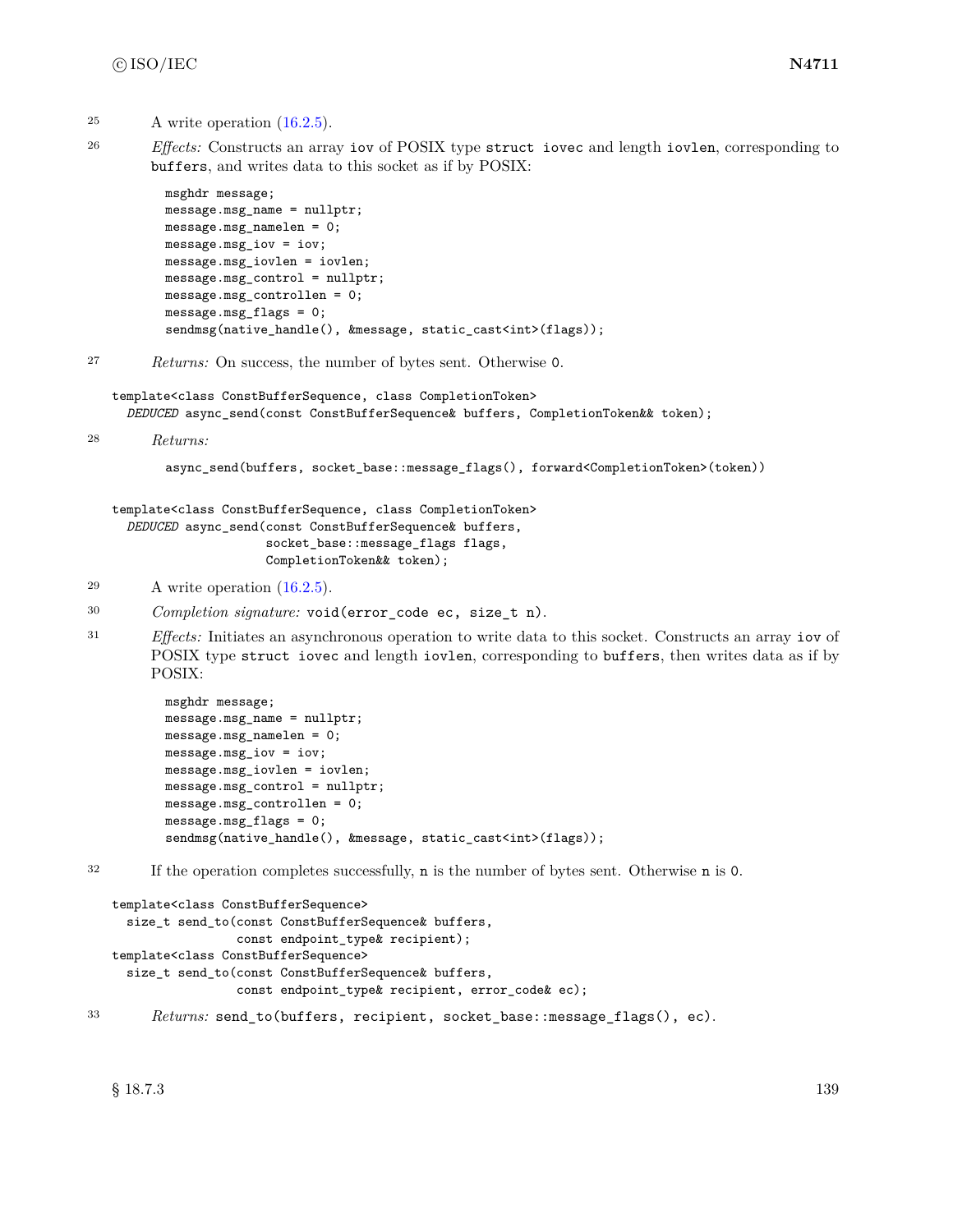```
template<class ConstBufferSequence>
  size_t send_to(const ConstBufferSequence& buffers,
                 const endpoint_type& recipient,
                 socket_base::message_flags flags);
template<class ConstBufferSequence>
  size_t send_to(const ConstBufferSequence& buffers,
                 const endpoint_type& recipient,
                 socket_base::message_flags flags, error_code& ec);
```

```
34 A write operation (16.2.5).
```
<sup>35</sup> *Effects:* Constructs an array iov of POSIX type struct iovec and length iovlen, corresponding to buffers, and writes data to this socket as if by POSIX:

```
msghdr message;
message.msg_name = recipient.data();
message.msg_namelen = recipient.size();
message.msg_iov = iov;
message.msg_iovlen = iovlen;
message.msg_control = nullptr;
message.msg_controllen = 0;
message.msg_flags = 0;
sendmsg(native_handle(), &message, static_cast<int>(flags));
```

```
36 Returns: On success, the number of bytes sent. Otherwise 0.
```

```
template<class ConstBufferSequence, class CompletionToken>
  DEDUCED async_send_to(const ConstBufferSequence& buffers,
                        const endpoint_type& recipient,
                        CompletionToken&& token);
```
<sup>37</sup> *Returns:*

```
async_send_to(buffers, recipient, socket_base::message_flags(),
              forward<CompletionToken>(token))
```

```
template<class ConstBufferSequence, class CompletionToken>
  DEDUCED async_send_to(const ConstBufferSequence& buffers,
                        const endpoint_type& recipient,
                        socket_base::message_flags flags,
                        CompletionToken&& token);
```

```
38 A write operation (16.2.5).
```

```
39 Completion signature: void(error_code ec, size_t n).
```
<sup>40</sup> *Effects:* Initiates an asynchronous operation to write data to this socket. Constructs an array iov of POSIX type struct iovec and length iovlen, corresponding to buffers, then writes data as if by POSIX:

```
msghdr message;
message.msg_name = recipient.data();
message.msg_namelen = recipient.size();
message.msg_iov = iov;
message.msg_iovlen = iovlen;
message.msg_control = nullptr;
message.msg_controllen = 0;
message.msg_flags = 0;
sendmsg(native_handle(), &message, static_cast<int>(flags));
```
<sup>41</sup> If the operation completes successfully, n is the number of bytes sent. Otherwise n is 0.

 $\frac{140}{140}$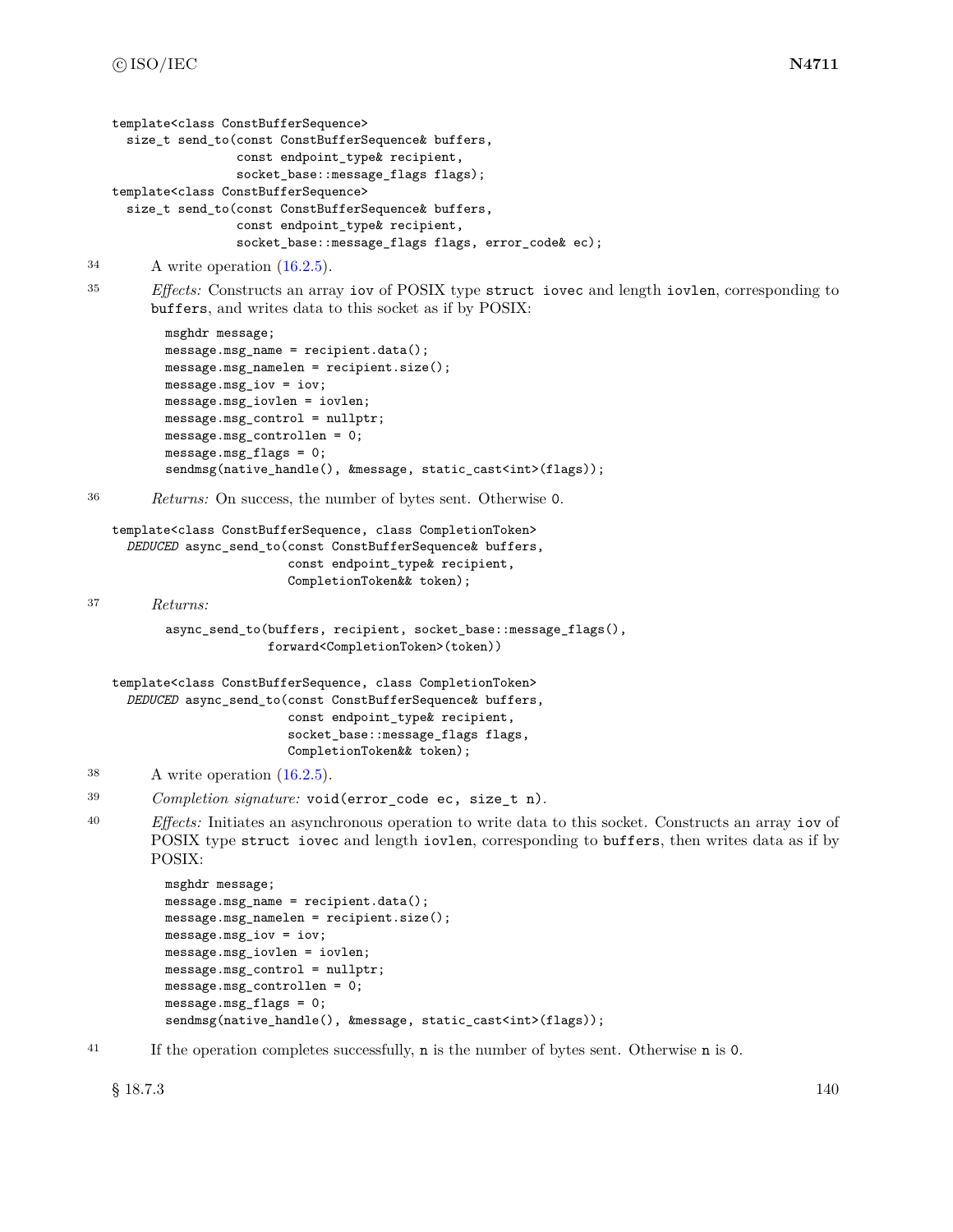#### **18.8 Class template basic\_stream\_socket [socket.stream]**

<sup>1</sup> The class template basic\_stream\_socket<Protocol> is used to exchange data with a peer over a sequenced, reliable, bidirectional, connection-mode byte stream.

```
namespace std {
namespace experimental {
namespace net {
inline namespace v1 {
  template<class Protocol>
  class basic_stream_socket : public basic_socket<Protocol>
  {
  public:
    // types:
    using native_handle_type = implementation-defined ; // see 18.2.3
    using protocol_type = Protocol;
    using endpoint_type = typename protocol_type::endpoint;
    // 18.8.1, construct / copy / destroy:
    explicit basic_stream_socket(io_context& ctx);
    basic_stream_socket(io_context& ctx, const protocol_type& protocol);
    basic_stream_socket(io_context& ctx, const endpoint_type& endpoint);
    basic_stream_socket(io_context& ctx, const protocol_type& protocol,
                        const native handle type& native socket);
    basic_stream_socket(const basic_stream_socket&) = delete;
    basic_stream_socket(basic_stream_socket&& rhs);
    template<class OtherProtocol>
      basic_stream_socket(basic_stream_socket<OtherProtocol>&& rhs);
    ~basic_stream_socket();
    basic_stream_socket& operator=(const basic_stream_socket&) = delete;
    basic_stream_socket& operator=(basic_stream_socket&& rhs);
    template<class OtherProtocol>
      basic_stream_socket& operator=(basic_stream_socket<OtherProtocol>&& rhs);
    // 18.8.3, basic_stream_socket operations:
    template<class MutableBufferSequence>
      size_t receive(const MutableBufferSequence& buffers);
    template<class MutableBufferSequence>
      size_t receive(const MutableBufferSequence& buffers,
                     error_code& ec);
    template<class MutableBufferSequence>
      size_t receive(const MutableBufferSequence& buffers,
                     socket_base::message_flags flags);
    template<class MutableBufferSequence>
      size_t receive(const MutableBufferSequence& buffers,
                     socket_base::message_flags flags, error_code& ec);
    template<class MutableBufferSequence, class CompletionToken>
      DEDUCED async_receive(const MutableBufferSequence& buffers,
```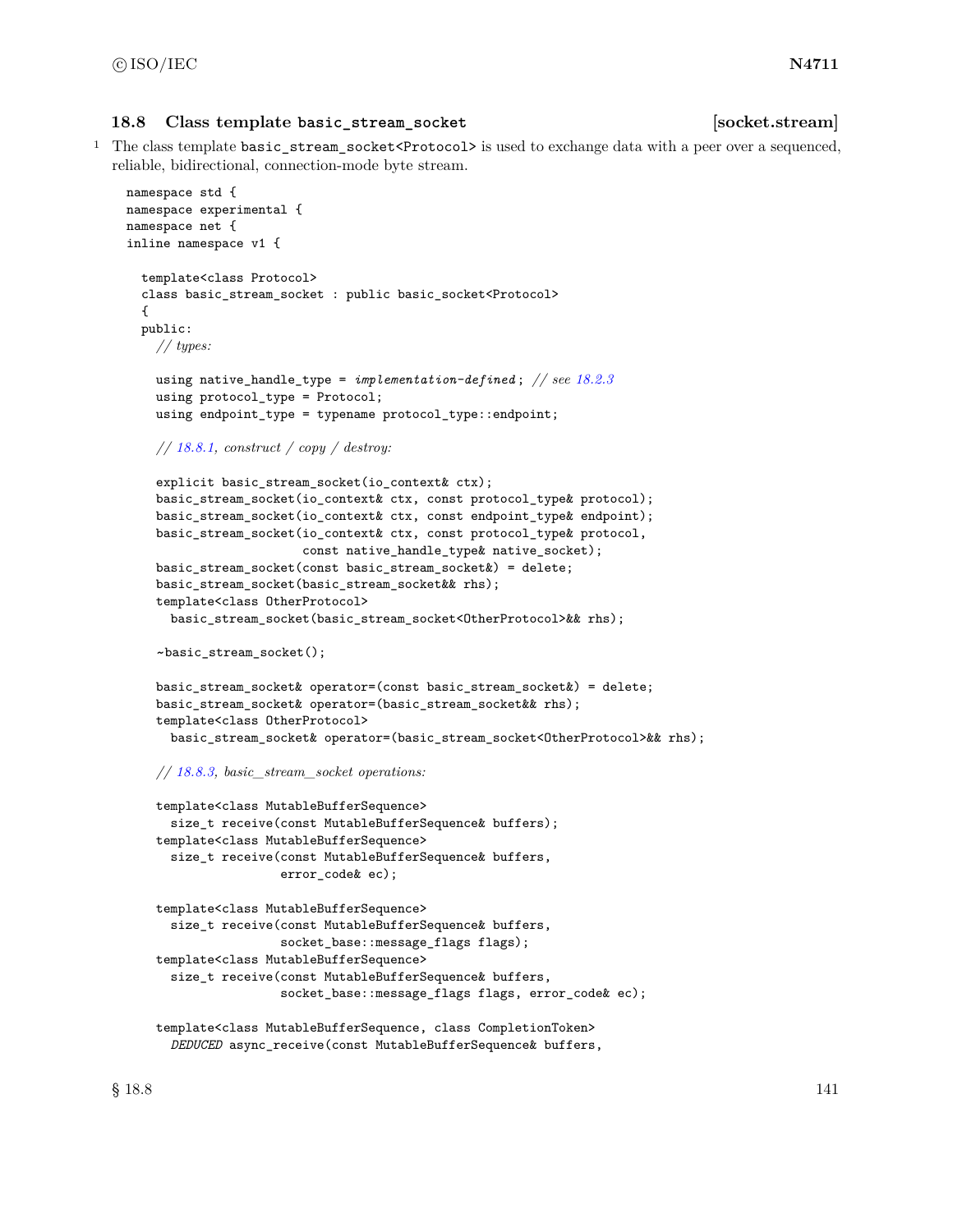```
CompletionToken&& token);
    template<class MutableBufferSequence, class CompletionToken>
      DEDUCED async_receive(const MutableBufferSequence& buffers,
                            socket_base::message_flags flags,
                            CompletionToken&& token);
    template<class ConstBufferSequence>
      size_t send(const ConstBufferSequence& buffers);
    template<class ConstBufferSequence>
      size_t send(const ConstBufferSequence& buffers, error_code& ec);
    template<class ConstBufferSequence>
      size_t send(const ConstBufferSequence& buffers,
                  socket_base::message_flags flags);
    template<class ConstBufferSequence>
      size_t send(const ConstBufferSequence& buffers,
                  socket_base::message_flags flags, error_code& ec);
    template<class ConstBufferSequence, class CompletionToken>
      DEDUCED async_send(const ConstBufferSequence& buffers,
                         CompletionToken&& token);
    template<class ConstBufferSequence, class CompletionToken>
      DEDUCED async_send(const ConstBufferSequence& buffers,
                         socket_base::message_flags flags,
                         CompletionToken&& token);
    template<class MutableBufferSequence>
      size_t read_some(const MutableBufferSequence& buffers);
    template<class MutableBufferSequence>
      size_t read_some(const MutableBufferSequence& buffers,
                       error_code& ec);
    template<class MutableBufferSequence, class CompletionToken>
      DEDUCED async_read_some(const MutableBufferSequence& buffers,
                              CompletionToken&& token);
    template<class ConstBufferSequence>
      size_t write_some(const ConstBufferSequence& buffers);
    template<class ConstBufferSequence>
      size_t write_some(const ConstBufferSequence& buffers,
                        error_code& ec);
    template<class ConstBufferSequence, class CompletionToken>
      DEDUCED async_write_some(const ConstBufferSequence& buffers,
                               CompletionToken&& token);
} // inline namespace v1
} // namespace net
} // namespace experimental
```
} *// namespace std*

<sup>2</sup> Instances of class template basic\_stream\_socket meet the requirements of Destructible (C++ 2014

 $\S 18.8$  18.8 18.8

};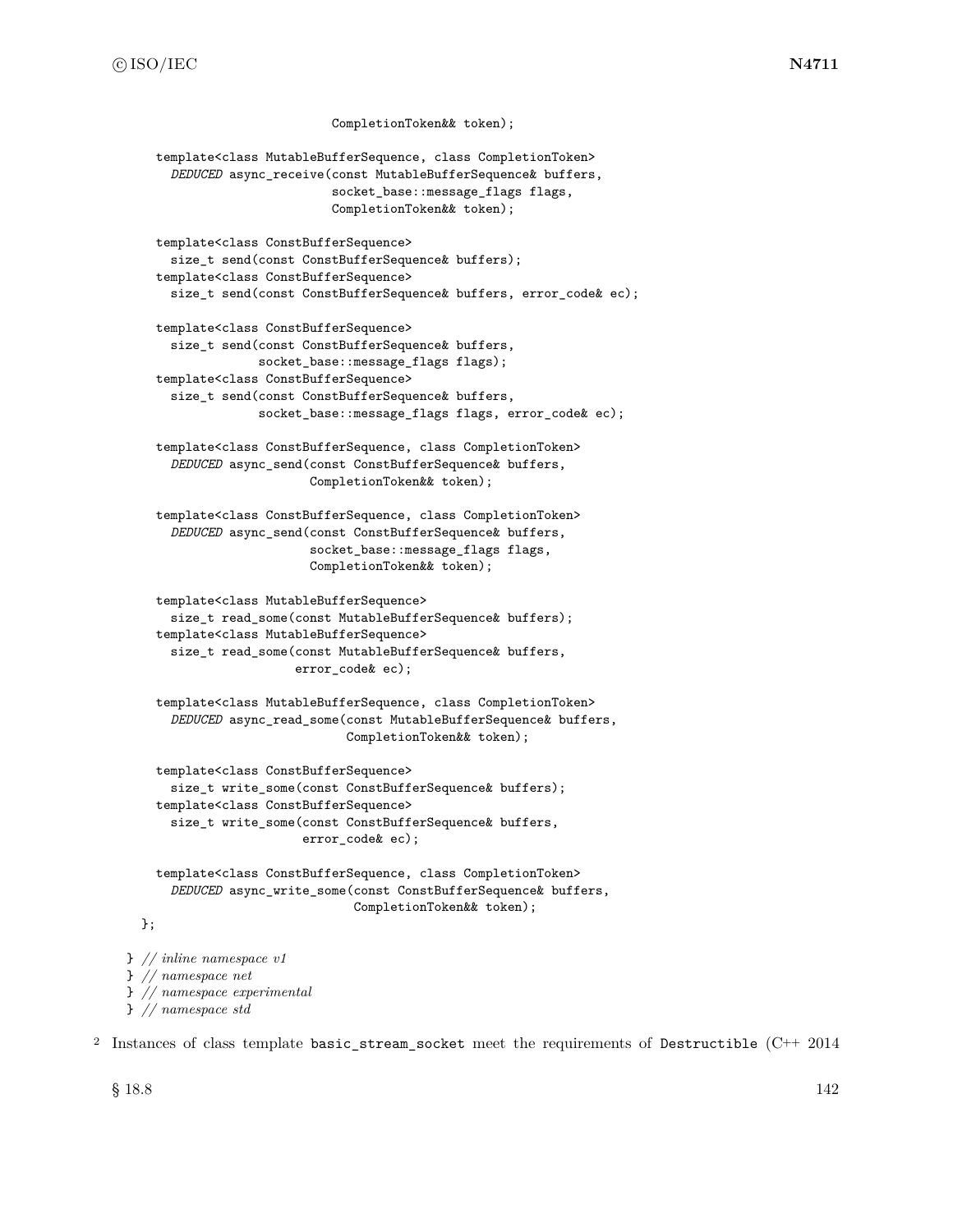$[{\rm destructible}]$ ), MoveConstructible  $(C^{++} 2014$  [moveconstructible]), MoveAssignable  $(C^{++} 2014$  [moveassignable]), SyncReadStream [\(17.1.1\)](#page-99-0), SyncWriteStream [\(17.1.3\)](#page-100-0), AsyncReadStream [\(17.1.2\)](#page-99-1), and AsyncWriteStream [\(17.1.4\)](#page-100-1).

- <sup>3</sup> If a program performs a synchronous operation on this socket, other than close, cancel, shutdown, or send, while there is an outstanding asynchronous read operation, the behavior is undefined.
- <sup>4</sup> If a program performs a synchronous operation on this socket, other than close, cancel, shutdown, or receive, while there is an outstanding asynchronous write operation, the behavior is undefined.
- <sup>5</sup> When an operation has its effects specified as if by passing the result of native\_handle() to a POSIX function, then the operation fails with error condition errc::bad\_file\_descriptor if is\_open() == false at the point in the effects when the POSIX function is called.
- <sup>6</sup> If native\_handle\_type and basic\_socket<Protocol>::native\_handle\_type are both defined then they name the same type.

## <span id="page-149-0"></span>**18.8.1 basic\_stream\_socket constructors [socket.stream.cons]**

explicit basic\_stream\_socket(io\_context& ctx);

<sup>1</sup> *Effects:* Initializes the base class with basic\_socket<Protocol>(ctx).

basic\_stream\_socket(io\_context& ctx, const protocol\_type& protocol);

<sup>2</sup> *Effects:* Initializes the base class with basic\_socket<Protocol>(ctx, protocol).

basic\_stream\_socket(io\_context& ctx, const endpoint\_type& endpoint);

<sup>3</sup> *Effects:* Initializes the base class with basic\_socket<Protocol>(ctx, endpoint).

# basic\_stream\_socket(io\_context& ctx, const protocol\_type& protocol, const native\_handle\_type& native\_socket);

<sup>4</sup> *Effects:* Initializes the base class with basic\_socket<Protocol>(ctx, protocol, native\_socket).

basic\_stream\_socket(basic\_stream\_socket&& rhs);

<sup>5</sup> *Effects:* Move constructs an object of class basic\_stream\_socket<Protocol>, initializing the base class with basic\_socket<Protocol>(std::move(rhs)).

## template<class OtherProtocol>

basic\_stream\_socket(basic\_stream\_socket<OtherProtocol>&& rhs);

- <sup>6</sup> *Requires:* OtherProtocol is implicitly convertible to Protocol.
- <sup>7</sup> *Effects:* Move constructs an object of class basic\_stream\_socket<Protocol>, initializing the base class with basic\_socket<Protocol>(std::move(rhs)).
- 8 *Remarks:* This constructor shall not participate in overload resolution unless OtherProtocol is implicitly convertible to Protocol.

# **18.8.2 basic\_stream\_socket assignment [socket.stream.assign]**

## basic\_stream\_socket& operator=(basic\_stream\_socket&& rhs);

- 1 *Effects:* Equivalent to basic\_socket<Protocol>::operator=(std::move(rhs)).
- <sup>2</sup> *Returns:* \*this.

## template<class OtherProtocol>

basic\_stream\_socket& operator=(basic\_stream\_socket<OtherProtocol>&& rhs);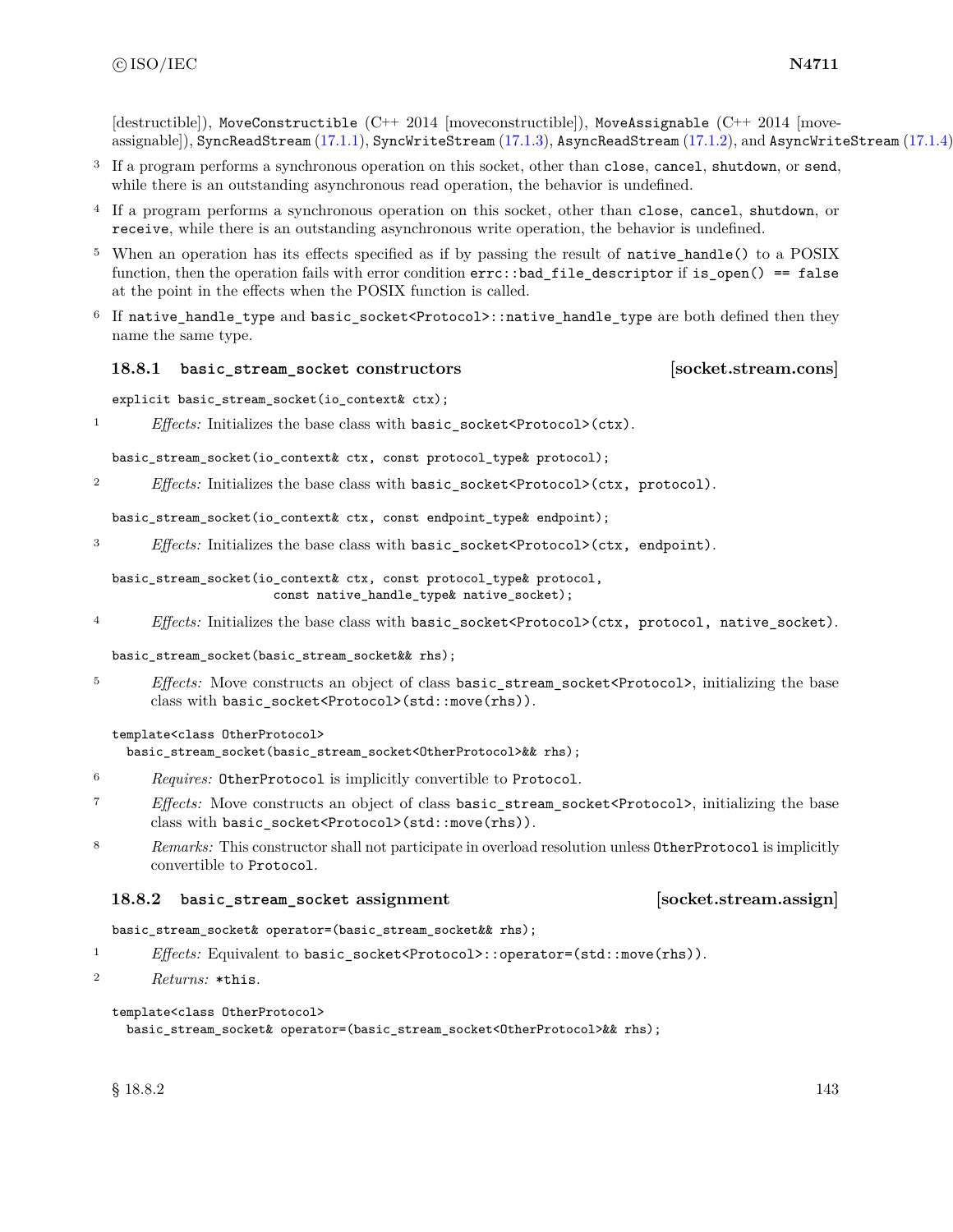<sup>3</sup> *Requires:* OtherProtocol is implicitly convertible to Protocol.

- <sup>4</sup> *Effects:* Equivalent to basic\_socket<Protocol>::operator=(std::move(rhs)).
- <sup>5</sup> *Returns:* \*this.
- <sup>6</sup> *Remarks:* This assignment operator shall not participate in overload resolution unless OtherProtocol is implicitly convertible to Protocol.

# <span id="page-150-0"></span>**18.8.3 basic\_stream\_socket operations [socket.stream.ops]**

```
template<class MutableBufferSequence>
    size_t receive(const MutableBufferSequence& buffers);
  template<class MutableBufferSequence>
    size t receive(const MutableBufferSequence& buffers,
                   error_code& ec);
1 Returns: receive(buffers, socket_base::message_flags(), ec).
  template<class MutableBufferSequence>
    size_t receive(const MutableBufferSequence& buffers,
                   socket_base::message_flags flags);
```

```
template<class MutableBufferSequence>
  size_t receive(const MutableBufferSequence& buffers,
                 socket_base::message_flags flags, error_code& ec);
```

```
2 A read operation (16.2.5).
```
<sup>3</sup> *Effects:* If buffer\_size(buffers) == 0, returns immediately with no error. Otherwise, constructs an array iov of POSIX type struct iovec and length iovlen, corresponding to buffers, and reads data from this socket as if by POSIX:

```
msghdr message;
message.msg_name = nullptr;
message.msg_namelen = 0;
message.msg_iov = iov;
message.msg_iovlen = iovlen;
message.msg_control = nullptr;
message.msg_controllen = 0;
message.msg_flags = 0;
recvmsg(native_handle(), &message, static_cast<int>(flags));
```
<sup>4</sup> *Returns:* On success, the number of bytes received. Otherwise 0.

```
5 Error conditions:
```
 $(5.1)$   $-$  stream errc::eof  $-$  if there is no data to be received and the peer performed an orderly shutdown.

```
template<class MutableBufferSequence, class CompletionToken>
  DEDUCED async_receive(const MutableBufferSequence& buffers,
                        CompletionToken&& token);
```

```
6 Returns:
```
async\_receive(buffers, socket\_base::message\_flags(), forward<CompletionToken>(token))

```
template<class MutableBufferSequence, class CompletionToken>
  DEDUCED async_receive(const MutableBufferSequence& buffers,
                        socket_base::message_flags flags,
                        CompletionToken&& token);
```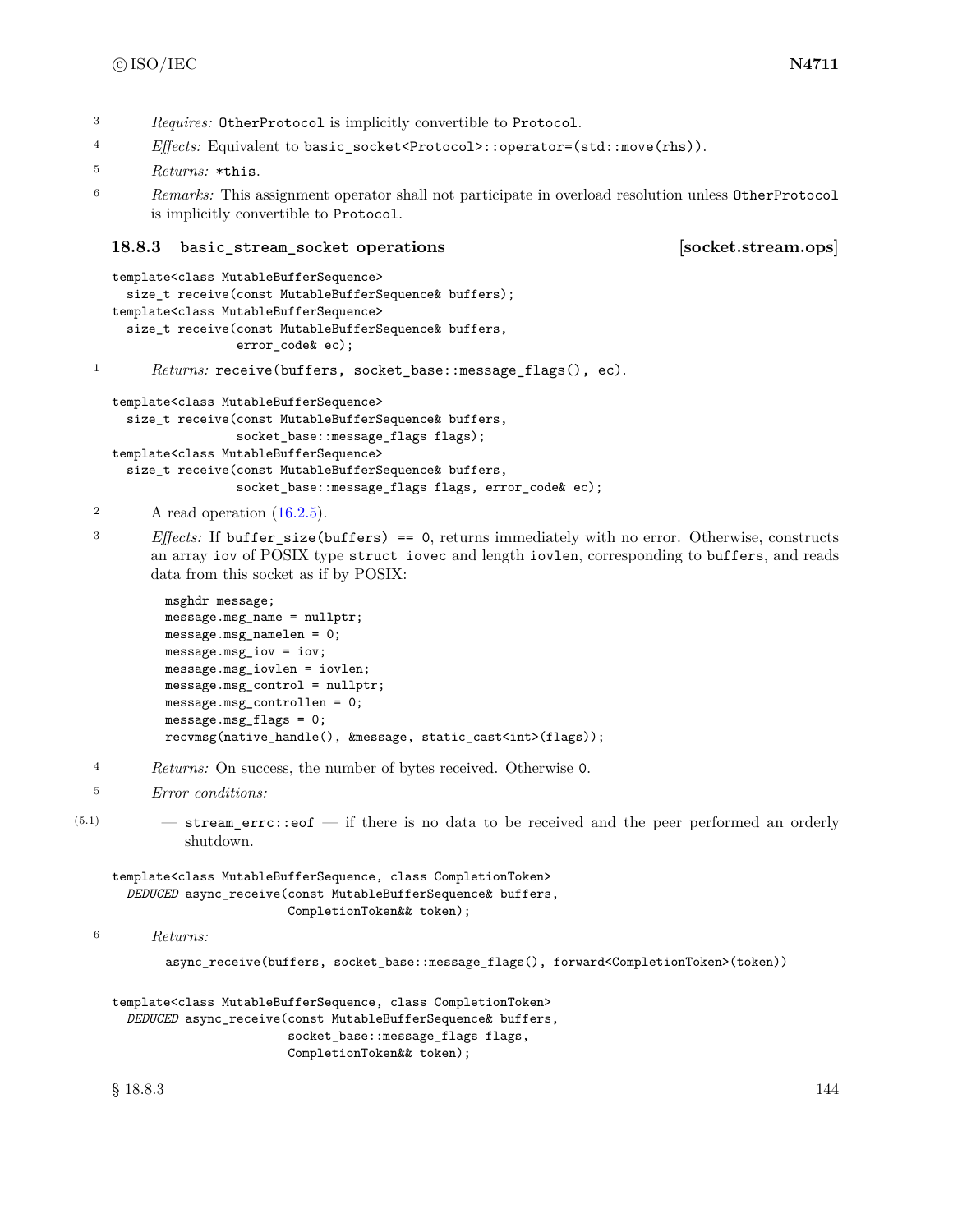- $\lambda$  read operation  $(16.2.5)$ .
- <sup>8</sup> *Completion signature:* void(error\_code ec, size\_t n).
- <sup>9</sup> *Effects:* Initiates an asynchronous operation to read data from this socket. If buffer\_size(buffers)  $== 0$ , the asynchronous operation completes immediately with no error and  $n == 0$ . Otherwise, constructs an array iov of POSIX type struct iovec and length iovlen, corresponding to buffers, then reads data as if by POSIX:

```
msghdr message;
message.msg_name = nullptr;
message.msg_namelen = 0;
message.msg_iov = iov;
message.msg_iovlen = iovlen;
message.msg_control = nullptr;
message.msg_controllen = 0;
message.msg_flags = 0;
recvmsg(native_handle(), &message, static_cast<int>(flags));
```
- <sup>10</sup> If the operation completes successfully, n is the number of bytes received. Otherwise n is 0.
- <sup>11</sup> *Error conditions:*
- (11.1) errc::invalid\_argument if socket\_base::message\_peek is set in flags.
- $(11.2)$  stream\_errc::eof if there is no data to be received and the peer performed an orderly shutdown.

```
template<class ConstBufferSequence>
  size_t send(const ConstBufferSequence& buffers);
template<class ConstBufferSequence>
  size_t send(const ConstBufferSequence& buffers, error_code& ec);
```

```
12 Returns: send(buffers, socket_base::message_flags(), ec).
```

```
template<class ConstBufferSequence>
  size_t send(const ConstBufferSequence& buffers,
              socket_base::message_flags flags);
template<class ConstBufferSequence>
  size_t send(const ConstBufferSequence& buffers,
              socket_base::message_flags flags, error_code& ec);
```
- <sup>13</sup> A write operation [\(16.2.5\)](#page-88-0).
- <sup>14</sup> *Effects:* If buffer\_size(buffers) == 0, returns immediately with no error. Otherwise, constructs an array iov of POSIX type struct iovec and length iovlen, corresponding to buffers, and writes data to this socket as if by POSIX:

```
msghdr message;
message.msg_name = nullptr;
message.msg_namelen = 0;
message.msg_iov = iov;
message.msg_iovlen = iovlen;
message.msg_control = nullptr;
message.msg_controllen = 0;
message.msg_flags = 0;
sendmsg(native_handle(), &message, static_cast<int>(flags));
```
<sup>15</sup> *Returns:* On success, the number of bytes sent. Otherwise 0.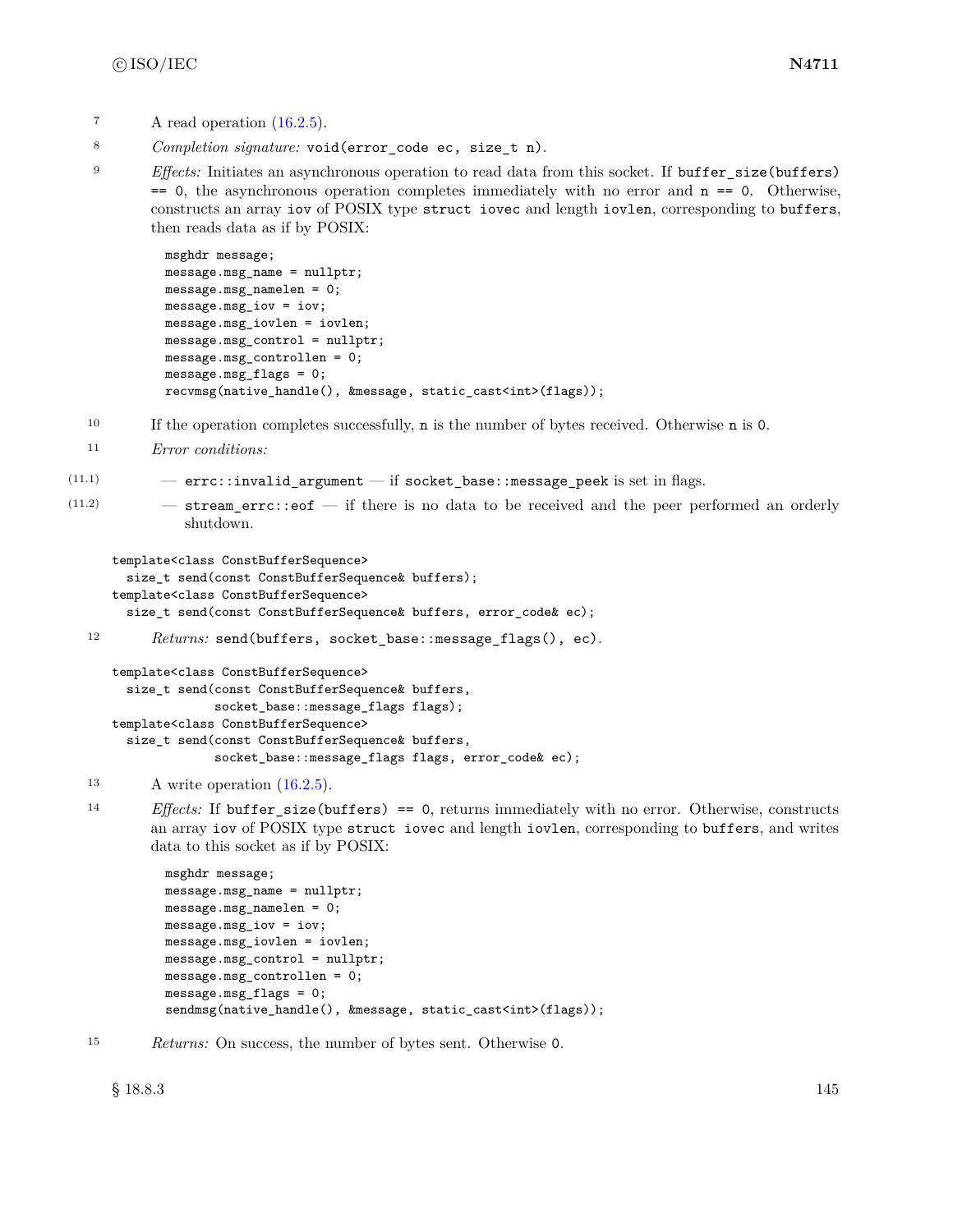```
template<class ConstBufferSequence, class CompletionToken>
     DEDUCED async_send(const ConstBufferSequence& buffers, CompletionToken&& token);
16 Returns:
          async_send(buffers, socket_base::message_flags(), forward<CompletionToken>(token))
   template<class ConstBufferSequence, class CompletionToken>
     DEDUCED async_send(const ConstBufferSequence& buffers,
                        socket_base::message_flags flags,
                        CompletionToken&& token);
<sup>17</sup> A write operation (16.2.5).
18 Completion signature: void(error_code ec, size_t n).
19 Effects: Initiates an asynchronous operation to write data to this socket. If buffer_size(buffers) ==
        0, the asynchronous operation completes immediately with no error and n = 0. Otherwise, constructs
        an array iov of POSIX type struct iovec and length iovlen, corresponding to buffers, then writes
        data as if by POSIX:
          msghdr message;
          message.msg_name = nullptr;
          message.msg_namelen = 0;
          message.msg_iov = iov;
          message.msg_iovlen = iovlen;
          message.msg_control = nullptr;
          message.msg_controllen = 0;
          message.msg_flags = 0;
          sendmsg(native_handle(), &message, static_cast<int>(flags));
20 If the operation completes successfully, n is the number of bytes sent. Otherwise n is 0.
   template<class MutableBufferSequence>
     size_t read_some(const MutableBufferSequence& buffers);
   template<class MutableBufferSequence>
     size_t read_some(const MutableBufferSequence& buffers,
                      error_code& ec);
21 Returns: receive(buffers, ec).
   template<class MutableBufferSequence, class CompletionToken>
     DEDUCED async_read_some(const MutableBufferSequence& buffers,
                             CompletionToken&& token);
22 Returns: async_receive(buffers, forward<CompletionToken>(token)).
   template<class ConstBufferSequence>
     size_t write_some(const ConstBufferSequence& buffers);
   template<class ConstBufferSequence>
     size t write some(const ConstBufferSequence& buffers,
                       error_code& ec);
23 Returns: send(buffers, ec).
   template<class ConstBufferSequence, class CompletionToken>
     DEDUCED async_write_some(const ConstBufferSequence& buffers,
                              CompletionToken&& token);
```
<sup>24</sup> *Returns:* async\_send(buffers, forward<CompletionToken>(token)).

 $§$  18.8.3 146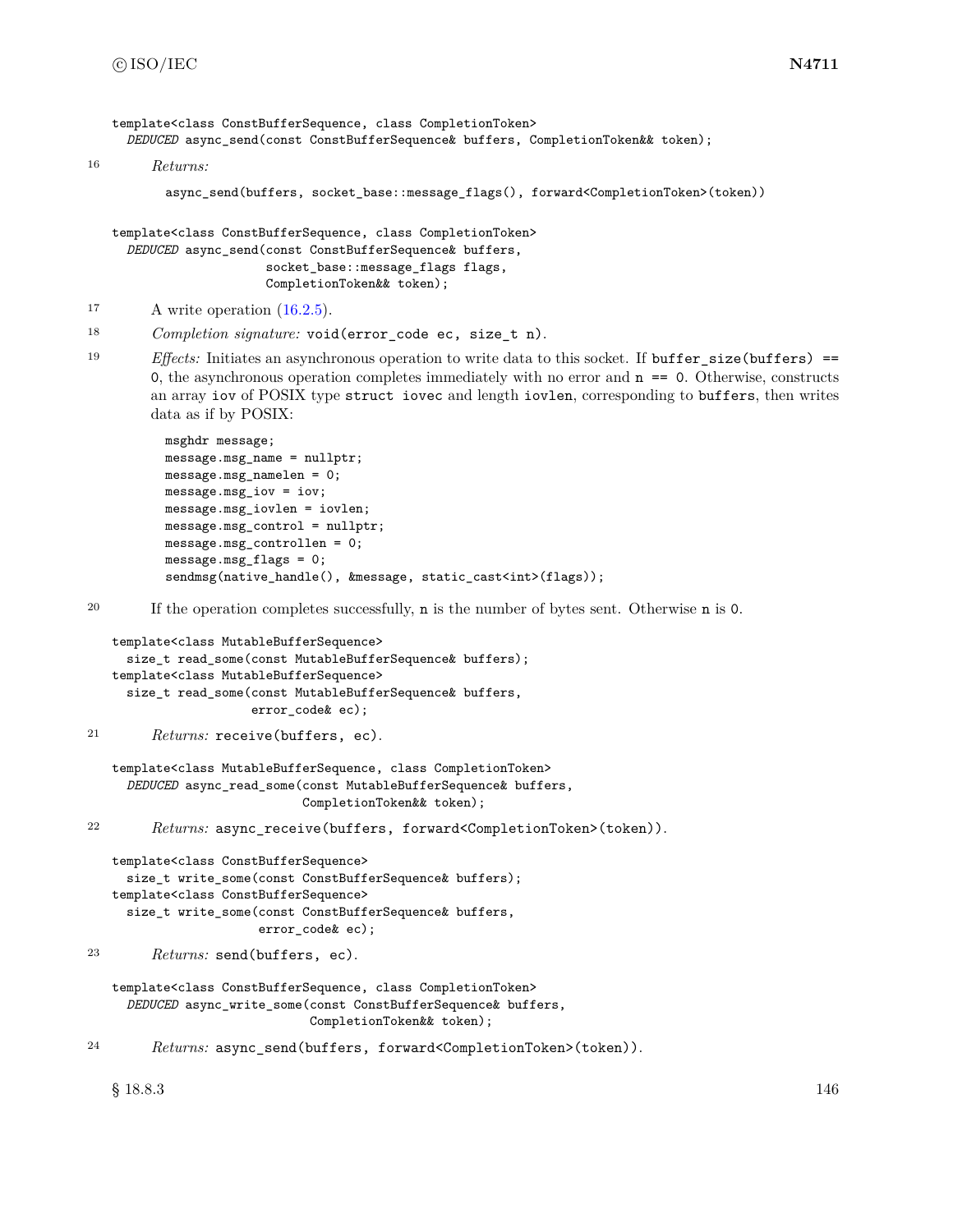### **18.9 Class template basic\_socket\_acceptor [socket.acceptor]**

<sup>1</sup> An object of class template basic\_socket\_acceptor<AcceptableProtocol> is used to listen for, and queue, incoming socket connections. Socket objects that represent the incoming connections are dequeued by calling accept or async\_accept.

```
namespace std {
namespace experimental {
namespace net {
inline namespace v1 {
  template<class AcceptableProtocol>
  class basic_socket_acceptor : public socket_base
  {
  public:
   // types:
    using executor_type = io_context::executor_type;
    using native_handle_type = implementation-defined ; // see 18.2.3
    using protocol_type = AcceptableProtocol;
    using endpoint_type = typename protocol_type::endpoint;
    using socket_type = typename protocol_type::socket;
    // 18.9.1, construct / copy / destroy:
    explicit basic_socket_acceptor(io_context& ctx);
    basic_socket_acceptor(io_context& ctx, const protocol_type& protocol);
    basic_socket_acceptor(io_context& ctx, const endpoint_type& endpoint,
                          bool reuse_addr = true);
    basic_socket_acceptor(io_context& ctx, const protocol_type& protocol,
                          const native_handle_type& native_acceptor);
    basic_socket_acceptor(const basic_socket_acceptor&) = delete;
    basic_socket_acceptor(basic_socket_acceptor&& rhs);
    template<class OtherProtocol>
      basic_socket_acceptor(basic_socket_acceptor<OtherProtocol>&& rhs);
    ~basic_socket_acceptor();
    basic_socket_acceptor& operator=(const basic_socket_acceptor&) = delete;
    basic_socket_acceptor& operator=(basic_socket_acceptor&& rhs);
    template<class OtherProtocol>
      basic_socket_acceptor& operator=(basic_socket_acceptor<OtherProtocol>&& rhs);
    // 18.9.4, basic_socket_acceptor operations:
    executor_type get_executor() noexcept;
    native_handle_type native_handle(); // see 18.2.3
    void open(const protocol_type& protocol = protocol_type());
    void open(const protocol_type& protocol, error_code& ec);
    void assign(const protocol_type& protocol,
                const native_handle_type& native_acceptor); // see 18.2.3
    void assign(const protocol_type& protocol,
                const native_handle_type& native_acceptor,
```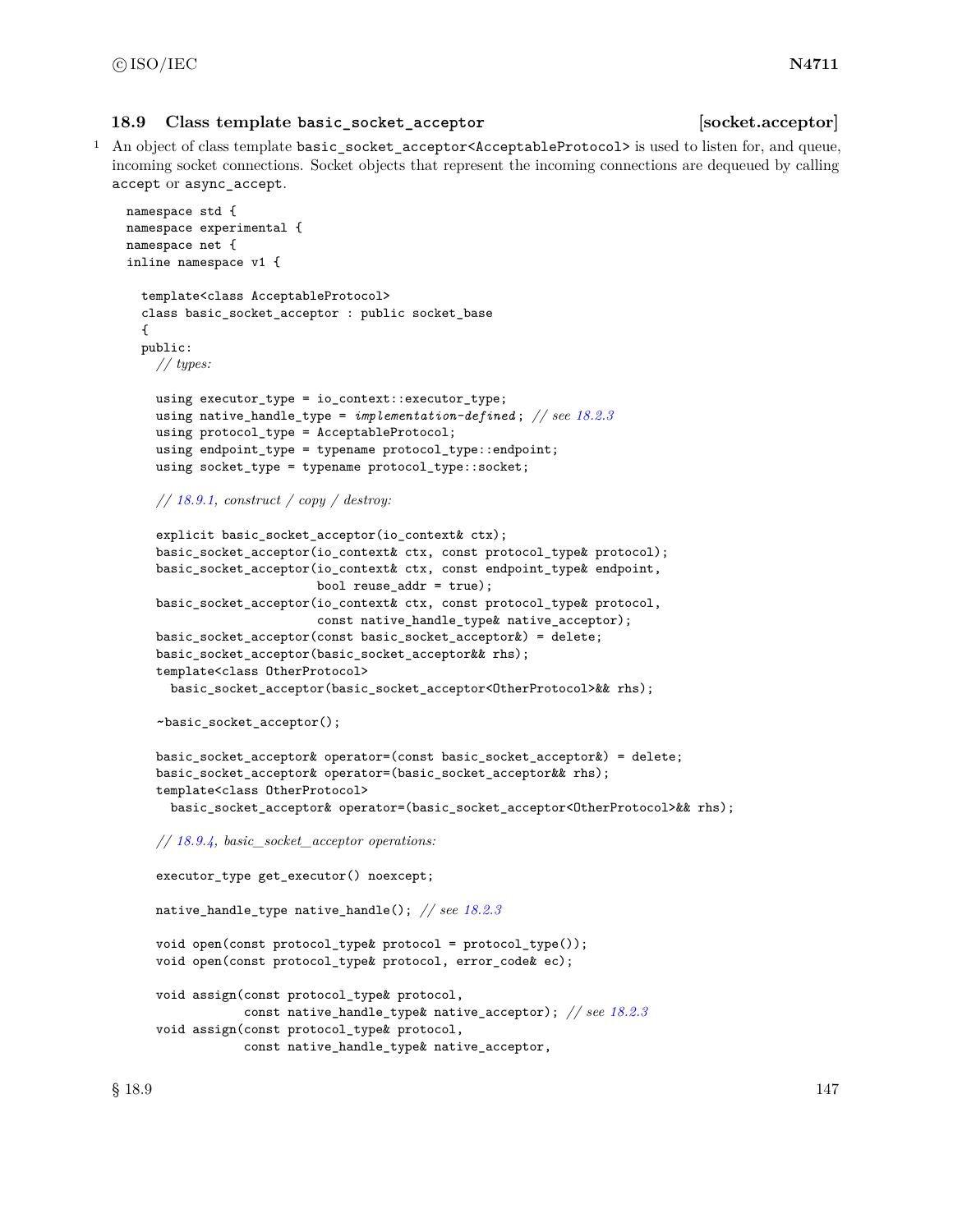```
error_code& ec); // see 18.2.3
native_handle_type release(); // see 18.2.3
native_handle_type release(error_code& ec); // see 18.2.3
bool is_open() const;
void close();
void close(error_code& ec);
void cancel();
void cancel(error_code& ec);
template<class SettableSocketOption>
  void set_option(const SettableSocketOption& option);
template<class SettableSocketOption>
 void set_option(const SettableSocketOption& option, error_code& ec);
template<class GettableSocketOption>
  void get_option(GettableSocketOption& option) const;
template<class GettableSocketOption>
 void get_option(GettableSocketOption& option, error_code& ec) const;
template<class IoControlCommand>
  void io_control(IoControlCommand& command);
template<class IoControlCommand>
  void io_control(IoControlCommand& command, error_code& ec);
void non_blocking(bool mode);
void non_blocking(bool mode, error_code& ec);
bool non_blocking() const;
void native_non_blocking(bool mode);
void native_non_blocking(bool mode, error_code& ec);
bool native_non_blocking() const;
void bind(const endpoint_type& endpoint);
void bind(const endpoint_type& endpoint, error_code& ec);
void listen(int backlog = max_listen_connections);
void listen(int backlog, error_code& ec);
endpoint_type local_endpoint() const;
endpoint_type local_endpoint(error_code& ec) const;
void enable_connection_aborted(bool mode);
bool enable_connection_aborted() const;
socket_type accept();
socket_type accept(error_code& ec);
socket_type accept(io_context& ctx);
socket_type accept(io_context& ctx, error_code& ec);
template<class CompletionToken>
```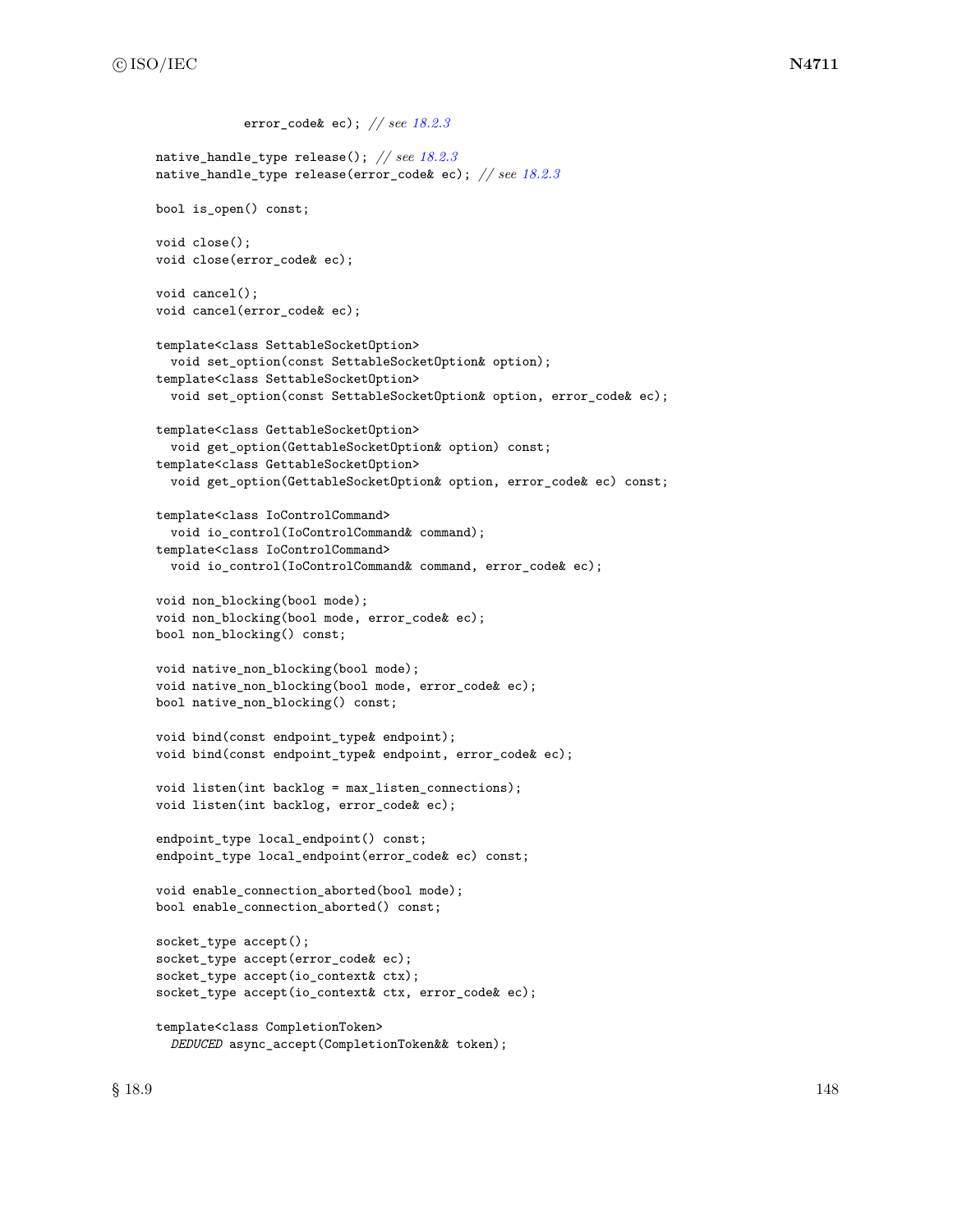```
template<class CompletionToken>
      DEDUCED async_accept(io_context& ctx, CompletionToken&& token);
    socket_type accept(endpoint_type& endpoint);
    socket_type accept(endpoint_type& endpoint, error_code& ec);
    socket_type accept(io_context& ctx, endpoint_type& endpoint);
    socket_type accept(io_context& ctx, endpoint_type& endpoint,
                       error_code& ec);
    template<class CompletionToken>
      DEDUCED async_accept(endpoint_type& endpoint,
                           CompletionToken&& token);
    template<class CompletionToken>
      DEDUCED async_accept(io_context& ctx, endpoint_type& endpoint,
                           CompletionToken&& token);
    void wait(wait_type w);
    void wait(wait_type w, error_code& ec);
    template<class CompletionToken>
      DEDUCED async_wait(wait_type w, CompletionToken&& token);
  private:
    protocol_type protocol_; // exposition only
  };
} // inline namespace v1
} // namespace net
} // namespace experimental
} // namespace std
```
- <sup>2</sup> Instances of class template basic\_socket\_acceptor meet the requirements of Destructible (C++ 2014 [destructible]), MoveConstructible (C++ 2014 [moveconstructible]), and MoveAssignable (C++ 2014 [moveassignable]).
- <sup>3</sup> When there are multiple outstanding asynchronous accept operations the order in which the incoming connections are dequeued, and the order of invocation of the completion handlers for these operations, is unspecified.
- <sup>4</sup> When an operation has its effects specified as if by passing the result of native\_handle() to a POSIX function, then the operation fails with error condition errc::bad\_file\_descriptor if is\_open() == false at the point in the effects when the POSIX function is called.

# <span id="page-155-0"></span>**18.9.1 basic\_socket\_acceptor constructors [socket.acceptor.cons]**

explicit basic\_socket\_acceptor(io\_context& ctx);

```
1 Postconditions:
```
- $(1.1)$   $-$  get\_executor() == ctx.get\_executor().
- $(1.2)$   $-$  is\_open() == false.

basic\_socket\_acceptor(io\_context& ctx, const protocol\_type& protocol);

- <sup>2</sup> *Effects:* Opens this acceptor as if by calling open(protocol).
- <sup>3</sup> *Postconditions:*

 $\S$  18.9.1 149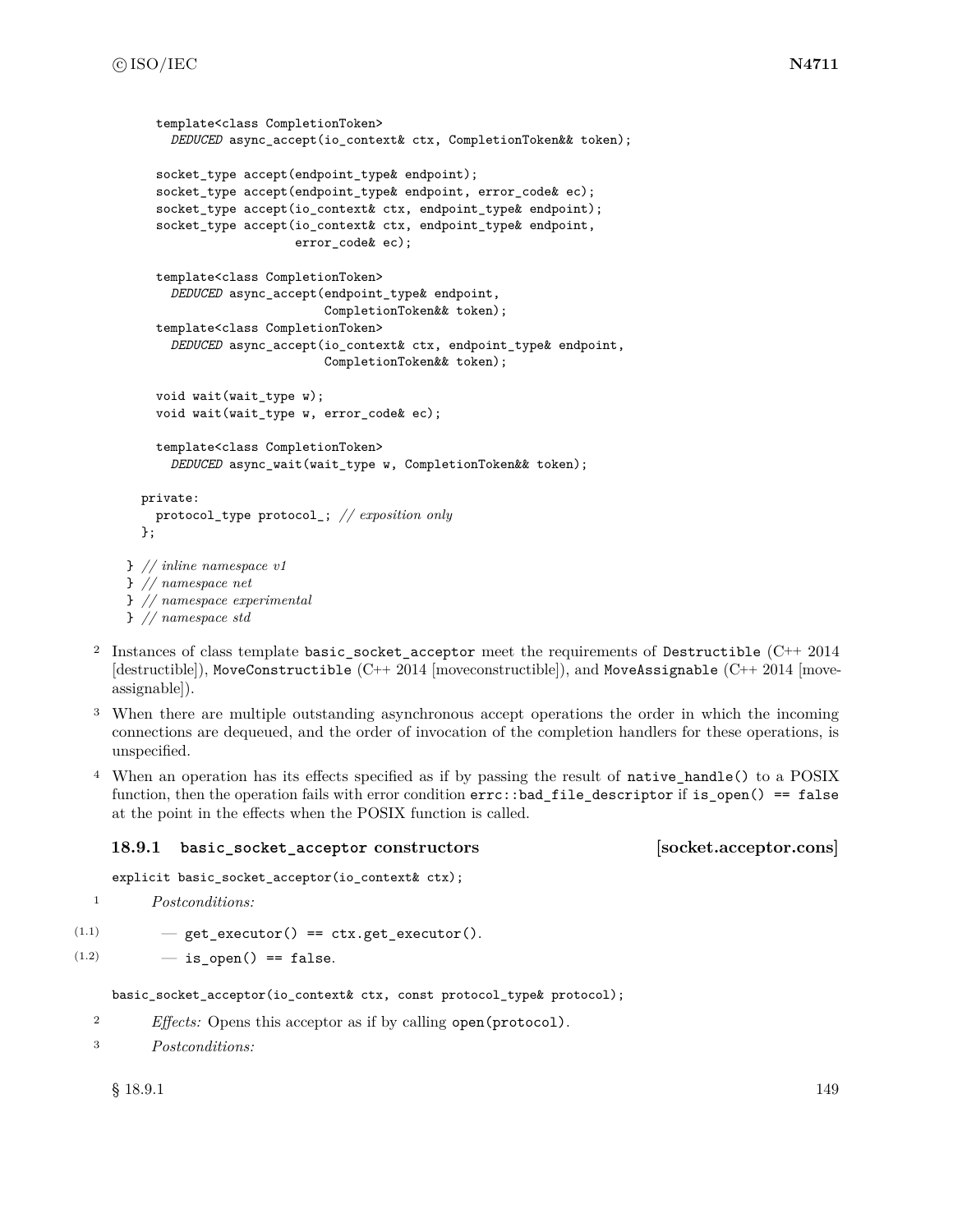```
(3.1) – get executor() == ctx.get executor().
```

```
(3.2) - is open() == true.
```

```
(3.3) — non_blocking() == false.
```

```
(3.4) – enable_connection_aborted() == false.
```

```
(3.5) \qquad \qquad protocol_ == protocol.
```
basic\_socket\_acceptor(io\_context& ctx, const endpoint\_type& endpoint, bool reuse\_addr = true);

<sup>4</sup> *Effects:* Opens and binds this acceptor as if by calling:

```
open(endpoint.protocol());
if (reuse_addr)
  set_option(reuse_address(true));
bind(endpoint);
listen();
```

```
5 Postconditions:
```
 $(5.1)$   $-$  get\_executor() == ctx.get\_executor().

```
(5.2) - is_open() == true.
```

```
(5.3) — non_blocking() == false.
```
- $(5.4)$  enable\_connection\_aborted() == false.
- $(5.5)$  protocol == endpoint.protocol().

basic\_socket\_acceptor(io\_context& ctx, const protocol\_type& protocol,

const native\_handle\_type& native\_acceptor);

- <sup>6</sup> *Requires:* native\_acceptor is a native handle to an open acceptor.
- <sup>7</sup> *Effects:* Assigns the existing native acceptor into this acceptor as if by calling assign(protocol, native\_acceptor).

```
8 Postconditions:
```
- $(8.1)$   $-$  get\_executor() == ctx.get\_executor().
- $(8.2)$   $-$  is open() == true.
- $(8.3)$  non blocking() == false.
- $(8.4)$  enable connection aborted() == false.

```
(8.5) - protocol<sub>_</sub> == protocol.
```
## basic\_socket\_acceptor(basic\_socket\_acceptor&& rhs);

- <sup>9</sup> *Effects:* Move constructs an object of class basic\_socket\_acceptor<AcceptableProtocol> that refers to the state originally represented by rhs.
- <sup>10</sup> *Postconditions:*

```
(10.1) - get_executor() == rhs.get_executor().
```
- $(10.2)$   $-$  **is\_open()** returns the same value as **rhs.is\_open()** prior to the constructor invocation.
- (10.3) non\_blocking() returns the same value as rhs.non\_blocking() prior to the constructor invocation.

 $\S$  18.9.1 150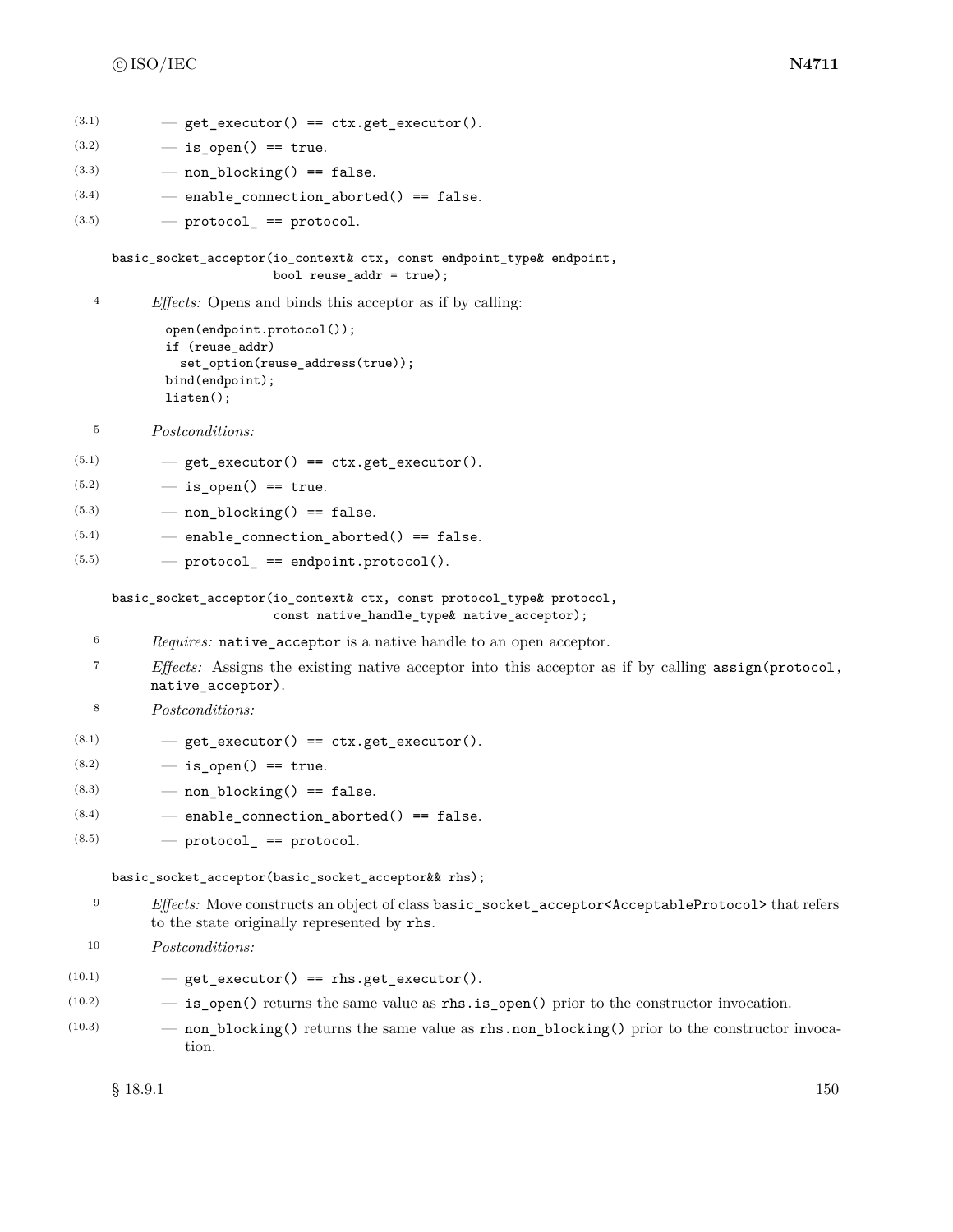- $(10.4)$  enable connection aborted() returns the same value as rhs.enable connection aborted() prior to the constructor invocation.
- (10.5) native\_handle() returns the same value as rhs.native\_handle() prior to the constructor invocation.
- $(10.6)$   $-$  protocol is equal to the prior value of rhs.protocol.
- $(10.7)$  rhs.is open() == false.

#### template<class OtherProtocol>

basic\_socket\_acceptor(basic\_socket\_acceptor<OtherProtocol>&& rhs);

- <sup>11</sup> *Requires:* OtherProtocol is implicitly convertible to Protocol.
- <sup>12</sup> *Effects:* Move constructs an object of class basic\_socket\_acceptor<AcceptableProtocol> that refers to the state originally represented by rhs.
- <sup>13</sup> *Postconditions:*
- $(13.1)$   $-$  get\_executor() == rhs.get\_executor().
- $(13.2)$  is open() returns the same value as rhs. is open() prior to the constructor invocation.
- (13.3) non\_blocking() returns the same value as rhs.non\_blocking() prior to the constructor invocation.
- $(13.4)$  enable\_connection\_aborted() returns the same value as rhs.enable\_connection\_aborted() prior to the constructor invocation.
- (13.5) native\_handle() returns the prior value of rhs.native\_handle().
- $(13.6)$  protocol is the result of converting the prior value of rhs.protocol.
- $(13.7)$  rhs.is\_open() == false.
	- <sup>14</sup> *Remarks:* This constructor shall not participate in overload resolution unless OtherProtocol is implicitly convertible to Protocol.

# **18.9.2 basic\_socket\_acceptor destructor [socket.acceptor.dtor]**

~basic\_socket\_acceptor();

<sup>1</sup> *Effects:* If is open() is true, cancels all outstanding asynchronous operations associated with this acceptor, and releases acceptor resources as if by POSIX close(native\_handle()). Completion handlers for canceled operations are passed an error code ec such that ec == errc::operation\_canceled yields true.

## **18.9.3 basic\_socket\_acceptor assignment [socket.acceptor.assign]**

basic\_socket\_acceptor& operator=(basic\_socket\_acceptor&& rhs);

- <sup>1</sup> *Effects:* If is open() is true, cancels all outstanding asynchronous operations associated with this acceptor, and releases acceptor resources as if by POSIX close(native\_handle()). Then moves into \*this the state originally represented by rhs. Completion handlers for canceled operations are passed an error code ec such that ec == errc::operation\_canceled yields true.
- <sup>2</sup> *Postconditions:*
- $(2.1)$   $-$  get\_executor() == rhs.get\_executor().
- $(2.2)$   $-$  is open() returns the same value as rhs.is open() prior to the assignment.
- (2.3) non\_blocking() returns the same value as rhs.non\_blocking() prior to the assignment.

 $§$  18.9.3 151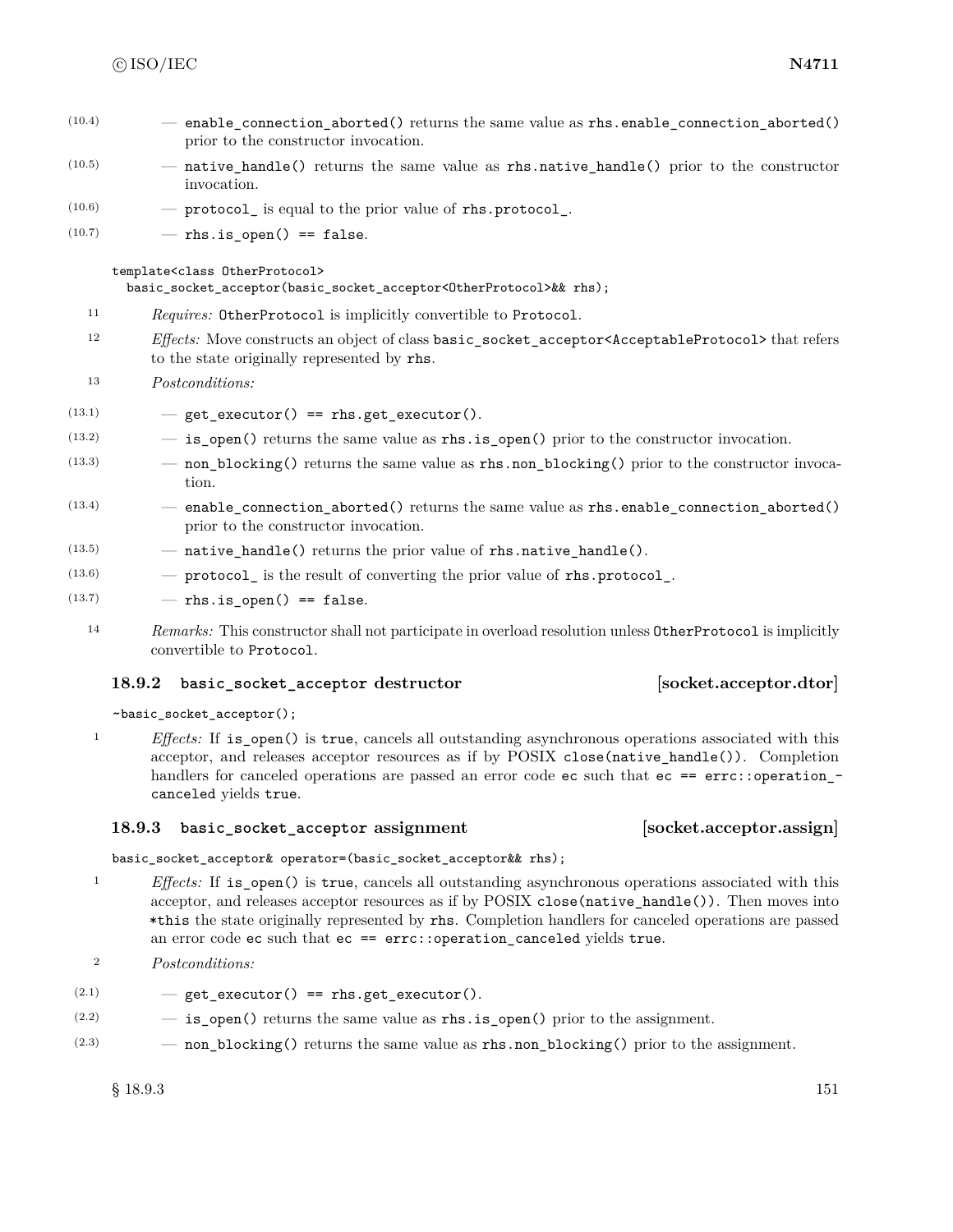- $(2.4)$  enable connection aborted() returns the same value as rhs.enable connection aborted() prior to the assignment.
- $(2.5)$  native\_handle() returns the same value as rhs.native\_handle() prior to the assignment.
- $(2.6)$  protocol\_ is the same value as rhs.protocol\_ prior to the assignment.
- $(2.7)$  rhs.is open() == false.
	- <sup>3</sup> *Returns:* \*this.

### template<class OtherProtocol>

basic\_socket\_acceptor& operator=(basic\_socket\_acceptor<OtherProtocol>&& rhs);

- <sup>4</sup> *Requires:* OtherProtocol is implicitly convertible to Protocol.
- <sup>5</sup> *Effects:* If is open() is true, cancels all outstanding asynchronous operations associated with this acceptor, and releases acceptor resources as if by POSIX close(native\_handle()). Then moves into \*this the state originally represented by rhs. Completion handlers for canceled operations are passed an error code ec such that ec == errc::operation\_canceled yields true.
- <sup>6</sup> *Postconditions:*
- $(6.1)$   $-$  get\_executor() == rhs.get\_executor().
- $(6.2)$   $-$  is open() returns the same value as rhs.is open() prior to the assignment.
- $(6.3)$  non\_blocking() returns the same value as rhs.non\_blocking() prior to the assignment.
- $(6.4)$  enable\_connection\_aborted() returns the same value as rhs.enable\_connection\_aborted() prior to the assignment.
- $(6.5)$   $-$  native\_handle() returns the same value as rhs.native\_handle() prior to the assignment.
- $(6.6)$  protocol is the result of converting the value of rhs.protocol prior to the assignment.

 $(6.7)$  – rhs.is open() == false.

- <sup>7</sup> *Returns:* \*this.
- <sup>8</sup> *Remarks:* This assignment operator shall not participate in overload resolution unless OtherProtocol is implicitly convertible to Protocol.

# <span id="page-158-0"></span>**18.9.4 basic\_socket\_acceptor operations [socket.acceptor.ops]**

executor\_type get\_executor() noexcept;

<sup>1</sup> *Returns:* The associated executor.

```
native_handle_type native_handle();
```
<sup>2</sup> *Returns:* The native representation of this acceptor.

```
void open(const protocol_type& protocol);
void open(const protocol_type& protocol, error_code& ec);
```
<sup>3</sup> *Effects:* Establishes the postcondition, as if by POSIX:

socket(protocol.family(), protocol.type(), protocol.protocol());

- <sup>4</sup> *Postconditions:*
- $(4.1)$   $-$  is open() == true.
- $(4.2)$  non\_blocking() == false.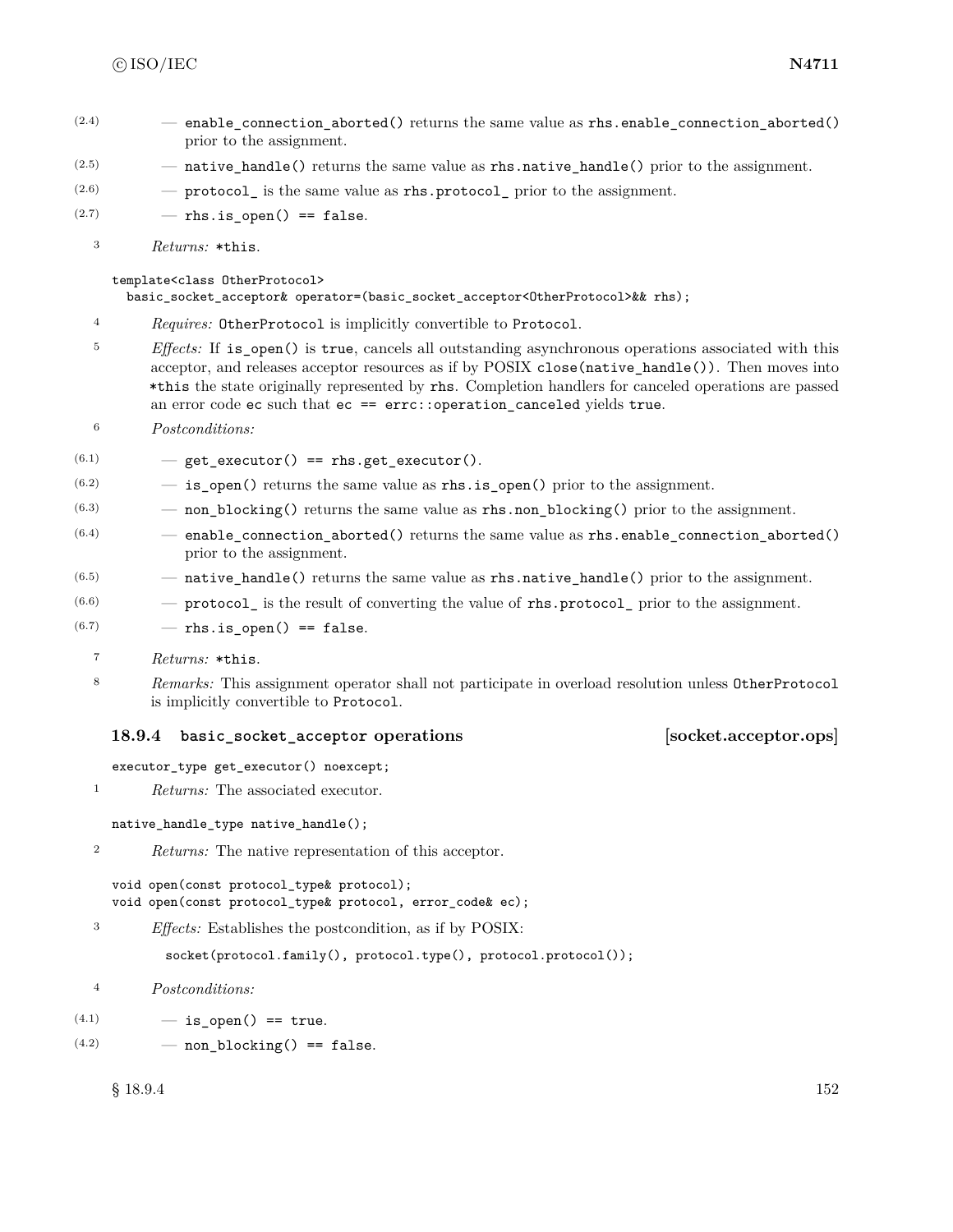```
(4.3) - enable connection aborted() == false.
(4.4) – protocol == protocol.
  5 Error conditions:
(5.1) — socket_errc::already_open — if is_open() is true.
    void assign(const protocol_type& protocol,
                const native_handle_type& native_acceptor);
    void assign(const protocol_type& protocol,
               const native_handle_type& native_acceptor, error_code& ec);
  6 Requires: native_acceptor is a native handle to an open acceptor.
  7 Effects: Assigns the native acceptor handle to this acceptor object.
  8 Postconditions:
(8.1) - is open() == true.
(8.2) — non_blocking() == false.
(8.3) - enable_connection_aborted() == false.
(8.4) – protocol_ == protocol.
  9 Error conditions:
(9.1) – socket errc::already open – if is open() is true.
    native_handle_type release();
    native_handle_type release(error_code& ec);
 10 Requires: is_open() == true.
 11 Effects: Cancels all outstanding asynchronous operations associated with this acceptor. Comple-
         tion handlers for canceled asynchronous operations are passed an error code ec such that ec ==
         errc::operation_canceled yields true.
 12 Returns: The native representation of this acceptor.
```
- <sup>13</sup> *Postconditions:* is\_open() == false.
- <sup>14</sup> *Remarks:* Since the native acceptor is not closed prior to returning it, the caller is responsible for closing it.

bool is\_open() const;

```
15 Returns: A bool indicating whether this acceptor was opened by a previous call to open or assign.
```

```
void close();
void close(error_code& ec);
```
<sup>16</sup> *Effects:* If is\_open() is true, cancels all outstanding asynchronous operations associated with this acceptor, and establishes the postcondition as if by POSIX close(native\_handle()). Completion handlers for canceled asynchronous operations are passed an error code ec such that ec == errc::operation\_canceled yields true.

```
17 Postconditions: is_open() == false.
```

```
void cancel();
void cancel(error_code& ec);
```
 $\S 18.9.4$  153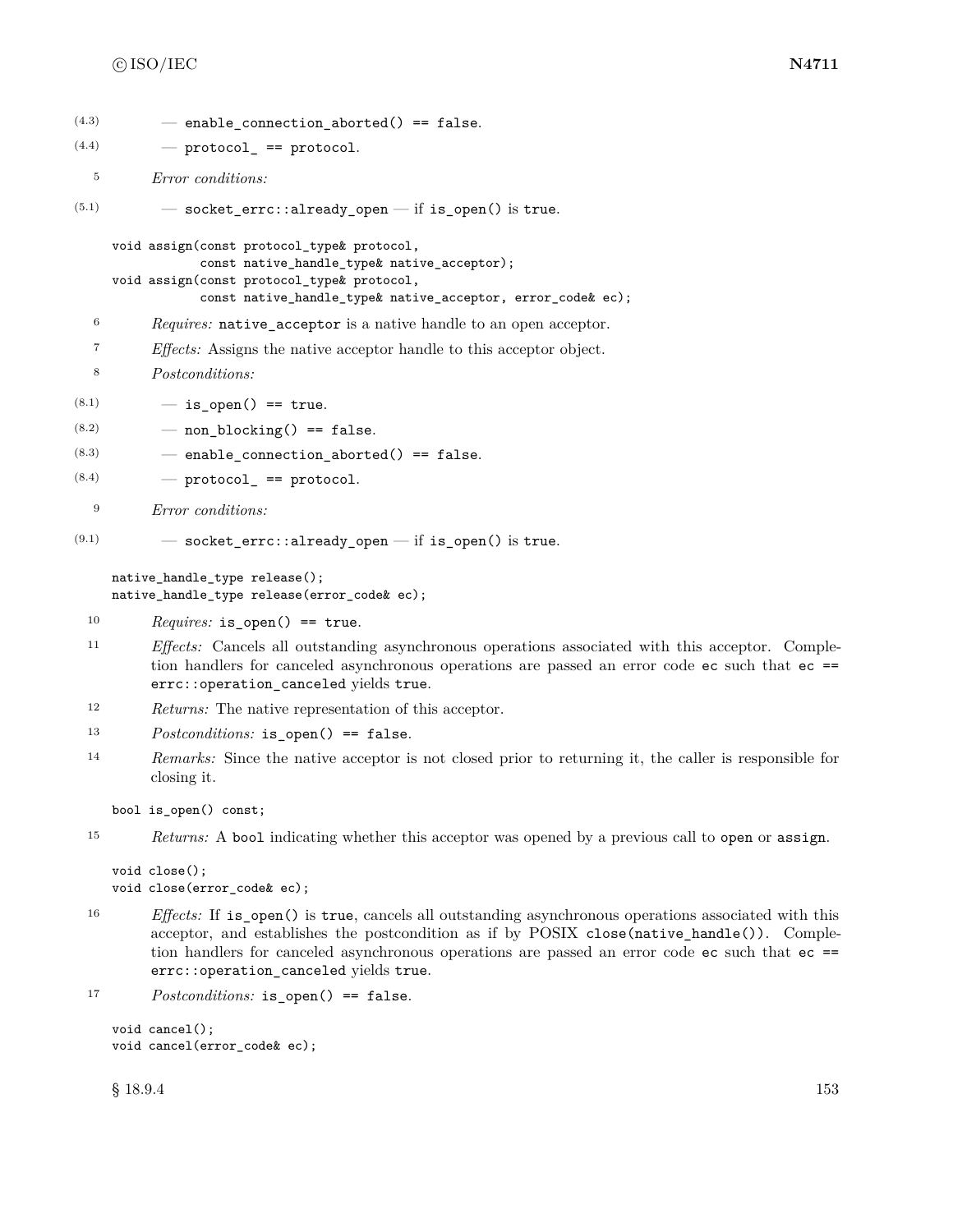<sup>18</sup> *Effects:* Cancels all outstanding asynchronous operations associated with this acceptor. Completion handlers for canceled asynchronous operations are passed an error code ec such that ec == errc::operation\_canceled yields true.

```
19 Error conditions:
```

```
(19.1) - errc::bad_file_descriptor -- if is_open() is false.
```
(19.2) — errc::operation\_not\_supported — current conditions do not permit cancelation. The conditions under which cancelation of asynchronous operations is permitted are implementation-defined.

```
template<class SettableSocketOption>
  void set_option(const SettableSocketOption& option);
template<class SettableSocketOption>
  void set_option(const SettableSocketOption& option, error_code& ec);
```
<sup>20</sup> *Effects:* Sets an option on this acceptor, as if by POSIX:

```
setsockopt(native_handle(), option.level(protocol_), option.name(protocol_),
           option.data(protocol_), option.size(protocol_));
```

```
template<class GettableSocketOption>
  void get_option(GettableSocketOption& option);
template<class GettableSocketOption>
  void get_option(GettableSocketOption& option, error_code& ec);
```

```
21 Effects: Gets an option from this acceptor, as if by POSIX:
```

```
socklen_t option_len = option.size(protocol_);
int result = getsockopt(native_handle(), option.level(protocol_),
                        option.name(protocol_), option.data(protocol_),
                        &option_len);
if (result == 0)
```

```
option.resize(option_len);
```

```
template<class IoControlCommand>
  void io_control(IoControlCommand& command);
template<class IoControlCommand>
  void io_control(IoControlCommand& command, error_code& ec);
```
<sup>22</sup> *Effects:* Executes an I/O control command on this acceptor, as if by POSIX:

```
ioctl(native_handle(), command.name(), command.data());
```

```
void non_blocking(bool mode);
void non_blocking(bool mode, error_code& ec);
```
<sup>23</sup> *Effects:* Sets the non-blocking mode of this acceptor. The non-blocking mode determines whether subsequent synchronous socket operations  $(18.2.1)$  on \*this block the calling thread.

```
24 Error conditions:
```

```
(24.1) – errc::bad_file_descriptor – if is_open() is false.
```
- <sup>25</sup> *Postconditions:* non\_blocking() == mode.
- <sup>26</sup> [ *Note:* The non-blocking mode has no effect on the behavior of asynchronous operations.  *end note* ]

bool non\_blocking() const;

 $\S 18.9.4$  154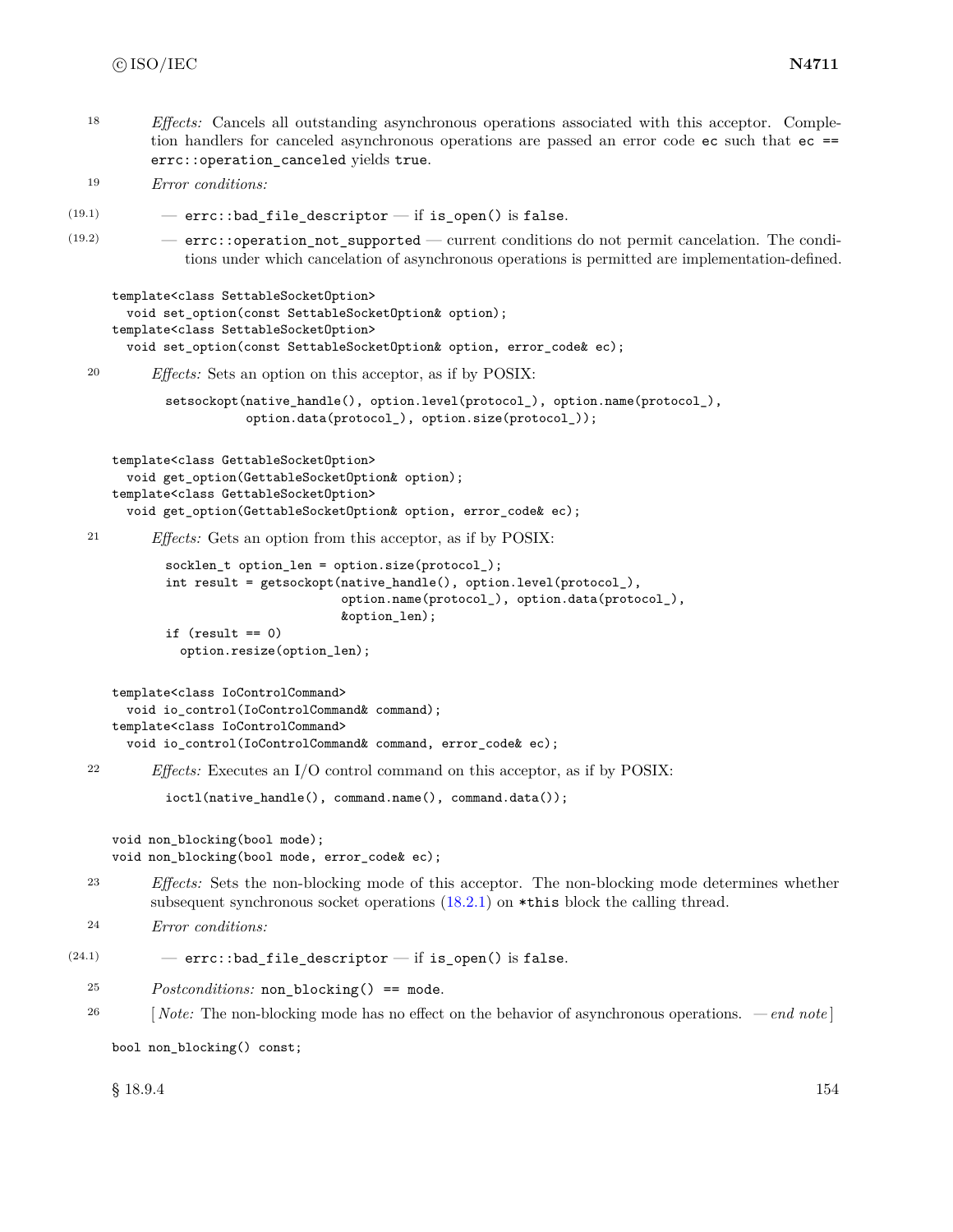<sup>27</sup> *Returns:* The non-blocking mode of this acceptor.

```
void native_non_blocking(bool mode);
void native_non_blocking(bool mode, error_code& ec);
```

```
28 Effects: Sets the non-blocking mode of the underlying native acceptor, as if by POSIX:
```

```
int flags = fcntl(native_handle(), F_GETFL, 0);
if (flags > = 0){
  if (mode)
    flags |= 0 NONBLOCK;
  else
    flags k = -0 NONBLOCK;
  fcntl(native_handle(), F_SETFL, flags);
}
```
- <sup>29</sup> The native non-blocking mode has no effect on the behavior of the synchronous or asynchronous operations specified in this clause.
- <sup>30</sup> *Error conditions:*

```
(30.1) – errc::bad_file_descriptor – if is_open() is false.
```
(30.2) — errc::invalid\_argument — if mode == false and non\_blocking() == true. [ *Note:* As the combination does not make sense. *— end note* ]

bool native\_non\_blocking() const;

- <sup>31</sup> *Returns:* The non-blocking mode of the underlying native acceptor.
- <sup>32</sup> *Remarks:* Implementations are permitted and encouraged to cache the native non-blocking mode that was applied through a prior call to native non blocking. Implementations may return an incorrect value if a program sets the non-blocking mode directly on the acceptor, by calling an operating system-specific function on the result of native\_handle().

```
void bind(const endpoint_type& endpoint);
void bind(const endpoint_type& endpoint, error_code& ec);
```
<sup>33</sup> *Effects:* Binds this acceptor to the specified local endpoint, as if by POSIX:

```
bind(native_handle(), endpoint.data(), endpoint.size());
```

```
void listen(int backlog = socket_base::max_listen_connections);
void listen(int backlog, error_code& ec);
```
<sup>34</sup> *Effects:* Marks this acceptor as ready to accept connections, as if by POSIX:

```
listen(native_handle(), backlog);
```

```
endpoint_type local_endpoint() const;
endpoint_type local_endpoint(error_code& ec) const;
```
<sup>35</sup> *Effects:* Determines the locally-bound endpoint associated with this acceptor, as if by POSIX:

```
endpoint_type endpoint;
socklen_t endpoint_len = endpoint.capacity();
int result = getsockname(native_handle(), endpoint.data(), &endpoint_len);
if (result == 0)
 endpoint.resize(endpoint_len);
```
 $\S 18.9.4$  155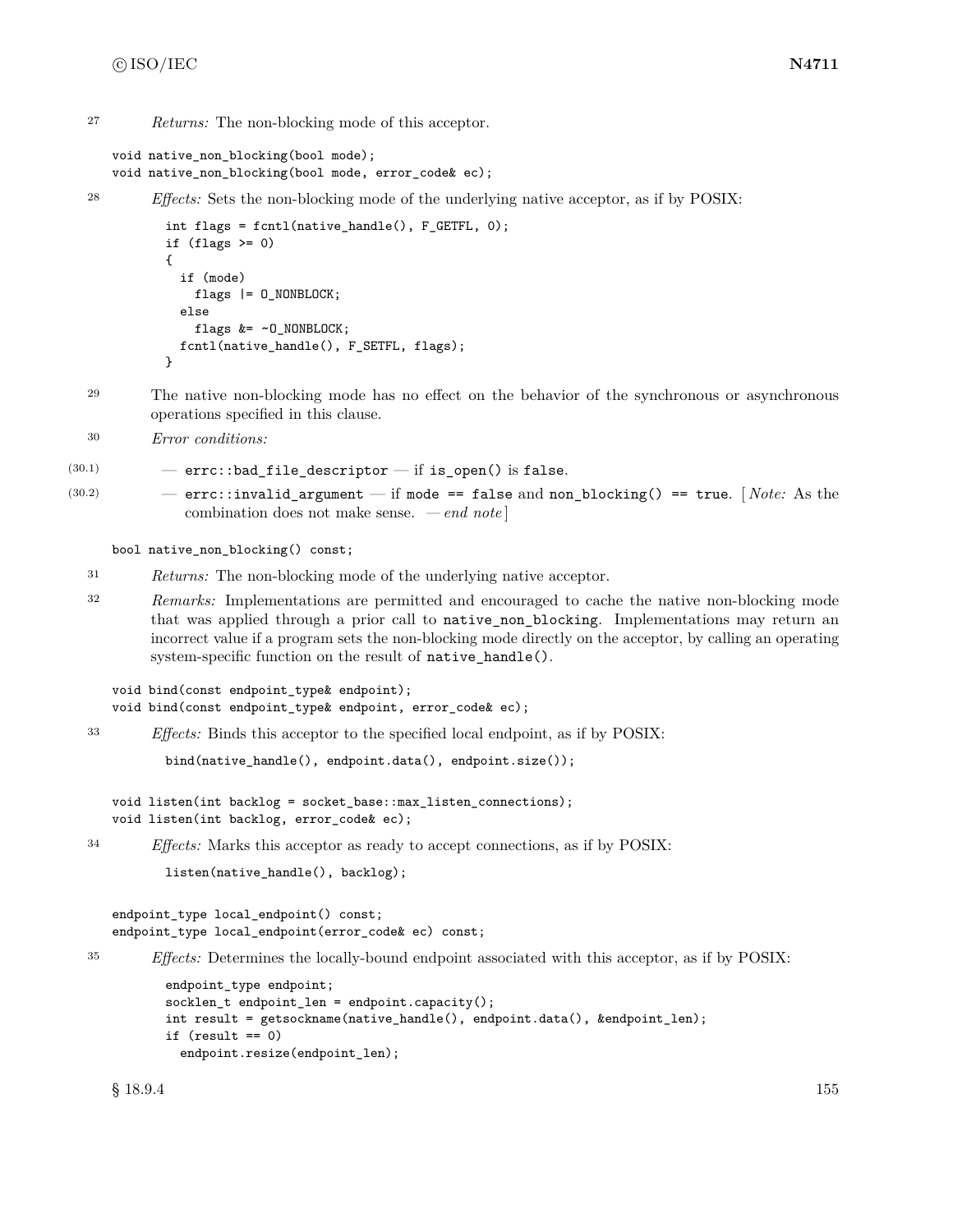```
36 Returns: On success, endpoint. Otherwise endpoint_type().
```
void enable\_connection\_aborted(bool mode);

<sup>37</sup> *Effects:* If mode is true, subsequent synchronous or asynchronous accept operations on this acceptor are permitted to fail with error condition errc::connection\_aborted. If mode is false, subsequent accept operations will not fail with errc::connection\_aborted. [ *Note:* If mode is false, the implementation will restart the call to POSIX accept if it fails with ECONNABORTED.  $\,-\,end\,note$ 

```
38 Error conditions:
```
 $(38.1)$  - errc::bad\_file\_descriptor - if is\_open() is false.

bool enable\_connection\_aborted() const;

<sup>39</sup> *Returns:* Whether accept operations on this acceptor are permitted to fail with errc::connection\_ aborted.

```
socket_type accept();
socket_type accept(error_code& ec);
```

```
40 Returns: accept(get_executor().context(), ec).
```

```
socket_type accept(io_context& ctx);
socket_type accept(io_context& ctx, error_code& ec);
```
<sup>41</sup> *Effects:* Extracts a socket from the queue of pending connections of the acceptor, as if by POSIX:

native\_handle\_type h = accept(native\_handle(), nullptr, 0);

<sup>42</sup> *Returns:* On success, socket\_type(ctx, protocol\_, h). Otherwise socket\_type(ctx).

template<class CompletionToken> *DEDUCED* async\_accept(CompletionToken&& token);

<sup>43</sup> *Returns:*

async\_accept(get\_executor().context(), forward<CompletionToken>(token))

```
template<class CompletionToken>
```
*DEDUCED* async\_accept(io\_context& ctx, CompletionToken&& token);

```
44 Completion signature: void(error_code ec, socket_type s).
```
<sup>45</sup> *Effects:* Initiates an asynchronous operation to extract a socket from the queue of pending connections of the acceptor, as if by POSIX:

native\_handle\_type h = accept(native\_handle(), nullptr, 0);

On success, s is socket\_type(ctx, protocol\_, h). Otherwise, s is socket\_type(ctx).

```
socket_type accept(endpoint_type& endpoint);
socket_type accept(endpoint_type& endpoint, error_code& ec);
```
<sup>46</sup> *Returns:* accept(get\_executor().context(), endpoint, ec).

```
socket_type accept(io_context& ctx, endpoint_type& endpoint);
socket_type accept(io_context& ctx, endpoint_type& endpoint,
                   error_code& ec);
```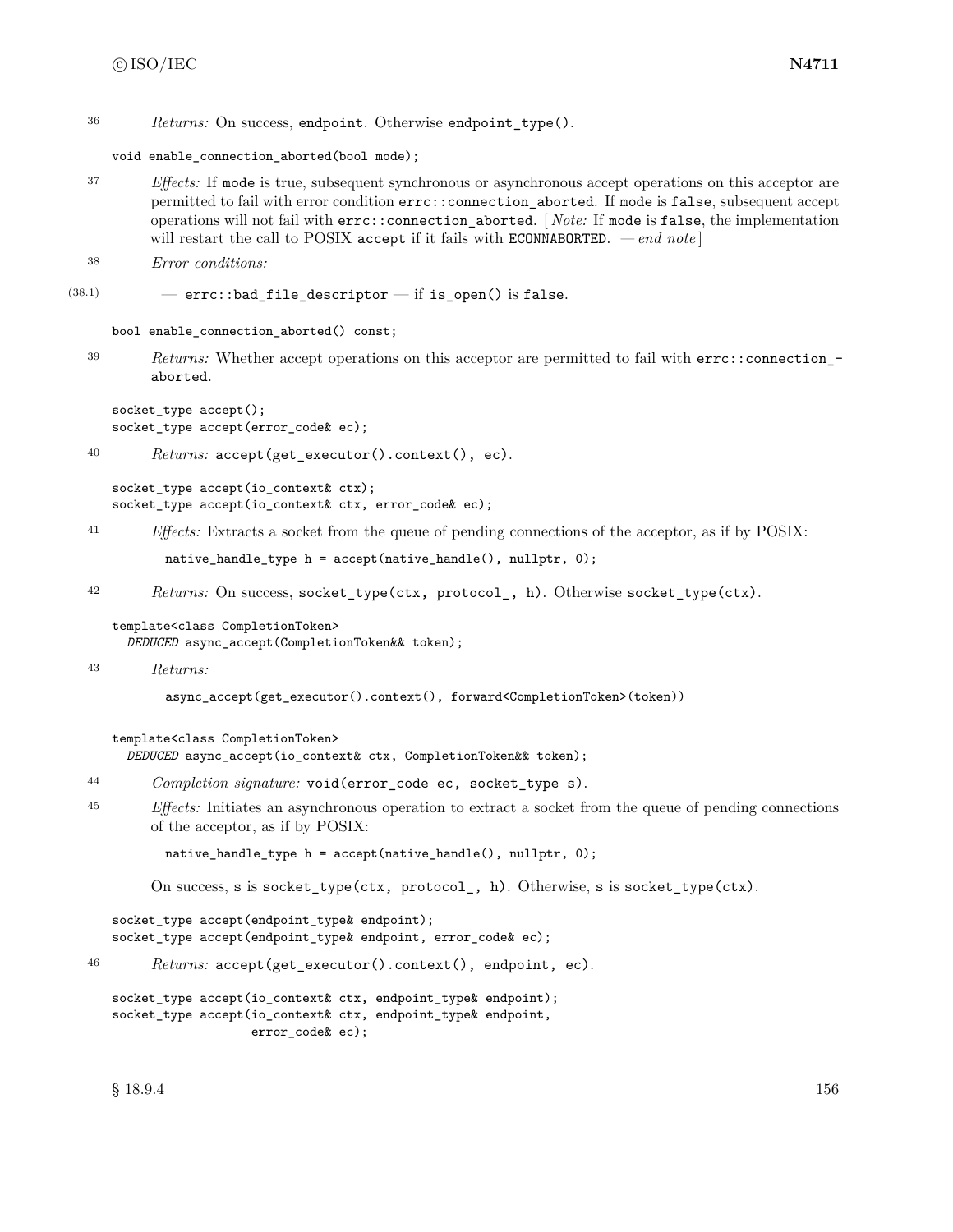<sup>47</sup> *Effects:* Extracts a socket from the queue of pending connections of the acceptor, as if by POSIX:

```
socklen_t endpoint_len = endpoint.capacity();
native_handle_type h = accept(native_handle(),
                              endpoint.data(),
                              &endpoint_len);
if (h \ge 0)
```
endpoint.resize(endpoint\_len);

```
48 Returns: On success, socket_type(ctx, protocol_, h). Otherwise socket_type(ctx).
```

```
template<class CompletionToken>
  DEDUCED async_accept(endpoint_type& endpoint,
                       CompletionToken&& token);
```
<sup>49</sup> *Returns:*

```
async_accept(get_executor().context(), endpoint, forward<CompletionToken>(token))
```

```
template<class CompletionToken>
  DEDUCED async_accept(io_context& ctx, endpoint_type& endpoint,
                       CompletionToken&& token);
```
- <sup>50</sup> *Completion signature:* void(error\_code ec, socket\_type s).
- <sup>51</sup> *Effects:* Initiates an asynchronous operation to extract a socket from the queue of pending connections of the acceptor, as if by POSIX:

```
socklen_t endpoint_len = endpoint.capacity();
native_handle_type h = accept(native_handle(),
                              endpoint.data(),
                              &endpoint_len);
if (h \ge 0)endpoint.resize(endpoint_len);
```
On success, s is socket\_type(ctx, protocol\_, h). Otherwise, s is socket\_type(ctx).

```
void wait(wait_type w);
void wait(wait_type w, error_code& ec);
```
<sup>52</sup> *Effects:* Waits for the acceptor to have a queued incoming connection, or to have error conditions pending, as if by POSIX poll.

```
template<class CompletionToken>
  DEDUCED async_wait(wait_type w, CompletionToken&& token);
```
- <sup>53</sup> *Completion signature:* void(error\_code ec).
- <sup>54</sup> *Effects:* Initiates an asynchronous operation to wait for the acceptor to have a queued incoming connection, or to have error conditions pending, as if by POSIX poll.
- <sup>55</sup> When multiple asynchronous wait operations are initiated with the same wait\_type value, all outstanding operations complete when the acceptor enters the corresponding ready state. The order of invocation of the completions handlers for these operations is unspecified.
- <sup>56</sup> *Error conditions:*
- $(56.1)$  errc::bad\_file\_descriptor if is\_open() is false.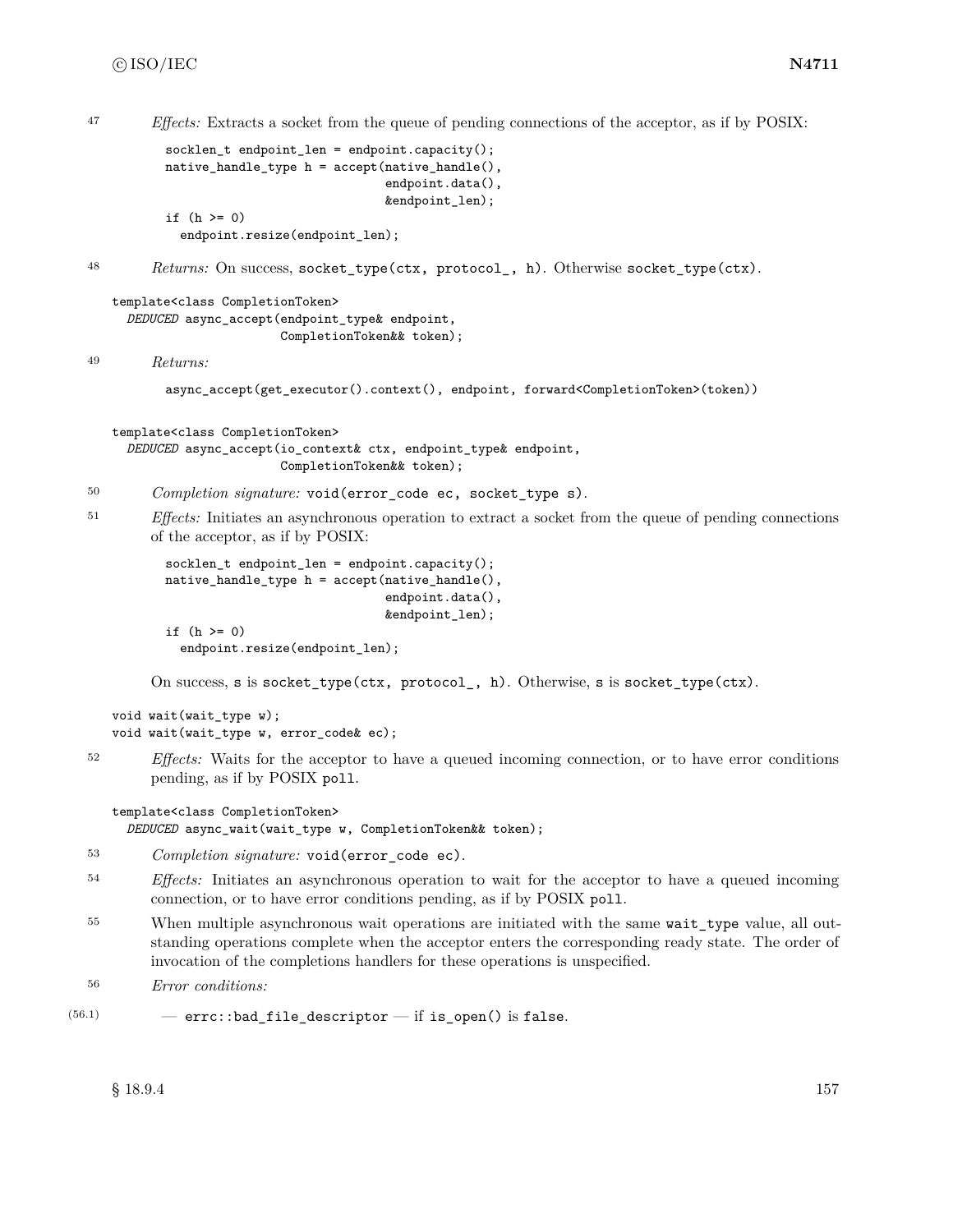# **19 Socket iostreams [socket.iostreams]**

# **19.1 Class template basic\_socket\_streambuf [socket.streambuf]**

- <sup>1</sup> The class basic\_socket\_streambuf<Protocol, Clock, WaitTraits> associates both the input sequence and the output sequence with a socket. The input and output sequences do not support seeking. [ *Note:* The input and output sequences are independent as a stream socket provides full duplex I/O. *— end note* ]
- <sup>2</sup> [ *Note:* This class is intended for sending and receiving bytes, not characters. The conversion from characters to bytes, and vice versa, must occur elsewhere. *— end note* ]

```
namespace std {
namespace experimental {
namespace net {
inline namespace v1 {
  template<class Protocol, class Clock, class WaitTraits>
  class basic_socket_streambuf : public basic_streambuf<char>
  {
  public:
    // types:
    using protocol_type = Protocol;
    using endpoint_type = typename protocol_type::endpoint;
    using clock_type = Clock;
    using time_point = typename clock_type::time_point;
    using duration = typename clock_type::duration;
    using wait_traits_type = WaitTraits;
    // 19.1.1, construct / copy / destroy:
    basic_socket_streambuf();
    explicit basic_socket_streambuf(basic_stream_socket<protocol_type> s);
    basic_socket_streambuf(const basic_socket_streambuf&) = delete;
    basic_socket_streambuf(basic_socket_streambuf&& rhs);
    virtual ~basic_socket_streambuf();
    basic_socket_streambuf& operator=(const basic_socket_streambuf&) = delete;
    basic_socket_streambuf& operator=(basic_socket_streambuf&& rhs);
    // 19.1.2, members:
    basic_socket_streambuf* connect(const endpoint_type& e);
    template<class... Args> basic_socket_streambuf* connect(Args&&... );
    basic_socket_streambuf* close();
    basic_socket<protocol_type>& socket();
    error_code error() const;
    time_point expiry() const;
    void expires_at(const time_point& t);
```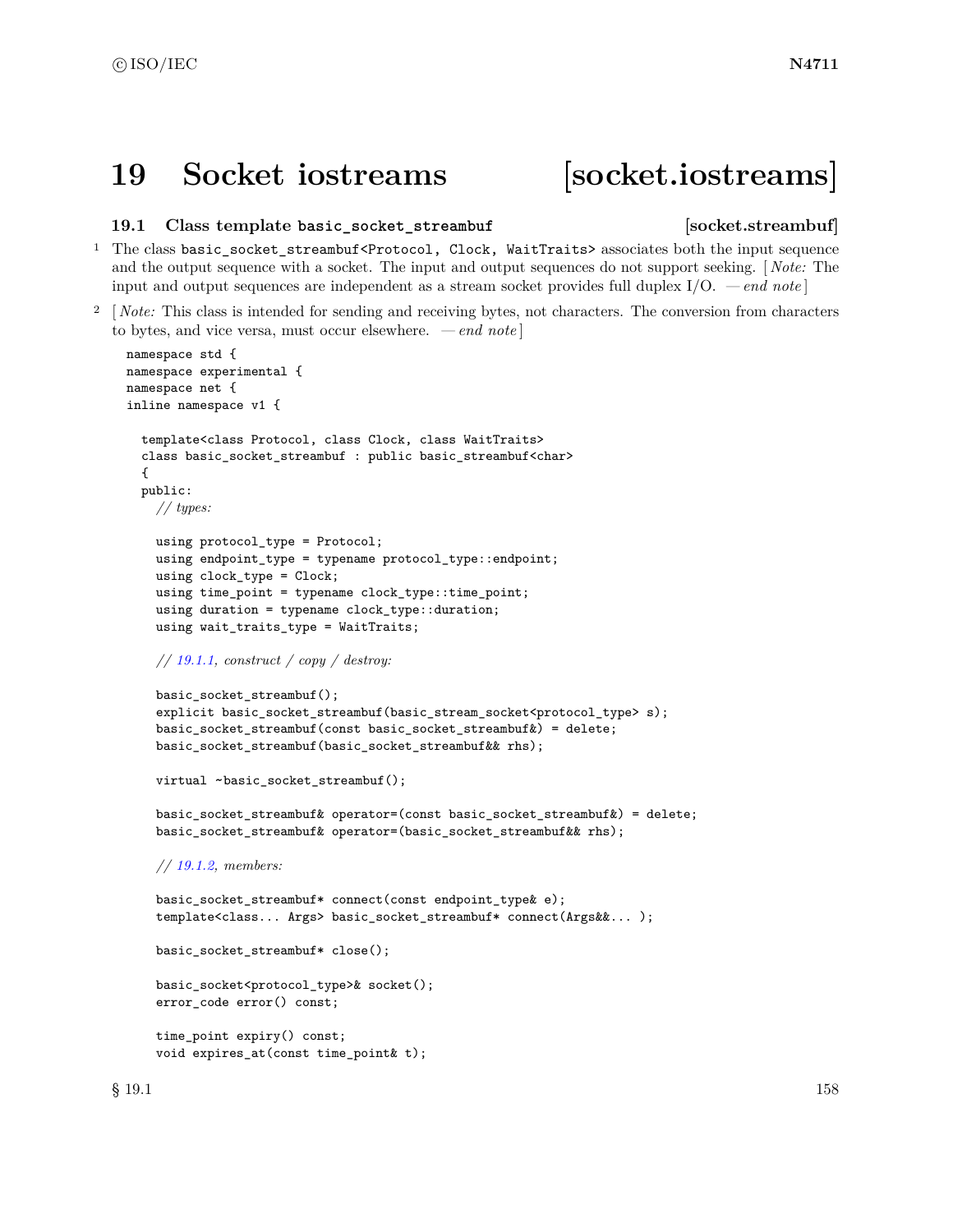```
protected:
    // overridden virtual functions:
    virtual int_type underflow() override;
    virtual int_type pbackfail(int_type c = traits_type::eof()) override;
    virtual int_type overflow(int_type c = \text{trails_type::eeof}()) override;
    virtual int sync() override;
    virtual streambuf* setbuf(char_type* s, streamsize n) override;
  private:
    basic_stream_socket<protocol_type> socket_; // exposition only
    error_code ec_; // exposition only
    time_point expiry_; // exposition only
  };
} // inline namespace v1
} // namespace net
} // namespace experimental
} // namespace std
```
<sup>3</sup> Instances of class template basic\_socket\_streambuf meet the requirements of Destructible (C++ 2014  $[{\rm destructible}]$ ), MoveConstructible  $(C^{++} 2014$  [moveconstructible]), and MoveAssignable  $(C^{++} 2014$  [moveassignable]).

# <span id="page-165-0"></span>**19.1.1 basic\_socket\_streambuf constructors [socket.streambuf.cons]**

void expires after(const duration& d);

```
basic_socket_streambuf();
```
- <sup>1</sup> *Effects:* Initializes socket\_ with ctx, where ctx is an unspecified object of class io\_context.
- <sup>2</sup> *Postconditions:* expiry() == time\_point::max() and !error().

explicit basic\_socket\_streambuf(basic\_stream\_socket<protocol\_type> s);

- <sup>3</sup> *Effects:* Initializes socket\_ with std::move(s).
- <sup>4</sup> *Postconditions:* expiry() == time\_point::max() and !error().

basic\_socket\_streambuf(basic\_socket\_streambuf&& rhs);

- <sup>5</sup> *Effects:* Move constructs from the rvalue rhs. It is implementation-defined whether the sequence pointers in \*this (eback(),  $gptr()$ , egptr(), pbase(), pptr(), epptr()) obtain the values which rhs had. Whether they do or not, \*this and rhs reference separate buffers (if any at all) after the construction. Additionally \*this references the socket which rhs did before the construction, and rhs references no open socket after the construction.
- <sup>6</sup> *Postconditions:* Let rhs\_p refer to the state of rhs just prior to this construction and let rhs\_a refer to the state of rhs just after this construction.
- $(6.1)$   $-$  is\_open() == rhs\_p.is\_open()
- $(6.2)$   $-$  rhs\_a.is\_open() == false
- $(6.3)$   $-$  error() == rhs\_p.error()
- $(6.4)$   $\lfloor$ rhs\_a.error()
- $(6.5)$   $-$  expiry() == rhs\_p.expiry()
- $(6.6)$   $-$  rhs\_a.expiry() == time\_point::max()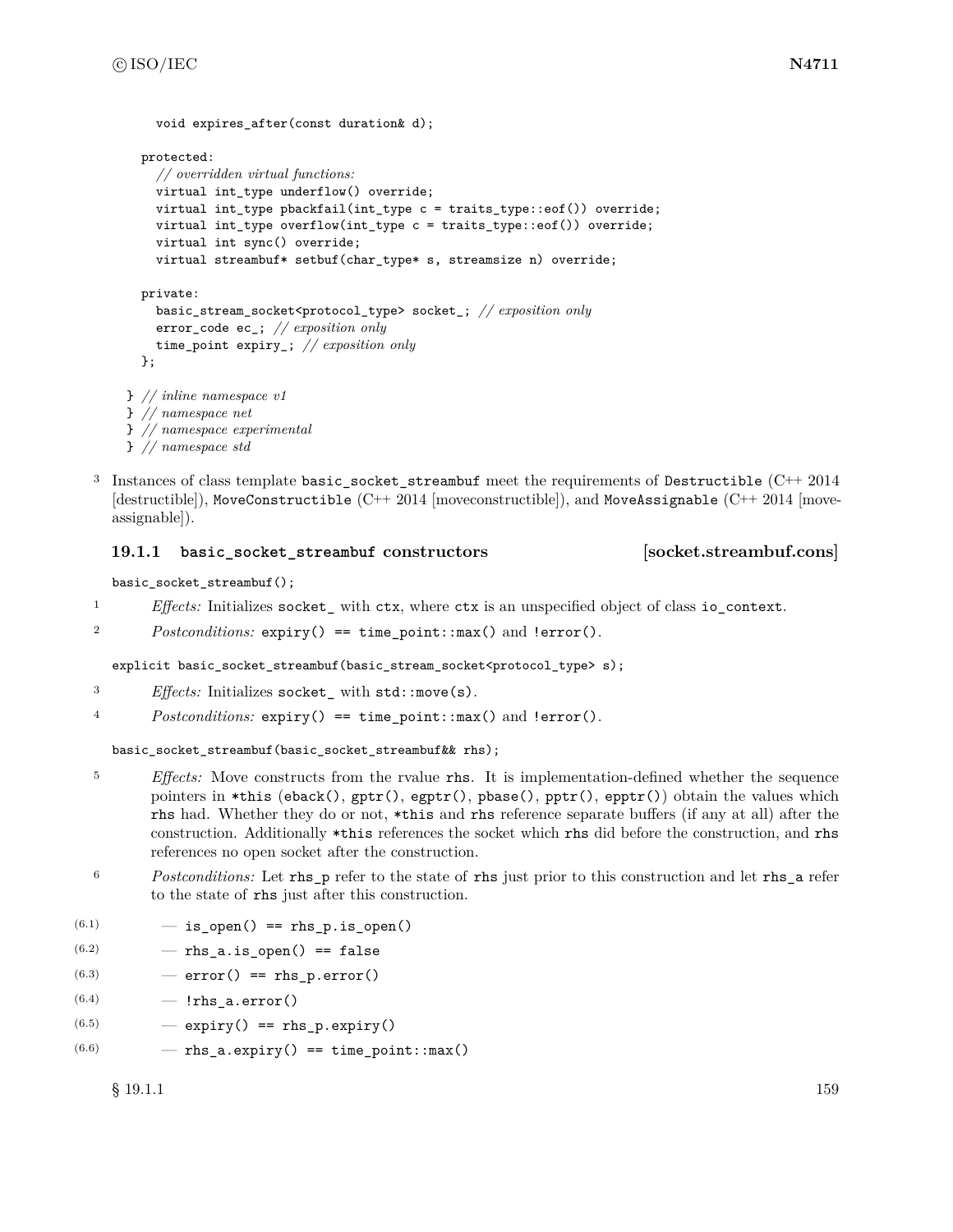| (6.7) |  |  |  | $-$ gptr() - eback() == rhs_p.gptr() - rhs_p.eback() |
|-------|--|--|--|------------------------------------------------------|
|-------|--|--|--|------------------------------------------------------|

- $(6.8)$   $-$  egptr() eback() == rhs\_p.egptr() rhs\_p.eback()
- $(6.9)$  ptr() pbase() == rhs\_p.pptr() rhs\_p.pbase()
- $(6.10)$  pptr() pbase() == rhs\_p.epptr() rhs\_p.pbase()
- $(6.11)$   $-$  if (eback()) eback() != rhs\_a.eback()
- $(6.12)$   $-$  if (gptr()) gptr() != rhs\_a.gptr()
- $(6.13)$   $-$  if (egptr()) egptr() != rhs\_a.egptr()
- $(6.14)$   $-$  if (pbase()) pbase() != rhs\_a.pbase()
- $(6.15)$   $-$  if (pptr()) pptr() != rhs\_a.pptr()
- $(6.16)$   $-$  if (epptr()) epptr() != rhs\_a.epptr()

virtual ~basic\_socket\_streambuf();

<sup>7</sup> *Effects:* If a put area exists, calls overflow(traits\_type::eof()) to flush characters. [ *Note:* The socket is closed by the basic\_stream\_socket<protocol\_type> destructor. *- end note* ]

basic\_socket\_streambuf& operator=(basic\_socket\_streambuf&& rhs);

- <sup>8</sup> *Effects:* Calls this->close() then move assigns from rhs. After the move assignment \*this and rhs have the observable state they would have had if  $*$ this had been move constructed from rhs.
- <sup>9</sup> *Returns:* \*this.

# <span id="page-166-0"></span>**19.1.2 basic\_socket\_streambuf members [socket.streambuf.members]**

basic\_socket\_streambuf\* connect(const endpoint\_type& e);

- <sup>1</sup> *Effects:* Initializes the basic\_socket\_streambuf as required, closes and re-opens the socket by performing socket\_.close(ec\_) and socket\_.open(e.protocol(), ec\_), then attempts to establish a connection as if by POSIX connect(socket\_.native\_handle(), static\_cast<sockaddr\*>(e.data()), e.size()). ec\_ is set to reflect the error code produced by the operation. If the operation does not complete before the absolute timeout specified by expiry\_, the socket is closed and ec\_ is set to errc::timed\_out.
- <sup>2</sup> *Returns:* if !ec\_, this; otherwise, a null pointer.

template<class... Args> basic\_socket\_streambuf\* connect(Args&&... args);

- <sup>3</sup> *Effects:* Initializes the basic\_socket\_streambuf as required and closes the socket as if by calling socket\_.close(ec\_). Obtains an endpoint sequence endpoints by performing protocol\_ type::resolver(ctx).resolve(forward<Args>(args)...), where ctx is an unspecified object of class io\_context. For each endpoint e in the sequence, closes and re-opens the socket by performing socket\_.close(ec\_) and socket\_.open(e.protocol(), ec\_), then attempts to establish a connection as if by POSIX connect(socket\_.native\_handle(), static\_cast<sockaddr\*>(e.data()), e.size()). ec\_ is set to reflect the error code produced by the operation. If the operation does not complete before the absolute timeout specified by  $\exp\{i\mathbf{r}_1\}$ , the socket is closed and  $\mathbf{e}_\mathbf{C}$  is set to errc::timed\_out.
- <sup>4</sup> *Returns:* if !ec\_, this; otherwise, a null pointer.
- <sup>5</sup> *Remarks:* This function shall not participate in overload resolution unless Protocol meets the requirements for an internet protocol [\(21.2.1\)](#page-178-0).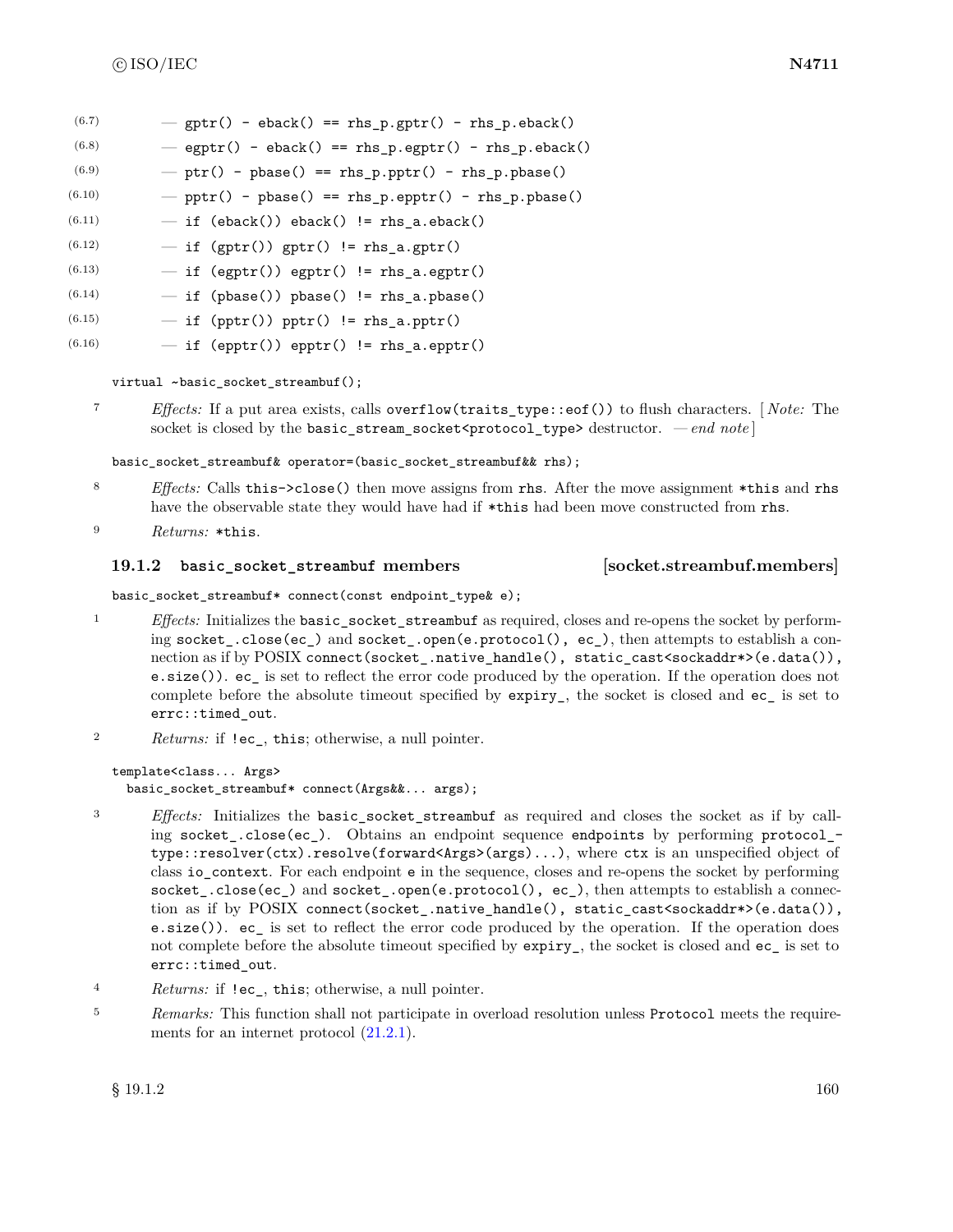basic socket streambuf\* close();

- <sup>6</sup> *Effects:* If a put area exists, calls overflow(traits\_type::eof()) to flush characters. Regardless of whether the preceding call fails or throws an exception, the function closes the socket as if by basic\_socket<protocol\_type>::close(ec\_). If any of the calls made by the function fail, close fails by returning a null pointer. If one of these calls throws an exception, the exception is caught and rethrown after closing the socket.
- <sup>7</sup> *Returns:* this on success, a null pointer otherwise.

```
8 Postconditions: is_open() == false.
```
basic\_socket<protocol\_type>& socket();

```
9 Returns: socket_.
```
error\_code error() const;

<sup>10</sup> *Returns:* ec\_.

time\_point expiry() const;

```
11 Returns: expiry_.
```

```
void expires_at(const time_point& t);
```

```
12 Postconditions: expiry_ == t.
```
void expires\_after(const duration& d);

<sup>13</sup> *Effects:* Equivalent to expires\_at(clock\_type::now() + d).

# **19.1.3 basic\_socket\_streambuf overridden virtual functions [socket.streambuf.virt]**

## virtual int\_type underflow() override;

- 1 *Effects:* Behaves according to the description of basic streambuf <char>::underflow(), with the specialization that a sequence of characters is read from the input sequence as if by POSIX recvmsg, and ec\_ is set to reflect the error code produced by the operation. If the operation does not complete before the absolute timeout specified by expiry\_, the socket is closed and ec\_ is set to errc::timed\_out.
- <sup>2</sup> *Returns:* traits\_type::to\_int\_type(\*gptr()) to indicate success, and traits\_type::eof() to indicate failure.

virtual int\_type pbackfail(int\_type c = traits\_type::eof()) override;

<sup>3</sup> *Effects:* Puts back the character designated by c to the input sequence, if possible, in one of three ways:

- (3.1) If traits\_type::eq\_int\_type(c, traits\_type::eof()) returns false, and if the function makes a putback position available, and if traits\_type::eq(traits\_type::to\_char\_type(c),  $gptr()[-1]$  returns true, decrements the next pointer for the input sequence,  $gptr()$ . Returns: c.
- $(3.2)$  If traits\_type::eq\_int\_type(c, traits\_type::eof()) returns false, and if the function makes a putback position available, and if the function is permitted to assign to the putback position, decrements the next pointer for the input sequence, and stores c there. Returns: c.
- $(3.3)$  If traits\_type::eq\_int\_type(c, traits\_type::eof()) returns true, and if either the input sequence has a putback position available or the function makes a putback position available, decrements the next pointer for the input sequence, gptr(). Returns: traits\_type::not\_eof(c).

 $\S$  19.1.3 161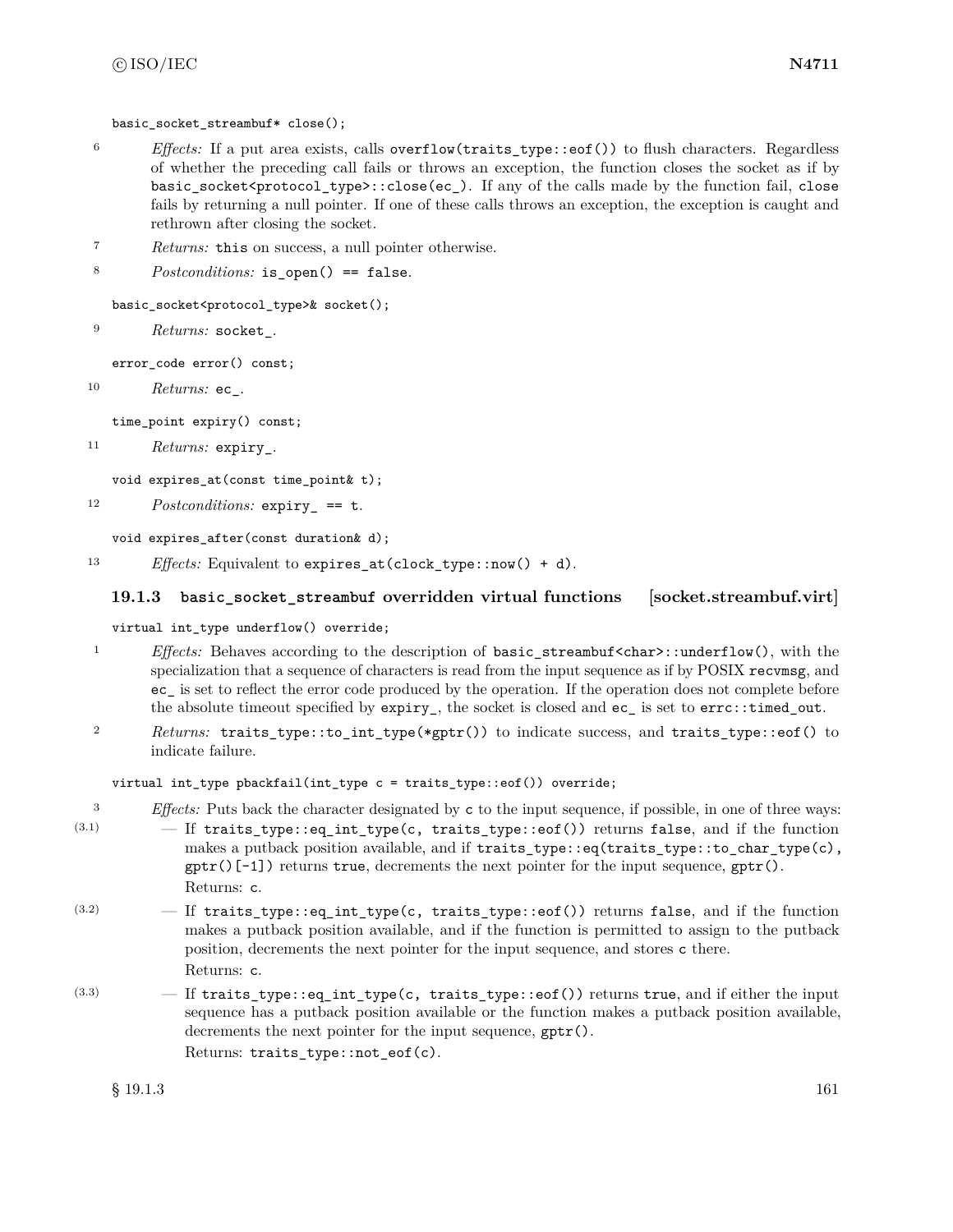- <sup>4</sup> *Returns:* As specified above, or traits\_type::eof() to indicate failure.
- <sup>5</sup> *Remarks:* The function does not put back a character directly to the input sequence. If the function can succeed in more than one of these ways, it is unspecified which way is chosen. The function can alter the number of putback positions available as a result of any call.

# virtual int\_type overflow(int\_type c = traits\_type::eof()) override;

- <sup>6</sup> *Effects:* Behaves according to the description of basic\_streambuf<char>::overflow(c), except that the behavior of "consuming characters" is performed by output of the characters to the socket as if by one or more calls to POSIX sendmsg, and ec\_ is set to reflect the error code produced by the operation. If the operation does not complete before the absolute timeout specified by  $\exp\{-y\}$ , the socket is closed and ec\_ is set to errc::timed\_out.
- <sup>7</sup> *Returns:* traits\_type::not\_eof(c) to indicate success, and traits\_type::eof() to indicate failure.

virtual int sync() override;

8 *Effects:* If a put area exists, calls overflow(traits\_type::eof()) to flush characters.

virtual streambuf\* setbuf(char\_type\* s, streamsize n) override;

<sup>9</sup> *Effects:* If setbuf(nullptr, 0) is called on a stream before any I/O has occurred on that stream, the stream becomes unbuffered. Otherwise the results are unspecified. "Unbuffered" means that pbase() and  $ppr()$  always return null and output to the socket should appear as soon as possible.

# **19.2 Class template basic\_socket\_iostream [socket.iostream]**

- <sup>1</sup> The class template basic\_socket\_iostream<Protocol, Clock, WaitTraits> supports reading and writing on sockets. It uses a basic\_socket\_streambuf<Protocol, Clock, WaitTraits> object to control the associated sequences.
- <sup>2</sup> [*Note:* This class is intended for sending and receiving bytes, not characters. The conversion from characters to bytes, and vice versa, must occur elsewhere. *— end note* ]

```
namespace std {
namespace experimental {
namespace net {
inline namespace v1 {
  template<class Protocol, class Clock, class WaitTraits>
  class basic_socket_iostream : public basic_iostream<char>
  {
  public:
    // types:
    using protocol_type = Protocol;
    using endpoint_type = typename protocol_type::endpoint;
    using clock_type = Clock;
    using time_point = typename clock_type::time_point;
    using duration = typename clock_type::duration;
    using wait_traits_type = WaitTraits;
```
*// [19.2.1,](#page-169-0) construct / copy / destroy:*

```
basic_socket_iostream();
explicit basic_socket_iostream(basic_stream_socket<protocol_type> s);
basic_socket_iostream(const basic_socket_iostream&) = delete;
```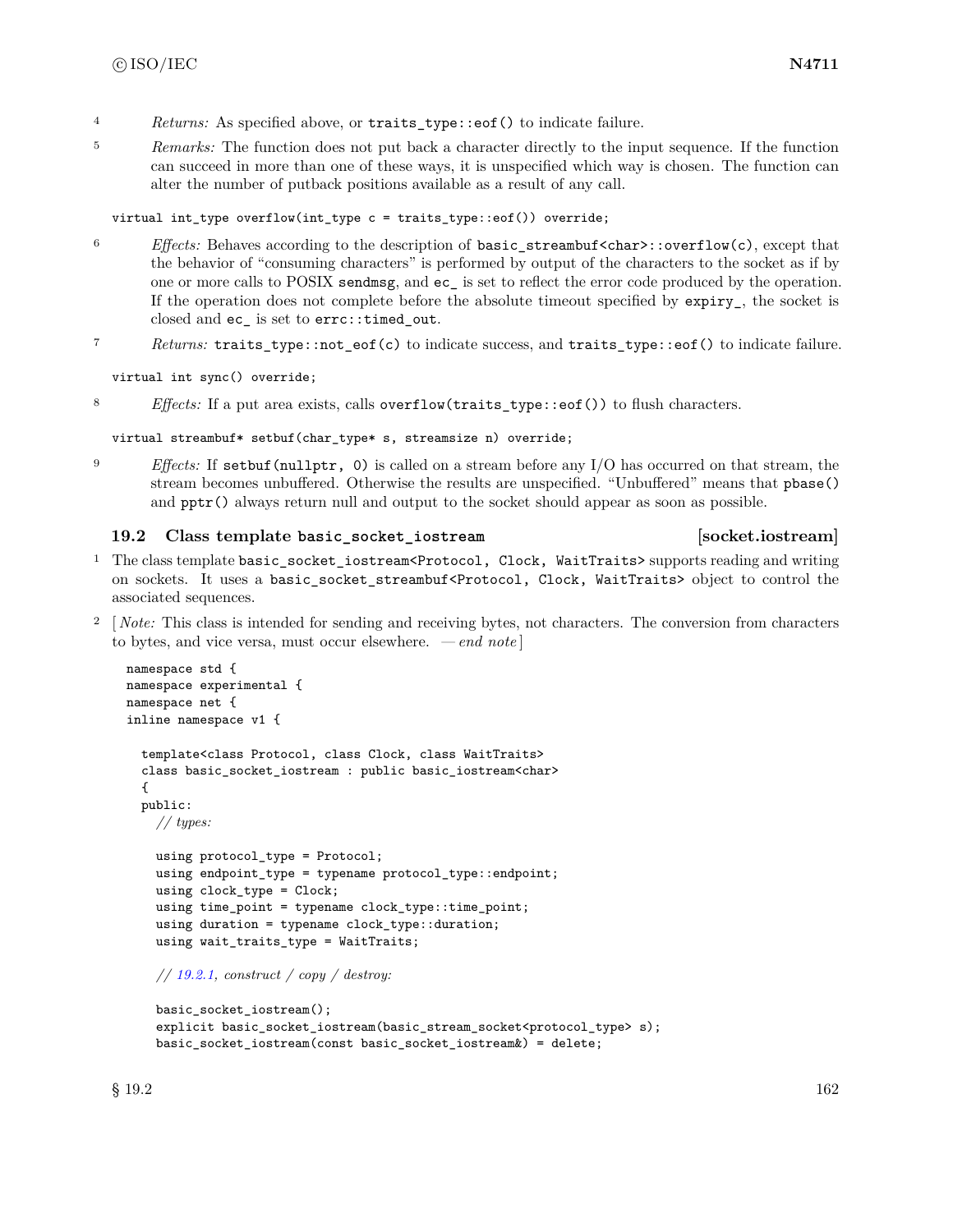```
basic socket iostream(basic socket iostream&& rhs);
    template<class... Args>
      explicit basic_socket_iostream(Args&&... args);
    basic_socket_iostream& operator=(const basic_socket_iostream&) = delete;
    basic_socket_iostream& operator=(basic_socket_iostream&& rhs);
    // 19.2.2, members:
    template<class... Args> void connect(Args&&... args);
    void close();
    basic_socket_streambuf<protocol_type, clock_type, wait_traits_type>* rdbuf() const;
    basic_socket<protocol_type>& socket();
    error_code error() const;
    time_point expiry() const;
    void expires_at(const time_point& t);
    void expires_after(const duration& d);
 private:
    basic_socket_streambuf<protocol_type, clock_type, wait_traits_type> sb_; // exposition only
  };
} // inline namespace v1
} // namespace net
```

```
} // namespace experimental
```

```
} // namespace std
```
<sup>3</sup> Instances of class template basic\_socket\_iostream meet the requirements of Destructible (C++ 2014 [destructible]), MoveConstructible (C++ 2014 [moveconstructible]), and MoveAssignable (C++ 2014 [moveassignable]).

# <span id="page-169-0"></span>**19.2.1 basic\_socket\_iostream constructors [socket.iostream.cons]**

```
basic_socket_iostream();
```
<sup>1</sup> *Effects:* Initializes the base class as basic\_iostream<char>(&sb\_), value-initializes sb\_, and performs setf(std::ios\_base::unitbuf).

```
explicit basic_socket_iostream(basic_stream_socket<protocol_type> s);
```
<sup>2</sup> *Effects:* Initializes the base class as **basic\_iostream<char>(&sb\_)**, initializes **sb\_** with **std::nove(s)**, and performs setf(std::ios\_base::unitbuf).

```
basic_socket_iostream(basic_socket_iostream&& rhs);
```
<sup>3</sup> *Effects:* Move constructs from the rvalue rhs. This is accomplished by move constructing the base class, and the contained basic\_socket\_streambuf. Next basic\_iostream<char>::set\_rdbuf(&sb\_) is called to install the contained basic\_socket\_streambuf.

```
template<class... Args>
  explicit basic_socket_iostream(Args&&... args);
```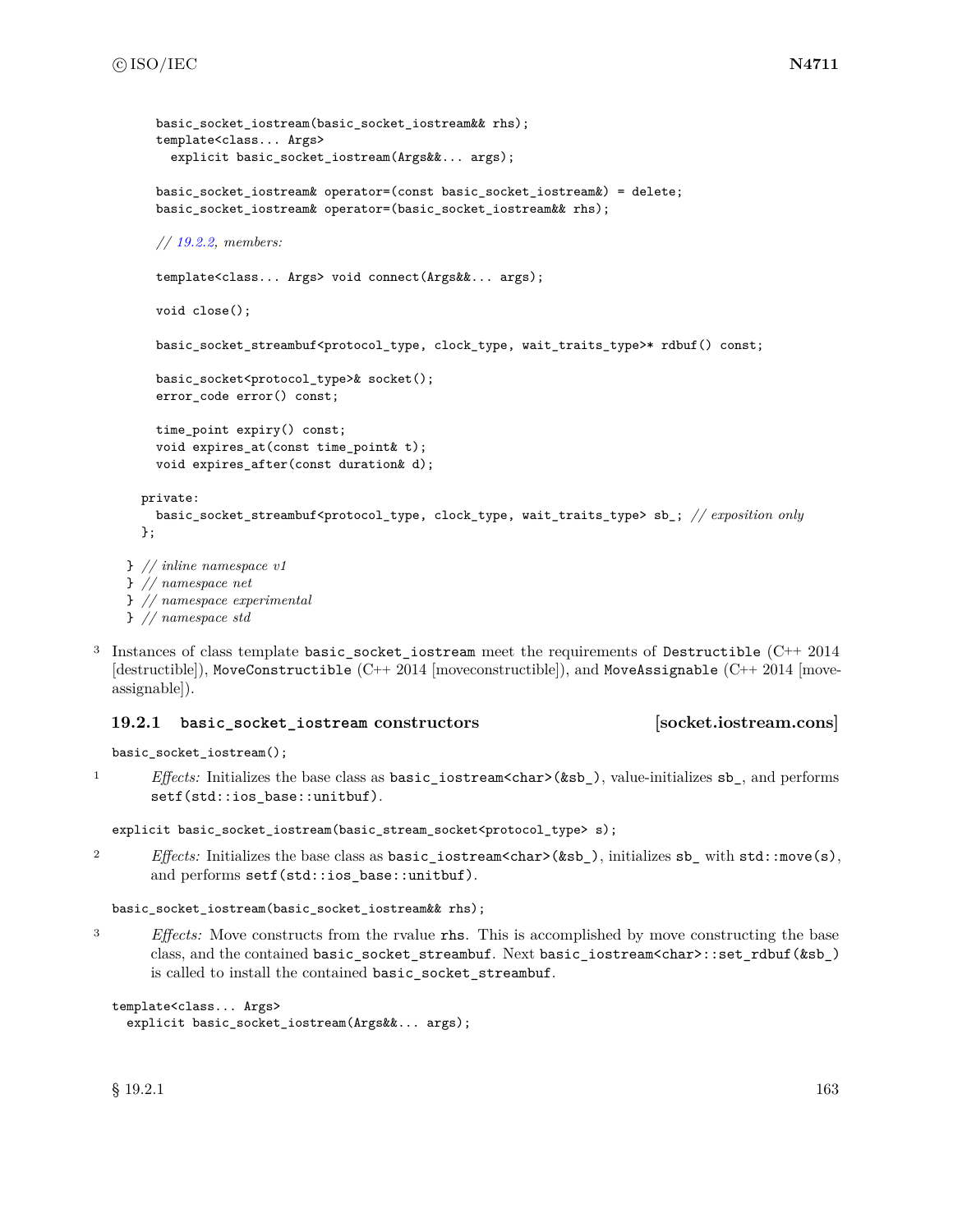<sup>4</sup> *Effects:* Initializes the base class as basic\_iostream<char>(&sb\_), value-initializes sb\_, and performs setf(std::ios\_base::unitbuf). Then calls rdbuf()->connect(forward<Args>(args)...). If that function returns a null pointer, calls setstate(failbit).

```
basic_socket_iostream& operator=(basic_socket_iostream&& rhs);
```
<sup>5</sup> *Effects:* Move assigns the base and members of \*this from the base and corresponding members of rhs.

```
6 Returns: *this.
```
# <span id="page-170-0"></span>**19.2.2 basic\_socket\_iostream members [socket.iostream.members]**

```
template<class... Args>
 void connect(Args&&... args);
```
<sup>1</sup> *Effects:* Calls rdbuf()->connect(forward<Args>(args)...). If that function returns a null pointer, calls setstate(failbit) (which may throw ios\_base::failure).

void close();

<sup>2</sup> *Effects:* Calls rdbuf()->close(). If that function returns a null pointer, calls setstate(failbit) (which may throw ios\_base::failure).

```
basic_socket_streambuf<protocol_type, clock_type, wait_traits_type>* rdbuf() const;
```
<sup>3</sup> Let SB be the type basic\_socket\_streambuf<protocol\_type, clock\_type, wait\_traits\_type>.

```
4 Returns: const_cast<SB*>(addressof(sb_)).
```
basic\_socket<protocol\_type>& socket();

```
5 Returns: rdbuf()->socket().
```
error code error() const;

<sup>6</sup> *Returns:* rdbuf()->error().

time\_point expiry() const;

<sup>7</sup> *Returns:* rdbuf()->expiry().

```
void expires_at(const time_point& t);
```
<sup>8</sup> *Effects:* Equivalent to rdbuf()->expires\_at(t).

void expires\_after(const duration& d);

<sup>9</sup> *Effects:* Equivalent to rdbuf()->expires\_after(d).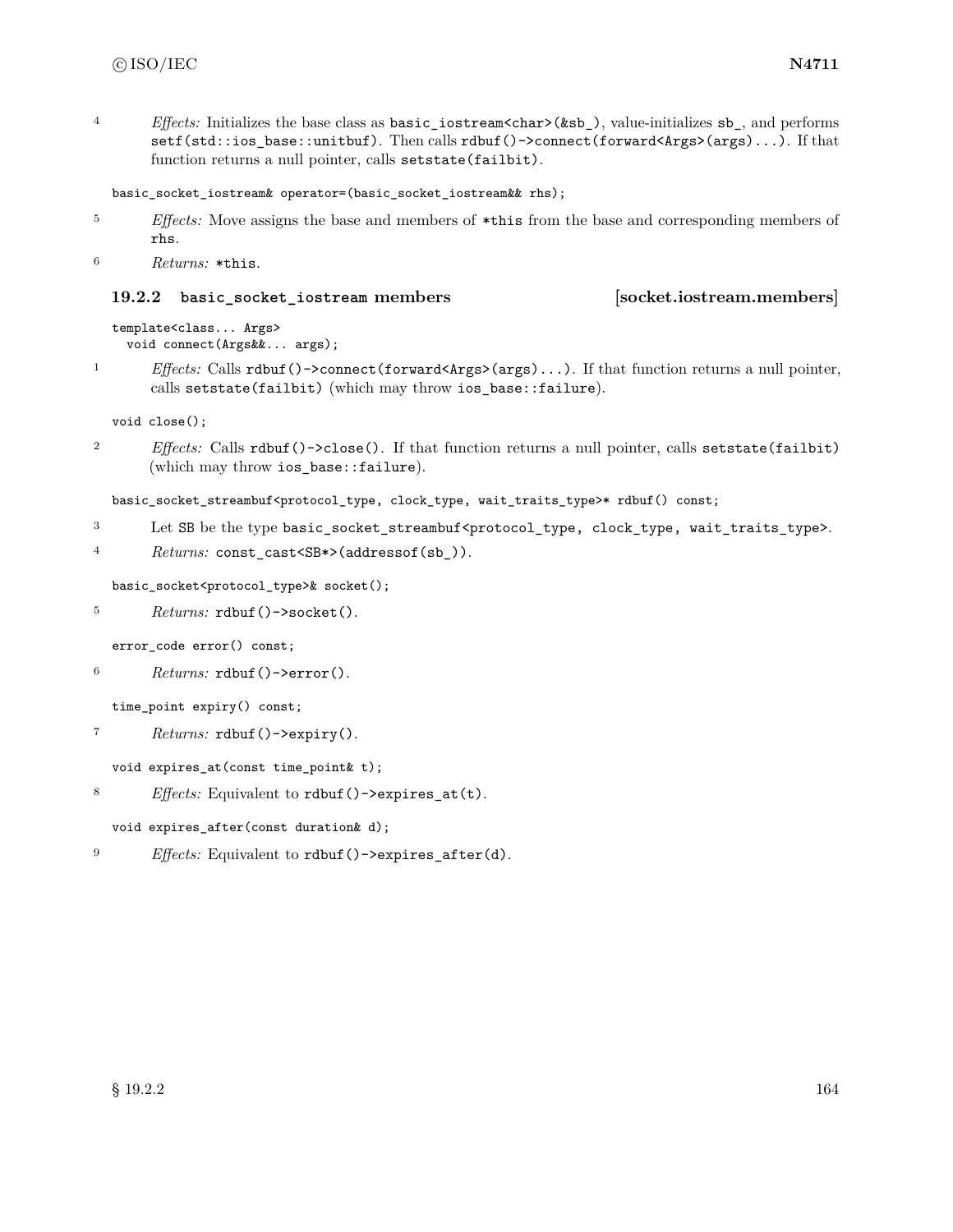# **20 Socket algorithms [socket.algo]**

template<class Protocol, class EndpointSequence>

# **20.1 Synchronous connect operations [socket.algo.connect]**

```
typename Protocol::endpoint connect(basic_socket<Protocol>& s,
                                          const EndpointSequence& endpoints);
     template<class Protocol, class EndpointSequence>
       typename Protocol::endpoint connect(basic_socket<Protocol>& s,
                                          const EndpointSequence& endpoints,
                                          error_code& ec);
  1 Returns: connect(s, endpoints, [](auto, auto){ return true; }, ec).
     template<class Protocol, class EndpointSequence, class ConnectCondition>
       typename Protocol::endpoint connect(basic_socket<Protocol>& s,
                                          const EndpointSequence& endpoints,
                                          ConnectCondition c);
     template<class Protocol, class EndpointSequence, class ConnectCondition>
       typename Protocol::endpoint connect(basic_socket<Protocol>& s,
                                          const EndpointSequence& endpoints,
                                          ConnectCondition c, error_code& ec);
  2 Effects: Performs ec.clear(), then finds the first element ep in the sequence endpoints for which:
(2.1) - c(ec, ep) yields true;
(2.2) - s.close(ec) succeeds;
(2.3) — s.open(ep.protocol(), ec) succeeds; and
(2.4) - s.connect (ep, ec) succeeds.
  3 Returns: typename Protocol::endpoint() if no such element is found, otherwise ep.
  4 Error conditions:
(4.1) - socket_errc::not_found - if endpoints.empty() or if the function object c returned false
              for all elements in the sequence.
     template<class Protocol, class InputIterator>
       InputIterator connect(basic_socket<Protocol>& s,
                            InputIterator first, InputIterator last);
     template<class Protocol, class InputIterator>
       InputIterator connect(basic_socket<Protocol>& s,
                            InputIterator first, InputIterator last,
                            error_code& ec);
  5 Returns: connect(s, first, last, [](auto, auto){ return true; }, ec).
     template<class Protocol, class InputIterator, class ConnectCondition>
       InputIterator connect(basic_socket<Protocol>& s,
                            InputIterator first, InputIterator last,
                            ConnectCondition c);
     template<class Protocol, class InputIterator, class ConnectCondition>
       InputIterator connect(basic_socket<Protocol>& s,
```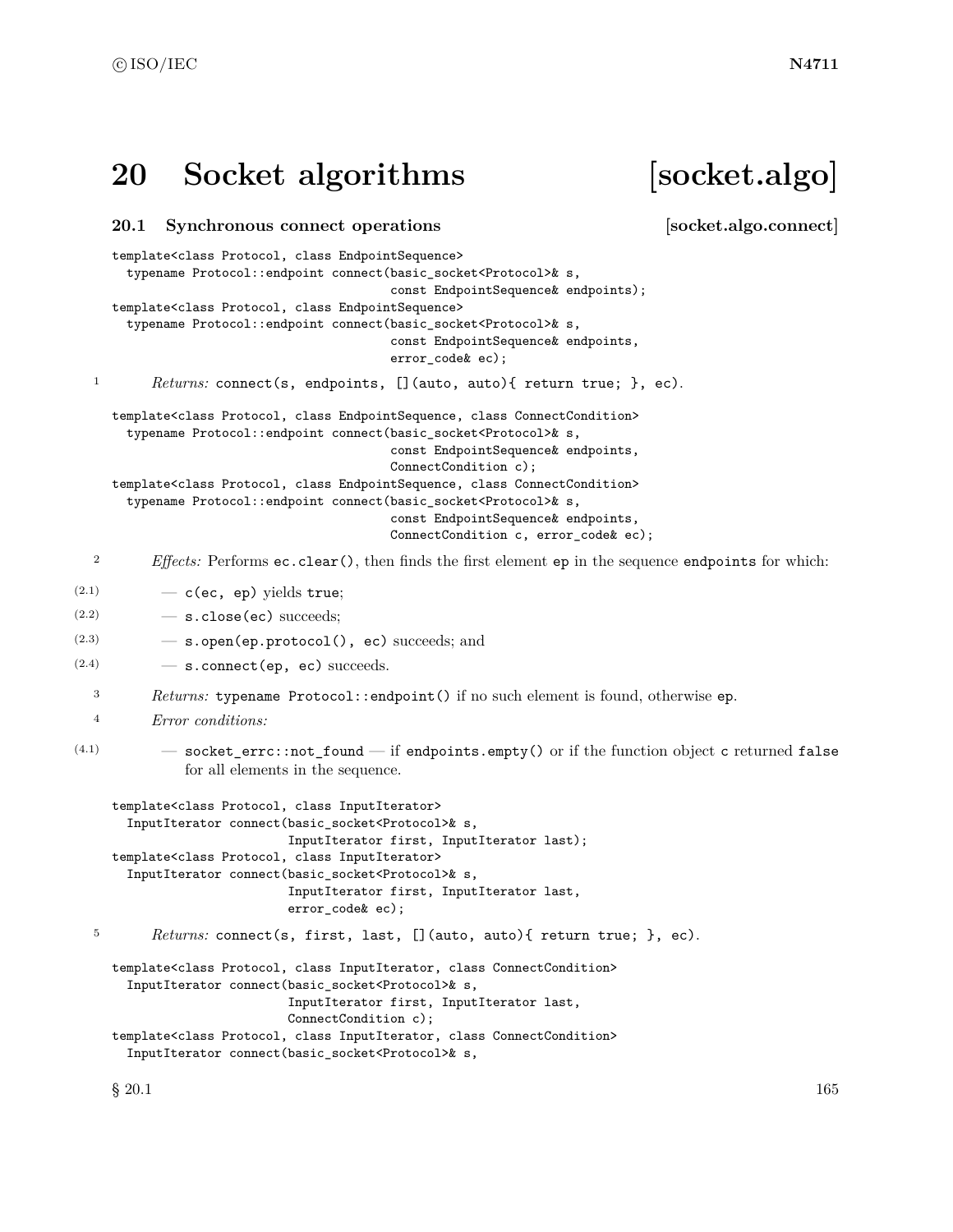InputIterator first, InputIterator last, ConnectCondition c, error\_code& ec);

- <sup>6</sup> *Effects:* Performs ec.clear(), then finds the first iterator i in the range [first, last) for which:
- $(6.1)$   $-$  c(ec, \*i) yields true;
- $(6.2)$   $-$  s.close(ec) succeeds;
- (6.3) s.open(typename Protocol::endpoint(\*i).protocol(), ec) succeeds; and
- $(6.4)$   $-$  s.connect (\*i, ec) succeeds.
- <sup>7</sup> *Returns:* last if no such iterator is found, otherwise i.
- <sup>8</sup> *Error conditions:*
- $(8.1)$   $-$  socket errc::not found  $-$  if first  $=$  last or if the function object c returned false for all iterators in the range.

## **20.2 Asynchronous connect operations [socket.algo.async.connect]**

template<class Protocol, class EndpointSequence, class CompletionToken> *DEDUCED* async\_connect(basic\_socket<Protocol>& s, const EndpointSequence& endpoints, CompletionToken&& token);

#### <sup>1</sup> *Returns:*

async connect(s, endpoints, [](auto, auto){ return true; }, forward<CompletionToken>(token))

template<class Protocol, class EndpointSequence,

class ConnectCondition, class CompletionToken> *DEDUCED* async\_connect(basic\_socket<Protocol>& s, const EndpointSequence& endpoints, ConnectCondition c, CompletionToken&& token);

- <sup>2</sup> A composed asynchronous operation [\(13.2.7.14\)](#page-33-0).
- <sup>3</sup> *Completion signature:* void(error\_code ec, typename Protocol::endpoint ep).
- <sup>4</sup> *Effects:* Performs ec.clear(), then finds the first element ep in the sequence endpoints for which:
- $(4.1)$   $-$  c(ec, ep) yields true;
- $(4.2)$   $-$  s.close(ec) succeeds;
- $(4.3)$   $-$  s.open(ep.protocol(), ec) succeeds; and
- $(4.4)$  the asynchronous operation **s**. async connect(ep, *unspecified*) succeeds.
	- <sup>5</sup> ec is updated with the result of the s.async\_connect(ep, *unspecified* ) operation, if any. If no such element is found, or if the operation fails with one of the error conditions listed below, ep is set to typename Protocol::endpoint(). [ *Note:* The underlying close, open, and async\_connect operations are performed sequentially. *— end note* ]
	- <sup>6</sup> *Error conditions:*
- $(6.1)$   $-$  socket\_errc::not\_found  $-$  if endpoints.empty() or if the function object c returned false for all elements in the sequence.
- $(6.2)$  errc::operation\_canceled if s.is\_open() == false immediately following an async\_connect operation on the underlying socket.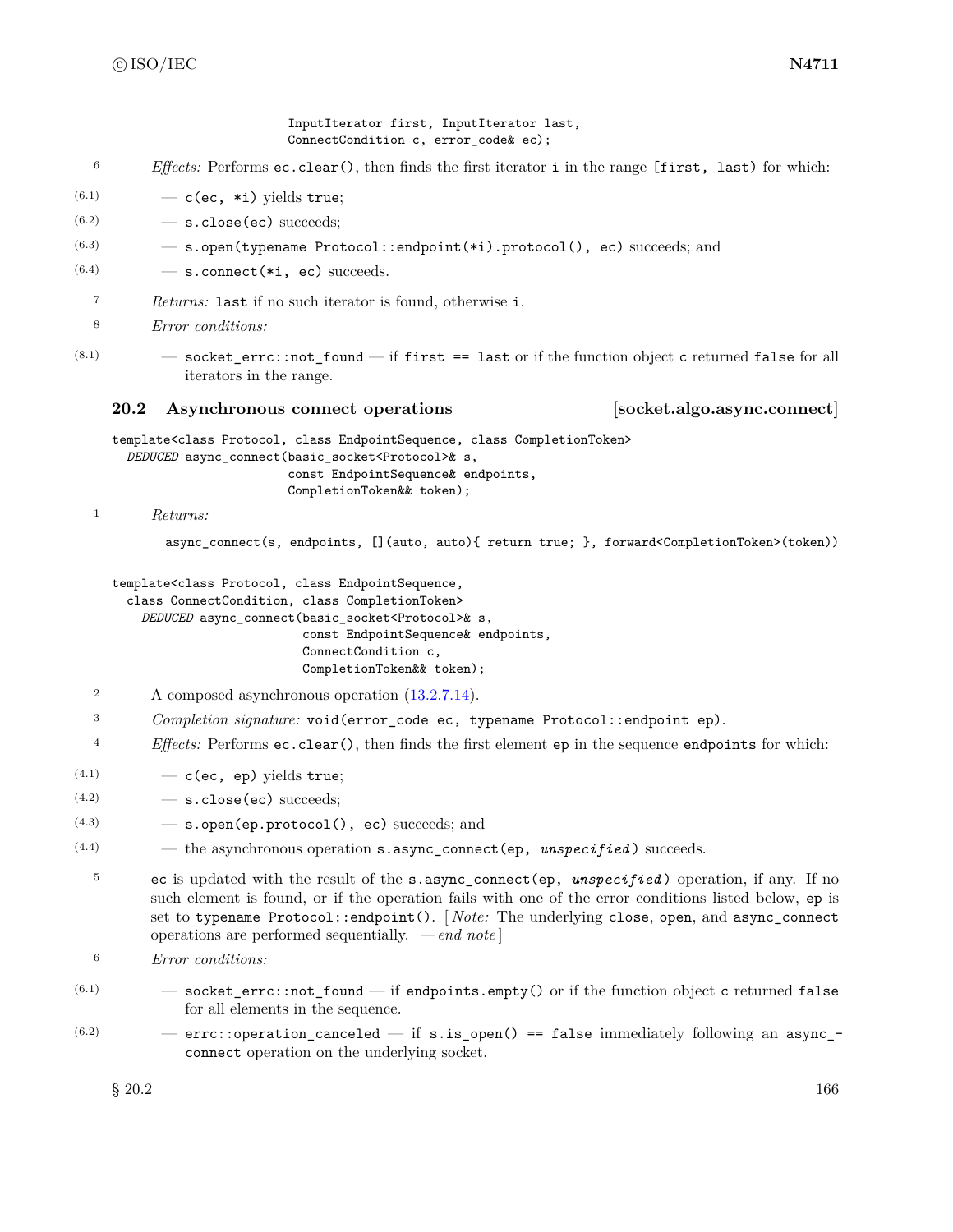```
template<class Protocol, class InputIterator, class CompletionToken>
        DEDUCED async_connect(basic_socket<Protocol>& s,
                             InputIterator first, InputIterator last,
                             CompletionToken&& token);
   7 Returns:
             async_connect(s, first, last, [](auto, auto){ return true; },
                          forward<CompletionToken>(token))
     template<class Protocol, class InputIterator,
        class ConnectCondition, class CompletionToken>
         DEDUCED async_connect(basic_socket<Protocol>& s,
                               InputIterator first, InputIterator last,
                               ConnectCondition c,
                               CompletionToken&& token);
   8 A composed asynchronous operation (13.2.7.14).
   9 Completion signature: void(error_code ec, InputIterator i).
  10 Effects: Performs ec.clear(), then finds the first iterator i in the range [first, last) for which:
(10.1) \qquad -c(\text{ec, *i}) yields true;
(10.2) - s.close(ec) succeeds;
(10.3) — s.open(typename Protocol::endpoint(*i).protocol(), ec) succeeds; and
(10.4) - the asynchronous operation s. async_connect(*i, unspecified) succeeds.
  11 ec is updated with the result of the s.async_connect(*i, unspecified ) operation, if any. If no
           such iterator is found, or if the operation fails with one of the error conditions listed below, i is set to
           last. [ Note: The underlying close, open, and async_connect operations are performed sequentially.
          — end note ]
  12 Error conditions:
```
- $(12.1)$   $-$  socket\_errc::not\_found  $-$  if first == last or if the function object c returned false for all iterators in the range.
- $(12.2)$  errc::operation\_canceled if s.is\_open() == false immediately following an async\_connect operation on the underlying socket.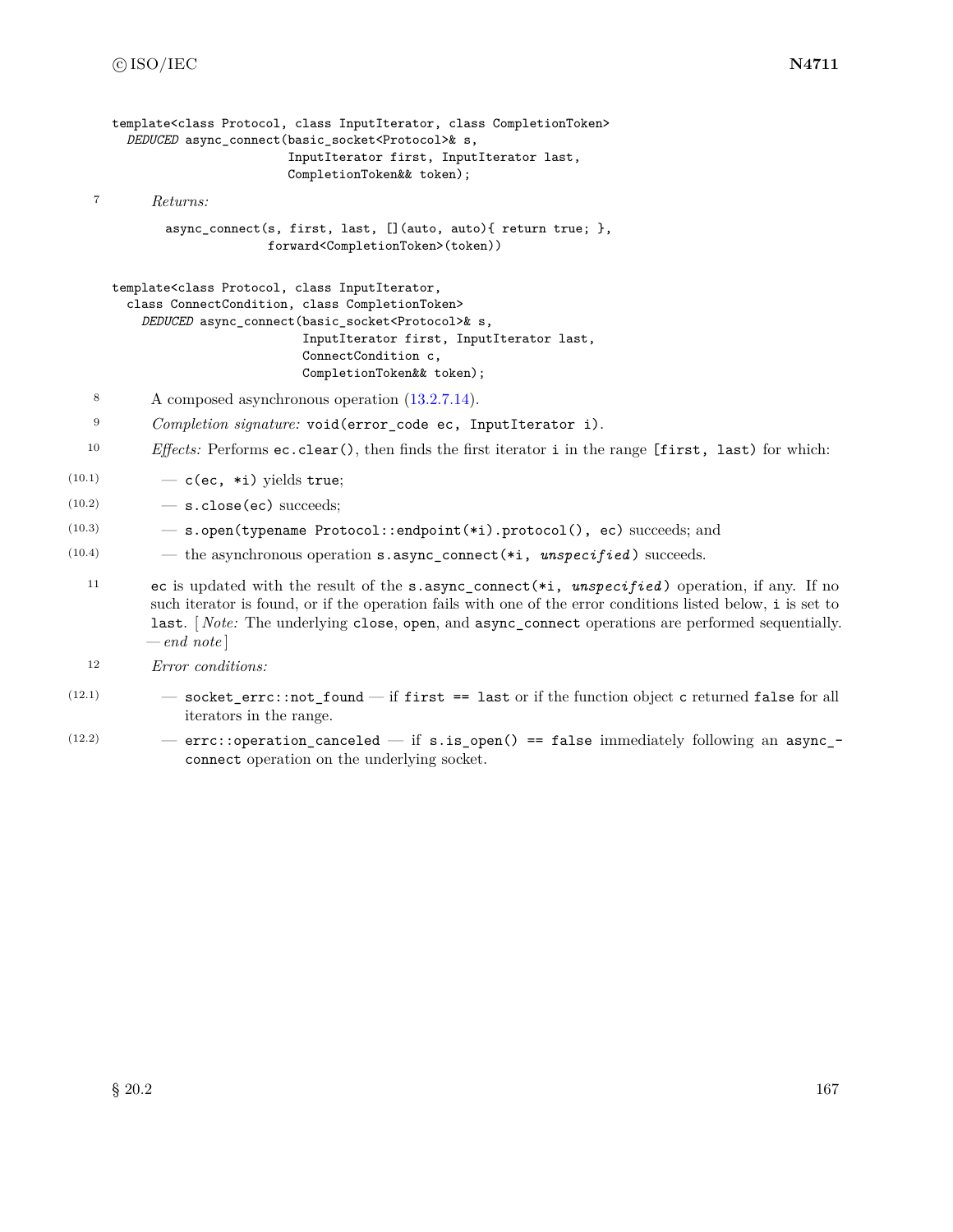# 21 Internet protocol [internet]

```
21.1 Header <experimental/internet> synopsis [internet.synop]
 namespace std {
 namespace experimental {
 namespace net {
 inline namespace v1 {
 namespace ip {
   enum class resolver_errc {
     host_not_found = an implementation-defined non-zero value , // EAI_NONAME
     try_again = an implementation-defined non-zero value , // EAI_AGAIN
     service_not_found = an implementation-defined non-zero value // EAI_SERVICE
   };
   const error_category& resolver_category() noexcept;
   error_code make_error_code(resolver_errc e) noexcept;
   error_condition make_error_condition(resolver_errc e) noexcept;
   using port_type = uint_least16_t;
   using scope_id_type = uint_least32_t;
   struct v4_mapped_t {};
   constexpr v4_mapped_t v4_mapped;
   class address;
   class address_v4;
   class address_v6;
   class bad_address_cast;
   // 21.4.4, address comparisons:
   constexpr bool operator==(const address&, const address&) noexcept;
   constexpr bool operator!=(const address&, const address&) noexcept;
   constexpr bool operator< (const address&, const address&) noexcept;
   constexpr bool operator> (const address&, const address&) noexcept;
   constexpr bool operator<=(const address&, const address&) noexcept;
   constexpr bool operator>=(const address&, const address&) noexcept;
   // 21.5.5, address_v4 comparisons:
   constexpr bool operator==(const address_v4&, const address_v4&) noexcept;
   constexpr bool operator!=(const address_v4&, const address_v4&) noexcept;
   constexpr bool operator< (const address_v4&, const address_v4&) noexcept;
   constexpr bool operator> (const address_v4&, const address_v4&) noexcept;
   constexpr bool operator<=(const address_v4&, const address_v4&) noexcept;
   constexpr bool operator>=(const address_v4&, const address_v4&) noexcept;
   // 21.6.5, address_v6 comparisons:
   constexpr bool operator==(const address_v6&, const address_v6&) noexcept;
   constexpr bool operator!=(const address_v6&, const address_v6&) noexcept;
```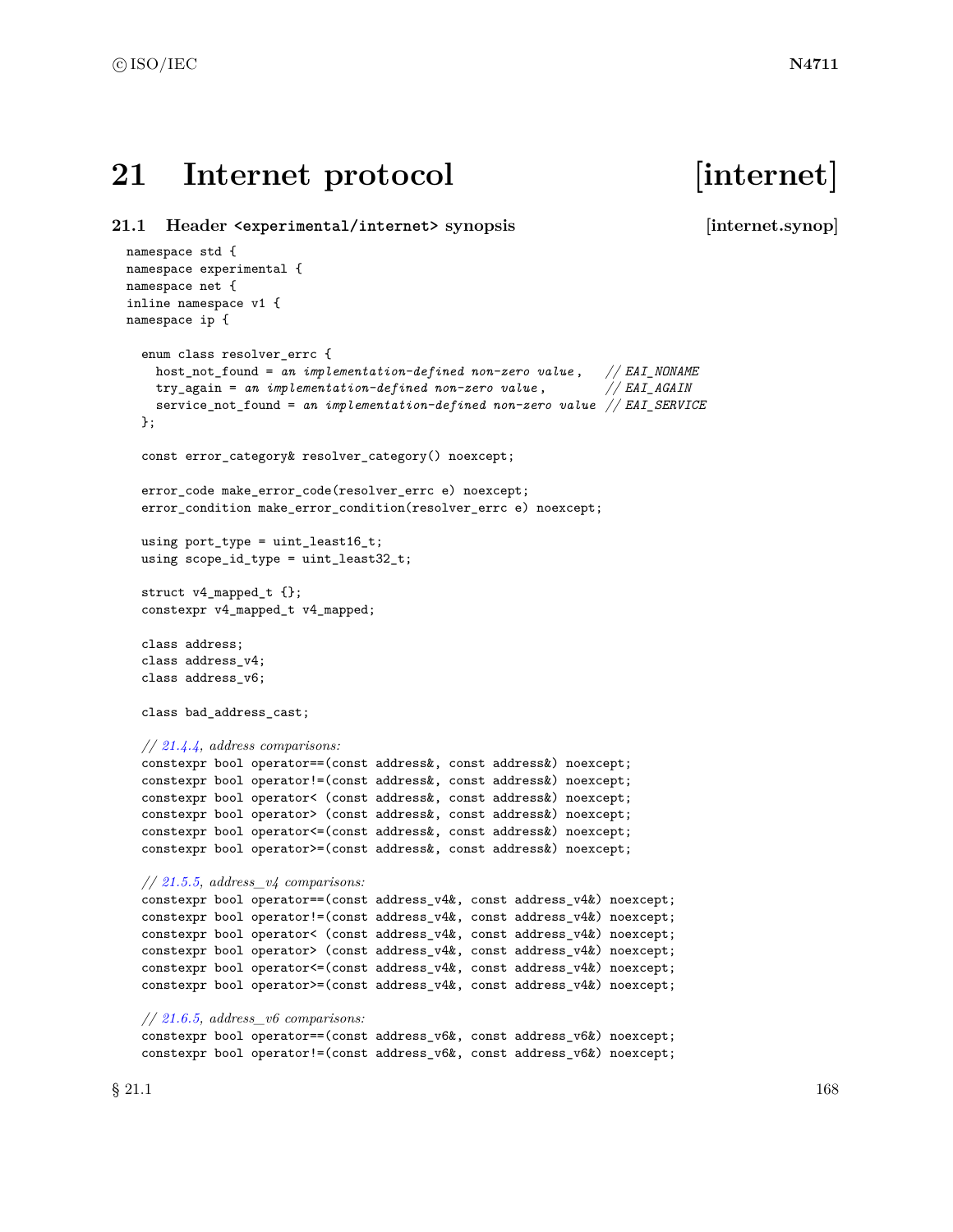```
constexpr bool operator< (const address v6&, const address v6&) noexcept;
constexpr bool operator> (const address_v6&, const address_v6&) noexcept;
constexpr bool operator<=(const address_v6&, const address_v6&) noexcept;
constexpr bool operator>=(const address_v6&, const address_v6&) noexcept;
// 21.4.5, address creation:
address make_address(const char*);
address make_address(const char*, error_code&) noexcept;
address make_address(const string&);
address make_address(const string&, error_code&) noexcept;
address make_address(string_view);
address make_address(string_view, error_code&) noexcept;
// 21.5.6, address_v4 creation:
constexpr address_v4 make_address_v4(const address_v4::bytes_type&);
constexpr address_v4 make_address_v4(address_v4::uint_type);
constexpr address_v4 make_address_v4(v4_mapped_t, const address_v6&);
address_v4 make_address_v4(const char*);
address_v4 make_address_v4(const char*, error_code&) noexcept;
address_v4 make_address_v4(const string&);
address_v4 make_address_v4(const string&, error_code&) noexcept;
address_v4 make_address_v4(string_view);
address_v4 make_address_v4(string_view, error_code&) noexcept;
// 21.6.6, address_v6 creation:
constexpr address_v6 make_address_v6(const address_v6::bytes_type&,
                                      scope_id_type = 0);constexpr address_v6 make_address_v6(v4_mapped_t, const address_v4&) noexcept;
address_v6 make_address_v6(const char*);
address_v6 make_address_v6(const char*, error_code&) noexcept;
address_v6 make_address_v6(const string&);
address_v6 make_address_v6(const string&, error_code&) noexcept;
address_v6 make_address_v6(string_view);
address_v6 make_address_v6(string_view, error_code&) noexcept;
// 21.4.6, address I/O:
template<class CharT, class Traits>
  basic_ostream<CharT, Traits>& operator<<(
    basic_ostream<CharT, Traits>&, const address&);
// 21.5.7, address_v4 I/O:
template<class CharT, class Traits>
  basic_ostream<CharT, Traits>& operator<<(
    basic_ostream<CharT, Traits>&, const address_v4&);
// 21.6.7, address_v6 I/O:
template<class CharT, class Traits>
  basic_ostream<CharT, Traits>& operator<<(
    basic_ostream<CharT, Traits>&, const address_v6&);
template<class> class basic_address_iterator; // not defined
```

```
template<> class basic_address_iterator<address_v4>;
using address_v4_iterator = basic_address_iterator<address_v4>;
template<> class basic_address_iterator<address_v6>;
using address_v6_iterator = basic_address_iterator<address_v6>;
```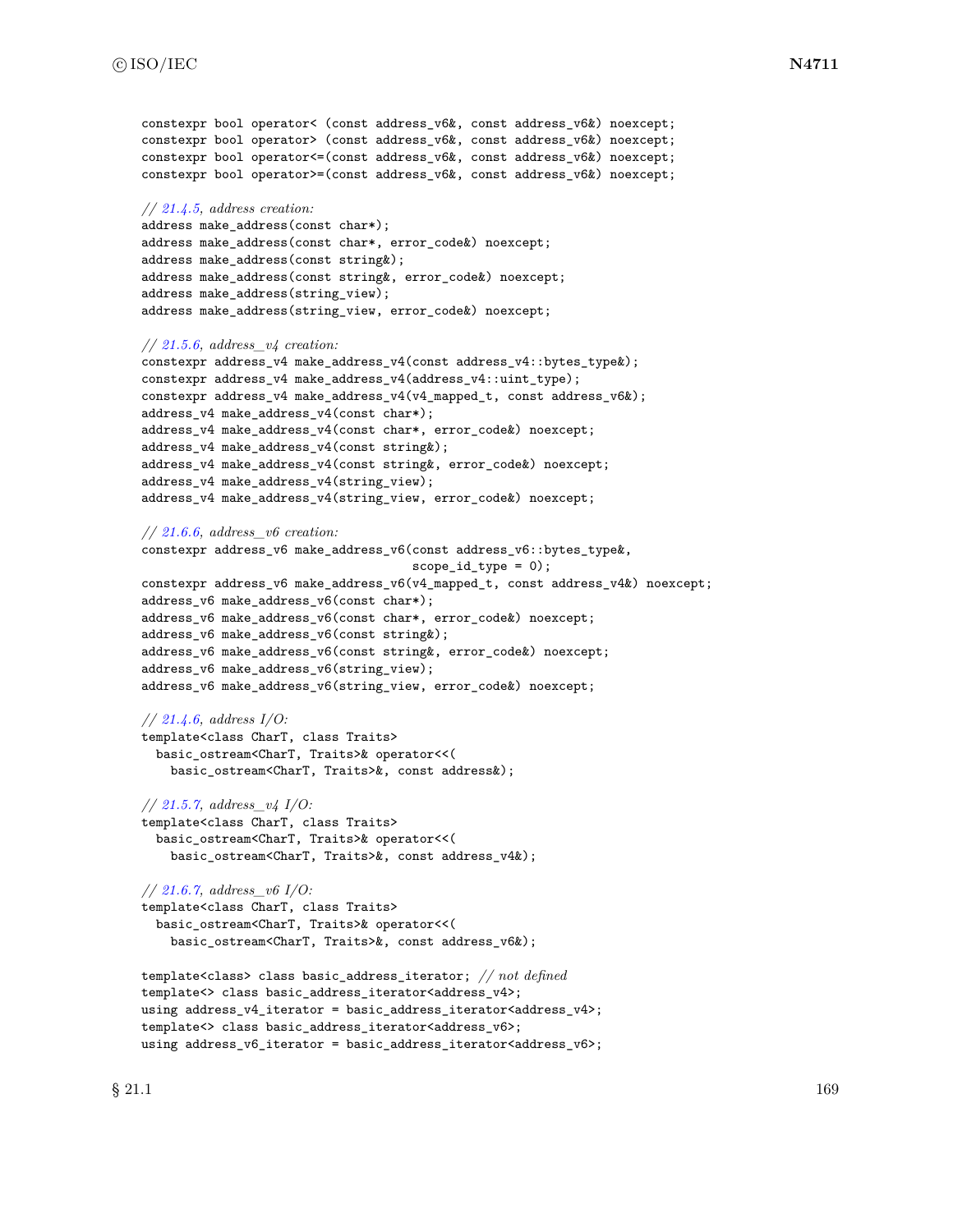```
template<class> class basic_address_range; // not defined
template<> class basic_address_range<address_v4>;
using address_v4_range = basic_address_range<address_v4>;
template<> class basic_address_range<address_v6>;
using address_v6_range = basic_address_range<address_v6>;
class network_v4;
class network_v6;
// 21.11.3, network_v4 comparisons:
bool operator==(const network_v4&, const network_v4&) noexcept;
bool operator!=(const network_v4&, const network_v4&) noexcept;
// 21.12.3, network_v6 comparisons:
bool operator==(const network_v6&, const network_v6&) noexcept;
bool operator!=(const network_v6&, const network_v6&) noexcept;
// 21.11.4, network_v4 creation:
network_v4 make_network_v4(const address_v4&, int);
network_v4 make_network_v4(const address_v4&, const address_v4&);
network_v4 make_network_v4(const char*);
network_v4 make_network_v4(const char*, error_code&) noexcept;
network_v4 make_network_v4(const string&);
network_v4 make_network_v4(const string&, error_code&) noexcept;
network_v4 make_network_v4(string_view);
network_v4 make_network_v4(string_view, error_code&) noexcept;
// 21.12.4, network_v6 creation:
network_v6 make_network_v6(const address_v6&, int);
network_v6 make_network_v6(const char*);
network_v6 make_network_v6(const char*, error_code&) noexcept;
network_v6 make_network_v6(const string&);
network_v6 make_network_v6(const string&, error_code&) noexcept;
network_v6 make_network_v6(string_view);
network_v6 make_network_v6(string_view, error_code&) noexcept;
// 21.11.5, network_v4 I/O:
template<class CharT, class Traits>
  basic_ostream<CharT, Traits>& operator<<(
    basic_ostream<CharT, Traits>&, const network_v4&);
// 21.12.5, network_v6 I/O:
template<class CharT, class Traits>
  basic_ostream<CharT, Traits>& operator<<(
    basic_ostream<CharT, Traits>&, const network_v6&);
template<class InternetProtocol>
  class basic_endpoint;
// 21.13.3, basic_endpoint comparisons:
template<class InternetProtocol>
  bool operator==(const basic_endpoint<InternetProtocol>&,
                  const basic_endpoint<InternetProtocol>&);
template<class InternetProtocol>
```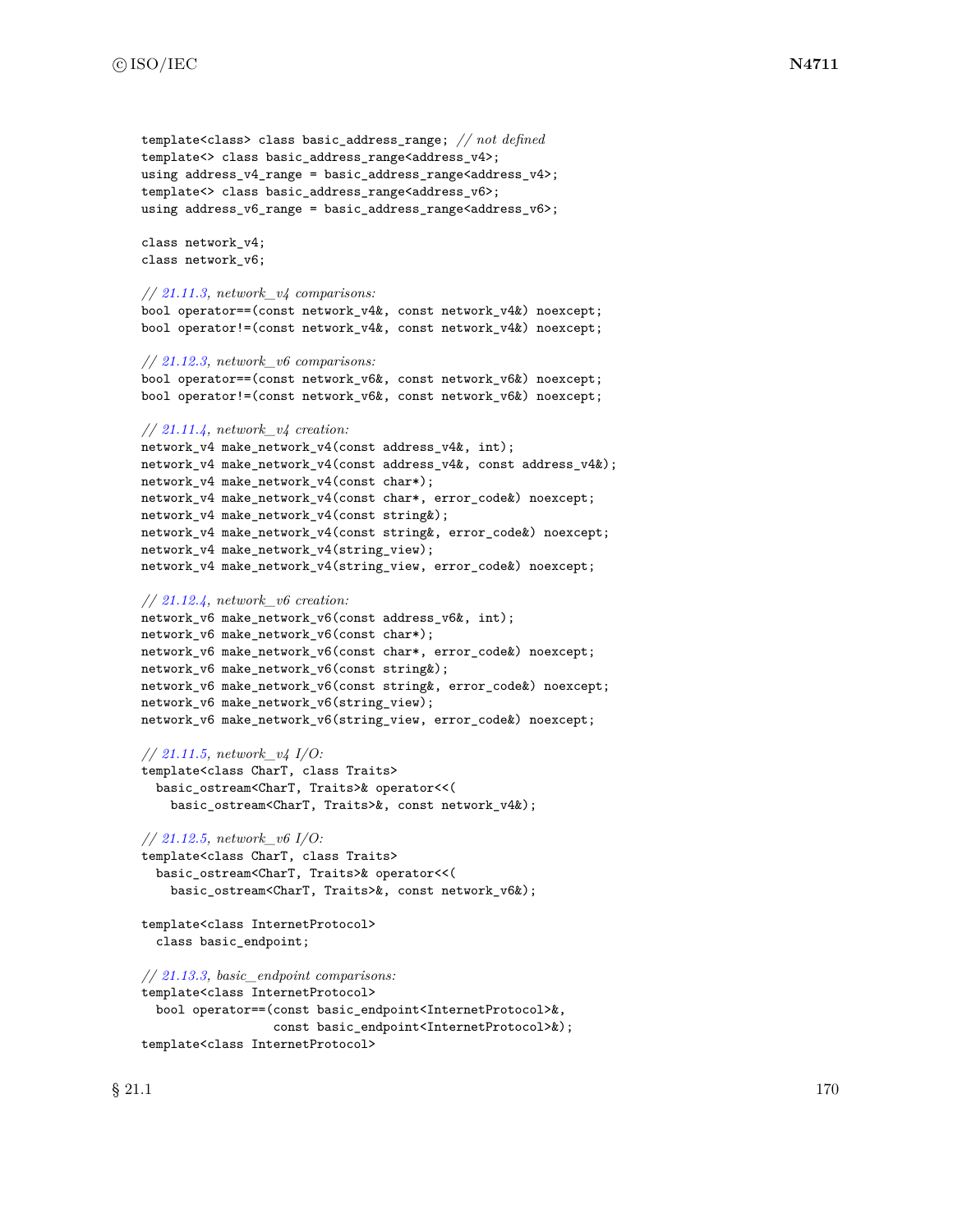```
bool operator!=(const basic_endpoint<InternetProtocol>&,
                  const basic_endpoint<InternetProtocol>&);
template<class InternetProtocol>
  bool operator< (const basic_endpoint<InternetProtocol>&,
                  const basic_endpoint<InternetProtocol>&);
template<class InternetProtocol>
  bool operator> (const basic_endpoint<InternetProtocol>&,
                  const basic_endpoint<InternetProtocol>&);
template<class InternetProtocol>
  bool operator<=(const basic_endpoint<InternetProtocol>&,
                  const basic_endpoint<InternetProtocol>&);
template<class InternetProtocol>
  bool operator>=(const basic_endpoint<InternetProtocol>&,
                  const basic_endpoint<InternetProtocol>&);
// 21.13.4, basic_endpoint I/O:
template<class CharT, class Traits, class InternetProtocol>
  basic_ostream<CharT, Traits>& operator<<(
    basic_ostream<CharT, Traits>&,
```

```
const basic_endpoint<InternetProtocol>&);
```

```
template<class InternetProtocol>
  class basic_resolver_entry;
```

```
template<class InternetProtocol>
  bool operator==(const basic_resolver_entry<InternetProtocol>&,
                  const basic_resolver_entry<InternetProtocol>&);
template<class InternetProtocol>
 bool operator!=(const basic_resolver_entry<InternetProtocol>&,
                  const basic_resolver_entry<InternetProtocol>&);
```

```
template<class InternetProtocol>
  class basic_resolver_results;
```

```
template<class InternetProtocol>
 bool operator==(const basic_resolver_results<InternetProtocol>&,
                  const basic_resolver_results<InternetProtocol>&);
template<class InternetProtocol>
  bool operator!=(const basic_resolver_results<InternetProtocol>&,
                  const basic_resolver_results<InternetProtocol>&);
```

```
class resolver_base;
```

```
template<class InternetProtocol>
 class basic_resolver;
```

```
string host_name();
string host_name(error_code&);
template<class Allocator>
  basic_string<char, char_traits<char>, Allocator>
    host_name(const Allocator&);
template<class Allocator>
  basic_string<char, char_traits<char>, Allocator>
    host_name(const Allocator&, error_code&);
```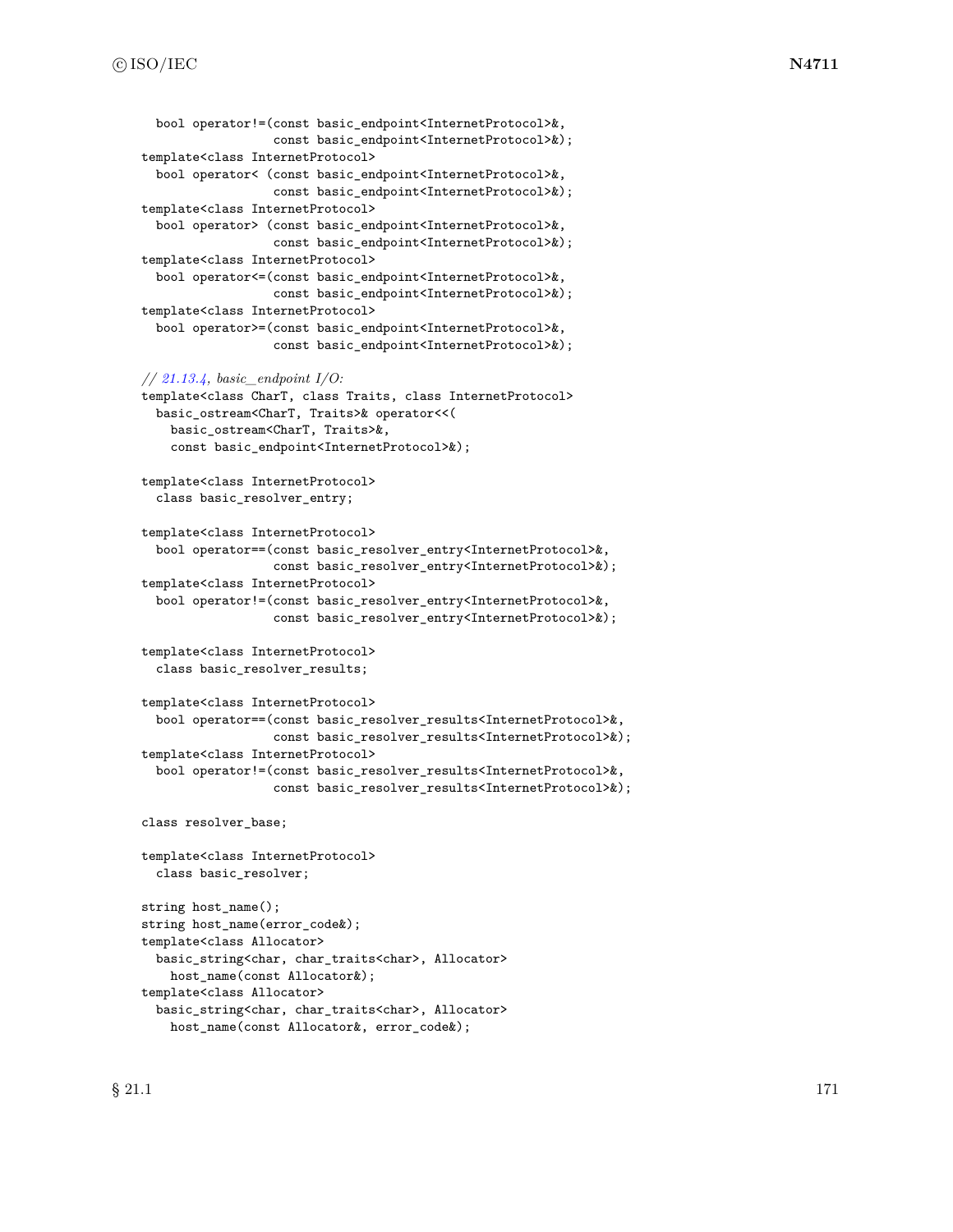class tcp;

```
// 21.19.1, tcp comparisons:
   bool operator==(const tcp& a, const tcp& b);
   bool operator!=(const tcp& a, const tcp& b);
   class udp;
   // 21.20.1, udp comparisons:
   bool operator==(const udp& a, const udp& b);
   bool operator!=(const udp& a, const udp& b);
   class v6_only;
   namespace unicast {
     class hops;
   } // namespace unicast
   namespace multicast {
     class join_group;
     class leave_group;
     class outbound_interface;
     class hops;
     class enable_loopback;
   } // namespace multicast
  } // namespace ip
 } // inline namespace v1
 } // namespace net
 } // namespace experimental
   template<> struct is_error_condition_enum<experimental::net::v1::ip::resolver_errc>
     : public true_type {};
   // 21.8, hash support
   template<class T> struct hash;
   template<> struct hash<experimental::net::v1::ip::address>;
   template<> struct hash<experimental::net::v1::ip::address_v4>;
   template<> struct hash<experimental::net::v1::ip::address_v6>;
 } // namespace std
21.2 Requirements internet.reqmts
```
# <span id="page-178-0"></span>**21.2.1 Internet protocol requirements [internet.reqmts.protocol]**

<sup>1</sup> A type X meets the InternetProtocol requirements if it satisfies the requirements of AcceptableProtocol [\(18.2.7\)](#page-117-0), as well as the additional requirements listed below.

<sup>2</sup> In the table below, a and b denote (possibly const) values of type X.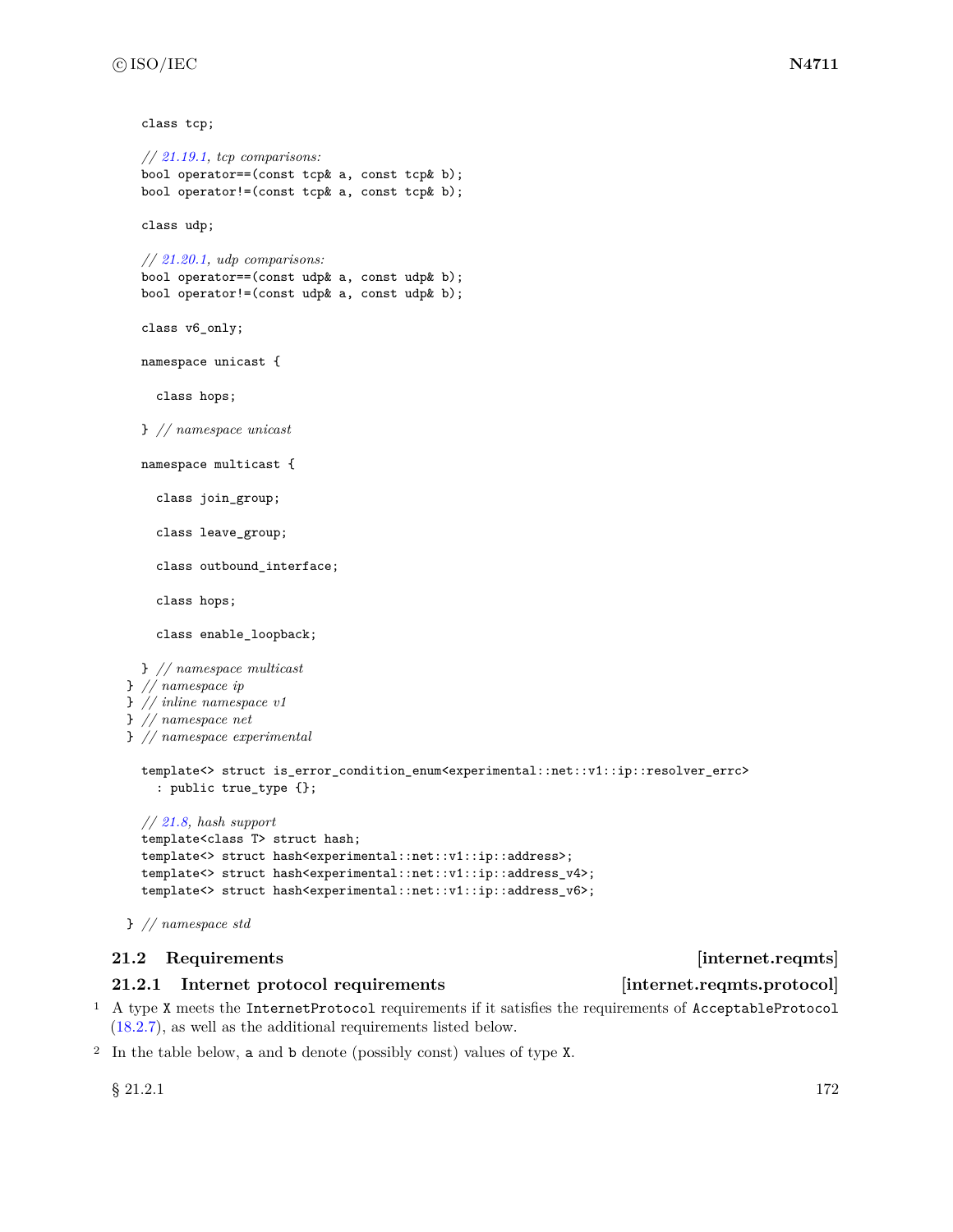| expression    | return type                     | assertion/note pre/post-conditions                                                  |
|---------------|---------------------------------|-------------------------------------------------------------------------------------|
| $X:$ resolver | ip::basic_-<br>resolver <x></x> | The type of a resolver for the protocol.                                            |
| X: y4()       | χ                               | Returns an object representing the IP version<br>4 protocol.                        |
| X: v6()       | χ                               | Returns an object representing the IP version<br>6 protocol.                        |
| a $==$ b      | convertible to bool             | Returns true if a and b represent the same IP<br>protocol version, otherwise false. |
| a != $b$      | convertible to bool             | Returns $(a == b)$ .                                                                |

# Table 35 — InternetProtocol requirements

# **21.2.2 Multicast group socket options [internet.reqmts.opt.mcast]**

- <sup>1</sup> A type X meets the MulticastGroupSocketOption requirements if it satisfies the requirements of Destructible (C++ 2014 [destructible]), CopyConstructible (C++ 2014 [copyconstructible]), CopyAssignable (C++ 2014 [copyassignable]), and SettableSocketOption [\(18.2.9\)](#page-118-0), as well as the additional requirements listed below.
- <sup>2</sup> In the table below, a denotes a (possibly const) value of type address, b and c denote (possibly const) values of type address\_v4, d denotes a (possibly const) value of type address\_v6, e denotes a (possibly const) value of type unsigned int, and u denotes an identifier.

| expression | type | assertion/note pre/post-conditions             |
|------------|------|------------------------------------------------|
| X u(a);    |      | Constructs a multicast group socket option to  |
|            |      | join the group with the specified              |
|            |      | version-independent address.                   |
| X u(b, c); |      | Constructs a multicast group socket option to  |
|            |      | join the specified IPv4 address on a specified |
|            |      | network interface.                             |
| X u(d, e); |      | Constructs a multicast group socket option to  |
|            |      | join the specified IPv6 address on a specified |
|            |      | network interface.                             |

Table 36 — MulticastGroupSocketOption requirements

<sup>3</sup> In this Technical Specification, types that satisfy the MulticastGroupSocketOption requirements are defined as follows.

```
class C
{
public:
  // constructors:
  explicit C (const address& multicast_group) noexcept;
  explicit C (const address_v4& multicast_group,
             const address_v4& network_interface = address_v4::any()) noexcept;
  explicit C (const address_v6& multicast_group,
             unsigned int network_interface = 0) noexcept;
```

```
};
```
<sup>4</sup> Extensible implementations provide the following member functions: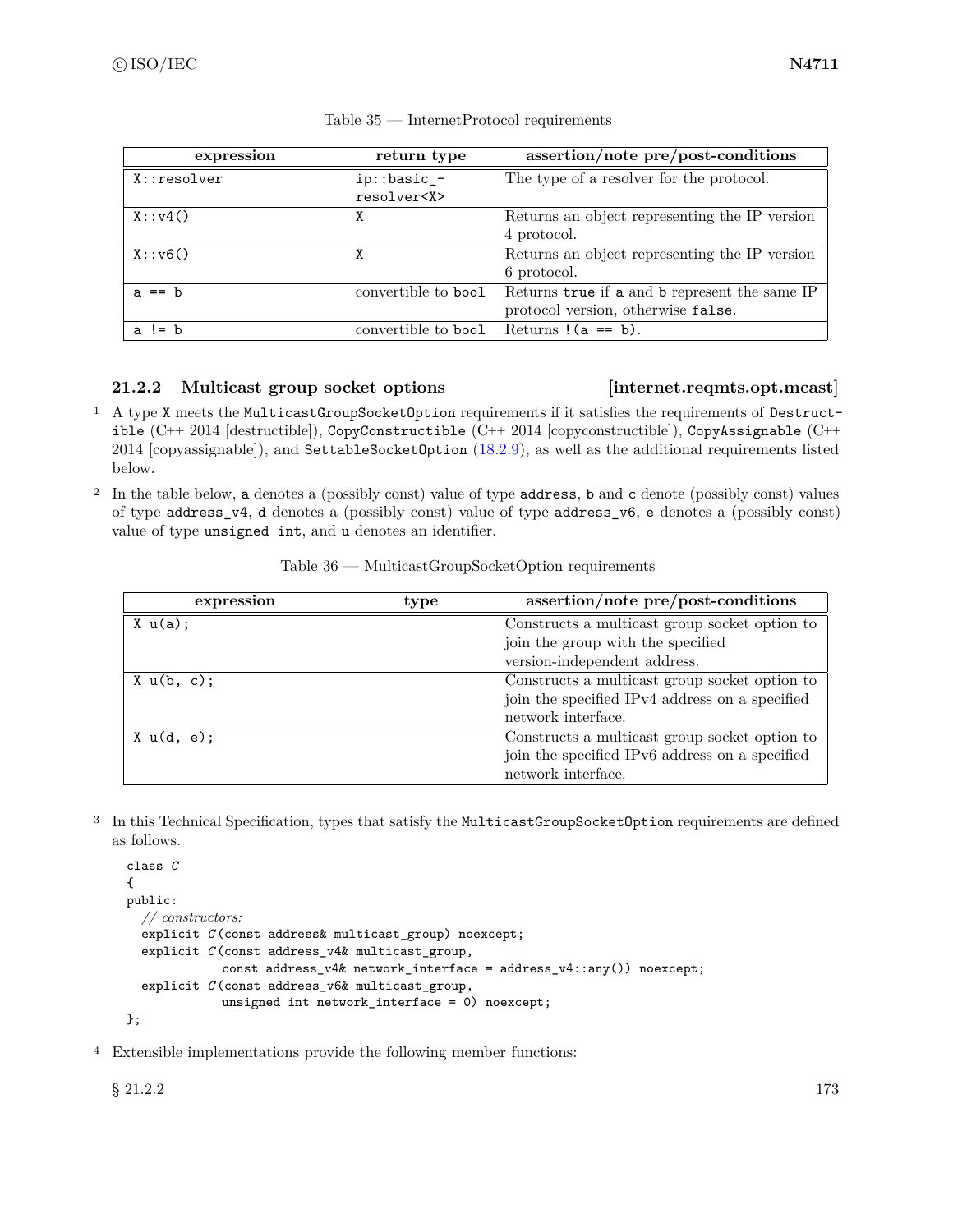```
class C
{
public:
  template<class Protocol> int level(const Protocol& p) const noexcept;
  template<class Protocol> int name(const Protocol& p) const noexcept;
  template<class Protocol> const void* data(const Protocol& p) const noexcept;
  template<class Protocol> size_t size(const Protocol& p) const noexcept;
  // remainder unchanged
private:
  ip_mreq v4_value_; // exposition only
  ipv6_mreq v6_value_; // exposition only
};
```
<sup>5</sup> Let *L* and *N* identify the POSIX macros to be passed as the level and option name arguments, respectively, to POSIX setsockopt and getsockopt.

```
explicit C (const address& multicast_group) noexcept;
```
<sup>6</sup> *Effects:* If multicast\_group.is\_v6() is true, calls *C*(multicast\_group.to\_v6()); otherwise, calls *C*(multicast group.to  $v4()$ ).

```
explicit C (const address_v4& multicast_group,
           const address_v4& network_interface = address_v4::any()) noexcept;
```
<sup>7</sup> *Effects:* For extensible implementations, v4\_value\_.imr\_multiaddr is initialized to correspond to the address multicast group, v4 value. imr interface is initialized to correspond to address network\_interface, and v6\_value\_ is zero-initialized.

```
explicit C (const address_v6& multicast_group,
           unsigned int network_interface = 0) noexcept;
```
8 *Effects:* For extensible implementations, v6 value .ipv6mr multiaddr is initialized to correspond to the address multicast\_group, v6\_value\_.ipv6mr\_interface is initialized to network\_interface, and v4\_value\_ is zero-initialized.

template<class Protocol> int level(const Protocol& p) const noexcept;

<sup>9</sup> *Returns: L*.

template<class Protocol> int name(const Protocol& p) const noexcept;

<sup>10</sup> *Returns: N*.

template<class Protocol> const void\* data(const Protocol& p) const noexcept;

11 Returns: addressof(v6\_value\_) if p.family() == AF\_INET6, otherwise addressof(v4\_value\_).

template<class Protocol> size\_t size(const Protocol& p) const noexcept;

12 *Returns:* sizeof(v6\_value\_) if p.family() == AF\_INET6, otherwise sizeof(v4\_value\_).

### **21.3** Error codes *internet.resolver.err*

const error\_category& resolver\_category() noexcept;

- <sup>1</sup> *Returns:* A reference to an object of a type derived from class error\_category. All calls to this function return references to the same object.
- <sup>2</sup> The object's default\_error\_condition and equivalent virtual functions behave as specified for the class error\_category. The object's name virtual function returns a pointer to the string "resolver".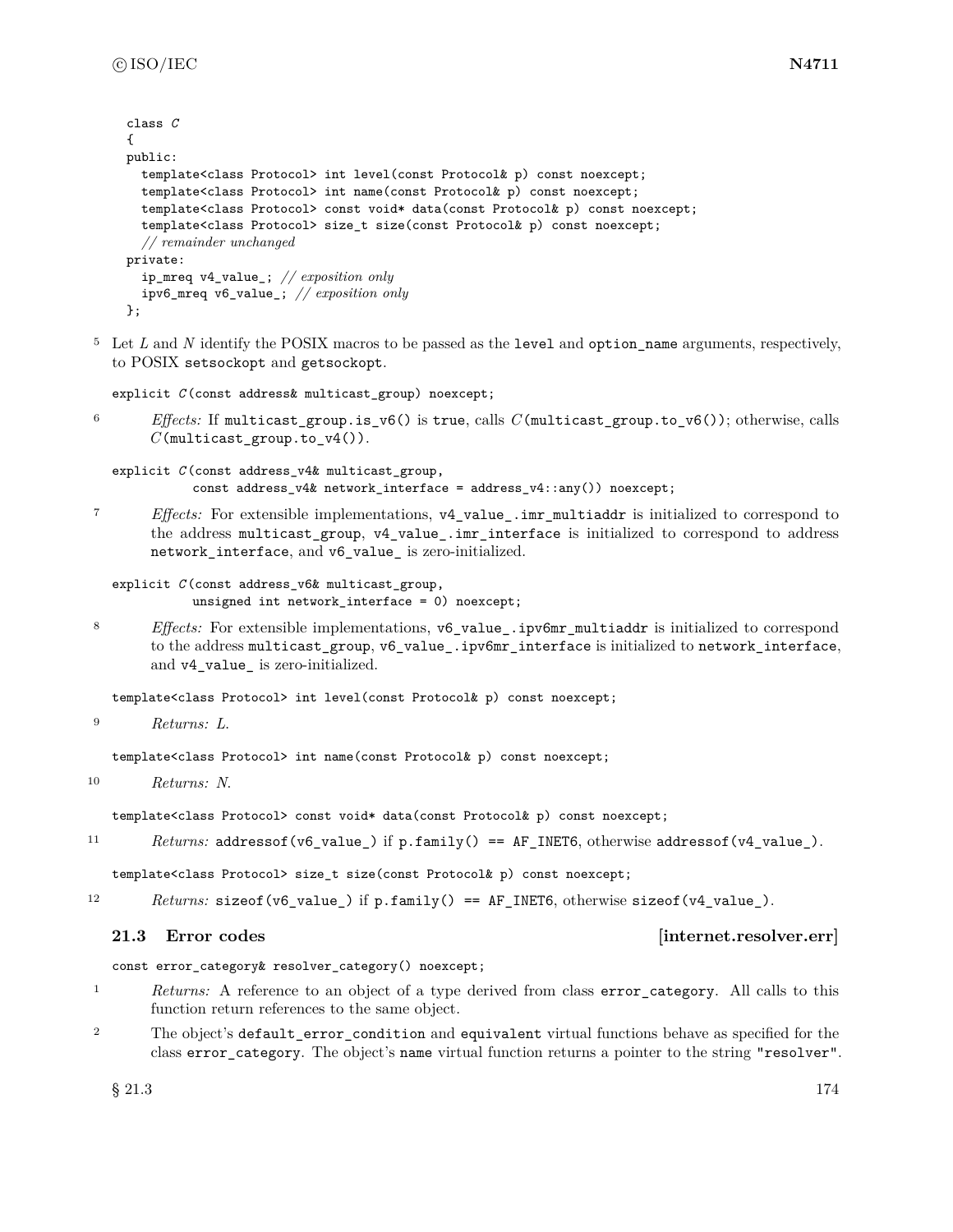error code make error code(resolver errc e) noexcept;

```
3 Returns: error_code(static_cast<int>(e), resolver_category()).
```
error\_condition make\_error\_condition(resolver\_errc e) noexcept;

4 *Returns:* error\_condition(static\_cast<int>(e), resolver\_category()).

### **21.4 Class ip::address [internet.address]**

<sup>1</sup> The class address is a version-independent representation for an IP address. An object of class address holds either an IPv4 address, an IPv6 address, or no valid address.

```
namespace std {
namespace experimental {
namespace net {
inline namespace v1 {
namespace ip {
  class address
  {
  public:
    // 21.4.1, constructors:
    constexpr address() noexcept;
    constexpr address(const address& a) noexcept;
    constexpr address(const address_v4& a) noexcept;
    constexpr address(const address_v6& a) noexcept;
    // 21.4.2, assignment:
    address& operator=(const address& a) noexcept;
    address& operator=(const address_v4& a) noexcept;
    address& operator=(const address_v6& a) noexcept;
    // 21.4.3, members:
    constexpr bool is_v4() const noexcept;
    constexpr bool is_v6() const noexcept;
    constexpr address_v4 to_v4() const;
    constexpr address_v6 to_v6() const;
    constexpr bool is_unspecified() const noexcept;
    constexpr bool is_loopback() const noexcept;
    constexpr bool is_multicast() const noexcept;
    template<class Allocator = allocator<char>>
      basic_string<char, char_traits<char>, Allocator>
        to_string(const Allocator& a = Allocator()) const;
  private:
    address_v4 v4_; // exposition only
    address_v6 v6_; // exposition only
  };
  // 21.4.4, address comparisons:
  constexpr bool operator==(const address& a, const address& b) noexcept;
  constexpr bool operator!=(const address& a, const address& b) noexcept;
  constexpr bool operator< (const address& a, const address& b) noexcept;
  constexpr bool operator> (const address& a, const address& b) noexcept;
  constexpr bool operator<=(const address& a, const address& b) noexcept;
  constexpr bool operator>=(const address& a, const address& b) noexcept;
```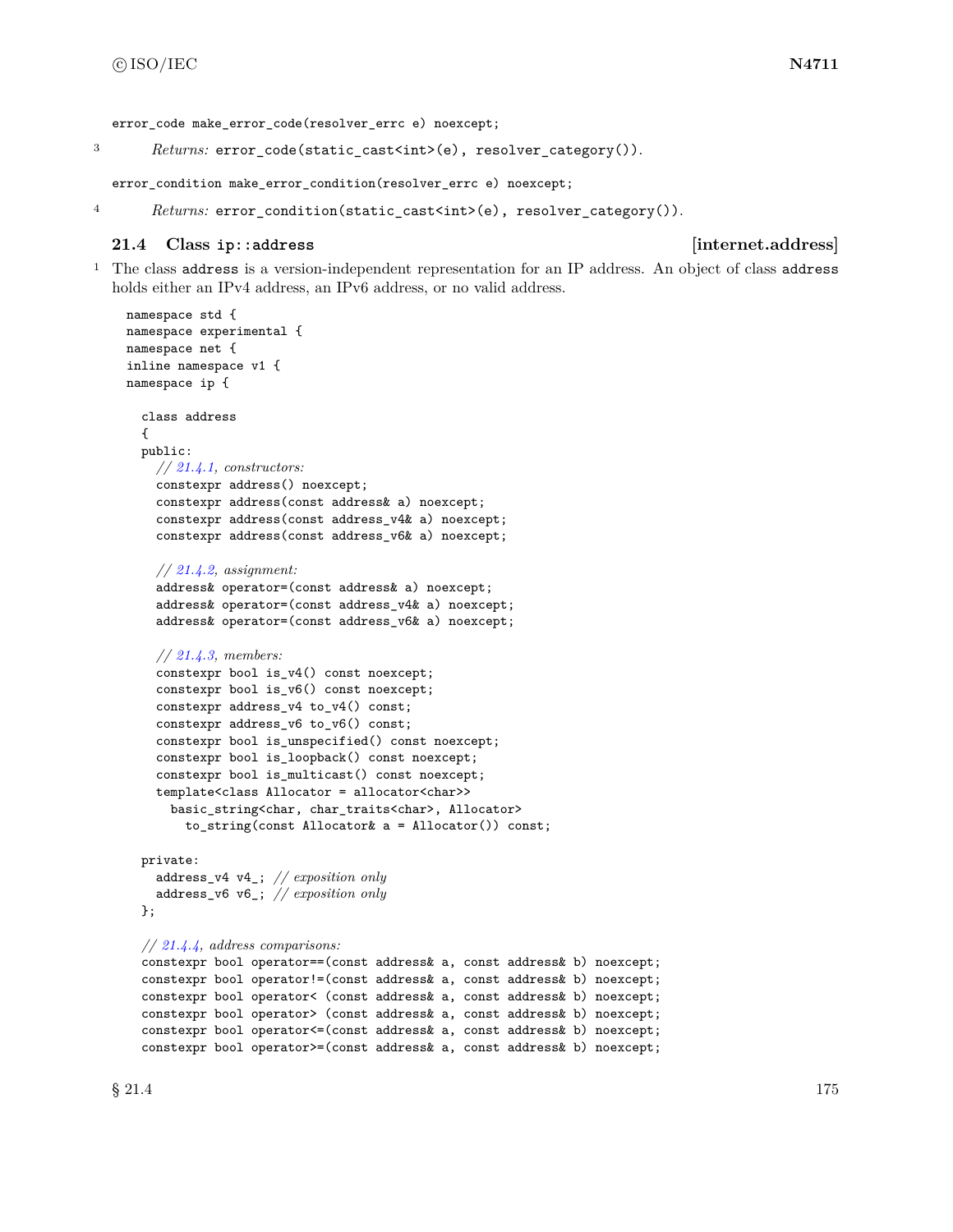```
// 21.4.5, address creation:
  address make_address(const char* str);
  address make_address(const char* str, error_code& ec) noexcept;
  address make_address(const string& str);
  address make_address(const string& str, error_code& ec) noexcept;
  address make_address(string_view str);
  address make_address(string_view str, error_code& ec) noexcept;
  // 21.4.6, address I/O:
  template<class CharT, class Traits>
    basic_ostream<CharT, Traits>& operator<<(
      basic_ostream<CharT, Traits>& os, const address& addr);
} // namespace ip
```

```
} // inline namespace v1
} // namespace net
} // namespace experimental
} // namespace std
```
<sup>2</sup> address satisfies the requirements for Destructible (C++ 2014 [destructible]), CopyConstructible (C++ 2014 [copyconstructible]), and CopyAssignable (C++ 2014 [copyassignable]).

### <span id="page-182-0"></span>**21.4.1 ip::address constructors [internet.address.cons]**

constexpr address() noexcept;

```
Postconditions: is_v4() == true, is_v6() == false, and is_unspecified() == true.
```
constexpr address(const address\_v4& a) noexcept;

```
2 Effects: Initializes v4_ with a.
```
<sup>3</sup> *Postconditions:* is\_v4() == true and is\_v6() == false.

constexpr address(const address\_v6& a) noexcept;

- <sup>4</sup> *Effects:* Initializes v6\_ with a.
- $Postconditions:$  is\_v4() == false and is\_v6() == true.

### <span id="page-182-1"></span>**21.4.2 ip::address assignment [internet.address.assign]**

### address& operator=(const address\_v4& a) noexcept;

1 *Postconditions:* is\_v4() == true and is\_v6() == false and to\_v4() == a.

```
2 Returns: *this
```
address& operator=(const address\_v6& a) noexcept;

3 *Postconditions:* is\_v4() == false and is\_v6() == true and to\_v6() == a.

<sup>4</sup> *Returns:* \*this

### <span id="page-182-2"></span>**21.4.3 ip::address members [internet.address.members]**

constexpr bool is\_v4() const noexcept;

<sup>1</sup> *Returns:* true if the object contains an IP version 4 address, otherwise false.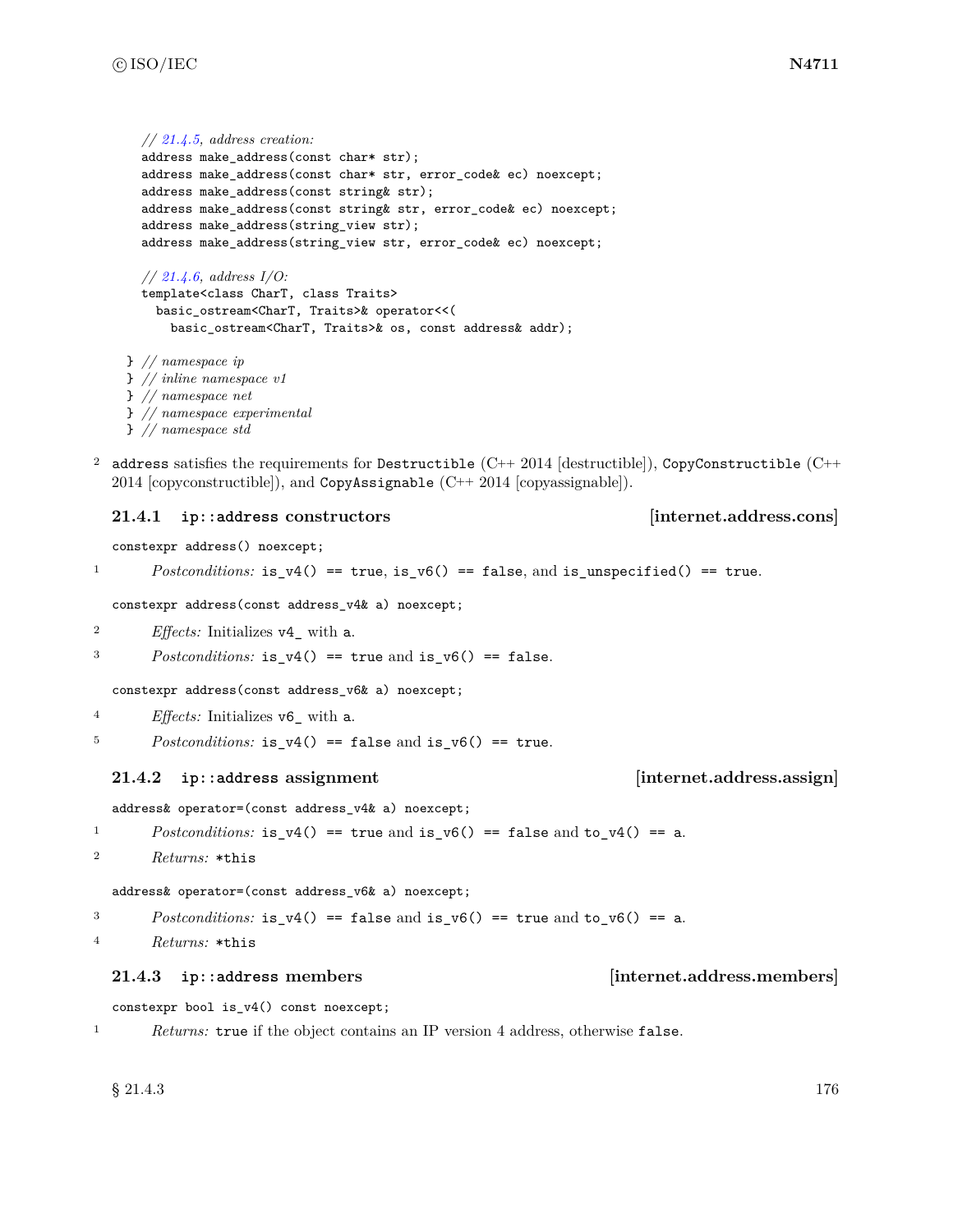constexpr bool is v6() const noexcept;

<sup>2</sup> *Returns:* true if the object contains an IP version 6 address, otherwise false.

```
constexpr address_v4 to_v4() const;
```
<sup>3</sup> *Returns:* v4\_.

```
4 Remarks: bad_address_cast if is_v4() == false.
```
constexpr address\_v6 to\_v6() const;

```
5 Returns: v6_.
```

```
6 Remarks: bad_address_cast if is_v6() == false.
```
constexpr bool is\_unspecified() const noexcept;

```
7 Returns: If is_v4(), returns v4_.is_unspecified(). Otherwise returns v6_.is_unspecified().
```
constexpr bool is\_loopback() const noexcept;

```
8 Returns: If is v4(), returns v4 . is loopback(). Otherwise returns v6 . is loopback().
```
constexpr bool is\_multicast() const noexcept;

```
9 Returns: If is_v4(), returns v4_.is_multicast(). Otherwise returns v6_.is_multicast().
```

```
template<class Allocator = allocator<char>>
  basic_string<char, char_traits<char>, Allocator>
    to_string(const Allocator& a = Allocator()) const;
```
10 *Returns:* If  $is_v4()$ , returns v4\_to\_string(a). Otherwise returns v6\_to\_string(a).

### <span id="page-183-0"></span>**21.4.4 ip::address comparisons [internet.address.comparisons]**

constexpr bool operator==(const address& a, const address& b) noexcept;

```
1 Returns:
```
- (1.1)  $-$  if a.is\_v4() != b.is\_v4(), false;
- (1.2)  $-$  if  $a.is_v4()$ , the result of  $a.v4 = b.v4$ ;
- $(1.3)$  otherwise, the result of  $a.v6$  ==  $b.v6$ .

constexpr bool operator!=(const address& a, const address& b) noexcept;

```
2 Returns: !(a == b).
```
constexpr bool operator< (const address& a, const address& b) noexcept;

```
3 Returns:
```
(3.1)  $-$  if a.is\_v4() && !b.is\_v4(), true;

(3.2)  $-$  if  $!a.is_v4()$  && b.is\_v4(), false;

- (3.3)  $-$  if  $a.is_v4()$ , the result of  $a.v4_c < b.v4_c$ ;
- (3.4) otherwise, the result of  $a.v6 \leq b.v6$ .

constexpr bool operator> (const address& a, const address& b) noexcept;

<sup>4</sup> *Returns:* b < a.

 $\S 21.4.4$  177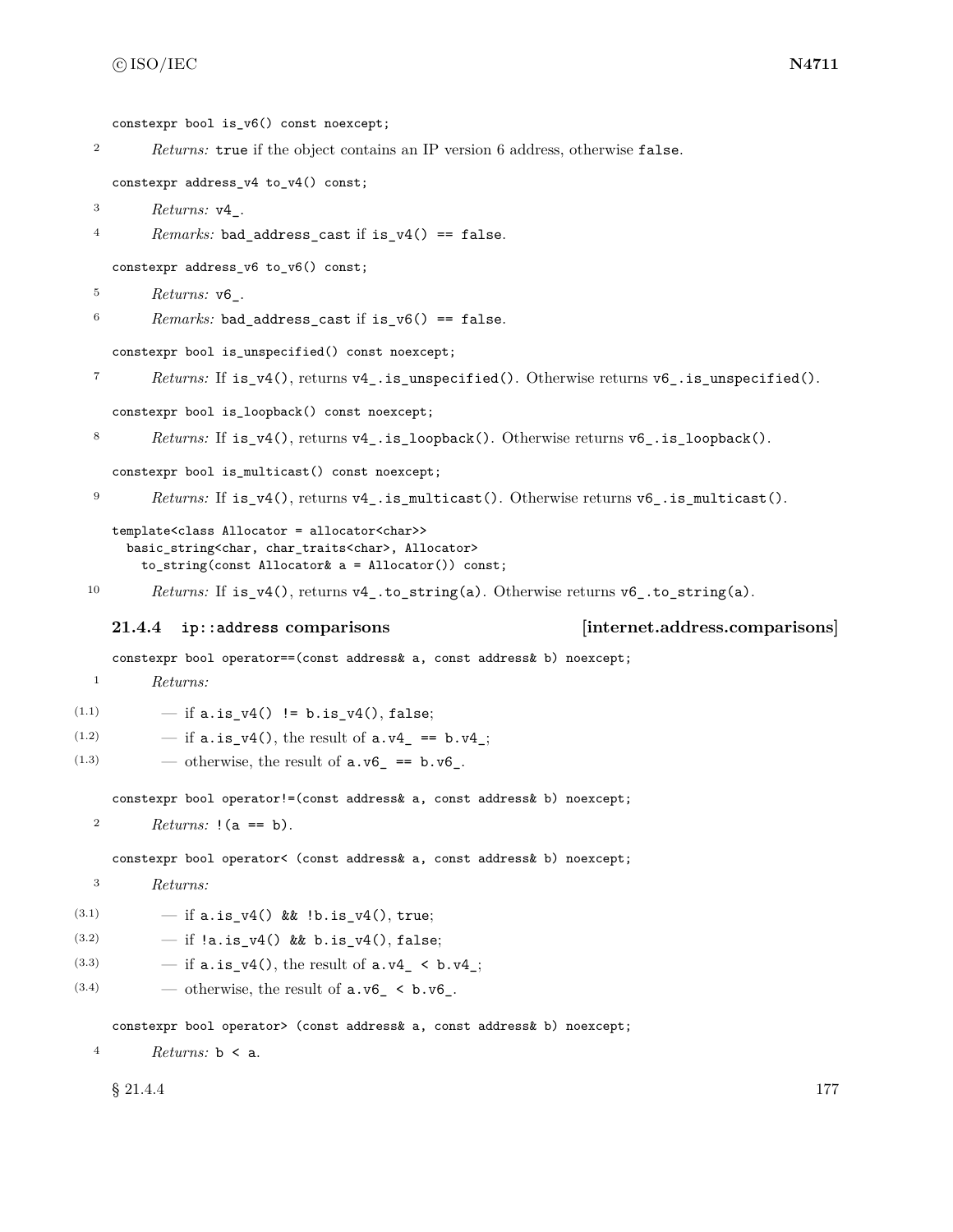constexpr bool operator<=(const address& a, const address& b) noexcept;

```
5 Returns: !(b \le a).
```
constexpr bool operator>=(const address& a, const address& b) noexcept;

<sup>6</sup> *Returns:* !(a < b).

### <span id="page-184-0"></span>**21.4.5 ip::address creation [internet.address.creation]**

```
address make_address(const char* str);
address make_address(const char* str, error_code& ec) noexcept;
address make_address(const string& str);
address make_address(const string& str, error_code& ec) noexcept;
address make_address(string_view str);
address make_address(string_view str, error_code& ec) noexcept;
```
<sup>1</sup> *Effects:* Converts a textual representation of an address into an object of class address, as if by calling:

```
address a;
address_v6 v6a = make_{address_v6}(str, ec);if (!ec)
 a = v6a;else
{
 address_v4 v4a = make_address_v4(str, ec);
 if (!ec)
   a = v4a;}
```
<sup>2</sup> *Returns:* a.

```
21.4.6 ip::address I/O [internet.address.io]
```

```
template<class CharT, class Traits>
    basic_ostream<CharT, Traits>& operator<<(
      basic_ostream<CharT, Traits>& os, const address& addr);
1 Returns: os << addr.to_string().c_str().
```
### **21.5 Class ip::address\_v4 [internet.address.v4]**

<sup>1</sup> The class **address\_v4** is a representation of an IPv4 address.

```
namespace std {
namespace experimental {
namespace net {
inline namespace v1 {
namespace ip {
  class address_v4
  {
  public:
    // 21.5.1, types:
    using uint_type = uint_least32_t;
    struct bytes_type;
```
*// [21.5.2,](#page-186-1) constructors:*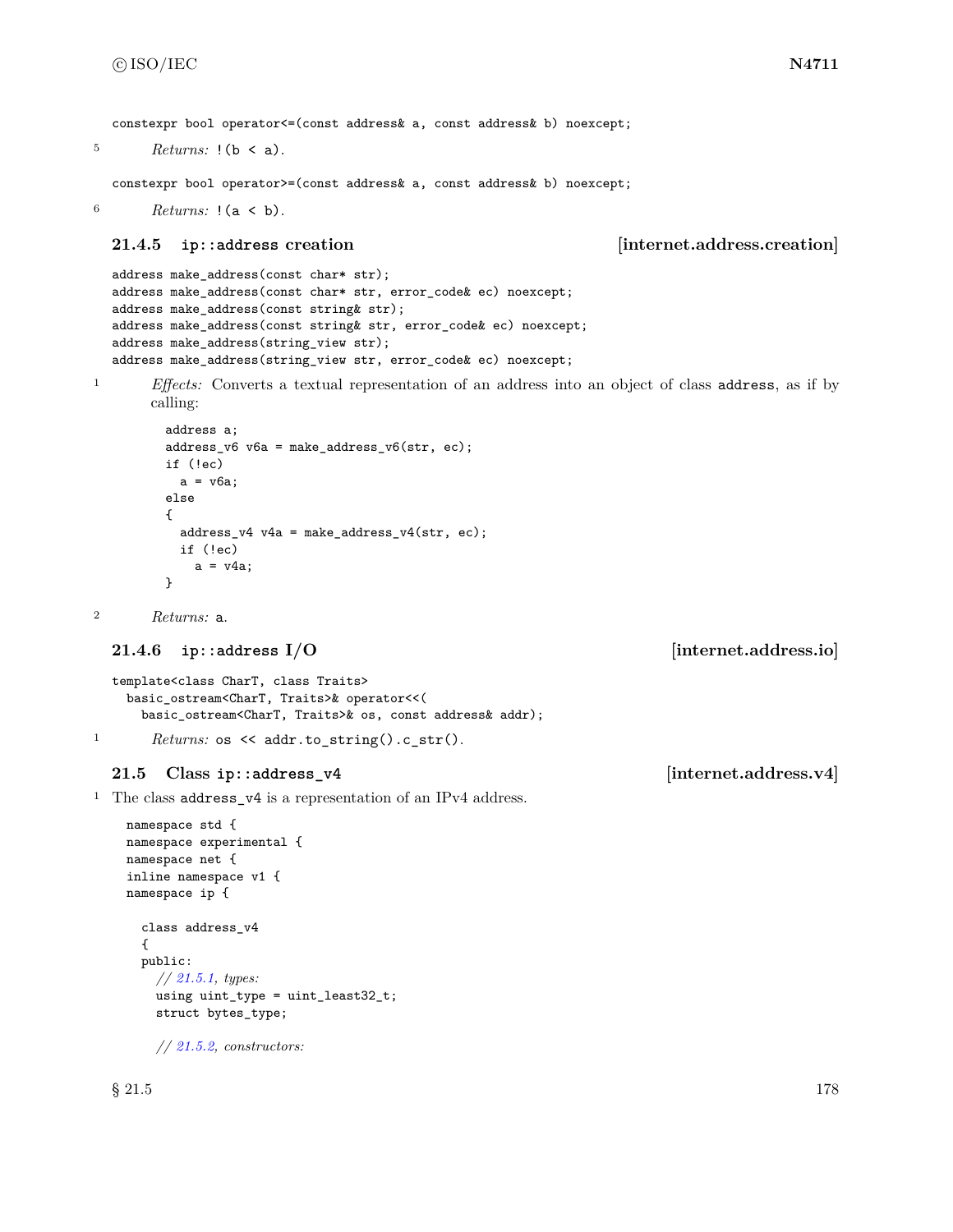```
constexpr address v4() noexcept;
    constexpr address_v4(const address_v4& a) noexcept;
    constexpr address_v4(const bytes_type& bytes);
    explicit constexpr address_v4(uint_type val);
    // assignment:
    address_v4& operator=(const address_v4& a) noexcept;
    // 21.5.3, members:
    constexpr bool is_unspecified() const noexcept;
    constexpr bool is_loopback() const noexcept;
    constexpr bool is_multicast() const noexcept;
    constexpr bytes_type to_bytes() const noexcept;
    constexpr uint_type to_uint() const noexcept;
    template<class Allocator = allocator<char>>
      basic_string<char, char_traits<char>, Allocator>
        to_string(const Allocator& a = Allocator()) const;
    // 21.5.4, static members:
    static constexpr address_v4 any() noexcept;
    static constexpr address_v4 loopback() noexcept;
    static constexpr address_v4 broadcast() noexcept;
  };
  // 21.5.5, address_v4 comparisons:
  constexpr bool operator==(const address_v4& a, const address_v4& b) noexcept;
  constexpr bool operator!=(const address_v4& a, const address_v4& b) noexcept;
  constexpr bool operator< (const address_v4& a, const address_v4& b) noexcept;
  constexpr bool operator> (const address_v4& a, const address_v4& b) noexcept;
  constexpr bool operator<=(const address_v4& a, const address_v4& b) noexcept;
  constexpr bool operator>=(const address_v4& a, const address_v4& b) noexcept;
  // 21.5.6, address_v4 creation:
  constexpr address_v4 make_address_v4(const address_v4::bytes_type& bytes);
  constexpr address_v4 make_address_v4(address_v4::uint_type val);
  constexpr address_v4 make_address_v4(v4_mapped_t, const address_v6& a);
  address_v4 make_address_v4(const char* str);
  address_v4 make_address_v4(const char* str, error_code& ec) noexcept;
  address_v4 make_address_v4(const string& str);
  address_v4 make_address_v4(const string& str, error_code& ec) noexcept;
 address_v4 make_address_v4(string_view str);
  address_v4 make_address_v4(string_view str, error_code& ec) noexcept;
  // 21.5.7, address_v4 I/O:
  template<class CharT, class Traits>
    basic_ostream<CharT, Traits>& operator<<(
      basic_ostream<CharT, Traits>& os, const address_v4& addr);
} // namespace ip
} // inline namespace v1
} // namespace net
```
} *// namespace experimental*

```
} // namespace std
```
2 address\_v4 satisfies the requirements for Destructible  $(C++ 2014$  [destructible]), CopyConstructible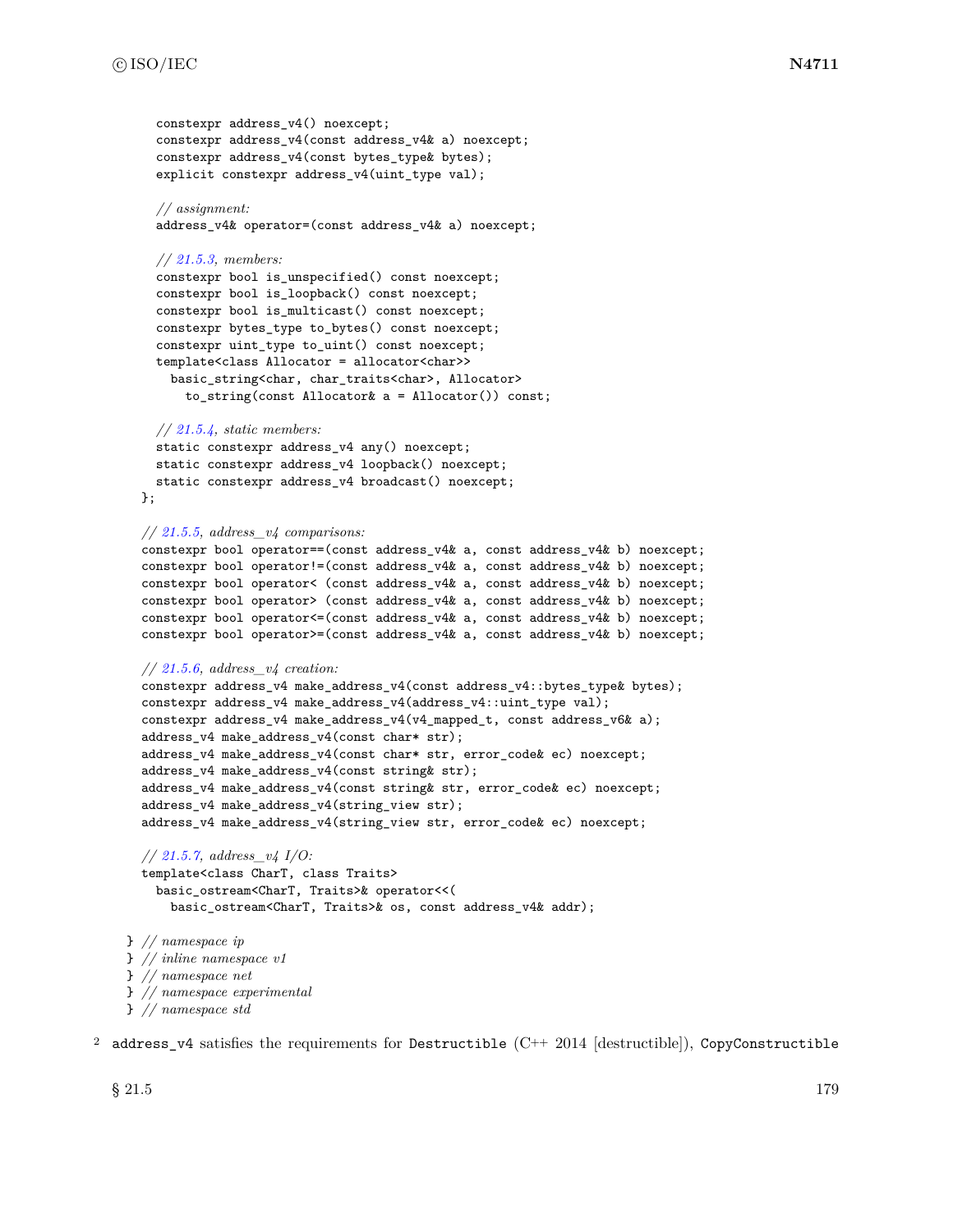$(C_{++} 2014$  [copyconstructible]), and CopyAssignable  $(C_{++} 2014$  [copyassignable]).

# <span id="page-186-0"></span>**21.5.1 Struct ip::address\_v4::bytes\_type [internet.address.v4.bytes]**

```
namespace std {
namespace experimental {
namespace net {
inline namespace v1 {
namespace ip {
  struct address_v4::bytes_type : array<unsigned char, 4>
  {
    template<class... T> explicit constexpr bytes_type(T... t)
      : array<unsigned char, 4>{{static_cast<unsigned char>(t)...}} {}
  };
} // namespace ip
} // inline namespace v1
} // namespace net
} // namespace experimental
} // namespace std
```
<sup>1</sup> The ip::address\_v4::bytes\_type type is a standard-layout struct that provides a byte-level representation of an IPv4 address in network byte order.

# <span id="page-186-1"></span>**21.5.2 ip::address\_v4 constructors [internet.address.v4.cons]**

constexpr address\_v4() noexcept;

```
1 Postconditions: to_bytes() yields {0, 0, 0, 0} and to_uint() == 0.
```
constexpr address\_v4(const bytes\_type& bytes);

- <sup>2</sup> *Remarks:* out\_of\_range if any element of bytes is not in the range [0, 0xFF]. [ *Note:* For implementations where numeric limits<unsigned char>::max() == 0xFF, no out-of-range detection is needed. *— end note* ]
- 3 Postconditions: to\_bytes() == bytes and to\_uint() == (bytes[0] << 24) | (bytes[1] << 16) | (bytes[2] << 8) | bytes[3].

explicit constexpr address\_v4(address\_v4::uint\_type val);

<sup>4</sup> *Remarks:* out\_of\_range if val is not in the range [0, 0xFFFFFFFF]. [ *Note:* For implementations where numeric\_limits<address\_v4::uint\_type>::max() == 0xFFFFFFFF, no out-of-range detection is needed. *— end note* ]

<sup>5</sup> *Postconditions:* to\_uint() == val and to\_bytes() is:

{ (val >> 24) & 0xFF, (val >> 16) & 0xFF, (val >> 8) & 0xFF, val & 0xFF }

# <span id="page-186-2"></span>**21.5.3 ip::address\_v4 members [internet.address.v4.members]**

constexpr bool is\_unspecified() const noexcept;

```
1 Returns: to uint() == 0.
```
constexpr bool is\_loopback() const noexcept;

<sup>2</sup> *Returns:* (to\_uint() & 0xFF000000) == 0x7F000000.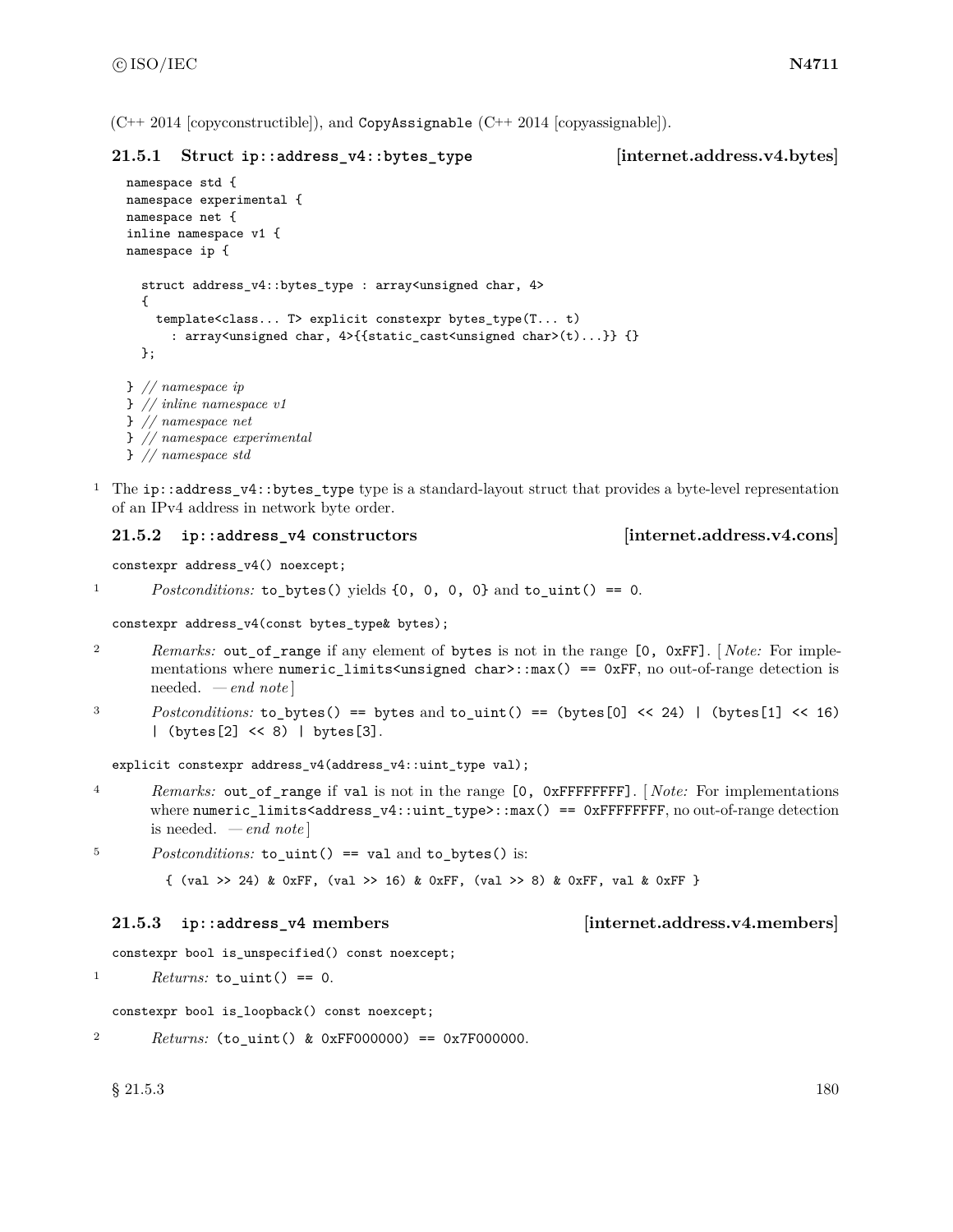- <sup>3</sup> *Returns:* (to\_uint() & 0xF0000000) == 0xE0000000.
	- constexpr bytes\_type to\_bytes() const noexcept;
- <sup>4</sup> *Returns:* A representation of the address in network byte order [\(3.2\)](#page-9-0).

```
constexpr address_v4::uint_type to_uint() const noexcept;
```
<sup>5</sup> *Returns:* A representation of the address in host byte order  $(3.1)$ .

```
template<class Allocator = allocator<char>>
 basic_string<char, char_traits<char>, Allocator>
    to_string(const Allocator& a = Allocator()) const;
```
<sup>6</sup> *Returns:* If successful, the textual representation of the address, determined as if by POSIX inet\_ntop when invoked with address family AF\_INET. Otherwise basic\_string<char, char\_traits<char>, Allocator>(a).

### <span id="page-187-0"></span>**21.5.4 ip::address\_v4 static members [internet.address.v4.static]**

static constexpr address\_v4 any() noexcept;

```
1 Returns: address_v4().
```
static constexpr address\_v4 loopback() noexcept;

```
2 Returns: address_v4(0x7F000001).
```
static constexpr address\_v4 broadcast() noexcept;

<sup>3</sup> *Returns:* address\_v4(0xFFFFFFFF).

### <span id="page-187-1"></span>**21.5.5 ip::address\_v4 comparisons [internet.address.v4.comparisons]**

constexpr bool operator==(const address\_v4& a, const address\_v4& b) noexcept;

```
1 Returns: a.to\_uint() == b.to\_uint().
```
constexpr bool operator!=(const address\_v4& a, const address\_v4& b) noexcept;

```
2 Returns: !(a == b).
```
constexpr bool operator< (const address\_v4& a, const address\_v4& b) noexcept;

 $3$  *Returns:*  $a.to\_uint() < b.to\_uint()$ .

constexpr bool operator> (const address\_v4& a, const address\_v4& b) noexcept;

```
4 Returns: b < a.
```
constexpr bool operator<=(const address\_v4& a, const address\_v4& b) noexcept;

```
5 Returns: !(b \le a).
```
constexpr bool operator>=(const address\_v4& a, const address\_v4& b) noexcept;

```
6 Returns: !(a < b).
```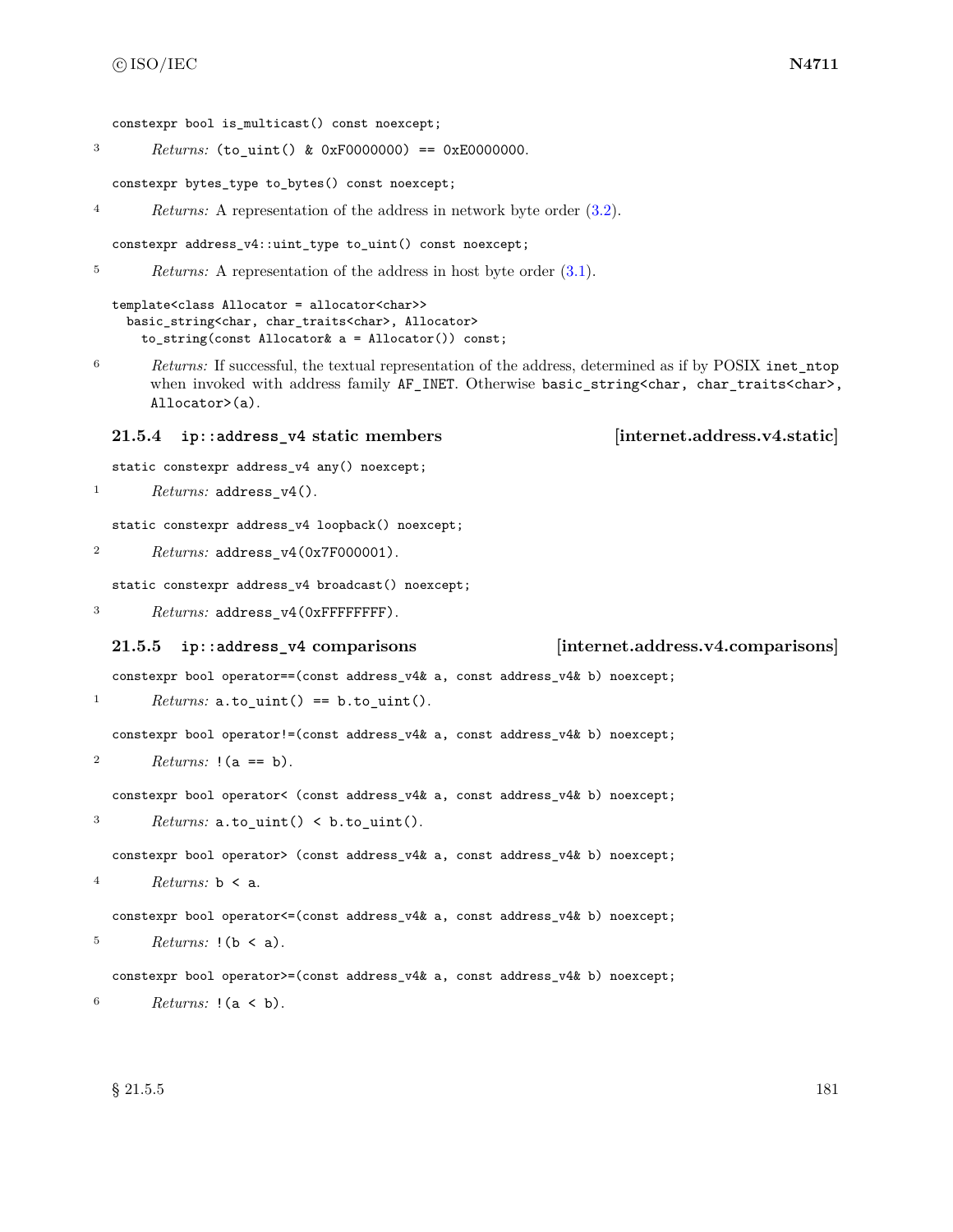### <span id="page-188-0"></span>**21.5.6 ip::address\_v4 creation [internet.address.v4.creation]**

constexpr address\_v4 make\_address\_v4(const address\_v4::bytes\_type& bytes);

<sup>1</sup> *Returns:* address\_v4(bytes).

constexpr address\_v4 make\_address\_v4(address\_v4::uint\_type val);

<sup>2</sup> *Returns:* address\_v4(val).

constexpr address\_v4 make\_address\_v4(v4\_mapped\_t, const address\_v6& a);

<sup>3</sup> *Returns:* An address\_v4 object corresponding to the IPv4-mapped IPv6 address, as if computed by the following method:

> address\_v6::bytes\_type v6b = a.to\_bytes(); address\_v4::bytes\_type v4b(v6b[12], v6b[13], v6b[14], v6b[15]); return address\_v4(v4b);

<sup>4</sup> *Remarks:* bad\_address\_cast if a.is\_v4\_mapped() is false.

```
address_v4 make_address_v4(const char* str);
address_v4 make_address_v4(const char* str, error_code& ec) noexcept;
address_v4 make_address_v4(const string& str);
address_v4 make_address_v4(const string& str, error_code& ec) noexcept;
address_v4 make_address_v4(string_view str);
address_v4 make_address_v4(string_view str, error_code& ec) noexcept;
```
- <sup>5</sup> *Effects:* Converts a textual representation of an address into a corresponding address\_v4 value, as if by POSIX inet pton when invoked with address family AF\_INET.
- <sup>6</sup> *Returns:* If successful, an address\_v4 value corresponding to the string str. Otherwise address\_v4().
- <sup>7</sup> *Error conditions:*

 $(7.1)$  – errc::invalid\_argument — if str is not a valid textual representation of an IPv4 address.

### <span id="page-188-1"></span>**21.5.7 ip::address\_v4 I/O imternet.address.v4.io**

```
template<class CharT, class Traits>
 basic_ostream<CharT, Traits>& operator<<(
    basic_ostream<CharT, Traits>& os, const address_v4& addr);
```
1 *Returns:* os << addr.to\_string().c\_str().

### **21.6 Class ip::address\_v6 [internet.address.v6]**

<sup>1</sup> The class address\_v6 is a representation of an IPv6 address.

```
namespace std {
namespace experimental {
namespace net {
inline namespace v1 {
namespace ip {
  class address_v6
  {
  public:
    // 21.6.1, types:
    struct bytes_type;
```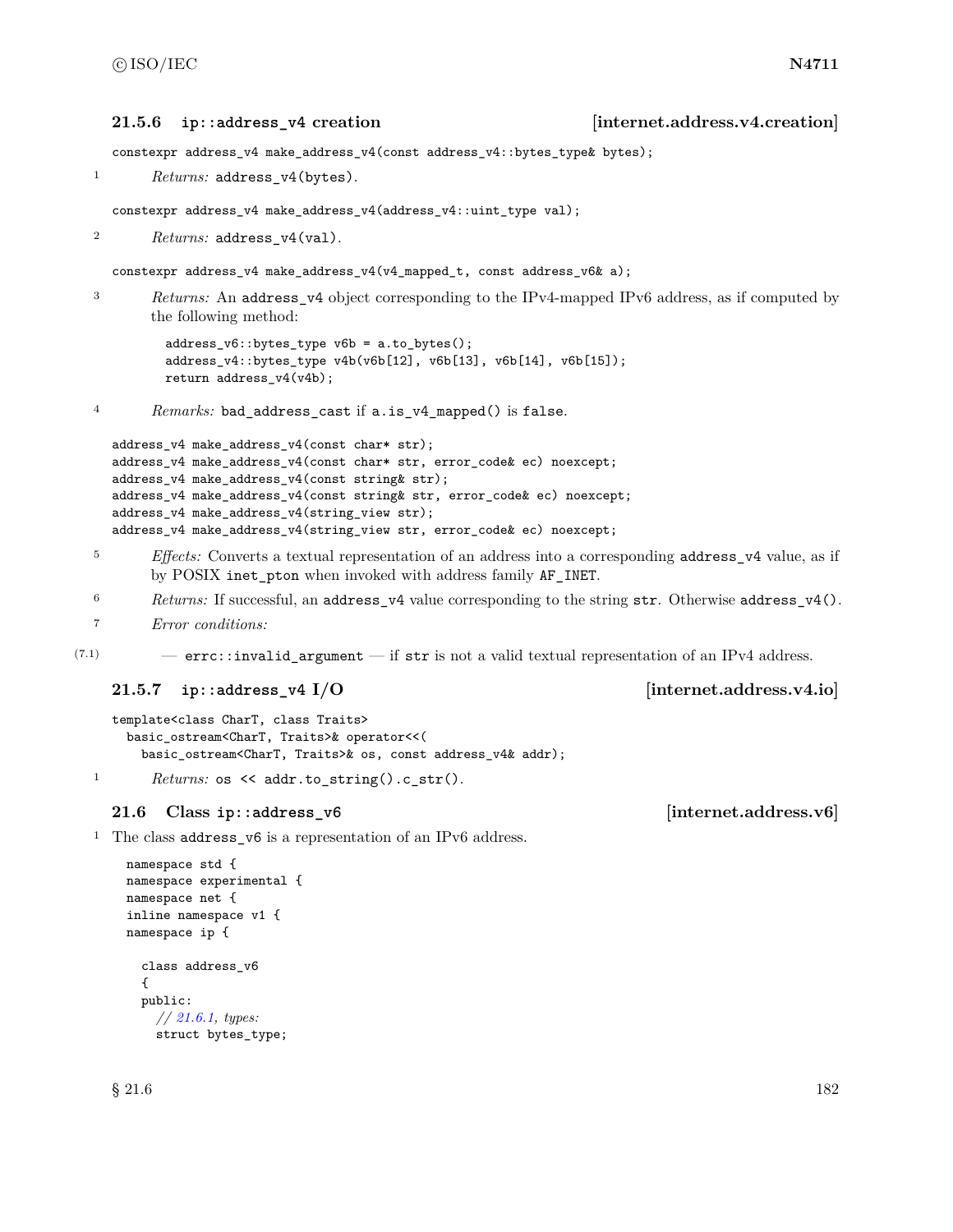```
// 21.6.2, constructors:
  constexpr address_v6() noexcept;
  constexpr address_v6(const address_v6& a) noexcept;
  constexpr address_v6(const bytes_type& bytes,
                       scope_id_type scope = 0);
  // assignment:
  address_v6& operator=(const address_v6& a) noexcept;
  // 21.6.3, members:
  void scope_id(scope_id_type id) noexcept;
  constexpr scope_id_type scope_id() const noexcept;
  constexpr bool is_unspecified() const noexcept;
  constexpr bool is_loopback() const noexcept;
  constexpr bool is_multicast() const noexcept;
  constexpr bool is_link_local() const noexcept;
  constexpr bool is_site_local() const noexcept;
  constexpr bool is_v4_mapped() const noexcept;
  constexpr bool is_multicast_node_local() const noexcept;
  constexpr bool is_multicast_link_local() const noexcept;
  constexpr bool is_multicast_site_local() const noexcept;
  constexpr bool is_multicast_org_local() const noexcept;
  constexpr bool is_multicast_global() const noexcept;
  constexpr bytes_type to_bytes() const noexcept;
  template<class Allocator = allocator<char>>
    basic_string<char, char_traits<char>, Allocator>
      to_string(const Allocator& a = Allocator()) const;
  // 21.6.4, static members:
  static constexpr address_v6 any() noexcept;
  static constexpr address_v6 loopback() noexcept;
};
// 21.6.5, address_v6 comparisons:
constexpr bool operator==(const address_v6& a, const address_v6& b) noexcept;
constexpr bool operator!=(const address_v6& a, const address_v6& b) noexcept;
constexpr bool operator< (const address_v6& a, const address_v6& b) noexcept;
constexpr bool operator> (const address_v6& a, const address_v6& b) noexcept;
constexpr bool operator<=(const address_v6& a, const address_v6& b) noexcept;
constexpr bool operator>=(const address_v6& a, const address_v6& b) noexcept;
// 21.6.6, address_v6 creation:
constexpr address_v6 make_address_v6(const address_v6::bytes_type& bytes,
                                     scope_id_type scope_id = 0);
constexpr address_v6 make_address_v6(v4_mapped_t, const address_v4& a) noexcept;
address_v6 make_address_v6(const char* str);
address_v6 make_address_v6(const char* str, error_code& ec) noexcept;
address_v6 make_address_v6(const string& str);
address_v6 make_address_v6(const string& str, error_code& ec) noexcept;
address_v6 make_address_v6(string_view str);
address_v6 make_address_v6(string_view str, error_code& ec) noexcept;
// 21.6.7, address_v6 I/O:
```
template<class CharT, class Traits> basic\_ostream<CharT, Traits>& operator<<(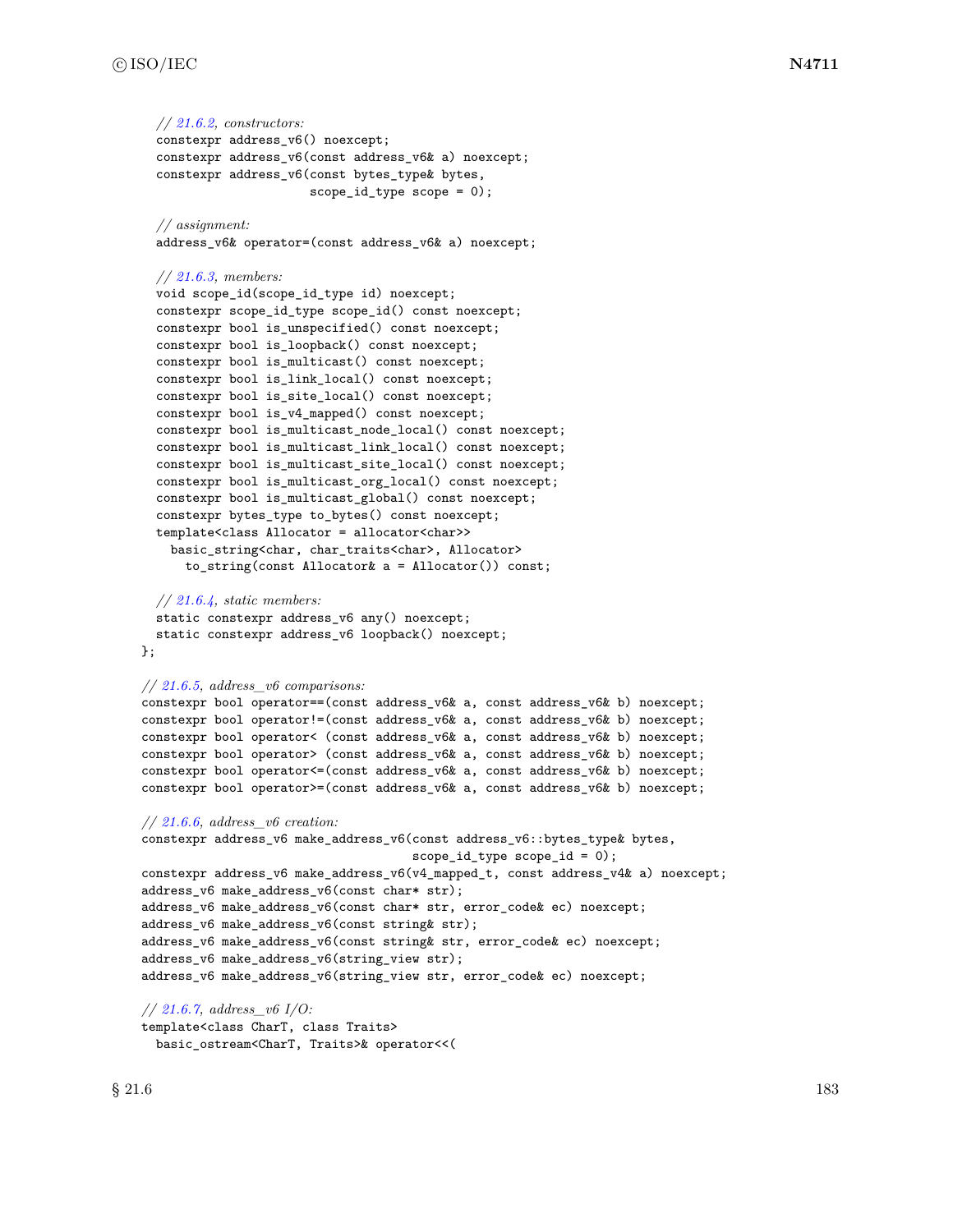```
basic ostream<CharT, Traits>& os, const address v6& addr);
```

```
} // namespace ip
} // inline namespace v1
} // namespace net
} // namespace experimental
} // namespace std
```
- <sup>2</sup> address v6 satisfies the requirements for Destructible (C++ 2014 [destructible]), CopyConstructible (C++ 2014 [copyconstructible]), and CopyAssignable (C++ 2014 [copyassignable]).
- <sup>3</sup> [*Note:* The implementations of the functions is unspecified, is loopback, is multicast, is link local, is\_site\_local, is\_v4\_mapped, is\_multicast\_node\_local, is\_multicast\_link\_local, is\_multicast\_site\_local, is\_multicast\_org\_local and is\_multicast\_global are determined by [RFC4291]. *— end note* ]

<span id="page-190-0"></span>**21.6.1 Struct ip::address\_v6::bytes\_type [internet.address.v6.bytes]**

```
namespace std {
namespace experimental {
namespace net {
inline namespace v1 {
namespace ip {
  struct address_v6::bytes_type : array<unsigned char, 16>
  {
    template<class... T> explicit constexpr bytes_type(T... t)
      : array<unsigned char, 16>{{static_cast<unsigned char>(t)...}} {}
  };
} // namespace ip
} // inline namespace v1
} // namespace net
```
- } *// namespace experimental*
- } *// namespace std*
- <sup>1</sup> The ip::address\_v6::bytes\_type type is a standard-layout struct that provides a byte-level representation of an IPv6 address in network byte order.

# <span id="page-190-1"></span>**21.6.2 ip::address\_v6 constructors [internet.address.v6.cons]**

constexpr address\_v6() noexcept;

```
1 Postconditions: is_unspecified() == true and scope_id() == 0.
```
constexpr address v6(const bytes type& bytes, scope\_id\_type scope =  $0$ );

<sup>2</sup> *Remarks:* out\_of\_range if any element of bytes is not in the range [0, 0xFF]. [ *Note:* For implementations where numeric\_limits<unsigned char>::max() == 0xFF, no out-of-range detection is needed. *— end note* ]

<sup>3</sup> *Postconditions:* to\_bytes() == bytes and scope\_id() == scope.

# <span id="page-190-2"></span>**21.6.3 ip::address\_v6 members [internet.address.v6.members]**

```
void scope_id(scope_id_type id) noexcept;
```

```
1 Postconditions: scope_id() == id.
```
 $\S 21.6.3$  184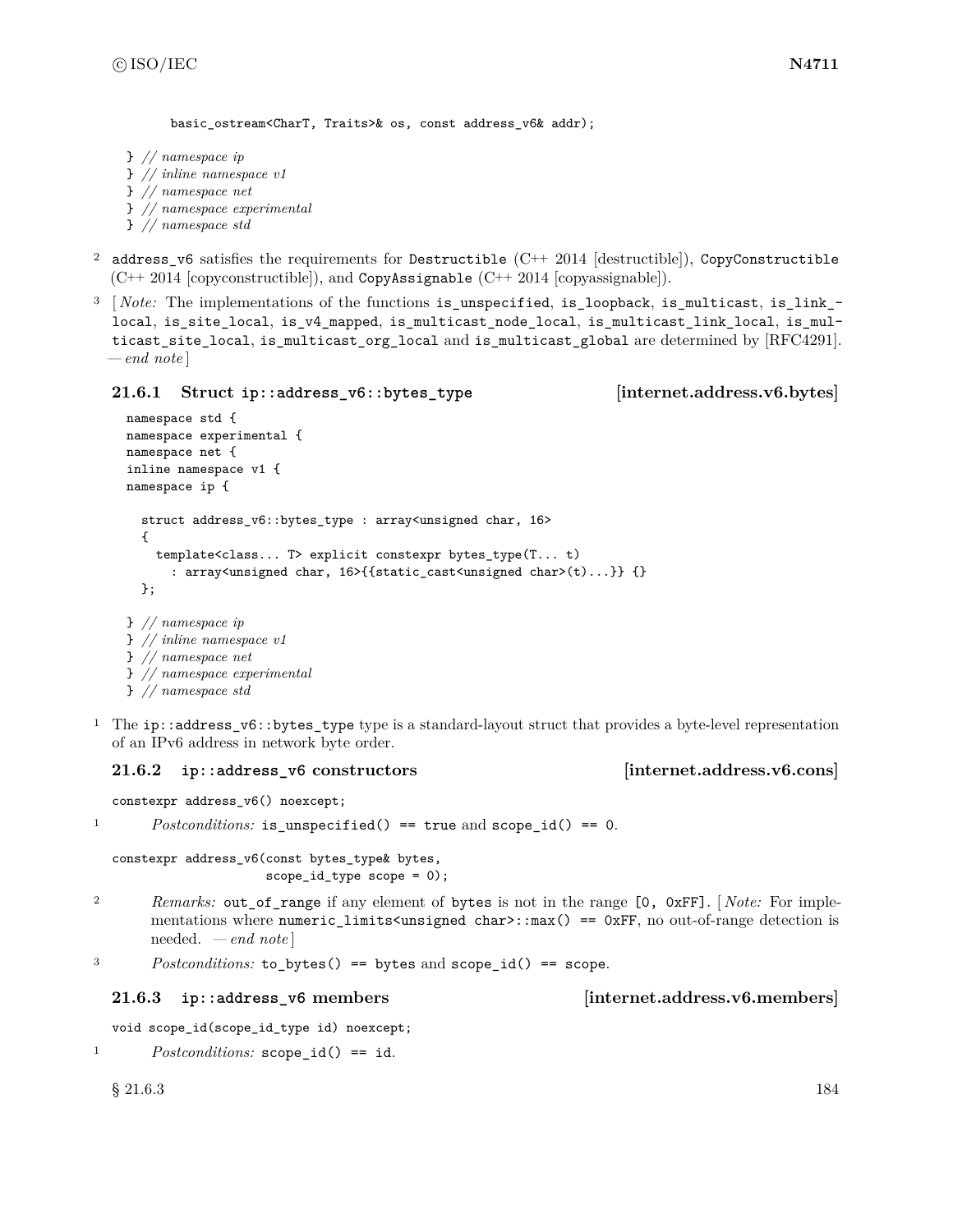constexpr scope\_id\_type scope\_id() const noexcept;

<sup>2</sup> *Returns:* The scope identifier associated with the address.

constexpr bool is\_unspecified() const noexcept;

 $3$  *Returns:* \*this == make\_address\_v6("::").

constexpr bool is\_loopback() const noexcept;

```
4 Returns: *this == make\_address_v6("::1").
```
constexpr bool is\_multicast() const noexcept;

<sup>5</sup> *Returns:* A boolean indicating whether the **address** v6 object represents a multicast address, as if computed by the following method:

```
bytes_type b = to_bytes();
return b[0] == 0xFF;
```
constexpr bool is\_link\_local() const noexcept;

<sup>6</sup> *Returns:* A boolean indicating whether the address\_v6 object represents a unicast link-local address, as if computed by the following method:

bytes\_type  $b = to_b$ ytes(); return  $b[0] == 0xFE$  &  $(b[1] & 0xC0) == 0x80;$ 

constexpr bool is\_site\_local() const noexcept;

<sup>7</sup> *Returns:* A boolean indicating whether the address\_v6 object represents a unicast site-local address, as if computed by the following method:

bytes\_type b = to\_bytes(); return  $b[0] == 0xFE & (b[1] & 0xCO) == 0xCO;$ 

constexpr bool is\_v4\_mapped() const noexcept;

8 *Returns:* A boolean indicating whether the **address\_v6** object represents an IPv4-mapped IPv6 address, as if computed by the following method:

```
bytes_type b = to_bytes();
return b[ 0] == 0 & & b[ 1] == 0 & & b[ 2] == 0 \&b b[ 3] == 0
    && b[ 4] == 0 && b[ 5] == 0 && b[ 6] == 0 \&b{b} b[ 7] == 0
    && b[ 8] == 0 && b[ 9] == 0 && b[10] == 0xFF && b[11] == 0xFF;
```
constexpr bool is\_multicast\_node\_local() const noexcept;

```
P<sup>9</sup> Returns: is_multicast() && (to_bytes()[1] & 0x0F) == 0x01.
```
constexpr bool is\_multicast\_link\_local() const noexcept;

<sup>10</sup> *Returns:* is\_multicast() && (to\_bytes()[1] & 0x0F) == 0x02.

constexpr bool is\_multicast\_site\_local() const noexcept;

<sup>11</sup> *Returns:* is\_multicast() && (to\_bytes()[1] & 0x0F) == 0x05.

constexpr bool is\_multicast\_org\_local() const noexcept;

 $\S 21.6.3$  185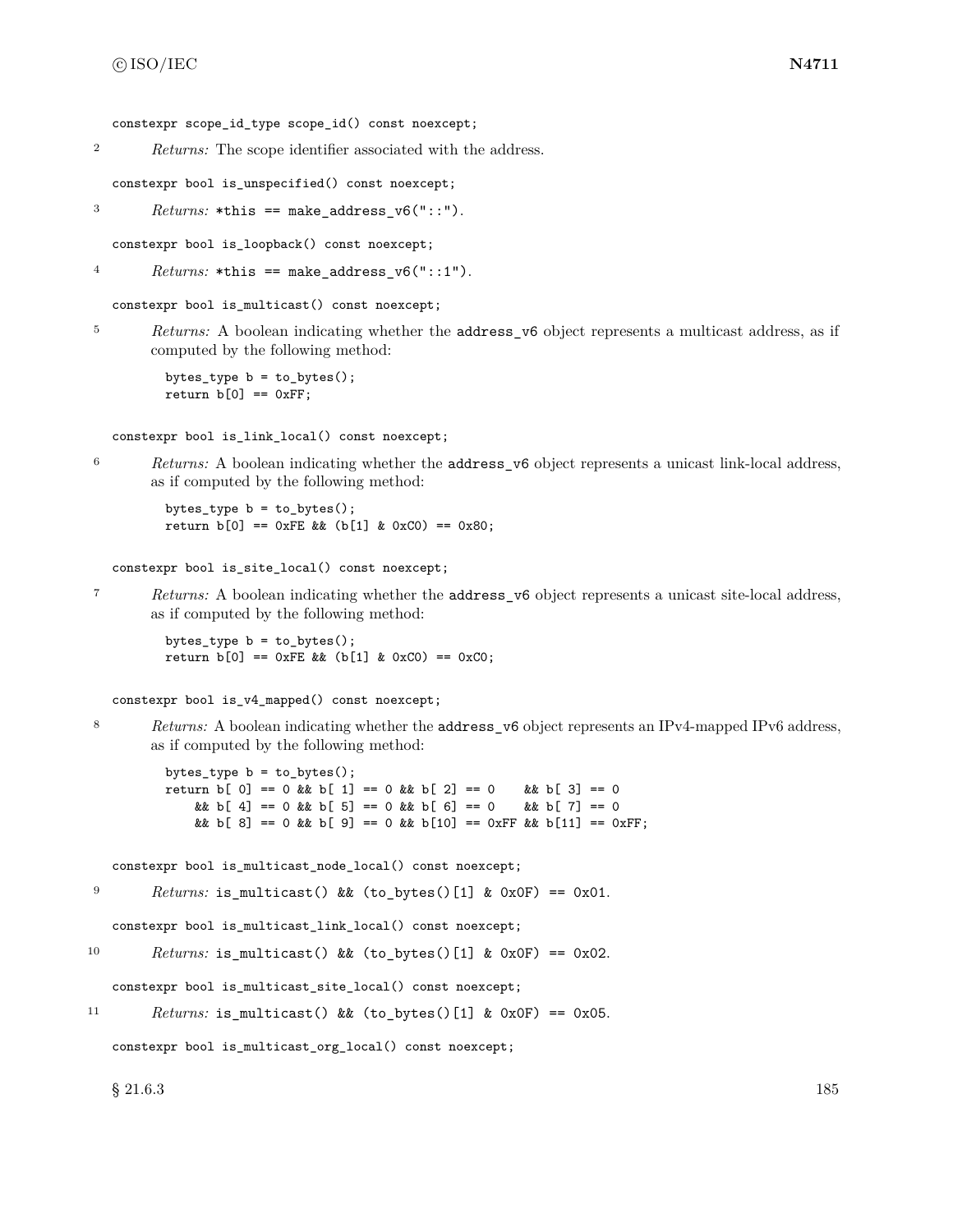12  $Returns:$  is multicast() && (to bytes()[1] & 0x0F) == 0x08.

constexpr bool is\_multicast\_global() const noexcept;

```
13 Returns: is_multicast() && (to_bytes()[1] & 0x0F) == 0x0E.
```
constexpr bytes\_type to\_bytes() const noexcept;

```
14 Returns: A representation of the address in network byte order (3.2).
```

```
template<class Allocator = allocator<char>>
  basic_string<char, char_traits<char>, Allocator>
    to_string(const Allocator& a = Allocator()) const;
```
- <sup>15</sup> *Effects:* Converts an address into a textual representation. If scope\_id() == 0, converts as if by POSIX inet\_ntop when invoked with address family AF\_INET6. If scope\_id() != 0, the format is address%scope-id, where address is the textual representation of the equivalent address having  $scope_id() == 0$ , and  $scope-id$  is an implementation-defined textual representation of the scope identifier.
- 16 *Returns:* If successful, the textual representation of the address. Otherwise basic\_string<char, char\_traits<char>, Allocator>(a).

### <span id="page-192-0"></span>**21.6.4 ip::address\_v6 static members [internet.address.v6.static]**

static constexpr address\_v6 any() noexcept;

1 *Returns:* An address a such that the a.is\_unspecified() == true and a.scope\_id() == 0.

static constexpr address\_v6 loopback() noexcept;

<sup>2</sup> *Returns:* An address a such that the a.is\_loopback() == true and a.scope\_id() == 0.

<span id="page-192-1"></span>**21.6.5 ip::address\_v6 comparisons [internet.address.v6.comparisons]**

constexpr bool operator==(const address\_v6& a, const address\_v6& b) noexcept;

1 *Returns:* a.to\_bytes() == b.to\_bytes() && a.scope\_id() == b.scope\_id().

constexpr bool operator!=(const address\_v6& a, const address\_v6& b) noexcept;

2  $Returns: !(a == b).$ 

constexpr bool operator< (const address\_v6& a, const address\_v6& b) noexcept;

<sup>3</sup> *Returns:* tie(a.to\_bytes(), a.scope\_id()) < tie(b.to\_bytes(), b.scope\_id()).

constexpr bool operator> (const address\_v6& a, const address\_v6& b) noexcept;

<sup>4</sup> *Returns:* b < a.

constexpr bool operator<=(const address\_v6& a, const address\_v6& b) noexcept;

```
5 Returns: ! (b < a).
```
constexpr bool operator>=(const address\_v6& a, const address\_v6& b) noexcept;

<sup>6</sup> *Returns:* !(a < b).

 $\S 21.6.5$  186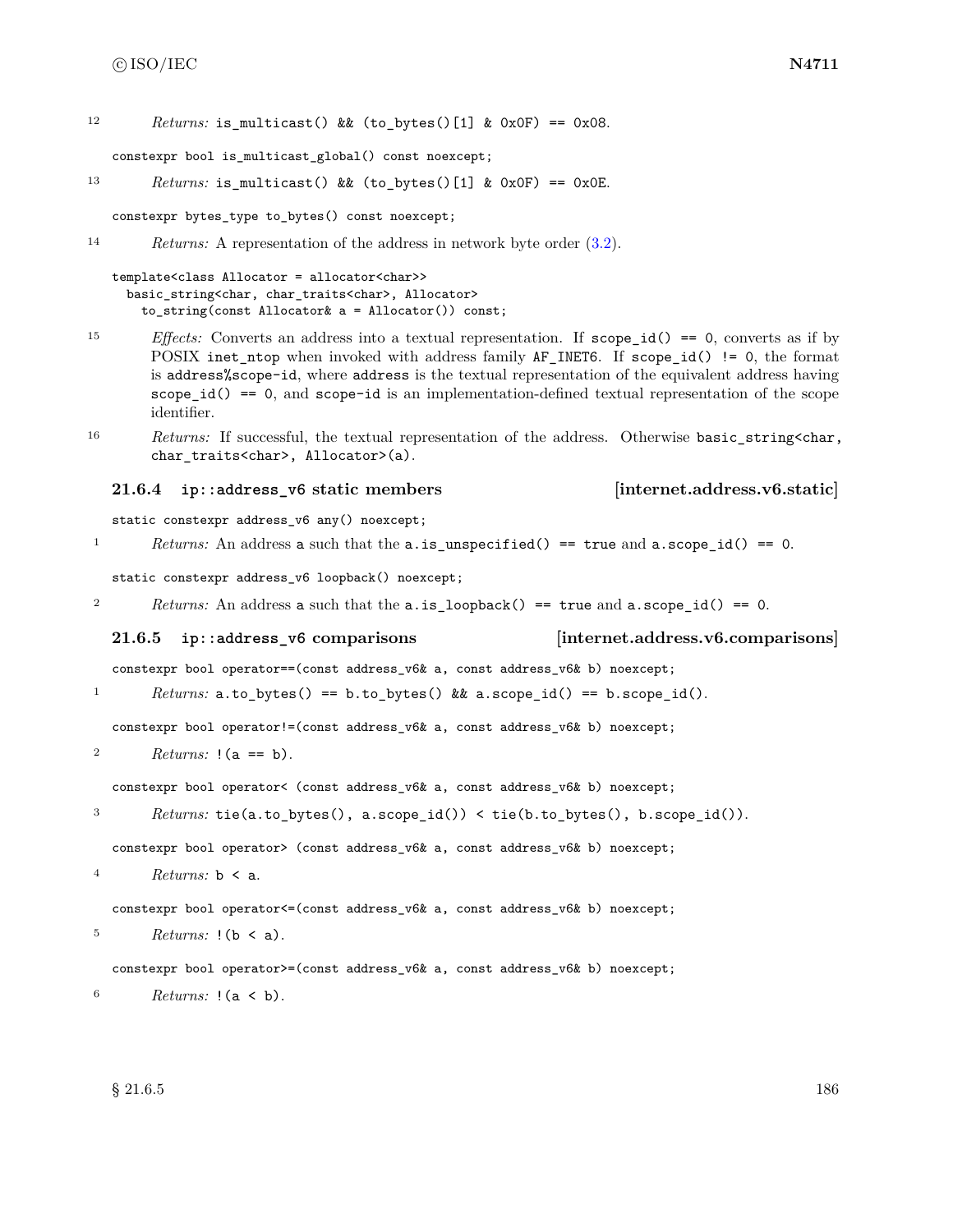### <span id="page-193-0"></span>**21.6.6 ip::address\_v6 creation [internet.address.v6.creation]**

```
constexpr address_v6 make_address_v6(const address_v6::bytes_type& bytes,
                                     scope_id_type scope_id);
```

```
1 Returns: address_v6(bytes, scope_id).
```
constexpr address\_v6 make\_address\_v6(v4\_mapped\_t, const address\_v4& a) noexcept;

<sup>2</sup> *Returns:* An address v6 object containing the IPv4-mapped IPv6 address corresponding to the specified IPv4 address, as if computed by the following method:

address\_v4::bytes\_type v4b = a.to\_bytes(); address\_v6::bytes\_type v6b(0, 0, 0, 0, 0, 0, 0, 0, 0, 0, 0xFF, 0xFF, v4b[0], v4b[1], v4b[2], v4b[3]); return address\_v6(v6b);

```
address_v6 make_address_v6(const char* str);
address_v6 make_address_v6(const char* str, error_code& ec) noexcept;
address_v4 make_address_v6(const string& str);
address_v4 make_address_v6(const string& str, error_code& ec) noexcept;
address_v6 make_address_v6(string_view str);
address_v6 make_address_v6(string_view str, error_code& ec) noexcept;
```
- <sup>3</sup> *Effects:* Converts a textual representation of an address into a corresponding address\_v6 value. The format is either address or address%scope-id, where address is in the format specified by POSIX inet\_pton when invoked with address family AF\_INET6, and scope-id is an optional string specifying the scope identifier. All implementations accept as scope-id a textual representation of an unsigned decimal integer. It is implementation-defined whether alternative scope identifier representations are permitted. If  $scope-id$  is not supplied, an  $address_y6$  object is returned such that  $scope_id() == 0$ .
- <sup>4</sup> *Returns:* If successful, an address\_v6 value corresponding to the string str. Otherwise returns address\_v6().
- <sup>5</sup> *Error conditions:*
- $(5.1)$  errc::invalid argument if str is not a valid textual representation of an IPv6 address.

### <span id="page-193-1"></span>**21.6.7 ip::address\_v6 I/O [internet.address.v6.io]**

```
template<class CharT, class Traits>
 basic_ostream<CharT, Traits>& operator<<(
    basic_ostream<CharT, Traits>& os, const address_v6& addr);
```
1 *Returns:* os << addr.to\_string().c\_str().

### **21.7 Class ip::bad\_address\_cast [internet.bad.address.cast]**

```
<sup>1</sup> An exception of type bad_address_cast is thrown by a failed address_cast.
```

```
namespace std {
namespace experimental {
namespace net {
inline namespace v1 {
namespace ip {
  class bad_address_cast : public bad_cast
  {
  public:
```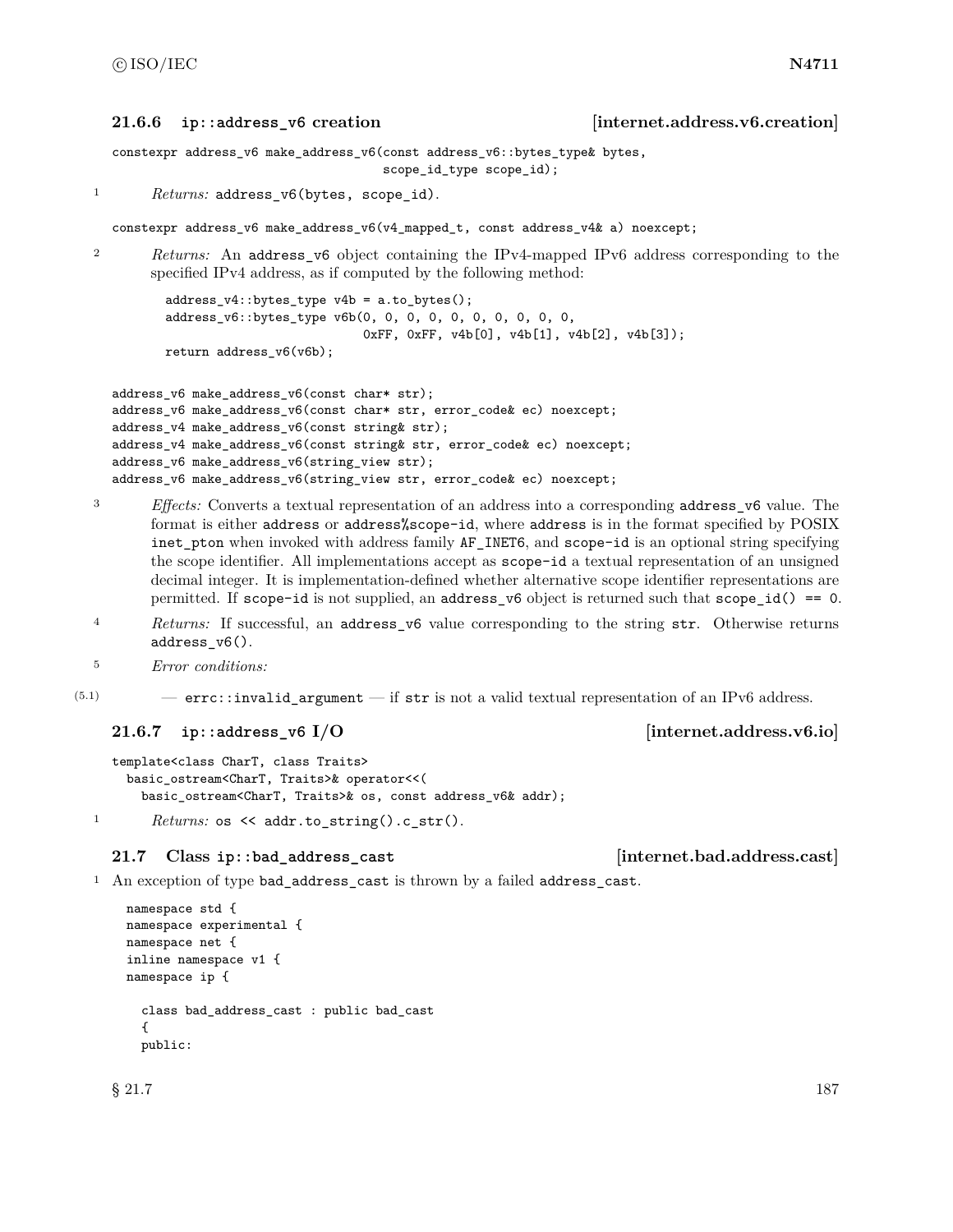```
// constructor:
    bad_address_cast() noexcept;
  };
} // namespace ip
```
} *// inline namespace v1* } *// namespace net*

} *// namespace experimental*

```
} // namespace std
```
bad\_address\_cast() noexcept;

<sup>2</sup> *Effects:* constructs a bad\_address\_cast object.

<sup>3</sup> *Postconditions:* what () returns an implementation-defined NTBS.

# **21.8 Hash support contract internet.hash**

```
template<> struct hash<experimental::net::v1::ip::address>;
template<> struct hash<experimental::net::v1::ip::address_v4>;
template<> struct hash<experimental::net::v1::ip::address_v6>;
```
<sup>1</sup> *Requires:* the template specializations shall meet the requirements of class template hash (C++ 2014) [unord.hash]).

# **21.9 Class template ip::basic\_address\_iterator specializations[internet.address.iter]**

<sup>1</sup> The class template basic\_address\_iterator enables iteration over IP addresses in network byte order. This clause defines two specializations of the class template basic\_address\_iterator: basic\_address\_ iterator<address\_v4> and basic\_address\_iterator<address\_v6>. The members and operational semantics of these specializations are defined below.

```
namespace std {
namespace experimental {
namespace net {
inline namespace v1 {
namespace ip {
  template<> class basic_address_iterator<Address >
  {
  public:
    // types:
    using value_type = Address ;
    using difference_type = ptrdiff_t;
    using pointer = const Address *;
    using reference = const Address &;
    using iterator_category = input_iterator_tag;
    // constructors:
    basic_address_iterator(const Address & a) noexcept;
    // members:
    reference operator*() const noexcept;
    pointer operator->() const noexcept;
    basic_address_iterator& operator++() noexcept;
    basic_address_iterator operator++(int) noexcept;
    basic_address_iterator& operator--() noexcept;
```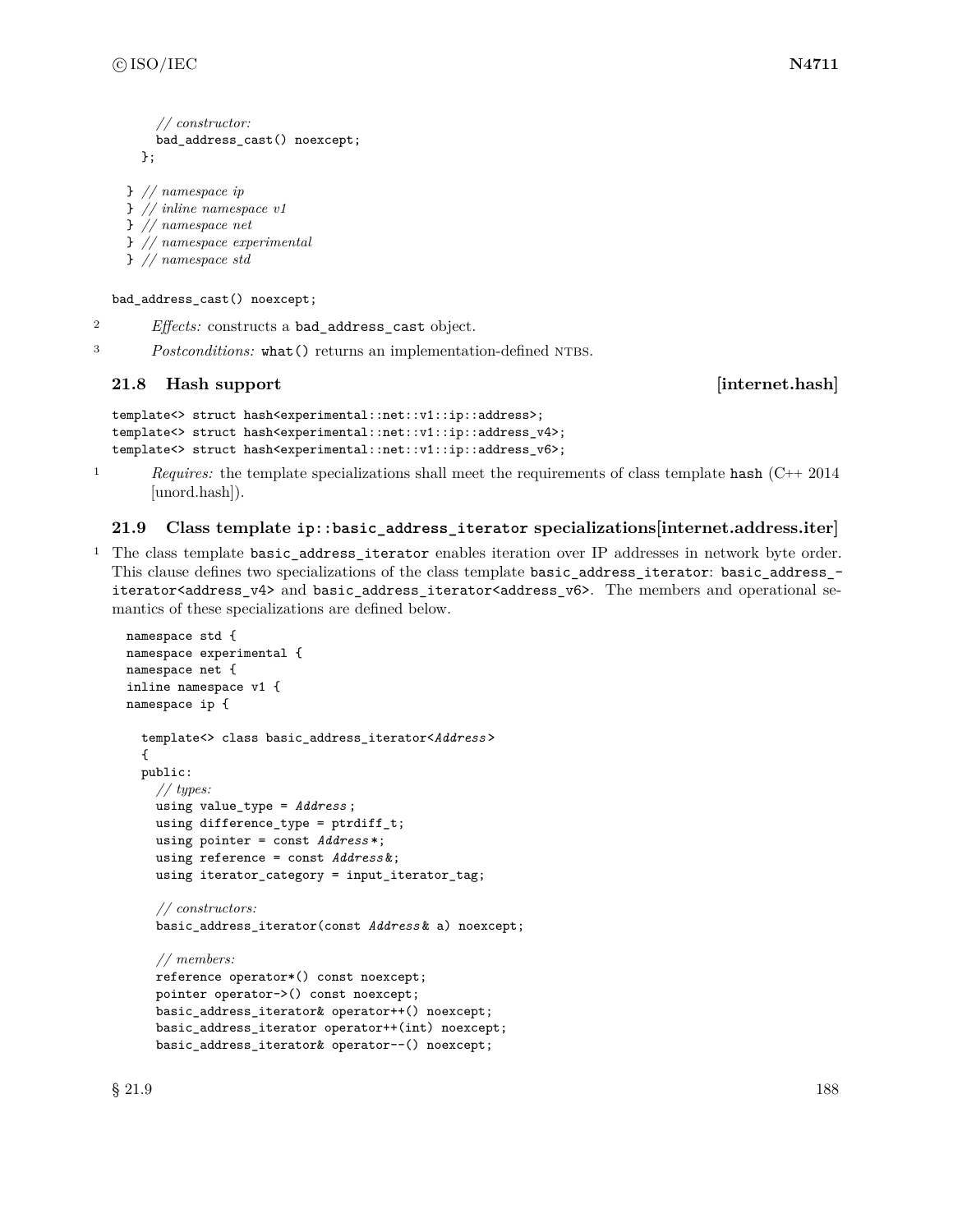```
basic address iterator operator--(int) noexcept;
```
*// other members as required by C++ 2014 [input.iterators]*

```
private:
  Address address_; // exposition only
};
```

```
} // namespace ip
} // inline namespace v1
} // namespace net
} // namespace experimental
```
- } *// namespace std*
- <sup>2</sup> Specializations of basic address iterator satisfy the requirements for input iterators (C++ 2014 [input.iterators]).

basic\_address\_iterator(const *Address* & a) noexcept;

<sup>3</sup> *Effects:* Initializes address\_ with a.

reference operator\*() const noexcept;

<sup>4</sup> *Returns:* address\_.

pointer operator->() const noexcept;

<sup>5</sup> *Returns:* addressof(address\_).

basic\_address\_iterator& operator++() noexcept;

<sup>6</sup> *Effects:* Sets address\_ to the next unique address in network byte order.

```
7 Returns: *this.
```
basic\_address\_iterator operator++(int) noexcept;

- <sup>8</sup> *Effects:* Sets address\_ to the next unique address in network byte order.
- <sup>9</sup> *Returns:* The prior value of \*this.

basic\_address\_iterator& operator--() noexcept;

- <sup>10</sup> *Effects:* Sets address\_ to the prior unique address in network byte order.
- <sup>11</sup> *Returns:* \*this.

basic\_address\_iterator operator--(int) noexcept;

- <sup>12</sup> *Effects:* Sets address<sub>\_</sub> to the prior unique address in network byte order.
- <sup>13</sup> *Returns:* The prior value of \*this.

# **21.10 Class template ip::basic\_address\_range specializations [internet.address.range]**

<sup>1</sup> The class template basic\_address\_range represents a range of IP addresses in network byte order. This clause defines two specializations of the class template basic\_address\_range: basic\_address\_range<address\_v4> and basic\_address\_range<address\_v6>. The members and operational semantics of these specializations are defined below.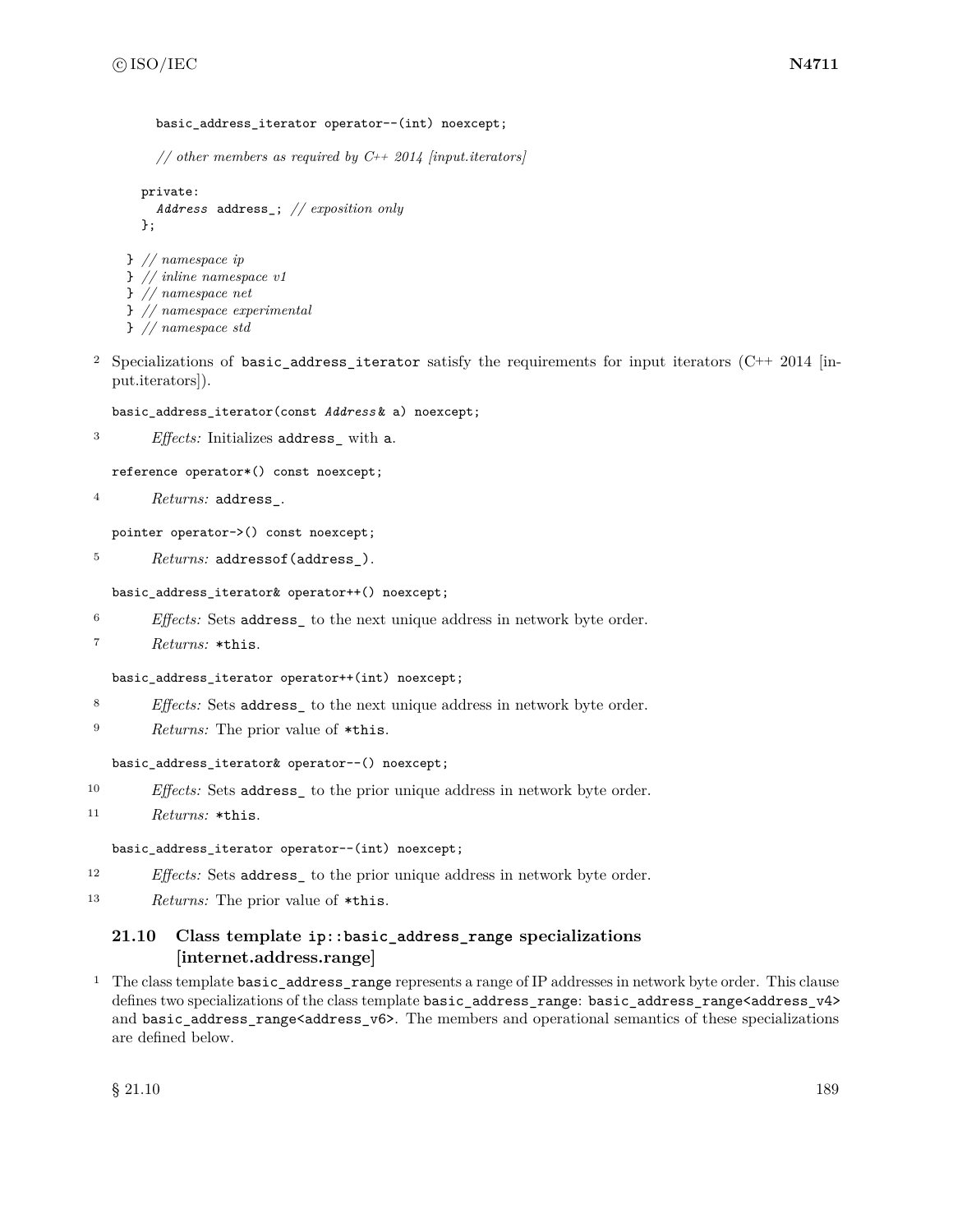```
namespace std {
namespace experimental {
namespace net {
inline namespace v1 {
namespace ip {
  template<> class basic_address_range<Address >
  {
  public:
    // types:
    using iterator = basic_address_iterator<Address >;
    // constructors:
    basic_address_range() noexcept;
    basic_address_range(const Address & first,
                         const Address & last) noexcept;
    // members:
    iterator begin() const noexcept;
    iterator end() const noexcept;
    bool empty() const noexcept;
    size_t size() const noexcept; // not always defined
    iterator find(const Address & addr) const noexcept;
  };
} // namespace ip
} // inline namespace v1
} // namespace net
} // namespace experimental
```

```
} // namespace std
```
2 Specializations of basic\_address\_range satisfy the requirements for Destructible  $(C++ 2014$  [destructible]), CopyConstructible (C++ 2014 [copyconstructible]), and CopyAssignable (C++ 2014 [copyassignable]).

basic\_address\_range() noexcept;

<sup>3</sup> *Effects:* Constructs an object of type basic\_address\_range<*Address* > that represents an empty range.

```
basic_address_range(const Address & first,
                    const Address & last) noexcept;
```
<sup>4</sup> *Effects:* Constructs an object of type basic\_address\_range<*Address* > that represents the half-open range [first, last).

iterator begin() const noexcept;

```
5 Returns: An iterator that points to the beginning of the range.
```

```
iterator end() const noexcept;
```
<sup>6</sup> *Returns:* An iterator that points to the end of the range.

```
bool empty() const noexcept;
```

```
7 Returns: true if *this represents an empty range, otherwise false.
```

```
size_t size() const noexcept;
```
 $\frac{190}{21.10}$  5 21.10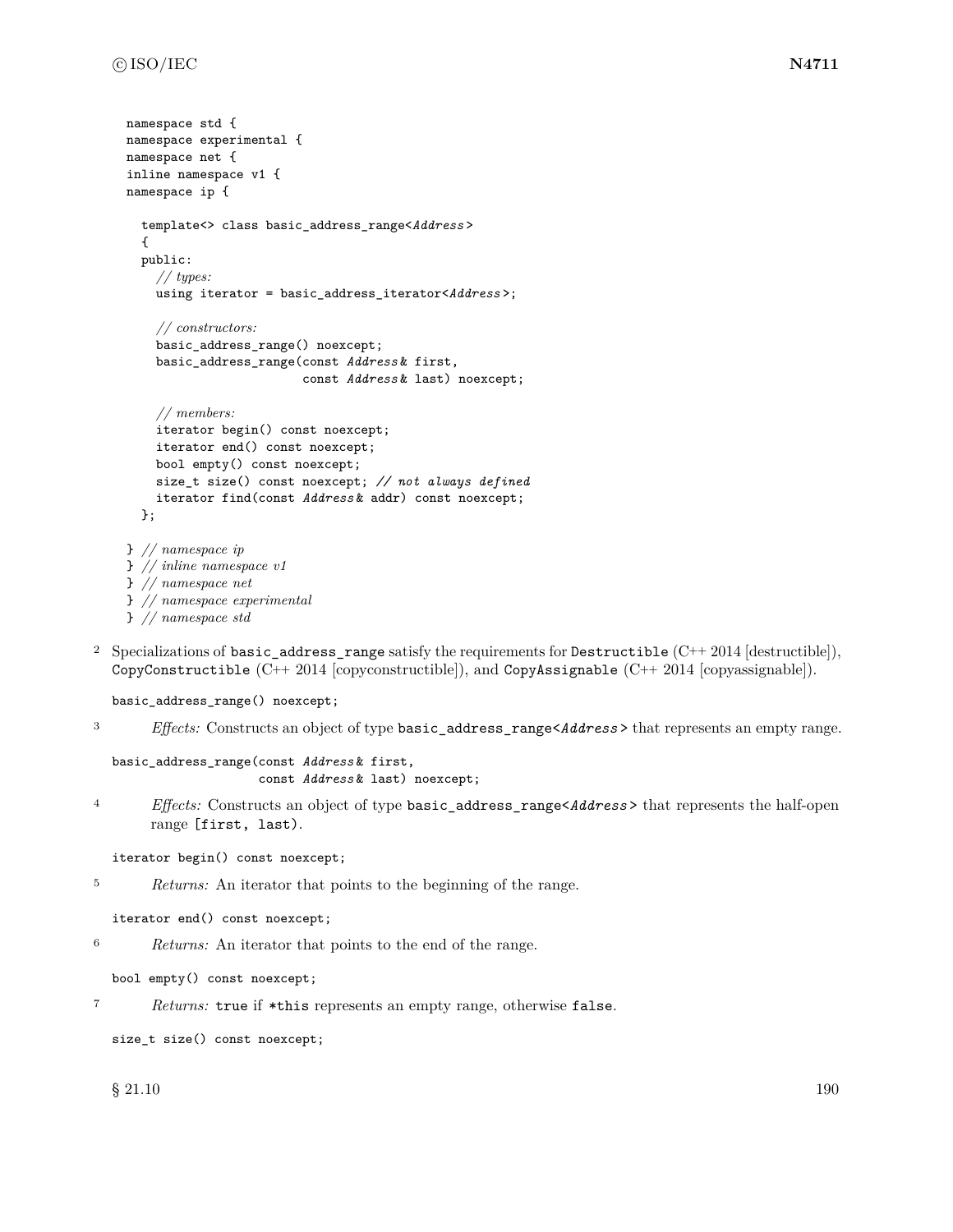- <sup>8</sup> *Returns:* The number of unique addresses in the range.
- <sup>9</sup> *Remarks:* This member function is not defined when *Address* is type address\_v6.

iterator find(const *Address* & addr) const noexcept;

- <sup>10</sup> *Returns:* If addr is in the range, an iterator that points to addr; otherwise, end().
- <sup>11</sup> Complexity: Constant time.

### **21.11 Class template ip::network\_v4 [internet.network.v4]**

<sup>1</sup> The class network\_v4 provides the ability to use and manipulate IPv4 network addresses.

```
namespace std {
namespace experimental {
namespace net {
inline namespace v1 {
namespace ip {
  class network_v4
  {
 public:
    // 21.11.1, constructors:
    constexpr network_v4() noexcept;
    constexpr network_v4(const address_v4& addr, int prefix_len);
    constexpr network_v4(const address_v4& addr, const address_v4& mask);
    // 21.11.2, members:
    constexpr address_v4 address() const noexcept;
    constexpr int prefix_length() const noexcept;
    constexpr address_v4 netmask() const noexcept;
    constexpr address_v4 network() const noexcept;
    constexpr address_v4 broadcast() const noexcept;
    address_v4_range hosts() const noexcept;
    constexpr network_v4 canonical() const noexcept;
    constexpr bool is_host() const noexcept;
    constexpr bool is_subnet_of(const network_v4& other) const noexcept;
    template<class Allocator = allocator<char>>
      basic_string<char, char_traits<char>, Allocator>
        to_string(const Allocator& a = Allocator()) const;
  };
  // 21.11.3, network_v4 comparisons:
  constexpr bool operator==(const network_v4& a, const network_v4& b) noexcept;
  constexpr bool operator!=(const network_v4& a, const network_v4& b) noexcept;
 // 21.11.4, network_v4 creation:
  constexpr network_v4 make_network_v4(const address_v4& addr, int prefix_len);
  constexpr network_v4 make_network_v4(const address_v4& addr, const address_v4& mask);
  network_v4 make_network_v4(const char* str);
  network_v4 make_network_v4(const char* str, error_code& ec) noexcept;
  network_v4 make_network_v4(const string& str);
  network_v4 make_network_v4(const string& str, error_code& ec) noexcept;
  network_v4 make_network_v4(string_view str);
  network_v4 make_network_v4(string_view str, error_code& ec) noexcept;
```
*// [21.11.5,](#page-200-0) network\_v4 I/O:*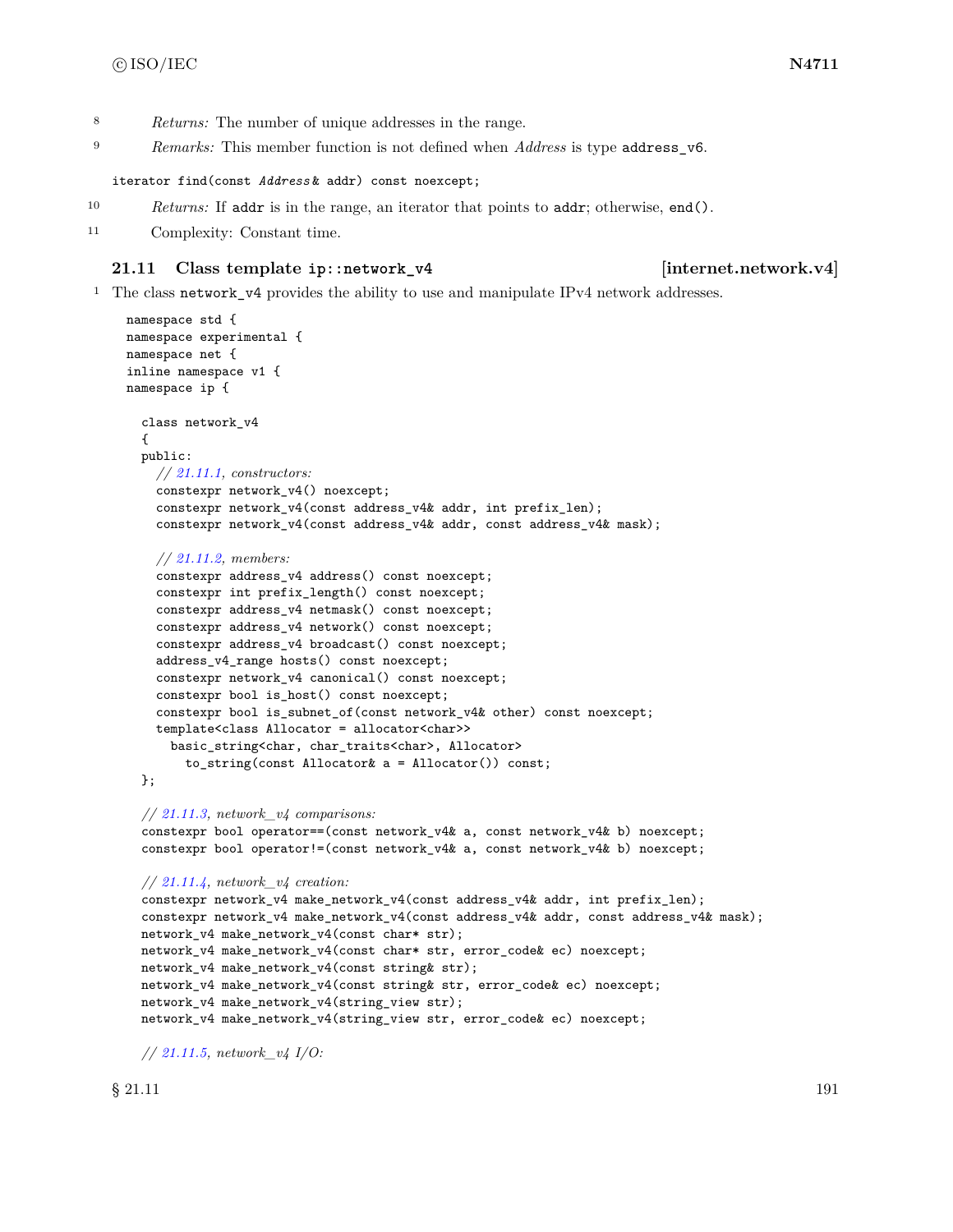```
template<class CharT, class Traits>
    basic_ostream<CharT, Traits>& operator<<(
      basic_ostream<CharT, Traits>& os, const network_v4& net);
} // namespace ip
} // inline namespace v1
} // namespace net
} // namespace experimental
```
- } *// namespace std*
- <sup>2</sup> network v4 satisfies the requirements for Destructible (C++ 2014 [destructible]), CopyConstructible (C++ 2014 [copyconstructible]), and CopyAssignable (C++ 2014 [copyassignable]).

### <span id="page-198-0"></span>**21.11.1 ip::network\_v4 constructors [internet.network.v4.cons]**

constexpr network\_v4() noexcept;

1 *Postconditions:* this->address().is\_unspecified() == true and prefix\_length() == 0.

constexpr network\_v4(const address\_v4& addr, int prefix\_len);

- <sup>2</sup> *Postconditions:* this->address() == addr and prefix\_length() == prefix\_len.
- <sup>3</sup> *Remarks:* out\_of\_range if prefix\_len < 0 or prefix\_len > 32.

constexpr network\_v4(const address\_v4& addr, const address\_v4& mask);

- <sup>4</sup> *Postconditions:* this->address() == addr and prefix\_length() is equal to the number of contiguous non-zero bits in mask.
- <sup>5</sup> *Remarks:* invalid\_argument if mask contains non-contiguous non-zero bits, or if the most significant bit is zero and any other bits are non-zero.

### <span id="page-198-1"></span>**21.11.2 ip::network\_v4 members [internet.network.v4.members]**

constexpr address\_v4 address() const noexcept;

<sup>1</sup> *Returns:* The address specified when the network\_v4 object was constructed.

constexpr int prefix\_length() const noexcept;

<sup>2</sup> *Returns:* The prefix length of the network.

constexpr address\_v4 netmask() const noexcept;

<sup>3</sup> *Returns:* An address\_v4 object with prefix\_length() contiguous non-zero bits set, starting from the most significant bit in network byte order. All other bits are zero.

### constexpr address\_v4 network() const noexcept;

<sup>4</sup> *Returns:* An address\_v4 object with the first prefix\_length() bits, starting from the most significant bit in network byte order, set to the corresponding bit value of this->address(). All other bits are zero.

### constexpr address\_v4 broadcast() const noexcept;

<sup>5</sup> *Returns:* An address\_v4 object with the first prefix\_length() bits, starting from the most significant bit in network byte order, set to the corresponding bit value of this->address(). All other bits are non-zero.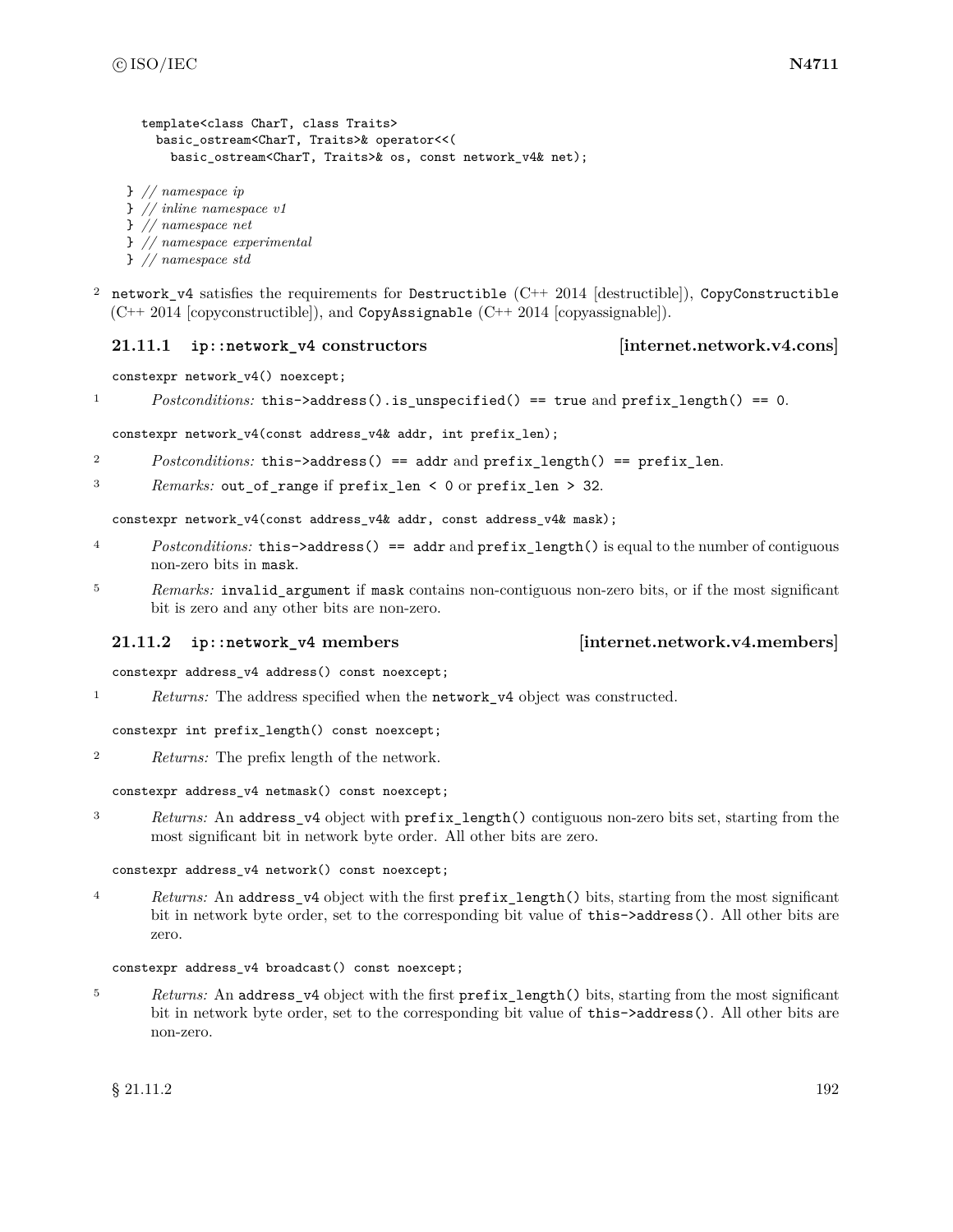address  $v4$  range hosts() const noexcept;

- <sup>6</sup> *Returns:* If is\_host() is true, an address\_v4\_range object representing the single address this->address(). Otherwise, an address\_v4\_range object representing the range of unique host IP addresses in the network.
- <sup>7</sup> [ *Note:* For IPv4, the network address and the broadcast address are not included in the range of host IP addresses. For example, given a network 192.168.1.0/24, the range returned by hosts() is from 192.168.1.1 to 192.168.1.254 inclusive, and neither 192.168.1.0 nor the broadcast address 192.168.1.255 are in the range. *— end note* ]

```
constexpr network_v4 canonical() const noexcept;
```

```
8 Returns: network_v4(network(), prefix_length()).
```
constexpr bool is\_host() const noexcept;

```
9 Returns: prefix_length() == 32.
```
constexpr bool is\_subnet\_of(const network\_v4& other) const noexcept;

10 *Returns:* true if other.prefix\_length() < prefix\_length() and network\_v4(this->address(), other.prefix\_length()).canonical() == other.canonical(), otherwise false.

```
template<class Allocator = allocator<char>>
  basic_string<char, char_traits<char>, Allocator>
    to_string(const Allocator& a = Allocator()) const;
```
11 *Returns:* this->address().to\_string(a) + "/" + std::to\_string(prefix\_length()).

### <span id="page-199-0"></span>**21.11.3 ip::network\_v4 comparisons [internet.network.v4.comparisons]**

constexpr bool operator==(const network\_v4& a, const network\_v4& b) noexcept;

<sup>1</sup> *Returns:* true if a.address() == b.address() and a.prefix\_length() == b.prefix\_length(), otherwise false.

constexpr bool operator!=(const network\_v4& a, const network\_v4& b) noexcept;

```
2 Returns: !(a == b).
```
# <span id="page-199-1"></span>**21.11.4 ip::network\_v4 creation [internet.network.v4.creation]**

constexpr network\_v4 make\_network\_v4(const address\_v4& addr, int prefix\_len);

1 Returns: network\_v4(addr, prefix\_len).

constexpr network\_v4 make\_network\_v4(const address\_v4& addr, const address\_v4& mask);

<sup>2</sup> *Returns:* network\_v4(addr, mask).

```
network_v4 make_network_v4(const char* str);
network_v4 make_network_v4(const char* str, error_code& ec) noexcept;
network_v4 make_network_v4(const string& str);
network_v4 make_network_v4(const string& str, error_code& ec) noexcept;
network_v4 make_network_v4(string_view str);
network_v4 make_network_v4(string_view str, error_code& ec) noexcept;
```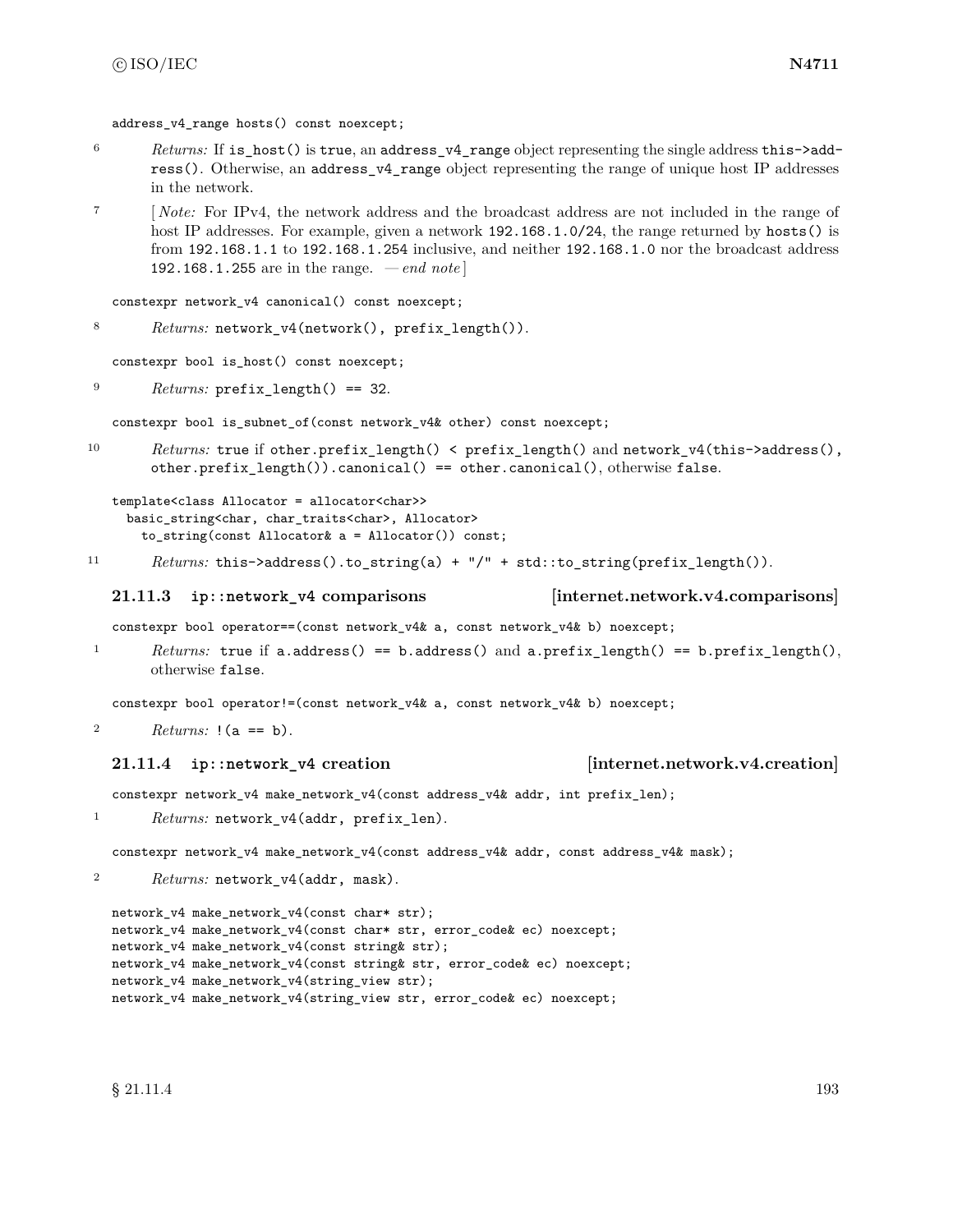<sup>3</sup> *Returns:* If str contains a value of the form address '/' prefix-length, a network v4 object constructed with the result of applying make\_address\_v4() to the address portion of the string, and the result of converting prefix-length to an integer of type int. Otherwise returns network\_v4() and sets ec to reflect the error.

<sup>4</sup> *Error conditions:*

(4.1) — errc::invalid\_argument — if str is not a valid textual representation of an IPv4 address and prefix length.

<span id="page-200-0"></span>**21.11.5 ip::network\_v4 I/O** [internet.network.v4.io]

```
template<class CharT, class Traits>
  basic_ostream<CharT, Traits>& operator<<(
    basic_ostream<CharT, Traits>& os, const network_v4& net);
```
1 *Returns:* os << net.to\_string().c\_str().

# **21.12 Class template ip::network\_v6 [internet.network.v6]**

<sup>1</sup> The class network\_v6 provides the ability to use and manipulate IPv6 network addresses.

```
namespace std {
namespace experimental {
namespace net {
inline namespace v1 {
namespace ip {
  class network_v6
  {
  public:
    // 21.12.1, constructors:
    constexpr network_v6() noexcept;
    constexpr network_v6(const address_v6& addr, int prefix_len);
    // 21.12.2, members:
    constexpr address_v6 address() const noexcept;
    constexpr int prefix_length() const noexcept;
    constexpr address_v6 network() const noexcept;
    address_v6_range hosts() const noexcept;
    constexpr network_v6 canonical() const noexcept;
    constexpr bool is_host() const noexcept;
    constexpr bool is_subnet_of(const network_v6& other) const noexcept;
    template<class Allocator = allocator<char>>
      basic_string<char, char_traits<char>, Allocator>
        to_string(const Allocator& a = Allocator()) const;
  };
  // 21.12.3, network_v6 comparisons:
  constexpr bool operator==(const network_v6& a, const network_v6& b) noexcept;
  constexpr bool operator!=(const network_v6& a, const network_v6& b) noexcept;
  // 21.12.4, network_v6 creation:
  constexpr network_v6 make_network_v6(const address_v6& addr, int prefix_len);
```

```
network_v6 make_network_v6(const char* str);
network_v6 make_network_v6(const char* str, error_code& ec) noexcept;
network_v6 make_network_v6(const string& str);
```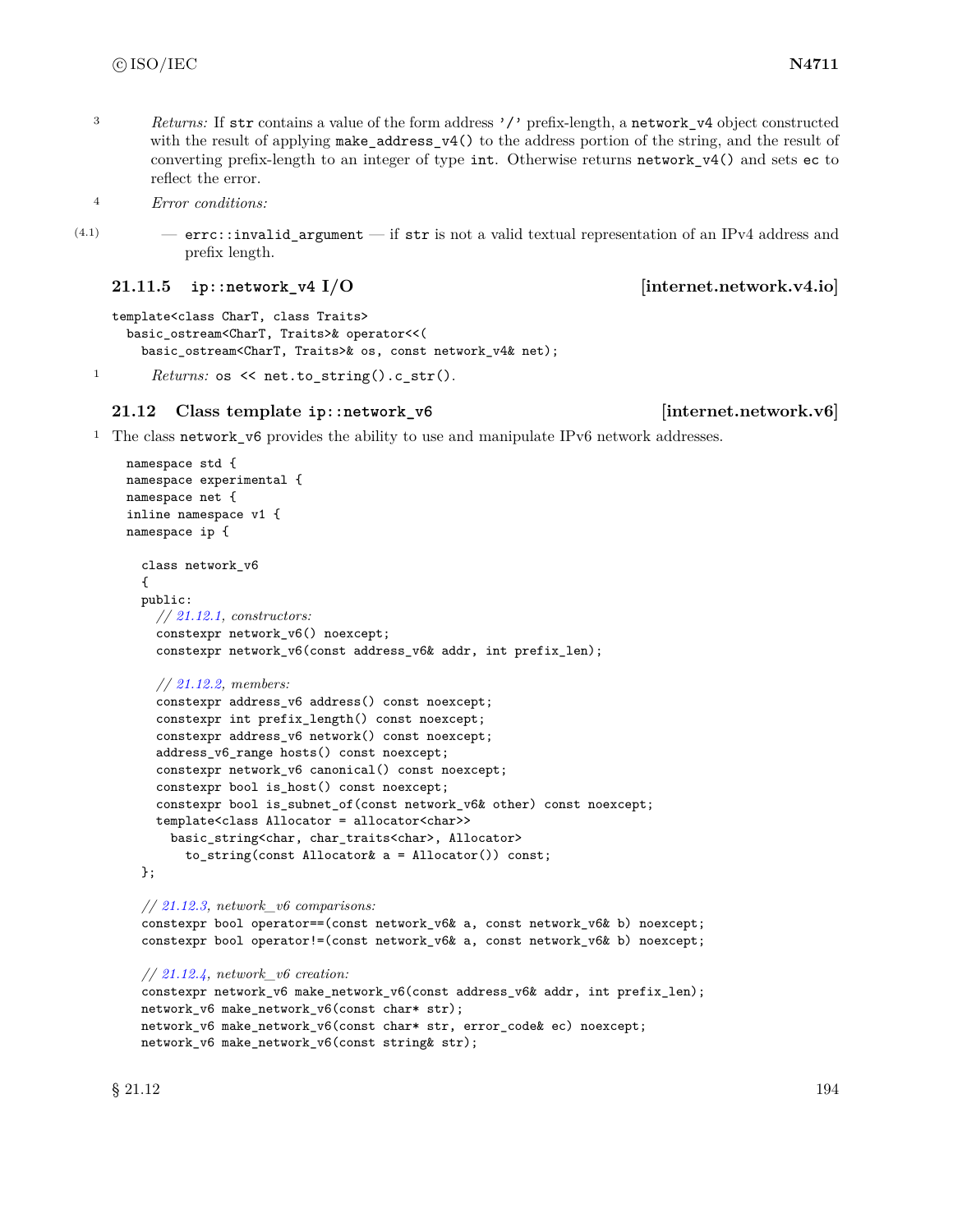```
network v6 make network v6(const string& str, error code& ec) noexcept;
  network_v6 make_network_v6(string_view str);
  network_v6 make_network_v6(string_view str, error_code& ec) noexcept;
  // 21.12.5, network_v6 I/O:
  template<class CharT, class Traits>
    basic_ostream<CharT, Traits>& operator<<(
      basic_ostream<CharT, Traits>& os, const network_v6& net);
} // namespace ip
} // inline namespace v1
} // namespace net
} // namespace experimental
} // namespace std
```
<sup>2</sup> network\_v6 satisfies the requirements for Destructible  $(C^{++} 2014$  [destructible]), CopyConstructible  $(C_{++}$  2014 [copyconstructible]), and CopyAssignable  $(C_{++}$  2014 [copyassignable]).

### <span id="page-201-0"></span>**21.12.1 ip::network\_v6 constructors [internet.network.v6.cons]**

constexpr network\_v6() noexcept;

<sup>1</sup> *Postconditions:* this->address().is\_unspecified() == true and prefix\_length() == 0.

constexpr network\_v6(const address\_v6& addr, int prefix\_len);

<sup>2</sup> *Postconditions:* this->address() == addr and prefix\_length() == prefix\_len.

<sup>3</sup> *Remarks:* out\_of\_range if prefix\_len < 0 or prefix\_len > 128.

### <span id="page-201-1"></span>**21.12.2 ip::network\_v6 members [internet.network.v6.members]**

constexpr address\_v6 address() const noexcept;

<sup>1</sup> *Returns:* The address specified when the **network\_v6** object was constructed.

constexpr int prefix\_length() const noexcept;

<sup>2</sup> *Returns:* The prefix length of the network.

constexpr address\_v6 network() const noexcept;

<sup>3</sup> *Returns:* An address\_v6 object with the first prefix\_length() bits, starting from the most significant bit in network byte order, set to the corresponding bit value of this- $\geq$ address(). All other bits are zero.

address\_v6\_range hosts() const noexcept;

<sup>4</sup> *Returns:* If is\_host() is true, an address\_v6\_range object representing the single address this->address(). Otherwise, an address\_v6\_range object representing the range of unique host IP addresses in the network.

constexpr network\_v6 canonical() const noexcept;

<sup>5</sup> *Returns:* network\_v6(network(), prefix\_length()).

constexpr bool is\_host() const noexcept;

<sup>6</sup> *Returns:* prefix\_length() == 128.

# $\S$  21.12.2 195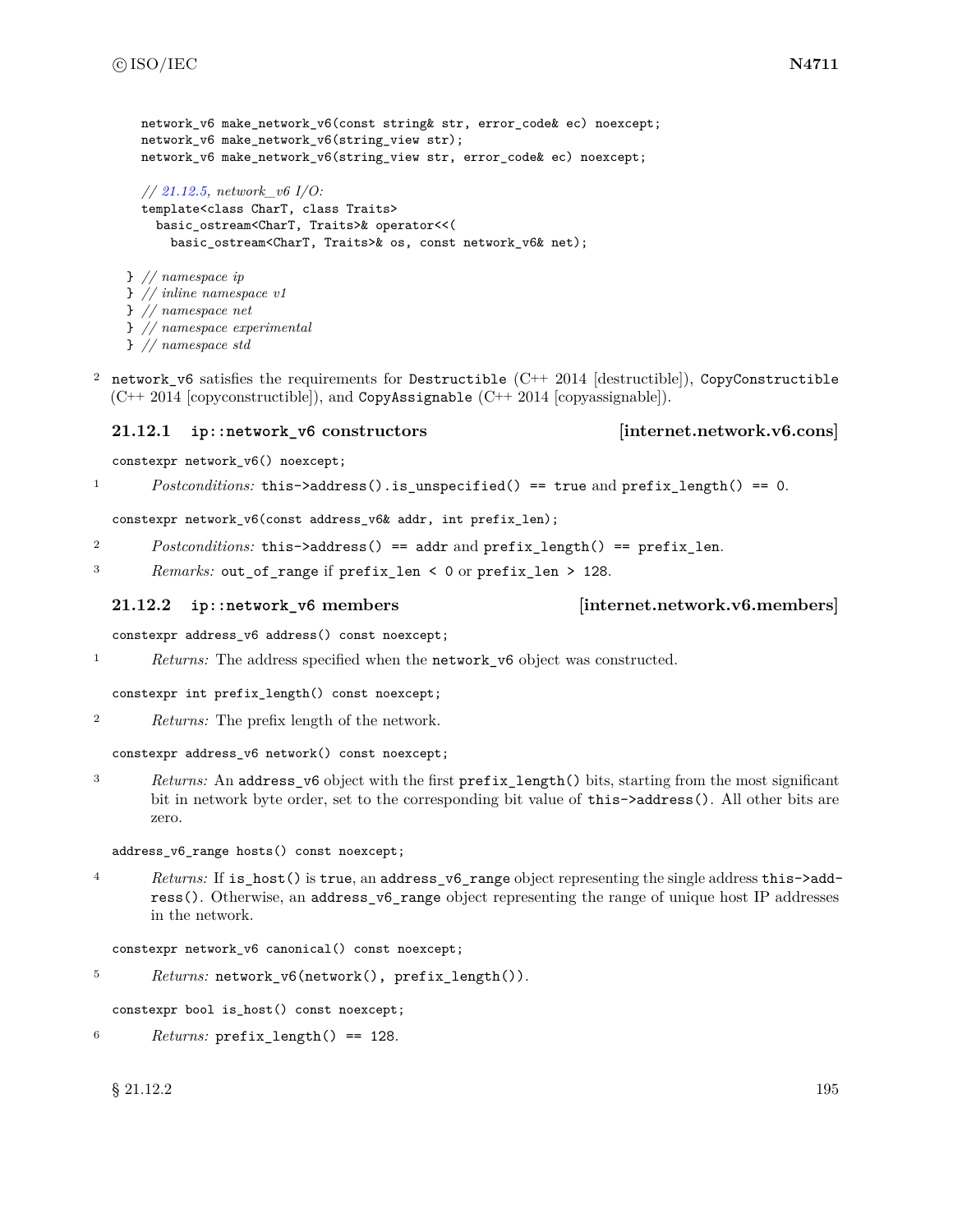constexpr bool is subnet of(const network v6& other) const noexcept;

<sup>7</sup> *Returns:* true if other.prefix\_length() < prefix\_length() and network\_v6(this->address(), other.prefix  $l$ ength()).canonical() == other.canonical(), otherwise false.

```
template<class Allocator = allocator<char>>
 basic_string<char, char_traits<char>, Allocator>
   to_string(const Allocator& a = Allocator()) const;
```
8 *Returns:* this->address().to\_string(a) + "/" + to\_string(prefix\_length()).c\_str().

### **21.12.3 ip::network\_v6 comparisons [internet.network.v6.comparisons]**

constexpr bool operator==(const network\_v6& a, const network\_v6& b) noexcept;

<sup>1</sup> *Returns:* true if a.address() == b.address() and a.prefix\_length() == b.prefix\_length(), otherwise false.

constexpr bool operator!=(const network\_v6& a, const network\_v6& b) noexcept;

<sup>2</sup> *Returns:* !(a == b).

### <span id="page-202-1"></span>**21.12.4 ip::network\_v6 creation [internet.network.v6.creation]**

constexpr network\_v6 make\_network\_v6(const address\_v6& addr, int prefix\_len);

1 Returns: network\_v6(addr, prefix\_len).

```
network_v6 make_network_v6(const char* str);
network_v6 make_network_v6(const char* str, error_code& ec) noexcept;
network_v6 make_network_v6(const string& str);
network_v6 make_network_v6(const string& str, error_code& ec) noexcept;
network_v6 make_network_v6(string_view str);
network_v6 make_network_v6(string_view str, error_code& ec) noexcept;
```
- <sup>2</sup> *Returns:* If str contains a value of the form address '/' prefix-length, a network\_v6 object constructed with the result of applying make\_address\_v6() to the address portion of the string, and the result of converting prefix-length to an integer of type int. Otherwise returns network\_v6() and sets ec to reflect the error.
- <sup>3</sup> *Error conditions:*
- $(3.1)$  errc::invalid\_argument if str is not a valid textual representation of an IPv6 address and prefix length.

# <span id="page-202-2"></span>**21.12.5 ip::network\_v6 I/O [internet.network.v6.io]**

```
template<class CharT, class Traits>
    basic_ostream<CharT, Traits>& operator<<(
      basic_ostream<CharT, Traits>& os, const network_v6& net);
1 Returns: os \le net.to_string().c_str().
```
### **21.13 Class template ip::basic\_endpoint [internet.endpoint]**

<sup>1</sup> An object of type basic\_endpoint<InternetProtocol> represents a protocol-specific endpoint, where an endpoint consists of an IP address and port number. Endpoints may be used to identify sources and destinations for socket connections and datagrams.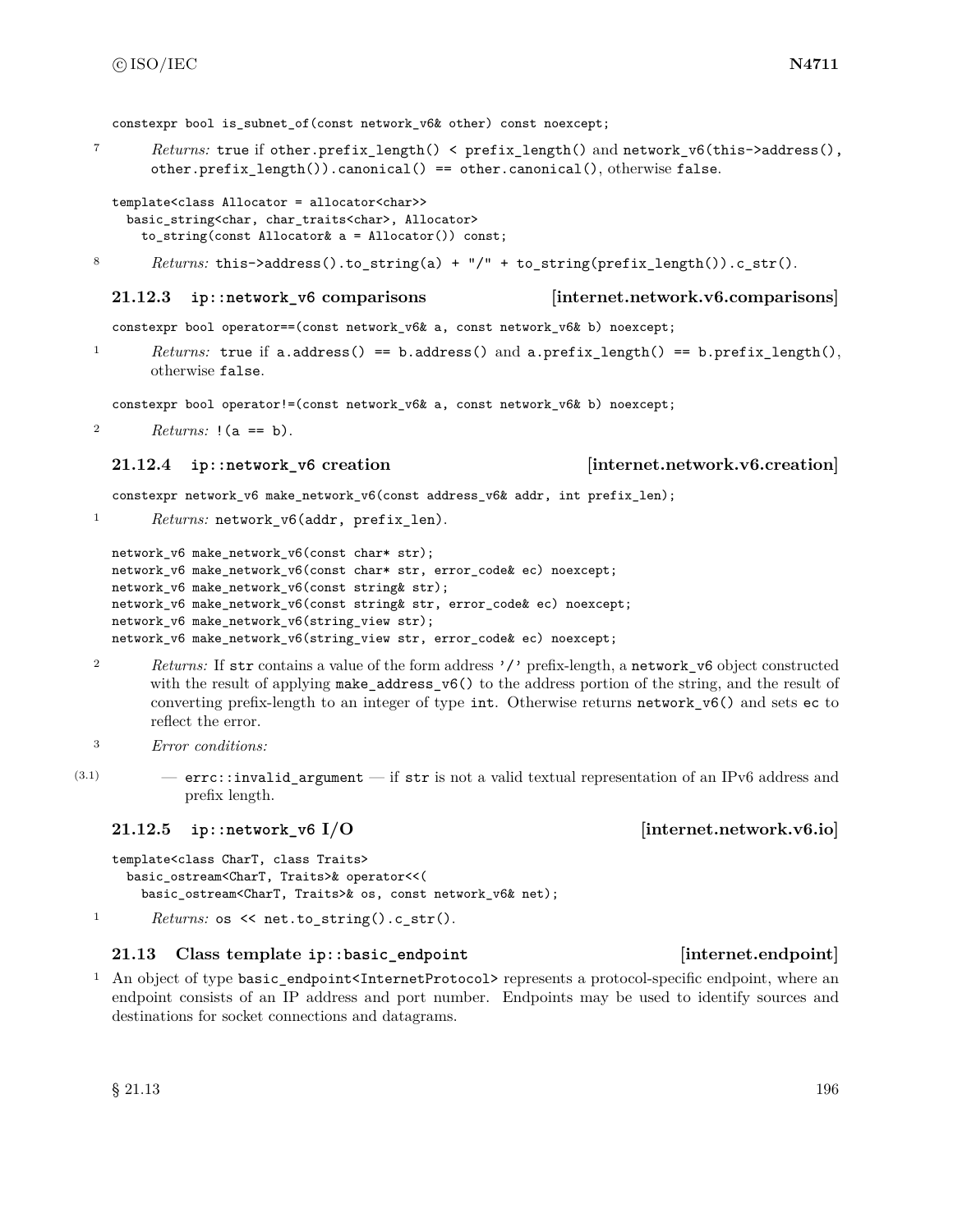```
namespace std {
namespace experimental {
namespace net {
inline namespace v1 {
namespace ip {
  template<class InternetProtocol>
  class basic_endpoint
  {
  public:
    // types:
    using protocol_type = InternetProtocol;
    // 21.13.1, constructors:
    constexpr basic_endpoint() noexcept;
    constexpr basic_endpoint(const protocol_type& proto,
                             port_type port_num) noexcept;
    constexpr basic_endpoint(const ip::address& addr,
                             port_type port_num) noexcept;
    // 21.13.2, members:
    constexpr protocol_type protocol() const noexcept;
    constexpr ip::address address() const noexcept;
    void address(const ip::address& addr) noexcept;
    constexpr port_type port() const noexcept;
    void port(port_type port_num) noexcept;
  };
  // 21.13.3, basic_endpoint comparisons:
  template<class InternetProtocol>
    constexpr bool operator==(const basic_endpoint<InternetProtocol>& a,
                              const basic_endpoint<InternetProtocol>& b) noexcept;
  template<class InternetProtocol>
    constexpr bool operator!=(const basic_endpoint<InternetProtocol>& a,
                              const basic_endpoint<InternetProtocol>& b) noexcept;
  template<class InternetProtocol>
    constexpr bool operator< (const basic_endpoint<InternetProtocol>& a,
                              const basic_endpoint<InternetProtocol>& b) noexcept;
  template<class InternetProtocol>
    constexpr bool operator> (const basic_endpoint<InternetProtocol>& a,
                              const basic_endpoint<InternetProtocol>& b) noexcept;
  template<class InternetProtocol>
    constexpr bool operator<=(const basic_endpoint<InternetProtocol>& a,
                              const basic_endpoint<InternetProtocol>& b) noexcept;
  template<class InternetProtocol>
    constexpr bool operator>=(const basic_endpoint<InternetProtocol>& a,
                              const basic_endpoint<InternetProtocol>& b) noexcept;
  // 21.13.4, basic_endpoint I/O:
  template<class CharT, class Traits, class InternetProtocol>
    basic_ostream<CharT, Traits>& operator<<(
```
} *// namespace ip*

basic\_ostream<CharT, Traits>& os,

const basic\_endpoint<InternetProtocol>& ep);

 $\S$  21.13 197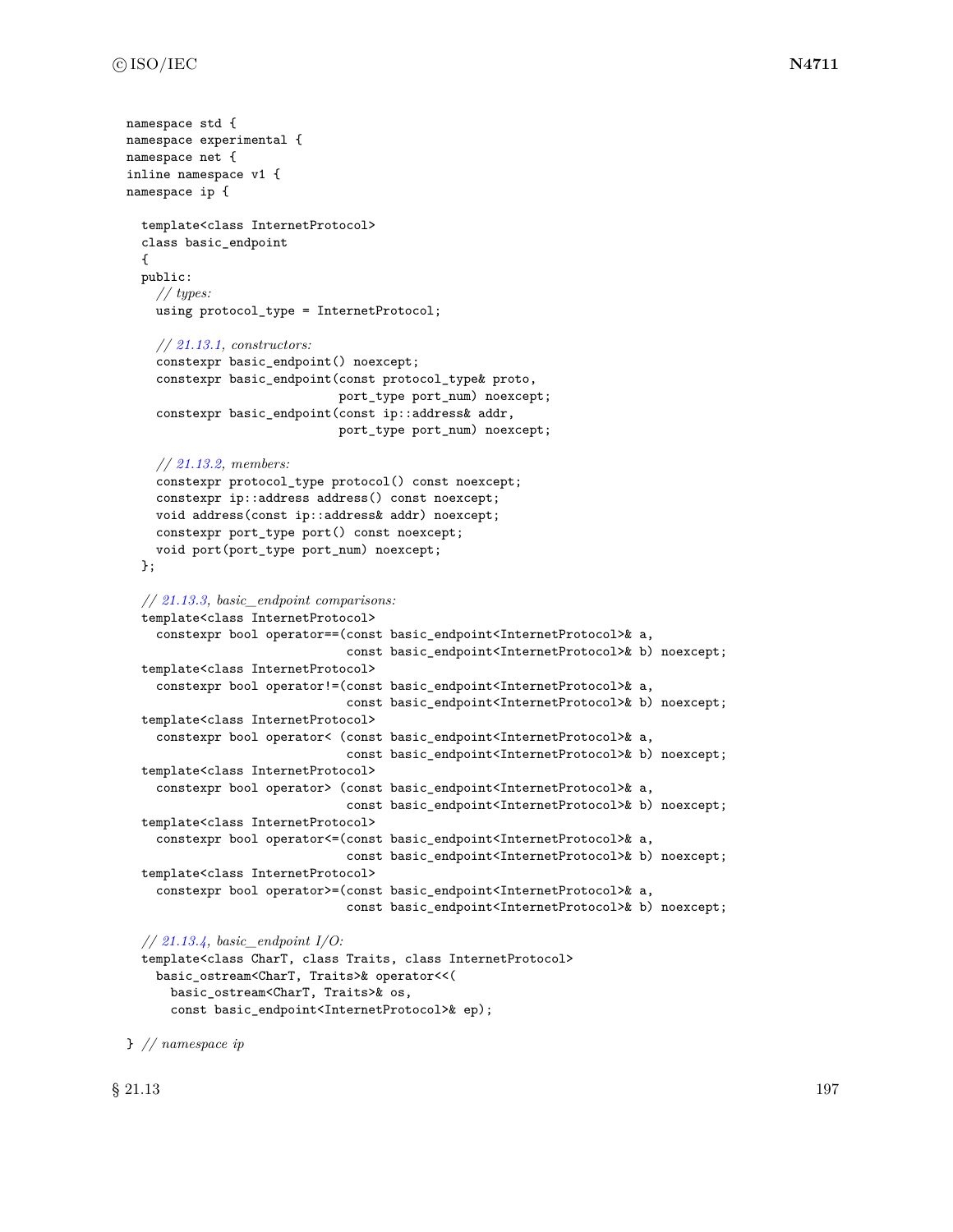```
} // inline namespace v1
} // namespace net
} // namespace experimental
} // namespace std
```
- <sup>2</sup> Instances of the basic\_endpoint class template meet the requirements for an Endpoint [\(18.2.4\)](#page-114-0).
- <sup>3</sup> Extensible implementations provide the following member functions:

```
namespace std {
namespace experimental {
namespace net {
inline namespace v1 {
namespace ip {
  template<class InternetProtocol>
  class basic_endpoint
  {
  public:
    void* data() noexcept;
    const void* data() const noexcept;
    constexpr size_t size() const noexcept;
    void resize(size_t s);
    constexpr size_t capacity() const noexcept;
    // remainder unchanged
  private:
    union
    {
      sockaddr_in v4_;
      sockaddr_in6 v6_;
    } data_; // exposition only
  };
} // namespace ip
} // inline namespace v1
} // namespace net
} // namespace experimental
} // namespace std
```
# <span id="page-204-0"></span>**21.13.1 ip::basic\_endpoint constructors [internet.endpoint.cons]**

constexpr basic\_endpoint() noexcept;

```
1 Postconditions: this->address() == ip::address() and port() == 0.
```

```
constexpr basic_endpoint(const protocol_type& proto,
                         port_type port_num) noexcept;
```

```
2 Requires: proto == protocol_type::v4() || proto == protocol_type::v6().
```

```
3 Postconditions:
```

```
(3.1) - If proto == protocol_type::v6(), this->address() == ip::address_v6(); otherwise,
             this->address() == ip::address v4().
```

```
(3.2) \qquad \qquad - port() == port_num.
```

```
constexpr basic_endpoint(const ip::address& addr,
                         port_type port_num) noexcept;
```
 $\S$  21.13.1 198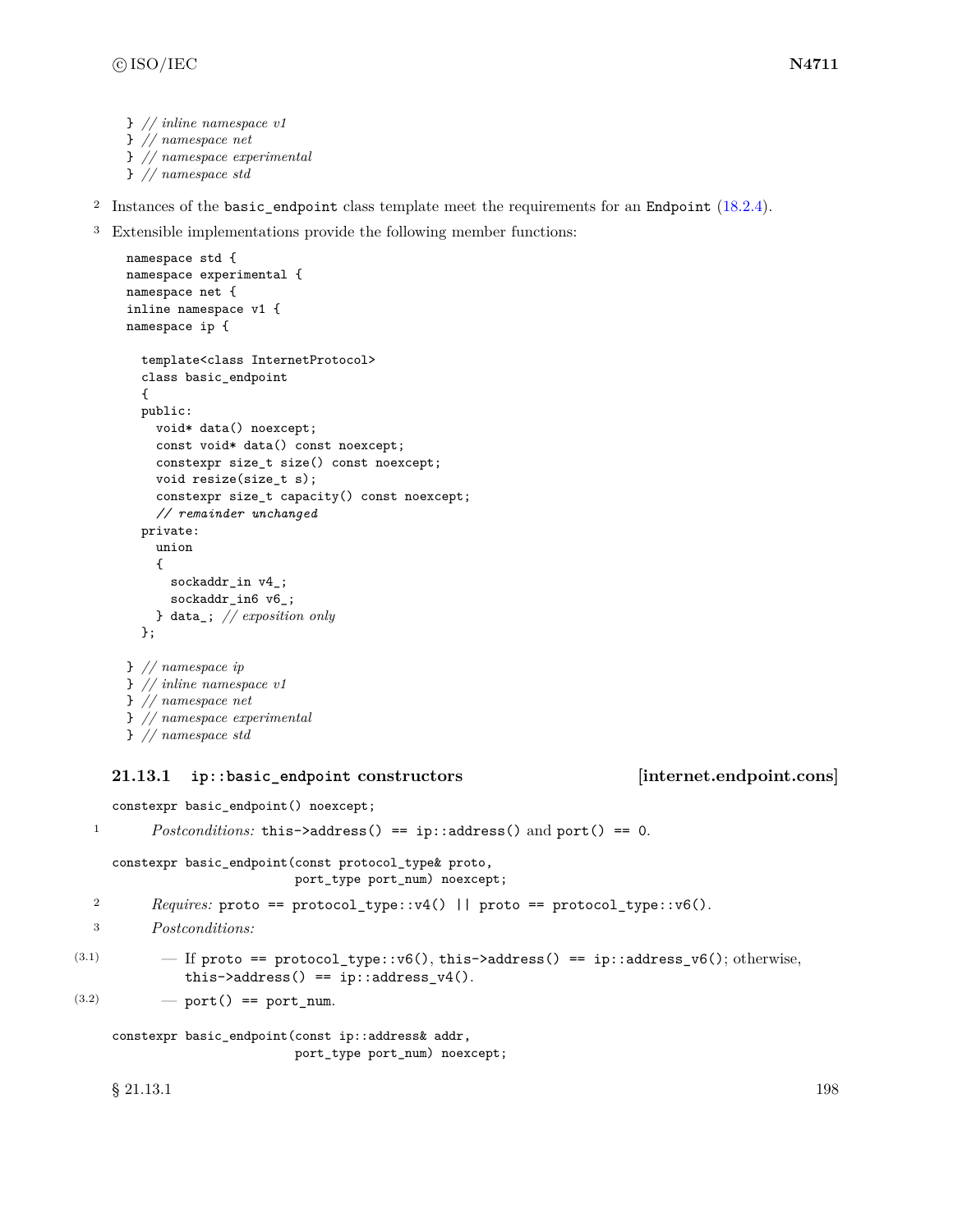<sup>4</sup> *Postconditions:* this->address() == addr and port() == port\_num.

### <span id="page-205-0"></span>**21.13.2 ip::basic\_endpoint members [internet.endpoint.members]**

constexpr protocol\_type protocol() const noexcept;

<sup>1</sup> *Returns:* protocol\_type::v6() if the expression this->address().is\_v6() is true, otherwise protocol\_type::v4().

```
constexpr ip::address address() const noexcept;
```
<sup>2</sup> *Returns:* The address associated with the endpoint.

```
void address(const ip::address& addr) noexcept;
```

```
3 Postconditions: this->address() == addr.
```
constexpr port\_type port() const noexcept;

<sup>4</sup> *Returns:* The port number associated with the endpoint.

void port(port\_type port\_num) noexcept;

<sup>5</sup> *Postconditions:* port() == port num.

### <span id="page-205-1"></span>**21.13.3 ip::basic\_endpoint comparisons [internet.endpoint.comparisons]**

```
template<class InternetProtocol>
    constexpr bool operator==(const basic_endpoint<InternetProtocol>& a,
                             const basic_endpoint<InternetProtocol>& b) noexcept;
1 Returns: a.address() == b.address() && a.port() == b.port()).
  template<class InternetProtocol>
    constexpr bool operator!=(const basic_endpoint<InternetProtocol>& a,
                             const basic_endpoint<InternetProtocol>& b) noexcept;
```

```
2 Returns: !(a == b).
```

```
template<class InternetProtocol>
    constexpr bool operator< (const basic_endpoint<InternetProtocol>& a,
                             const basic_endpoint<InternetProtocol>& b) noexcept;
3 Returns: tie(a.address(), a.port()) < tie(b.address(), b.port()).
```

```
template<class InternetProtocol>
```

```
constexpr bool operator> (const basic_endpoint<InternetProtocol>& a,
                         const basic_endpoint<InternetProtocol>& b) noexcept;
```

```
4 Returns: b < a.
```

```
template<class InternetProtocol>
  constexpr bool operator<=(const basic_endpoint<InternetProtocol>& a,
                            const basic_endpoint<InternetProtocol>& b) noexcept;
```

```
5 Returns: !(b < a).
```

```
template<class InternetProtocol>
  constexpr bool operator>=(const basic_endpoint<InternetProtocol>& a,
                            const basic_endpoint<InternetProtocol>& b) noexcept;
```

```
6 Returns: !(a < b).
```
 $\S$  21.13.3 199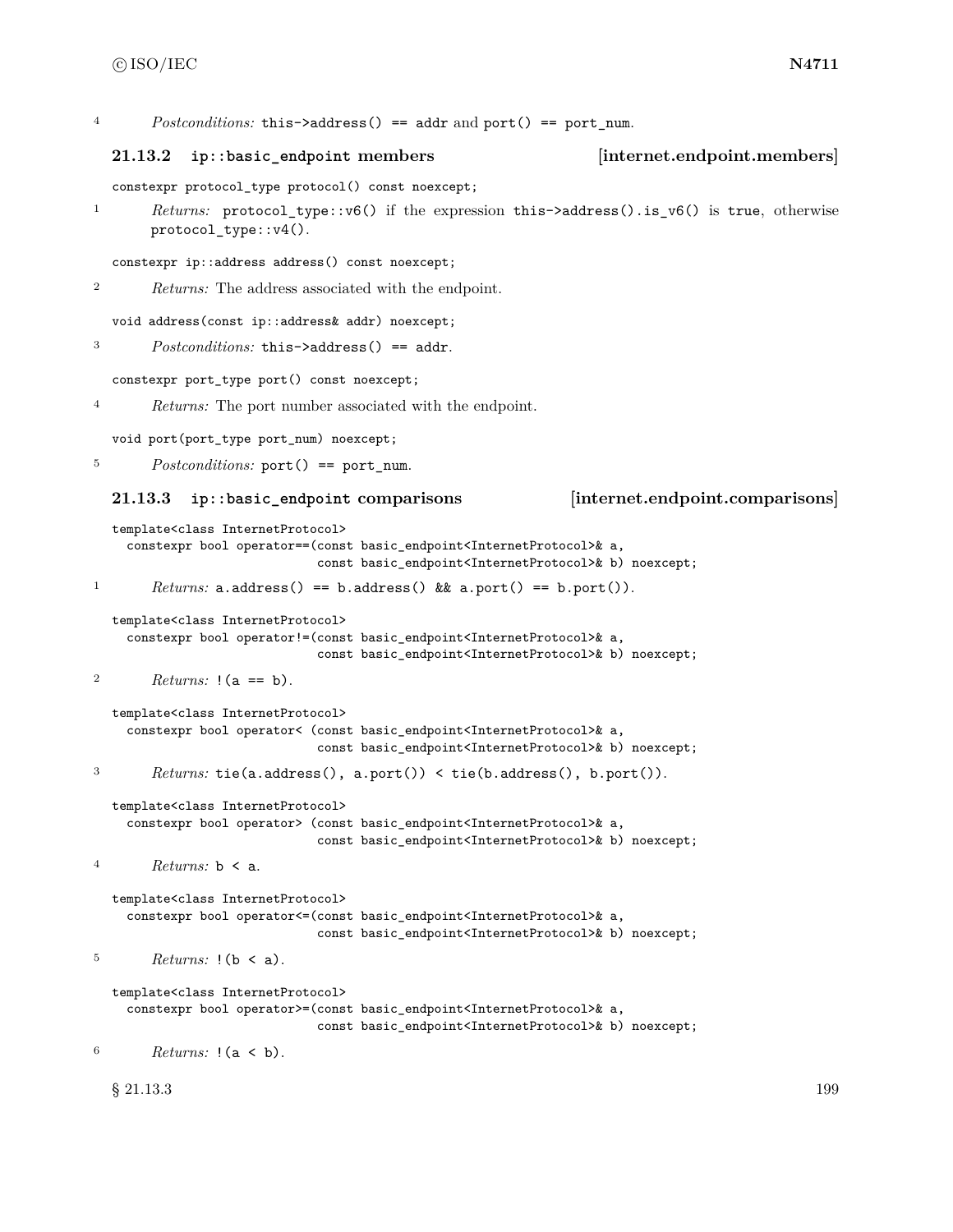### <span id="page-206-0"></span>**21.13.4 ip::basic\_endpoint I/O [internet.endpoint.io]**

```
template<class CharT, class Traits, class InternetProtocol>
 basic_ostream<CharT, Traits>& operator<<(
    basic_ostream<CharT, Traits>& os,
    const basic_endpoint<InternetProtocol>& ep);
```
<sup>1</sup> *Effects:* Outputs a representation of the endpoint to the stream, as if it were implemented as follows:

```
basic_ostringstream<CharT, Traits> ss;
if (ep.protocol() == basic_endpoint<InternetProtocol>::protocol_type::v6())
 ss << "[" << ep.address() << "]";
else
 ss << ep.address();
ss << ":" << ep.port();
os << ss.str();
```

```
2 Returns: os.
```
<sup>3</sup> [*Note:* The representation of the endpoint when it contains an IP version 6 address is based on [RFC2732]. *— end note* ]

# **21.13.5 ip::basic\_endpoint members (extensible implementations) [internet.endpoint.extensible]**

void\* data() noexcept;

<sup>1</sup> *Returns:* addressof(data\_).

const void\* data() const noexcept;

```
2 Returns: addressof(data_).
```

```
constexpr size_t size() const noexcept;
```
<sup>3</sup> *Returns:* sizeof(sockaddr\_in6) if protocol().family() == AF\_INET6, otherwise sizeof(sockaddr\_in).

```
void resize(size_t s);
```
<sup>4</sup> *Remarks:* length\_error if either of the following conditions is true:

```
(4.1) - protocol().family() == AF_INET6 && s != sizeof(sockaddr_in6),
```
 $(4.2)$  - protocol().family() == AF\_INET4 && s != sizeof(sockaddr\_in).

constexpr size\_t capacity() const noexcept;

```
5 Returns: sizeof(data_).
```
# **21.14 Class template ip::basic\_resolver\_entry [internet.resolver.entry]**

<sup>1</sup> An object of type basic\_resolver\_entry<InternetProtocol> represents a single element in the results returned by a name resolution operation.

```
namespace std {
namespace experimental {
namespace net {
inline namespace v1 {
namespace ip {
```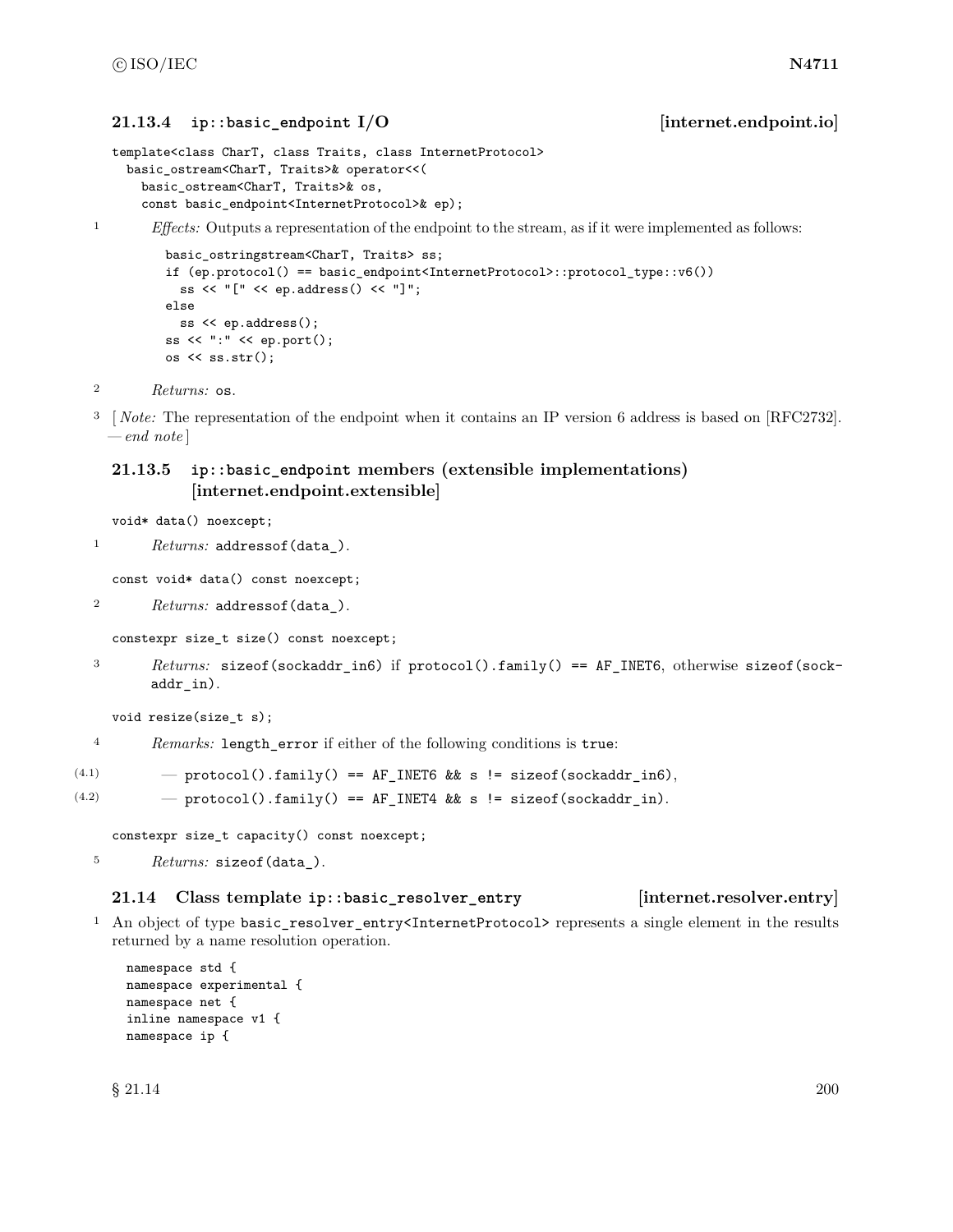```
template<class InternetProtocol>
  class basic_resolver_entry
  {
 public:
    // types:
    using protocol_type = InternetProtocol;
    using endpoint_type = typename InternetProtocol::endpoint;
    // 21.14.1, constructors:
    basic_resolver_entry();
    basic_resolver_entry(const endpoint_type& ep,
                         string_view h,
                         string_view s);
    // 21.14.2, members:
    endpoint_type endpoint() const;
    operator endpoint_type() const;
    template<class Allocator = allocator<char>>
      basic_string<char, char_traits<char>, Allocator>
        host_name(const Allocator& a = Allocator()) const;
    template<class Allocator = allocator<char>>
      basic_string<char, char_traits<char>, Allocator>
        service_name(const Allocator& a = Allocator()) const;
  };
  // 21.14.3, basic_resolver_entry comparisons:
  template<class InternetProtocol>
    bool operator==(const basic_resolver_entry<InternetProtocol>& a,
                    const basic_resolver_entry<InternetProtocol>& b);
  template<class InternetProtocol>
    bool operator!=(const basic_resolver_entry<InternetProtocol>& a,
                    const basic_resolver_entry<InternetProtocol>& b);
} // namespace ip
} // inline namespace v1
} // namespace net
} // namespace experimental
```

```
} // namespace std
```
### <span id="page-207-0"></span>**21.14.1 ip::basic\_resolver\_entry constructors [internet.resolver.entry.cons]**

basic\_resolver\_entry();

<sup>1</sup> *Effects:* Equivalent to basic\_resolver\_entry<InternetProtocol>(endpoint\_type(), "", "").

```
basic_resolver_entry(const endpoint_type& ep,
```

```
string_view h,
string_view s);
```

```
2 Postconditions:
```

```
(2.1) - endpoint () == ep.
```

```
(2.2) - host_name() == h.
```
 $(2.3)$   $\qquad$   $\qquad$  service\_name() == s.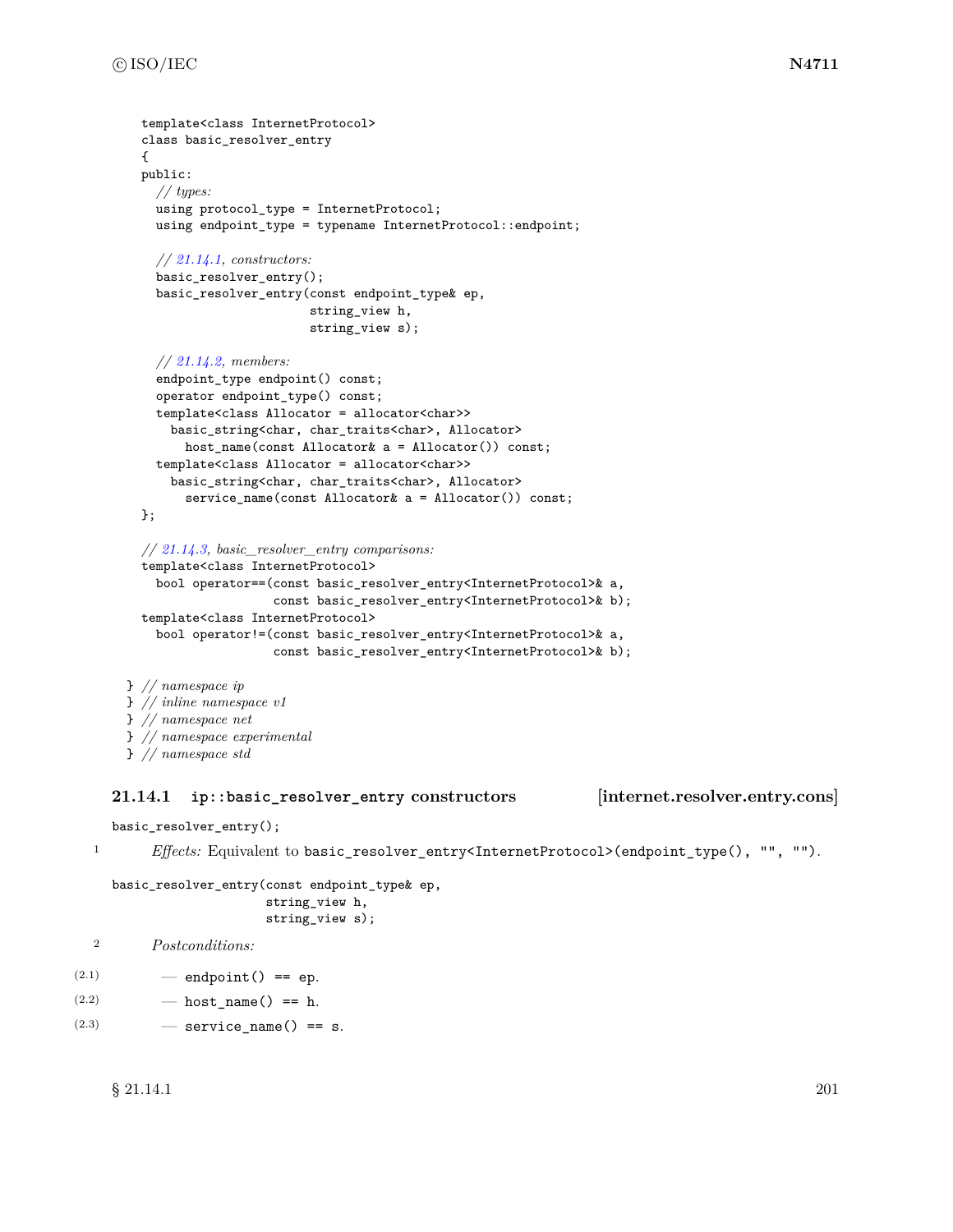### <span id="page-208-0"></span>**21.14.2 ip::basic\_resolver\_entry members [internet.resolver.entry.members]**

endpoint\_type endpoint() const;

<sup>1</sup> *Returns:* The endpoint associated with the resolver entry.

operator endpoint\_type() const;

<sup>2</sup> *Returns:* endpoint().

```
template<class Allocator = allocator<char>>
 basic_string<char, char_traits<char>, Allocator>
    host_name(const Allocator& a = Allocator()) const;
```
<sup>3</sup> *Returns:* The host name associated with the resolver entry.

<sup>4</sup> *Remarks:* Ill-formed unless allocator\_traits<Allocator>::value\_type is char.

```
template<class Allocator = allocator<char>>
 basic_string<char, char_traits<char>, Allocator>
    service_name(const Allocator& a = Allocator()) const;
```
<sup>5</sup> *Returns:* The service name associated with the resolver entry.

<sup>6</sup> *Remarks:* Ill-formed unless allocator\_traits<Allocator>::value\_type is char.

### <span id="page-208-1"></span>**21.14.3 op::basic\_resolver\_entry comparisons [internet.resolver.entry.comparisons]**

```
template<class InternetProtocol>
    bool operator==(const basic_resolver_entry<InternetProtocol>& a,
                   const basic_resolver_entry<InternetProtocol>& b);
1 Returns: a.endpoint() == b.endpoint() && a.host_name() == b.host_name() && a.service_-
       name() == b.setvice_name().template<class InternetProtocol>
```

```
bool operator!=(const basic_resolver_entry<InternetProtocol>& a,
                const basic_resolver_entry<InternetProtocol>& b);
```

```
2 Returns: !(a == b).
```
## **21.15 Class template ip::basic\_resolver\_results [internet.resolver.results]**

<sup>1</sup> An object of type basic\_resolver\_results<InternetProtocol> represents a sequence of basic\_resolver\_entry<InternetProtocol> elements resulting from a single name resolution operation.

```
namespace std {
namespace experimental {
namespace net {
inline namespace v1 {
namespace ip {
  template<class InternetProtocol>
  class basic_resolver_results
  {
  public:
    // types:
    using protocol_type = InternetProtocol;
    using endpoint_type = typename protocol_type::endpoint;
    using value_type = basic_resolver_entry<protocol_type>;
    using const_reference = const value_type&;
```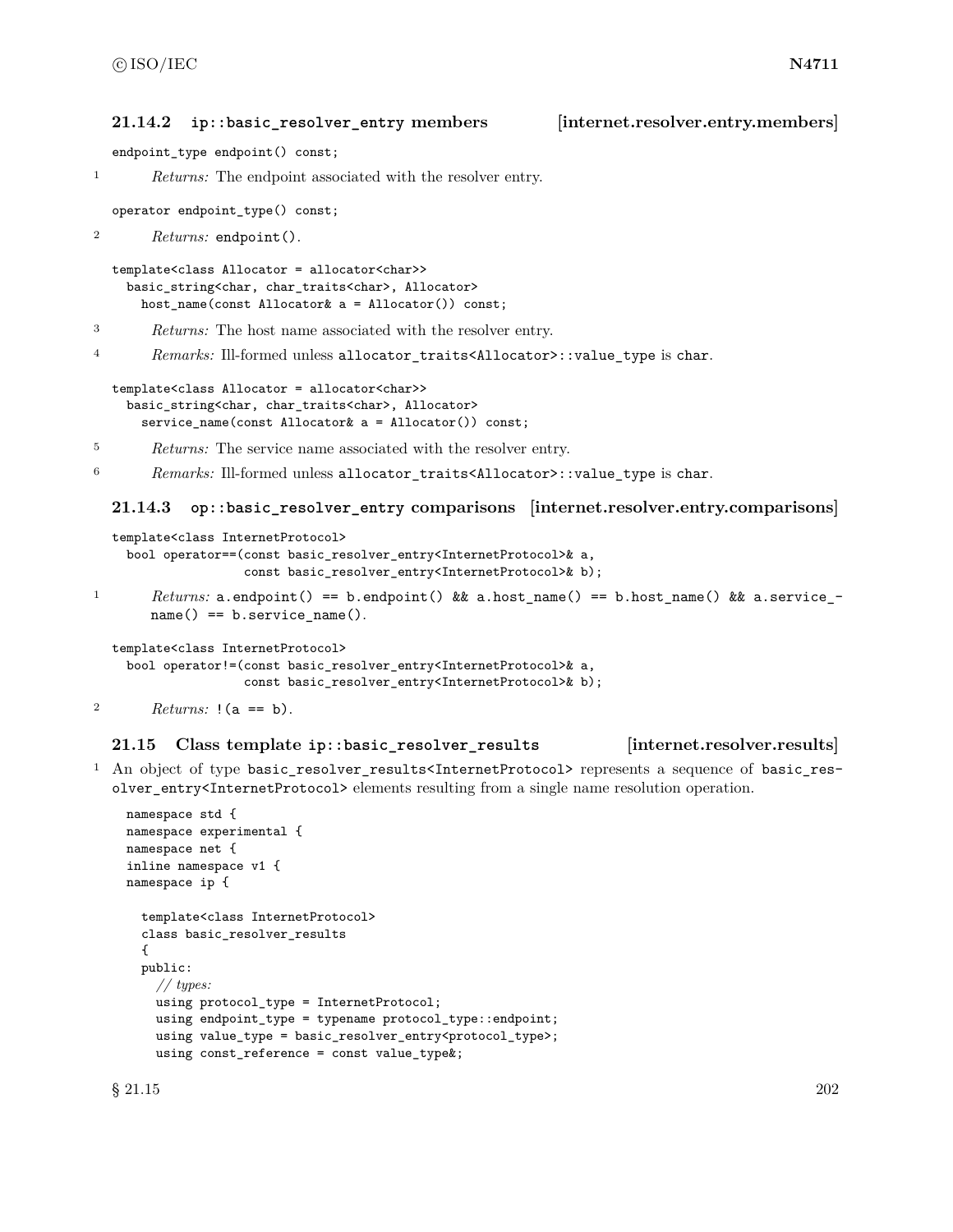```
using reference = value type;
    using const_iterator = implementation-defined ;
    using iterator = const_iterator;
    using difference_type = ptrdiff_t;
    using size_type = size_t;
    // 21.15.1, construct / copy / destroy:
    basic resolver results();
    basic_resolver_results(const basic_resolver_results& rhs);
    basic_resolver_results(basic_resolver_results&& rhs) noexcept;
    basic_resolver_results& operator=(const basic_resolver_results& rhs);
    basic_resolver_results& operator=(basic_resolver_results&& rhs);
    ~basic_resolver_results();
    // 21.15.3, size:
    size_type size() const noexcept;
    size_type max_size() const noexcept;
    bool empty() const noexcept;
    // 21.15.4, element access:
    const_iterator begin() const;
    const_iterator end() const;
    const_iterator cbegin() const;
    const_iterator cend() const;
    // 21.15.5, swap:
    void swap(basic_resolver_results& that) noexcept;
  };
  // 21.15.6, basic_resolver_results comparisons:
  template<class InternetProtocol>
   bool operator==(const basic_resolver_results<InternetProtocol>& a,
                    const basic_resolver_results<InternetProtocol>& b);
  template<class InternetProtocol>
    bool operator!=(const basic_resolver_results<InternetProtocol>& a,
                    const basic_resolver_results<InternetProtocol>& b);
} // namespace ip
} // inline namespace v1
} // namespace net
} // namespace experimental
} // namespace std
```
- <sup>2</sup> The class template basic\_resolver\_results satisfies the requirements of a sequence container (C++ 2014 [sequence.reqmts]), except that only the operations defined for const-qualified sequence containers are supported. The class template basic\_resolver\_results supports forward iterators.
- <sup>3</sup> A default-constructed basic\_resolver\_results object is empty. A non-empty results object is obtained only by calling a basic\_resolver object's wait or async\_wait operations, or otherwise by copy construction, move construction, assignment, or swap from another non-empty results object.

### <span id="page-209-0"></span>**21.15.1 ip::basic\_resolver\_results constructors [internet.resolver.results.cons]**

```
basic_resolver_results();
```

```
1 Postconditions: size() == 0.
```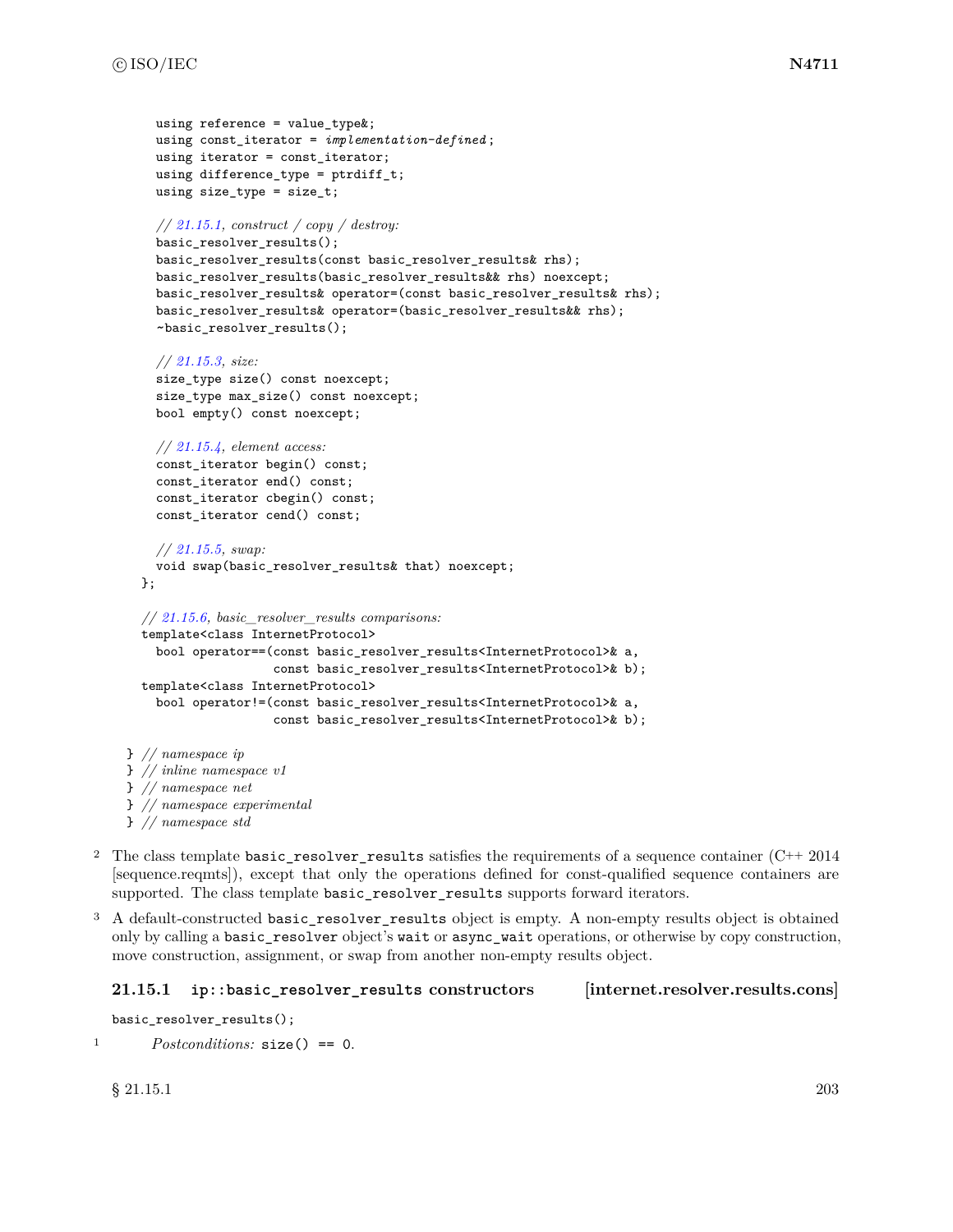basic resolver results(const basic resolver results& rhs);

<sup>2</sup> *Postconditions:* \*this == rhs.

basic\_resolver\_results(basic\_resolver\_results&& rhs) noexcept;

```
3 Postconditions: *this is equal to the prior value of rhs.
```
### **21.15.2 ip::basic\_resolver\_results assignment [internet.resolver.results.assign]**

basic\_resolver\_results& operator=(const basic\_resolver\_results& rhs);

<sup>1</sup> *Postconditions:* \*this == rhs.

<sup>2</sup> *Returns:* \*this.

basic\_resolver\_results& operator=(basic\_resolver\_results& rhs) noexcept;

- <sup>3</sup> *Postconditions:* \*this is equal to the prior value of rhs.
- <sup>4</sup> *Returns:* \*this.

### <span id="page-210-0"></span>**21.15.3 ip::basic\_resolver\_results size [internet.resolver.results.size]**

size\_type size() const noexcept;

<sup>1</sup> *Returns:* The number of basic\_resolver\_entry elements in \*this.

size\_type max\_size() const noexcept;

- <sup>2</sup> *Returns:* The maximum number of basic resolver entry elements that can be stored in \*this.
	- bool empty() const noexcept;

<sup>3</sup> *Returns:* size() == 0.

### <span id="page-210-1"></span>**21.15.4 ip::basic\_resolver\_results element access [internet.resolver.results.access]**

```
const_iterator begin() const;
const_iterator cbegin() const;
```
<sup>1</sup> *Returns:* A starting iterator that enumerates over all the basic\_resolver\_entry elements stored in \*this.

```
const iterator end() const;
const_iterator cend() const;
```
<sup>2</sup> *Returns:* A terminating iterator that enumerates over all the basic\_resolver\_entry elements stored in \*this.

### <span id="page-210-2"></span>**21.15.5 ip::basic\_resolver\_results swap [internet.resolver.results.swap]**

void swap(basic\_resolver\_results& that) noexcept;

<sup>1</sup> *Postconditions:* \*this is equal to the prior value of that, and that is equal to the prior value of \*this.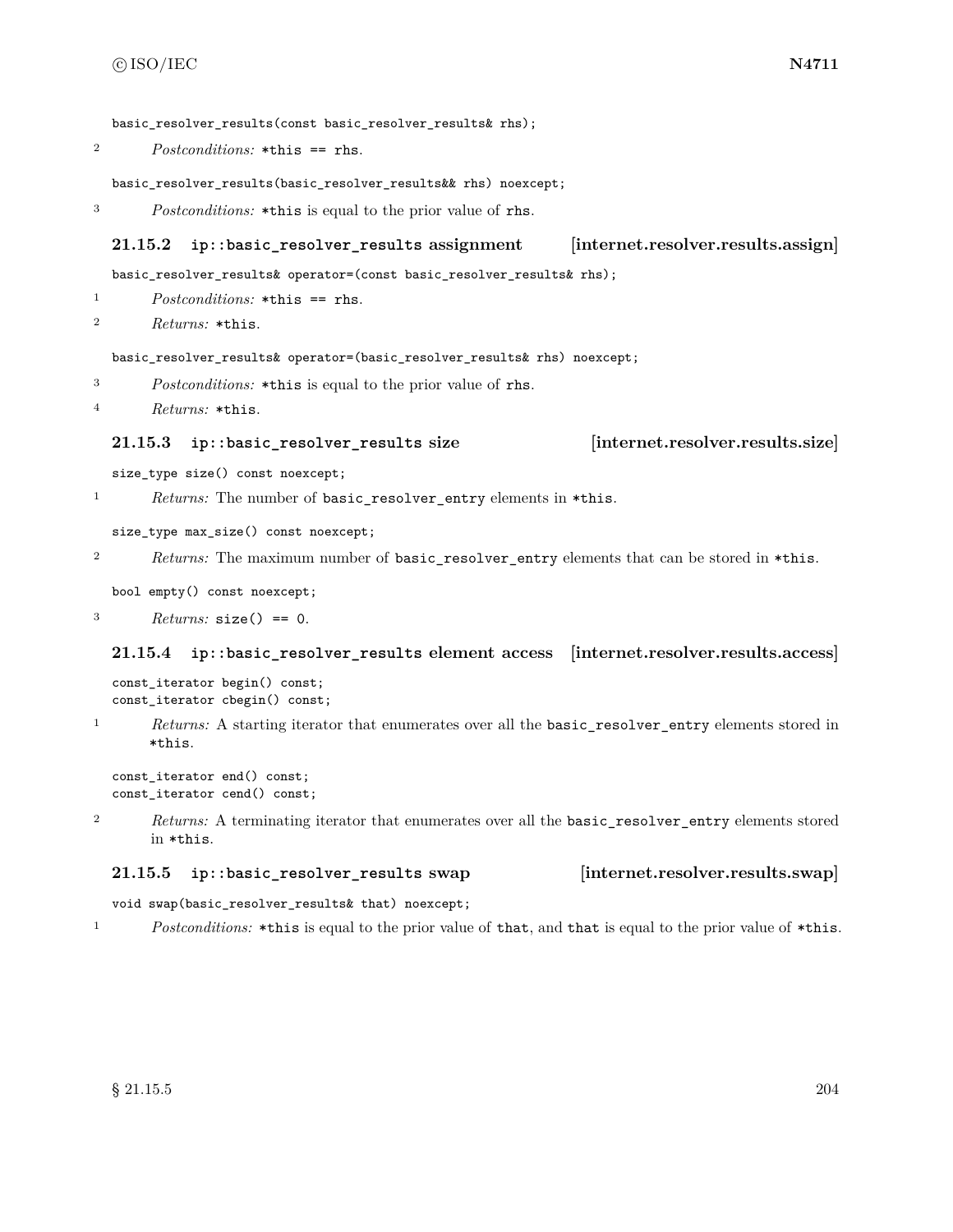```
21.15.6 ip::basic_resolver_results comparisons
            [internet.resolver.results.comparisons]
  template<class InternetProtocol>
    bool operator==(const basic_resolver_results<InternetProtocol>& a,
                   const basic_resolver_results<InternetProtocol>& b);
1 Returns: a.size() == b.size() && equal(a.cbegin(), a.cend(), b.cbegin()).
  template<class InternetProtocol>
    bool operator!=(const basic_resolver_results<InternetProtocol>& a,
                   const basic_resolver_results<InternetProtocol>& b);
2 Returns: !(a == b).
  21.16 Class ip::resolver_base [internet.resolver.base]
    namespace std {
    namespace experimental {
    namespace net {
    inline namespace v1 {
    namespace ip {
      class resolver_base
      {
      public:
       using flags = T1;
       static const flags passive;
       static const flags canonical_name;
        static const flags numeric_host;
        static const flags numeric_service;
        static const flags v4_mapped;
        static const flags all_matching;
        static const flags address_configured;
      protected:
        resolver_base();
        ~resolver_base();
      };
    } // namespace ip
    } // inline namespace v1
    } // namespace net
    } // namespace experimental
    } // namespace std
1 resolver_base defines a bitmask type, flags, with the bitmask elements shown in Table 37.
```
### Table 37 — Resolver flags

<span id="page-211-1"></span>

| Constant name  | POSIX macro  | Definition or notes                                                           |
|----------------|--------------|-------------------------------------------------------------------------------|
| passive        | AI PASSIVE   | Returned endpoints are intended for use as<br>locally bound socket endpoints. |
| canonical_name | AI CANONNAME | Determine the canonical name of the host<br>specified in the query.           |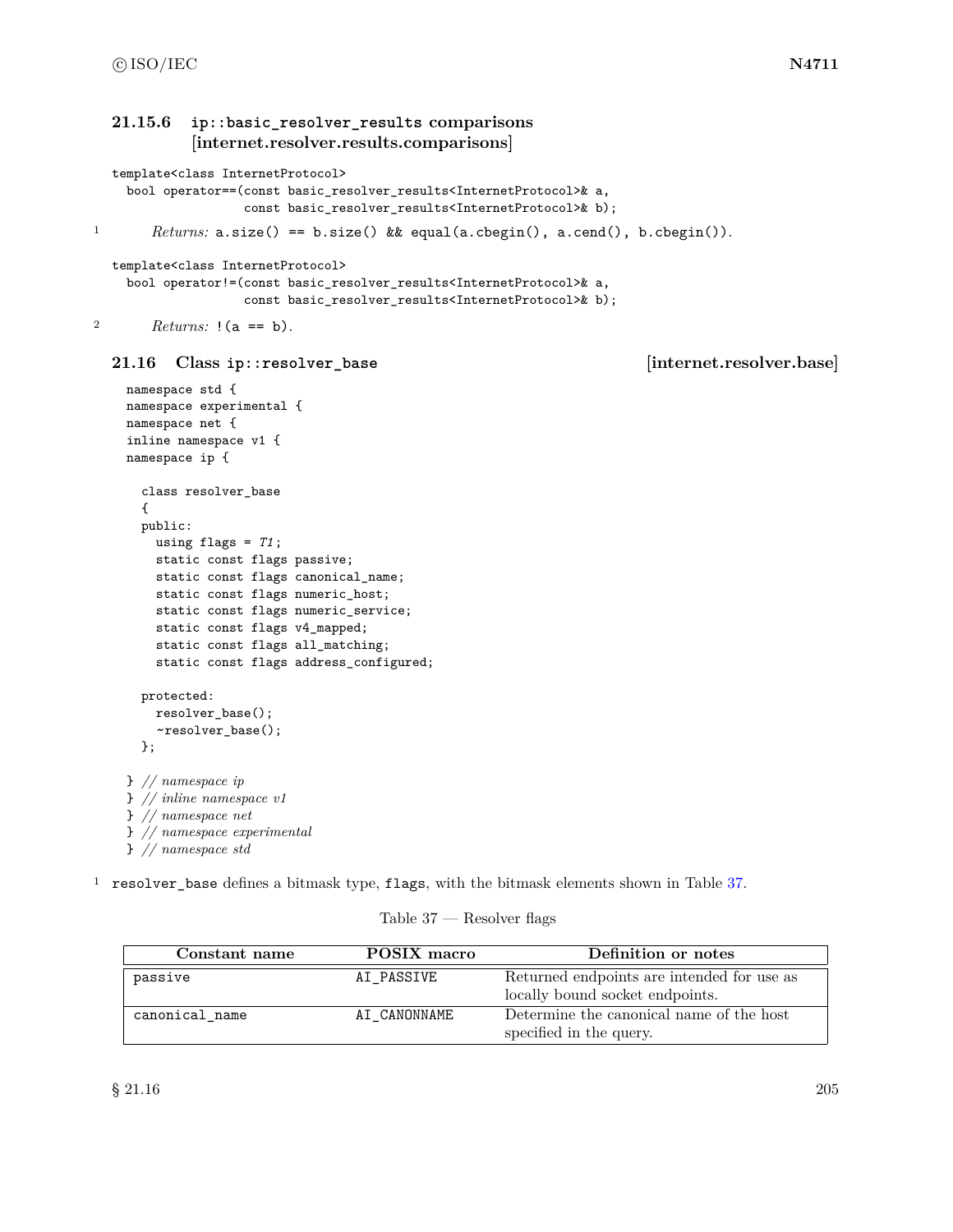| Constant name      | <b>POSIX</b> macro | Definition or notes                               |
|--------------------|--------------------|---------------------------------------------------|
| numeric host       | AI_NUMERICHOST     | Host name should be treated as a numeric          |
|                    |                    | string defining an IPv4 or IPv6 address and no    |
|                    |                    | host name resolution should be attempted.         |
| numeric service    | AI NUMERICSERV     | Service name should be treated as a numeric       |
|                    |                    | string defining a port number and no service      |
|                    |                    | name resolution should be attempted.              |
| v4_mapped          | AI V4MAPPED        | If the protocol is specified as an IPv6 protocol, |
|                    |                    | return IPv4-mapped IPv6 addresses on finding      |
|                    |                    | no IPv6 addresses.                                |
| all matching       | $AI$ $ALL$         | If used with v4_mapped, return all matching       |
|                    |                    | IPv6 and IPv4 addresses.                          |
| address_configured | AI ADDRCONFIG      | Only return IPv4 addresses if a non-loopback      |
|                    |                    | IPv4 address is configured for the system.        |
|                    |                    | Only return IPv6 addresses if a non-loopback      |
|                    |                    | IPv6 address is configured for the system.        |

### Table 37 — Resolver flags (continued)

# **21.17 Class template ip::basic\_resolver [internet.resolver]**

<sup>1</sup> Objects of type basic\_resolver<InternetProtocol> are used to perform name resolution. Name resolution is the translation of a host name and service name into a sequence of endpoints, or the translation of an endpoint into its corresponding host name and service name.

```
namespace std {
namespace experimental {
namespace net {
inline namespace v1 {
namespace ip {
  template<class InternetProtocol>
  class basic_resolver : public resolver_base
  {
  public:
    // types:
    using executor_type = io_context::executor_type;
    using protocol_type = InternetProtocol;
    using endpoint_type = typename InternetProtocol::endpoint;
    using results_type = basic_resolver_results<InternetProtocol>;
    // 21.17.1, construct / copy / destroy:
    explicit basic_resolver(io_context& ctx);
    basic_resolver(const basic_resolver&) = delete;
    basic_resolver(basic_resolver&& rhs) noexcept;
    ~basic_resolver();
```

```
basic_resolver& operator=(const basic_resolver&) = delete;
basic_resolver& operator=(basic_resolver&& rhs);
```
*// [21.17.4,](#page-214-1) basic\_resolver operations:*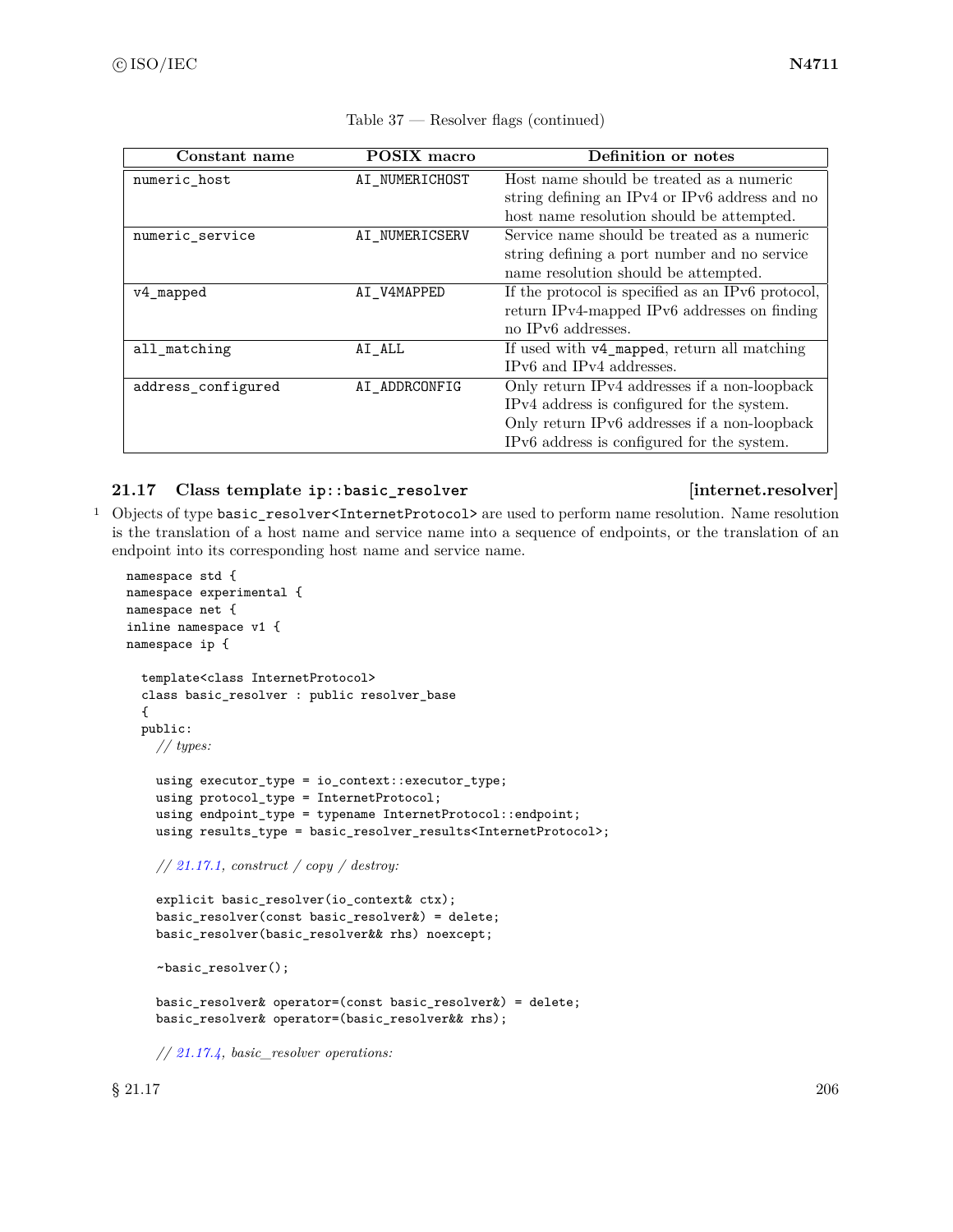```
executor_type get_executor() noexcept;
    void cancel();
    results_type resolve(string_view host_name, string_view service_name);
    results_type resolve(string_view host_name, string_view service_name,
                         error_code& ec);
   results_type resolve(string_view host_name, string_view service_name,
                         flags f);
    results_type resolve(string_view host_name, string_view service_name,
                         flags f, error_code& ec);
    template<class CompletionToken>
      DEDUCED async_resolve(string_view host_name, string_view service_name,
                            CompletionToken&& token);
    template<class CompletionToken>
      DEDUCED async_resolve(string_view host_name, string_view service_name,
                            flags f, CompletionToken&& token);
   results_type resolve(const protocol_type& protocol,
                         string_view host_name, string_view service_name);
    results_type resolve(const protocol_type& protocol,
                         string_view host_name, string_view service_name,
                         error_code& ec);
    results_type resolve(const protocol_type& protocol,
                         string_view host_name, string_view service_name,
                         flags f);
    results_type resolve(const protocol_type& protocol,
                         string_view host_name, string_view service_name,
                         flags f, error_code& ec);
    template<class CompletionToken>
      DEDUCED async_resolve(const protocol_type& protocol,
                            string_view host_name, string_view service_name,
                            CompletionToken&& token);
    template<class CompletionToken>
      DEDUCED async_resolve(const protocol_type& protocol,
                            string_view host_name, string_view service_name,
                            flags f, CompletionToken&& token);
    results_type resolve(const endpoint_type& e);
    results_type resolve(const endpoint_type& e, error_code& ec);
    template<class CompletionToken>
      DEDUCED async_resolve(const endpoint_type& e,
                            CompletionToken&& token);
  };
} // namespace ip
} // inline namespace v1
} // namespace net
} // namespace experimental
```
} *// namespace std*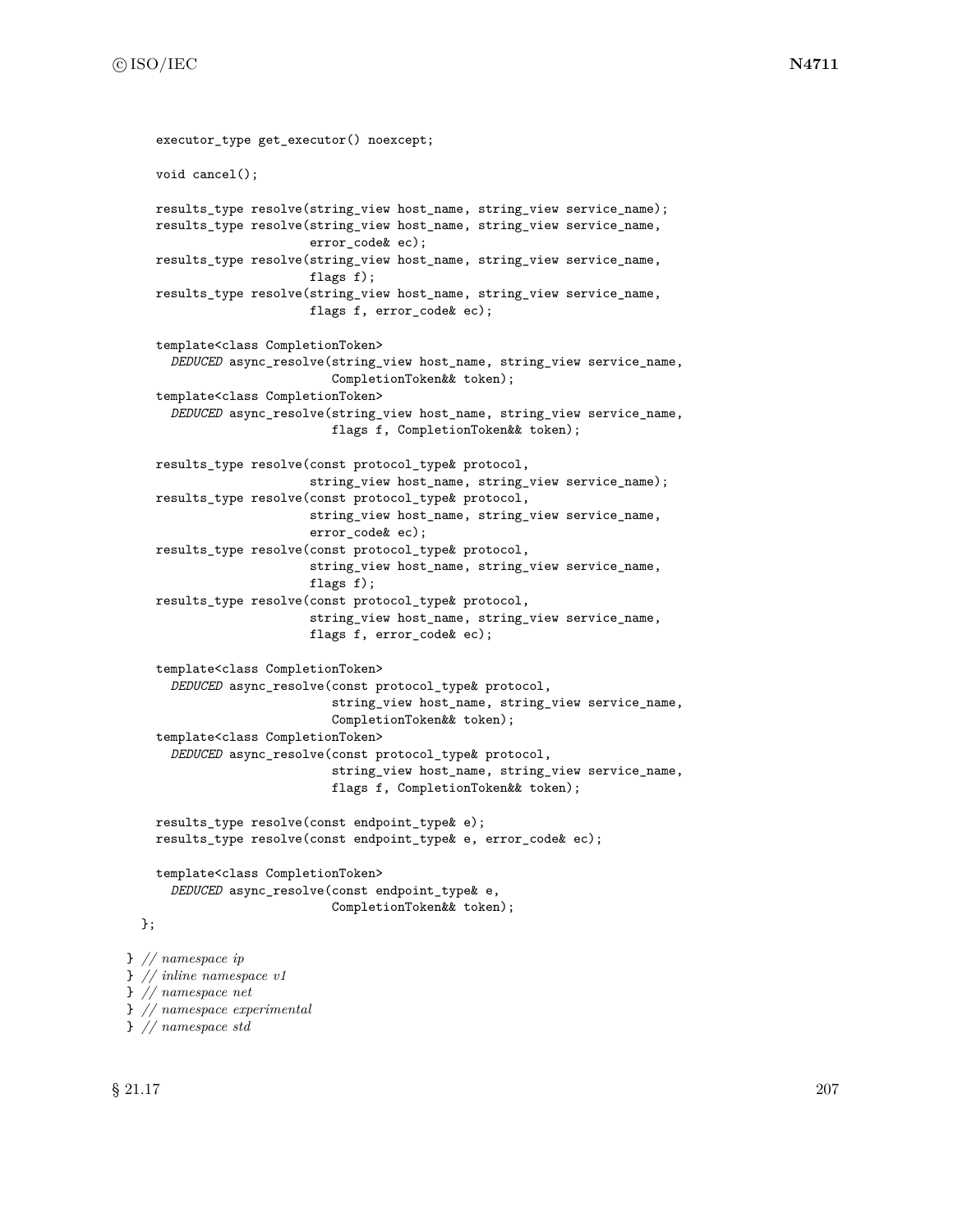### <span id="page-214-0"></span>**21.17.1 ip::basic\_resolver constructors [internet.resolver.cons]**

explicit basic\_resolver(io\_context& ctx);

<sup>1</sup> *Postconditions:* get\_executor() == ctx.get\_executor().

### basic\_resolver(basic\_resolver&& rhs) noexcept;

- <sup>2</sup> *Effects:* Move constructs an object of class basic\_resolver<InternetProtocol> that refers to the state originally represented by rhs.
- <sup>3</sup> *Postconditions:* get\_executor() == rhs.get\_executor().

### **21.17.2 ip::basic\_resolver destructor [internet.resolver.dtor]**

~basic\_resolver();

<sup>1</sup> *Effects:* Destroys the resolver, canceling all asynchronous operations associated with this resolver as if by calling cancel().

### **21.17.3 ip::basic\_resolver assignment [internet.resolver.assign]**

basic\_resolver& operator=(basic\_resolver&& rhs);

- <sup>1</sup> *Effects:* Cancels all outstanding asynchronous operations associated with \*this as if by calling cancel(), then moves into \*this the state originally represented by rhs.
- <sup>2</sup> *Postconditions:* get\_executor() == ctx.get\_executor().

```
3 Returns: *this.
```
### <span id="page-214-1"></span>**21.17.4 ip::basic\_resolver operations [internet.resolver.ops]**

executor\_type get\_executor() noexcept;

```
1 Returns: The associated executor.
```
void cancel();

- <sup>2</sup> *Effects:* Cancels all outstanding asynchronous resolve operations associated with \*this. Completion handlers for canceled operations are passed an error code ec such that ec == errc::operation\_canceled yields true.
- <sup>3</sup> *Remarks:* Does not block (C++ 2014 [defns.block]) the calling thread pending completion of the canceled operations.

```
results_type resolve(string_view host_name, string_view service_name);
results_type resolve(string_view host_name, string_view service_name,
                     error_code& ec);
```
<sup>4</sup> *Returns:* resolve(host\_name, service\_name, resolver\_base::flags(), ec).

results\_type resolve(string\_view host\_name, string\_view service\_name, flags f); results\_type resolve(string\_view host\_name, string\_view service\_name, flags f, error\_code& ec);

<sup>5</sup> *Effects:* If host\_name.data() != nullptr, let H be an NTBS constructed from host\_name; otherwise, let H be nullptr. If service\_name.data() != nullptr, let S be an NTBS constructed from service\_name; otherwise, let S be nullptr. Resolves a host name and service name, as if by POSIX: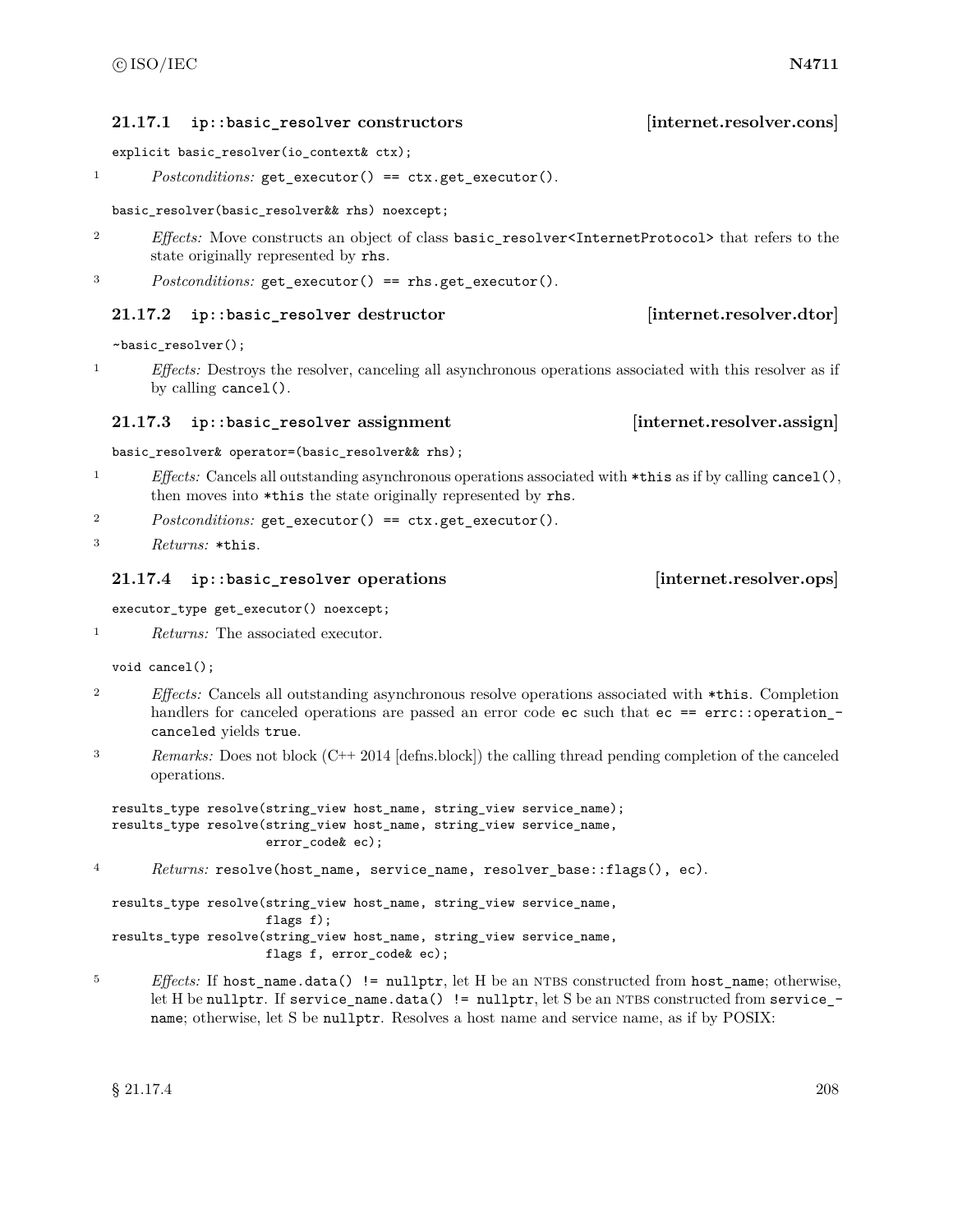```
addrinfo hints;
hints.ai_flags = static_cast<int>(f);
hints.ai_family = AF_UNSPEC;
hints.ai_socktype = endpoint_type().protocol().type();
hints.ai_protocol = endpoint_type().protocol().protocol();
hints.ai_addr = nullptr;
hints.ai_addrlen = 0;
hints.ai_canonname = nullptr;
hints.ai_next = nullptr;
addrinfo* result = nullptr;
getaddrinfo(H, S, &hints, &result);
```
<sup>6</sup> *Returns:* On success, a non-empty results object containing the results of the resolve operation. Otherwise results\_type().

```
template<class CompletionToken>
 DEDUCED async_resolve(string_view host_name, string_view service_name,
                        CompletionToken&& token);
```
<sup>7</sup> *Returns:*

```
async_resolve(host_name, service_name, resolver_base::flags(),
              forward<CompletionToken>(token))
```

```
template<class CompletionToken>
  DEDUCED async_resolve(string_view host_name, string_view service_name,
                        flags f, CompletionToken&& token);
```
- <sup>8</sup> *Completion signature:* void(error\_code ec, results\_type r).
- <sup>9</sup> *Effects:* If host\_name.data() != nullptr, let H be an NTBS constructed from host\_name; otherwise, let H be nullptr. If service\_name.data() != nullptr, let S be an NTBS constructed from service\_name; otherwise, let S be nullptr. Initiates an asynchronous operation to resolve a host name and service name, as if by POSIX:

```
addrinfo hints;
hints.ai_flags = static_cast<int>(f);
hints.ai_family = AF_UNSPEC;
hints.ai_socktype = endpoint_type().protocol().type();
hints.ai_protocol = endpoint_type().protocol().protocol();
hints.ai_addr = nullptr;
hints.ai_addrlen = 0;
hints.ai_canonname = nullptr;
hints.ai_next = nullptr;
addrinfo* result = nullptr;
getaddrinfo(H, S, &hints, &result);
```
On success, r is a non-empty results object containing the results of the resolve operation. Otherwise, r is results\_type().

```
results_type resolve(const protocol_type& protocol,
                     string_view host_name, string_view service_name);
results_type resolve(const protocol_type& protocol,
                     string_view host_name, string_view service_name,
                     error_code& ec);
```

```
10 Returns: resolve(protocol, host name, service name, resolver base::flags(), ec).
```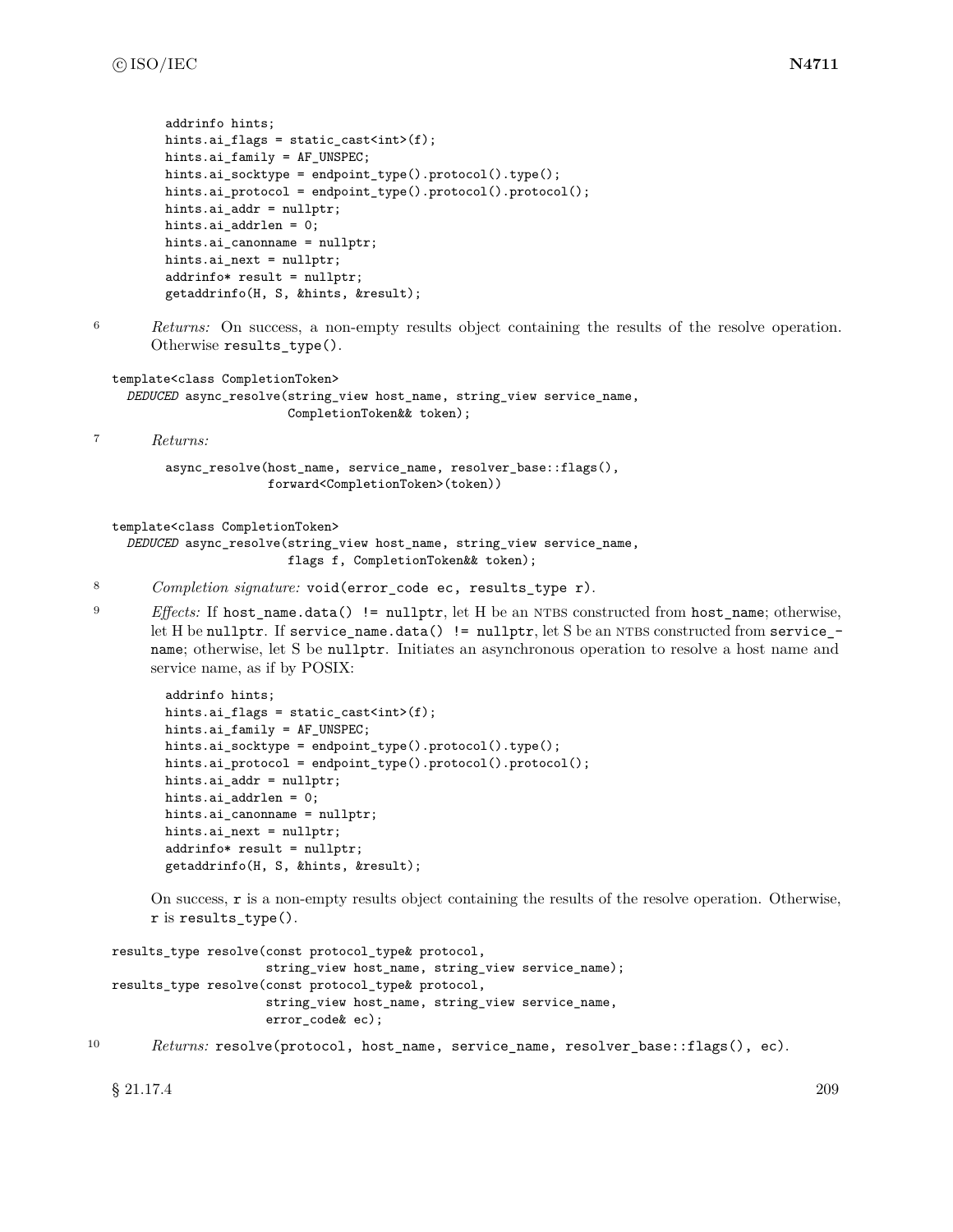```
results type resolve(const protocol type& protocol,
                     string_view host_name, string_view service_name,
                     flags f);
results_type resolve(const protocol_type& protocol,
                     string_view host_name, string_view service_name,
                     flags f, error_code& ec);
```
11 *Effects:* If host name.data() != nullptr, let H be an NTBS constructed from host name; otherwise, let H be nullptr. If service\_name.data() != nullptr, let S be an NTBS constructed from service\_name; otherwise, let S be nullptr. Resolves a host name and service name, as if by POSIX:

```
addrinfo hints;
hints.ai_flags = static_cast<int>(f);
hints.ai_family = protocol.family();
hints.ai_socktype = protocol.type();
hints.ai_protocol = protocol.protocol();
hints.ai_addr = nullptr;
hints.ai_addrlen = 0;
hints.ai_canonname = nullptr;
hints.ai_next = nullptr;
addrinfo* result = nullptr;
getaddrinfo(H, S, &hints, &result);
```
<sup>12</sup> *Returns:* On success, a non-empty results object containing the results of the resolve operation. Otherwise results\_type().

```
template<class CompletionToken>
```

```
DEDUCED async_resolve(const protocol_type& protocol,
                      string_view host_name, string_view service_name,
                      CompletionToken&& token);
```
<sup>13</sup> *Returns:*

```
async_resolve(protocol, host_name, service_name, resolver_base::flags(),
              forward<CompletionToken>(token))
```
template<class CompletionToken>

```
DEDUCED async_resolve(const protocol& protocol,
                      string_view host_name, string_view service_name,
                      flags f, CompletionToken&& token);
```
- <sup>14</sup> *Completion signature:* void(error\_code ec, results\_type r).
- 15 *Effects:* If host\_name.data() != nullptr, let H be an NTBS constructed from host\_name; otherwise, let H be nullptr. If service\_name.data() != nullptr, let S be an NTBS constructed from service\_name; otherwise, let S be nullptr. Initiates an asynchronous operation to resolve a host name and service name, as if by POSIX:

```
addrinfo hints;
hints.ai_flags = static_cast<int>(f);
hints.ai_family = protocol.family();
hints.ai_socktype = protocol.type();
hints.ai_protocol = protocol.protocol();
hints.ai_addr = nullptr;
hints.ai_addrlen = 0;
hints.ai_canonname = nullptr;
hints.ai_next = nullptr;
addrinfo* result = nullptr;
getaddrinfo(H, S, &hints, &result);
```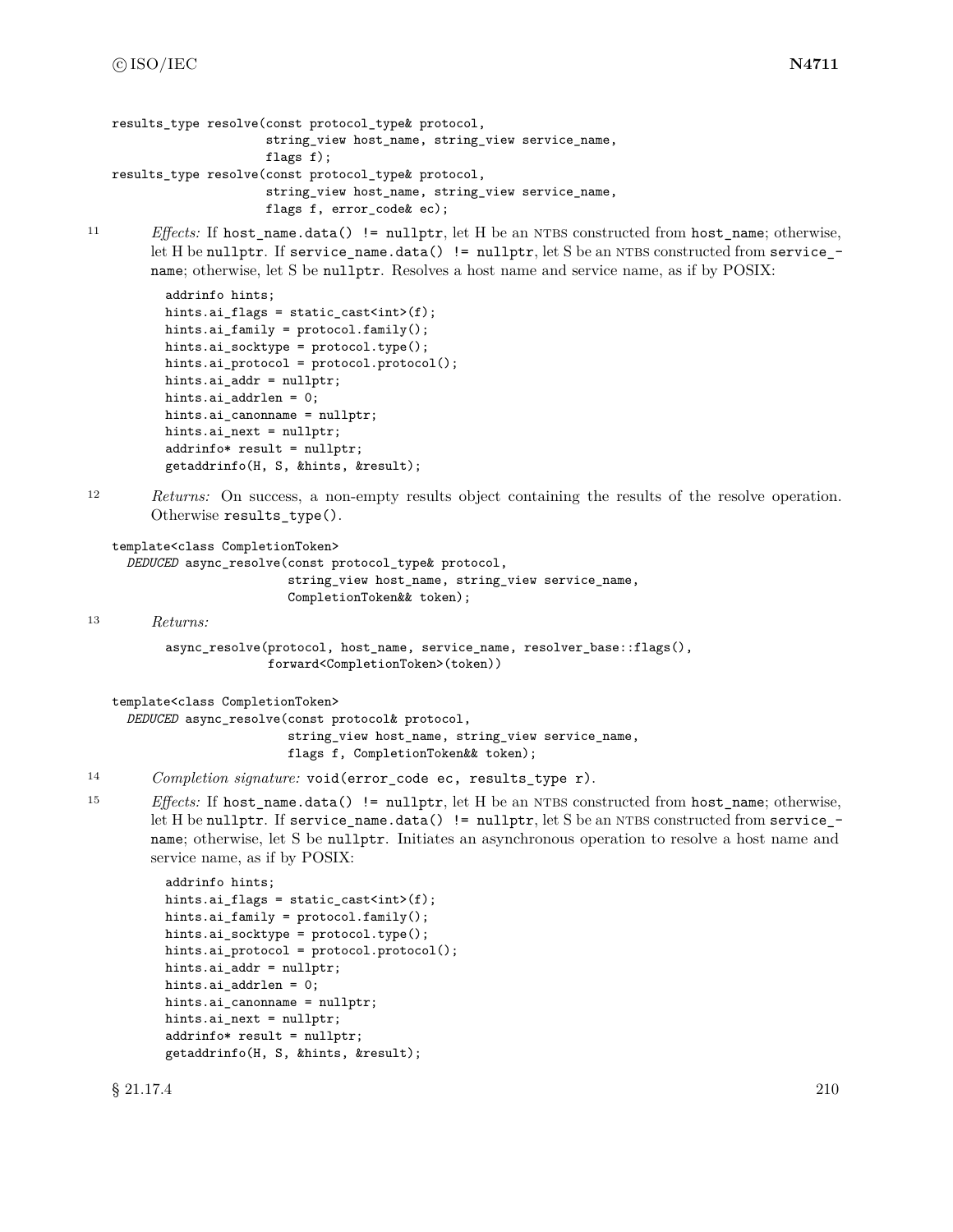<span id="page-217-0"></span>On success, r is a non-empty results object containing the results of the resolve operation. Otherwise, r is results\_type().

```
results_type resolve(const endpoint_type& e);
results_type resolve(const endpoint_type& e, error_code& ec);
```
<sup>16</sup> *Effects:* Let S1 and S2 be implementation-defined values that are sufficiently large to hold the host name and service name respectively. Resolves an endpoint as if by POSIX:

```
char host_name[S1];
char service_name[S2];
int flags = 0;
if (endpoint_type().protocol().type() == SOCK_DGRAM)
 flags |= NI_DGRAM;
int result = getnameinfo((const sockaddr*)e.data(), e.size(),
                         host_name, S1,
                         service_name, S2,
                         flags);
if (result != 0)
{
 flags |= NI_NUMERICSERV;
 result = getnameinfo((const sockaddr*)e.data(), e.size(),
                       host_name, S1,
                       service_name, S2,
                       flags);
}
```
17 *Returns:* On success, a results object with size() == 1 containing the results of the resolve operation. Otherwise results\_type().

template<class CompletionToken> *DEDUCED* async\_resolve(const endpoint\_type& e, CompletionToken&& token);

- <sup>18</sup> *Completion signature:* void(error\_code ec, results\_type r).
- <sup>19</sup> *Effects:* Let S1 and S2 be implementation-defined values that are sufficiently large to hold the host name and service name respectively. Initiates an asynchronous operation to resolve an endpoint as if by POSIX:

```
char host_name[S1];
char service_name[S2];
int flags = 0;
if (endpoint_type().protocol().type() == SOCK_DGRAM)
 flags |= NI_DGRAM;
int result = getnameinfo((const sockaddr*)e.data(), e.size(),
                         host_name, S1,
                         service_name, S2,
                         flags);
if (result != 0){
 flags |= NI_NUMERICSERV;
 result = getnameinfo((const sockaddr*)e.data(), e.size(),
                       host_name, S1,
                       service_name, S2,
                       flags);
}
```
 $\S 21.17.4$  211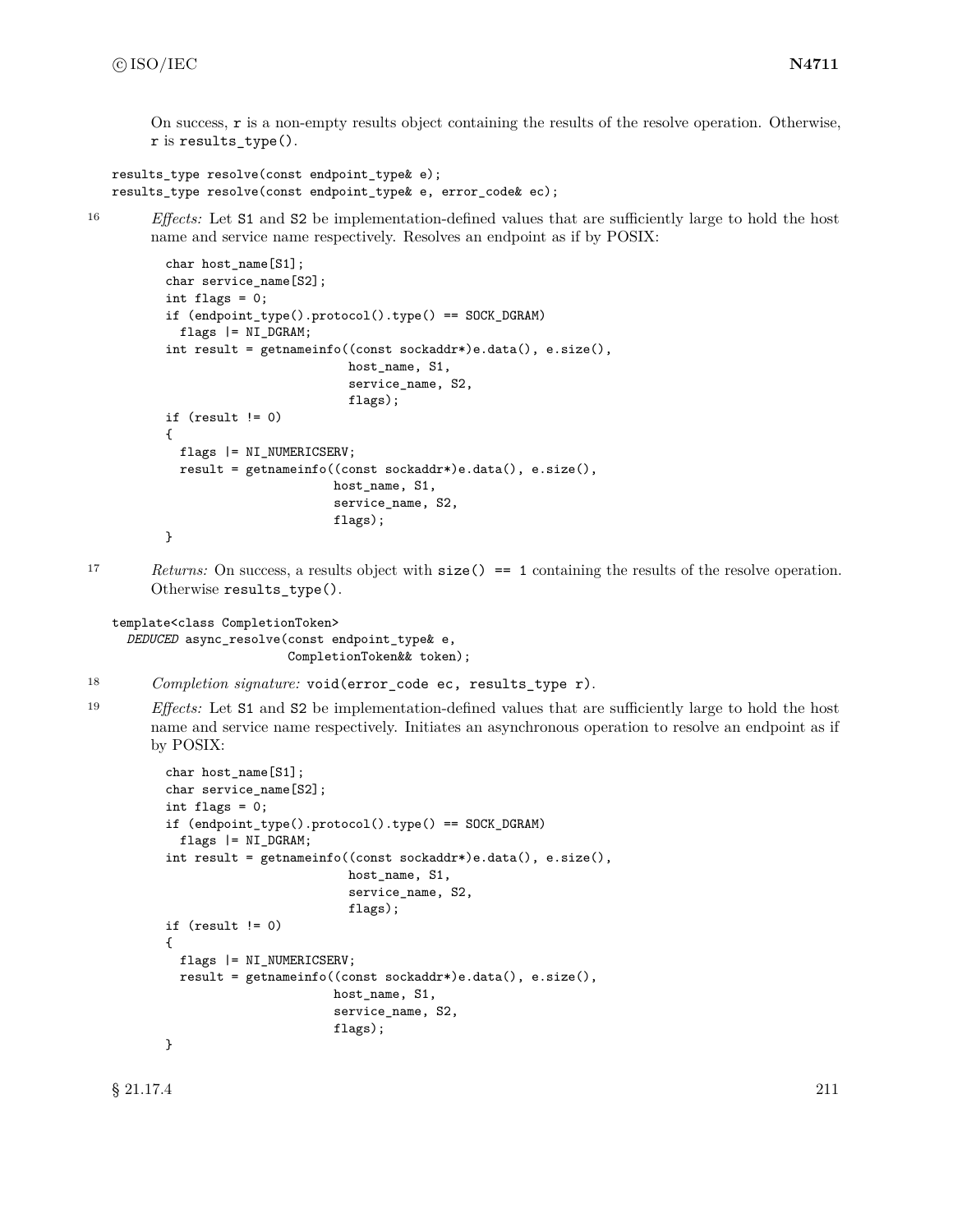<span id="page-218-0"></span>On success,  $\bf{r}$  is a results object with  $\bf{size}() == 1$  containing the results of the resolve operation; otherwise, r is results\_type().

### **21.18 Host name functions [internet.host.name]**

```
string host_name();
string host_name(error_code& ec);
template<class Allocator>
 basic_string<char, char_traits<char>, Allocator>
   host_name(const Allocator& a);
template<class Allocator>
 basic_string<char, char_traits<char>, Allocator>
   host_name(const Allocator& a, error_code& ec);
```
<sup>1</sup> *Returns:* The standard host name for the current machine, determined as if by POSIX gethostname.

<sup>2</sup> *Remarks:* In the last two overloads, ill-formed unless allocator\_traits<Allocator>::value\_type is char.

## **21.19 Class ip::tcp [internet.tcp]**

<sup>1</sup> The class tcp encapsulates the types and flags necessary for TCP sockets.

```
namespace std {
namespace experimental {
namespace net {
inline namespace v1 {
namespace ip {
  class tcp
  {
  public:
   // types:
    using endpoint = basic_endpoint<tcp>;
    using resolver = basic_resolver<tcp>;
    using socket = basic_stream_socket<tcp>;
    using acceptor = basic_socket_acceptor<tcp>;
    using iostream = basic_socket_iostream<tcp>;
    class no_delay;
    // static members:
    static constexpr tcp v4() noexcept;
    static constexpr tcp v6() noexcept;
    tcp() = delete;};
  // 21.19.1, tcp comparisons:
  constexpr bool operator==(const tcp& a, const tcp& b) noexcept;
  constexpr bool operator!=(const tcp& a, const tcp& b) noexcept;
} // namespace ip
} // inline namespace v1
} // namespace net
} // namespace experimental
} // namespace std
```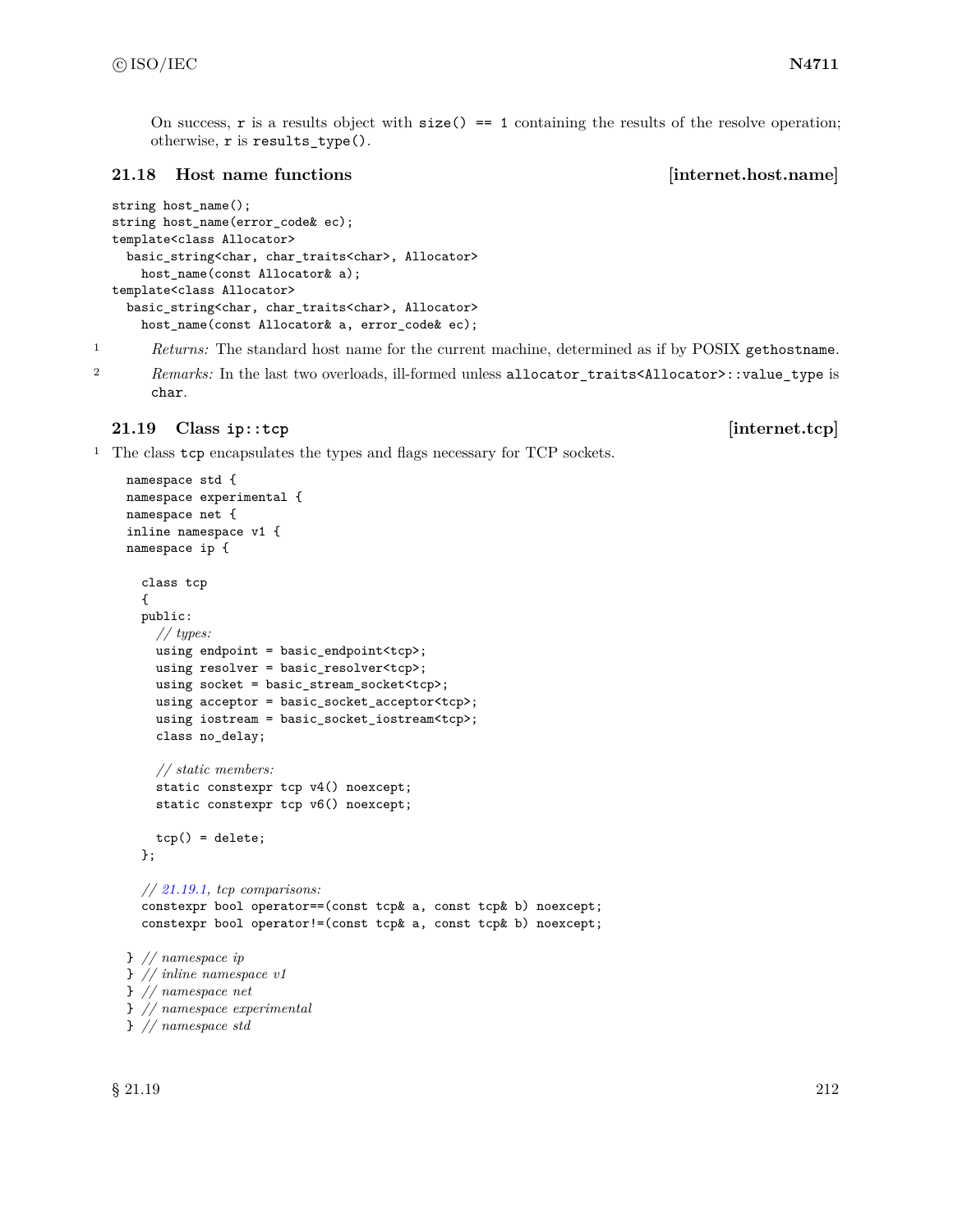- <span id="page-219-2"></span><sup>2</sup> The tcp class meets the requirements for an InternetProtocol  $(21.2.1)$ .
- <sup>3</sup> Extensible implementations provide the following member functions:

```
namespace std {
namespace experimental {
namespace net {
inline namespace v1 {
namespace ip {
  class tcp
  {
  public:
    constexpr int family() const noexcept;
    constexpr int type() const noexcept;
    constexpr int protocol() const noexcept;
    // remainder unchanged
  };
} // namespace ip
} // inline namespace v1
} // namespace net
} // namespace experimental
} // namespace std
```
<sup>4</sup> The return values for these member functions are listed in Table [38.](#page-219-1)

Table  $38$  — Behavior of extensible  $ip::top$  implementations

<span id="page-219-1"></span>

| value     | family(     | tvpe(              | protocol              |  |
|-----------|-------------|--------------------|-----------------------|--|
| tcp::v4() | INET<br>AF  | <b>SOCK STREAM</b> | TCP<br><b>IPPROTO</b> |  |
| tcp::v6(  | INET6<br>AF | <b>SOCK STREAM</b> | TCP<br>IPPROTO        |  |

<sup>5</sup> [*Note:* The constants AF\_INET, AF\_INET6 and SOCK\_STREAM are defined in the POSIX <sys/socket.h> header. The constant IPPROTO\_TCP is defined in the POSIX <netinet/in.h> header. *— end note* ]

### <span id="page-219-0"></span>**21.19.1 ip::tcp comparisons [internet.tcp.comparisons]**

constexpr bool operator==(const tcp& a, const tcp& b) noexcept;

<sup>1</sup> *Returns:* A boolean indicating whether two objects of class tcp are equal, such that the expression tcp::v4() == tcp::v4() is true, the expression tcp::v6() == tcp::v6() is true, and the expression  $\text{tcp::} \text{v4()}$  ==  $\text{tcp::} \text{v6()}$  is false.

constexpr bool operator!=(const tcp& a, const tcp& b) noexcept;

<sup>2</sup> *Returns:* !(a == b).

# **21.20 Class ip::udp [internet.udp]**

<sup>1</sup> The class udp encapsulates the types and flags necessary for UDP sockets.

```
namespace std {
namespace experimental {
namespace net {
inline namespace v1 {
namespace ip {
```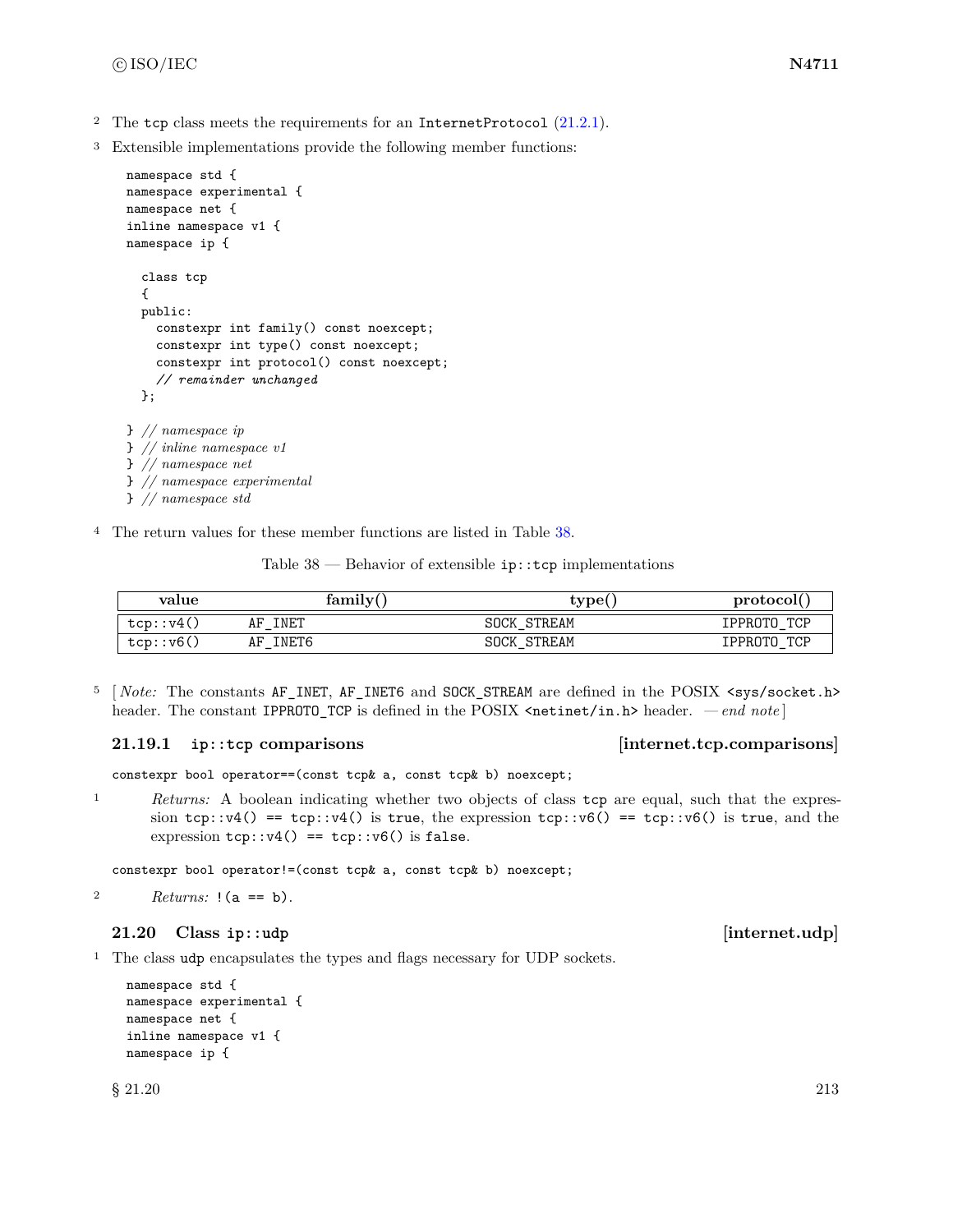```
class udp
  {
  public:
    // types:
    using endpoint = basic_endpoint<udp>;
    using resolver = basic_resolver<udp>;
    using socket = basic_datagram_socket<udp>;
    // static members:
    static constexpr udp v4() noexcept;
    static constexpr udp v6() noexcept;
    udp() = delete;
  };
  // 21.20.1, udp comparisons:
  constexpr bool operator==(const udp& a, const udp& b) noexcept;
  constexpr bool operator!=(const udp& a, const udp& b) noexcept;
} // namespace ip
} // inline namespace v1
} // namespace net
} // namespace experimental
} // namespace std
```
- <sup>2</sup> The udp class meets the requirements for an InternetProtocol  $(21.2.1)$ .
- <sup>3</sup> Extensible implementations provide the following member functions:

```
namespace std {
namespace experimental {
namespace net {
inline namespace v1 {
namespace ip {
  class udp
  {
  public:
    constexpr int family() const noexcept;
    constexpr int type() const noexcept;
    constexpr int protocol() const noexcept;
    // remainder unchanged
  };
} // namespace ip
} // inline namespace v1
} // namespace net
} // namespace experimental
} // namespace std
```
<sup>4</sup> The return values for these member functions are listed in Table [39.](#page-221-1)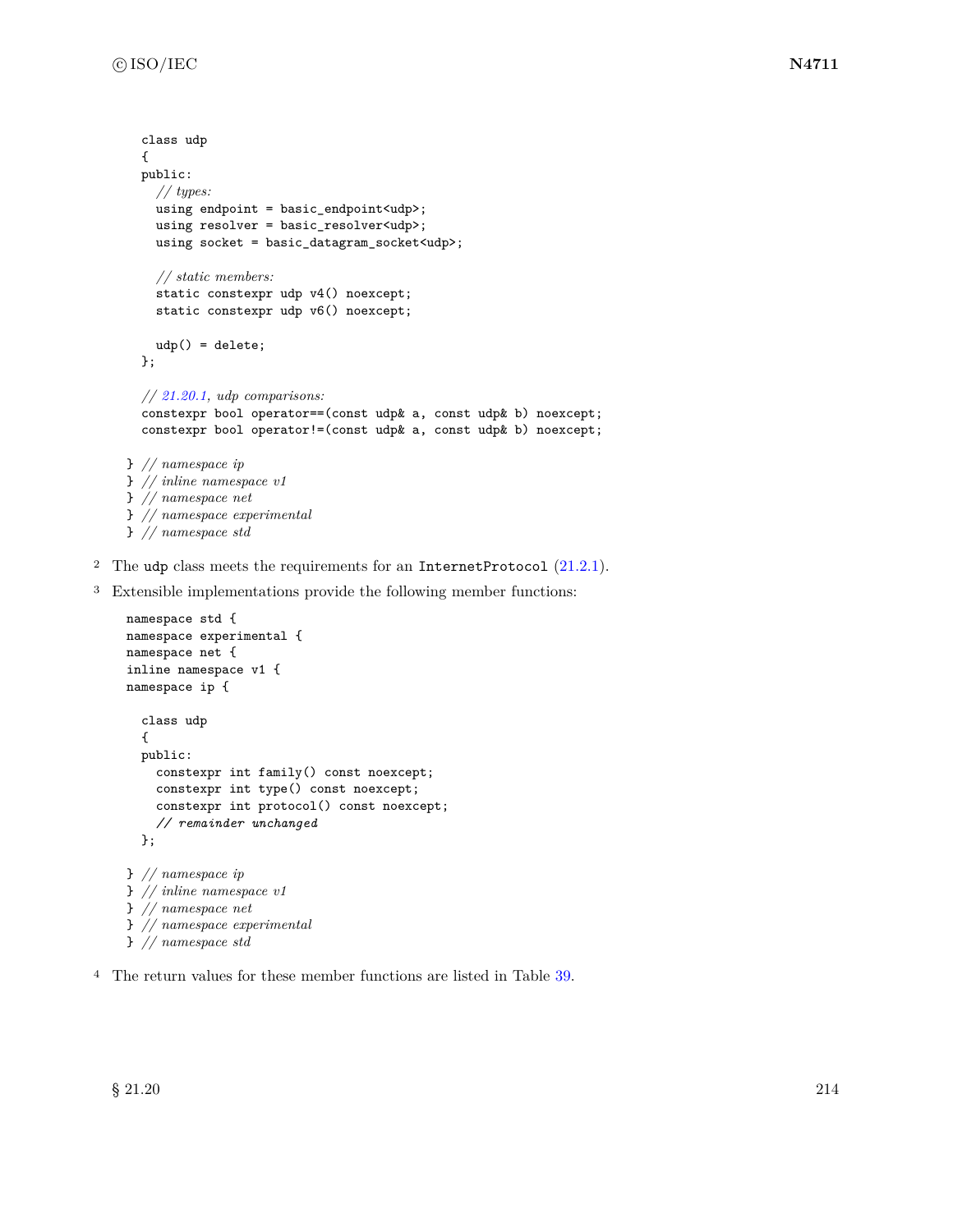<span id="page-221-1"></span>

| value          | family(     | type(             | protocol(   |
|----------------|-------------|-------------------|-------------|
| $udp$ : $vd()$ | INET<br>AF  | SOCK DGRAM        | IPPROTO UDP |
| udp: v6()      | INET6<br>AF | <b>SOCK DGRAM</b> | IPPROTO UDP |

- Table  $39$  Behavior of extensible  $ip::udp$  implementations
- <sup>5</sup> [*Note:* The constants AF\_INET, AF\_INET6 and SOCK\_DGRAM are defined in the POSIX <sys/socket.h> header. The constant IPPROTO\_UDP is defined in the POSIX  $\epsilon$ netinet/in.h> header. *— end note* ]

## <span id="page-221-0"></span>**21.20.1 ip::udp comparisons [internet.udp.comparisons]**

constexpr bool operator==(const udp& a, const udp& b) noexcept;

<sup>1</sup> *Returns:* A boolean indicating whether two objects of class udp are equal, such that the expression udp::v4() == udp::v4() is true, the expression udp::v6() == udp::v6() is true, and the expression  $udp::v4() == udp::v6()$  is false.

constexpr bool operator!=(const udp& a, const udp& b) noexcept;

2  $Returns: !(a == b).$ 

## **21.21 Internet socket options [internet.socket.opt]**

<sup>1</sup> In Table [40,](#page-221-2) let *C* denote a socket option class; let *L* identify the POSIX macro to be passed as the level argument to POSIX setsockopt and getsockopt; let *N* identify the POSIX macro to be passed as the option\_name argument to POSIX setsockopt and getsockopt; let *T* identify the type of the value whose address will be passed as the option\_value argument to POSIX setsockopt and getsockopt; let p denote a (possibly const) value of a type meeting the protocol [\(18.2.6\)](#page-116-0) requirements, as passed to the socket option's level and name member functions; and let F be the value of p.family().

<span id="page-221-2"></span>

| $\overline{C}$        | L           | $\boldsymbol{N}$ | $\bm{T}$ | Requirements,<br>definition or notes                                                                                                                                                                                                                           |
|-----------------------|-------------|------------------|----------|----------------------------------------------------------------------------------------------------------------------------------------------------------------------------------------------------------------------------------------------------------------|
| ip::top::<br>no_delay | IPPROTO_TCP | TCP_NODELAY      | int      | Satisfies the<br>BooleanSocket-<br>Option $(18.2.10)$ type<br>requirements.<br>Determines whether a<br>TCP socket will avoid<br>coalescing of small<br>segments. $[Note:$<br>That is, setting this<br>option disables the<br>Nagle algorithm.<br>$-$ end note] |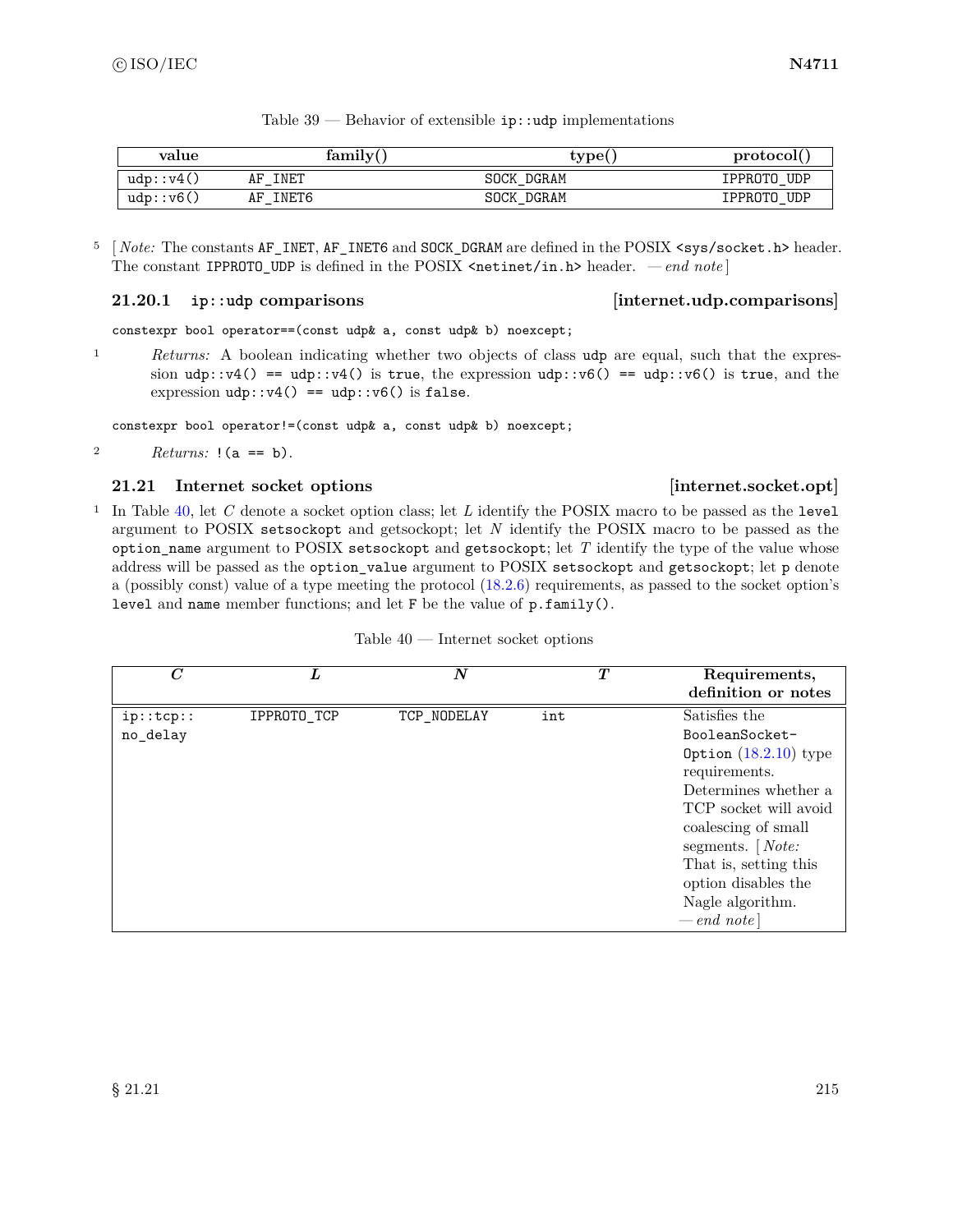<span id="page-222-0"></span>

| $\overline{C}$         | L                                                              | $\overline{N}$                                                   | $\overline{\bm{T}}$ | Requirements,<br>definition or notes                                                                                                                                                                                                                                                                                                                                                                                                                                                                                                                                                                                                                                                   |
|------------------------|----------------------------------------------------------------|------------------------------------------------------------------|---------------------|----------------------------------------------------------------------------------------------------------------------------------------------------------------------------------------------------------------------------------------------------------------------------------------------------------------------------------------------------------------------------------------------------------------------------------------------------------------------------------------------------------------------------------------------------------------------------------------------------------------------------------------------------------------------------------------|
| ip::v6_only            | IPPROTO_IPV6                                                   | IPV6_V60NLY                                                      | int                 | Satisfies the<br>BooleanSocket-<br>Option $(18.2.10)$ type<br>requirements.<br>Determines whether a<br>socket created for an<br>IPv6 protocol is<br>restricted to IPv6<br>communications only.<br>Implementations are<br>not required to<br>support setting the<br>v6_only option to<br>false, and the initial<br>value of the v6_only<br>option for a socket is<br>implementation-<br>defined. $[Note: As not]$<br>all operating systems<br>support dual stack IP<br>networking. Some<br>operating systems that<br>do provide dual stack<br>support offer a<br>configuration option to<br>disable it or to set the<br>initial value of the<br>v6_only socket option.<br>$-$ end note] |
| ip::unitcast::<br>hops | IPPROTO_IPV6 if F<br>$==$ AF INET6,<br>otherwise<br>IPPROTO_IP | IPV6_UNICAST_-<br>HOPS if $F =$<br>AF_INET6,<br>otherwise IP_TTL | int                 | Satisfies the<br>IntegerSocket-<br>Option $(18.2.11)$ type<br>requirements. Specifies<br>the default number of<br>hops (also known as<br>time-to-live or TTL)<br>on outbound<br>datagrams. The<br>constructor and<br>assignment operator<br>for the<br>ip::unicast::hops<br>class throw<br>out_of_range if the<br>int argument is not in<br>the range [0, 255].                                                                                                                                                                                                                                                                                                                        |

| Table $40$ — Internet socket options (continued) |  |  |  |
|--------------------------------------------------|--|--|--|
|                                                  |  |  |  |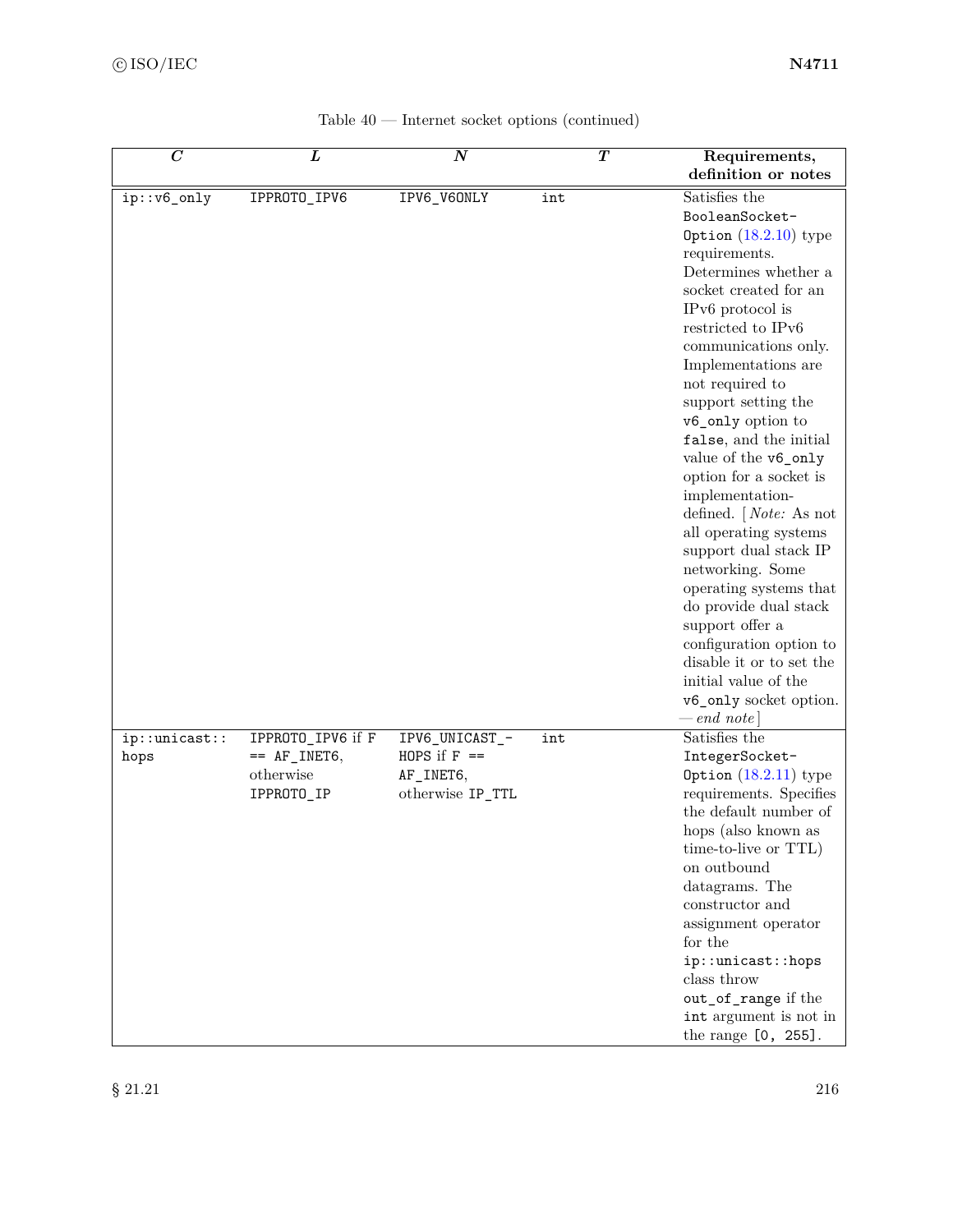| $\boldsymbol{C}$                     | L                                                                               | $\boldsymbol{N}$                                                                           | T                                                           | Requirements,<br>definition or notes                                                                                                                                                                                                                                                                                                                                 |
|--------------------------------------|---------------------------------------------------------------------------------|--------------------------------------------------------------------------------------------|-------------------------------------------------------------|----------------------------------------------------------------------------------------------------------------------------------------------------------------------------------------------------------------------------------------------------------------------------------------------------------------------------------------------------------------------|
| join_group                           | ip::multicast:: IPPROTO_IPV6 if F<br>$== AF_$ INET6,<br>otherwise<br>IPPROTO_IP | IPV6_JOIN_GROUP<br>if $F = AF$ INET6,<br>otherwise IP_-<br>ADD_MEMBERSHIP                  | ipv6_mreq if F<br>$== AF_INET6,$<br>otherwise<br>ip_mreq    | Satisfies the<br>MulticastGroupSock-<br>etOption $(21.2.2)$<br>type requirements.<br>Requests that the<br>socket join the<br>${\rm specified}$ multicast<br>group.                                                                                                                                                                                                   |
| leave_group                          | ip::multicast:: IPPROTO_IPV6 if F<br>$== AF_$ INET6,<br>otherwise<br>IPPROTO_IP | IPV6_LEAVE_-<br>GROUP if $F =$<br>AF_INET6,<br>otherwise IP_-<br>DROP_MEMBERSHIP           | ipv6_mreq if F<br>$== AF_INET6,$<br>otherwise<br>ip_mreq    | Satisfies the<br>MulticastGroupSock-<br>etOption $(21.2.2)$<br>type requirements.<br>Requests that the<br>socket leave the<br>specified multicast<br>group.                                                                                                                                                                                                          |
| outbound_-<br>interface<br>(21.21.1) | ip::multicast:: IPPROTO_IPV6 if F<br>$== AF_$ INET6,<br>otherwise<br>IPPROTO_IP | $IPV6$ <sup>-</sup><br>MULTICAST_IF if<br>$F = AF_$ INET6,<br>otherwise<br>IP_MULTICAST_IF | unsigned int if<br>$F = AF_$ INET6,<br>otherwise<br>in_addr | Specifies the network<br>interface to use for<br>outgoing multicast<br>datagrams.                                                                                                                                                                                                                                                                                    |
| hops                                 | ip::multicast:: IPPROTO_IPV6 if F<br>$== AF_INET6,$<br>otherwise<br>IPPROTO_IP  | $IPV6$ -<br>MULTICAST_HOPS<br>if $F = AF_$ INET6,<br>otherwise IP_-<br>MULTICAST_TTL       | int                                                         | Satisfies the<br>IntegerSocket-<br>Option $(18.2.11)$ type<br>requirements. Specifies<br>the default number of<br>hops (also known as<br>time-to-live or TTL)<br>on outbound<br>datagrams. The<br>constructor and<br>assignment operator<br>for the<br>ip::multicast::hops<br>class throw<br>out_of_range if the<br>int argument is not in<br>the range $[0, 255]$ . |
| enable_ $-$<br>loopback              | ip::multicast:: IPPROTO_IPV6 if F<br>$==$ AF_INET6,<br>otherwise<br>IPPROTO_IP  | $IPV6_$ -<br>MULTICAST_LOOP<br>if $F = AF_$ INET6,<br>otherwise IP_-<br>MULTICAST_LOOP     | int                                                         | Satisfies the<br>BooleanSocket-<br>Option $(18.2.10)$ type<br>requirements.<br>Determines whether<br>multicast datagrams<br>are delivered back to<br>the local application.                                                                                                                                                                                          |

| Table $40$ — Internet socket options (continued) |  |  |  |  |  |
|--------------------------------------------------|--|--|--|--|--|
|--------------------------------------------------|--|--|--|--|--|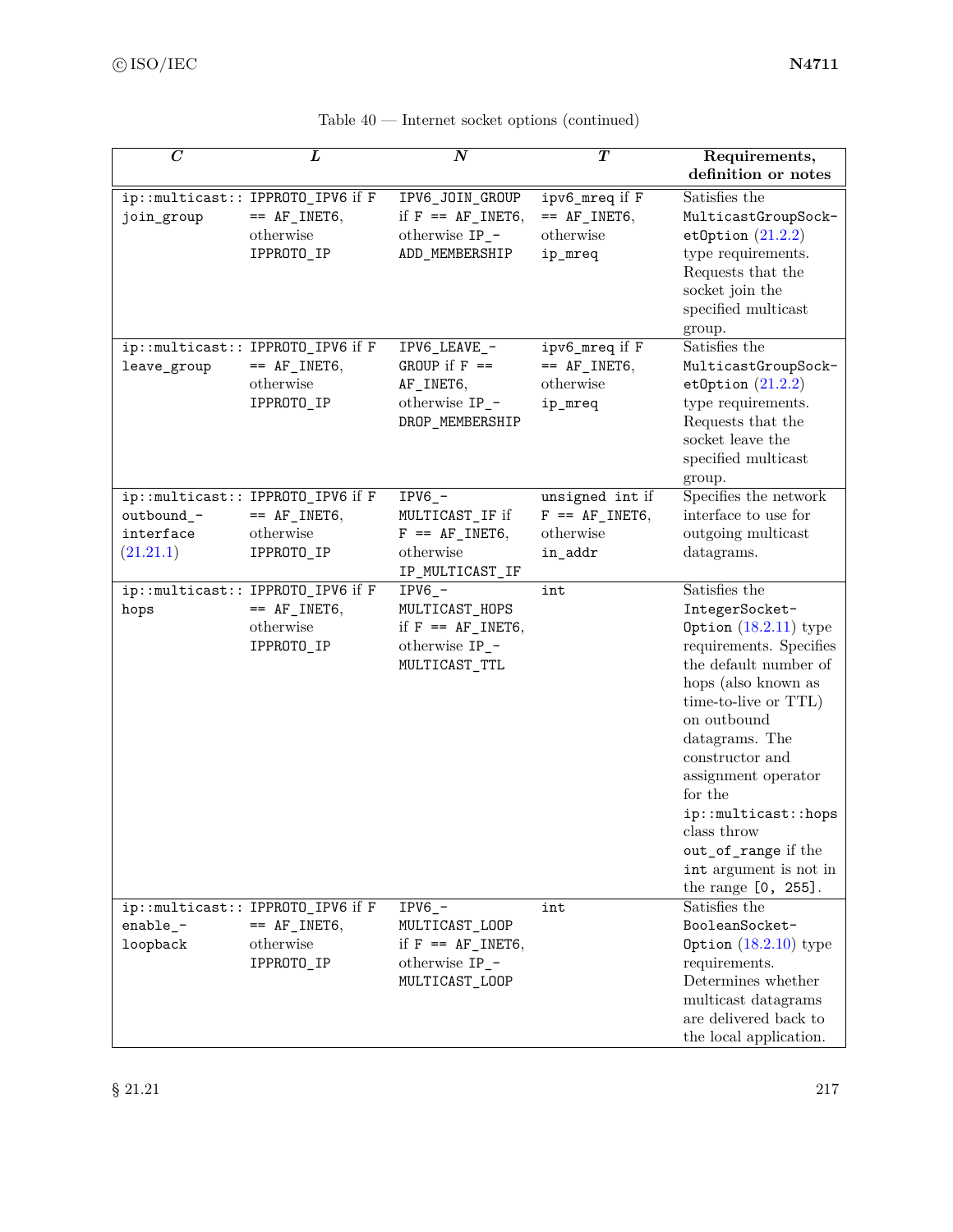### <span id="page-224-1"></span><span id="page-224-0"></span>**21.21.1 Class ip::multicast::outbound\_interface [internet.multicast.outbound]**

<sup>1</sup> The outbound\_interface class represents a socket option that specifies the network interface to use for outgoing multicast datagrams.

```
namespace std {
namespace experimental {
namespace net {
inline namespace v1 {
namespace ip {
namespace multicast {
  class outbound_interface
  {
  public:
    // constructors:
    explicit outbound_interface(const address_v4& network_interface) noexcept;
    explicit outbound_interface(unsigned int network_interface) noexcept;
  };
} // namespace multicast
} // namespace ip
} // inline namespace v1
} // namespace net
```
- } *// namespace experimental* } *// namespace std*
- 2 outbound interface satisfies the requirements for Destructible  $(C++ 2014$  [destructible]), CopyConstructible (C++ 2014 [copyconstructible]), CopyAssignable (C++ 2014 [copyassignable]), and SettableSocketOption [\(18.2.9\)](#page-118-1).
- <sup>3</sup> Extensible implementations provide the following member functions:

```
namespace std {
namespace experimental {
namespace net {
inline namespace v1 {
namespace ip {
namespace multicast {
  class outbound_interface
  {
  public:
    template<class Protocol> int level(const Protocol& p) const noexcept;
    template<class Protocol> int name(const Protocol& p) const noexcept;
    template<class Protocol> const void* data(const Protocol& p) const noexcept;
    template<class Protocol> size_t size(const Protocol& p) const noexcept;
    // remainder unchanged
  private:
      in_addr v4_value_; // exposition only
      unsigned int v6_value_; // exposition only
  };
} // namespace multicast
} // namespace ip
} // inline namespace v1
} // namespace net
} // namespace experimental
```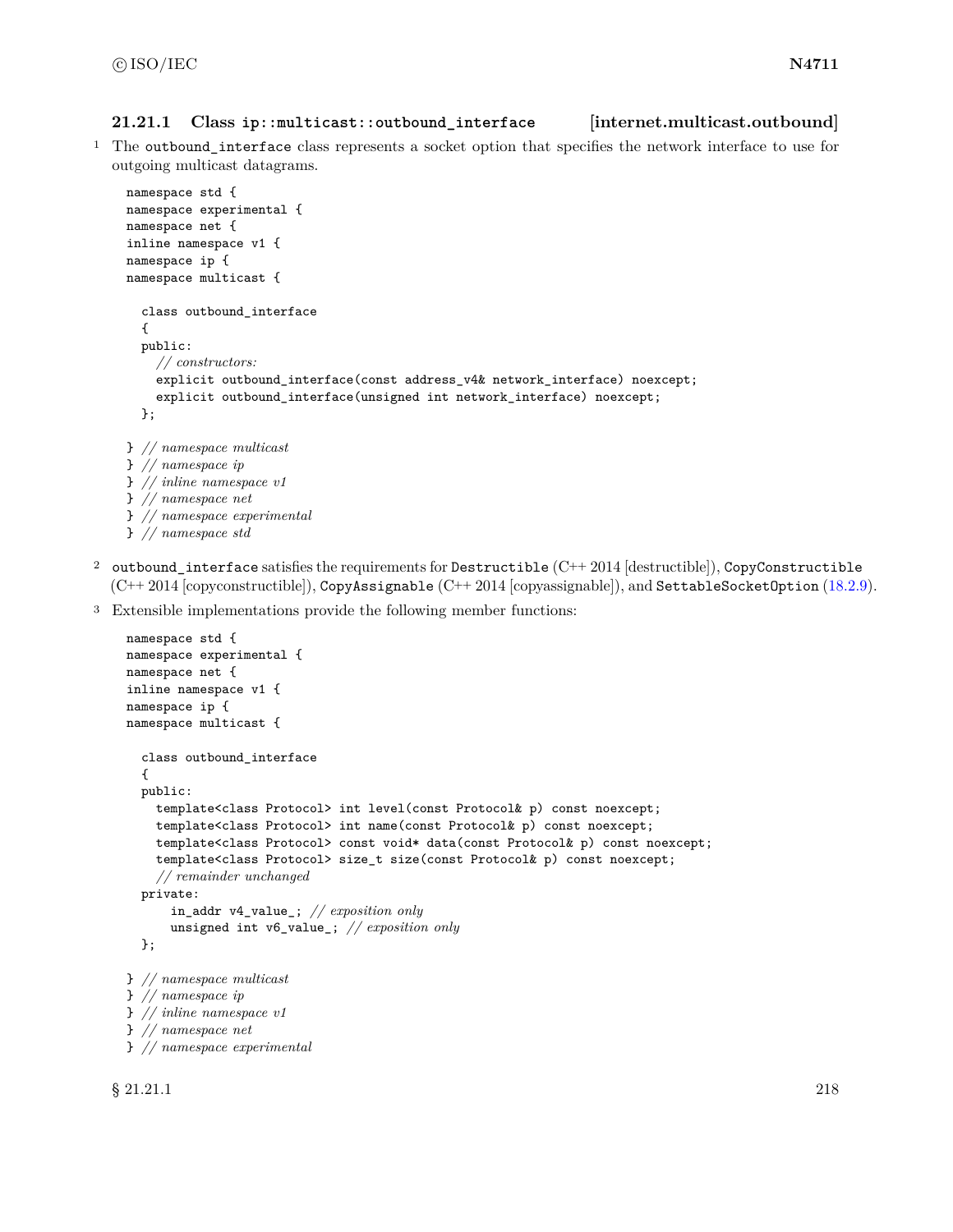} *// namespace std*

explicit outbound\_interface(const address\_v4& network\_interface) noexcept;

<sup>4</sup> *Effects:* For extensible implementations, v4\_value\_ is initialized to correspond to the IPv4 address network\_interface, and v6\_value\_ is zero-initialized.

explicit outbound\_interface(unsigned int network\_interface) noexcept;

<sup>5</sup> *Effects:* For extensible implementations, v6\_value\_ is initialized to network\_interface, and v4\_ value\_ is zero-initialized.

template<class Protocol> int level(const Protocol& p) const noexcept;

<sup>6</sup> *Returns:* IPPROTO\_IPV6 if p.family() == AF\_INET6, otherwise IPPROTO\_IP.

template<class Protocol> int name(const Protocol& p) const noexcept;

<sup>7</sup> *Returns:* IPV6\_MULTICAST\_IF if p.family() == AF\_INET6, otherwise IP\_MULTICAST\_IF.

template<class Protocol> const void\* data(const Protocol& p) const noexcept;

8 *Returns:* addressof(v6\_value\_) if p.family() == AF\_INET6, otherwise addressof(v4\_value\_).

template<class Protocol> size\_t size(const Protocol& p) const noexcept;

9 *Returns:* sizeof(v6\_value\_) if p.family() == AF\_INET6, otherwise sizeof(v4\_value\_).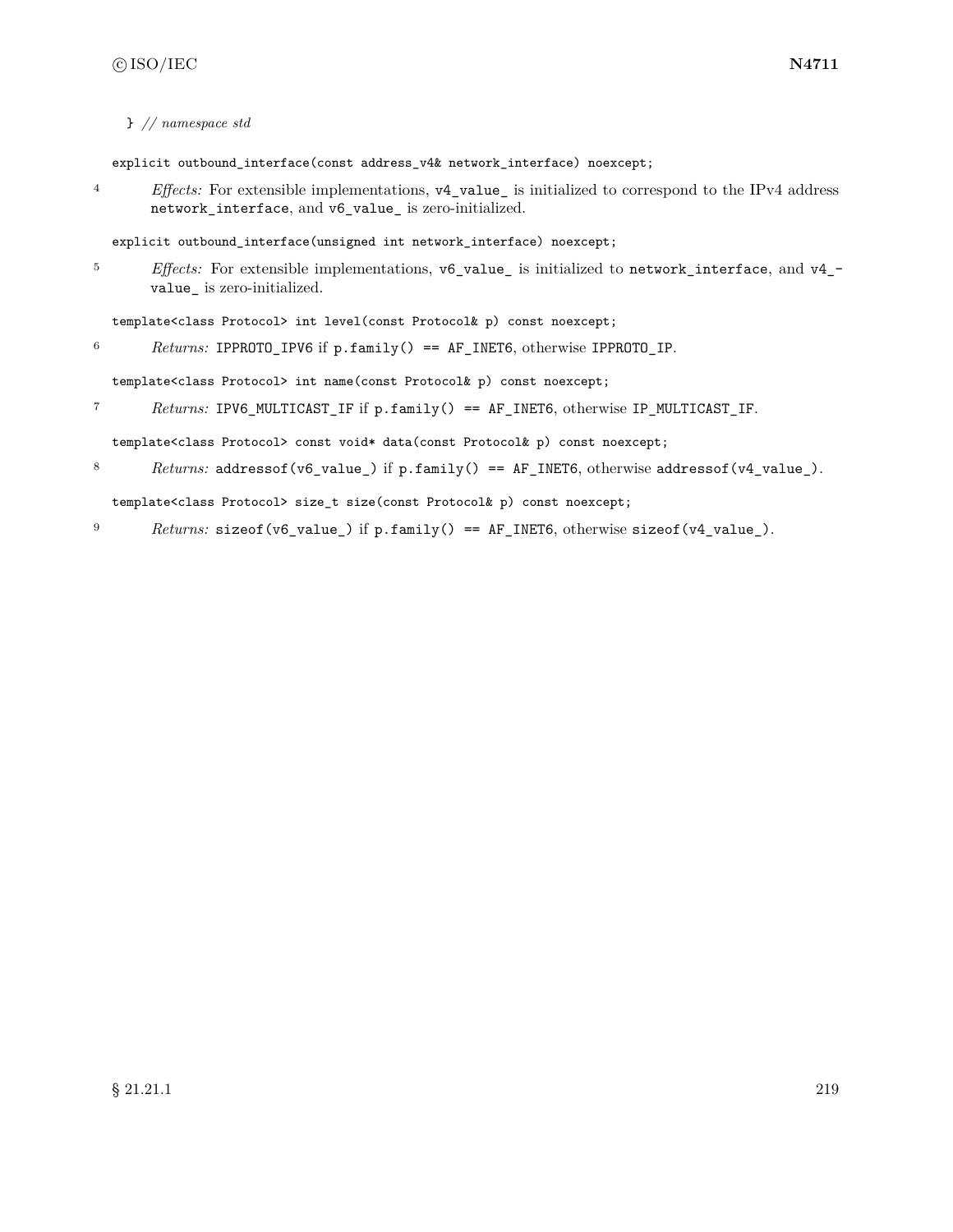# **Index**

Acceptable, [110](#page-116-1) associated executor, [26](#page-32-0) associated\_allocator specialization for executor\_binder, [39](#page-45-0) associated\_executor specialization for executor\_binder, [40](#page-46-0) associator, [23](#page-29-0) async\_result specialization for executor\_binder, [38](#page-44-0) specialization for packaged\_task, [60](#page-66-0) specialization for use\_future\_t, [58](#page-64-0) asynchronous operation, [3,](#page-9-0) [82](#page-88-0) asynchronous socket operations, [108](#page-114-0) asynchronous wait operation, [71](#page-77-0) AsyncReadStream, [93](#page-99-0) AsyncWriteStream, [94](#page-100-0)

basic\_endpoint extensible implementation, [198](#page-204-0) BooleanSocketOption, [112](#page-118-2) extensible implementation, [113,](#page-119-0) [115](#page-121-0)

completion handler, [24](#page-30-0) completion signature, [24](#page-30-0) completion token, [24](#page-30-0) CompletionCondition, [95](#page-101-0) composed asynchronous operation, [27](#page-33-0) ConnectCondition, [116](#page-122-0) constant buffer sequence, [79](#page-85-0)

definitions, [3](#page-9-0) dynamic buffer, [81](#page-87-0)

Endpoint, [108](#page-114-0) extensible implementation, [109](#page-115-0) EndpointSequence, [109](#page-115-0) error codes resolver, [174](#page-180-0) socket, [116](#page-122-0) stream, [82](#page-88-0) ExecutionContext, [22](#page-28-0) extensible implementation basic endpoint,  $198$ BooleanSocketOption, [113,](#page-119-0) [115](#page-121-0) Endpoint, [109](#page-115-0) linger, [121](#page-127-0)

MulticastGroupSocketOption, [173](#page-179-1) outbound\_interface, [218](#page-224-1) Protocol, [110](#page-116-1) tcp, [213](#page-219-2) udp, [214](#page-220-0) GettableSocketOption, [111](#page-117-0) host byte order, [3](#page-9-0) initiating function, [24](#page-30-0) deduction of return type, [25](#page-31-0) lifetime of arguments, [25](#page-31-0) non-blocking requirements, [26](#page-32-0) production of return value, [25](#page-31-0) IntegerSocketOption, [114](#page-120-1) InternetProtocol, [172](#page-178-1) IoControlCommand, [116](#page-122-0) linger extensible implementation, [121](#page-127-0) MulticastGroupSocketOption, [173](#page-179-1) extensible implementation, [173](#page-179-1) mutable buffer sequence, [78](#page-84-0) native handles, [108](#page-114-0) network byte order, [3](#page-9-0) orderly shutdown, [93](#page-99-0) outbound\_interface extensible implementation, [218](#page-224-1) outstanding work, [26,](#page-32-0) [62](#page-68-0) Protocol, [110](#page-116-1) extensible implementation, [110](#page-116-1) read operation, [82](#page-88-0) requirements associated\_allocator specializations, [30](#page-36-0) associated\_executor specializations, [35](#page-41-0) associator, [23](#page-29-0) async\_result specializations, [28](#page-34-0) AsyncReadStream, [93](#page-99-0) AsyncWriteStream, [94](#page-100-0) CompletionCondition, [95](#page-101-0) ConnectCondition, [116](#page-122-0)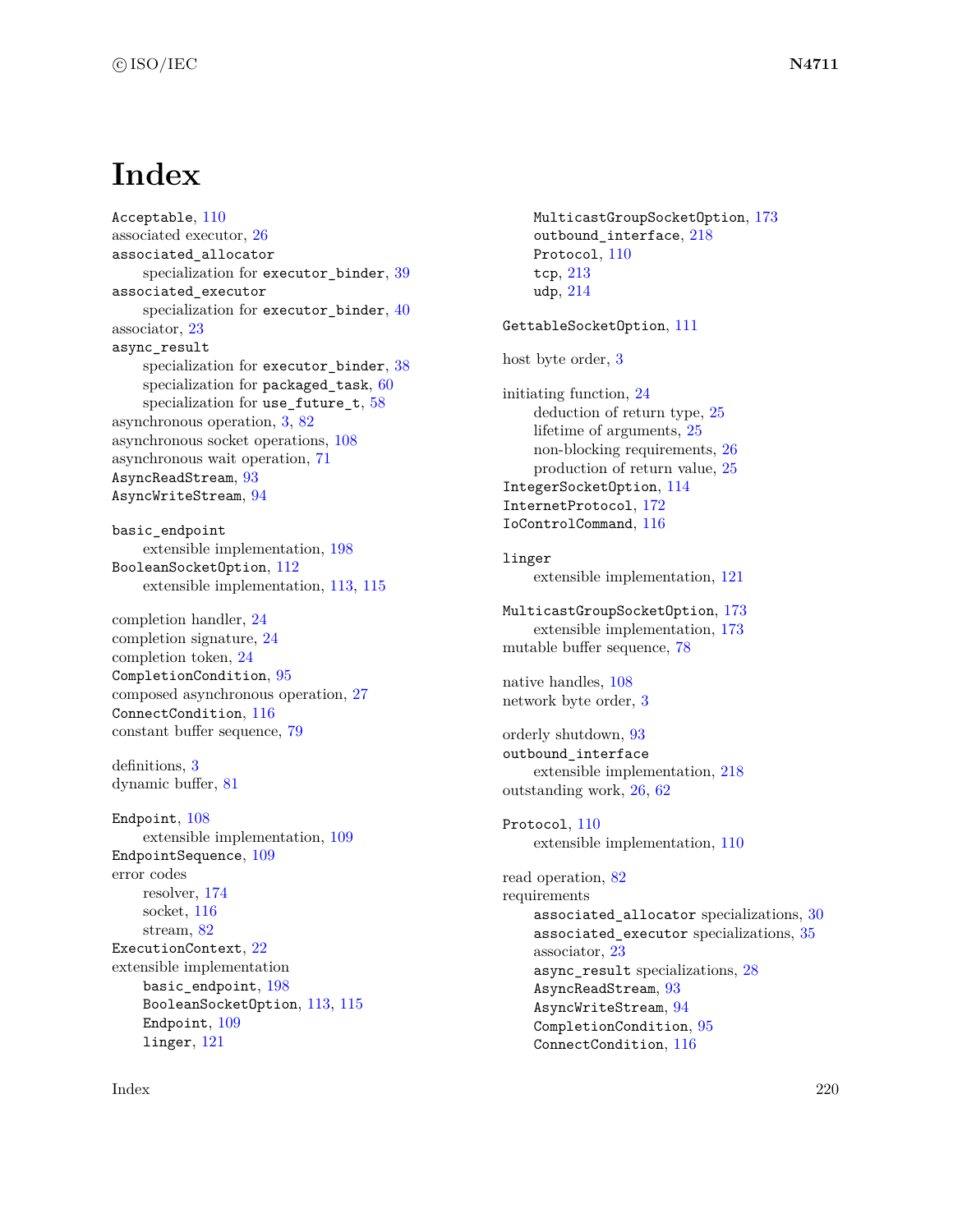```
ConstBufferSequence, 79
    DynamicBuffer, 81
    ExecutionContext, 22
    InternetProtocol, 172
    IoControlCommand, 116
    MulticastGroupSocketOption, 173
    MutableBufferSequence, 78
    signature, 23
    SyncReadStream, 93
    SyncWriteStream, 94
    WaitTraits, 68
run functions, 62
```
service, [22](#page-28-0) SettableSocketOption, [112](#page-118-2) signature requirements, [23](#page-29-0) socket operations asynchronous, [108](#page-114-0) synchronous, [107](#page-113-0) socket options, [119](#page-125-0) synchronous operation, [3](#page-9-0) synchronous socket operations, [107](#page-113-0) SyncReadStream, [93](#page-99-0) SyncWriteStream, [94](#page-100-0)

### target

executor, [47](#page-53-0)

extensible implementation, [213](#page-219-2)

### udp

tcp

extensible implementation, [214](#page-220-0) uses-executor construction, [35](#page-41-0)

write operation, [82](#page-88-0)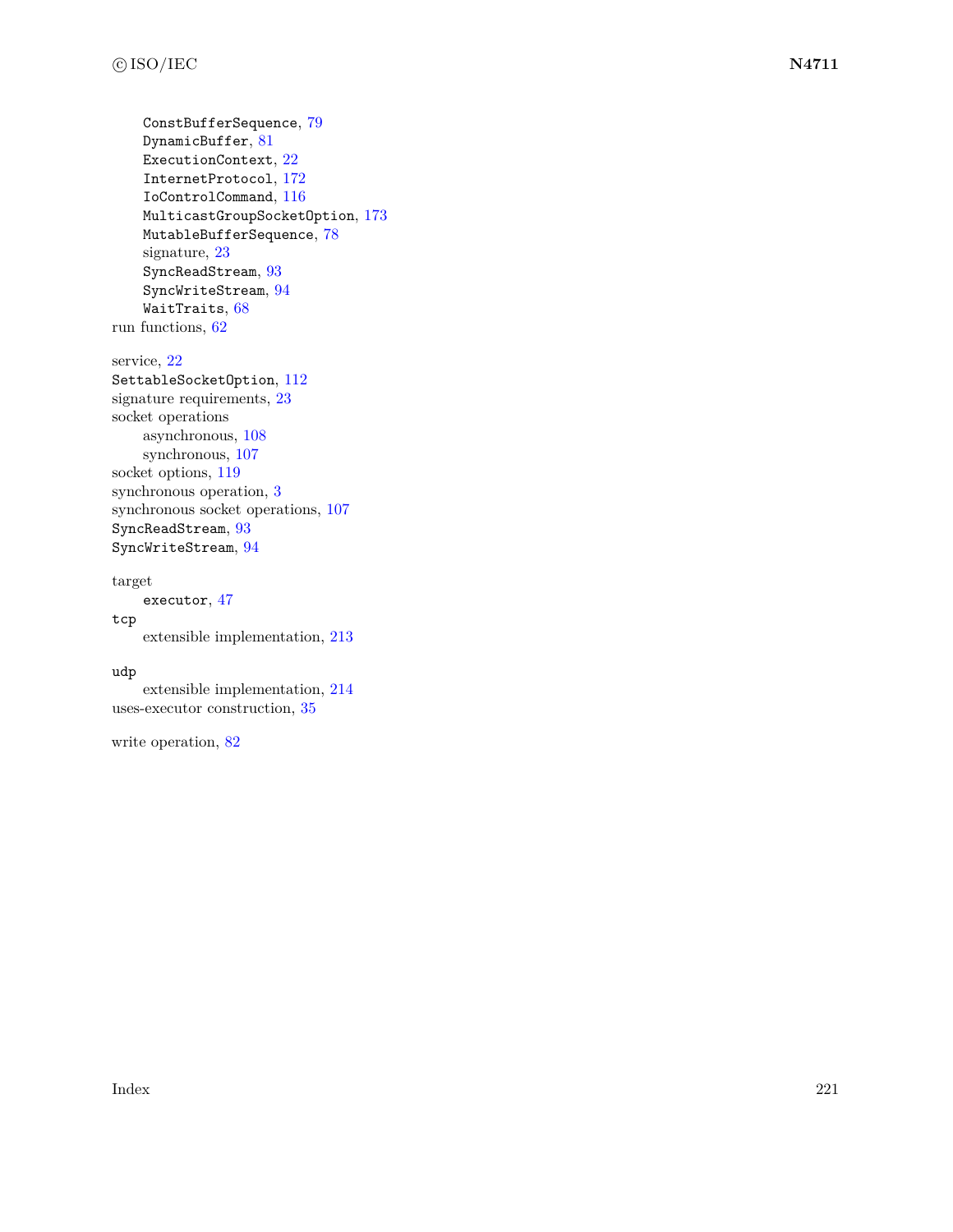# **Index of library names**

address, [175,](#page-181-0) [176](#page-182-0) constructor, [176](#page-182-0) is\_loopback, [175,](#page-181-0) [177](#page-183-0) is\_multicast, [175,](#page-181-0) [177](#page-183-0) is\_unspecified, [175,](#page-181-0) [177](#page-183-0) is\_v4, [175,](#page-181-0) [176](#page-182-0) is\_v6, [175,](#page-181-0) [176](#page-182-0) operator!=, [177](#page-183-0) operator<, [177](#page-183-0) operator<<, [178](#page-184-0) operator<=, [178](#page-184-0) operator=, [176](#page-182-0) operator==, [177](#page-183-0) operator>, [177](#page-183-0) operator>=, [178](#page-184-0) to\_string, [175,](#page-181-0) [177](#page-183-0) to\_v4, [175,](#page-181-0) [177](#page-183-0) to\_v6, [175,](#page-181-0) [177](#page-183-0) address\_v4, [178](#page-184-0) any, [181](#page-187-0) bytes\_type, [180](#page-186-0) constructor, [180](#page-186-0) is loopback,  $180$ is\_multicast, [180](#page-186-0) is\_unspecified, [180](#page-186-0) loopback, [181](#page-187-0) multicast, [181](#page-187-0) operator!=, [181](#page-187-0) operator<, [181](#page-187-0) operator<<, [182](#page-188-0) operator<=, [181](#page-187-0) operator==, [181](#page-187-0) operator>, [181](#page-187-0) operator>=, [181](#page-187-0) to bytes, [181](#page-187-0) to\_string, [181](#page-187-0) to uint, [181](#page-187-0) address\_v6, [182](#page-188-0) any, [186](#page-192-0) bytes\_type, [184](#page-190-0) constructor, [184](#page-190-0) is\_link\_local, [185](#page-191-0) is\_loopback, [185](#page-191-0) is\_multicast, [185](#page-191-0) is\_multicast\_global, [186](#page-192-0)

is multicast link local,  $185$ is\_multicast\_node\_local, [185](#page-191-0) is\_multicast\_org\_local, [185](#page-191-0) is\_multicast\_site\_local, [185](#page-191-0) is\_site\_local, [185](#page-191-0) is\_unspecified, [185](#page-191-0) is\_v4\_mapped, [185](#page-191-0) loopback, [186](#page-192-0) operator!=, [186](#page-192-0) operator<, [186](#page-192-0) operator<<, [187](#page-193-0) operator<=, [186](#page-192-0) operator==, [186](#page-192-0) operator>, [186](#page-192-0) operator>=, [186](#page-192-0) scope\_id, [184](#page-190-0) to\_bytes, [186](#page-192-0) to\_string, [186](#page-192-0) any address\_v4, [181](#page-187-0) address\_v6, [186](#page-192-0) assign executor, [48](#page-54-0) associated allocator, [29,](#page-35-0) [39](#page-45-0) associated\_allocator\_t, [16](#page-22-0) associated\_executor, [35,](#page-41-0) [40](#page-46-0) associated\_executor\_t, [16](#page-22-0) async\_completion, [29](#page-35-0) async\_read, [99](#page-105-0) async\_read\_some, [93](#page-99-0) async\_read\_until, [103](#page-109-0) async\_result, [28,](#page-34-0) [38,](#page-44-0) [58,](#page-64-0) [60](#page-66-0) async\_wait basic\_waitable\_timer, [71](#page-77-0) async write,  $101, 102$  $101, 102$  $101, 102$ async\_write\_some, [94](#page-100-0) bad\_address\_cast, [187](#page-193-0) bad\_executor, [45](#page-51-0) basic\_address\_iterator, [188](#page-194-0) basic\_address\_range, [189](#page-195-0) basic\_datagram\_socket, [132](#page-138-0) basic\_endpoint, [196](#page-202-0) basic resolver, [206](#page-212-0) basic\_resolver\_entry, [200](#page-206-0) basic\_resolver\_results, [202](#page-208-0)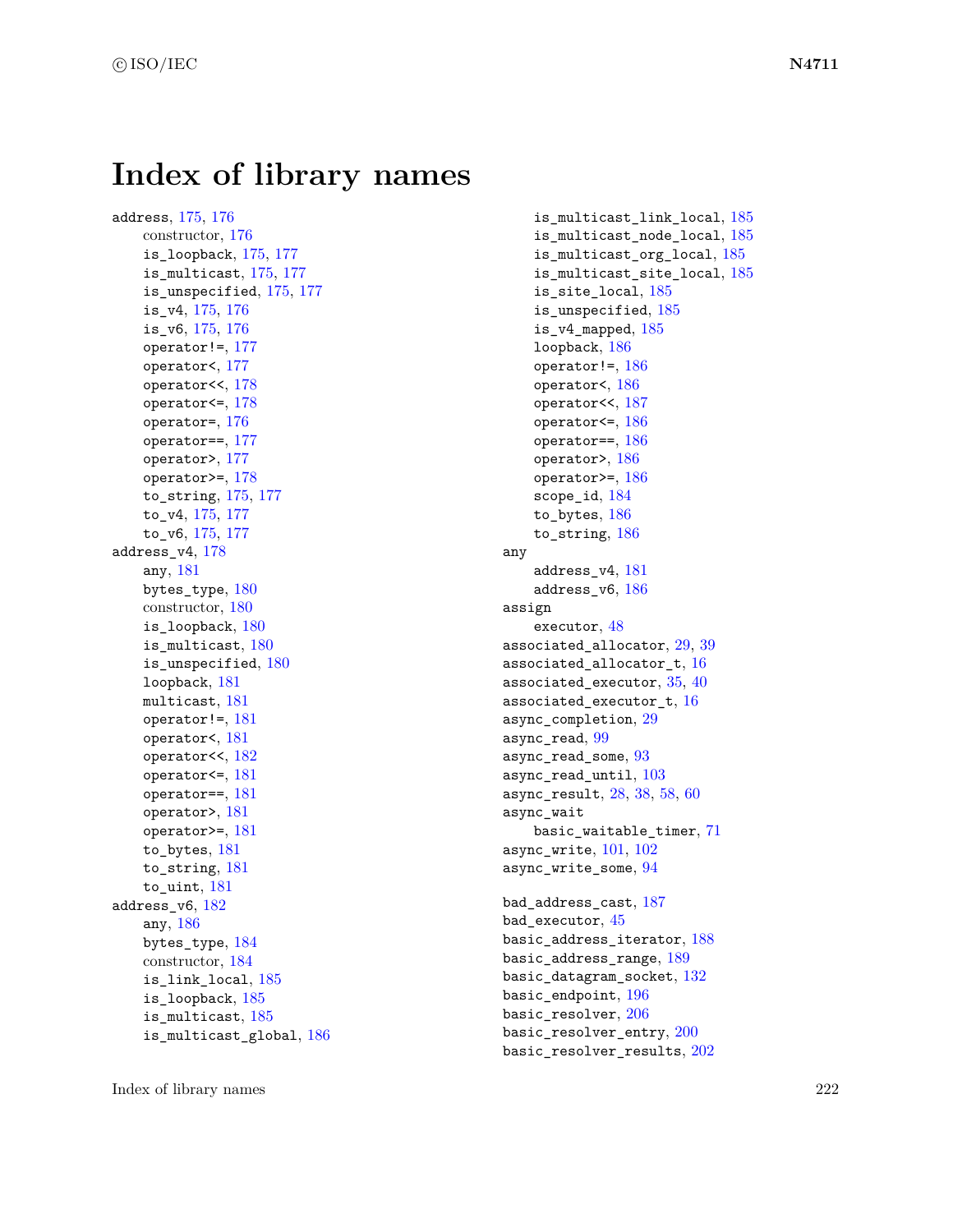basic socket, [122](#page-128-0) basic\_socket\_acceptor, [146](#page-152-0) basic stream socket,  $140$ basic\_waitable\_timer, [69](#page-75-0) async\_wait, [71](#page-77-0) cancel, [71](#page-77-0) cancel\_one, [71](#page-77-0) constructor, [70](#page-76-0) destructor, [70](#page-76-0) expires\_after, [71](#page-77-0) expires\_at, [71](#page-77-0) expiry, [71](#page-77-0) get\_executor, [71](#page-77-0) operator=, [70](#page-76-0) wait, [71](#page-77-0) bind\_executor, [40](#page-46-0) buffer, [87](#page-93-0) buffer copy, [86](#page-92-0) buffer\_sequence\_begin, [85](#page-91-0) buffer sequence end,  $85, 86$  $85, 86$  $85, 86$ buffer\_sequence\_size, [86](#page-92-0) bytes\_type address\_v4, [180](#page-186-0) address\_v6, [184](#page-190-0) cancel basic\_waitable\_timer, [71](#page-77-0) cancel\_one basic\_waitable\_timer, [71](#page-77-0) capacity dynamic string buffer, [91](#page-97-0) dynamic\_vector\_buffer, [89](#page-95-0) commit dynamic\_string\_buffer, [91](#page-97-0) dynamic\_vector\_buffer, [90](#page-96-0) const\_buffer constructor, [84](#page-90-0) data, [84](#page-90-0) operator+=, [84](#page-90-0) size, [84](#page-90-0) consume dynamic\_string\_buffer, [91](#page-97-0) dynamic\_vector\_buffer, [90](#page-96-0) context execution\_context::service, [33](#page-39-0) executor, [48](#page-54-0) io\_context::executor\_type, [66](#page-72-0) strand, [56](#page-62-0) system\_executor, [43](#page-49-0) count\_type io\_context, [62](#page-68-0)

data const\_buffer, [84](#page-90-0) dynamic string buffer, [91](#page-97-0) dynamic\_vector\_buffer, [89](#page-95-0) mutable\_buffer, [83](#page-89-0) defer, [52](#page-58-0) executor, [49](#page-55-0) io\_context::executor\_type, [66](#page-72-0) strand, [56](#page-62-0) system\_executor, [43](#page-49-0) dispatch, [50](#page-56-0) executor, [48](#page-54-0) io\_context::executor\_type, [66](#page-72-0) strand, [56](#page-62-0) system\_executor, [43](#page-49-0) dynamic\_buffer, [92](#page-98-0) dynamic\_string\_buffer, [90](#page-96-0) capacity, [91](#page-97-0) commit, [91](#page-97-0) constructor, [91](#page-97-0) consume, [91](#page-97-0) data, [91](#page-97-0) max\_size, [91](#page-97-0) prepare, [91](#page-97-0) size, [91](#page-97-0) dynamic\_vector\_buffer, [88](#page-94-0) capacity, [89](#page-95-0) commit, [90](#page-96-0) constructor, [89](#page-95-0) consume, [90](#page-96-0) data, [89](#page-95-0) max\_size, [89](#page-95-0) prepare, [89](#page-95-0) size, [89](#page-95-0) execution\_context, [22,](#page-28-0) [31](#page-37-0) constructor, [32](#page-38-0) destructor, [32](#page-38-0) notify\_fork, [32](#page-38-0) shutdown, [32](#page-38-0) execution\_context::service, [22,](#page-28-0) [33](#page-39-0) constructor, [33](#page-39-0) context, [33](#page-39-0) executor, [45](#page-51-0) assign, [48](#page-54-0) constructor, [47](#page-53-0) context, [48](#page-54-0) defer, [49](#page-55-0) destructor, [48](#page-54-0) dispatch, [48](#page-54-0) on\_work\_finished, [48](#page-54-0)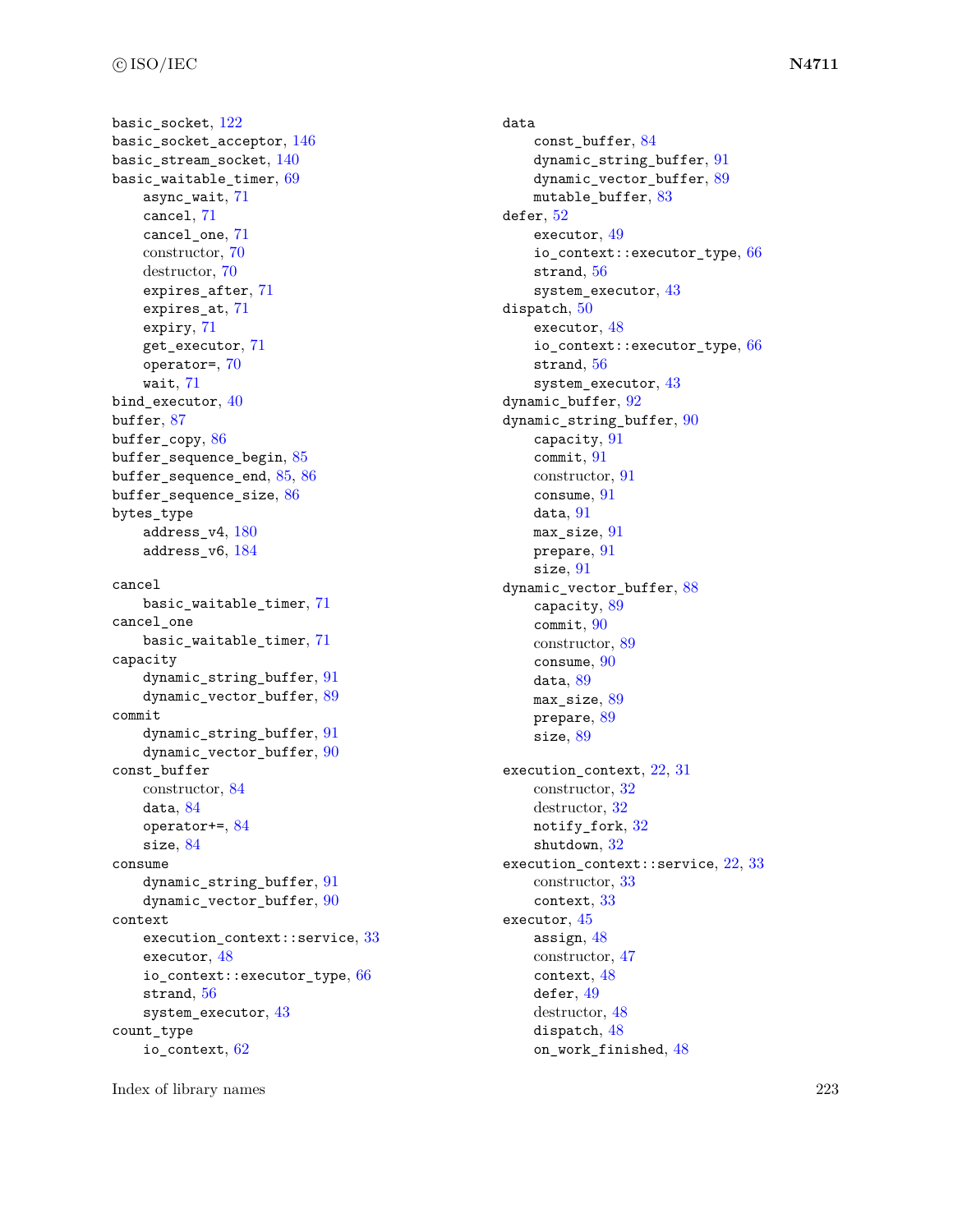on\_work\_started , [48](#page-54-0)  $o$ perator bool,  $49$  $operator:=$ , [49](#page-55-0) operator=, [47](#page-53-0), [48](#page-54-0)  $operator==, 49$  $operator==, 49$  ${\tt post},\,49$  ${\tt post},\,49$ swap , [48](#page-54-0) , [50](#page-56-0)  $\texttt{target}, \, 49$  $\texttt{target}, \, 49$ target\_type,  $49$ executor\_arg,  $34$ executor\_arg\_t,  $34$ executor\_binder, [36](#page-42-0) constructor, [37](#page-43-0) get,  $38$ get\_executor,  $38\,$  $38\,$  $\texttt{operator}() , 38$  $\texttt{operator}() , 38$ executor\_work\_guard, [40](#page-46-0) constructor, [41](#page-47-0) destructor, [41](#page-47-0) get\_executor , [41](#page-47-0) owns\_work , [42](#page-48-0)  ${\tt reset},\,42$  ${\tt reset},\,42$ <experimental/buffer> , [73](#page-79-0)  $\leq$ experimental/executor>, [16](#page-22-0) <experimental/internet> , [168](#page-174-0)  $\leq$ experimental/io\_context>,  $61$  $\verb||, 13$  $\verb||, 13$  $\le$ experimental/netfwd>,  $14$  $\leq$ experimental/socket>,  $105$ <experimental/timer> , [67](#page-73-0) expires\_after basic\_waitable\_timer , [71](#page-77-0) expires\_at basic\_waitable\_timer , [71](#page-77-0) expiry basic\_waitable\_timer , [71](#page-77-0) get executor\_binder, [38](#page-44-0) get\_allocator use\_future\_t , [57](#page-63-0)

```
has_service, 33212io_context
, 61
   constructor, 62
   count_type
, 62
   get_executor
, 62
   poll
, 64
   6464run
, 62
   run_for
, 63
   run_one
, 63
   run_one_for
, 63
   run_one_until
, 63
   run_until
, 63
   64stopped
, 64
65
   constructor, 65
   context
, 66
   6666on_work_finished
, 66
   on_work_started
, 66
   66operator =, 66\circperator==, 6666running_in_this_thread
, 66
is_const_buffer_sequence
, 85
is_const_buffer_sequence_v
, 73
is_dynamic_buffer
, 85
is_dynamic_buffer_v
, 73
is_executor
, 34
is_executor_v
, 16
is_link_local
   185is_loopback
   address
, 177
   180185is_multicast
   address
, 177
   180185is_multicast_global
   186is_multicast_link_local
   185is_multicast_node_local
```
Index of library names 224

get\_inner\_executor  $_{\rm{strand,~56}}$  $_{\rm{strand,~56}}$  $_{\rm{strand,~56}}$ 

 ${\tt get\_execution},\,93,\,94$  ${\tt get\_execution},\,93,\,94$  ${\tt get\_execution},\,93,\,94$  ${\tt get\_execution},\,93,\,94$ 

io\_context , [62](#page-68-0) system\_context , [44](#page-50-0)

 ${\tt get\_associated\_allocator}, \, 30$  ${\tt get\_associated\_allocator}, \, 30$  ${\tt get\_associated\_execution},\, 36$  ${\tt get\_associated\_execution},\, 36$ 

> basic\_waitable\_timer , [71](#page-77-0) executor\_binder, [38](#page-44-0) executor\_work\_guard , [41](#page-47-0)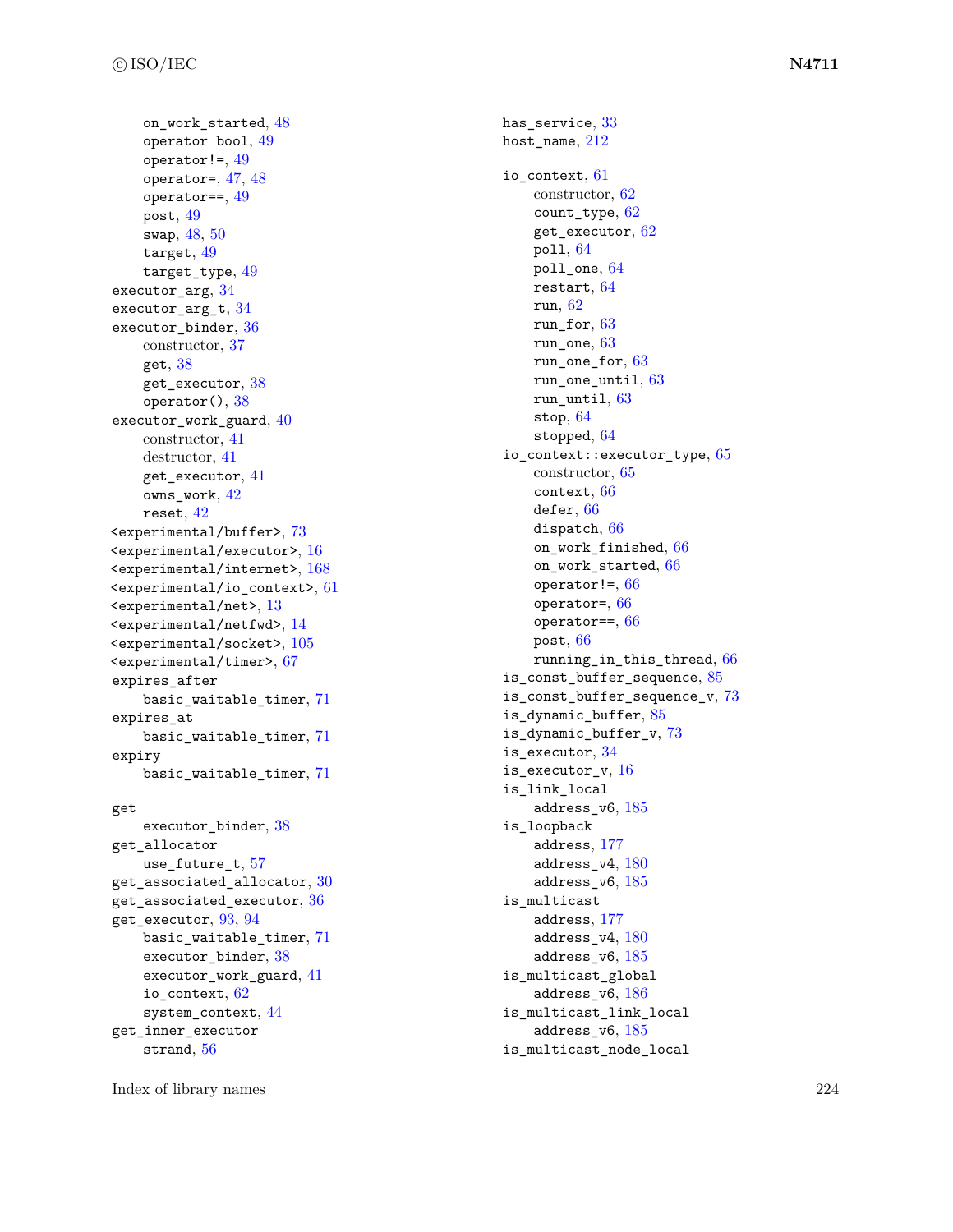```
185is_multicast_org_local
  185is_multicast_site_local
  185is_mutable_buffer_sequence
, 85
73is_site_local
  185is_unspecified
  address
, 177
  180185is_v4
  176is_v4_mapped
  185is_v6
  176join
  45linger
, 120
loopback
  address_v4
, 181
  186178make_address_v4
, 181
186make_error_code
, 117
, 175
  stream_errc, 82117175
  stream_errc, 82make_service, 33\,42max_size
  9189multicast
  address_v4
, 181
mutable_buffer, 83constructor, 83
  data, 83operator+=
, 83
  83network_v4
, 191
network_v6
, 194
notify_fork
```

```
32
on_work_finished
   executor
, 48
   66
   strand
, 56
on_work_started
   executor
, 48
   66
   56operator bool
   executor
, 49
operator!=
   address
, 177
   address_v4
, 181
   186executor
, 49
   66
   strand
, 57
   system_executor
, 44
operator()
   38
   use_future_t, 58operator+=
   const_buffer
, 84
   83operator<
   address
, 177
   address_v4
, 181
   186operator<<
   address
, 178
   182address_v6
, 187
operator<=
   address
, 178
   address_v4
, 181
   186operator=
   address
, 176
   70executor, 474866
   strand
, 55
operator==
   address
, 177
   address_v4
, 181
   186executor
, 49
   66
   strand
, 57
```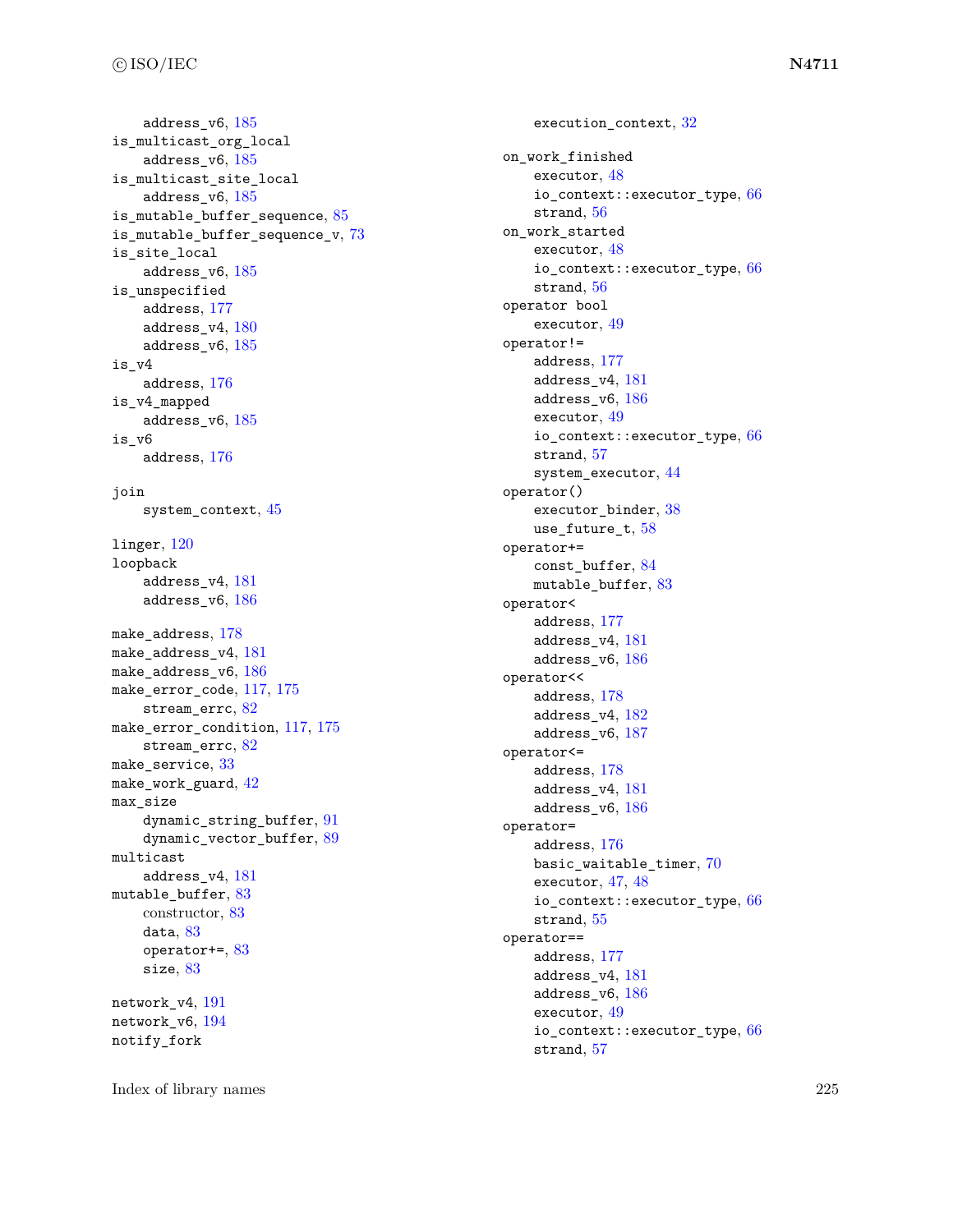system\_executor , [43](#page-49-0) operator> address , [177](#page-183-0) address\_v4 , [181](#page-187-0)  $\texttt{address\_v6},\,186$  $\texttt{address\_v6},\,186$ operator>=  $\mathrm{address},\,178$  $\mathrm{address},\,178$ address\_v4 , [181](#page-187-0)  $address\_v6, 186$  $address\_v6, 186$ outbound\_interface, [218](#page-224-1) owns\_work  $\tt{exector\_work\_guard, 42}$  $\tt{exector\_work\_guard, 42}$  $\tt{exector\_work\_guard, 42}$ poll io\_context , [64](#page-70-0) poll\_one  $\texttt{io\_context}, \, 64$  $\texttt{io\_context}, \, 64$  ${\tt port\_type},\,168$  ${\tt port\_type},\,168$  ${\tt post},\, 51$  ${\tt post},\, 51$ executor , [49](#page-55-0) io\_context::executor\_type, [66](#page-72-0)  $\texttt{strand},\,56$  $\texttt{strand},\,56$ system\_executor , [43](#page-49-0) prepare  ${\tt dynamic\_string\_buffer}, \, 91$  ${\tt dynamic\_string\_buffer}, \, 91$  ${\tt dynamic\_vector\_buffer}, 89$  ${\tt dynamic\_vector\_buffer}, 89$ read , [97](#page-103-0) , [98](#page-104-0) read\_some , [93](#page-99-0)  $\verb|read_matrix|, 103$  $\verb|read_matrix|, 103$ rebind use\_future\_t , [57](#page-63-0) reset  $\tt{exector\_work\_guard, 42}$  $\tt{exector\_work\_guard, 42}$  $\tt{exector\_work\_guard, 42}$  $\verb|resolve_base|, 205$  $\verb|resolve_base|, 205$  ${\tt resolver\_base},\,205$  ${\tt resolver\_base},\,205$  ${\tt resolver\_category},\,174$  ${\tt resolver\_category},\,174$ resolver\_errc , [168](#page-174-0)  ${\tt make\_error\_code},\,175$  ${\tt make\_error\_code},\,175$ make\_error\_condition , [175](#page-181-0) restart  $\texttt{io\_context}, \, 64$  $\texttt{io\_context}, \, 64$ run  $\,$ io\_context, $\,62$  $\,62$ run\_for io\_context , [63](#page-69-0) run\_one  $\texttt{io\_context},\,63$  $\texttt{io\_context},\,63$ run\_one\_for  $\texttt{io\_context},\,63$  $\texttt{io\_context},\,63$ run\_one\_until

io\_context , [63](#page-69-0) run\_until io\_context , [63](#page-69-0) running\_in\_this\_thread io\_context::executor\_type, [66](#page-72-0)  $strand, 56$  $strand, 56$ scope\_id address\_v6 , [184](#page-190-0) scope\_id\_type,  $168$ shutdown execution\_context , [32](#page-38-0) size const\_buffer , [84](#page-90-0) dynamic\_string\_buffer , [91](#page-97-0) dynamic\_vector\_buffer,  $89$  $mutable\_buffer, 83$  $mutable\_buffer, 83$ socket\_base , [117](#page-123-0)  ${\tt socket\_category},$   $116$  ${\tt socket\_errc, 105}$  ${\tt socket\_errc, 105}$  ${\tt socket\_errc, 105}$ make\_error\_code , [117](#page-123-0) make\_error\_condition,  $117$ stop io\_context , [64](#page-70-0) system\_context , [44](#page-50-0) stopped io\_context , [64](#page-70-0) system\_context , [45](#page-51-0) strand , [53](#page-59-0) constructor, [54](#page-60-0) context , [56](#page-62-0)  $\mathop{\mathsf{defer}}\nolimits, 56$  $\mathop{\mathsf{defer}}\nolimits, 56$ destructor, [56](#page-62-0) dispatch,  $56\,$  $56\,$  ${\tt get\_inner\_execution}, 56$  ${\tt get\_inner\_execution}, 56$ on\_work\_finished , [56](#page-62-0) on\_work\_started , [56](#page-62-0) operator!= , [57](#page-63-0) operator= , [55](#page-61-0) operator== , [57](#page-63-0)  ${\tt post},\,56$  ${\tt post},\,56$ running\_in\_this\_thread , [56](#page-62-0) stream\_category, [82](#page-88-0) stream\_errc , [73](#page-79-0)  ${\tt make\_error\_code},\,82$  ${\tt make\_error\_code},\,82$ make\_error\_condition,  $82$ swap  $\epsilon$ xecutor,  $48,50$  $48,50$  $48,50$ system\_context , [44](#page-50-0) destructor, [44](#page-50-0) get\_executor , [44](#page-50-0)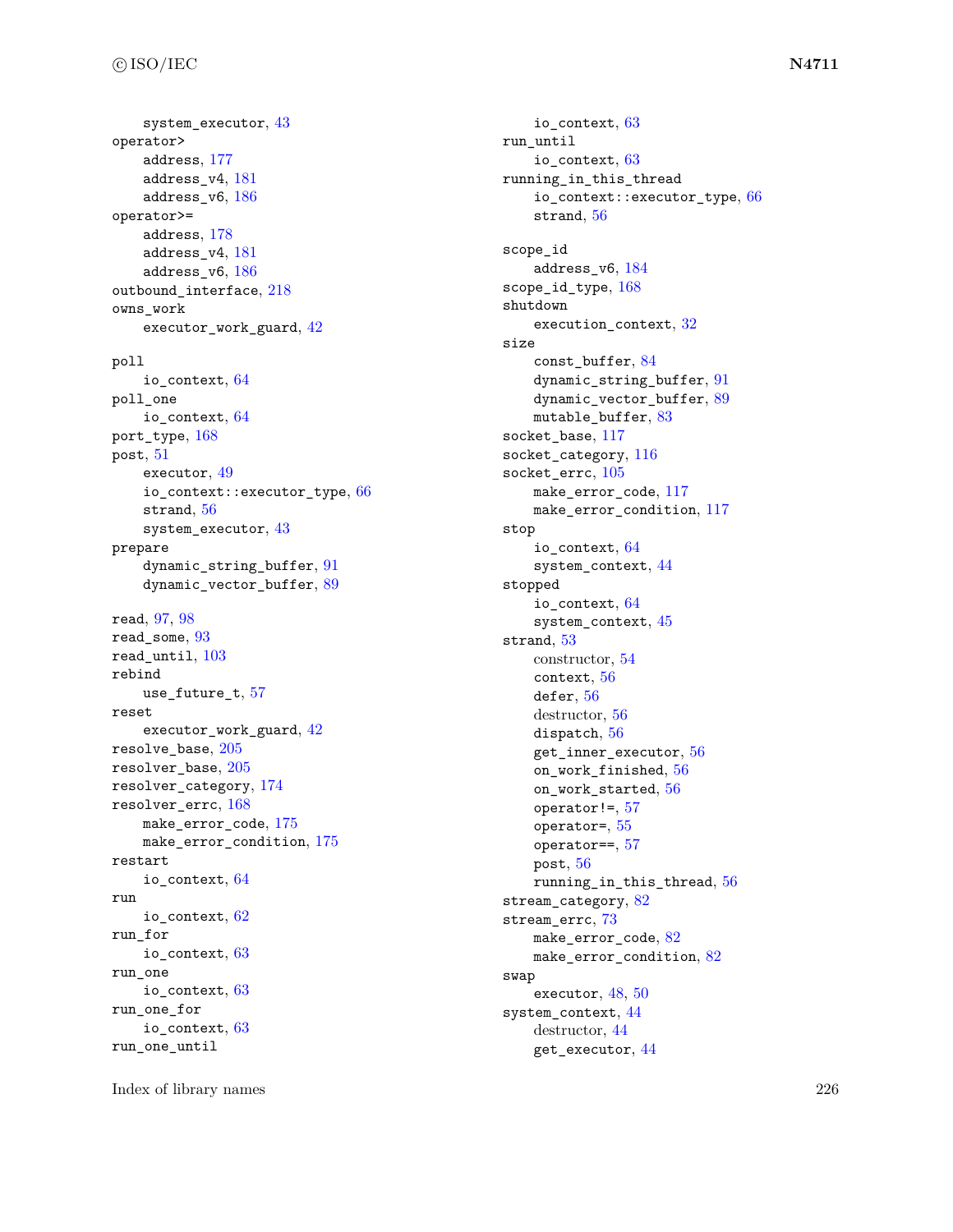```
join
, 45
   stop
, 44
   452642
   context
, 43
   4343}44
   4343target
   executor
, 49
target_type
   executor
, 49
tcp
, 212
to_bytes
   address_v4
, 181
   186to_string
   address
, 177
   address_v4
, 181
   186to_uint
   address_v4
, 181
to_v4
   address
, 177
to_v6
   address
, 177
to_wait_duration
   wait_traits, 6869transfer_all, 95transfer_at_least
, 96
transfer_exactly
, 96
udp
, 213
use_future_t, 57constructor, 57
   get_allocator
, 57
   58rebind
, 57
use_service, 32\,uses_executor, 34\,uses_executor_v, 16\,168168wait
   basic_waitable_timer
, 71
wait_traits, 68
```
Index of library names 227

to\_wait\_duration, [68](#page-74-0), [69](#page-75-0) write , [100](#page-106-0) , [101](#page-107-0)  $\texttt{write\_some},\,94$  $\texttt{write\_some},\,94$